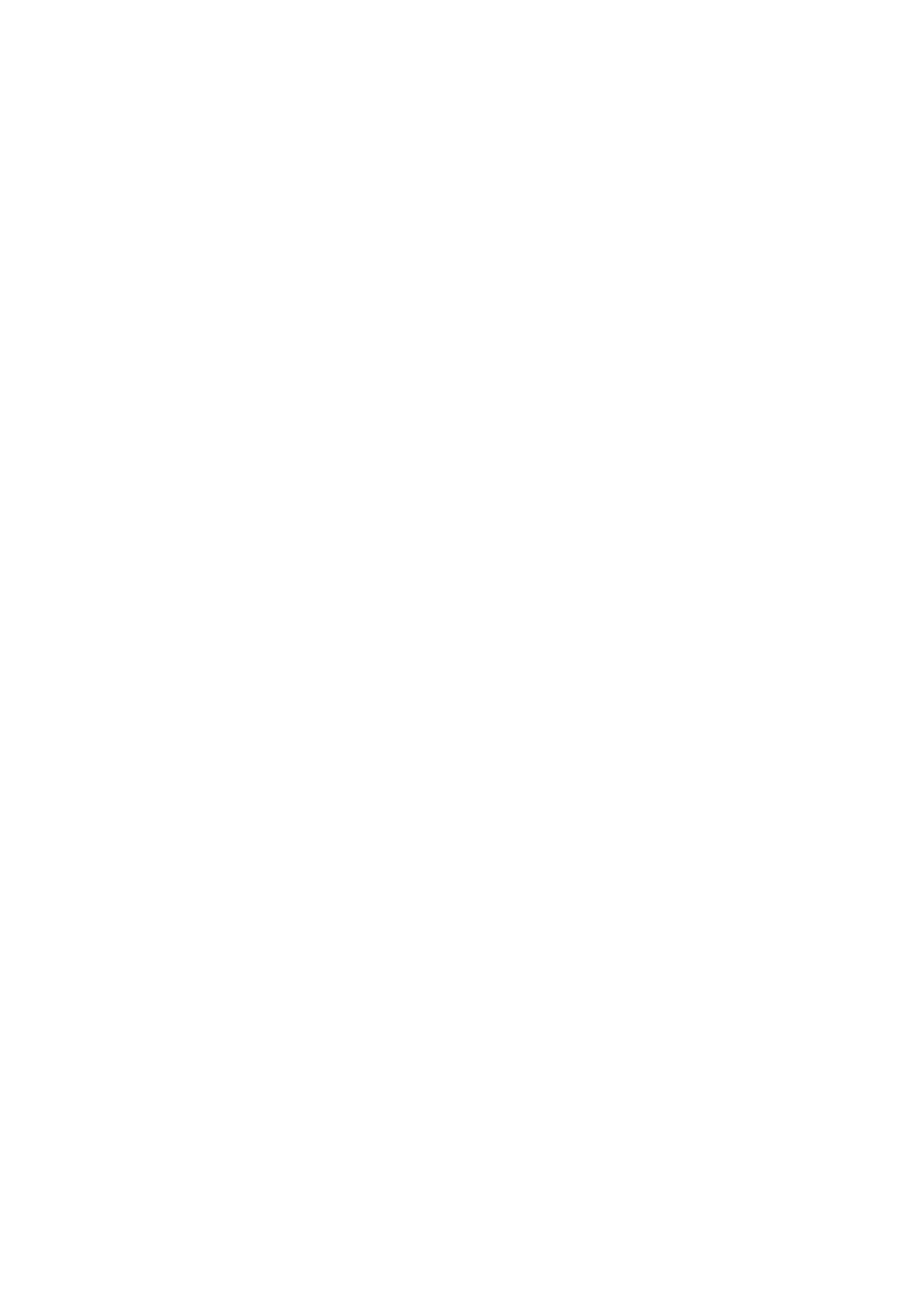## Declaration

I, Sanghmitra Gautam, confirm that the work presented in this thesis is my own. Where information had been derived from other sources, I confirm that this has been indicated in the work.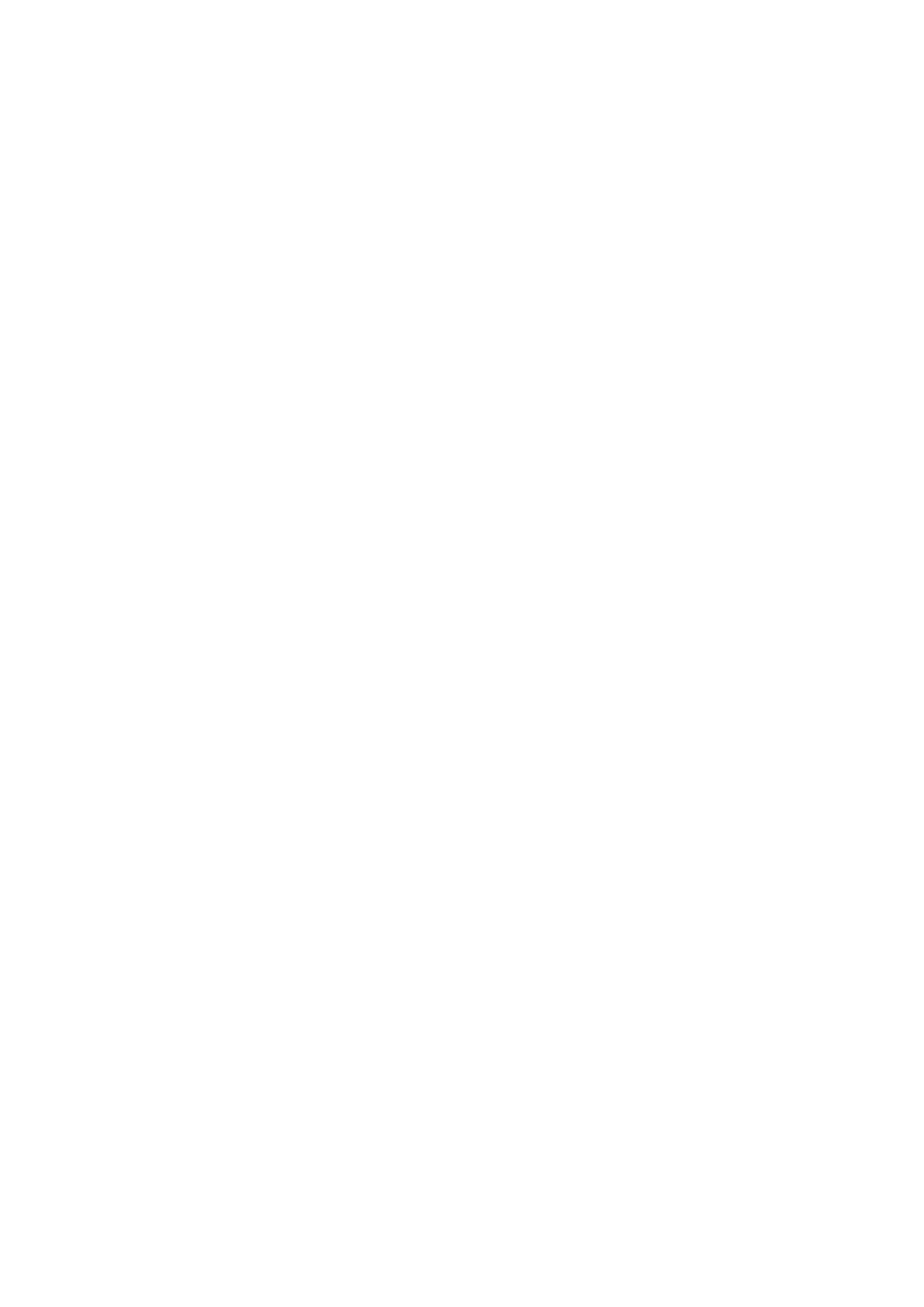### <span id="page-4-0"></span>Abstract

This thesis consists of three chapters on the empirical analysis of demand for a preventive healthcare good in a context where externality or spillover effects are relevant. The application in all three chapters focuses on household adoption of sanitation in the developing world and uses a unique dataset on sanitation take-up from rural India. Research in public health has shown sanitation adoption to generate significant positive externalities that affect health, economic and social 'well-being' of individuals. Failure to internalize such public benefits generates a divergence in the social and private value from sanitation leading to sub-optimal adoption.

In *Chapter 2*, I formulate a simple static model with interdependent adoption decisions to analyse the impact of externalities on household demand for sanitation. I estimate the model and propose an extension to the Hotz & Miller two-stage estimator to account for limitations of using sample survey data with strategic interaction models. *Chapter 3* quantifies the subsequent welfare effects generated by policy interventions in the presence of spillover effects. I extend earlier work by Dagsvik & Karlstrom (2005) for welfare analysis under discrete choice to strategic interaction models, so as to decompose the impact of a subsidy intervention into its direct and indirect effects. I find that between  $41\% - 86\%$  effect of a subsidy is propagated through the externality channel. Positive externality effects also imply a welfare gain and an increase in a household's willingness-to-pay for a policy that subsidises sanitation.

*Chapter 4* analyses the extent of under-adoption of sanitation and the appropriate choice of policy between sanitation loans and price subsidies to increase sanitation coverage. I formulate a dynamic equilibrium model of household sanitation demand to investigate the role of two distinct sources of market failures: liquidity constraints and externalities, which both lead to under-adoption. I find price subsidies to be more cost effective at increasing sanitation coverage. But the policy effects are heterogeneous with coverage levels, where loans are found to be equally, if not marginally more, effective in villages with no sanitation coverage.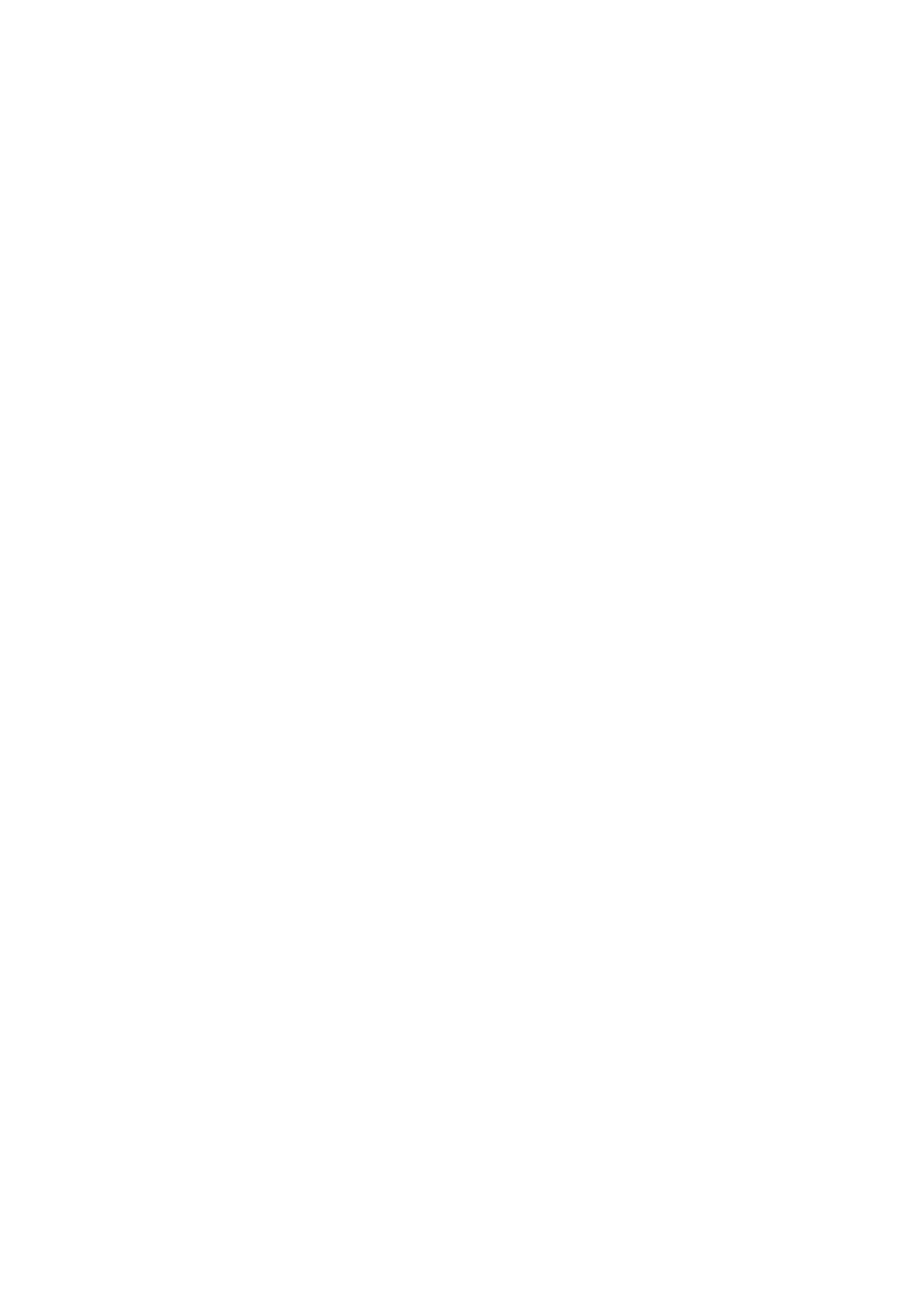### <span id="page-6-0"></span>Acknowledgements

I am extremely grateful to my supervisors Orazio Attanasio and Aureo De Paula for their invaluable guidance and support during the PhD. Special thanks are due to Andrew Chesher, Eric French, Toru Kitagawa, Michela Tincani and for their comments, insights and support. I thank EDePo, Institute for Fiscal Studies (IFS) and Britta Augsburg for access to the Household Dataset. I also thank the Municipal Corporation of Gwalior, India for their advice and assistance in collecting the additional cost data. I acknowledge financial support from the Economics department at UCL. A special thank you to my family Hay, Uschi, Trish and Ma for their unwavering support. Lastly, I thank Valerio for being a constant source of support and encouragement during the years.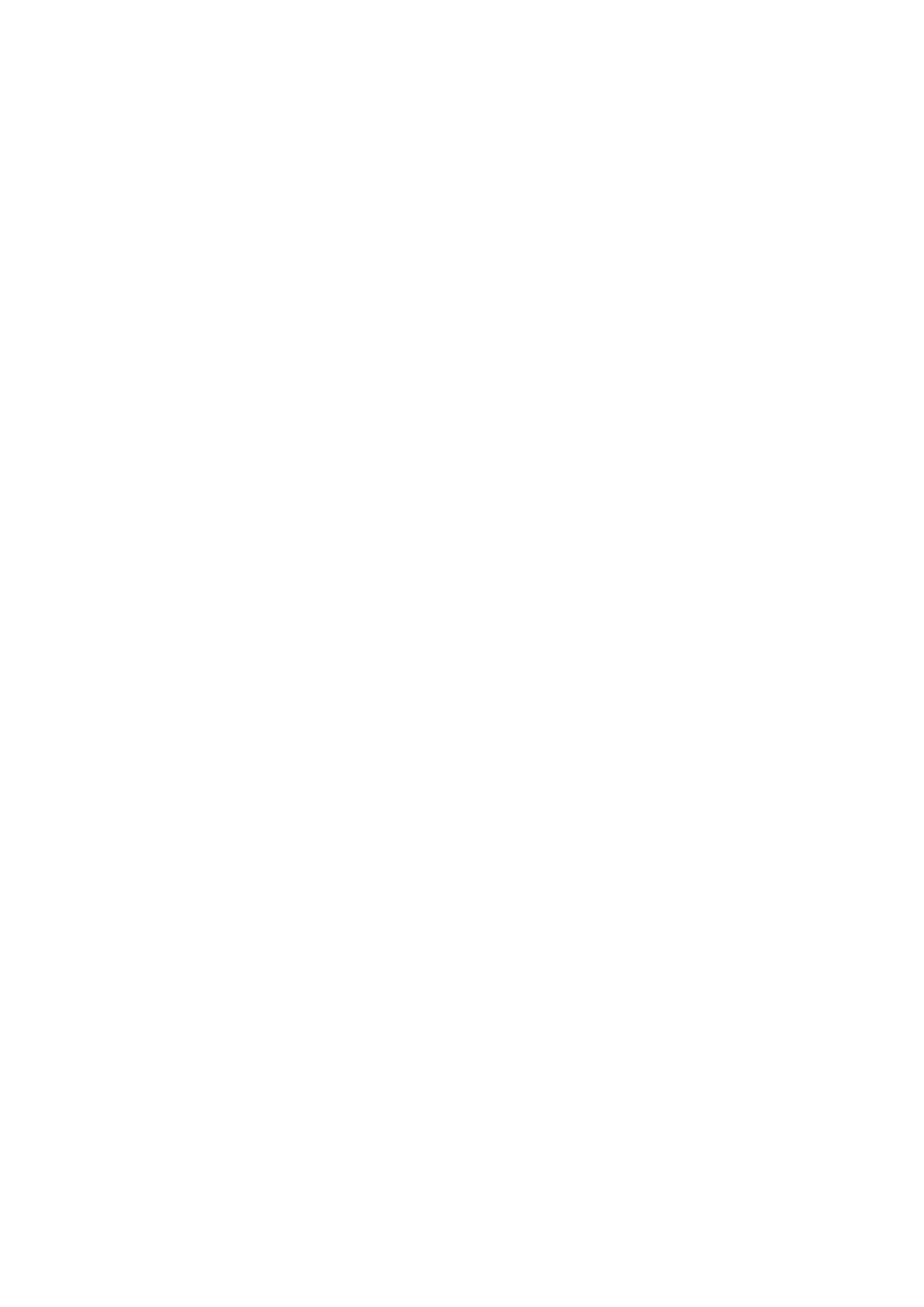# **Contents**

|                |     | <b>Abstract</b>     |                                                                        | 5  |
|----------------|-----|---------------------|------------------------------------------------------------------------|----|
|                |     |                     | <b>Acknowledgements</b>                                                | 7  |
| 1              |     | <b>Introduction</b> |                                                                        | 17 |
| $\overline{2}$ |     |                     | Household Demand for Sanitation in the presence of Externalities       | 21 |
|                | 2.1 |                     |                                                                        | 21 |
|                | 2.2 |                     |                                                                        | 22 |
|                |     | 2.2.1               |                                                                        | 22 |
|                |     | 2.2.2               |                                                                        | 24 |
|                | 2.3 |                     |                                                                        | 25 |
|                |     | 2.3.1               |                                                                        | 25 |
|                |     | 2.3.2               | Utility and beliefs $\ldots \ldots \ldots \ldots \ldots \ldots \ldots$ | 27 |
|                |     | 2.3.3               |                                                                        | 30 |
|                |     | 2.3.4               | Existence and Multiplicity of Equilibria                               | 32 |
|                | 2.4 |                     |                                                                        | 33 |
|                |     | 2.4.1               | Two-Step Estimator $\dots \dots \dots \dots \dots \dots \dots \dots$   | 34 |
|                |     | 2.4.2               | Measurement Error Correction                                           | 36 |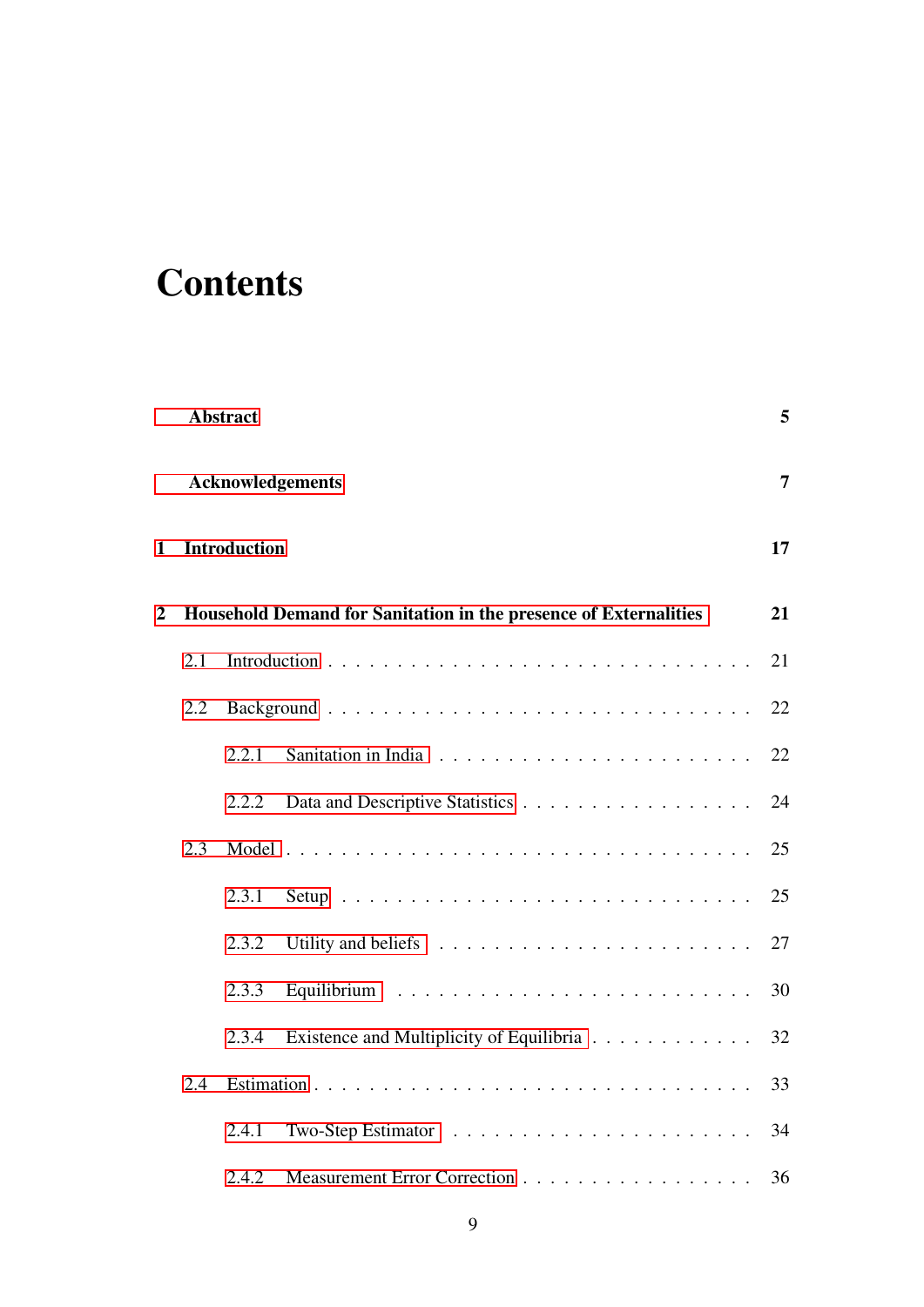|   | 2.5 |       |                                                                        | 41 |
|---|-----|-------|------------------------------------------------------------------------|----|
|   |     | 2.5.1 |                                                                        | 41 |
|   |     | 2.5.2 |                                                                        | 42 |
|   |     | 2.5.3 |                                                                        | 43 |
|   | 2.6 |       |                                                                        | 44 |
|   | 2.7 |       |                                                                        | 46 |
|   |     | 2.7.1 |                                                                        | 46 |
|   |     | 2.7.2 |                                                                        | 51 |
|   |     | 2.7.3 |                                                                        | 54 |
| 3 |     |       | Welfare Analysis with Discrete Choice: An Ex-ante Evaluation of a San- |    |
|   |     |       | <b>itation Intervention</b>                                            | 61 |
|   | 3.1 |       |                                                                        | 61 |
|   | 3.2 |       |                                                                        | 63 |
|   | 3.3 |       |                                                                        | 65 |
|   | 3.4 |       |                                                                        | 66 |
|   |     | 3.4.1 | Compensated Choice Probabilities                                       | 67 |
|   |     | 3.4.2 | Direct and Indirect Policy Effect 71                                   |    |
|   | 3.5 |       | Application: Sanitation Elasticity Estimates                           | 73 |
|   | 3.6 |       |                                                                        | 74 |
|   |     | 3.6.1 | Compensating and Equivalent Variation                                  | 75 |
|   |     | 3.6.2 |                                                                        | 77 |
|   | 3.7 |       |                                                                        | 78 |
|   | 3.8 |       |                                                                        | 80 |
|   |     | 3.8.1 |                                                                        | 80 |
|   |     | 3.8.2 |                                                                        | 82 |
|   |     | 3.8.3 |                                                                        | 84 |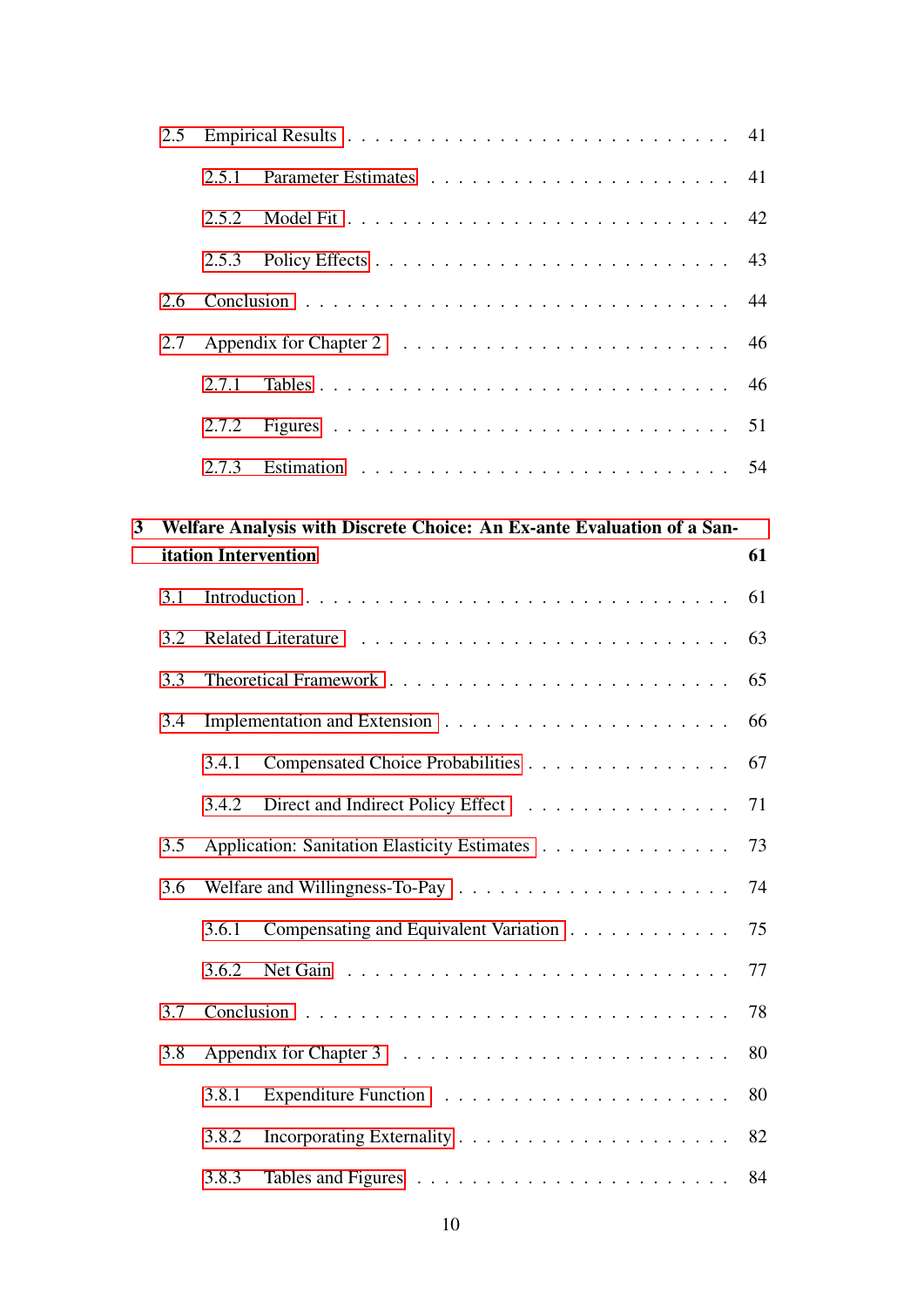| 4 |     |                    | Household Demand for Sanitation: Importance of Externalities and Bor- |    |
|---|-----|--------------------|-----------------------------------------------------------------------|----|
|   |     | rowing Constraints |                                                                       | 91 |
|   | 4.1 |                    |                                                                       | 91 |
|   | 4.2 |                    |                                                                       | 95 |
|   |     | 4.2.1              |                                                                       | 95 |
|   |     | 4.2.2              |                                                                       |    |
|   | 4.3 |                    |                                                                       |    |
|   |     | 4.3.1              |                                                                       |    |
|   |     | 4.3.2              |                                                                       |    |
|   |     | 4.3.3              |                                                                       |    |
|   |     | 4.3.4              |                                                                       |    |
|   |     | 4.3.5              |                                                                       |    |
|   | 4.4 |                    |                                                                       |    |
|   |     | 4.4.1              | First-stage: Policy Functions & State Transitions 112                 |    |
|   |     | 4.4.2              | First-stage: Value Functions 115                                      |    |
|   |     | 4.4.3              | Second-stage: Structural Parameters 116                               |    |
|   |     | 4.4.4              |                                                                       |    |
|   |     | 4.4.5              |                                                                       |    |
|   | 4.5 |                    |                                                                       |    |
|   |     | 4.5.1              | Strategic Complementarity 120                                         |    |
|   |     | 4.5.2              |                                                                       |    |
|   |     | 4.5.3              | Household Valuation of Sanitation 125                                 |    |
|   | 4.6 |                    |                                                                       |    |
|   |     | 4.6.1              | Under-adoption of Sanitation 126                                      |    |
|   |     |                    |                                                                       |    |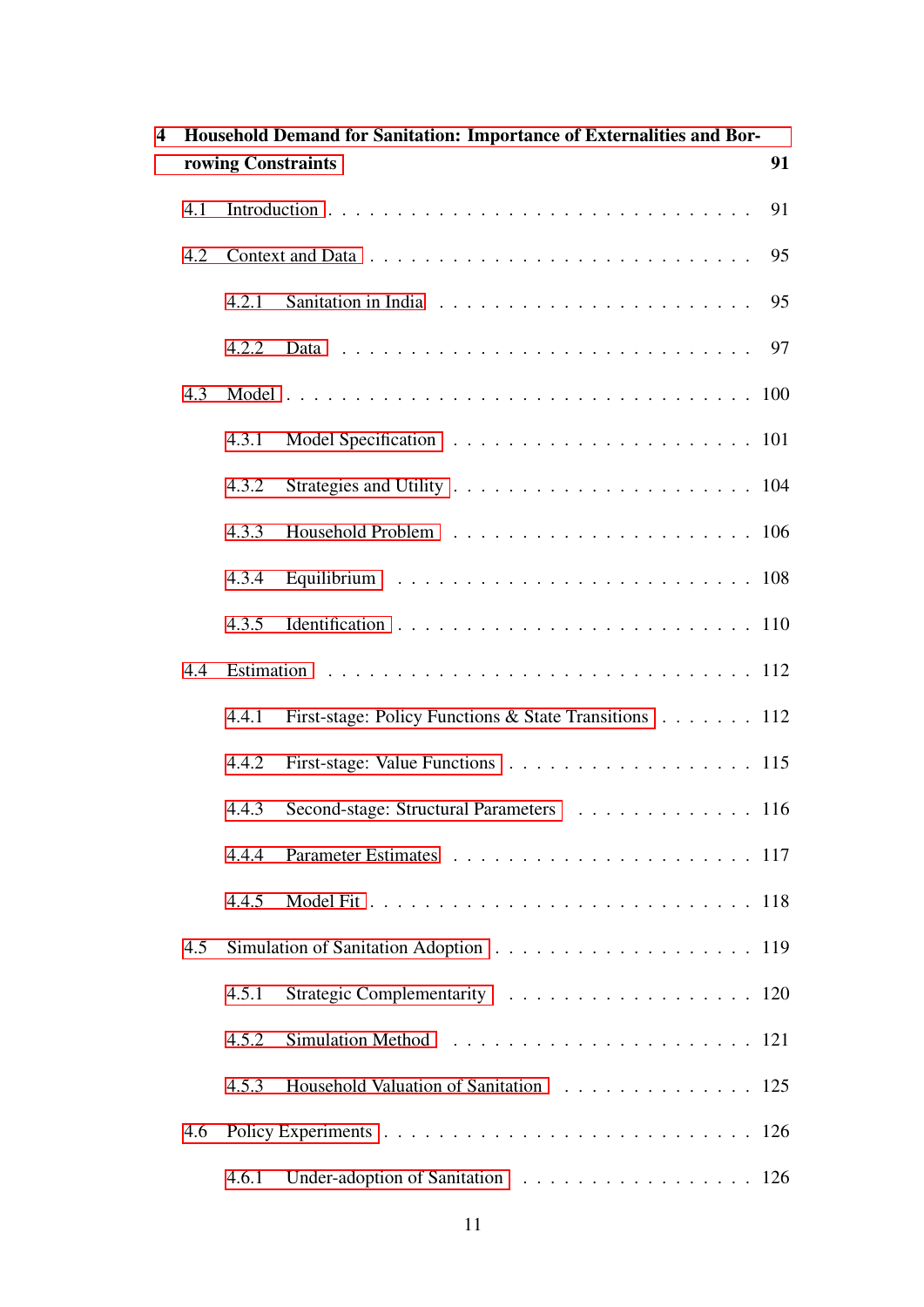|     |                     | 4.6.2 Cost Effective Policy: Sanitation Loans and Price Subsidies . 127 |     |
|-----|---------------------|-------------------------------------------------------------------------|-----|
|     | 4.6.3               | Price Subsidies: Direct and Indirect Effects 129                        |     |
|     |                     |                                                                         |     |
|     |                     |                                                                         |     |
| 4.8 |                     |                                                                         |     |
|     | 4.8.1               |                                                                         |     |
|     |                     |                                                                         |     |
|     |                     |                                                                         |     |
|     | 4.8.4               |                                                                         |     |
|     |                     |                                                                         |     |
|     | <b>Bibliography</b> |                                                                         | 171 |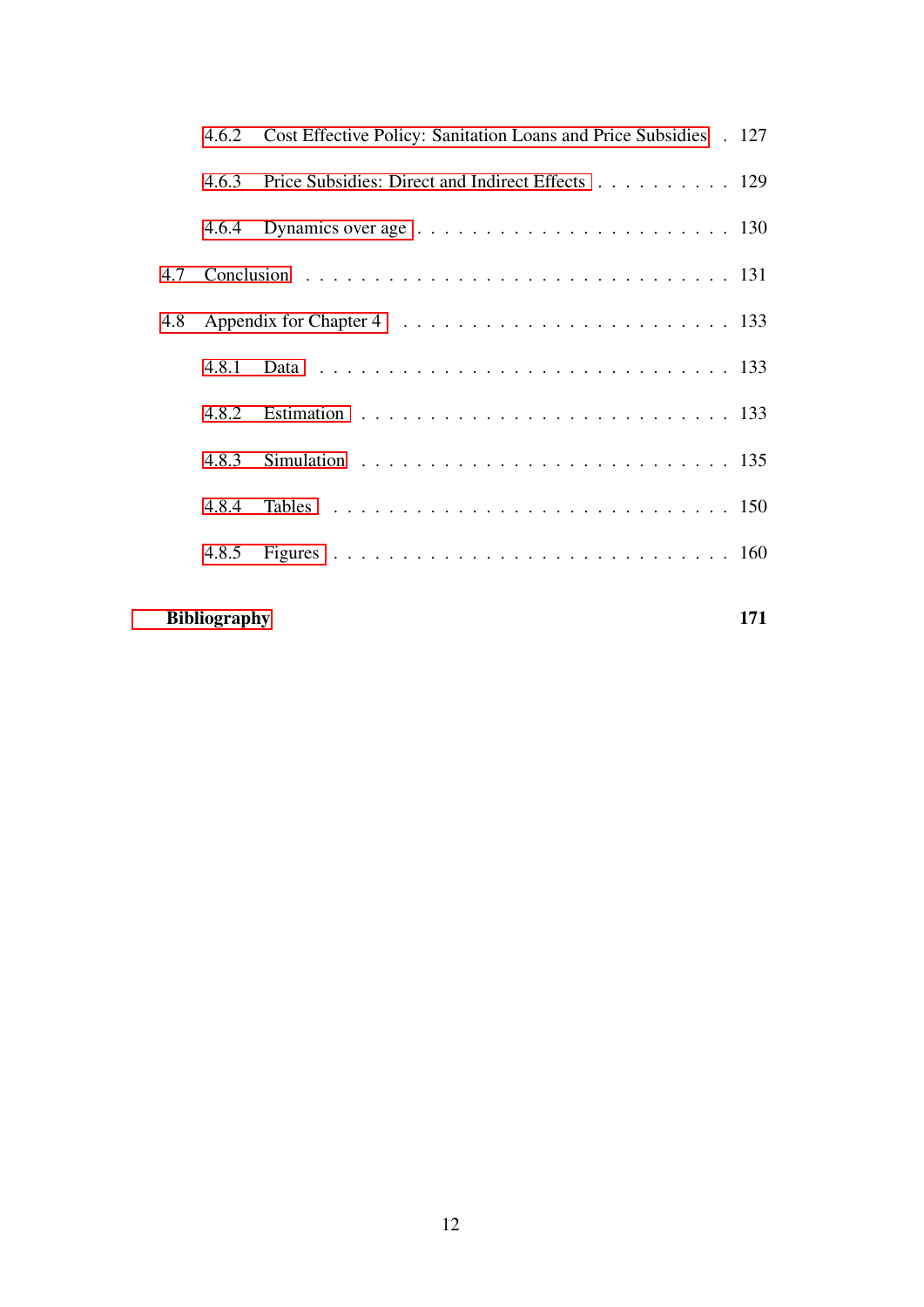# List of Figures

| 2.1 | Baseline Simulation: Probabilistic response curves                           | 51 |
|-----|------------------------------------------------------------------------------|----|
| 2.2 | Unconditional Subsidy: Probabilistic response curves                         | 52 |
| 2.3 | Conditional Subsidy: Probabilistic response curves                           | 53 |
| 2.4 |                                                                              | 58 |
| 2.5 | Impact of Measurement Error on Response Probability                          | 59 |
| 3.1 |                                                                              | 89 |
| 4.1 |                                                                              |    |
| 4.2 |                                                                              |    |
| 4.3 |                                                                              |    |
| 4.4 | Model Fit: Impact of Liquidity Constraints 162                               |    |
| 4.5 |                                                                              |    |
| 4.6 |                                                                              |    |
| 4.7 |                                                                              |    |
| 4.8 |                                                                              |    |
| 4.9 |                                                                              |    |
|     | 4.10 Equilibrium Adoption: Size of Loans & Subsidies 165                     |    |
|     | 4.11 Equilibrium Adoption: Cost of Policy & Size of Policy (lower bound) 166 |    |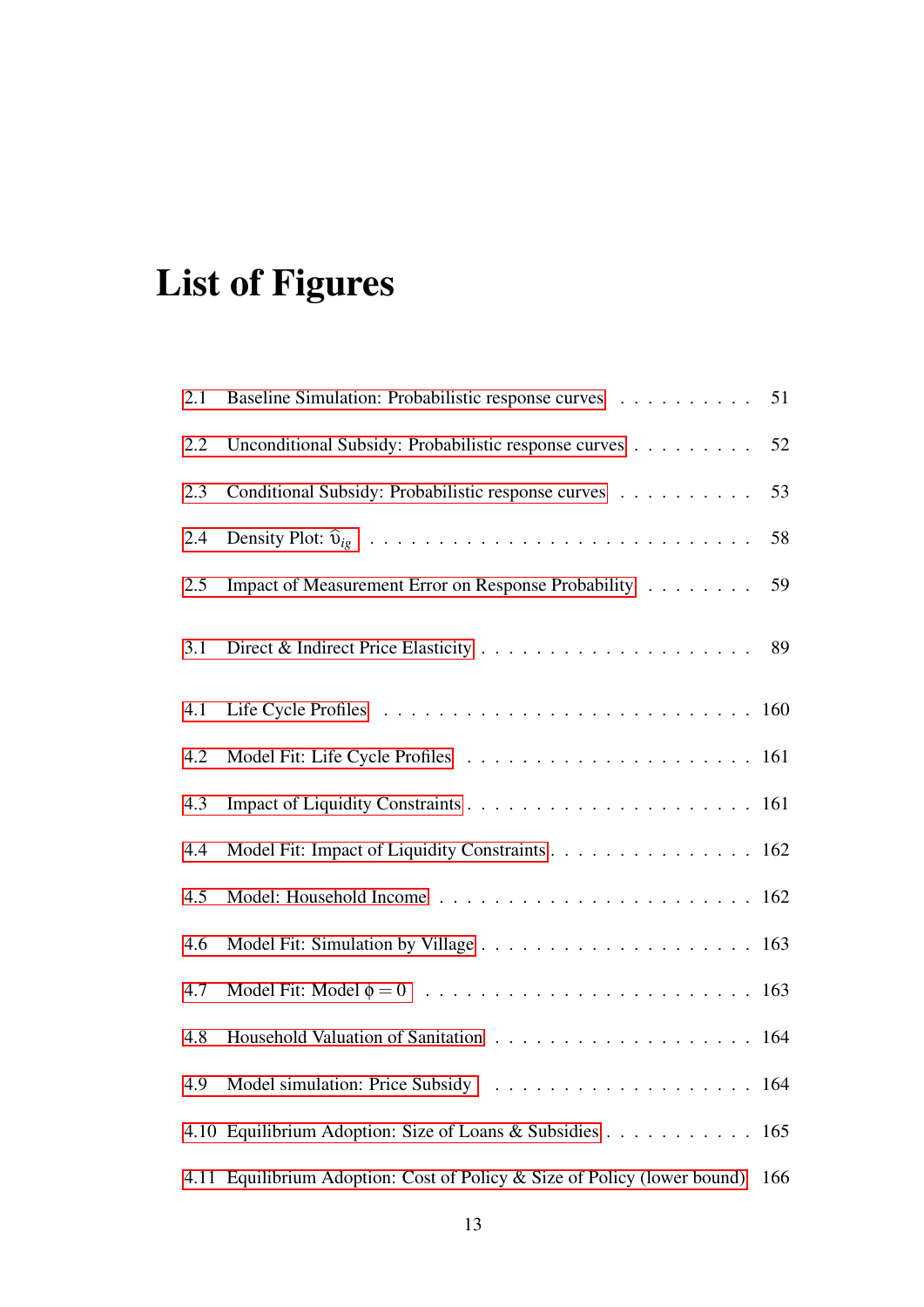| 4.12 Equilibrium Adoption: Cost and Allocation of Policy (lower bound). 167 |  |
|-----------------------------------------------------------------------------|--|
|                                                                             |  |
| 4.14 Price Elasticity: Substitution & Income Effects 168                    |  |
|                                                                             |  |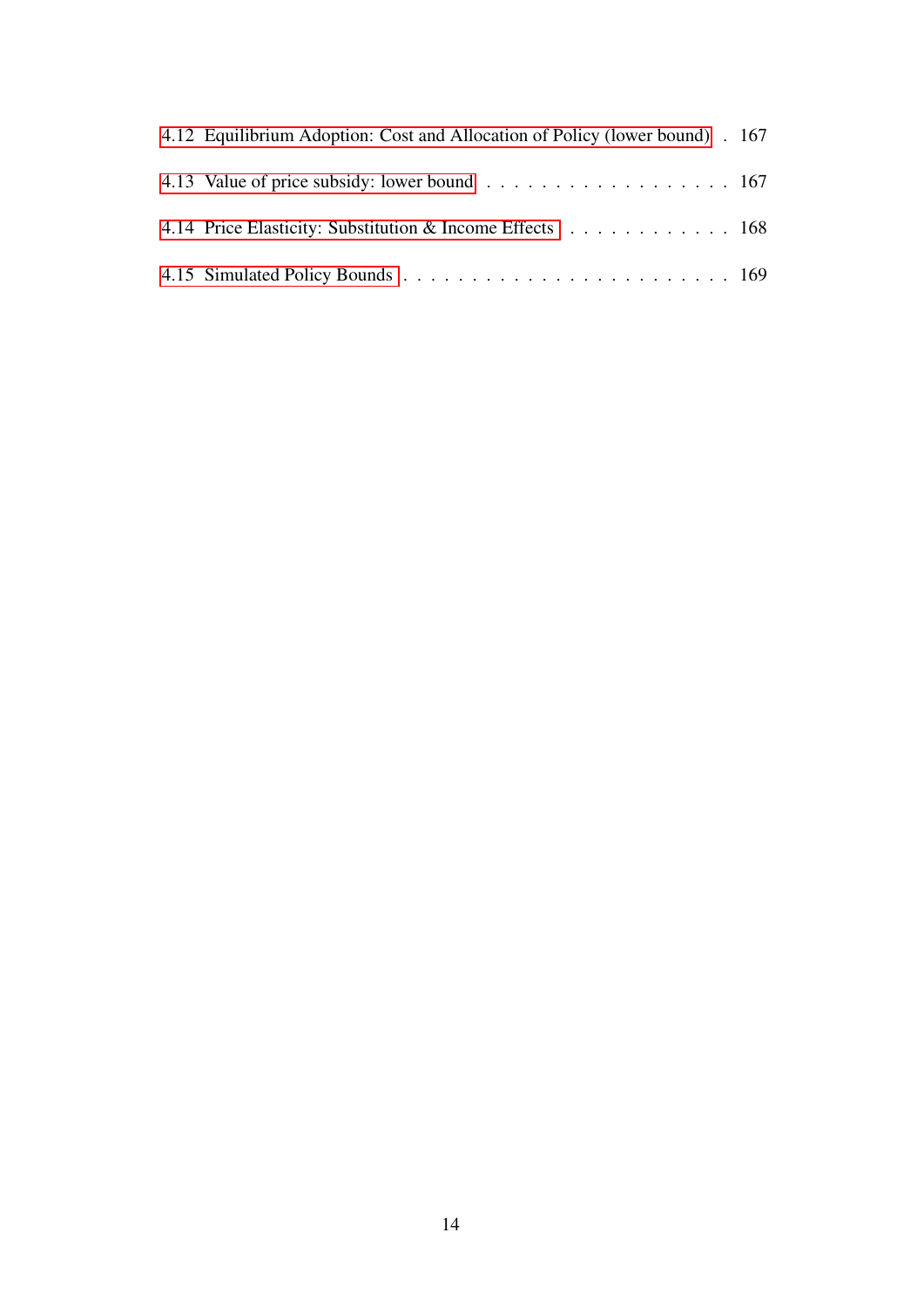# List of Tables

| 2.1 | 46                                                                         |  |
|-----|----------------------------------------------------------------------------|--|
| 2.2 | 47                                                                         |  |
| 2.3 | 47                                                                         |  |
| 2.4 | Baseline Simulation by Village: Fraction of Household Adopters<br>48       |  |
| 2.5 | 49<br>Policy Simulation by Village: Unconditional (Income) Subsidy         |  |
| 2.6 | Policy Simulation by Village: Conditional (Price) Subsidy<br>50            |  |
| 3.1 | Elasticities: Representative Household<br>84                               |  |
| 3.2 | Elasticities by Education level: Representative Household<br>85            |  |
| 3.3 | Direct & Indirect Effect Price Change: Representative Household<br>86      |  |
| 3.4 | Direct & Indirect Effect Price Change: Village<br>87                       |  |
| 3.5 | 88                                                                         |  |
| 4.1 |                                                                            |  |
| 4.2 | Structural Estimates: Preference Parameters 151                            |  |
| 4.3 | First Stage Estimates: Earnings Function Parameters 151                    |  |
| 4.4 | Structural Estimates: Preference Parameters 151                            |  |
| 4.5 | First Stage Estimates: Conditional Choice Probability (CCP) Parameters 152 |  |
| 4.6 | Structural Estimates: Village "Fixed Effects" 153                          |  |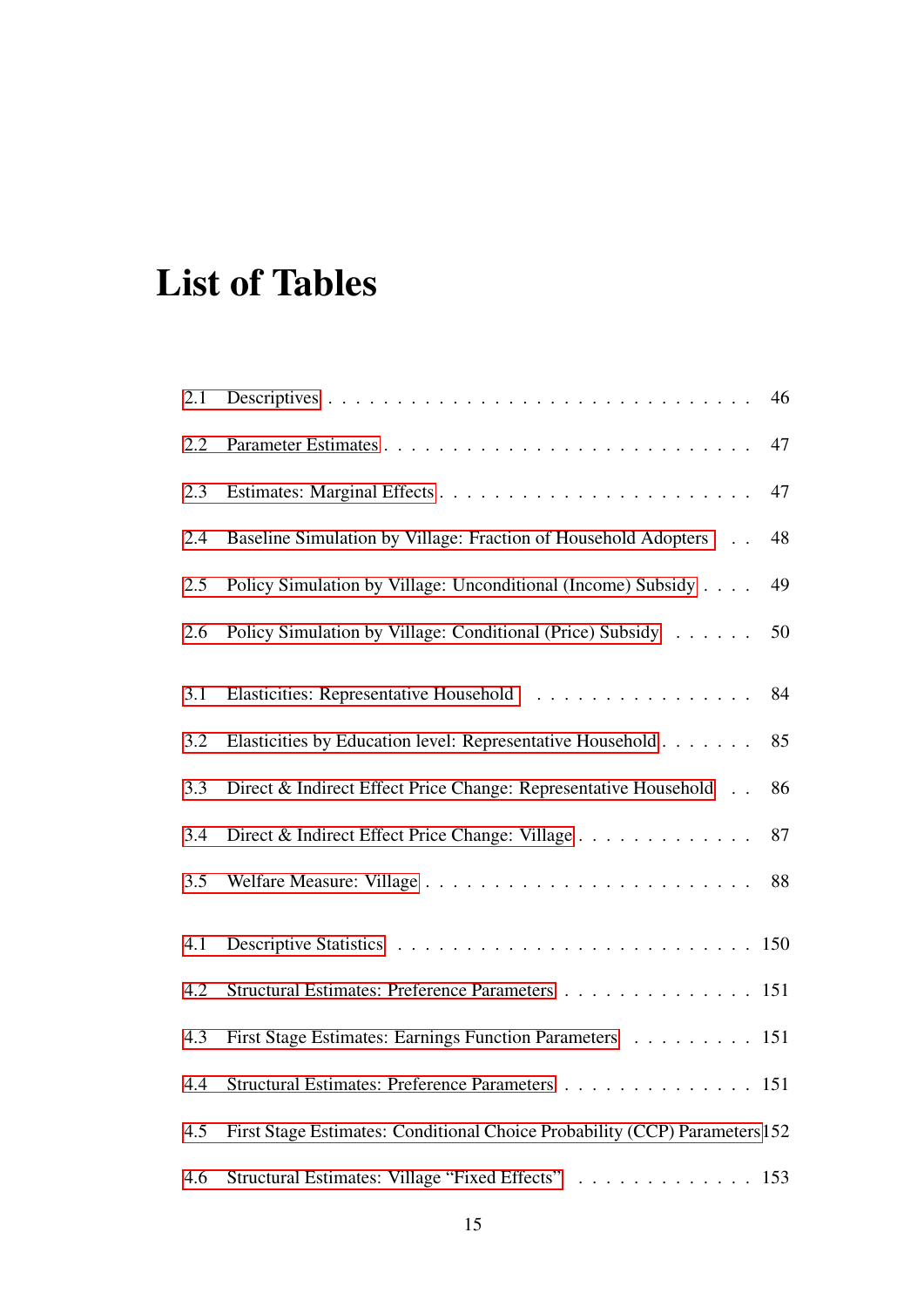| 4.7 Village: Price & Coverage variation 154                  |
|--------------------------------------------------------------|
|                                                              |
|                                                              |
|                                                              |
| 4.11 Village: Price Subsidy Simulated Bounds 158             |
| 4.12 Simulated Bounds under different policies 159           |
|                                                              |
| 4.14 Estimated Welfare Change: Social Planner's Solution 160 |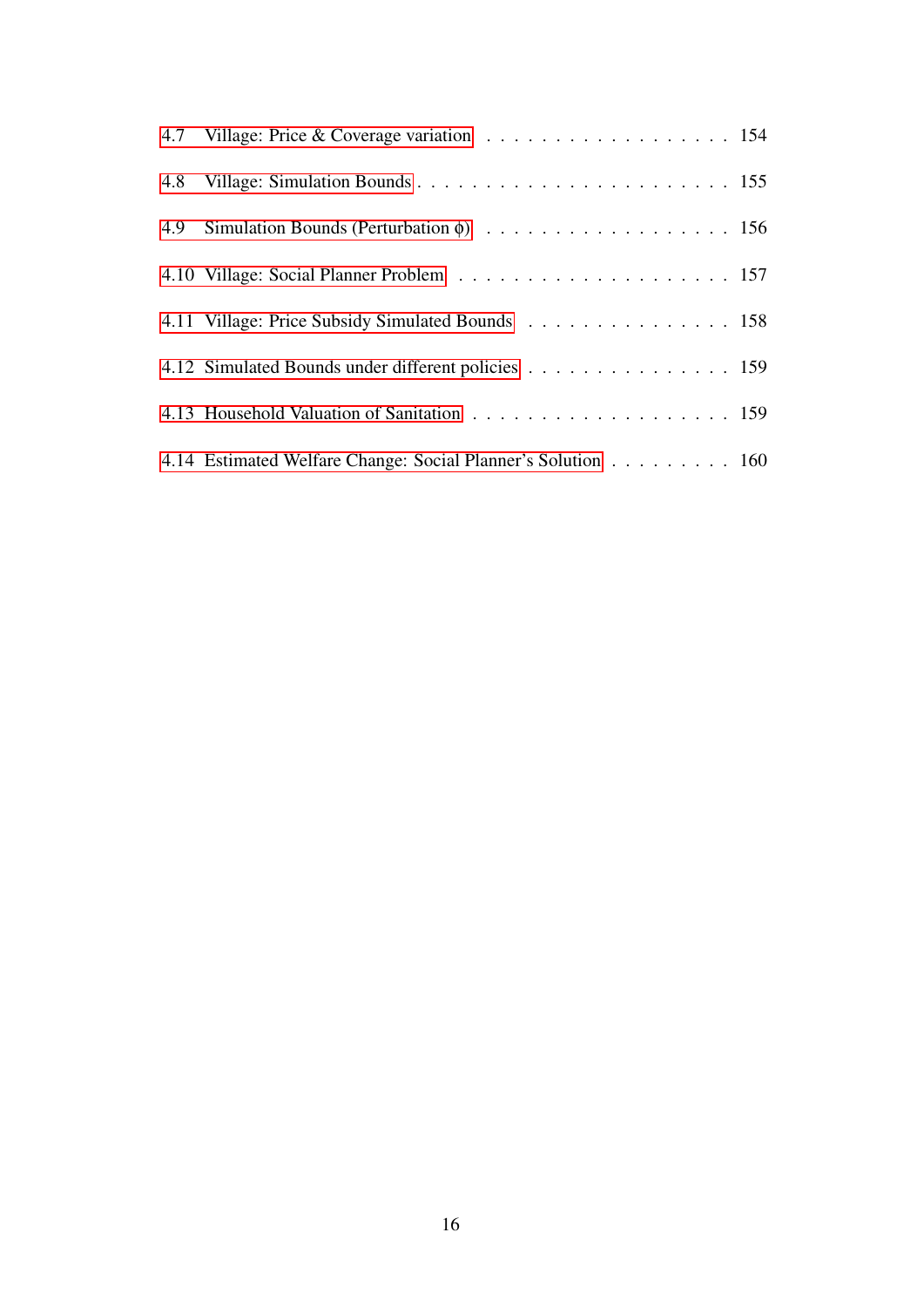### <span id="page-16-0"></span>Chapter 1

### Introduction

In the field of development and health economics a large portion of the literature focuses on studying the impact of policy interventions that seek to improve the health outcomes of poor households in developing countries. The provision of preventive healthcare technologies, such as water purification, immunization and sanitation, are especially a challenge in rural developing economies where markets either fail or are missing and as a result goods are under-adopted. In this thesis I study household demand for one such healthcare technology; access to sanitation. Close to 2.5 billion people on the planet do not have access to a basic sanitation facility (WHO-UNICEF 2014) which has made sanitation a topic of concern on the global public health agenda.[1](#page-16-1) Research in public health has shown poor sanitation prevalence to contribute to morbidity and mortality, especially among children.

Despite large consensus on the benefits from adoption, there is substantial disagreement on what policies can increase/improve sanitation coverage. The crux of the disagreement on choice of policy stems from differing hypothesis on which market failure drives a household's lack of demand. The lack of sanitation in the developing world is primarily concentrated amongst the poorest sections of urban and rural societies. Thus without institutions that would provide loans for sanitation adoption, a poor liquidity constrained household may otherwise find it difficult or impossible to adopt. In addition to lack of access to credit markets, adoption of sanitation has also been found to generate significant positive health externalities that benefit a larger group of individuals than the individual choosing to adopt. Household are unlikely to fully internalize the benefits their adoption decision generates on others, generating a divergence in the private and social value from

<span id="page-16-1"></span> ${}^{1}$ By sanitation facility I mean having access to a toilet and/or a bathroom facility at home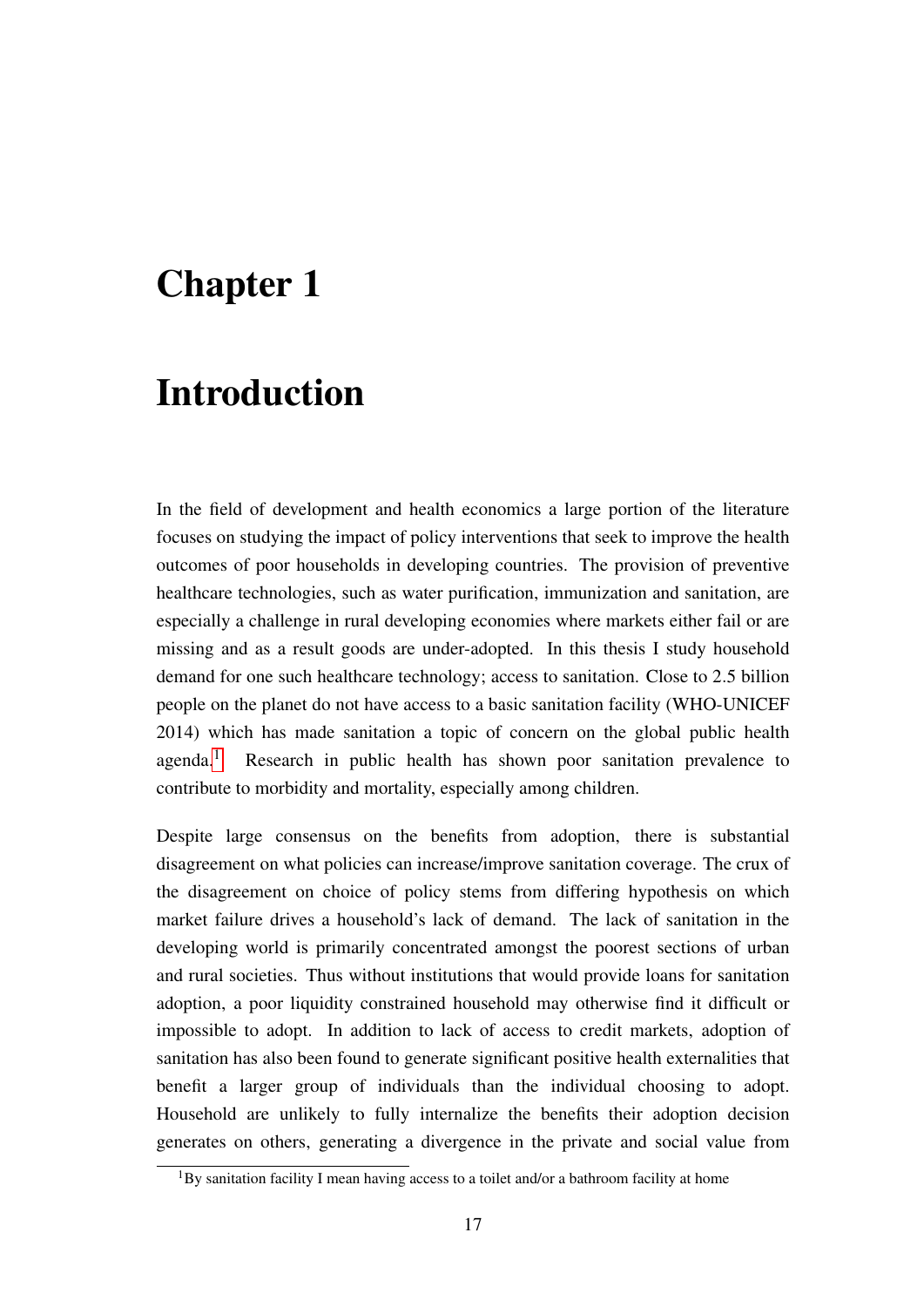sanitation adoption. With positive health externalities the privately chosen adoption level is below the socially optimal.

In line with this research agenda, this thesis comprises of three chapters that each investigate the role of externalities and borrowing constraints on household demand for sanitation, as well as the impact of different policy interventions to tackle the inefficiencies that generate sub-optimal adoption behaviour. Examples of the policy tools implemented in practice include the use of subsidies: conditional (price) and unconditional (income transfers), sanitation loans (through microfinance credit), direct provision of the good and even provision of information on the health benefits from sanitation adoption. A key feature of such goods is that though in most cases the intervention targets individual agents the benefits that are realized from take-up are not restricted to the targeted individual. The presence of such public good externalities may justify intervening with subsidies but they also play a role in determining the efficacy of the implemented policy. One of the main objectives of this thesis is to understand the impact and role of policy interventions when externalities are relevant.

Chapter [2,](#page-20-0) analyses the impact of externalities on household demand for sanitation and the subsequent welfare effects generated from a subsidy program towards its provision. I formulate a simple static household demand model with interdependent adoption decisions. A decision making household maximises its utility from adoption, where the adoption of sanitation generates a degree of 'private' utility along with a 'social' utility which in turn depends on the level of sanitation adoption within the village.

Using a dataset on sanitation take-up from rural India, I estimate a static demand model keeping into account the interdependence of household decisions which imply an equilibrium level of adoption. The structure is closely related to a random utility model with the addition of strategic interactions similar to Brock & Durlauf (2001) and allows for possible multiplicity of equilibria. The model is estimated using a Hotz & Miller two-stage procedure that circumvents the computational burden associated with repeatedly solving and estimating the model for the fixed point. However, to obtain consistent estimates the procedure relies on being able to observe the entire vector of household decisions within the relevant reference group. To account for this limitation, common to most datasets from developing countries where data collection is expensive, I propose an extension to the standard two-stage estimator by adapting the correction method from Chesher (1991) to the context of strategic interaction models and games.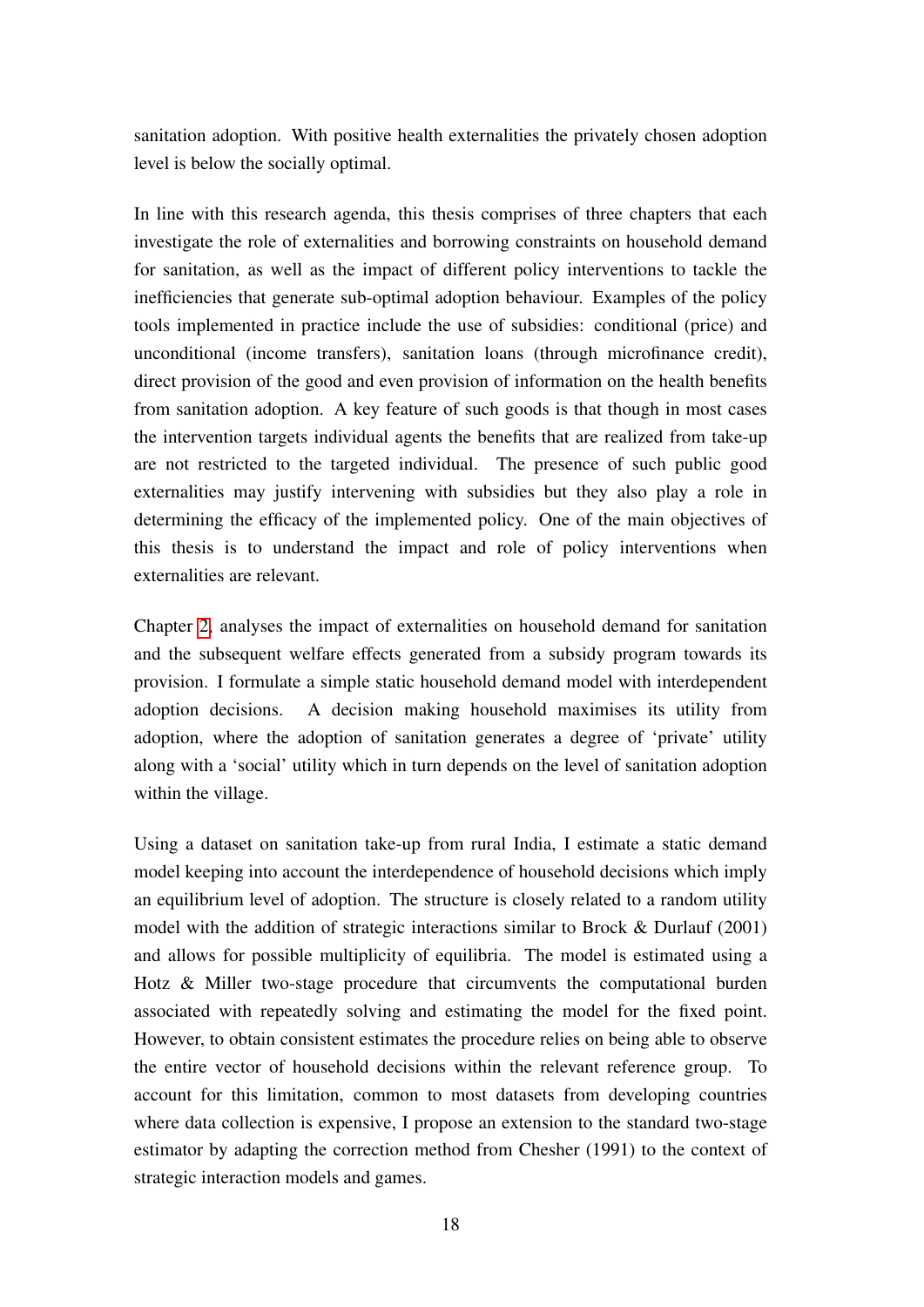The estimated model is used to perform different price and income subsidy simulations. I find that the equilibrium levels attained under a price subsidy regime are substantially higher than those obtained under a pure income transfer. The large demand response to a price subsidy is found to be largely driven by the underlying externality effects. Where the social multiplier effect under a price subsidy is computed to be around 5.6 while for an income subsidy is estimated to be closer to  $\approx$  1.

To evaluate the welfare impact of subsidy interventions in Chapter [3,](#page-60-0) I formulate analytical expressions to quantify substitution and income effects generated by a price subsidy and compute Compensating variation (*CV*) measures for a household's willingness-to-pay for the policy. Specifically, I extend earlier work by Dagsvik & Karlstrom (2005) for welfare analysis under discrete choice to the case of strategic interaction models, so as to decompose the impact of a subsidy intervention firstly along price and income effect components. Furthermore, both price and income effects can be further decomposed into the impact of the policy on private incentives (direct) as well as through the feedback effects generated by underlying externalities (indirect).

Using this tool under different subsidy simulations, I find that substitution effects are significantly larger than income effects, and a substantial amount of this price effect between  $41\% - 86\%$  is propagated through the indirect channel. The presence of positive externalities implies a larger welfare gain, while the Deadweight Loss (*DW L*) generated from the subsidy intervention is realised instead as a Net-Gain (*NetG*), as the society shifts towards a socially optimal level of adoption. A household's willingness-to-pay for the subsidy policy increases once externality effects are accounted for. The analysis shows that policy evaluations that fail to incorporate for the additional spillover effects of the policy would underestimate the impact and true effectiveness of the intervention.

Chapter [4](#page-90-0) further analyses the problem of under-adoption of sanitation in the developing world by addressing the current policy debate on the choice between loans and price subsidy policies to increase sanitation coverage in the developing world. I formulate a dynamic equilibrium model of household sanitation demand to investigate the role of two distinct market failures: liquidity constraints and externalities that both lead to under-adoption of sanitation.

The model is also estimated using the dataset from rural India. In addition to the baseline cross section in Chapter [2,](#page-20-0) I observe household choices over a two period panel. I use the model to compute equilibrium adoption levels under both loans and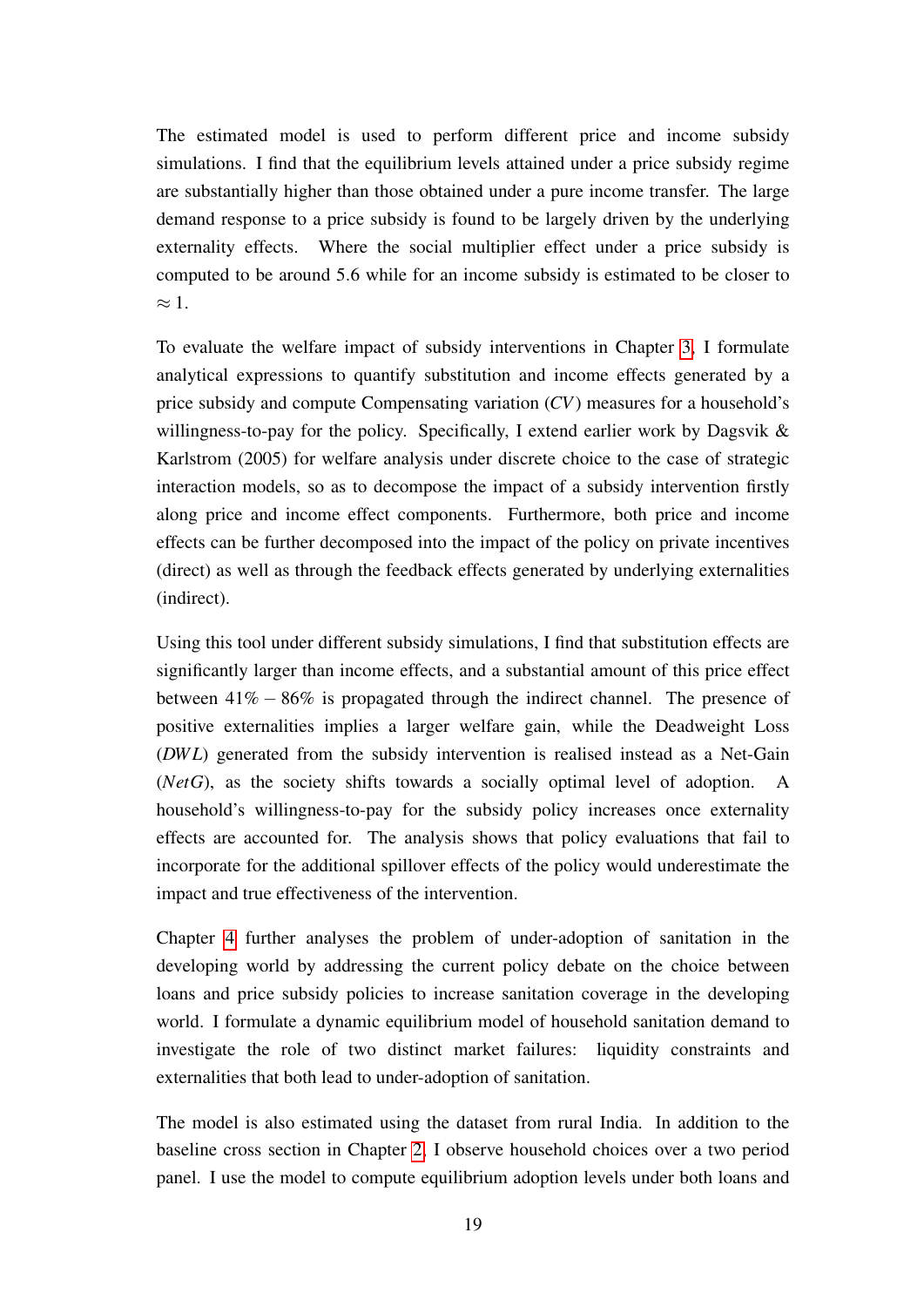price subsidy policies to study the optimal design of interventions in an equilibrium setting. Counterfactual analysis reveals existing sanitation level to be below the social planner solution, implying under-adoption of sanitation by as much as 53%. Price subsidies are found to be more cost effective at increasing sanitation coverage. But the policy effects are heterogeneous with coverage levels, where loans are found to be equally, if not marginally more, effective in villages with no sanitation coverage. A price subsidy has a high social rate of return where the presence of externalities accounts for a substantial fraction (between  $33\% - 72\%$ ) of its impact. While a sanitation loan policy generates smaller social returns is found to be cost efficient under targeted delivery.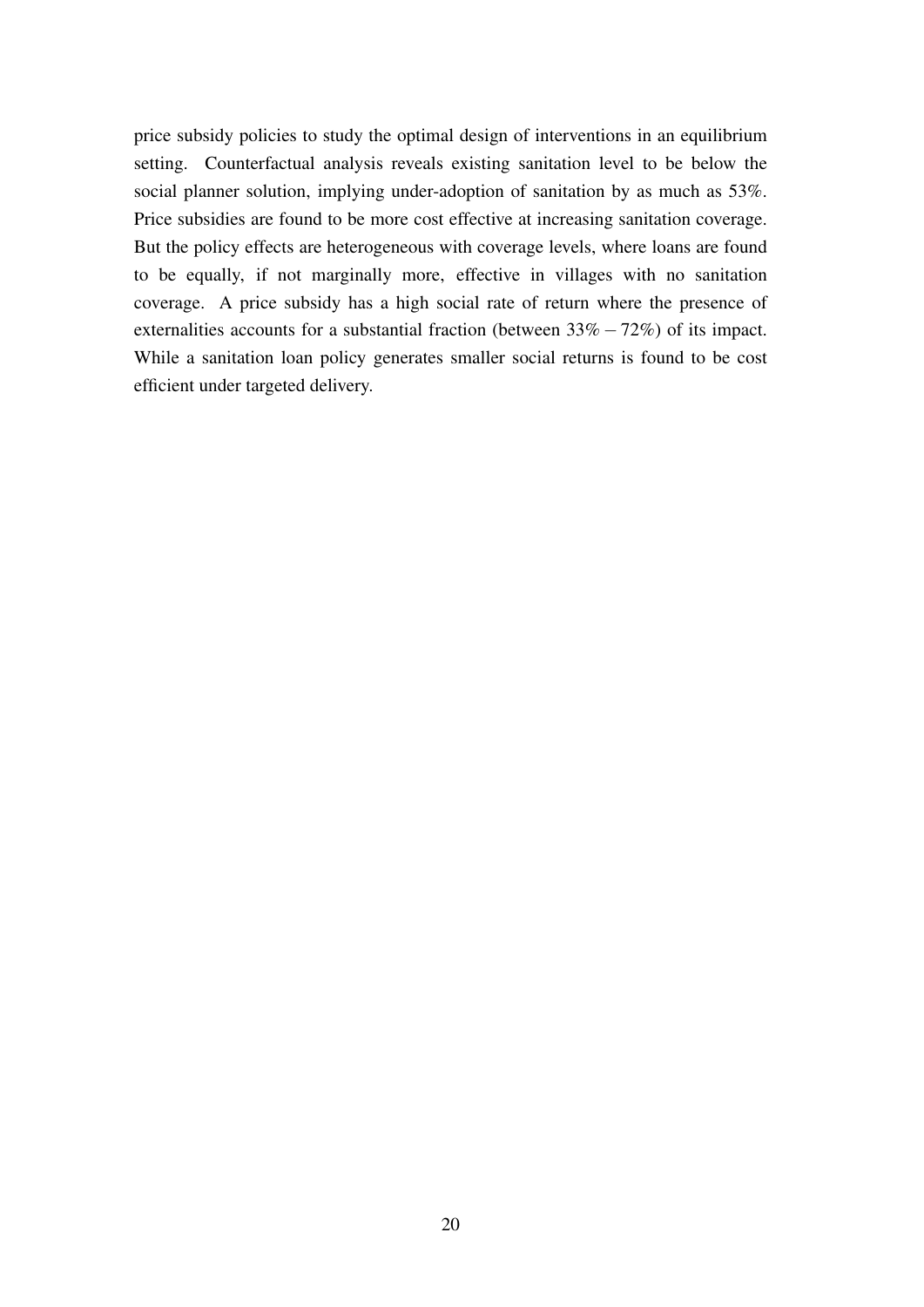### <span id="page-20-0"></span>Chapter 2

# Household Demand for Sanitation in the presence of Externalities

### <span id="page-20-1"></span>2.1 Introduction

In this chapter I analyse the impact of externalities on household demand for sanitation by formulating and estimating a simple static demand model for sanitation. In the model, an individual household's sanitation choice also depends on adoption decisions of other households within the village. The interdependence of choice is modelled as an incomplete information game where a household observes only partial information on the states and decisions of it's neighbours. A pervasive feature of such strategic interaction models is the presence of multiple equilibria which makes solving for equilibrium and estimation computationally burdensome.

The model is estimated using a two-stage method that bypasses the burden associated with having to repeatedly solve the fixed point for each candidate vector of parameters. The chapter also discusses a key limitation of existing two-step estimation methods related to the use of sample data where only a subset of household choices and states are observed by the econometrician. I propose an amended two-step method to account for this problem, which can be treated as a 'presence of measurement error' in the data. The method implemented builds on Chesher (1991, 2000) which proposes a method for bias reduction in estimation of parameters of regression models with covariates subject to classical measurement error in a non linear framework. The correction method is general in its applicability and contributes to the larger literature of two-step estimation of incomplete information games and strategic interaction models under clustered sample data.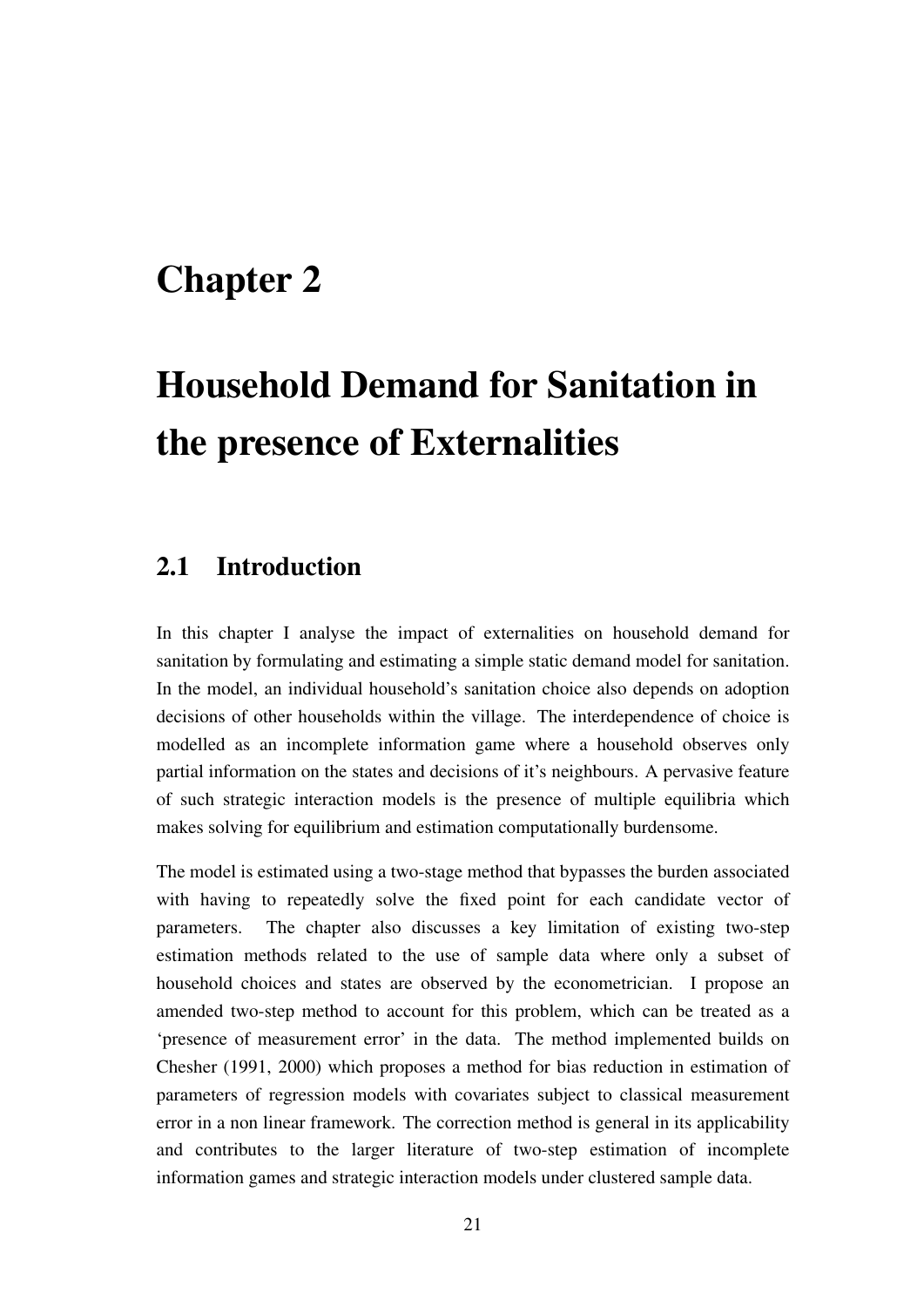The chapter is organized as follows: Section [2.2](#page-21-0) presents an overview of the application considered, data and descriptives. Section [2.3](#page-24-0) specifies the model. Section [2.4](#page-32-0) describes the estimation procedure including the correction method employed. Section [2.5](#page-40-0) presents the baseline results and evaluates the model fit. Section [2.6](#page-43-0) provides a summary and concluding remarks. The results from the estimated model are further analysed in Chapter [3](#page-60-0) where I first specify the tools for counterfactual analysis and welfare measures and then use the estimated model to simulate the impact of hypothetical policy interventions in the context of externalities. All relevant Tables and Figures are provided in the chapter appendix in Section  $(2.7)$ .

#### <span id="page-21-0"></span>2.2 Background

The application considered in this chapter looks at household sanitation adoption in India. The idea however is more generally applicable to the context of preventive healthcare goods in developing countries when externalities are relevant. The presence and importance of health externalities has previously been identified and documented in the literature. Key examples include, Cohen & Dupas (2010) with bed-nets as prevention against malaria, and Miguel & Kremer (2004) where the provision of de-worming pills was found to generate significant positive spillover effects amongst non-treated students. In most cases, the issue of externality is discussed ex-post policy intervention. In contrast, the idea of incorporating the impact of underlying externalities in investigating the impact of potential subsidy interventions ex-ante has not yet been extensively studied.

#### <span id="page-21-1"></span>2.2.1 Sanitation in India

Understanding the barriers to sanitation adoption (and preventive healthcare in general) has become a critical issue in public health policy. In a recent paper, Dupas (2012) provides a selective review of the recent microeconomic evidence on this issue. The paper provides key stylized facts on household adoption behaviour and health in low-income countries which includes low levels of preventive healthcare expenditures. For example, malaria and diarrhoea<sup>[1](#page-21-2)</sup> account for 8% and 18% of under-5 mortality in India (World Bank  $2008-2011$  $2008-2011$ ).<sup>2</sup> The mortality rates are

<span id="page-21-2"></span><sup>&</sup>lt;sup>1</sup> disease prevalence largely attributed to poor or lack of basic sanitation infrastructure.

<span id="page-21-3"></span><sup>2</sup>World Bank Development Indicators - http://databank.worldbank.org/ddp/home.do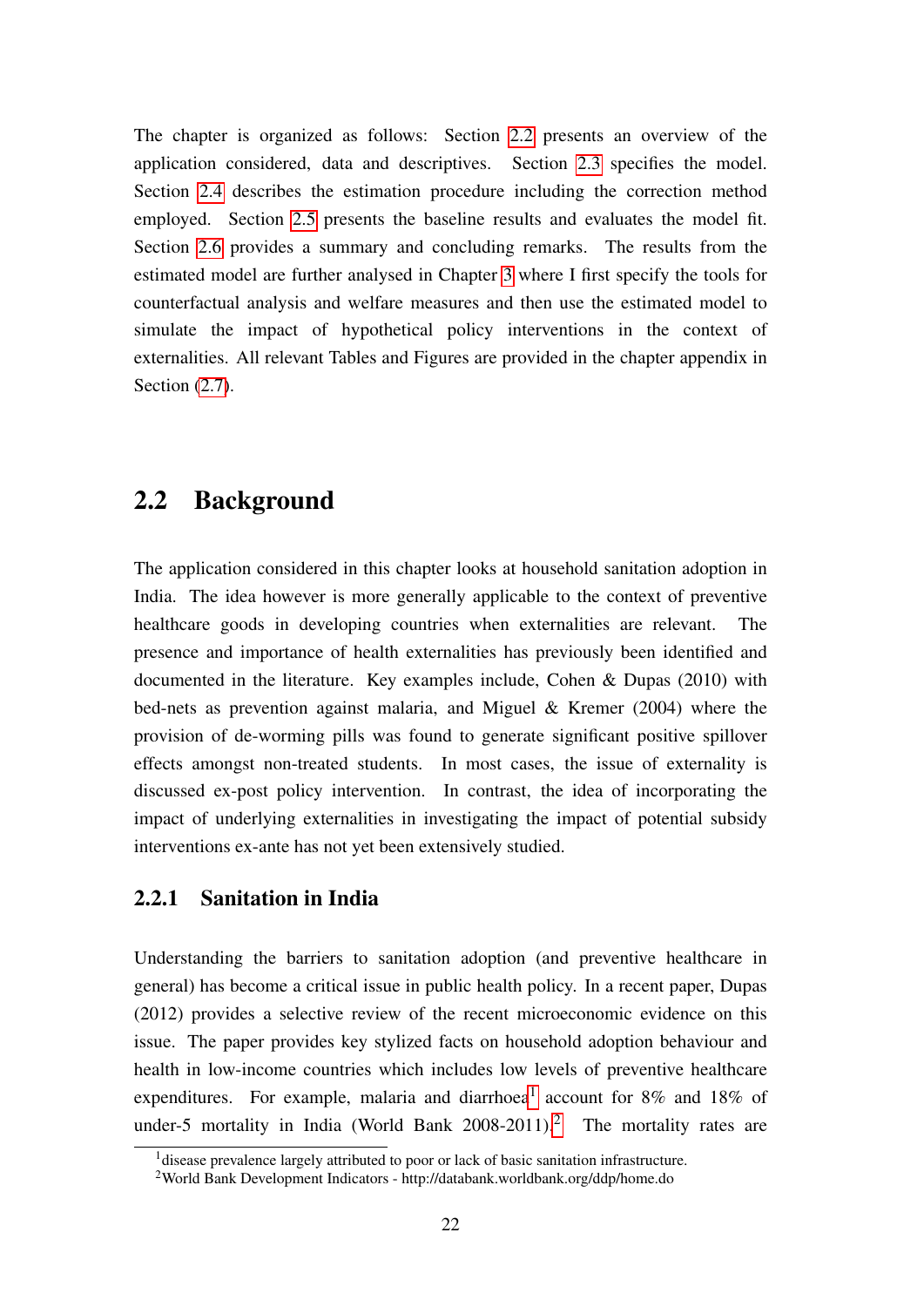primarily concentrated in rural/slum regions where under-5 mortality attributed to diarrhoeal diseases is close to 86%. In contrast, the percentage of population in India with access to improved sanitation facilities is only  $34\%$  $34\%$  in  $2010$ .<sup>3</sup> India is not only among the top 15 countries, that account for 73% of all under-5 diarrhoeal deaths occurring worldwide, but it also ranks at the top of the list with more than half a million diarrhoeal deaths yearly (WHO 2006).

So far policy interventions in sanitation have had limited success (e.g. Guiteras et al 2015) in creating sanitation densities and social change. Several factors have been put forth as possible explanations – some of them being: (a) the size of the monetary policy being inadequate to construct a functional sanitation facility; (b) the policy beneficiaries are not correctly identified i.e., families living below the poverty line being ambiguous, resulting in low sanitation densities with insignificant improvements in health status; and (c) the sustainability of such interventions given the resources and the potential implementation leakages. A key feature of sanitation like other preventive healthcare goods is that benefits from adoption are not restricted to the household that chooses to adopt. Adoption of sanitation can be viewed as a choice that generates both private as well as social returns, where the social returns capture benefits that display a degree of non-rivalry and non-excludability associated with adoption. This can be thought of as an externality problem, where the returns that a household realises not only depends on its own sanitation adoption but also depends on the adoption behaviour of the overall community in which it lives. Though the exact mechanism of the externality is not clear, for example, it could be a contagion or public good externality, lack of information or simply a preference household have to conform to the norm.

The analysis in this paper is unable to ascertain the precise mechanism that generates the externality, for example, it could be a health externality, information spillovers or simply a preference households have to conform to the norm. However, I am able to characterize the nature and magnitude of such spillover effects i.e., whether the interdependence generates a positive or negative externality for an individual household. The policy implications are consistent with this characterization, and thus are independent of the mechanism or channel of externality itself. One possible approach to disentangle and identify the relevant channels through which the spillover effects propagate, would be through field experiments  $(RCTs)^4$  $(RCTs)^4$  that are designed to capture the impact of different types of policies, for example provision of

<span id="page-22-1"></span><span id="page-22-0"></span><sup>&</sup>lt;sup>3</sup>The urban population access is around 58% while the rural population percentage is only 23%

<sup>&</sup>lt;sup>4</sup>An interesting avenue for future work would be to combine the structural analysis with results from a randomised experiment that could disentangle the various mechanisms that lead to an interdependence in household sanitation decision.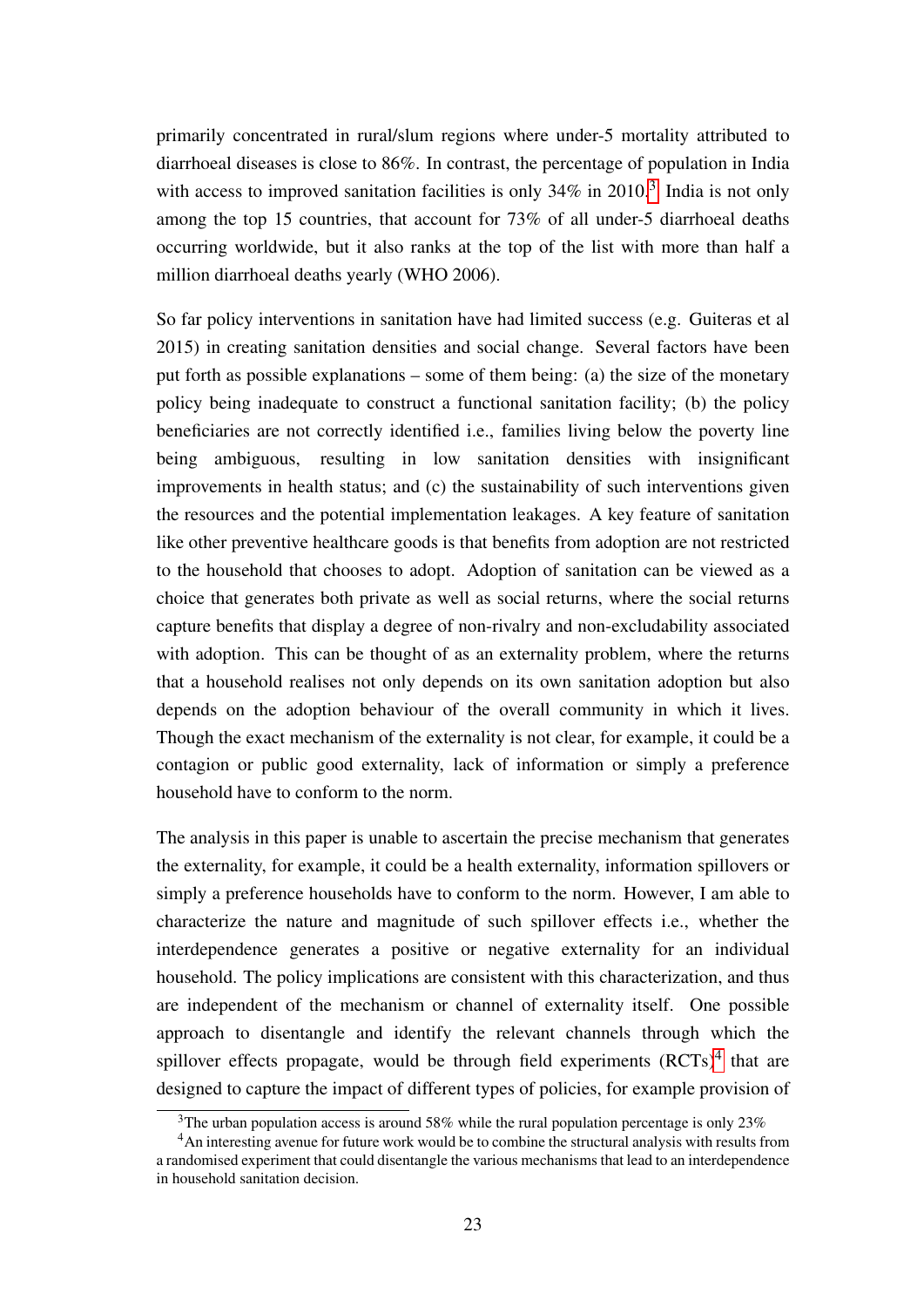<span id="page-23-0"></span>loans, health insurance, health information etc.<sup>[5](#page-23-1)</sup>

#### 2.2.2 Data and Descriptive Statistics

The data used for the estimation comes from a household survey (2009-10) conducted by a policy institution in India called FINISH (Financial Inclusion Improves Sanitation and Health). The institution targets poor rural households with the objective to encourage and provide subsides for the purpose of building sanitation facilities within their home. The data comes from the outlying rural and urban slums around a city in the north of the state of Madhya Pradesh located in central India. This chapter does not aim to assess the impact of any field policy experiment. Instead, I use the cross sectional data to estimate a model of household adoption decision and layout an ex-ante welfare evaluation of hypothetical policy interventions.

The baseline sample comprises of 1,475 households across 44 villages. Table [\(2.1\)](#page-45-2) provides a descriptive summary of the sample for the main variables of interest. In the sample on average 37.8% of households have a sanitation facility in their homes. Across the 44 villages, this includes villages were the adoption level is 0% and also where there is 100% sanitation levels. Household characteristics include age, education of household head. In the model the household is assumed to be a single decision making unit. The underlying assumption being that household head is the primary decision maker. On average household heads are in their mid 40*s* this age is slightly lower for female household heads that comprise of 18% of the sample and have at least primary school education. Information on current household wealth, which includes current income and liquid assets which includes savings in the bank account, along with the cost of acquiring sanitation (price) which varies across villages are included as variables in decision making process. Details on construction of the cost of sanitation is provided in Appendix [\(2.7.3.1\)](#page-53-1)

The impact of externality is assumed to be captured by average prevalence of sanitation in the village. A major limitation of this measure of externality as captured by the average level of adoption within the village is that the data only comprises of a sub sample of total households within the village.<sup>[6](#page-23-2)</sup> This limitation introduces a

<span id="page-23-1"></span> $<sup>5</sup>$  As an avenue for future work I aim to combine the analysis with the results from field experiments</sup> to first identify the exact mechanism that generate the externality and to further improve of the efficiency of the suggested policy predictions.

<span id="page-23-2"></span> $6B$ etween 10% − 20% of the total village population was surveyed in the sample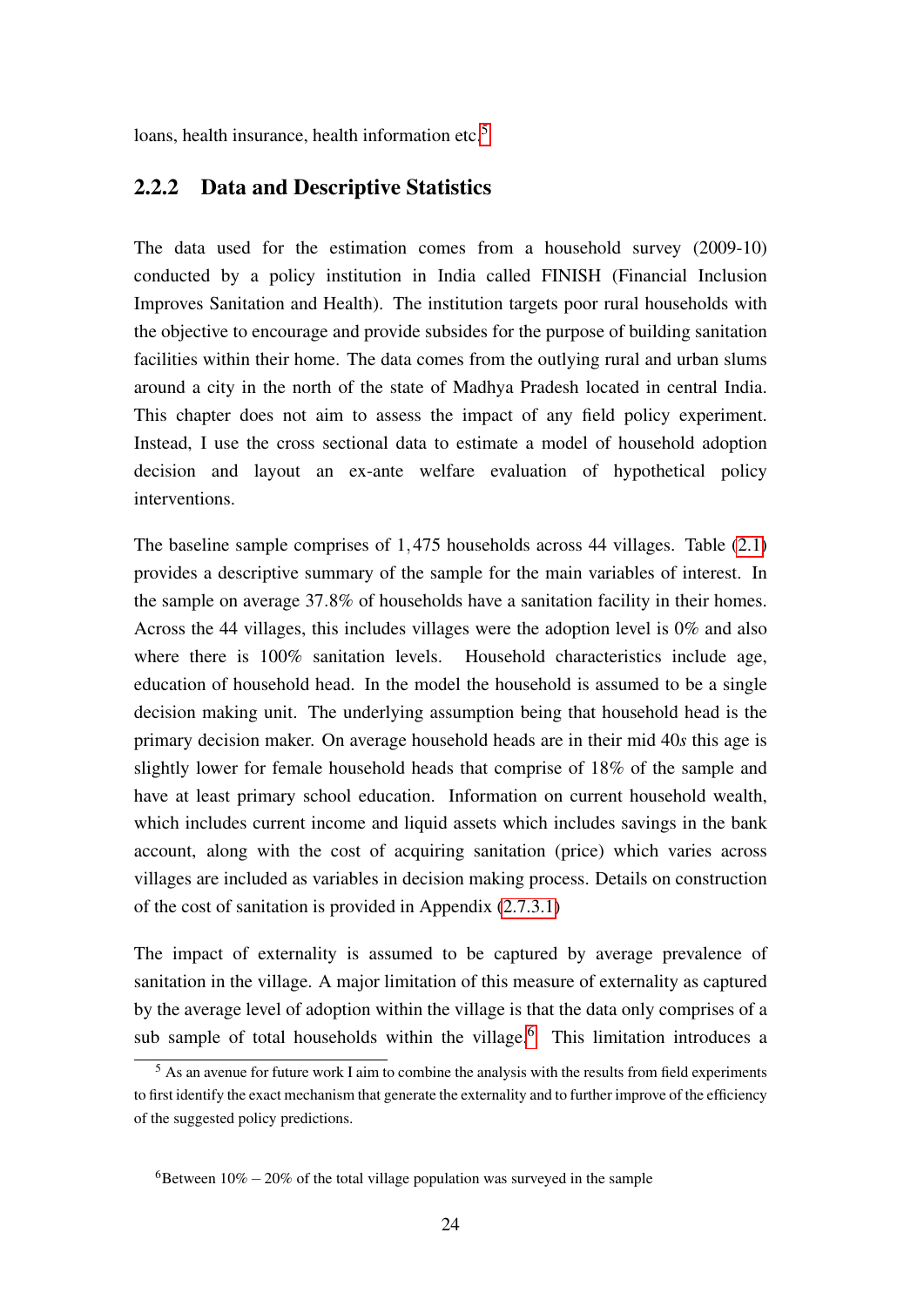specific source of measurement error; the average adoption level observed by the econometrician may not be an accurate portrayal of the true sanitation coverage level. This mis-measurement introduces a form of classical measurement error that is not restricted to the standard attenuation bias on the parameter estimate. I employ a correction procedure to the estimation methodology described in section [\(2.4\)](#page-32-0) for the presence of this measurement error. This is crucial as the classical nature of the error under a non linear structure not only implies an attenuation bias but also a potential upward bias resulting in an overestimate of the parameter that captures the impact of the externality.

#### <span id="page-24-0"></span>2.3 Model

In this section, I present a static demand model of sanitation adoption with externalities. The model builds on the interaction structure presented in Brock & Durlauf (2001). I start by defining a simple environment, where a finite number of decision making households, who belong to a village/group, choose whether or not to adopt a health improving technology. In this case, the technology offered is to build a sanitation facility in one's home.<sup>[7](#page-24-2)</sup> The interdependence of sanitation adoption choices and its impact on an individual household's return from adoption is captured by the average sanitation prevalence within the village.

#### <span id="page-24-1"></span>2.3.1 Setup

In order to incorporate the presence of externalities, the interdependent adoption choice of households is modelled as a simultaneous move game of incomplete information. The incomplete information structure provides a tractable framework to model the sanitation adoption behaviour in which a trade-off exists between desirability of having sanitation at home and the social returns from adoption.<sup>[8](#page-24-3)</sup> The externality arises as each household incorporates the actions of others within its payoff, but does not necessarily account for the impact of it's own choice on the well-being of others. At the aggregate, this unaccountability results in a divergence

<span id="page-24-3"></span><span id="page-24-2"></span><sup>&</sup>lt;sup>7</sup>Sanitation facility refers to a household building a bathroom/toilet facility in their house.

<sup>8</sup>A household may derive social returns from presence of health and/or information externalities. The prevalence of which is driven by the sanitation coverage level within the village.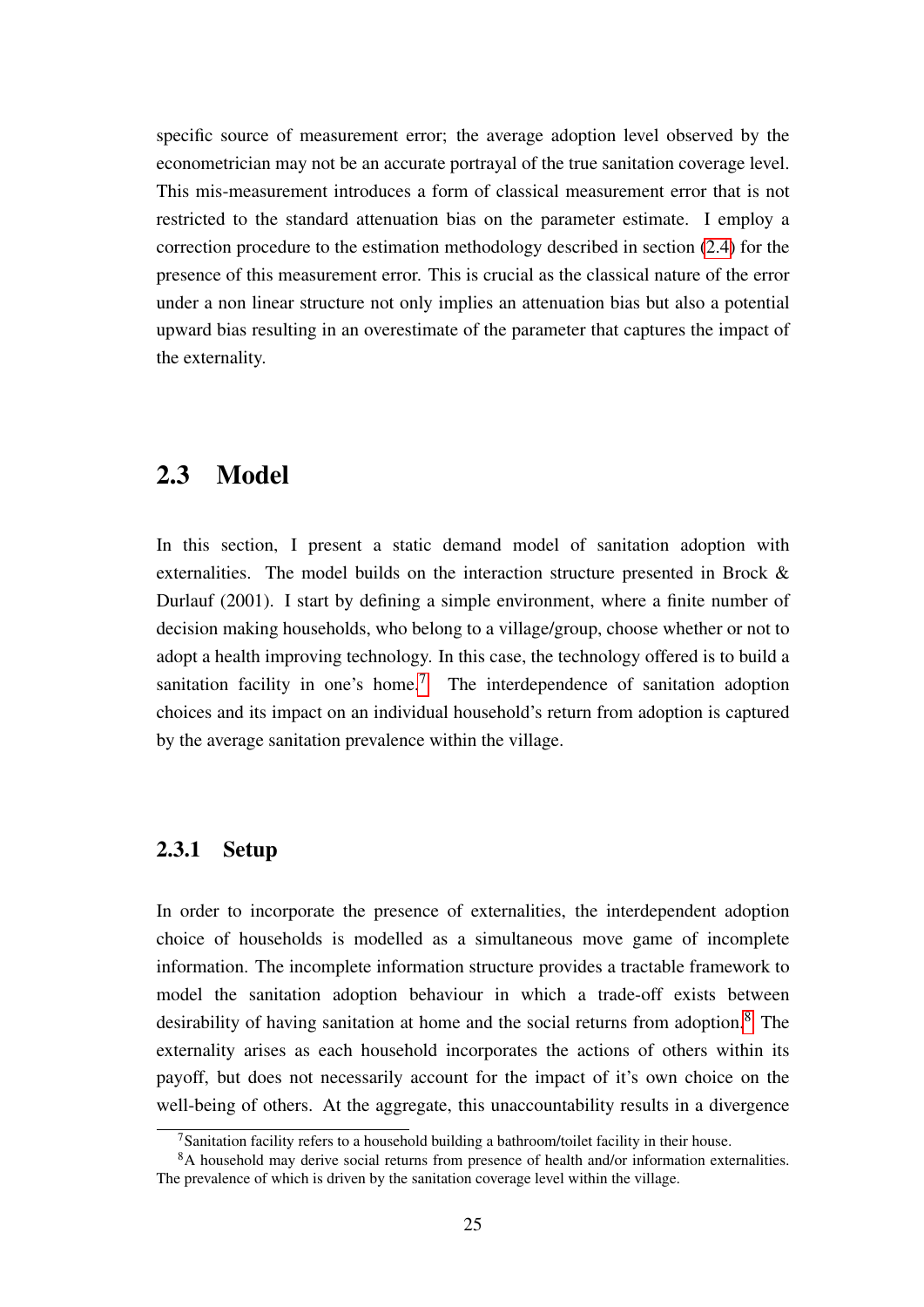in the private and socially optimal adoption levels. The model translates the discrete actions of households into a smooth adoption choice probability that represents the likelihood of a household's decision to adopt sanitation.

Environment: A household is assumed to be a single decision making unit, making a discrete decision on whether or not to adopt sanitation. There are a finite number of decision making households  $i = 1, ..., N$  each belonging to a group. The population is partitioned into non-overlapping sub-populations (groups/villages) indexed by  $g =$ 1,...,*G* and represented by  $I_g$  such that  $\bigcup_{g \in G} G$  $g_{=1}^{G} I_g = N.$ 

**Choice:** Households face a finite choice set  $D_i = \{0, 1\}$  and each household *i* simultaneously makes a decision which has a realization  $d_i \in D_i = \{0, 1\}$  where:

$$
d_i = \left\{ \begin{array}{ll} 1 & \text{Household adopts samitation} \\ 0 & \text{no adoption} \end{array} \right.
$$

Let  $D = \{0, 1\}^{I_g}$  denote a vector of possible actions for all households in village *g* and let  $d_g = (d_{1g}, d_{2g}, \dots, d_{lg})$  denote a generic element of *D*. While,  $d_{-ig} = (d_{1g},...,d_{(i-1)g},d_{(i+1)g},...,d_{Ig})$  denotes the choices of all other households belonging to village *g* excluding household *i*.

States & Information: Each household belongs to a group *g* and is endowed with a set of state variables  $(x_{ig}, z_g, \varepsilon_i(d_i))$  that include household  $x_{ig}$  and village  $z_g$  specific characteristics,  $w_{ig} = (x_{ig}, z_g)$ .<sup>[9](#page-25-0)</sup> It is assumed that  $w_g = (w_{ig}, w_{-ig})$  is a vector of common knowledge variables (information set) observable to all households within village *g* as well as to the econometrician. In addition, each household is also endowed with a set of taste/preference shocks  $\varepsilon_i(d_i)$  that are private information, known only to household *i* and unobservable to all other households within the group including the econometrician. Let  $\varepsilon_i$  denote the  $1 \times 2$  vector of the individual taste shocks  $\varepsilon_i(d_i)$ . The density of  $\varepsilon_i$  is denoted by  $g(\varepsilon_i)$ ,  $\varepsilon_i = [\varepsilon_i(1), \varepsilon_i(0)]$ .

<span id="page-25-0"></span> $9$ The implicit assumption being all relevant village level characteristics are included in the observable vector  $z_g$  and there are no group level unobservables.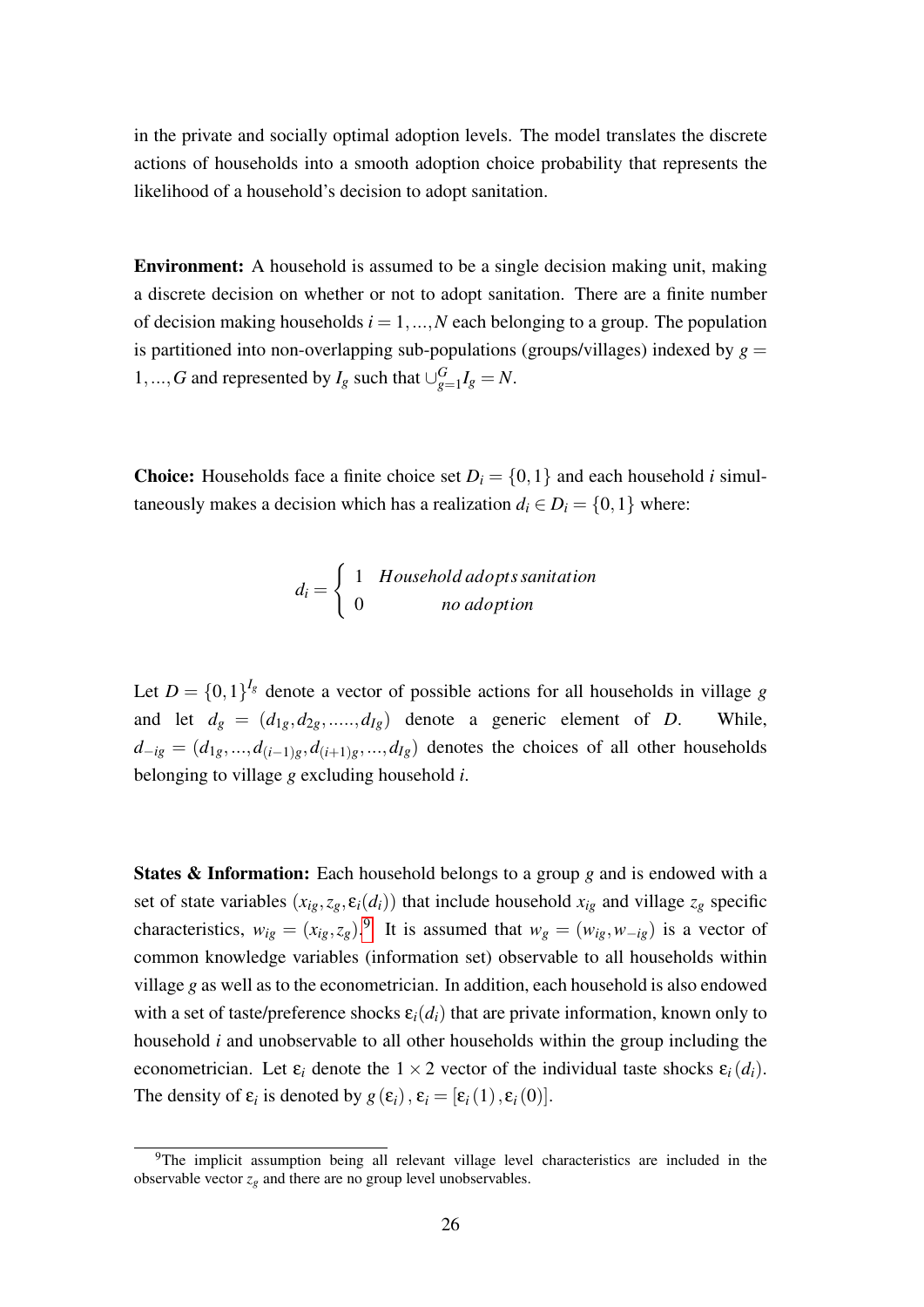Thus the information available to each household is incomplete and restricted to the set of observable variables *wg*.

 $[A1]$ : The observable variables  $w_g$  is common knowledge possessed by all households *i* within a village/group *g*

 $[A2]$ : The unobserved taste shocks  $\varepsilon_i$  are private information possessed only by a household *i* and are distributed *i*.*i*.*d* across households and choice alternatives

The model allows for village specific observables  $z_g$  however there is no allowance for village level unobservable effects. This limitation may lead to an overestimation of the impact of spillovers. A possible solution to account for this limitation would be estimate a village specific fixed effect by estimating the mean of the taste shock ε. This idea is further explored in Chapter 4 to allow for a similar concern of village level unobservables.

#### <span id="page-26-0"></span>2.3.2 Utility and beliefs

The utility function is similar to a standard random utility model with the additional inclusion of *d*−*ig* choices of other households within the village. The per period utility function for household *i* is denoted by:

$$
V_i(d_i, \overline{d}_{-ig}, w_{ig}, \varepsilon_i; \theta) = u(d_i, x_{ig}, z_g; \kappa, \beta, \delta) + s(d_i, \overline{d}_{-ig}; \gamma) + \varepsilon_i(d_i)
$$
(2.3.1)

which comprises of three additively separable components: private utility  $u(\cdot)$ , social utility  $s(\cdot)$  and an unobserved private preference component  $\varepsilon_i(\cdot)$  associated with choice  $d_i$ . Utility depends on a vector of state variables  $(w_{ig}, \varepsilon_i)$ , own choice  $d_i$  and a function of choice of other households  $\overline{d}_{-i\varrho}$ . The vector of preference parameters is denoted by  $\theta = [\kappa, \beta, \delta, \gamma]$ . The social utility is a function of the average level of adoption  $\overline{d}_{-ig}$  assumed to capture the presence of externalities within the village.

$$
\overline{d}_{-ig} = \frac{1}{I_g - 1} \sum_{j \neq i} \mathbf{1} \left\{ d_{jg} = 1 \right\}
$$

The social utility is parametrized by  $\gamma$ , it captures the importance of the externality or social returns from adoption relative to the private utility from adoption. The externality is generated by the fact that  $\overline{d}_{-ig}$  affects the utility derived by household *i*,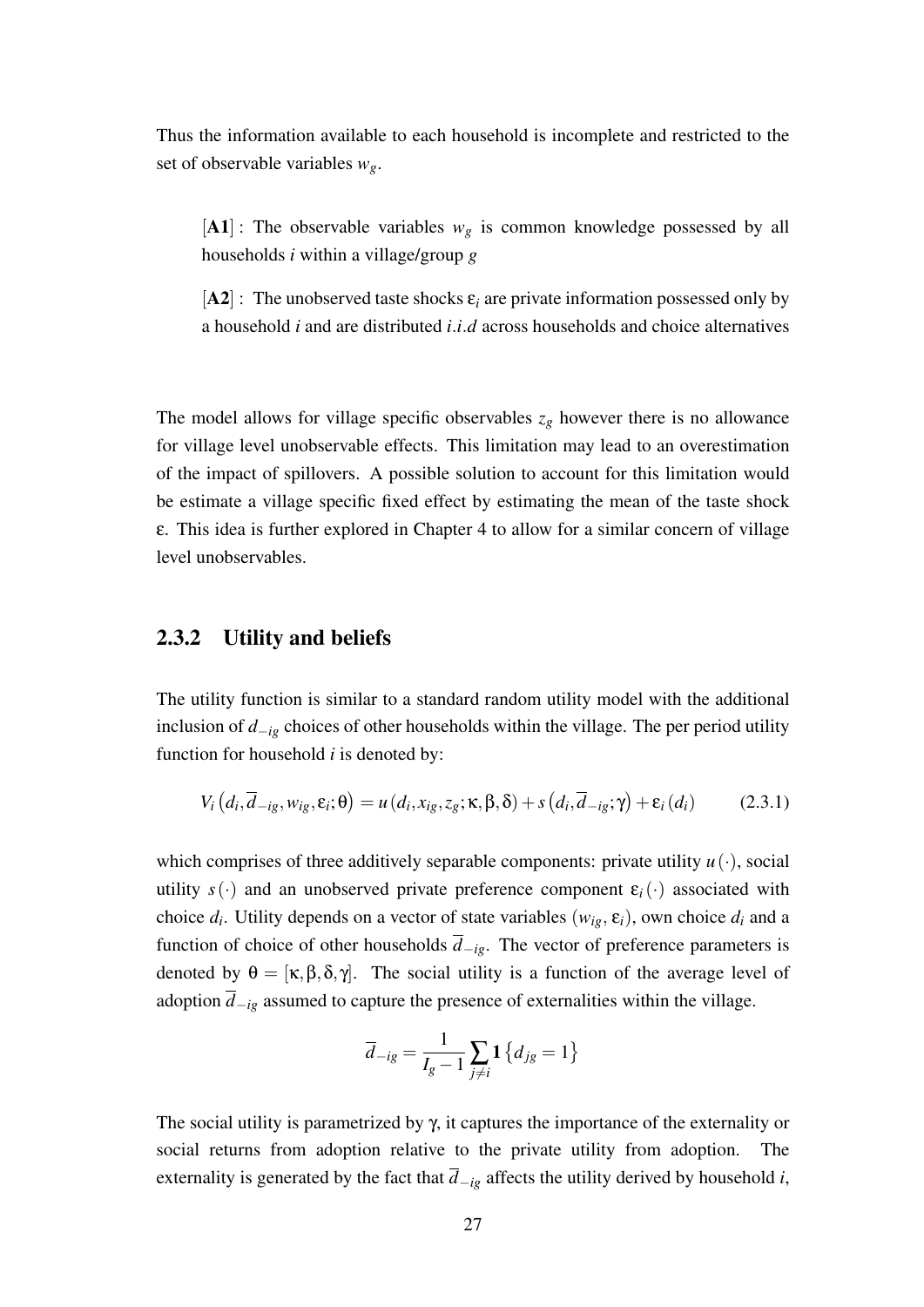but the household does not consider the effect its own choice has on the utility of all other households  $j \neq i$ . The deterministic component of the utility which includes both private and social utility is assumed to have a linear specification:

$$
v_d(d_i, w_{ig}, \overline{d}_{-ig}; \theta) = \kappa + \beta x_{ig} + \delta z_g + \gamma d_i \overline{d}_{-ig}
$$
(2.3.2)

The partition of the observable state space into household specific and village specific characteristics  $(x_{ig}, z_g)$  imposes an exclusion restriction that allows for the identification of the primitive utility function of interest discussed further in section [\(2.3.3\)](#page-29-0). In addition to assumption  $[A2]$ ,  $G(\varepsilon)$  is assumed to have a parametric form of distribution from a known family. The private taste shock terms  $\varepsilon_i$  are distributed Type 1 Extreme value and the difference  $(\varepsilon_i(0) - \varepsilon_i(1))$  is distributed logistic.

**Decision rules:** Household *i*'s decision rule is a function  $\delta_i(w_g, \varepsilon_i) = d_i$ . Note that under assumption [*A*2] *i's* decision does not depend on  $\varepsilon_{-i}$  since these taste shocks are private information of the other households in the village and thus are unobservable to household *i*. The conditional choice probability  $p_i(d_i|w_g, \theta)$  is defined as:

$$
p_i(d_i = 1 | w_g, \theta) = \int \mathbf{1} \left\{ \delta_i(w_g, \varepsilon_i; \theta) = 1 \right\} g(\varepsilon_i) d\varepsilon_i \tag{2.3.3}
$$

where  $1 \{ \delta_i(w_g, \varepsilon_i; \theta) = 1 \}$  is an indicator function that household *i's* choice is  $d_i = 1$ (adoption) given the vector of state variables  $(w_g, \varepsilon_i)$ . Thus  $p_i(d_i = 1 | w_g, \theta)$  denotes the probability that household *i* chooses to adopt sanitation  $(d<sub>i</sub> = 1)$  conditional on the common knowledge state variables  $w_g$  (information set) which is derived by integrating *i's* decision rule over the region of  $\varepsilon_i$  for which  $\delta_i(w_g, \varepsilon_i; \theta) = 1$ . The distribution of  $d_g$  given  $w_g$  is given by  $p(d_g|w_g, \theta) = \prod_{i=1}^{l_g}$  $\int_{i=1}^{I_g} p_i(d_i|w_g, \theta).$ 

Expected Choice-specific Utility: Under incomplete information a household forms expectations about the adoption decision undertaken by its fellow neighbours. The expected utility received by household *i* from choosing *d<sup>i</sup>* is denoted by:

<span id="page-27-0"></span>
$$
\widetilde{V}_{d_i}(d_i=1, w_g, \varepsilon_i; \theta) = \sum_{\underline{d}_{-i}} \left[ \kappa + \beta x_{ig} + \delta z_g + \gamma \mathbf{1} \{ d_i = 1 \} \frac{1}{I_g - 1} \sum_{j \neq i} \mathbf{1} \{ d_{jg} = 1 \} \right] p_{-i}(d_{-ig}|w_g, \theta) + \varepsilon_i(d_i)
$$

where 
$$
p_{-i}(d_{-i}|w_g, \theta) = \prod_{j \neq i} p_j(d_j|w_g, \theta)
$$
 (2.3.4)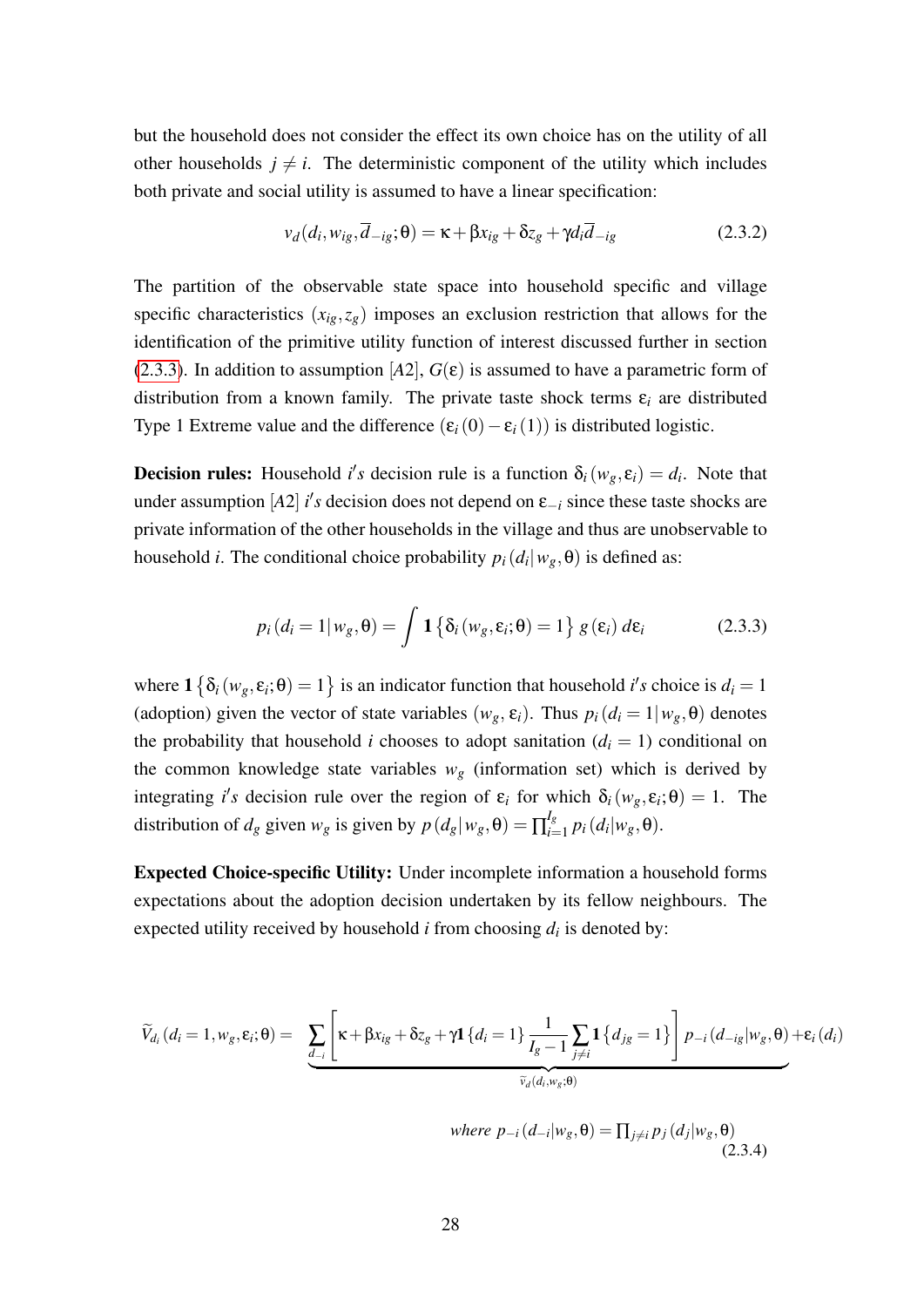Since household *i* does not have information on  $\varepsilon_j$  taste preference of other households, it constructs beliefs about the expected choice of other households using all relevant observable information. The term  $p_{-i}(d_{-i} | w_g, \theta)$  denotes the conditional probability measure household *i* places on the choices of others at the time of making its own decision. The first term on the R.H.S of Equation [\(2.3.4\)](#page-27-0) denotes the expected value of  $v_d(d_i, w_{ig}, d_{-ig}; \theta)$  by marginalizing out the decisions of other households using expectations  $p_{-i}(d_{-i} | w_g)$ . The deterministic part of the expected utility is defined as:

<span id="page-28-2"></span>
$$
\widetilde{v}_d(d_i, w_g; \boldsymbol{\theta}) = \sum_{d_{-i}} v_d(d_i, w_{ig}, \overline{d}_{-ig}; \boldsymbol{\theta}) p_{-i}(d_{-ig}|w_g, \boldsymbol{\theta})
$$
\n(2.3.5)

Given that the average level of adoption enters into a households utility the corresponding expected social utility depends on the expected average level of adoption:

$$
\overline{p}_g = \frac{1}{I_g - 1} \sum_{j \neq i} p_{i,j} (d_{jg} = 1 | w_g, \theta)
$$
 (2.3.6)

where  $p_{i,j}(d_j = 1 | w_g, \theta)$  denotes the expected value from the perspective of household *i* of household *j*'s choice. Under rational expectations, a household makes a choice so as to maximize its expected utility by following a decision rule which depends on its own choice *d<sup>i</sup>* as well as on the expectation of the choices made by other households.

$$
d_i = \begin{cases} 1 & if \quad \widetilde{V}_1 \ge \widetilde{V}_0 \\ 0 & otherwise \end{cases}
$$
 (2.3.7)

$$
\delta_i(w_g, \varepsilon_i; \theta) = \arg \max_{d \in D} \left[ \widetilde{v}_d(d_i, w_g; \theta) + \varepsilon_i(d_i) \right]
$$
 (2.3.8)

<span id="page-28-0"></span>
$$
\widetilde{V}^*(d_i, w_g, \varepsilon_i(d_i); \theta) = \max_{d_i \in D} \left\{ \widetilde{V}_1(d_i = 1, w_g, \varepsilon_i(1); \theta), \widetilde{V}_0(d_i = 0, w_g, \varepsilon_i(0); \theta) \right\} (2.3.9)
$$

 $\widetilde{V}_1$  and  $\widetilde{V}_0$  denote the expected choice-specific utility functions and  $\widetilde{V}^*$  in Equation  $(2.3.9)$  denotes the optimal indirect utility.<sup>[10](#page-28-1)</sup>

<span id="page-28-1"></span> $10$ Similar to the random utility model, adding or multiplying all utilities by a constant will not change the probability that a given alternative is chosen. Hence normalizations for level and scale or required. These normalizations are satisfied by setting the deterministic component of utility from non-adoption to zero and further normalizing the variance of the difference of the unobserved taste heterogeneity i.e.,  $\eta = \varepsilon(0) - \varepsilon(1)$  to *var* ( $\eta$ ) = 1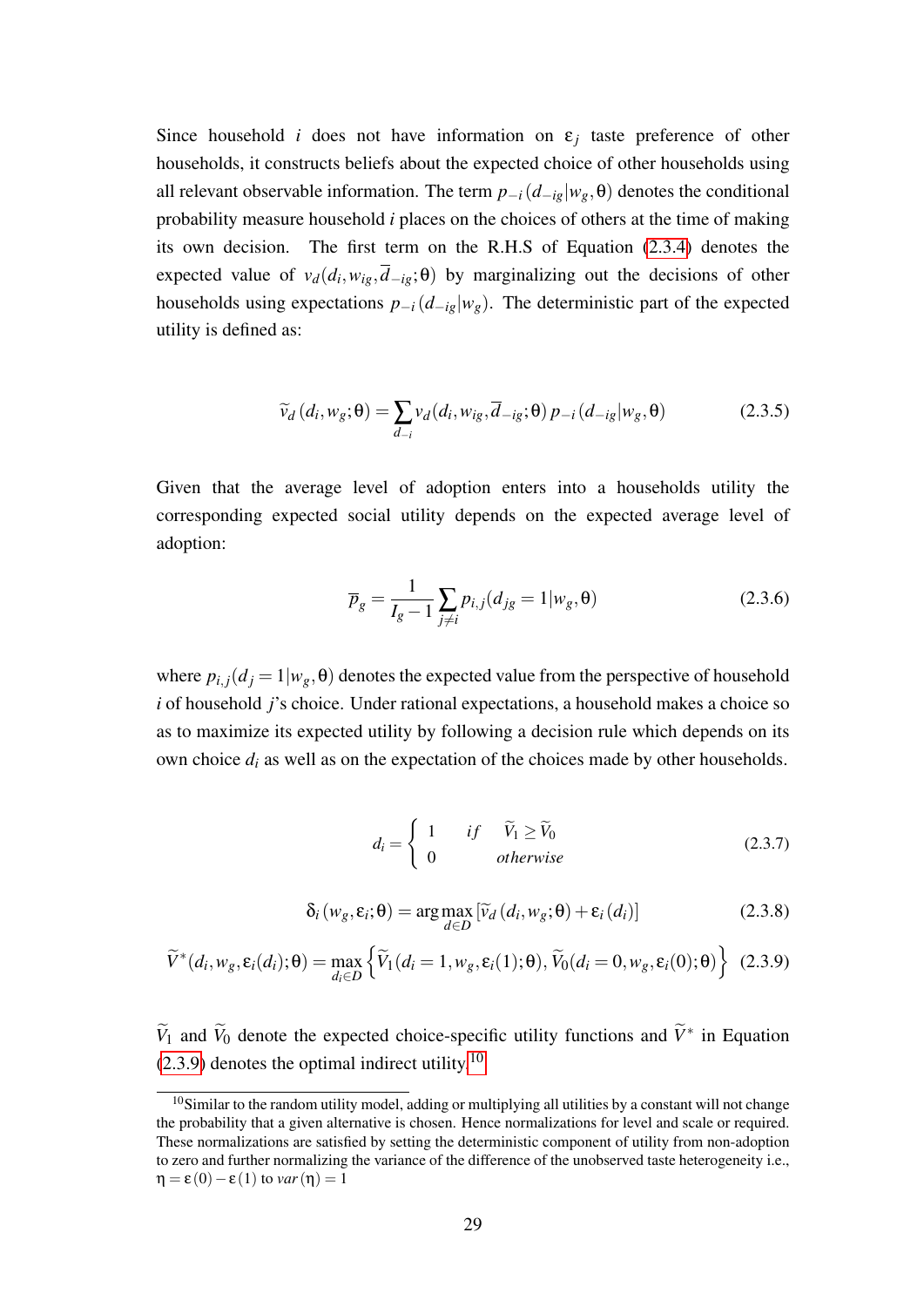#### <span id="page-29-0"></span>2.3.3 Equilibrium

Equilibrium: Under the assumption that each household makes its choice given an expectation  $\bar{p}_g$  of the average level of sanitation adoption which is independent of the realisations of  $\varepsilon_i(d_i)$  for all households *i*. Under the extreme-value assumption for  $\varepsilon_i(d_i)$  and the normalization of the deterministic expected utility from non-adoption to zero, utility maximization by household *i* implies:

<span id="page-29-2"></span>
$$
p_i(d_i = 1 | w_g, \theta) = \frac{\exp\left(\kappa + \beta x_{ig} + \delta z_g + \gamma \frac{1}{(I_g - 1)} \sum_{j \neq i} p_{i,j} (d_j = 1 | w_g, \theta)\right)}{1 + \exp\left(\kappa + \beta x_{ig} + \delta z_g + \gamma \frac{1}{(I_g - 1)} \sum_{j \neq i} p_{i,j} (d_j = 1 | w_g, \theta)\right)}
$$
 for all *i* and all  $w_g$   
(2.3.10)

where  $p_i(d_i = 1 \mid w_g; \theta)$  denotes the Conditional Choice Probability (CCP) of adoption for household  $i$ .<sup>[11](#page-29-1)</sup> Equation [\(2.3.10\)](#page-29-2) represents a system of equations for each village *g* that can be solved to determine equilibrium probabilities of adoption. Under a Bayesian Nash equilibrium, households maximize expected utility and household *i* has consistent beliefs about the choices of other households in the village i.e., the household knows the equilibrium probabilities  $\overline{p}_g^*$ . The Bayesian Nash equilibrium to the household adoption problem is a collection of beliefs  $p_i^*(d_i = 1 | w_g, \theta)$  defined by Equation [\(2.3.10\)](#page-29-2) for each household  $i = 1, ..., I_g$ belonging to a village  $g = 1, ..., G$ . The term  $p_{-i}(d_{-i} | w_g, \theta)$  in Equation [\(2.3.5\)](#page-28-2) represents the equilibrium probabilities that choices *d*−*ig* are observed, and the summation marginalizes household  $i's$  uncertainty about the choices of other households to compute the expected return from choosing  $d_i = 1$  given available information  $w_g$ . For a fixed  $w_g$ , the definition of equilibrium [\(2.3.10\)](#page-29-2) and the definition of the choice-specific value function in Equation [\(2.3.5\)](#page-28-2) implies  $I<sub>g</sub>$ equilibrium probabilities  $p_i^*(d_i = 1 | w_g, \theta)$  which can be viewed as the solution to the following system of  $I_g$  equations per village.

Given that the average level of adoption of other households matter in an individual household's returns from adoption. It is convenient to represent the system of equations in [\(2.3.10\)](#page-29-2) as a fixed point problem at the village or group level instead.

<span id="page-29-3"></span>
$$
\frac{1}{I_g} \sum_{i=1}^{I_g} p_i^* (d_i = 1 | x_i, z_g; \theta) = \frac{1}{I_g} \sum_{i=1}^{I_g} \left\{ \frac{exp(\kappa + \beta x_{ig} + \delta z_g + \gamma \overline{p}_g^*)}{1 + exp(\kappa + \beta x_{ig} + \delta z_g + \gamma \overline{p}_g^*)} \right\}
$$
\n
$$
\overline{p}_g^*
$$
\n
$$
= \frac{1}{I_g} \sum_{i=1}^{I_g} \left\{ \frac{exp(\kappa + \beta x_{ig} + \delta z_g + \gamma \overline{p}_g^*)}{1 + exp(\kappa + \beta x_{ig} + \delta z_g + \gamma \overline{p}_g^*)} \right\}
$$
\n(2.3.11)

<span id="page-29-1"></span><sup>&</sup>lt;sup>11</sup>The Conditional Choice Probability (CCP) denote the reduced form objects of the model observable in the data.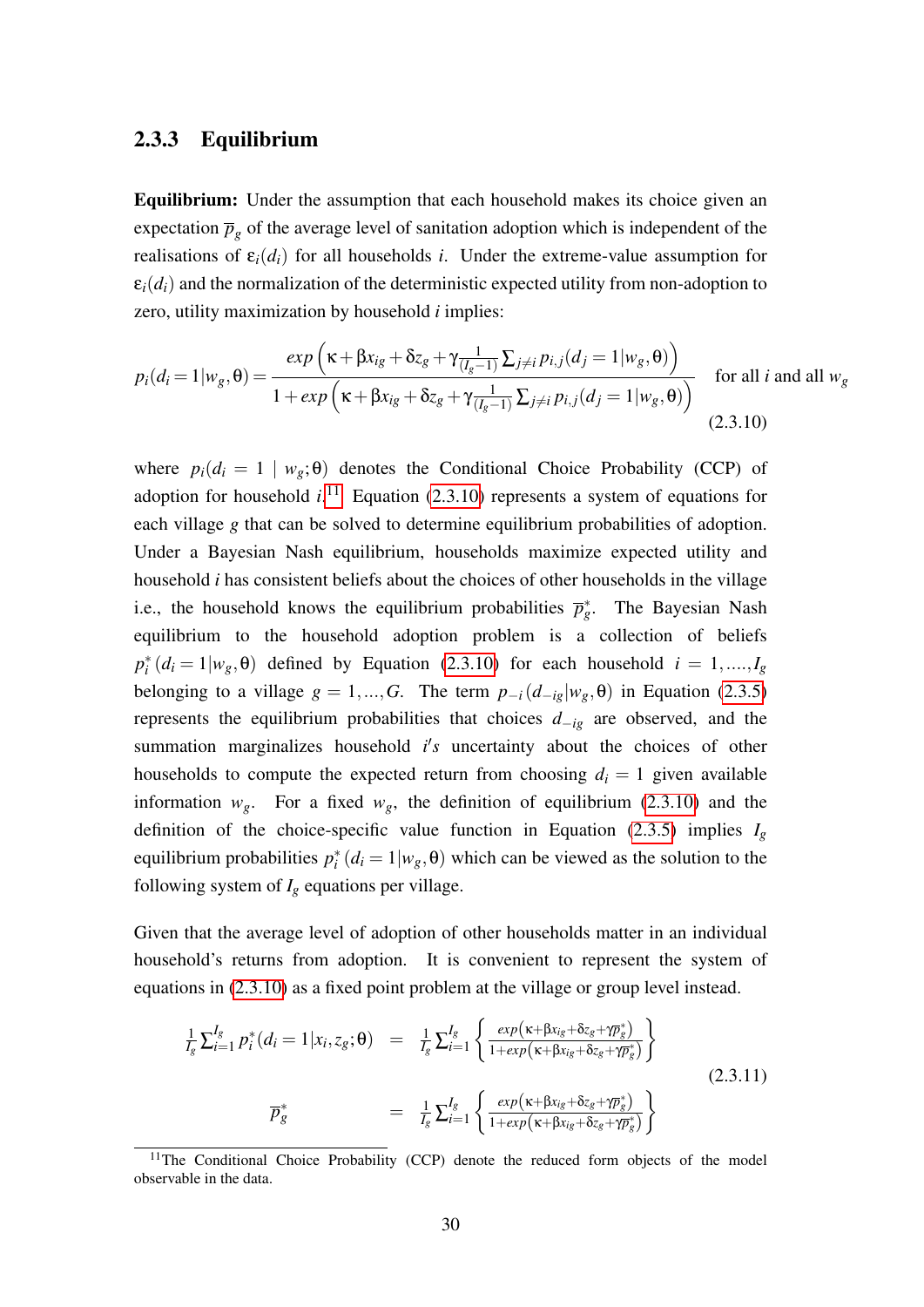Equation [\(2.3.11\)](#page-29-3) denotes the equilibrium conditions as a fixed point problem at the village level where  $\overline{p}_g^*$  denotes the equilibrium probability of adoption in a village *g*. In general there maybe more than one solution to the fixed point problem in Equation [\(2.3.11\)](#page-29-3) further implications of this multiplicity are discussed in [\(2.3.4\)](#page-31-0).

Identification: Before discussing the properties of the equilibria, I briefly discuss the identification of the utility function. Abstracting away from parametric assumptions, complications induced by the presence of multiple equilibria and by taking the equilibrium choice probabilities  $p_i(d_i|w_g)$  as given. The question of identification is whether it is possible to reverse engineer the structural parameters  $v_d(d_i, w_{ig}, d_{-ig})$ from the observed data. Using Equation [\(2.3.10\)](#page-29-2) and performing the Hotz & Miller (1993) inversion by taking logs on both sides of the equation, yields the familiar result:[12](#page-30-0)

$$
\widetilde{v}_d(d_i = 1, w_g) = \ln [p_i(d_i = 1|w_g)] - \ln [1 - p_i(d_i = 1|w_g)] \tag{2.3.12}
$$

This equation demonstrates that it is possible to obtain the expected choice-specific value function for any  $w_g$  from the observed reduced form choice probabilities. Thus by treating  $\tilde{v}_d$  ( $d_i = 1, w_g$ ) as known and using Equation [\(2.3.5\)](#page-28-2) it is possible to derive a system of equations for a fixed *wg*:

<span id="page-30-1"></span>
$$
\underbrace{\widetilde{v}_d(d_i, w_g)}_{known} = \sum_{d_{-i}} v_d(d_i, w_g, \overline{d}_{-ig}) \underbrace{p_{-i}(d_{-ig}|w_g)}_{data} \qquad \text{for } i = 1, ..., I_g \qquad (2.3.13)
$$

In order to highlight the identification issue, I have removed the partition of the state space into  $(x_{ig}, z_g)$  household and village specific characteristics in  $v_d(d_i, w_g, d_{-ig})$  in Equation [\(2.3.13\)](#page-30-1). Identification requires finding a unique set of  $v_d(d_i, w_g, d_{-ig})$ primitives that solves this system of Equations [\(2.3.13\)](#page-30-1). A necessary condition for identification is that there are at least as many equations as free parameters  $\widetilde{v}_d$  (*d*<sub>*i*</sub> = 1,*w*<sub>*g*</sub>). For a fixed *w*<sub>*g*</sub>, there are  $I_g \times I_g$  unknowns corresponding to the  $v_d(d_i, w_g, d_{-ig})$  after imposing the normalization for non-adoption and the assumption of average level of adoption.<sup>[13](#page-30-2)</sup> However, there are only  $I_g$  equations, which implies that without additional restrictions, the structural parameters of model are not identified. Similar to the approach in simultaneous equation models, I impose exclusion restrictions. The partition of the state space of a household  $w_{ig} = (x_{ig}, z_g)$ imposes an exclusion restriction, i.e., it is possible to find a set of covariates  $x_{ig}$  that shift the utility of household *i* independently of the utilities of the other households in

<span id="page-30-2"></span><span id="page-30-0"></span><sup>&</sup>lt;sup>12</sup>Note:  $\tilde{v}_d$  ( $d_i = 0, w_g$ ; $\theta$ ) = 0 and its primitive  $v_d$  ( $d_i = 0, w_{ig}, \overline{d}_{-ig}$ ; $\theta$ ) = 0 are normalized

<sup>&</sup>lt;sup>13</sup>Note: If in the model the identity of the households mattered in the adoption decision in this case the degree of under identification would be even greater  $I_g \times 2^{I_g-1}$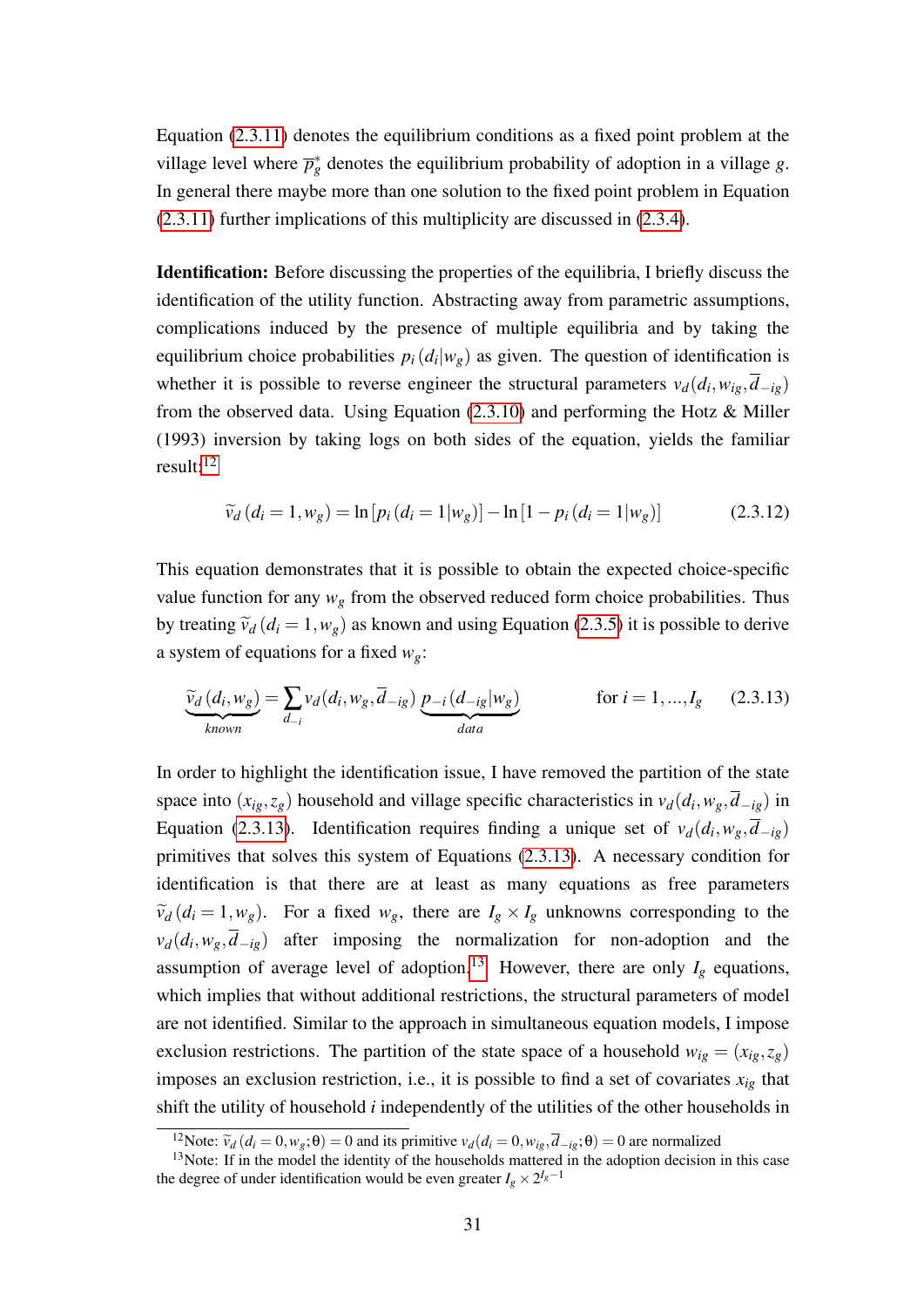the model. Unlike Equation [\(2.3.13\)](#page-30-1), in Equation [\(2.3.5\)](#page-28-2)  $w_{-ig} = (x_{-ig}, z_g)$  enters expectations  $p_{-i}$  but is excluded from  $v_d(d_i, w_{ig}, d_{-ig})$ . Holding  $x_{ig}$  fixed, and by varying  $x_{-ig}$  it is possible to increase the number of equations that  $v_d(d_i, w_{ig}, d_{-ig})$ must satisfy. If there are at least  $I_g$  points in the support of the conditional distribution of *x*−*ig* given *xig*, it is possible to generate more equations than free parameters. Furthermore, in the application considered  $x_{-ig}$  includes continuous variables with a rich support, thus the requirement of at least  $I_g$  points of support is easily met.

#### <span id="page-31-0"></span>2.3.4 Existence and Multiplicity of Equilibria

The existence of equilibria in this setting corresponds to ensuring that the fixed point problem described in [\(2.3.11\)](#page-29-3) has at least one solution. Given Assumption [*A*2] household beliefs are monotonic, continuous and strictly bounded inside the set  $(0,1)$ and so the existence of a solution to the fixed point follows immediately from Brower's fixed point theorem.<sup>[14](#page-31-1)</sup>

Multiple Equilibria are possible in this model. For a given set of parameters there could be more than one solution for the expression [\(2.3.11\)](#page-29-3). The multiplicity in the structure arises because of the dependence of a household's choice on the choices made by other households within the village. Intuitively, the stronger the dependence as captured by the social utility component parametrized by γ relative to the private utility component, multiplicity arises. These multiple solutions imply the existence of distinct expected sanitation prevalence levels which are each compatible with individually optimal decisions. With the possibility of multiple equilibria the model is incomplete without the specification of an equilibrium selection mechanism. This "incompleteness" makes it difficult to construct a proper likelihood and objective function which has implications for the estimation of the model.

One way of dealing with the multiplicity would be to develop a theory of the underlying equilibrium selection mechanism and thus complete the model. For example, one can make an assumption about the equilibrium played or more formally model (i.e., parametrically) an equilibrium selection mechanism such as implemented by Bajari, Hong  $&$  Ryan (2010). The use of an appropriate equilibrium selection rule assures the existence of a well-defined likelihood function for the entire space of observable outcomes as discussed in the next section. However, the problem with this approach is that the consistency of the estimation procedure crucially depends on the validity of the assumed selection rule, which is not always testable.

<span id="page-31-1"></span><sup>&</sup>lt;sup>14</sup>See Brock & Durlauf (2001) for a detailed description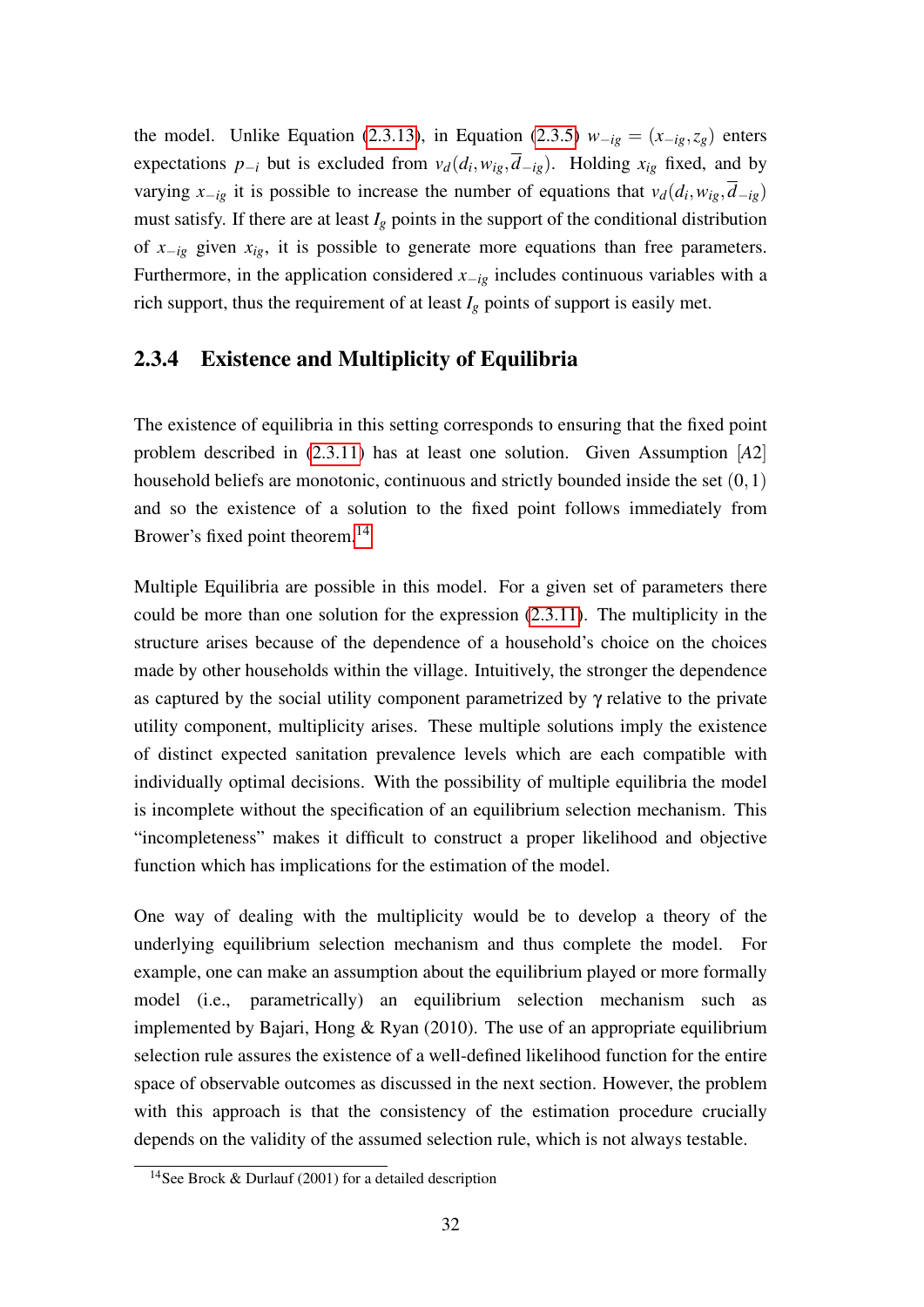An alternative strategy would be to abstract away from imposing an ad-hoc equilibrium selection rule and instead make an assumption on the data observed. In order to obtain consistent parameter estimates I employ assumption [*A*3] below. In each village, I assume that the data observed is generated from only one of the possible equilibria.

[A3]: Given a value of primitives of the model  $\Psi = (w_g, \theta)$  households in a group *g* select only one equilibria from the set of possible equilibria and they do not switch to other equilibria and long as Ψ does not change.

Sometimes also referred to as the single-equilibrium-in-data assumption, assumption [A3] provides a 1 : 1 mapping between the observed data and the structural primitives of the model. This assumption is frequently employed in the context of estimating incomplete information games and is independent of the choice of estimation method.[15](#page-32-1) The assumption is also less restrictive than explicitly assigning ex-ante an equilibrium selection rule the group/village might be at. Under the single-equilibrium-in-data assumption, the multiplicity of the equilibria in the model does not play a role in the identification of the structural parameters.<sup>[16](#page-32-2)</sup>

### <span id="page-32-0"></span>2.4 Estimation

In this section, I discuss the estimation of the model. In theory, the estimation of the static model of strategic interaction could follow the same methods as the estimation of single agent discrete choice models with the addition of a fixed point condition. The strategic nature of the model imposes an additional restriction, that the strategies or choice probabilities of the households should be in equilibrium. It is possible to use an algorithm similar to the one suggested by Rust (1987). The nested fixed point algorithm could be used to maximize a sample criterion function over the space of structural parameters, and to solve for the equilibrium of the model, for each candidate value of the parameters. For a given equilibria and value of parameters, the remaining

<span id="page-32-1"></span><sup>15</sup>See for example Aguirregabiria & Mira 2007, Bajari et al. 2007, Pakes et al. 2007 & Pesendorfer & Schmidt-Dengler 2008

<span id="page-32-2"></span><sup>&</sup>lt;sup>16</sup>The single-equilibrium-in-the-data assumption is a sufficient condition for identification but it is not necessary. De Paula (2013), Sweeting (2009) and Aguirregabiria & Mira (2009) present conditions for point-identification of static games of incomplete information when there are multiple equilibria in the data.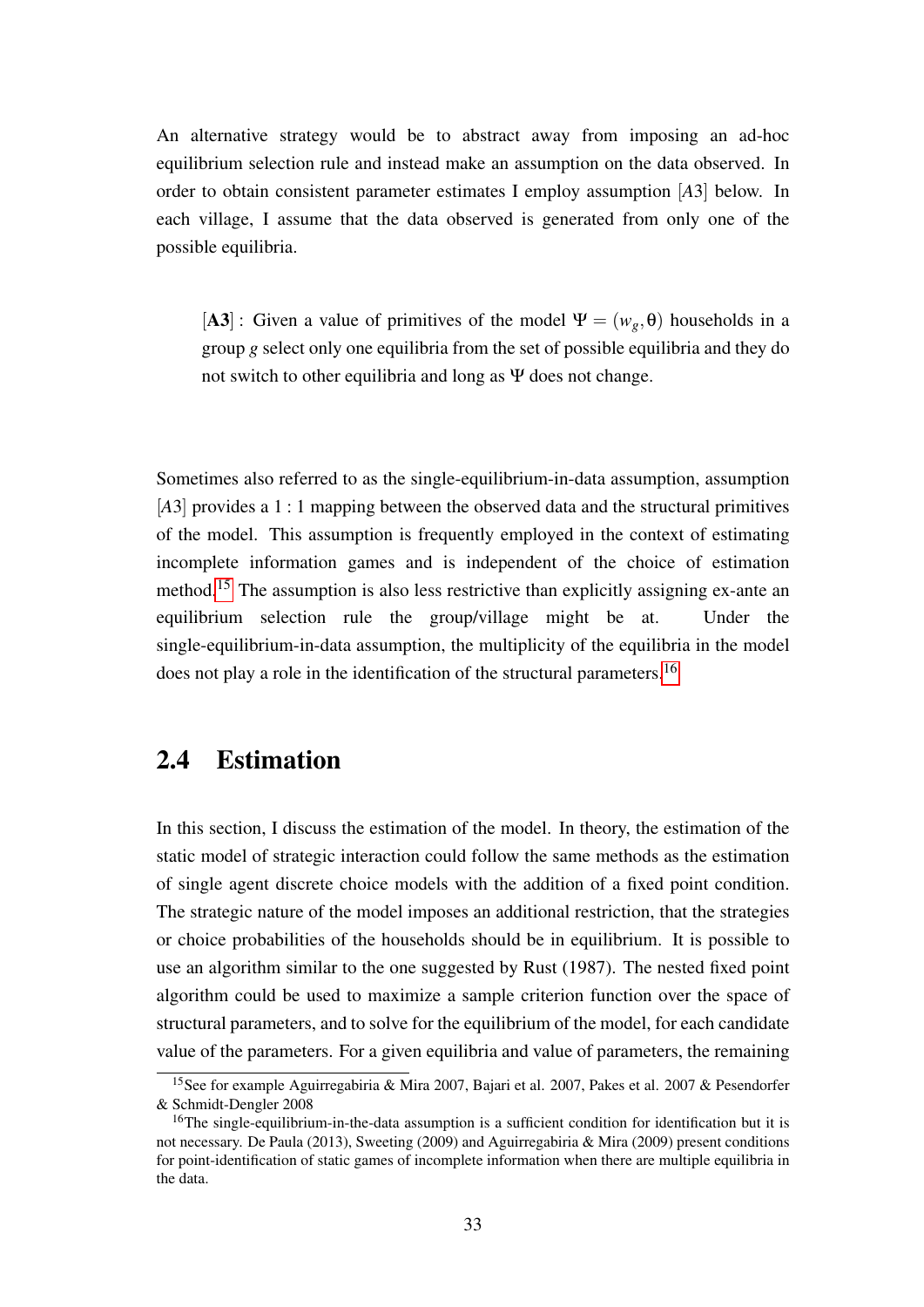structure simplifies to a single agent discrete choice problem for which deterministic decision rules for adoption as a function of state variables and unobserved random shocks can be obtained. Thus under an assumption for the distribution of these shocks, it is possible to derive a likelihood of observing each household's decision conditional on states.

However, with the possibility of multiple equilibria, this full solution maximum likelihood approach would require the repeated solution of the model for each candidate value of the parameters to be estimated. Explicitly solving for the equilibrium proves to be computationally burdensome even for the simple model proposed here. Furthermore, the possible multiplicity of fixed points may render this method impractical without the specification of the underlying equilibrium selection mechanism.

The alternative two-step approach, widely used in the literature, bypasses the computational burden of repeatedly solving for the fixed point. The estimation is broken down into two parts where, under assumption [*A*3] the equilibrium choice probabilities or beliefs are estimated directly from the observed data in the first stage. While in the second stage, first stage estimates are used to further estimate the structural parameters of the model using maximum likelihood or least squares procedure. The two step method has been shown to preserve the large sample properties of the direct method while being computationally straightforward.[17](#page-33-1) The following section introduces a general two-step pseudo log-likelihood estimation procedure and briefly discusses one of its key limitations frequently encountered in practice due to data restrictions. I further propose an amended two-step estimation procedure to account and correct for this source of limitation.

#### <span id="page-33-0"></span>2.4.1 Two-Step Estimator

The first stage of the estimator attempts to recover a consistent estimate  $\hat{p}_i$  for the equilibrium choice probabilities or beliefs  $p_i^*(d_i = 1|w_g)$  from the data.<sup>[18](#page-33-2)</sup> This is used to further obtain an estimate  $\overline{p}_g$  for the equilibrium average level of adoption in the village  $\overline{p}_g^*$ .

<span id="page-33-2"></span><span id="page-33-1"></span><sup>17</sup>See Aguirregabiria & Mira 2002, 2007

 $18$ Ideally, we would like to implement a nonparametric method to estimate choice probabilities in order to reduce the noise from the first stage. However, I employ a parametric approach in order to tackle a more serious source of bias in the resulting parameter estimates explained further.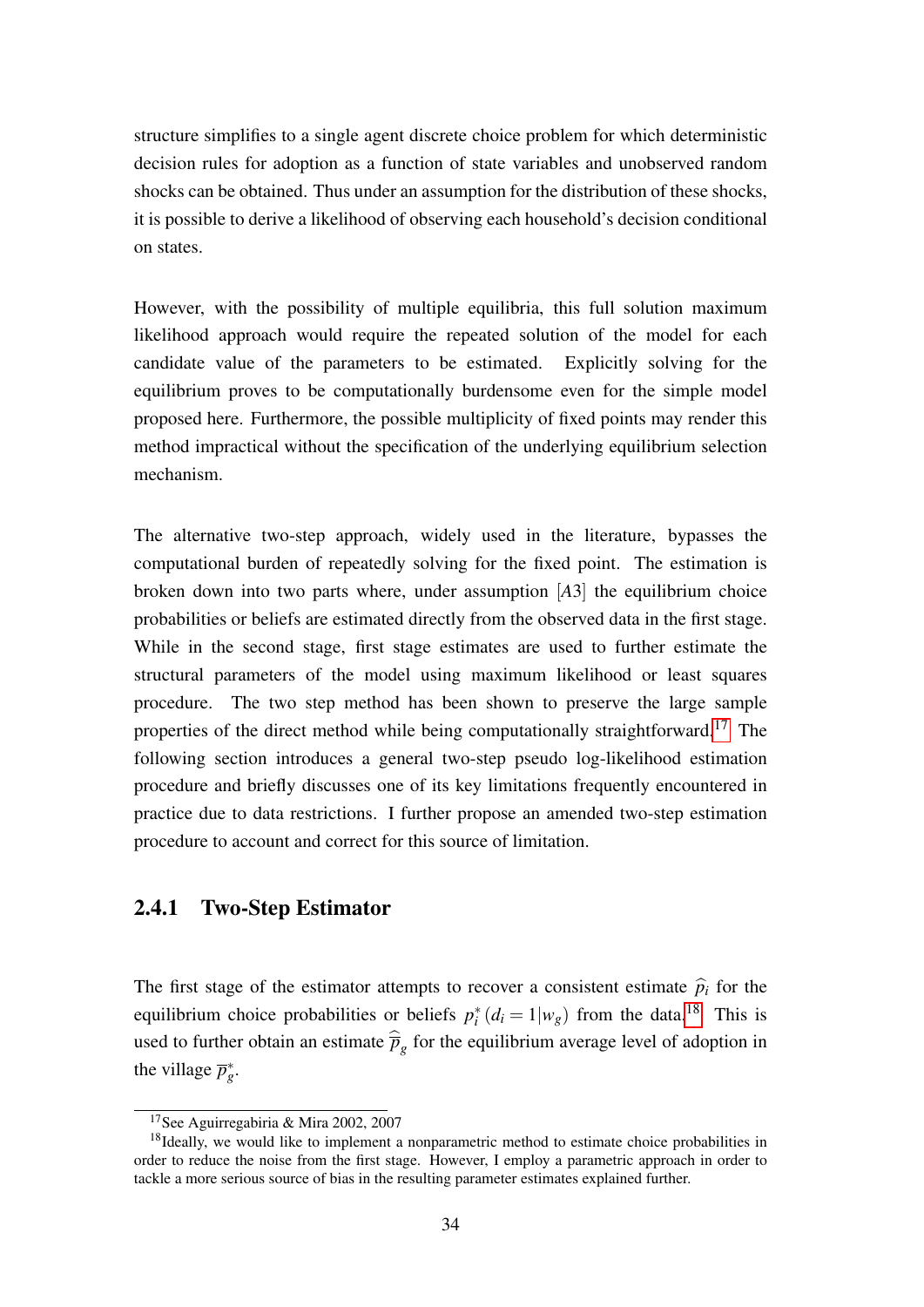In this simple model, the first stage simply comprises of computing sample averages of the adoption level in each village as  $\overline{p}_g^* = E(\overline{d}_{-ig}|w_g)^{19}$  $\overline{p}_g^* = E(\overline{d}_{-ig}|w_g)^{19}$  $\overline{p}_g^* = E(\overline{d}_{-ig}|w_g)^{19}$  and as  $I_g \to \infty \Rightarrow \overline{d}_g \to$  $E\left(\overline{d}_{-ig}|w_{g}\right)$ 

$$
\widehat{\overline{p}}_g = \overline{d}_{-ig} = \frac{1}{(I_g - 1)} \sum_{j \neq i} \mathbf{1} \{ d_j = 1 \}
$$
\n(2.4.1)

which gives fitted choice probabilities:

<span id="page-34-1"></span>
$$
\widehat{p}_i(d_i=1|x_{ig},z_g,\overline{d}_g,\theta)=\frac{\exp\left(\kappa+\beta x_{ig}+\delta z_g+\gamma \overline{d}_g\right)}{1+\exp\left(\kappa+\beta x_{ig}+\delta z_g+\gamma \overline{d}_g\right)}
$$
(2.4.2)

which are substituted, in place of the equilibrium choice probabilities, into the loglikelihood objective function and maximized in the second stage. Estimate  $\hat{\theta}$  as the solution of

$$
\widehat{\theta} \arg \max \ \mathcal{L}(\theta | \overline{d}_{-ig}, x_{ig}, z_g, d_i) \tag{2.4.3}
$$

where the pseudo log Likelihood is given by

$$
\mathcal{L}(\theta|\overline{d}_{-ig}, x_{ig}, z_g, d_i) = \frac{1}{N} \sum_{i=1}^{N} \{d_i \log \left[ \widehat{p}_i(d_i = 1 | x_{ig}, z_g, \overline{d}_{-ig}, \theta) \right] + (1 - d_i) \log \left[ 1 - (\widehat{p}_i(d_i = 1 | x_{ig}, z_g, \overline{d}_{-ig}, \theta)) \right] \}
$$

Note that this estimation procedure does not require the computation of all possible equilibria as a function of θ. The estimator discussed above relies on obtaining consistent estimates of the equilibrium choice probabilities in the first stage. However, the nature of the data raises a key issue in the estimation procedure. The data observed is a small sample of the entire village population and thus the first stage estimate of belief  $\overline{d}_g$  may not be a consistent estimate of the true equilibrium levels of average adoption in the village. This not only compromises the consistency of the second stage estimates but also generates a bias in the parameter estimates given the non linear structure. This issue can be treated as the presence of measurement error, where the econometrician observes a value of  $\overline{d}_g$  contaminated by noise. In practice, measurement error can result in an imprecise initial first step estimate  $\hat{p}_i$  which can generate large finite sample biases in the two-step estimator of structural parameters in the second stage. The larger the bias in the first step in the estimate  $\hat{p}_i$ , the larger the bias of the two-step estimator for  $\theta$ . In the following

<span id="page-34-0"></span><sup>&</sup>lt;sup>19</sup>In the case of large groups  $\overline{d}_{-ig} \approx \overline{d}_g$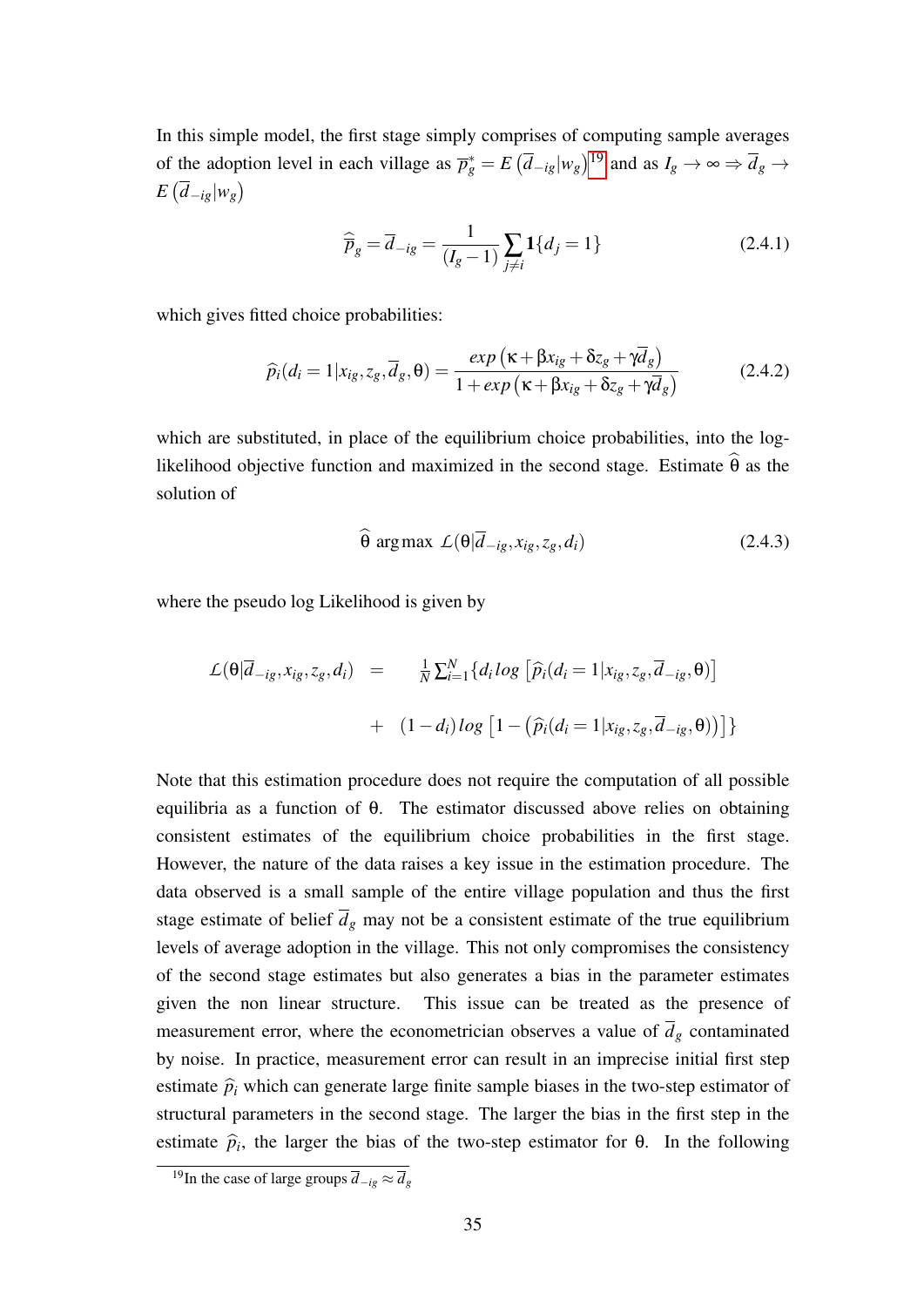subsection I implement an approximation approach to correct for the presence of 'measurement' error in the choice probabilities given by Equation [\(2.4.2\)](#page-34-1). I amend the standard two-step procedure to account for this potential source of error and correct for the bias in the resulting second stage parameter estimates.

#### <span id="page-35-0"></span>2.4.2 Measurement Error Correction

The presence of measurement error causes the data generating distribution to differ from the distribution that is of substantive interest. In order to understand the effect of mis-measurement on the information produced by statistical procedures it is necessary to understand the distortions induced by the error.

The two-step estimation procedure above relies on obtaining consistent estimates of  $\overline{p}_g$  and  $p_i$  in the first step. However, in the presence of measurement error the observed distribution of the estimators may differ from true distributions. The principal source of error in this model lies in the estimate for  $\overline{p}_g$  given by the average level of adoption in the village  $\overline{d}_g$ . The error exists as  $\overline{d}_g$  is constructed using only a small sample of households that are observed within each village.<sup>[20](#page-35-1)</sup>

In a linear model, the impact of measurement error, relates to the familiar attenuation effect of the contaminated covariates on the response variates. This is where the presence of measurement error causes covariates to appear to vary over a wider range than they in fact do. Essentially, there is a change in the scale of variation of the covariates but no effect on the variation of the response variate itself. Consequently in a linear model, the effect of a unit marginal change in the error contaminated covariate on a response variate, is smaller than the effect of the same unit change in the error free covariate. In contrast, for a non linear model such as the one considered here, the impact of measurement error is no longer restricted to a simple attenuation of the parameter estimates. There is an added reduction of the curvature of the response function which is driven by the underlying non-linearity.

The bias reduction method outlined below follows from the small error variance approximation to the effect of measurement error on regression functions formulated in Chesher (1991). The approximations provide the basis for the analysis of the properties of estimators when measurement error is present, particularly in the case of a non linear model. Intuitively, the method exploits a small measurement error variance approximation of the conditional density. This allows for a consistent estimation of  $\theta$  in Equation [\(2.4.2\)](#page-34-1) in the sense that the inconsistency is of a smaller order than the variance of the measurement error itself.

<span id="page-35-1"></span><sup>&</sup>lt;sup>20</sup>The survey sample comprises approximately  $10\%$ -15% of the entire population of a village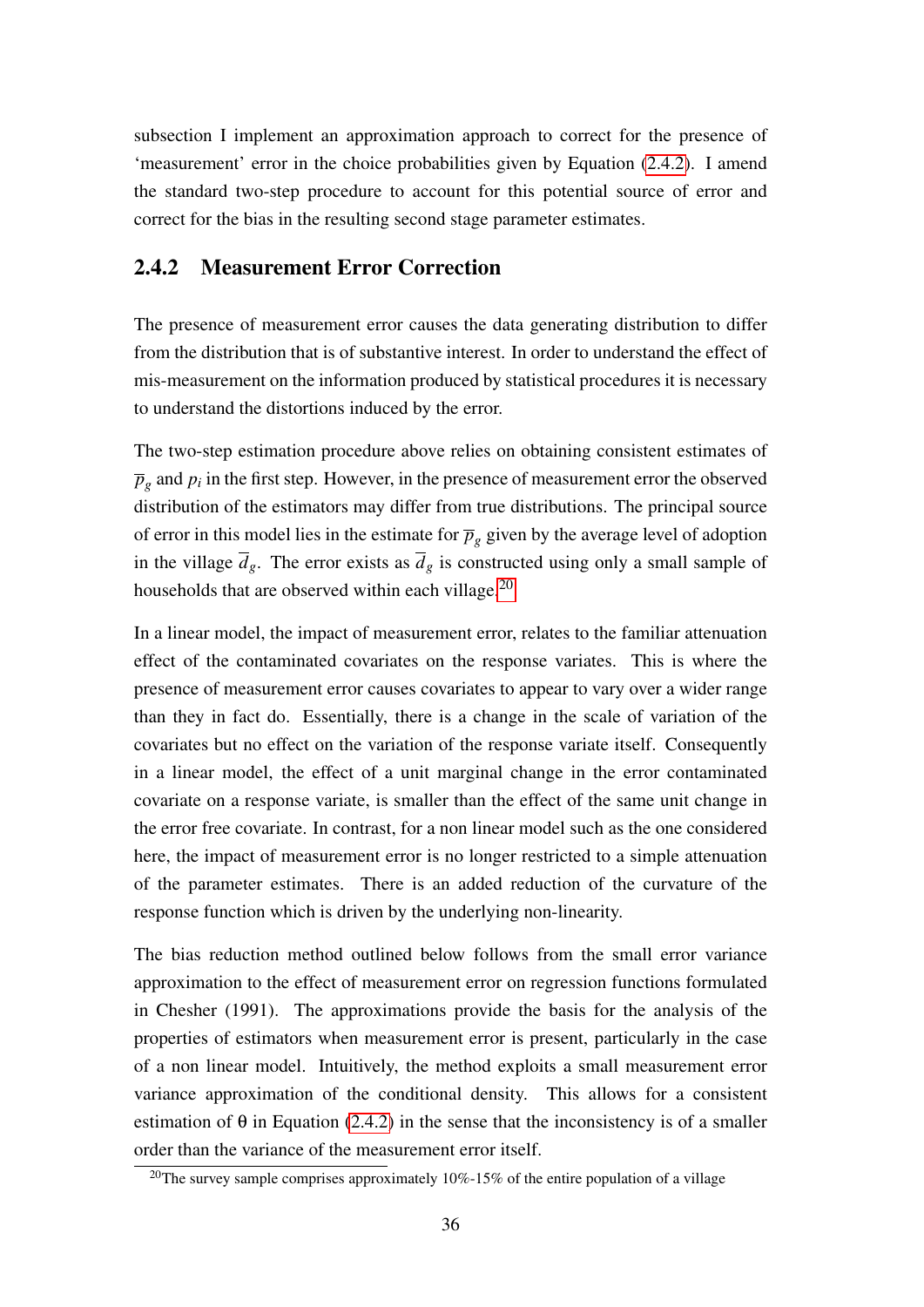The key intuition is as follows, the presence of measurement error causes the true data generating distribution to differ from the observed data distribution. The small error variance approximation method treats the observed density to be a distorted version of the true density of interest. The method constructs this distorted density by taking a Taylor series approximation of the density around the point of no measurement error. The mean regression function of interest is derived using the distorted density which corrects for the presence of measurement error through correction parameters in the first step of the estimation.

#### 2.4.2.1 Setup & Assumptions

A brief account of the problem is outlined below followed by the main result using the approximation method. While a detailed derivation of the approximations adapted to the context of the model is deferred to the Appendix [\(2.7.3.2\)](#page-53-0).

Following the model presented in Section [\(2.3\)](#page-24-0). The outcome variable  $d = [d_i]$  is a vector of random variables and  $\chi = \chi_{ig} = (x_{ig}, z_g, \overline{d}_g)$  denotes a matrix of covariates for each household. Let  $\overline{D} = [\overline{D}_g]$  and  $u = [u_{ig}]$  be vectors of error free covariates and measurement error, with absolute continuous joint distribution and with *u* and *D* independently distributed. As previously stated the observed error contaminated covariate is denoted by  $\overline{d}_g$ , if  $\overline{d}_g = \overline{D}_g + u_{ig}$ .

$$
var(\overline{d}_g) = var(\overline{D}_g + u_{ig})
$$

$$
var(\overline{d}_g) = var(\overline{D}_g) + var(u_{ig}) + 2cov(\overline{D}_g, u_{ig})
$$

with  $u$  and  $\overline{D}$  independently distributed:

$$
var(\overline{d}_g) = var(\overline{D}_g) + var(u_{ig})
$$

and  $var(\overline{D}_g) = 0$  which gives

$$
var(\overline{d}_g) = var(u_{ig})
$$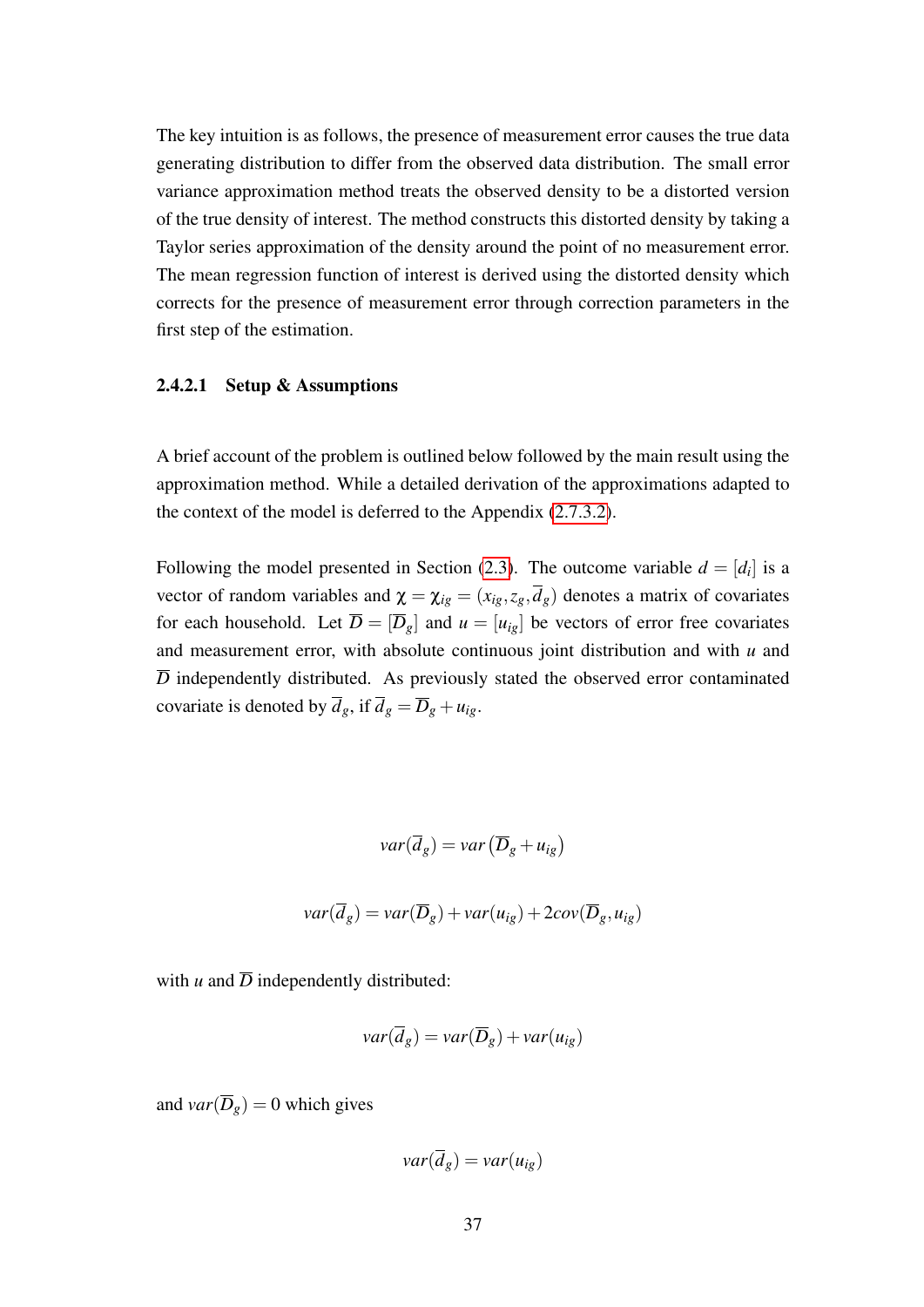The main result for the mean regression function<sup>[21](#page-37-0)</sup> of interest is given by:

<span id="page-37-1"></span>
$$
E_{d|\overline{d}}\{f(d)|\overline{d}\} = E_{d|\overline{D}}\{f(d)|\overline{d}\} + E_{d|\overline{D}}^{(1)}\{f(d)|\overline{d}\}\Sigma G_{\overline{D}}^{(1)}(\overline{d}) + \frac{1}{2}tr\left[\Sigma E_{d|\overline{D}}^{(2)}\{f(d)|\overline{d}\}\right] + o(\Sigma)
$$
\n(2.4.4)

where  $o(\Sigma^k) = o(\sigma^2)$  denotes a scalar function of  $\Sigma$  with the property:

$$
\lim_{\sigma^2 \to 0} \frac{o(\sigma^2)}{\sigma^2} = 0
$$

The function  $G_{\overline{D}}^{(1)}$  $\frac{d^{(1)}}{D}(d)$  is the derivative of the logarithm of the marginal density of  $\overline{D}$ , in practice however the function is rarely known. However, it is possible to replace  $G_{\overline{D}}^{(1)}$  $\frac{(1)}{D}(\overline{d})$  with  $G_{\overline{d}}^{(1)}$  $\frac{d^{(1)}}{d^{(1)}}(d)$  by knowing the way in which marginal densities of the 'error free' and 'error contaminated' variates are related

$$
g_{\overline{d}}(\overline{d}) = g_{\overline{D}}(\overline{d}) + \frac{1}{2} tr \left[ \Sigma \nabla_{\overline{d}d} log g_{\overline{D}}(\overline{d}) \right] + o(\Sigma)
$$

this implies that  $E_{\mathcal{A}|\overline{T}}^{(1)}$  $\frac{d}{d|\overline{D}}\{f(d)|\overline{d}\}\Sigma\left(G_{\overline{D}}^{(1)}\right)$  $\frac{D}{D}(\overline{d})-G_{\overline{d}}^{(1)}$  $\frac{d^{(1)}}{d}(\overline{d})$  is  $o(\Sigma)$  and hence  $G_{\overline{D}}^{(1)}$  $\frac{D^{(1)}}{D}(d)$  can be replaced by  $G_{\overline{d}}^{(1)}$  $\frac{d^{(1)}}{d^{(1)}}(d)$  without affecting the order of approximation error. Since realisations of  $\overline{d}$  are observed, it is possible to estimate  $G_{\overline{d}}^{(1)}$  $\frac{d^{(1)}}{d}(d)$  and using the amended mean regression function given by Equation [\(2.4.4\)](#page-37-1) correct for the detrimental effect of measurement error on the parameter estimates  $\hat{\theta}$ . In non linear regression models such as the binary choice model considered, measurement error induces an additional non linear effect through the third term on the right hand side of Equation [\(2.4.4\)](#page-37-1) which depends on the curvature of the regression of  $f(d)$  on  $\chi_{i\varrho}$ , where  $\chi_{ig} = (x_{ig}, z_g, \overline{d}_g)$ . At values of  $\overline{d}_g$  for which the function  $E_{d|\chi}\{f(d)|\overline{d}\}\$ is convex this term is positive and measurement error causes the regression of  $f(d_i)$  on  $\overline{d}_g$  to be higher at such points than the regression of  $f(d_i)$  on  $\overline{D}_g$ . At points where the regression of  $f(d_i)$  on  $\overline{D}_g$  is concave the effect is in the opposite direction (upward bias). It is important to note that the implementation considered in the following section rests on the assumption that the functional form of the regression of  $d_i$  on  $\overline{D}$ and on  $\chi$  is known.

<span id="page-37-0"></span><sup>&</sup>lt;sup>21</sup>For derivation refer to Appendix  $(2.7.3.2)$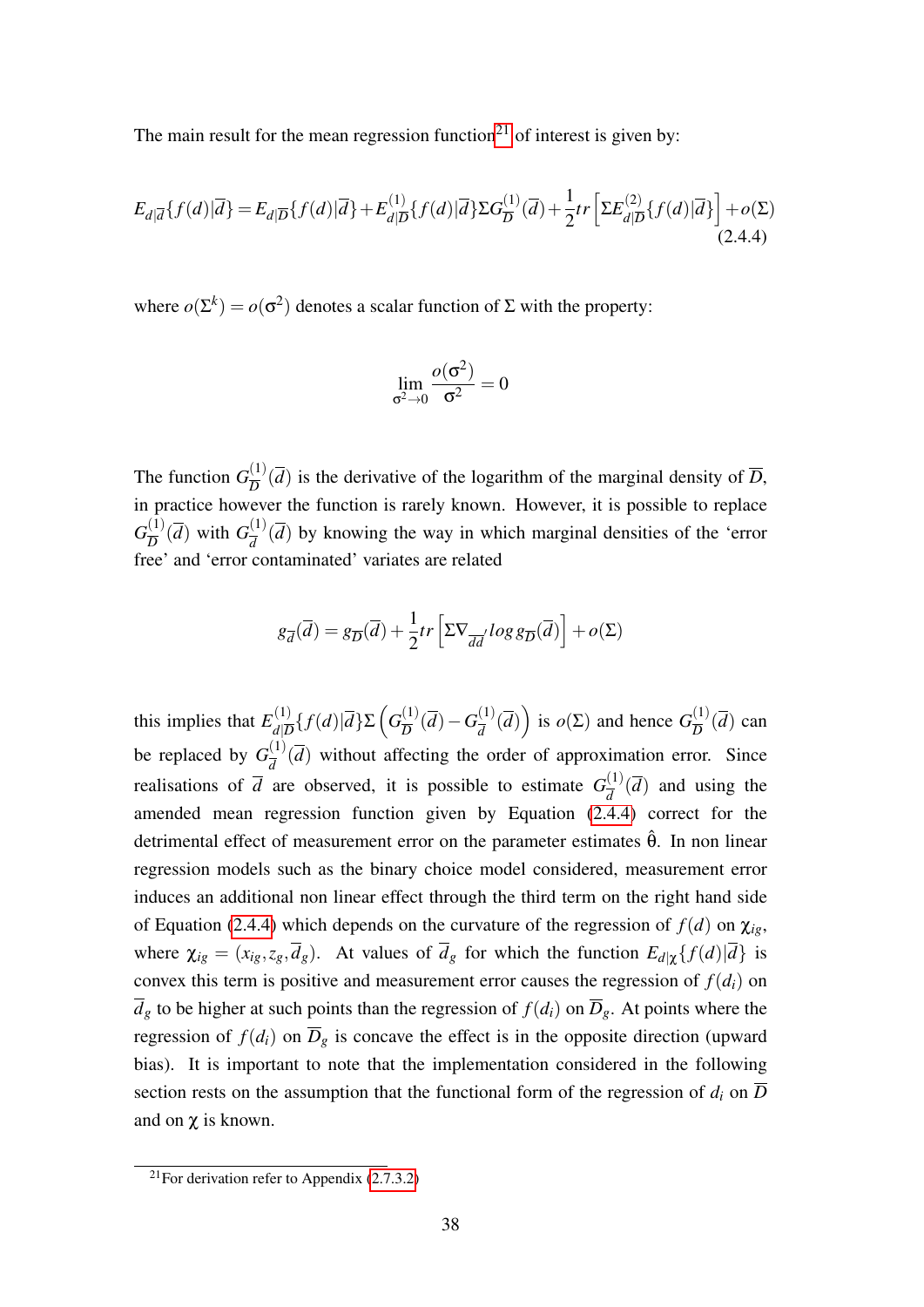#### 2.4.2.2 Practical Implementation

For binary choice models, such as in the application considered, where  $d_i$  is the binary outcome variable the conditional distribution given covariates  $\chi_{i\varrho} = (x_{i\varrho}, z_{\varrho}, \overline{d}_{\varrho})$  is given by:

$$
g_{d_i|\chi_{ig}}(d_i|\chi_{ig},\theta) = p\{u(\chi_{ig})^{d_i}[1 - p\{u(\chi_{ig})\}]^{(1 - d_i)}
$$
(2.4.5)

where under the logit specification,  $u(\chi_{ig}) = \chi'_{ig} \theta$  is the linear index, and  $p(u) = \frac{e^u}{(1+e^u)}$  $\frac{e^{u}}{(1+e^{u})}$ .<sup>[22](#page-38-0)</sup> Using Equation [\(2.4.4\)](#page-37-1) the approximation under the logit specification reduces to:

<span id="page-38-3"></span>
$$
u(\chi_{ig}) = \kappa + \beta x_{ig} + \delta z_g + \gamma \overline{d}_{-ig} + \gamma (\xi \sigma_g^2) G_{\overline{d}}^{(1)}(\overline{d}_g) + \frac{1}{2} \gamma^2 (\xi \sigma_g^2) \left[ 1 - 2 \frac{e^{\chi_{ig}\widehat{\theta}_1}}{\left( 1 + e^{\chi_{ig}\widehat{\theta}_1} \right)} \right]
$$
(2.4.6)

 $\text{where } Σ_g = ξ \sigma_g^2 = ξ \frac{d_g(1-d_g)}{I_g}$  $\frac{1-d_g}{I_g}$  [23](#page-38-1) and  $\frac{e^{\chi\theta_1}}{(1+e^{\chi\theta_1})}$  $\frac{e^{i\lambda+1}}{(1+e^{i\theta_1})}$  is the probability of adoption choice for a given household and  $\hat{\theta}_1$  are the naive first stage parameter estimates from the logit regression on the error contaminated data. The vector of estimates  $\hat{\theta}_1$  comes from the original maximum likelihood estimation. The function  $p(.)$  remains unchanged, and ξ $\sigma_g^2 = \xi \frac{\overline{d}_g(1-\overline{d}_g)}{I_g}$  $\frac{I(-d_g)}{I_g}$ . The function  $G_{\overline{d}}^{(1)}$  $\frac{d^{(1)}}{d}(\overline{d}_g) = \frac{\partial \log f(\overline{d}_g|w_{ig})}{\partial \overline{d}_g}$  which is the derivative of the conditional log density, where  $w_{ig} = (x_{ig}, z_g)$  are all co-variates except the error contaminated covariate  $\overline{d}_g$ . As noted earlier it is possible to produce a non-parametric estimate of  $G_{\overline{A}}^{(1)}$  $\frac{d^{(1)}}{d^{(1)}}(d_g)$ . However, given the small sample size and potential curse of dimensionality implied by the conditional density  $f(\overline{d}_g|w_{ig})$  a semi-parametric approach is adopted instead.<sup>[24](#page-38-2)</sup> The method above employs the observed response, the error contaminated covariate data and an assumed functional form for the error free regression function. The approximation method establishes a direct link between the regression functions with conditioning on in turn the error free and the error contaminated covariates and employs as an additional regressor, a nonparametric estimate of derivatives of the logarithm of the joint density of the error contaminated covariates.

<span id="page-38-0"></span><sup>&</sup>lt;sup>22</sup>If  $\Lambda(x)$  denotes the logit function, the first derivative is given by  $\Lambda^{(1)}(x) = \Lambda(x)[1 - \Lambda(x)]$  while the second derivative is given by  $\Lambda^{(2)}(x) = \Lambda(x)[1 - \Lambda(x)][1 - 2\Lambda(x)]$ . The logit specification follows from the Type 1 Extreme value assumption of the taste shocks  $\varepsilon_i(d_i)$  in the structural model.

<span id="page-38-1"></span><sup>&</sup>lt;sup>23</sup>ξ is a parameter to account for differences across villages/groups *g*. The estimate ranges between  $\hat{\sigma}_{g}^{2} = [0.0008, 0.032]$ 

<span id="page-38-2"></span><sup>&</sup>lt;sup>24</sup>See Appendix [\(2.7.3.3\)](#page-56-0) for construction of  $G_{\overline{A}}^{(1)}$  $\frac{d^{(1)}}{d}(\overline{d}_g)$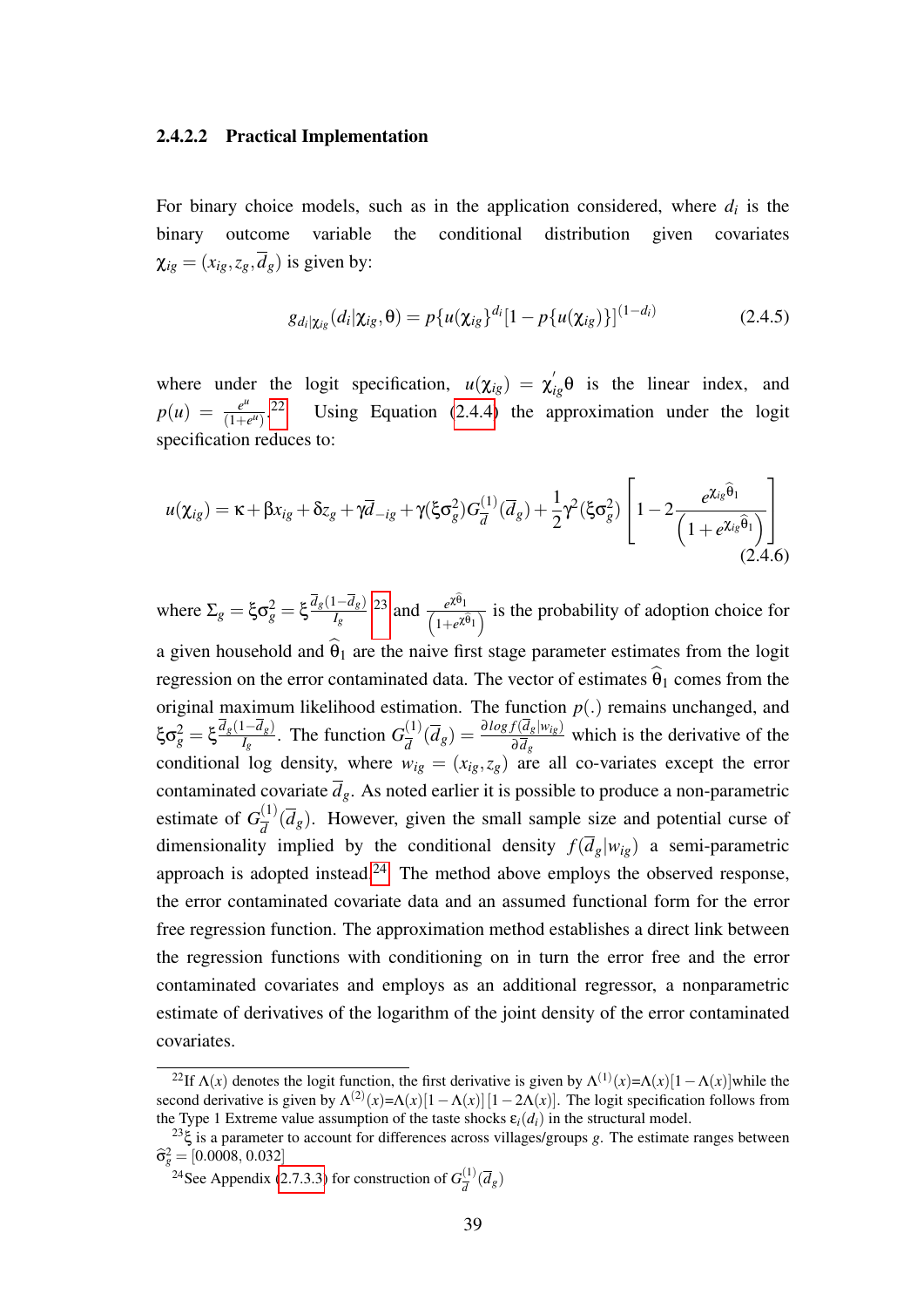#### 2.4.2.3 Second Stage: Bias Corrected Maximum Likelihood Estimator

The approximate densities [\(2.7.7\)](#page-55-0) and mean regression function [\(2.4.4\)](#page-37-1) and [\(2.4.6\)](#page-38-3) provide the basis for the approximations to the likelihood functions in which there is an allowance for measurement error. By taking one Newton step towards the maximum of such an approximation a 'bias corrected' maximum likelihood estimator is obtained.<sup>[25](#page-39-0)</sup>

In the presence of error contaminated covariates in a non linear model, it is possible to account for the impact of this source of error by incorporating additional correction variables to the original choice probability expression. A new set of estimates is given by  $\hat{\theta}_2$ :

$$
\hat{\theta}_2 \arg \max \ \mathcal{L}(\theta | \overline{d}_g, x_{ig}, z_g, \Omega_{ig}, d_i) \tag{2.4.7}
$$

where the bias corrected log likelihood function<sup>[26](#page-39-1)</sup> is given by:

$$
\mathcal{L}(\theta|\overline{d}_g, x_{ig}, z_g, \Omega_{ig}, d_i) = \frac{1}{N} \sum_{i=1}^N \{d_i \log \left[ p_i^{corrected}(d_i = 1 | x_{ig}, z_g, \overline{d}_g, \Omega_{ig}, \theta) \right] + (1 - d_i) \log \left[ 1 - \left( p_i^{corrected}(d_i = 1 | x_{ig}, z_g, \overline{d}_g, \Omega_{ig}, \theta) \right) \right] \}
$$
\n(2.4.8)

and the modified first step choice probability is given by:

$$
p_i^{corrected}(d_i = 1 | x_{ig}, z_g, \overline{d}_g, \Omega_{ig}, \theta) = \frac{exp\left(\kappa + \beta x_{ig} + \delta z_g + \gamma \overline{d}_g + G_{\overline{d}}^{(1)}(\overline{d}_g)(\xi \sigma_g^2)\gamma + \frac{1}{2}\gamma^2(\xi \sigma_g^2)\left[1 - 2\frac{e^{x_{ig}\widehat{\theta}_1}}{(1 + e^{x_{ig}\widehat{\theta}_1})}\right]\right)}{1 + exp\left(\kappa + \beta x_{ig} + \delta z_g + \gamma \overline{d}_g + G_{\overline{d}}^{(1)}(\overline{d}_g)(\xi \sigma_g^2)\gamma + \frac{1}{2}\gamma^2(\xi \sigma_g^2)\left[1 - 2\frac{e^{x_{ig}\widehat{\theta}_1}}{(1 + e^{x_{ig}\widehat{\theta}_1})}\right]\right)}
$$
(2.4.9)

The vector of parameter estimates  $\hat{\theta}_2$  obtained from the second stage are the arguments that maximize the log likelihood given the distribution of variates. The new set of parameters are given by  $\hat{\theta}_2 = [\hat{\kappa}, \beta, \delta, \hat{\gamma}, \gamma \xi, \gamma^2 \xi, \Sigma_{(2)}]$ . The first four parameter estimates are the parameters of interest from the model, followed by two correction term estimates  $\hat{\gamma} \xi$  and  $\hat{\gamma}^2 \xi$  controlling for attenuation and the degree of

<span id="page-39-1"></span>
$$
^{26}\text{where }\Omega_{ig}=G_{\overline{d}}^{(1)}(\overline{d}_{g})(\xi\sigma_{g}^{2})\gamma+\tfrac{1}{2}\gamma^{2}(\xi\sigma_{g}^{2})\left[1-2\tfrac{\varepsilon^{\chi_{ig}\widehat{\theta}_{1}}}{\left(1+\varepsilon^{\chi_{ig}\widehat{\theta}_{1}}\right)}\right]
$$

<span id="page-39-0"></span><sup>&</sup>lt;sup>25</sup>Chesher, Lancanter & Irish (1985) describe such a procedure in the context of correcting for the effects of random parameter variation.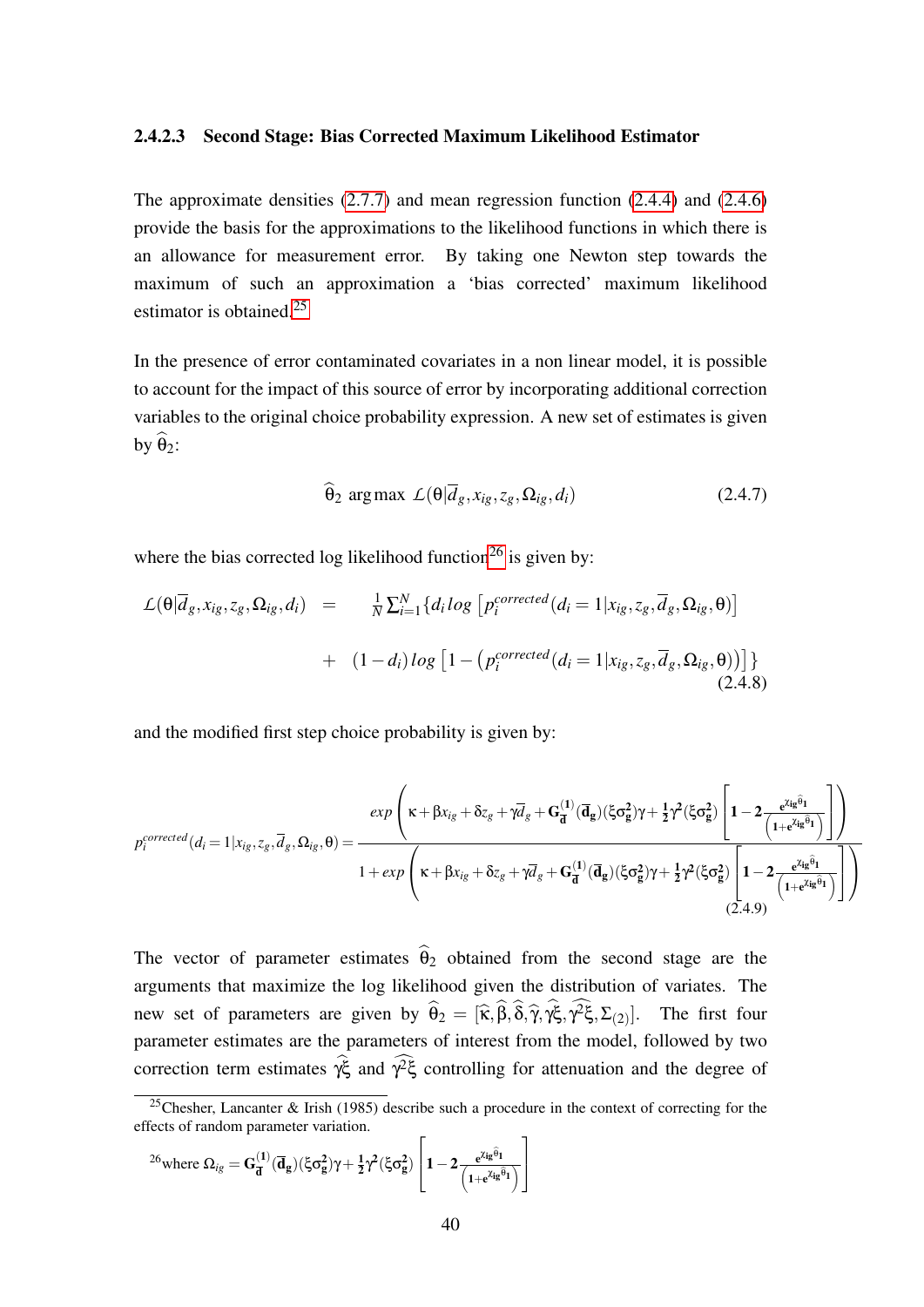curvature, respectively and  $\Sigma_{(2)}$  denotes the variance-covariance matrix after correction. A bootstrap procedure is employed to construct standard errors.

# 2.5 Empirical Results

#### 2.5.1 Parameter Estimates

Table [\(2.2\)](#page-46-0) provides the parameter estimates from the two step estimation procedure. Column [1] lists the parameter estimates from the 'naive' two-step estimation while Column [2] lists the parameter estimates obtained after correcting for the presence of measurement error in the first stage. I start by discussing the results for the correction method first captured by the two additional parameter estimates in column [2]. As derived in Section [\(2.7.3.2\)](#page-53-0) *Correction Factor* (1) denoted by  $G_{\overline{A}}^{(1)}$  $\frac{d^{(1)}}{d}(\overline{d}_g)(\xi \sigma_g^2)$ γ corrects for the first order effect of measurement error which generates the attenuation effect. While *CorrectionFactor*(2) denoted by 1  $\frac{1}{2}$ γ<sup>2</sup>(ξσ<sup>2</sup><sub>g</sub>)  $\sqrt{ }$  $\left|1-2\frac{e^{\chi_{ig}\theta_1}}{\int_{1+e^{\chi_{ig}\theta_1}}} \right|$  $\left(1+e^{\chi_{ig}\hat{\theta}_1}\right)$ 1 captures the second order effect given the non linear structure; the term reduces the curvature of the response curve with the increase in mis-measurement error. It is interesting to note that, for the parameter capturing the externality effect, the estimate indicates a slight upward bias due to the presence of measurement error which, as mentioned in Section [\(2.4.2\)](#page-35-0), is possible in the case of a non linear model. However, this difference is not found to be significant with the correction terms. Overall, the estimates for the correction term parameters were not found to be significant. This result is checked for robustness to sample size using Monte Carlo simulations and no significant difference was found. To study the accuracy of the approximations, simulation exercises are conducted for different bandwidths and sample sizes.

The estimates in Table [\(2.2\)](#page-46-0) denote log odds coefficients and thus it is easier interpret the magnitudes by looking at marginal effects in Table [\(2.3\)](#page-46-1). The average sanitation presence in the village captures the impact of the externality on household demand probability which is found to have a positive and significant impact on an individual household's sanitation adoption decision. The cost of sanitation which varies across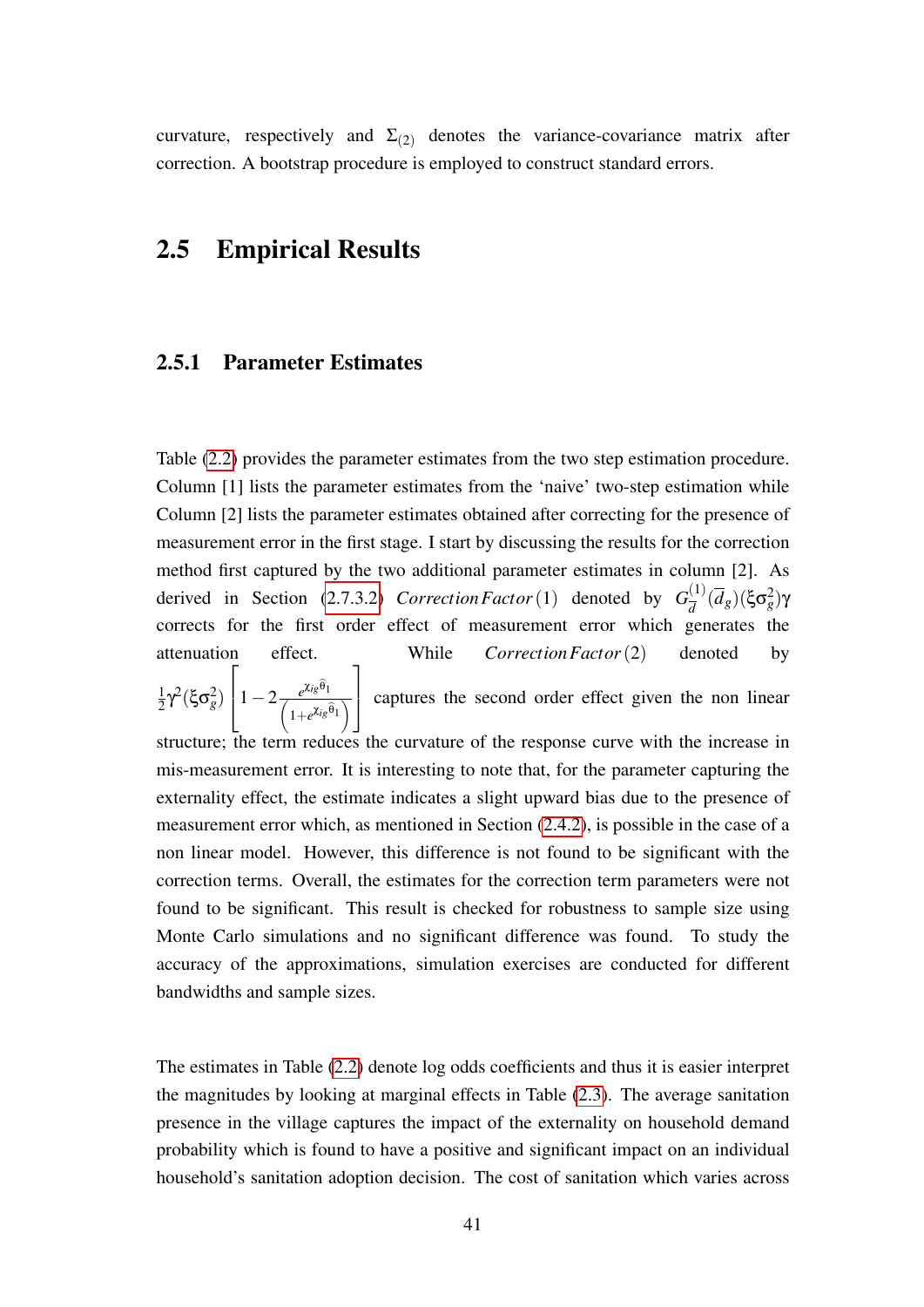villages<sup>[27](#page-41-0)</sup> has a significant impact on the probability of demand. The magnitude of the price effect is six times the effect of wealth (cash-in-hand) that households have available on the sanitation adoption decision. The impact of other household's adoption decision, which captures the externality effect, has the largest impact on adoption probability close to 2.5 times the impact of cost of sanitation and nearly 5 times the impact of cash-in-hand.

In addition, household level characteristics such as age and education of the household head and size of the household are found to have a significant positive impact on the adoption decision. Village level characteristics include presence of facilities that are complements or substitutes to a private household sanitation facility. The presence of drainage facility is found to be complimentary to a household's adoption decision. While, the availability of substitutes captured by availability of public sanitation facility within the village has a negative coefficient though not found to be significant. Using these parameter estimates and the village level fixed point condition, it is possible to simulate the response probability so as to back out the equilibrium levels of sanitation adoption within each village.

# 2.5.2 Model Fit

To assess if the estimated model captures the essential features of the data, the observed and the predicted choice distributions are compared. Table [\(2.4\)](#page-47-0) provides results from simulating the sanitation adoption behaviour from the model at baseline. For each village, I compare the model predicted average level of sanitation adoption with the mean observed in the data. The last column in Table [\(2.4\)](#page-47-0) computes the percent difference of the model predicted equilibria from the data. Noting a few exceptions the model fit is close to the observed data. Figure [\(2.1\)](#page-50-0) provides a graphical representation of Table [\(2.4\)](#page-47-0) for four villages. The average prevalence of sanitation in the village is plotted on the horizontal axis. While the vertical axis plots the probability of sanitation adoption for an individual household as a function of sanitation adoption. The vertical dashed black line denotes the observed mean adoption in the data and the diagonal plots the 45*<sup>o</sup>* line. The blue line plots the second order response curve which is determined from the simulation of the village level fixed point described in Equation [\(2.3.11\)](#page-29-0) for a fine grid of  $\overline{d}$  which denotes the

<span id="page-41-0"></span> $27$ Note: Price of sanitation is a variable constructed using supply side information. It includes the cost of raw materials and the cost of labour for average number of days required to build sanitation. Raw material include bricks, mortar, cement, tin, and tiles. These materials are produced and are readily available as they constitute the basic ingredients in industrial and domestic construction. The demand of these products for the purpose of building sanitation constitutes a very small proportion of the overall demand.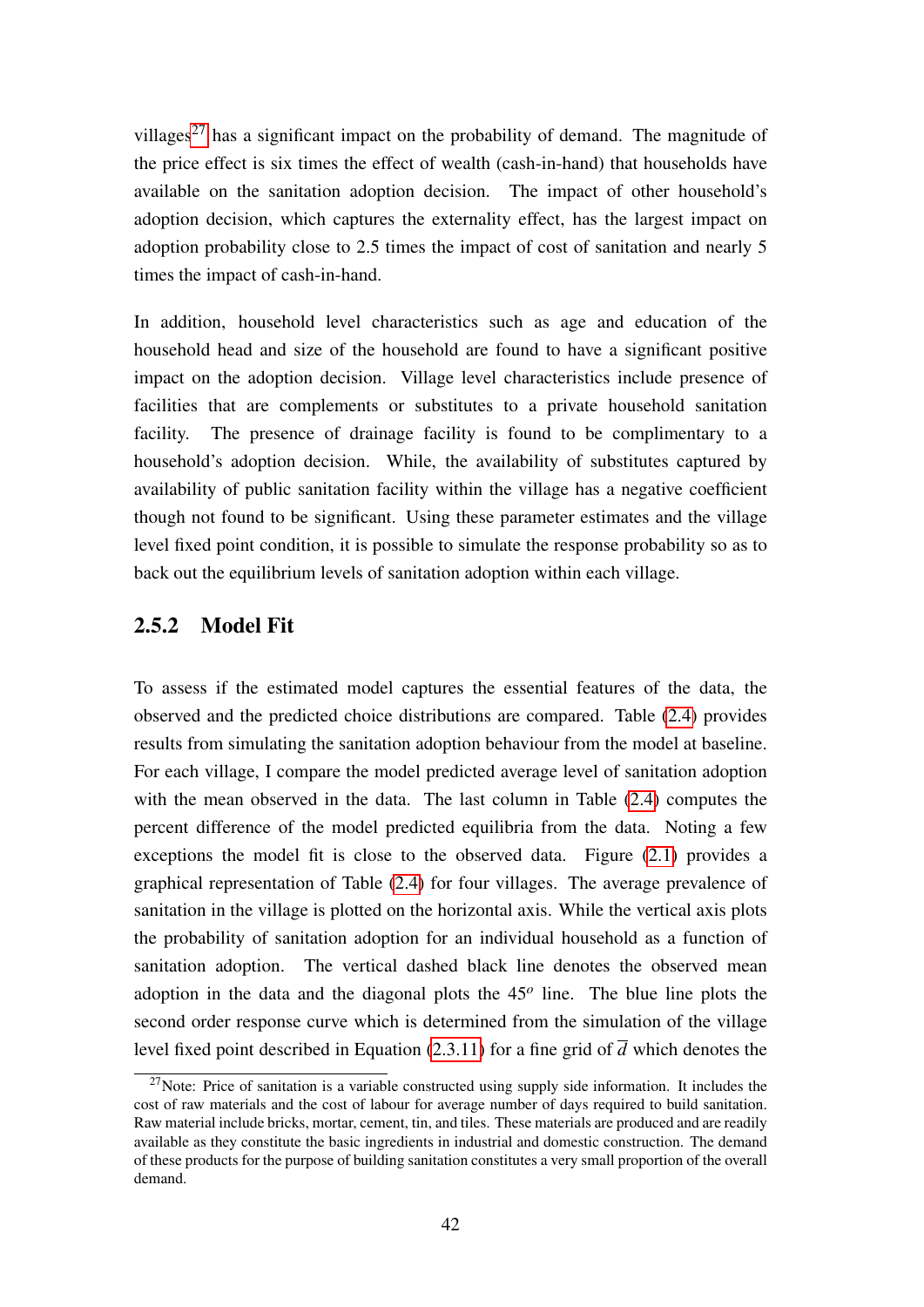<span id="page-42-1"></span>prevalence of sanitation in the village.

# 2.5.3 Policy Effects

With the structural parameter estimates, it is possible to simulate village level equilibrium response under different subsidy policies that affect the probability of sanitation adoption. Table [\(2.5\)](#page-48-0) and [\(2.6\)](#page-49-0) provide counterfactual simulations for provision of unconditional (income) and conditional (price) subsidies at 25% and 50% of the cost of sanitation, respectively. The price subsidy subsidizes the cost of sanitation and is provided conditional on a household adopting while the unconditional subsidy has no such requirement and is essentially an income transfer to each household. Similar to baseline, Figure [\(2.2\)](#page-51-0) and [\(2.3\)](#page-52-0) provide graphical representations of the policy effects of both the unconditional and conditional subsidies respectively. The effect of the policy can be viewed as an upward shift of the probabilistic response curves of adoption. The provision of the subsidy increases the probability of adoption at any given level of sanitation coverage in the village.

There are two points of observation to note from Figures [\(2.2\)](#page-51-0) and [\(2.3\)](#page-52-0). Firstly, I find the emergence of multiple equilibria in some village under the counterfactual simulated environment. The analysis in this chapter does not extend to determining which one of the three equilibria would the society actually move to under the counterfactual scenario if multiplicity occurs. This is because both the model specification and estimation procedure abstracted away from specifying an Equilibrium Selection Mechanism. A thorough examination of this problem and a possible solution is reserved for proceeding work in Chapter  $(4)$ .<sup>[28](#page-42-0)</sup> Secondly, I find that the household response to the sanitation price subsidy is significantly larger compared to the case of an income transfer. This lack of demand response under an income transfer is driven by the preference estimates where a household is found to be more responsive to changes in price of sanitation compared to the change in household wealth levels.

<span id="page-42-0"></span><sup>&</sup>lt;sup>28</sup> When implementing policy simulations, it is important to deal with the potential multiplicity of equilibria that may arise under counterfactual scenarios. Without having specified the equilibrium selection mechanism in the baseline model, it is not possible to determine which equilibria will be selected by the society in the counterfactual scenario. However, in Chapter [\(4\)](#page-90-0) I propose to bound the set of possible equilibria by an upper and lower limit, under a new policy environment. This approach allows for the impact of the policy to be bounded by a region within which the actual impact of the policy lies determined by the 'true' equilibrium selection mechanism that is otherwise unobserved by the econometrician.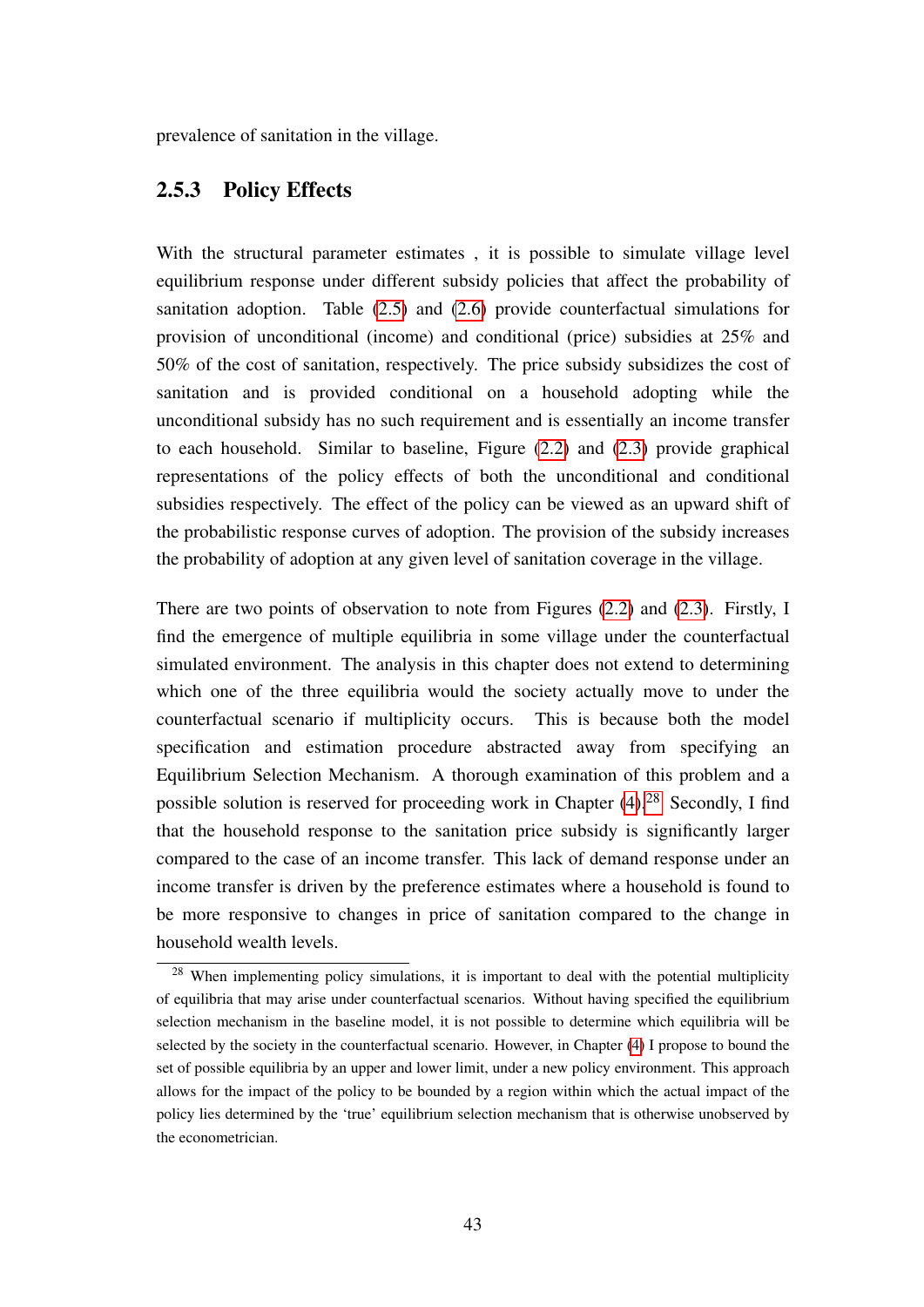The impact of externalities under a subsidy intervention is depicted clearly in Figure [\(2.3\)](#page-52-0). Consider the village of Baretha in Figure [\(2.3\)](#page-52-0) which at baseline is at approximately 19% level of sanitation adoption. Under a price subsidy the response curve shifts up crossing the 45−*degree* line at a new equilibrium that is close to 84% coverage under a 25% price subsidy , and 92% coverage under a 50% price subsidy respectively. In this case the vertical upward shift would be attributable to the direct effect of the subsidy while the subsequent movement along the response curve to the higher equilibrium is generated by the social multiplier driven by the underlying externalities. The social multiplier under a 50% subsidy is close to a factor of 5.6, where in isolation a 50% subsidy generates a 13 percentage point increase in the probability of adoption while in equilibrium generates a 73 percentage point increase  $(\frac{73}{13} \approx 5.6)$ . In contrast the social multiplier under an income transfer for the same village is close to  $\approx 1$ .

In Chapter [\(3\)](#page-60-0), I focus solely on the price subsidy policy and examine the individual household response due to a change in price that may explain the large changes in response to a price subsidy intervention found in this analysis. In order to achieve this, the objective is to quantify household response in terms of demand elasticities and decompose the subsidy policy effect along four dimensions; specifically, substitution v. income effects and direct v. indirect effects.I also compute a household's willingness-to-pay for a policy that subsidises sanitation adoption.

# 2.6 Conclusion

There is a large literature on identifying and estimating social multiplier effects in a context where social interactions and/or externalities are relevant. This has included topics of peer effects in classrooms, spillover in the workplace as well as a few examples in healthcare. Most studies have focused on quantifying the magnitude and nature of this effect and conclude by suggesting that policy interventions may seek to exploit such underlying interaction to improve the efficiency of interventions. What has not been clear is, how subsidy interventions affect household choice/demand when externalities are found to be relevant ? In this chapter, I address this question in the existing literature by providing a tractable framework to analyse potential impacts of subsidy policies in the presence of externalities. I formulate a simple model to investigate the impact of subsidy policy interventions on sanitation adoption choices in the presence of demand externalities. The model estimates reveal a presence of a positive externality associated with adoption of sanitation. Using the estimated parameter values I simulate adoption behaviour at village level to generate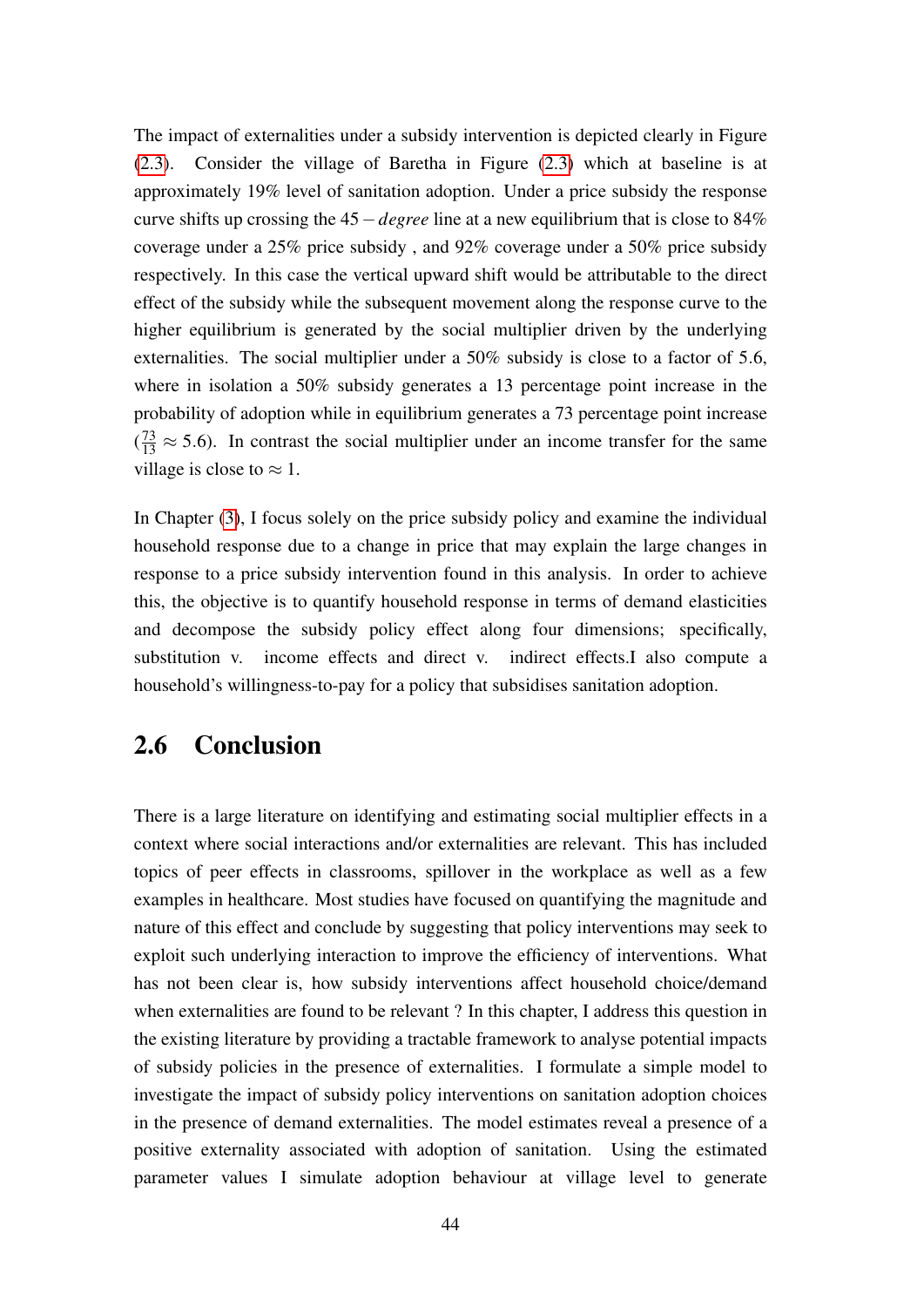probability response curves as a function of the average level of adoption at baseline and under different subsidy monetary amounts. I show that, even under provision of a relatively small subsidy amount (25% of cost of sanitation) activates the social multiplier which results in large shifts in the level of sanitation coverage.

Without taking into account the underlying positive externality the 'actual' impact of subsidy interventions are likely to be underestimated. In addition, if the policy maker aims to achieve an aggregate level of adoption, it is perhaps possible to achieve this target with more efficient allocation for example, smaller subsidy allocations per household. Conversely, a fixed total subsidy allocation could be distributed amongst many more beneficiary households in order to achieve a higher target level of sanitation coverage. I further tackle the question of optimal policy choice in Chapter [4](#page-90-0) to investigate the role of two key market failures: liquidity constraints and externalities. The current model does not fully incorporate the fact that households maybe potentially liquidity constrained in their adoption choice. Thus the large response to price subsidies could be generated from potential relaxation of the liquidity constraints, faced by households that are otherwise unable to borrow funds to finance adoption. I explicitly model the presence of externalities and liquidity constraints within a life-cycle structure where households face a dynamic trade-off between adopting sanitation today or saving for future consumption under uncertain income. The structure is used to address a debate among policy makers on the appropriate choice between loans and price subsidies to increase sanitation coverage.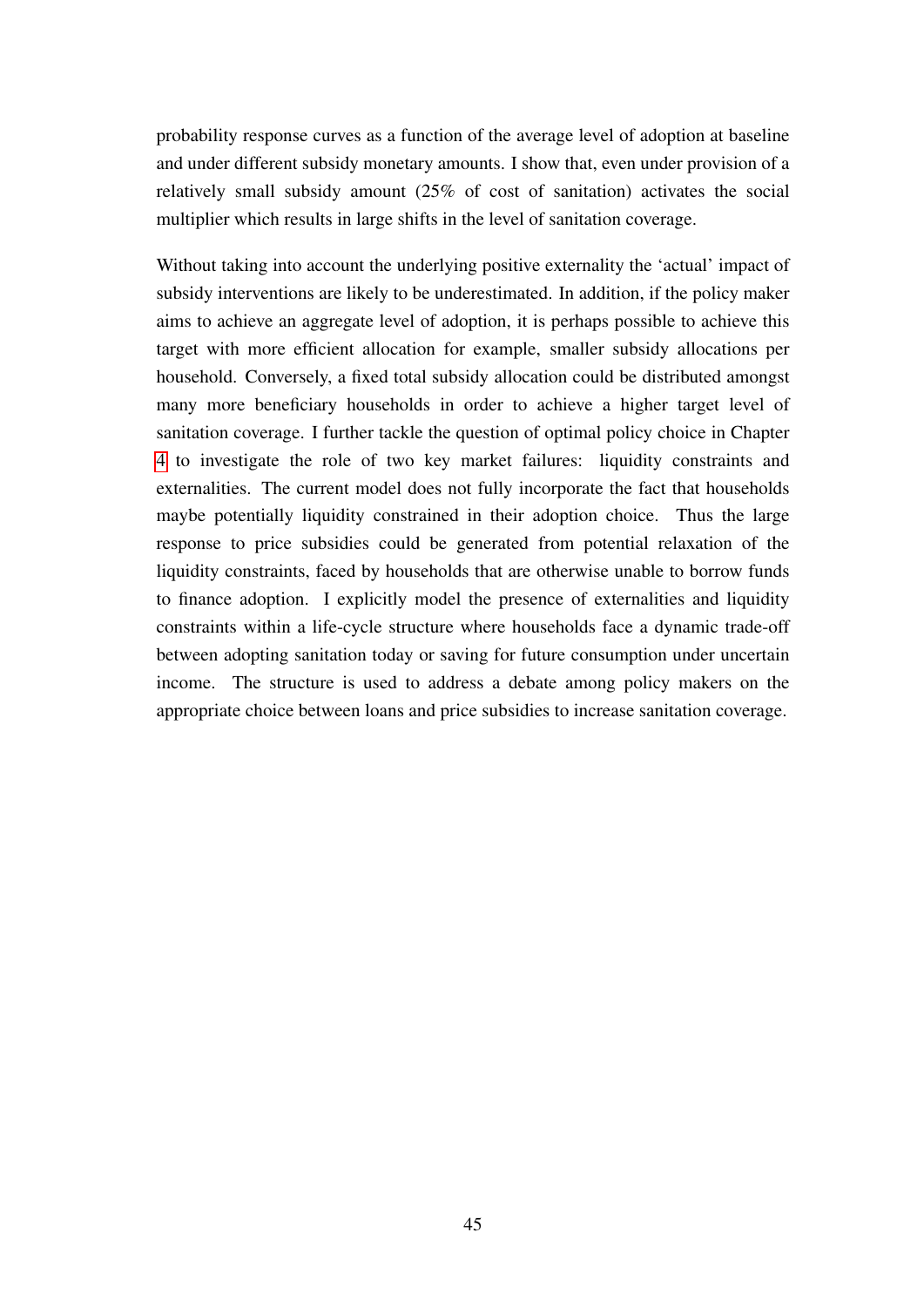# 2.7 Appendix for Chapter 2

# 2.7.1 Tables

|                                                      | Mean   |           | min            | max    |  |  |  |  |  |
|------------------------------------------------------|--------|-----------|----------------|--------|--|--|--|--|--|
| Panel A: Sample Size and Number of Groups (Villages) |        |           |                |        |  |  |  |  |  |
| Sample Size                                          | 1475   |           |                |        |  |  |  |  |  |
| Nr. Of groups (Villages)                             | 44     |           |                |        |  |  |  |  |  |
| Average Nr. Of respondents per group                 | 55.9   | [37.01]   | 5              | 131    |  |  |  |  |  |
| <b>Panel B: Variables used in Estimation</b>         |        |           |                |        |  |  |  |  |  |
| Dependent Variable                                   |        |           |                |        |  |  |  |  |  |
| Household has adopted sanitation                     | 0.378  | [0.485]   |                |        |  |  |  |  |  |
| Individual HH Controls                               |        |           |                |        |  |  |  |  |  |
| Age of Household Head (years)                        | 42.56  | [13.22]   | 20             | 91     |  |  |  |  |  |
| Forward Caste (yes=1)                                | 0.134  | [0.34]    |                |        |  |  |  |  |  |
| Nr of years of Education                             | 4.61   | [4.73]    | $\overline{0}$ | 18     |  |  |  |  |  |
| Nr. Of Female HH members                             | 2.54   | [1.29]    | $\overline{0}$ | 9      |  |  |  |  |  |
| Dwelling owned by HH (yes=1)                         | 0.889  | [0.314]   |                |        |  |  |  |  |  |
| Wealth Amount (Rs.)                                  | 57,112 | [16, 167] | 12,660         | 93,142 |  |  |  |  |  |
| Savings Amount (Rs.)                                 | 4,482  | [5,073]   | 562            | 15,593 |  |  |  |  |  |
| Group level Controls                                 |        |           |                |        |  |  |  |  |  |
| Drainage Infrastructure in village (yes=1)           | 0.428  | [0.495]   |                |        |  |  |  |  |  |
| Community sanitation Units available (yes=1)         | 0.507  | [0.501]   |                |        |  |  |  |  |  |
| Price of Sanitation (Rs.)                            | 8,628  | [1,550]   | 5,712          | 11,425 |  |  |  |  |  |
| Post office in village (yes=1)                       | 0.353  | [0.478]   |                |        |  |  |  |  |  |
| Externality (Village Average)                        |        |           |                |        |  |  |  |  |  |
| Average sanitation prevalence excl HH(i)             | 0.378  | [0.304]   | 0.027          | 0.933  |  |  |  |  |  |

Table 2.1: Descriptives

 $\sqrt{\frac{1}{\text{Notes: Standard deviation in parentheses.} IndianRs.1000 \approx GBP10}}$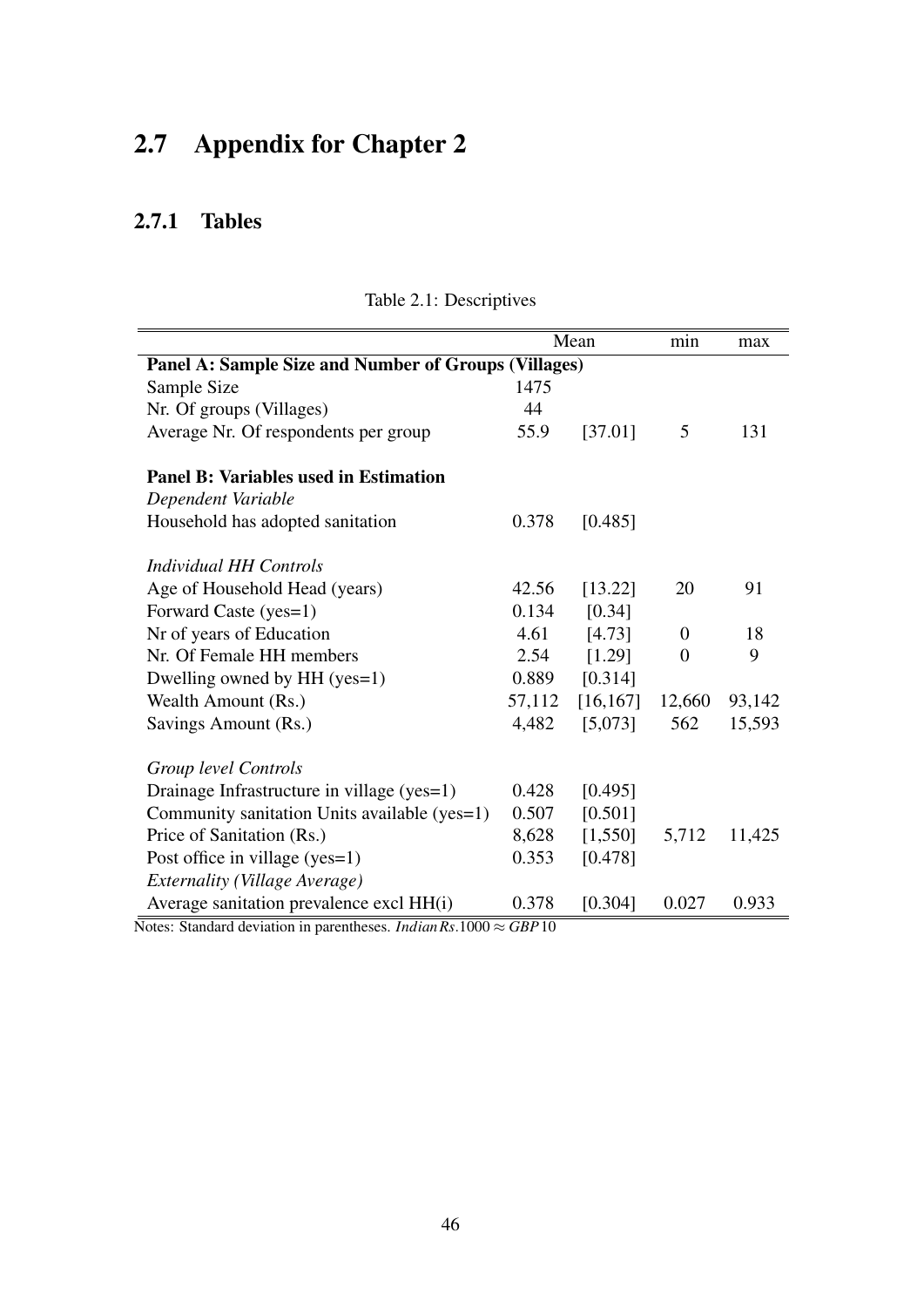<span id="page-46-0"></span>

|                                        | $[1]$    |                 | $[2]$    |                 |
|----------------------------------------|----------|-----------------|----------|-----------------|
| Variable                               | Coef.    | <b>Std. Dev</b> | Coef.    | <b>Std. Dev</b> |
| Age of Household Head (yrs)            | 0.014    | $[0.006]$ **    | 0.014    | $[0.006]$ **    |
| <b>Forward Caste</b>                   | 0.760    | $[0.252]$ ***   | 0.766    | $[0.260]$ ***   |
| Education of Household Head (yrs)      | 0.099    | $[0.015]$ ***   | 0.104    | $[0.018]$ ***   |
| Nr. of Female Household members        | 0.130    | $[0.044]$ ***   | 0.131    | $[0.044]$ ***   |
| House Owned                            | 0.165    | [0.340]         | 0.108    | [0.353]         |
| <b>Wealth Amount (per Rs. 1000)</b>    | 0.013    | $[0.005]$ **    | 0.013    | $[0.006]$ **    |
| Drainage Infrastructure in village     | 0.242    | $[0.096]$ **    | 0.338    | $[0.155]$ **    |
| <b>Community Sanitation available</b>  | $-0.007$ | [0.134]         | $-0.049$ | [0.146]         |
| Post office in village                 | 0.011    | [0.119]         | 0.032    | [0.130]         |
| Price of Sanitation (per Rs. 1000)     | $-0.079$ | $[0.041]$ **    | $-0.082$ | $[0.045]$ *     |
| Average sanitation presence excl HH(i) | 4.683    | $[0.305]$ ***   | 4.580    | $[0.369]$ ***   |
| <b>Correction Factor (1)</b>           |          |                 | $-1.698$ | [1.408]         |
| <b>Correction Factor (2)</b>           |          |                 | 16.061   | [44.049]        |
| Constant                               | $-3.617$ | [0.523]         | $-3.589$ | [0.563]         |
|                                        |          |                 |          |                 |

Table 2.2: Parameter Estimates

Notes: Bootstrapped standard error estimates. \* denotes signf at 0.10, \*\* at 0.05, \*\*\* at 0.01. *IndianRs*.1000  $\approx$  *GBP* 10

|  | Table 2.3: Estimates: Marginal Effects |  |  |
|--|----------------------------------------|--|--|
|--|----------------------------------------|--|--|

<span id="page-46-1"></span>

| <b>Variable</b>                        | <b>Marg Effect</b> | <b>Std. Dev</b> | <b>Odds Coef.</b> | <b>Std. Dev</b> |
|----------------------------------------|--------------------|-----------------|-------------------|-----------------|
| Age of Household Head (yrs)            | 0.003              | $[0.001]**$     | 1.014             | $[0.006]$ **    |
| Forward Caste*                         | 0.179              | $[0.063]$ ***   | 2.151             | $[0.558]$ ***   |
| Education of Household Head (yrs)      | 0.023              | $[0.004]$ ***   | 1.110             | $[0.020]$ ***   |
| Nr. of Female Household members        | 0.028              | $[0.010]***$    | 1.139             | $[0.050]$ ***   |
| House Owned*                           | 0.023              | [0.074]         | 1.114             | [0.393]         |
| <b>HH Wealth Amount (per Rs.1000)</b>  | 0.003              | $[0.001]**$     | 1.014             | $[0.006]$ **    |
| Drainage Infrastructure in village*    | 0.074              | $[0.034]$ **    | 1.401             | $[0.217]**$     |
| Community Sanitation available*        | $-0.011$           | $[0.006]$ *     | 0.952             | $[0.119]$ *     |
| Post office in village*                | 0.007              | [0.028]         | 1.032             | [0.135]         |
| Price of Sanitation (per Rs. 1000)     | $-0.018$           | $[0.010]$ *     | 0.922             | $[0.041]$ *     |
| Average sanitation presence excl HH(i) | 0.997              | $[0.073]$ ***   | 97.533            | [35.954]***     |
| Predicted probability of adoption      | 0.320              |                 |                   |                 |

Notes: Bootstrapped standard error estimates. \* denotes signf at 0.10, \*\* at 0.05, \*\*\* at 0.01. *IndianRs*.1000  $\approx$  *GBP* 10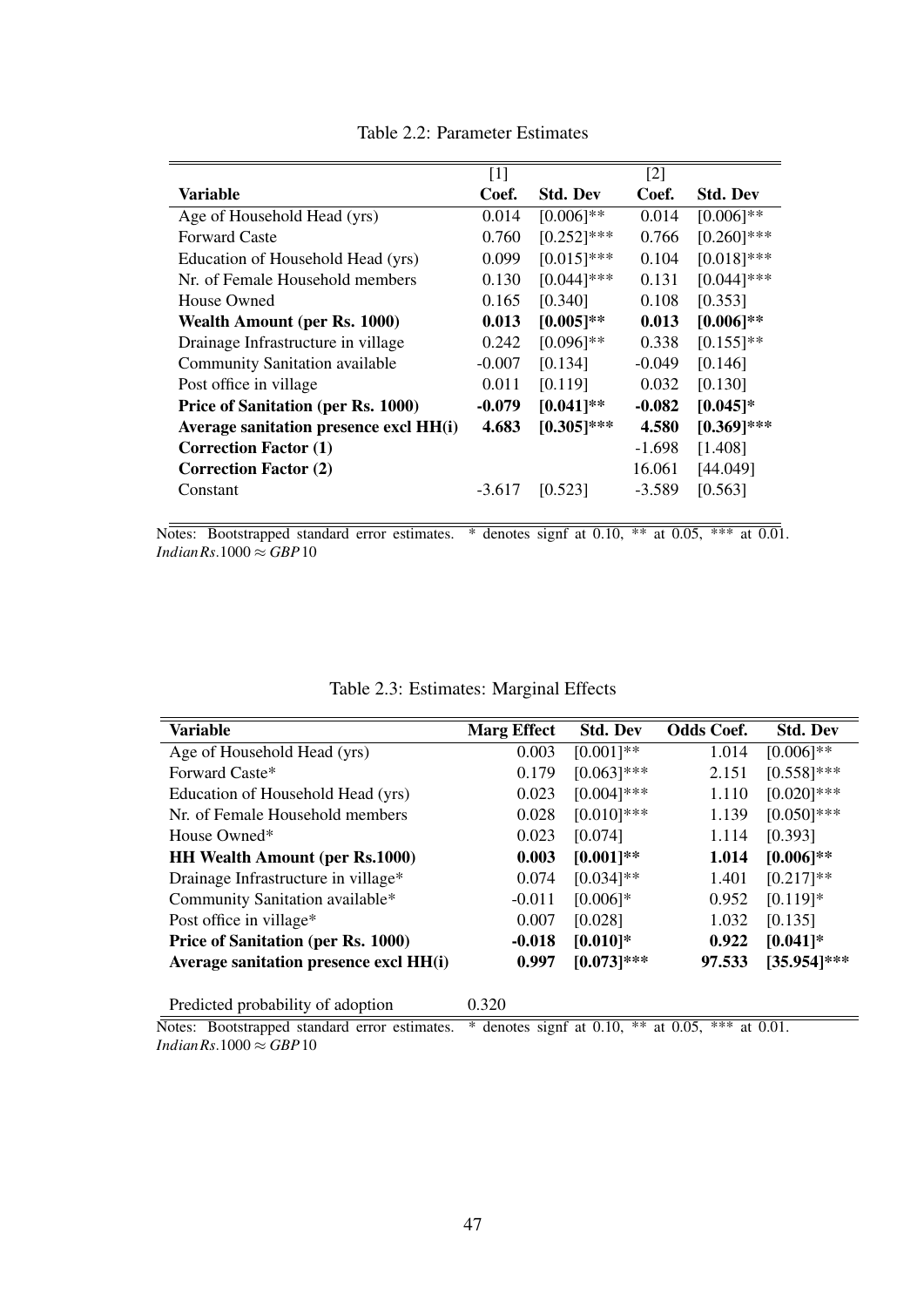|                          |                  | <b>Model Simulation</b>   |              |              |         |                 |
|--------------------------|------------------|---------------------------|--------------|--------------|---------|-----------------|
| <b>Village</b>           | $I_{g}$          | $\widehat{\gamma}$ Estim. | Data         | Equil.1      | Equil.2 | Pct Diff.       |
| vill ID 1                | 52               | 4.58                      | 0.81         | 0.89         |         | $-0.08$         |
| vill ID <sub>2</sub>     | 47               | 4.58                      | 0.00         | 0.05         |         | $-0.05$         |
| vill ID 3                | 118              | 4.58                      | 0.14         | 0.22         |         | $-0.08$         |
| vill ID 4                | 95               | 4.58                      | 0.26         | 0.20         |         | 0.06            |
| vill ID 5 (Baretha)      | 27               | 4.58                      | 0.19         | 0.17         |         | 0.02            |
| vill ID 6                | 20               | 4.58                      | 0.35         | 0.12         |         | 0.23            |
| vill ID <sub>7</sub>     | 11               | 4.58                      | 0.18         | 0.11         |         | 0.07            |
| vill ID 8                | 15               | 4.58                      | 0.20         | 0.21         |         | $-0.01$         |
| vill ID 9                | 19               | 4.58                      | 0.00         | 0.09         |         | $-0.09$         |
| vill ID 10               | 14               | 4.58                      | 1.00         | 0.92         |         | 0.08            |
| vill ID 11               | 5                | 4.58                      | 0.20         | 0.05         |         | 0.15            |
| vill ID 12 (Harirarm Ka  | 18               | 4.58                      | 0.00         | 0.10         |         | $-0.10$         |
| Pura)                    |                  |                           |              |              |         |                 |
| vill ID 13               | 34               | 4.58                      | 0.71         | 0.19         |         | 0.52            |
| vill ID14                | 33               | 4.58                      | 0.45         | 0.43         | 0.71    | 0.02            |
| vill ID 15               | 16               | 4.58                      | 0.00         | 0.06         |         | $-0.06$         |
| vill ID 16               | 16               | 4.58                      | 0.94         | 0.72         |         | 0.22            |
| vill ID 17               | 32               | 4.58                      | 0.50         | 0.24         |         | 0.26            |
| vill ID 18               | 45               | 4.58                      | 0.00         | 0.11         |         | $-0.11$         |
| vill ID 19               | 21               | 4.58                      | 0.05         | 0.05         |         | 0.00            |
| vill ID 20               | $8\,$            | 4.58                      | 0.63         | 0.22         | 0.61    | 0.41            |
| vill ID 21               | 42               | 4.58                      | 0.19         | 0.17         |         | 0.02            |
| vill ID 22               | 24               | 4.58                      | 0.00         | 0.07         |         | $-0.07$         |
| vill ID 23               | 16               | 4.58                      | 0.69         | 0.26         |         | 0.43            |
| vill ID 24               | 131              | 4.58                      | 0.11         | 0.10         |         | 0.01            |
| vill ID 25               | 5                | 4.58                      | 0.20         | 0.12         |         | 0.08            |
| vill ID 26               | 62               | 4.58                      | 0.63         | 0.83         |         | $-0.20$         |
| vill ID 27 (Raipur Kala) | 12               | 4.58                      | 0.50         | 0.55         |         | $-0.05$         |
| vill ID 28               | 8                | 4.58                      | 0.38         | 0.19         |         | 0.19            |
| vill ID 29               | 68               | 4.58                      | 0.66         | 0.16         |         | 0.50            |
| vill ID 30               | 55               | 4.58                      | 0.65         | 0.83         |         | $-0.18$         |
| vill ID 31<br>vill ID 32 | 12<br>28         | 4.58<br>4.58              | 0.50         | 0.35         | 0.80    | 0.15            |
| vill ID 33               | 47               | 4.58                      | 0.46<br>0.89 | 0.48<br>0.88 |         | $-0.02$<br>0.01 |
| vill ID 34               | 32               | 4.58                      | 0.88         | 0.24         |         | 0.64            |
| vill ID 35               | 38               | 4.58                      | 0.05         | 0.11         |         | $-0.06$         |
| vill ID 36               | 14               | 4.58                      | 0.71         | 0.74         |         | $-0.03$         |
| vill ID 37               | 46               | 4.58                      | 0.15         | 0.06         |         | 0.09            |
| vill ID 38               | 32               | 4.58                      | 0.47         | 0.75         |         | $-0.28$         |
| vill ID 39               | 16               | 4.58                      | 0.88         | 0.29         |         | 0.59            |
| vill ID 40               | 36               | 4.58                      | 0.08         | 0.09         |         | $-0.01$         |
| vill ID 41               | 10               | 4.58                      | 1.00         | 0.80         |         | 0.20            |
| vill ID 42               | 41               | 4.58                      | 0.80         | 0.75         |         | 0.05            |
| vill ID 43               | $\boldsymbol{7}$ | 4.58                      | 0.71         | 0.87         |         | $-0.16$         |
| vill ID 44 (Utila)       | 47               | 4.58                      | 0.30         | 0.35         |         | $-0.05$         |

<span id="page-47-0"></span>Table 2.4: Baseline Simulation by Village: Fraction of Household Adopters

 $\overline{\text{Notes: Column (1) & (2) village ID and village sample size, Column (3) social interaction parameter}}$ estimate, Column (4) sanitation coverage observed in the data. Column (5) & (6) Model predicted equilibrium sanitation level. Column (7) Percent difference between data and model predicted lowest sanitation level in every village. 48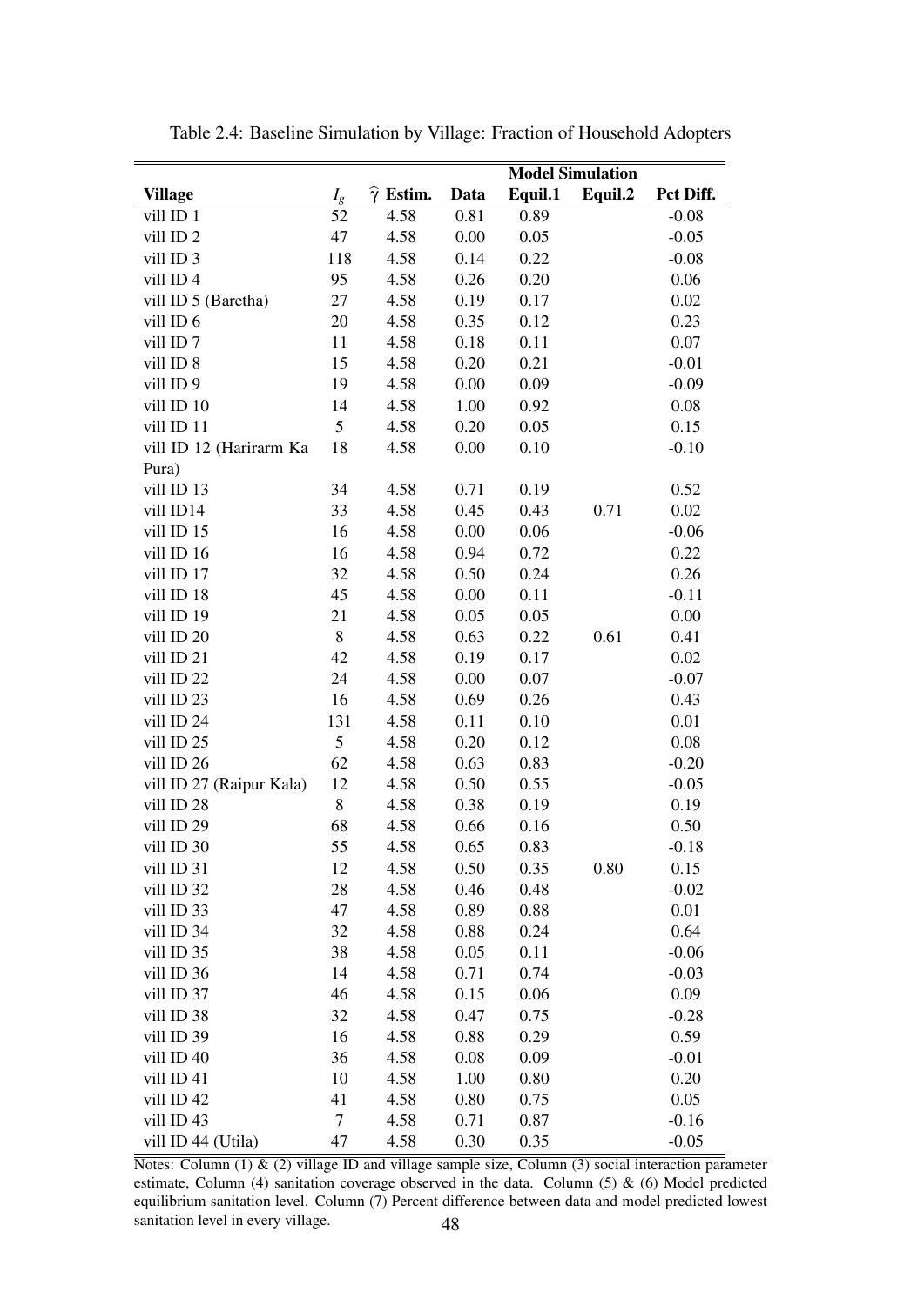|                          |      | Subsidy: 25% Cost of Sanitation |         | Subsidy: 50% Cost of Sanitation |         |         |         |
|--------------------------|------|---------------------------------|---------|---------------------------------|---------|---------|---------|
| <b>Village</b>           | Data | Equil.1                         | Equil.2 | Equil.3                         | Equil.1 | Equil.2 | Equil.3 |
| vill ID 1                | 0.81 | 0.90                            |         |                                 | 0.92    |         |         |
| vill ID <sub>2</sub>     | 0.00 | 0.06                            |         |                                 | 0.06    |         |         |
| vill ID 3                | 0.14 | 0.27                            | 0.61    |                                 | 0.38    | 0.76    |         |
| vill ID4                 | 0.26 | 0.23                            |         |                                 | 0.27    |         |         |
| vill ID 5 (Baretha)      | 0.19 | 0.19                            |         |                                 | 0.23    |         |         |
| vill ID 6                | 0.35 | 0.13                            |         |                                 | 0.14    |         |         |
| vill ID <sub>7</sub>     | 0.18 | 0.12                            |         |                                 | 0.13    |         |         |
| vill ID 8                | 0.20 | 0.77                            |         |                                 | 0.81    |         |         |
| vill ID <sub>9</sub>     | 0.00 | 0.10                            |         |                                 | 0.11    |         |         |
| vill ID 10               | 1.00 | 0.93                            |         |                                 | 0.94    |         |         |
| vill ID 11               | 0.20 | 0.05                            |         |                                 | 0.06    |         |         |
| vill ID 12 (Harirarm Ka  | 0.00 | 0.11                            |         |                                 | 0.13    |         |         |
| Pura)                    |      |                                 |         |                                 |         |         |         |
| vill ID 13               | 0.71 | 0.21                            |         |                                 | 0.24    |         |         |
| vill ID14                | 0.45 | 0.78                            |         |                                 | 0.81    |         |         |
| vill ID 15               | 0.00 | 0.07                            |         |                                 | 0.08    |         |         |
| vill ID 16               | 0.94 | 0.76                            |         |                                 | 0.80    |         |         |
| vill ID 17               | 0.50 | 0.41                            | 0.73    |                                 | 0.78    |         |         |
| vill ID 18               | 0.00 | 0.12                            |         |                                 | 0.14    |         |         |
| vill ID 19               | 0.05 | 0.06                            |         |                                 | 0.07    |         |         |
| vill ID 20               | 0.63 | 0.28                            | 0.64    |                                 | 0.78    |         |         |
| vill ID 21               | 0.19 | 0.19                            |         |                                 | 0.22    |         |         |
| vill ID 22               | 0.00 | 0.07                            |         |                                 | 0.08    |         |         |
| vill ID 23               | 0.69 | 0.49                            |         |                                 | 0.75    |         |         |
| vill ID 24               | 0.11 | 0.10                            |         |                                 | 0.11    |         |         |
| vill ID 25               | 0.20 | 0.13                            |         |                                 | 0.14    |         |         |
| vill ID 26               | 0.63 | 0.85                            |         |                                 | 0.87    |         |         |
| vill ID 27 (Raipur Kala) | 0.50 | 0.67                            |         |                                 | 0.74    |         |         |
| vill ID 28               | 0.38 | 0.21                            | 0.64    |                                 | 0.36    |         |         |
| vill ID 29               | 0.66 | 0.18                            |         |                                 | 0.20    |         |         |
| vill ID 30               | 0.65 | 0.85                            |         |                                 | 0.87    |         |         |
| vill ID 31               | 0.50 | 0.83                            |         |                                 | 0.85    |         |         |
| vill ID 32               | 0.46 | 0.76                            |         |                                 | 0.80    |         |         |
| vill ID 33               | 0.89 | 0.88                            |         |                                 | 0.90    |         |         |
| vill ID 34               | 0.88 | 0.50                            |         |                                 | 0.76    |         |         |
| vill ID 35               | 0.05 | 0.13                            |         |                                 | 0.15    |         |         |
| vill ID 36               | 0.71 | 0.76                            |         |                                 | 0.80    |         |         |
| vill ID 37               | 0.15 | 0.07                            |         |                                 | 0.07    |         |         |
| vill ID 38               | 0.47 | 0.79                            |         |                                 | 0.82    |         |         |
| vill ID 39               | 0.88 | 0.52                            |         |                                 | 0.74    |         |         |
| vill ID 40               | 0.08 | 0.10                            |         |                                 | 0.11    |         |         |
| vill ID 41               | 1.00 | 0.82                            |         |                                 | 0.85    |         |         |
| vill ID 42               | 0.80 | 0.78                            |         |                                 | 0.81    |         |         |
| vill ID 43               | 0.71 | 0.89                            |         |                                 | 0.90    |         |         |
| vill ID 44 (Utila)       | 0.30 | 0.62                            |         |                                 | 0.74    |         |         |

<span id="page-48-0"></span>Table 2.5: Policy Simulation by Village: Unconditional (Income) Subsidy

Notes: Column (1) village ID and Column (2) sanitation coverage observed in the data. Column (3), (4), (5) Model predicted equilibrium sanitation level under 25% (cost of sanitation) unconditional subsidy. Column (6), (7), (8) Model predicted equilibrium sanitation level under 50% (cost of sanitation) unconditional subsidy. 49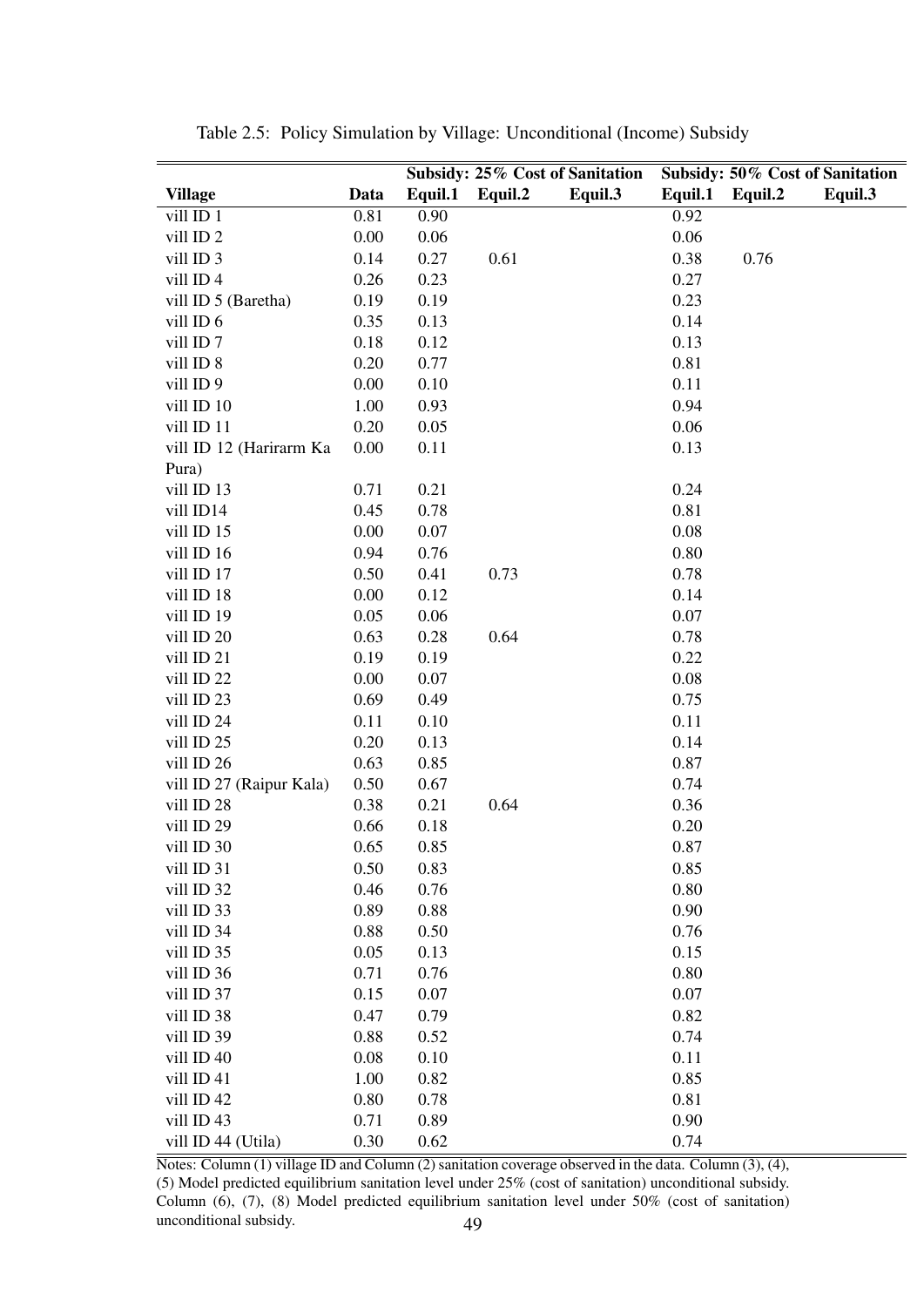<span id="page-49-0"></span>

|                          |      | Subsidy: 25% Cost of Sanitation |         | Subsidy: 50% Cost of Sanitation |         |         |         |
|--------------------------|------|---------------------------------|---------|---------------------------------|---------|---------|---------|
| <b>Village</b>           | Data | Equil.1                         | Equil.2 | Equil.3                         | Equil.1 | Equil.2 | Equil.3 |
| vill ID 1                | 0.81 | 0.94                            |         |                                 | 0.96    |         |         |
| vill ID <sub>2</sub>     | 0.00 | 0.10                            |         |                                 | 0.19    | 0.68    |         |
| vill ID 3                | 0.14 | 0.88                            |         |                                 | 0.93    |         |         |
| vill ID 4                | 0.26 | 0.83                            |         |                                 | 0.91    |         |         |
| vill ID 5 (Baretha)      | 0.19 | 0.84                            |         |                                 | 0.92    |         |         |
| vill ID 6                | 0.35 | 0.28                            | 0.61    |                                 | 0.88    |         |         |
| vill ID <sub>7</sub>     | 0.18 | 0.25                            | 0.56    | 0.70                            | 0.90    |         |         |
| vill ID 8                | 0.20 | 0.89                            |         |                                 | 0.94    |         |         |
| vill ID 9                | 0.00 | 0.18                            |         |                                 | 0.84    |         |         |
| vill ID 10               | 1.00 | 0.96                            |         |                                 | 0.97    |         |         |
| vill ID 11               | 0.20 | 0.09                            |         |                                 | 0.17    | 0.67    |         |
| vill ID 12 (Harirarm Ka  | 0.00 | 0.23                            | 0.63    |                                 | 0.89    |         |         |
| Pura)                    |      |                                 |         |                                 |         |         |         |
| vill ID 13               | 0.71 | 0.82                            |         |                                 | 0.91    |         |         |
| vill ID14                | 0.45 | 0.89                            |         |                                 | 0.94    |         |         |
| vill ID 15               | 0.00 | 0.12                            |         |                                 | 0.28    | 0.49    | 0.75    |
| vill ID 16               | 0.94 | 0.88                            |         |                                 | 0.93    |         |         |
| vill ID 17               | 0.50 | 0.88                            |         |                                 | 0.93    |         |         |
| vill ID 18               | 0.00 | 0.24                            |         |                                 | 0.88    |         |         |
| vill ID 19               | 0.05 | 0.10                            |         |                                 | 0.21    | 0.58    | 0.73    |
| vill ID 20               | 0.63 | 0.88                            |         |                                 | 0.93    |         |         |
| vill ID 21               | 0.19 | 0.81                            |         |                                 | 0.91    |         |         |
| vill ID 22               | 0.00 | 0.12                            |         |                                 | 0.38    | 0.78    |         |
| vill ID 23               | 0.69 | 0.87                            |         |                                 | 0.93    |         |         |
| vill ID 24               | 0.11 | 0.17                            |         |                                 | 0.83    |         |         |
| vill ID 25               | 0.20 | 0.37                            | 0.80    |                                 | 0.91    |         |         |
| vill ID 26               | 0.63 | 0.91                            |         |                                 | 0.95    |         |         |
| vill ID 27 (Raipur Kala) | 0.50 | 0.85                            |         |                                 | 0.92    |         |         |
| vill ID 28               | 0.38 | 0.88                            |         |                                 | 0.93    |         |         |
| vill ID 29               | 0.66 | 0.79                            |         |                                 | 0.90    |         |         |
| vill ID 30               | 0.65 | 0.92                            |         |                                 | 0.95    |         |         |
| vill ID 31               | 0.50 | 0.91                            |         |                                 | 0.94    |         |         |
| vill ID 32               | 0.46 | 0.89                            |         |                                 | 0.93    |         |         |
| vill ID 33               | 0.89 | 0.93                            |         |                                 | 0.96    |         |         |
| vill ID 34               | 0.88 | 0.87                            |         |                                 | 0.92    |         |         |
| vill ID 35               | 0.05 | 0.27                            |         |                                 | 0.87    |         |         |
| vill ID 36               | 0.71 | 0.89                            |         |                                 | 0.94    |         |         |
| vill ID 37               | 0.15 | 0.11                            |         |                                 | 0.27    | 0.47    | 0.76    |
| vill ID 38               | 0.47 | 0.89                            |         |                                 | 0.93    |         |         |
| vill ID 39               | 0.88 | 0.87                            |         |                                 | 0.92    |         |         |
| vill ID 40               | 0.08 | 0.17                            |         |                                 | 0.83    |         |         |
| vill ID 41               | 1.00 | 0.91                            |         |                                 | 0.94    |         |         |
| vill ID 42               | 0.80 | 0.89                            |         |                                 | 0.93    |         |         |
| vill ID 43               | 0.71 | 0.93                            |         |                                 | 0.96    |         |         |
| vill ID 44 (Utila)       | 0.30 | 0.86                            |         |                                 | 0.92    |         |         |

Table 2.6: Policy Simulation by Village: Conditional (Price) Subsidy

 $\overline{\text{Notes: Column (1) village ID and Column (2) sanitation coverage observed in the data. Column (3), (4),}$ (5) Model predicted equilibrium sanitation level under 25% (cost of sanitation) price subsidy. Column (6), (7), (8) Model predicted equilibrium sanitation level under 50% (cost of sanitation) price subsidy.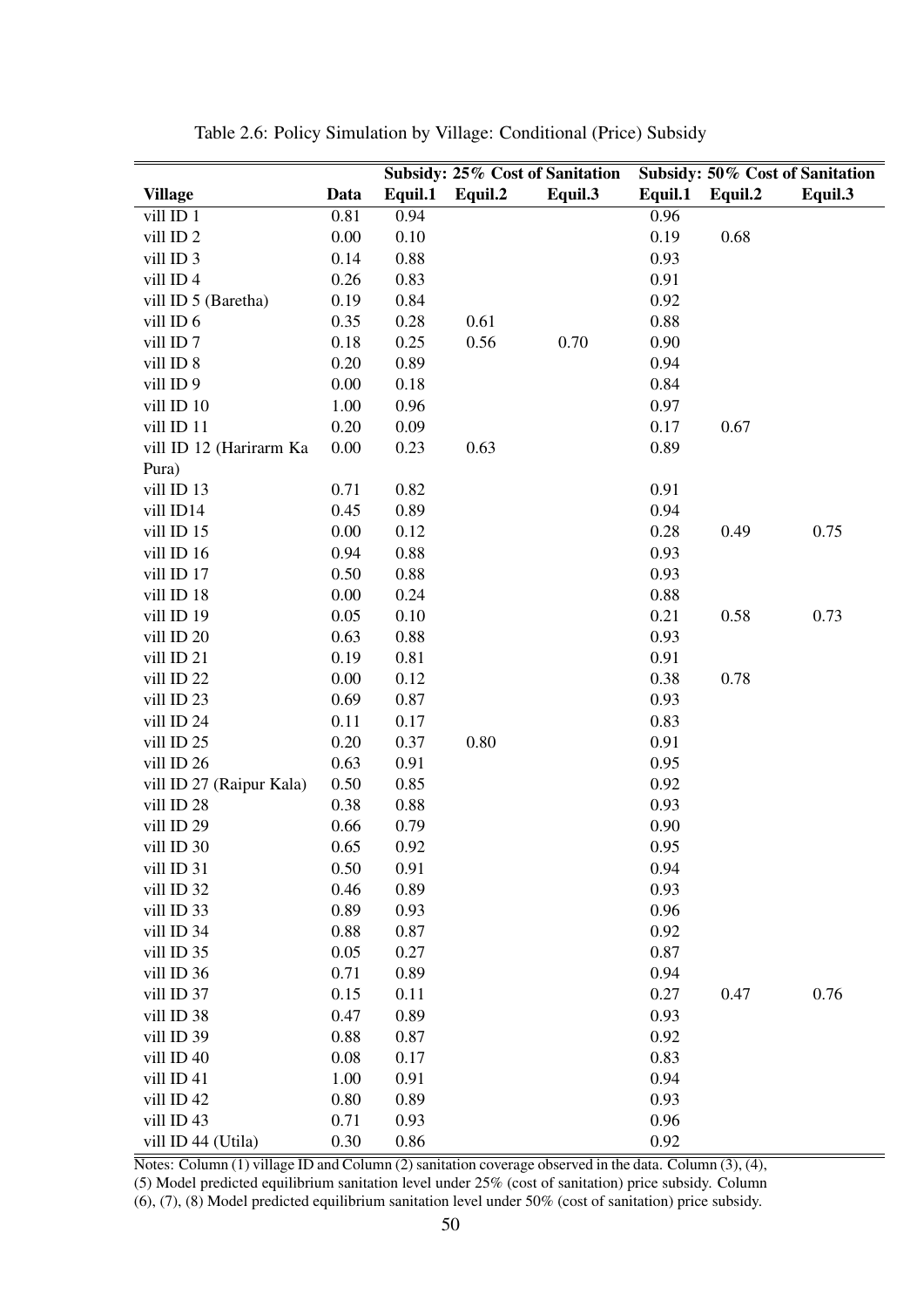# 2.7.2 Figures

# Baseline and Policy Simulations

<span id="page-50-0"></span>

Figure 2.1: Baseline Simulation: Probabilistic response curves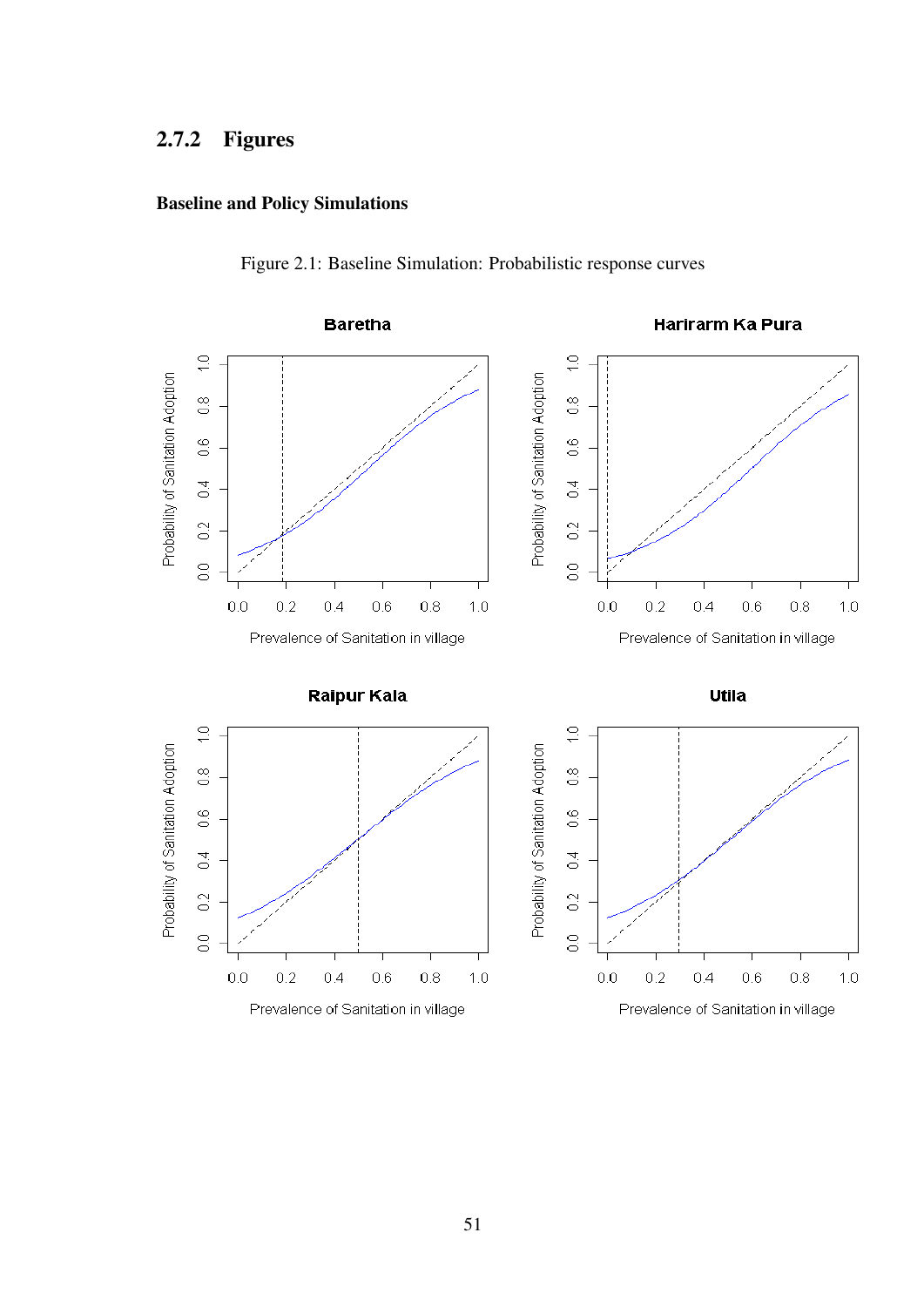# Unconditional (Income) Subsidy: (a) Baseline [Blue] (b) 25% Cost of Sanitation [Green] & (c) 50% Cost of Sanitation [Red]

<span id="page-51-0"></span>

Figure 2.2: Unconditional Subsidy: Probabilistic response curves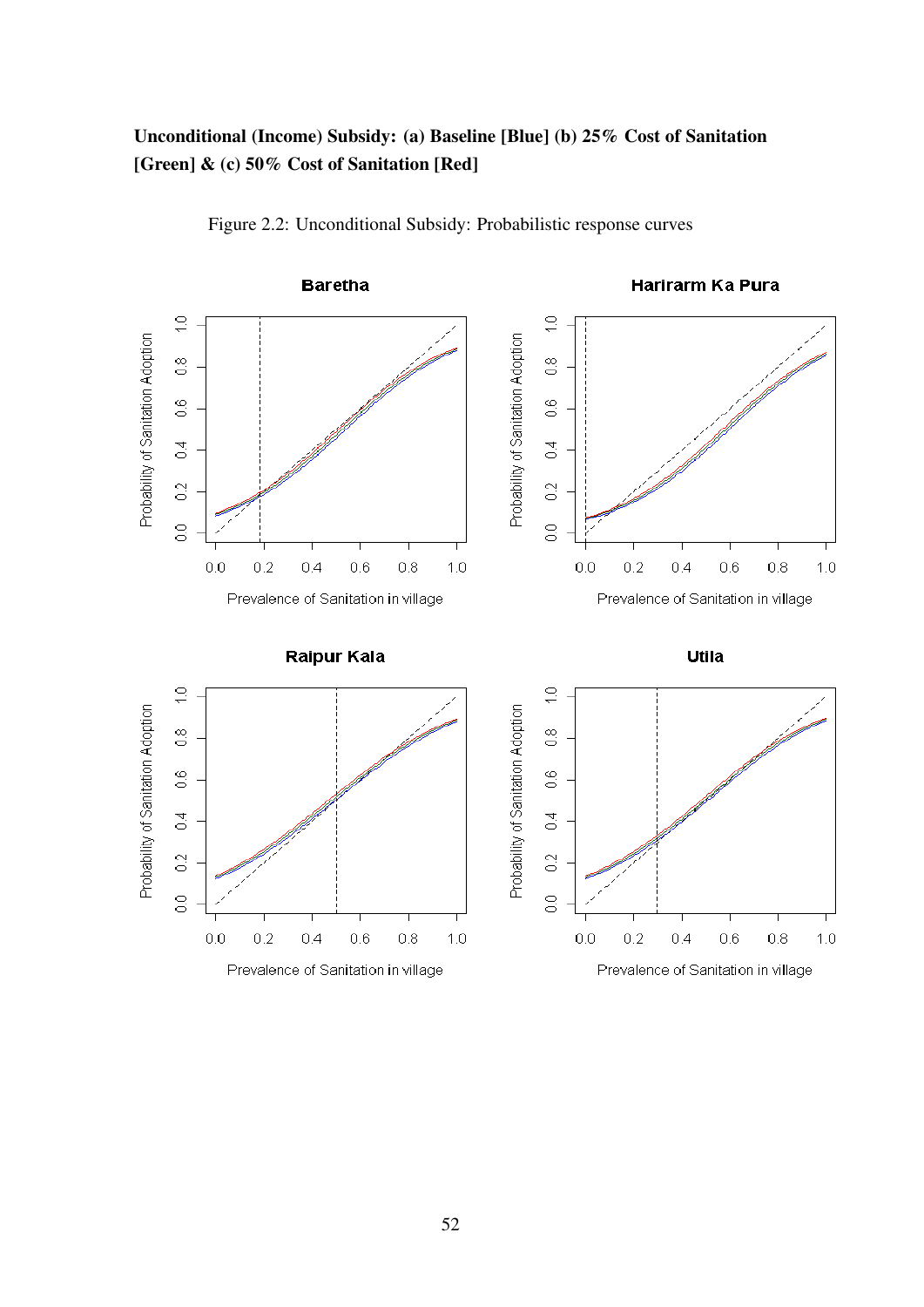# Conditional (Price) Subsidy: (a) Baseline [Blue] (b) 25% Cost of Sanitation [Green] & (c) 50% Cost of Sanitation [Red]

<span id="page-52-0"></span>

Figure 2.3: Conditional Subsidy: Probabilistic response curves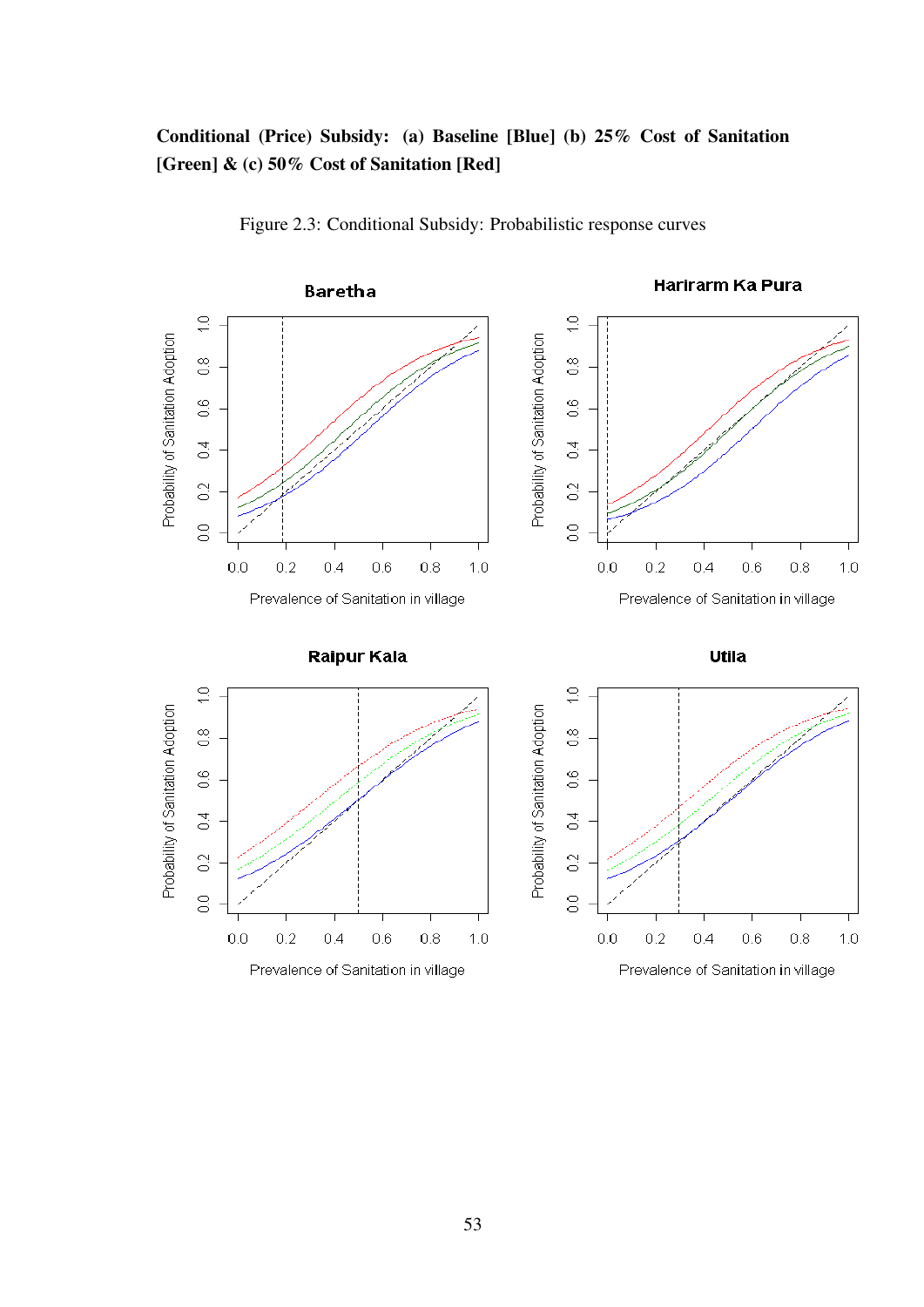# 2.7.3 Estimation

#### 2.7.3.1 Cost of Sanitation

The information used to construct a measure for the cost of sanitation was collected independently of the household survey.[29](#page-53-1) The price measure is based on the cost of building the most common type of sanitation facility in the local region i.e., 'Twin Pit Pour Flush' (TPPF) unit. The price measure comprises of two components: the total cost of raw material and the cost of labour required to build the facility itself. The price measure collected at the group level varies across the villages in both cost components. All households within a village face the same price. Following was the formula applied to collect the necessary information based on local knowledge provided by the local municipality authorities..

Price variation across villages *g*:

- *wage<sup>g</sup>* : Approximate daily (informal) wage rate which varies across villages.
- *days*: Approximate time to construct a 'Twin Pit Pour Flush' (TPPF) variation between  $3 - 4$  days. TPPF is the standard and most popular sanitation design unit implemented by the government under the Total Sanitation Campaign  $(T.S.C)$
- *cost<sup>g</sup>* (*rawmaterials*): Approximate cost of raw material (cost of five principle materials used in the construction of a sanitation unit) which include — Bricks, Mortar, Tiles, Ceramic fixtures & Tin sheets.

$$
price_g = wage_g * days + cost_g (raw materials) * quantity (kilogram/piece/unit)
$$
\n(2.7.1)

The main source of variation arises from the cost of raw materials which varies across villages and comprises close to 70% of the total cost of sanitation incurred. A point to note here is that the raw materials used in sanitation are widely produced and demanded in the region on a large scale for other domestic and commercial construction. The demand for these products for the purpose of building sanitation constitutes a very small proportion of the overall demand.

<span id="page-53-1"></span><span id="page-53-0"></span> $^{29}$ Data on the cost measure was collected in July/August 2012 across all villages. I received helpful advice and assistance from the Gwalior Nagar Nigam Seva municipal authorities in the collection process.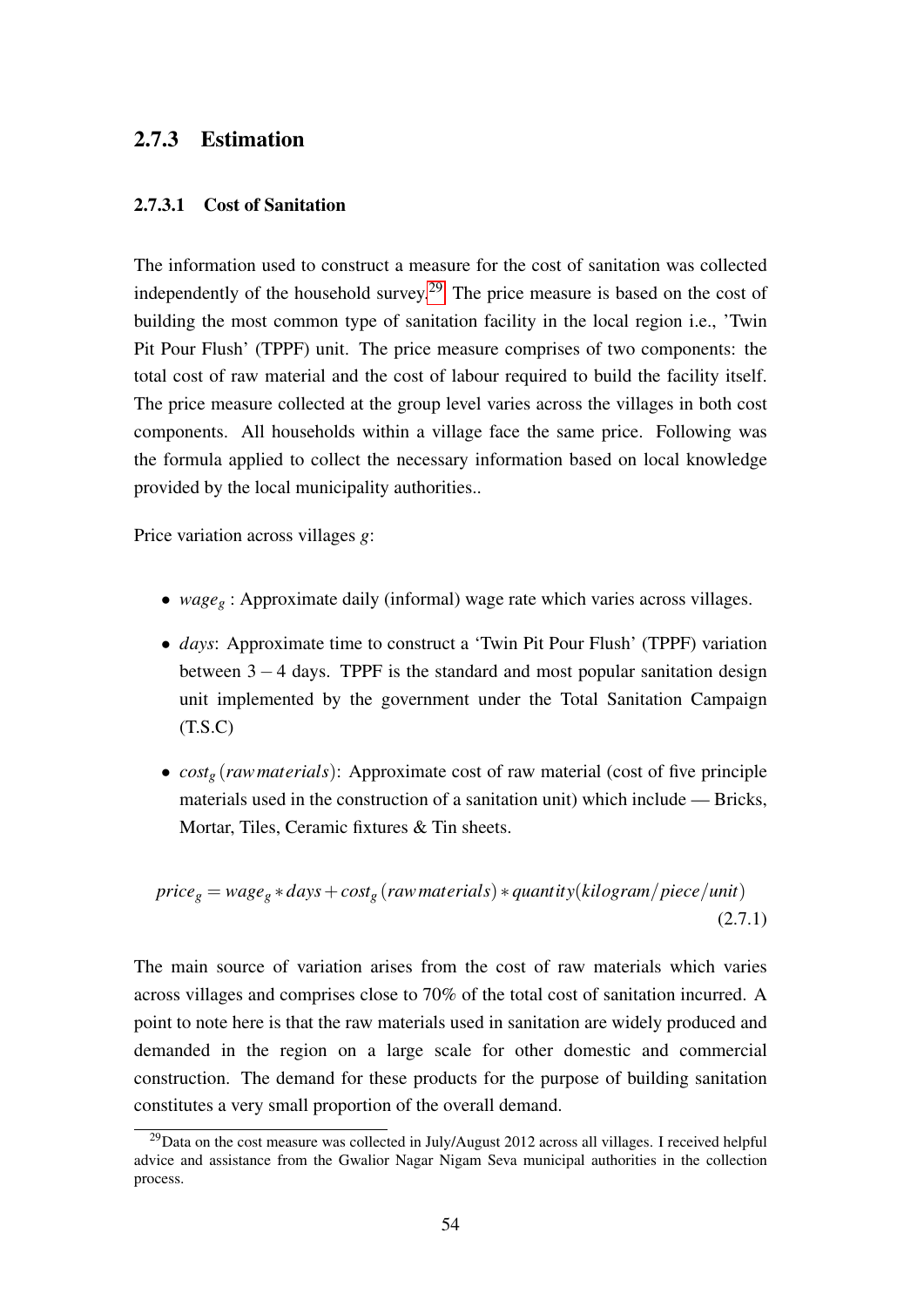#### 2.7.3.2 Measurement Error

#### Deriving Small Error Variance Approximations to Probability Distributions

Defining the outcome variable  $d_i$  as a binary choice of adoption of sanitation and covariates for household *i* belonging to village *g* as  $\chi_{ig} = (x_{ig}, z_g, \overline{D}_g)$  where variable  $\overline{D}_g$  represents the average choice of all other households excluding household *i* belonging to group *g*.

The joint density function is given by:

$$
g_{d_i, \boldsymbol{\chi}_{ig}}(d_i, \boldsymbol{\chi}_{ig}) = g_{d_i|\boldsymbol{\chi}_{ig}}(d_i\mid \boldsymbol{\chi}_{ig}) g_{\boldsymbol{\chi}_{ig}}(\boldsymbol{\chi}_{ig})
$$

However, data on  $\overline{D}_g$  is not observable, instead realizations on a variate  $\overline{d}_g$  are observed:

<span id="page-54-0"></span>
$$
\overline{d}_g = \overline{D}_g + \sigma_{ig} u_{ig} \tag{2.7.2}
$$

The variable  $u_{ig}$  is assumed to be continuously distributed independently of  $d_i$ (outcome) and  $\overline{D}_g$  (error free covariate) with mean zero and variance one and correlations  $corr(u_{ig}, u_{jg}) = \rho_{ij(g)}$  and joint density function  $g_u(u)$ . Realizations of  $\sigma_{ig}u_{ig}$ ,  $\overline{D}_g$  and  $\overline{d}_g$  correspond to measurement error, error free covariate and error contaminated covariate, respectively.

For exposition purposes, a simplification in notation is adopted - consider a case where the only covariate is  $\overline{D}_g$ . Under these assumptions the joint density of *d*,  $\overline{D}$ ,  $\overline{d}$  is given by

$$
g_{d,\overline{D},\overline{d}}(d,\overline{D},\overline{d}) = g_{d|\overline{D}}(d | \overline{D})g_{\overline{D}}(\overline{D})
$$

Using Equation [\(2.7.2\)](#page-54-0)

<span id="page-54-1"></span>
$$
g_{d,\overline{D},\overline{d}}(d,\overline{D},\overline{d}) = g_{d|\overline{D}}(d|\overline{d} - \sigma u)g_{\overline{D}}(\overline{d} - \sigma u)g_u(u)
$$
(2.7.3)

where  $\sigma = diag(\sigma_i)$  and  $\overline{D}$  and  $\overline{d}$  are column vectors. The joint density in Equation [\(2.7.3\)](#page-54-1) and its associated conditional and marginal densities are approximated by taking a Taylor series approximation<sup>[30](#page-54-2)</sup> around the point  $\sigma = 0$ , retaining the terms up to the second order in the  $\sigma_i$ 's

<span id="page-54-2"></span><sup>&</sup>lt;sup>30</sup>The Taylor series of a function  $f(x)$  that is infinitely differentiable in a neighbourhood of a real or complex number *a* is given by the power series  $f(a) + \frac{f^{(1)}(a)}{1!}(x-a) + \frac{f^{(2)}(a)}{2!}(x-a)^2 + \frac{f^{(3)}(a)}{3!}(x-a)^3 +$ ....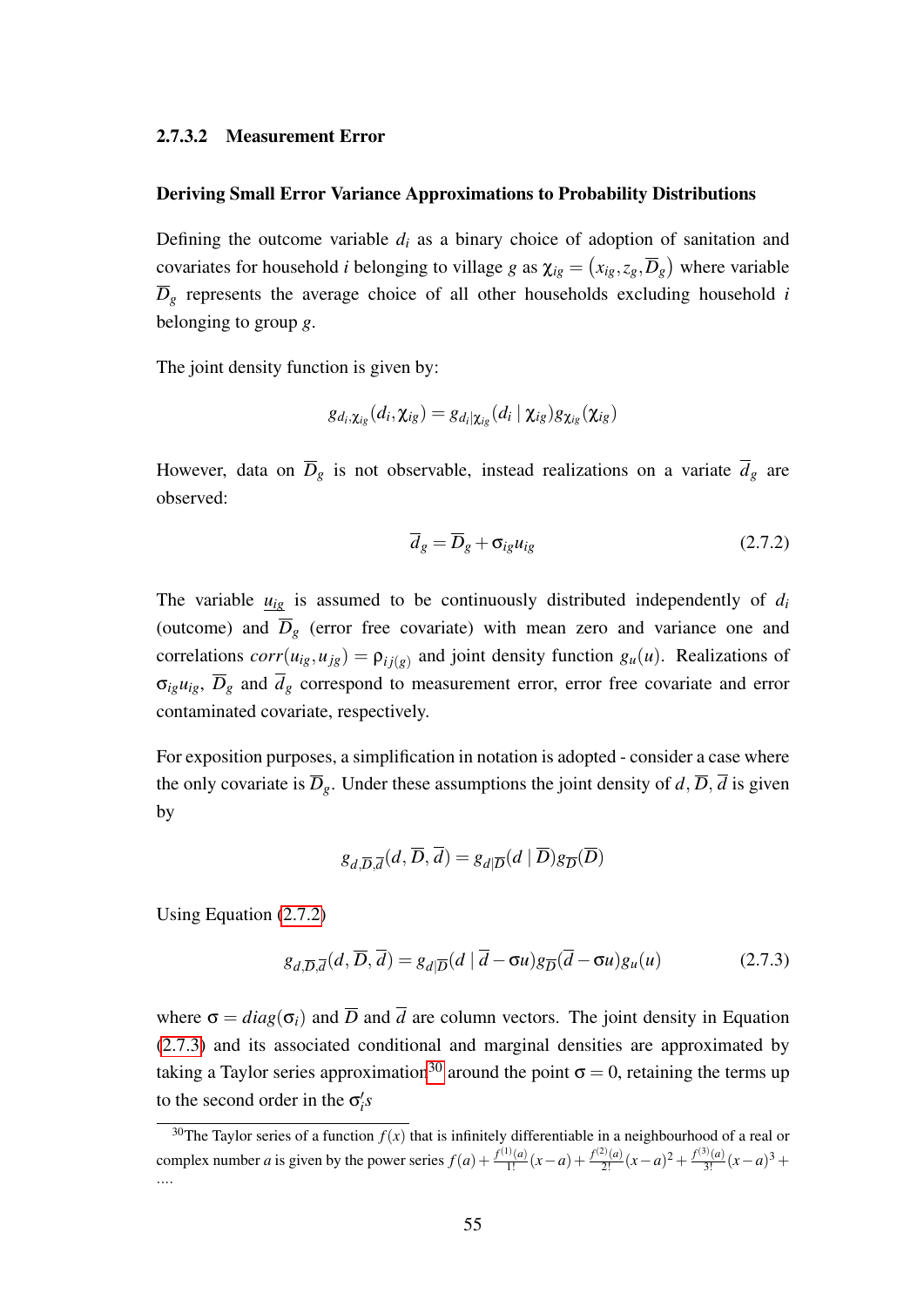$$
g_{d,\overline{D},\overline{d}}(d,\overline{D},\overline{d}) = g_{u}(u)[g_{d|\overline{D}}(d|\overline{d})g_{\overline{D}}(\overline{d}) - \sigma_{i}u_{i}\{g_{d|\overline{D}}(d|\overline{d})g_{\overline{D}}^{(1)}(\overline{d}) + g_{d|\overline{D}}^{(1)}(d|\overline{d})g_{\overline{D}}(\overline{d})\} + \frac{1}{2}\sigma_{i}\sigma_{j}u_{i}u_{j}\{g_{d|\overline{D}}(d|\overline{d})g_{\overline{D}}^{(2)}(\overline{d}) + 2g_{d|\overline{D}}^{(1)}(d|\overline{d})g_{\overline{D}}^{(1)}(\overline{d}) + g_{d|\overline{D}}^{(2)}(d|\overline{d})g_{\overline{D}}(\overline{d})\}] + o(\sigma^{2})
$$
\n(2.7.4)

Given  $E(u) = 0$  the terms multiplying the linear terms in the  $u_i$  disappear and the joint density can be simplified to:

$$
g_{d,\overline{d}}(d,\overline{d}) = g_{d|\overline{D}}(d|\overline{d}) g_{\overline{D}}(\overline{d}) + \frac{1}{2} \sum \left\{ g_{d|\overline{D}}(d|\overline{d}) g_{\overline{D}}^{(2)}(\overline{d}) + 2g_{d|\overline{D}}^{(1)}(d|\overline{d}) g_{\overline{D}}^{(1)}(\overline{d}) + g_{d|\overline{D}}^{(2)}(d|\overline{d}) g_{\overline{D}}(\overline{d}) \right\} + o(\Sigma)
$$
\n(2.7.5)

While the marginal density is given by the approximation:

$$
g_{\overline{d}}(\overline{d}) = g_{\overline{D}}(\overline{d}) + \frac{1}{2} \Sigma g_{\overline{D}}^{(2)}(\overline{d}) + o(\Sigma)
$$
 (2.7.6)

The corresponding approximation to the conditional density in Equation [\(2.7.3\)](#page-54-1) is given by

<span id="page-55-0"></span>
$$
g_{d|\overline{d}}(d|\overline{d}) = g_{d|\overline{D}}(d|\overline{d}) + \frac{1}{2} \Sigma \left\{ 2g_{d|\overline{D}}^{(1)}(d|\overline{d}) G_{\overline{D}}^{(1)}(\overline{d}) + g_{d|\overline{D}}^{(2)}(d|\overline{d}) \right\} + o(\Sigma)
$$
 (2.7.7)

Using Equation [\(2.7.7\)](#page-55-0) it is possible to derive the approximation to the mean regression function highlighted in section [\(2.4.2\)](#page-35-0).

<span id="page-55-1"></span>
$$
E_{d|\overline{d}}\{f(d)|\overline{d}\} = E_{d|\overline{D}}\{f(d)|\overline{d}\} + E_{d|\overline{D}}^{(1)}\{f(d)|\overline{d}\} \Sigma G_{\overline{D}}^{(1)}(\overline{d}) + \frac{1}{2}tr\left[\Sigma E_{d|\overline{D}}^{(2)}\{f(d)|\overline{d}\}\right] + o(\sigma^2)
$$
\n(2.7.8)

The expression given by Equation [\(2.7.8\)](#page-55-1) is studied in detail in Chesher (1991). It suffices to note the following

- 1. The first term on the right hand side of Equation [\(2.7.8\)](#page-55-1) is just the regression function of  $f(d)$  given  $\overline{D}$  evaluated at  $\overline{d}$ . While the second and the third terms give the first order effects of measurement error on the form of the regression function.
- 2. The second term on the right hand side of Equation [\(2.7.8\)](#page-55-1) is what generally produces the attenuation effect of measurement error. The behaviour of this term depends crucially on the first derivatives of the logarithm of the density of the error free covariates.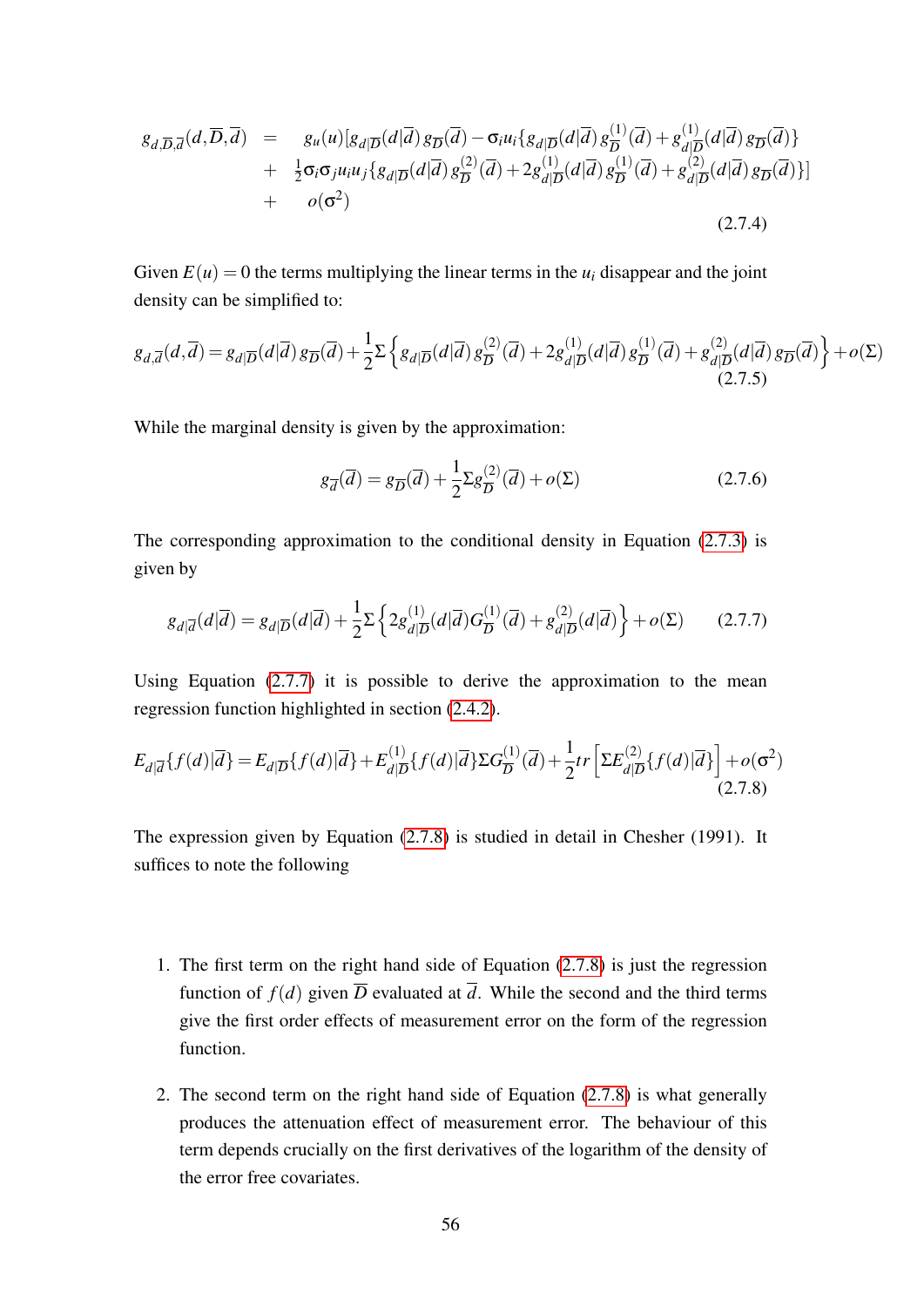3. The third term on the right hand side of Equation[\(2.7.8\)](#page-55-1) vanishes when the regression of  $f(d)$  on  $\overline{D}$  is linear. In other cases it tends to reduce the curvature of the non-linear regressions as conditioning moves from  $\overline{D}$  to  $\overline{d}$ . This term does not depend upon the distribution of the error free covariate.

The small variance approximation method above is used to produce an approximation to the error contaminated regression which, when the error free covariates and the measurement error are independently distributed, is invariant with respect to the distribution of measurement error, depending only on an estimable functional of the marginal density of the error contaminated covariates, namely the derivatives of their log density and the functional form of the error free regression denoted by  $G_{\overline{D}}^{(1)}$  $rac{(1)}{D}(d)$ .

The first order effect of measurement error on the level of a linear regression function is smaller near the mode of the distribution of the error free variate and the effect on its slope is small where the curvature of the log density of the error free variate is slight. There is an additional non linear effect in non linear regression models, raising the error contaminated regression function when the error free regression function is convex and lowering it where it is concave.

#### <span id="page-56-0"></span>**2.7.3.3** Construction of  $G_{\overline{J}}^{(1)}$  $\frac{d^{(1)}}{d}(d_g)$

- 1. Regress  $\overline{d}_g = \varphi w_{ig} + v_{ig}$  where  $w_{ig}$  are all covariates except  $\overline{d}_g$  and  $v_{ig}$  is residual/error
- 2. Estimate  $\hat{\omega}$
- 3. Construct fitted residuals  $\hat{v}_{ig} = \overline{d}_g \hat{\varphi}' w_{ig}$  where  $f(\hat{v}_{ig}) \approx f(\overline{d}_g | x_{ig}, z_g)$ <sup>[31](#page-56-1)</sup>
- 4. Construct kernel density for  $\hat{f}(\hat{\mathbf{v}}_{ig}) = \frac{1}{Nh} \sum_{i=1}^{N} K\left(\frac{\hat{\mathbf{v}}_{ig} \hat{\mathbf{v}}_{0g}}{h}\right)$  $32$

<span id="page-56-1"></span><sup>&</sup>lt;sup>31</sup>Alternatively: Plot  $\widehat{v}_{ig}$  and calculate for every point *a* and a small distance  $\triangle$ - $\int$ *f*(*a*+ $\triangle$ )−*f*(*a*)  $\Delta$ )  $\frac{1}{\sqrt{\frac{f(a+\Delta)+f(a)}{2}}}$ 1 , Note, this method is problematic at the tails of the distribution.

<span id="page-56-2"></span><sup>&</sup>lt;sup>32</sup>where *N* is the total sample size and *h* is the smoothing parameter or bandwidth, Note: the density and its derivative would be sensitive to the bandwidth specification *h*, see appendix for results that take bandwidth sensitivity into account.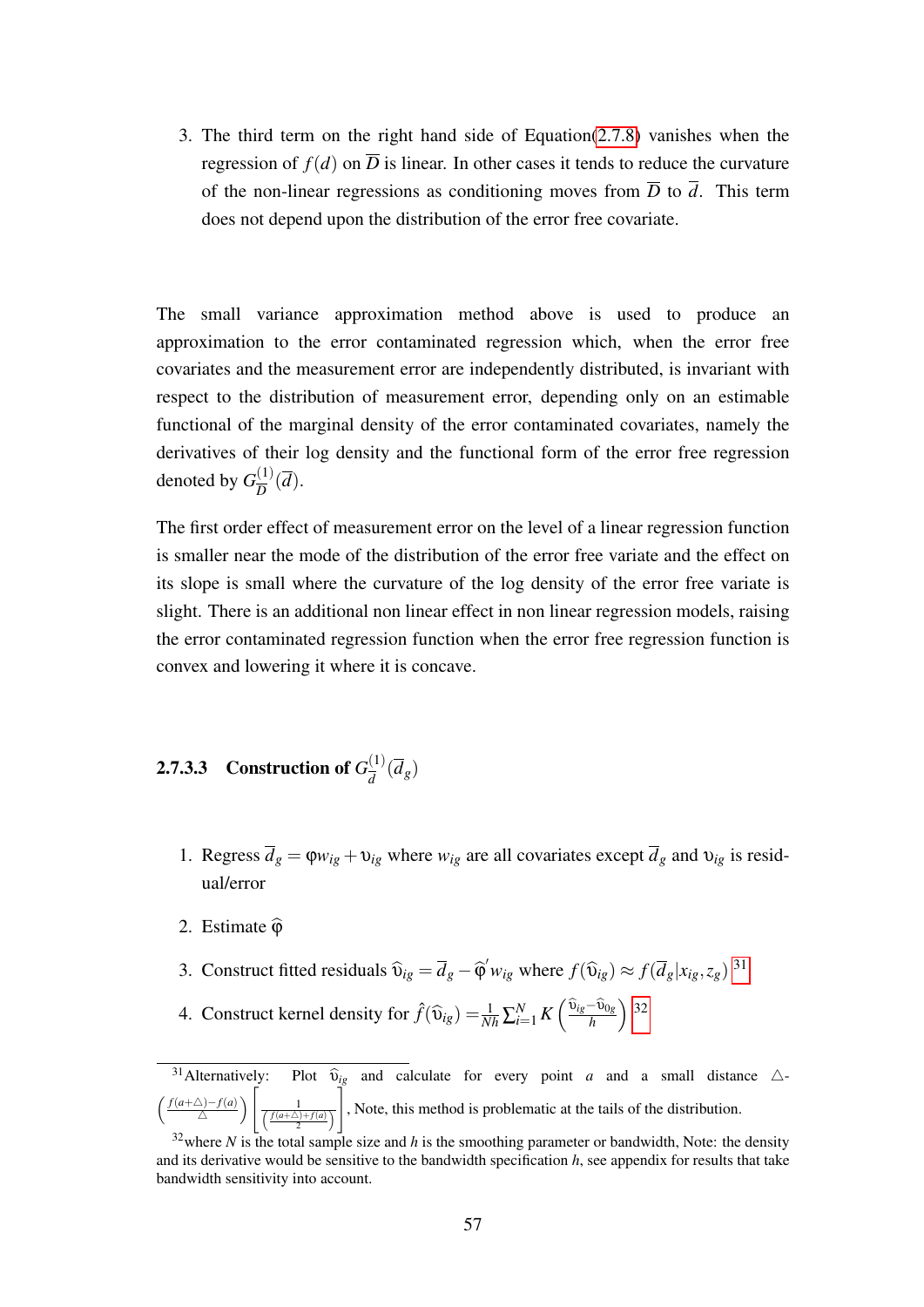where

$$
\frac{\partial \log f(\overline{d}_{g}|w_{ig})}{\partial \overline{d}_{g}} = \frac{1}{f(\overline{d}_{g}|w_{ig})} \cdot \frac{\partial f(\overline{d}_{g}|w_{ig})}{\partial \overline{d}_{g}} = \left[\frac{1}{\hat{f}(\widehat{\mathbf{u}}_{ig})}\right] \left(\frac{\partial \widehat{f}(\widehat{\mathbf{u}}_{ig})}{\partial \widehat{\mathbf{u}}_{ig}}\right)
$$
(2.7.9)

The potential disadvantage of this method that  $G_{\overline{A}}^{(1)}$  $\frac{d^{(1)}}{d^{(1)}}(d_g)$  is essentially a ratio of kernel estimators and problems may arise when the denominator kernel estimator is close to zero. This is more likely to occur in the tails of the distribution.



Figure 2.4: Density Plot:  $\widehat{\mathbf{v}}_{ig}$ 

Notes: Kernel= Gaussian, bwidth=0.0262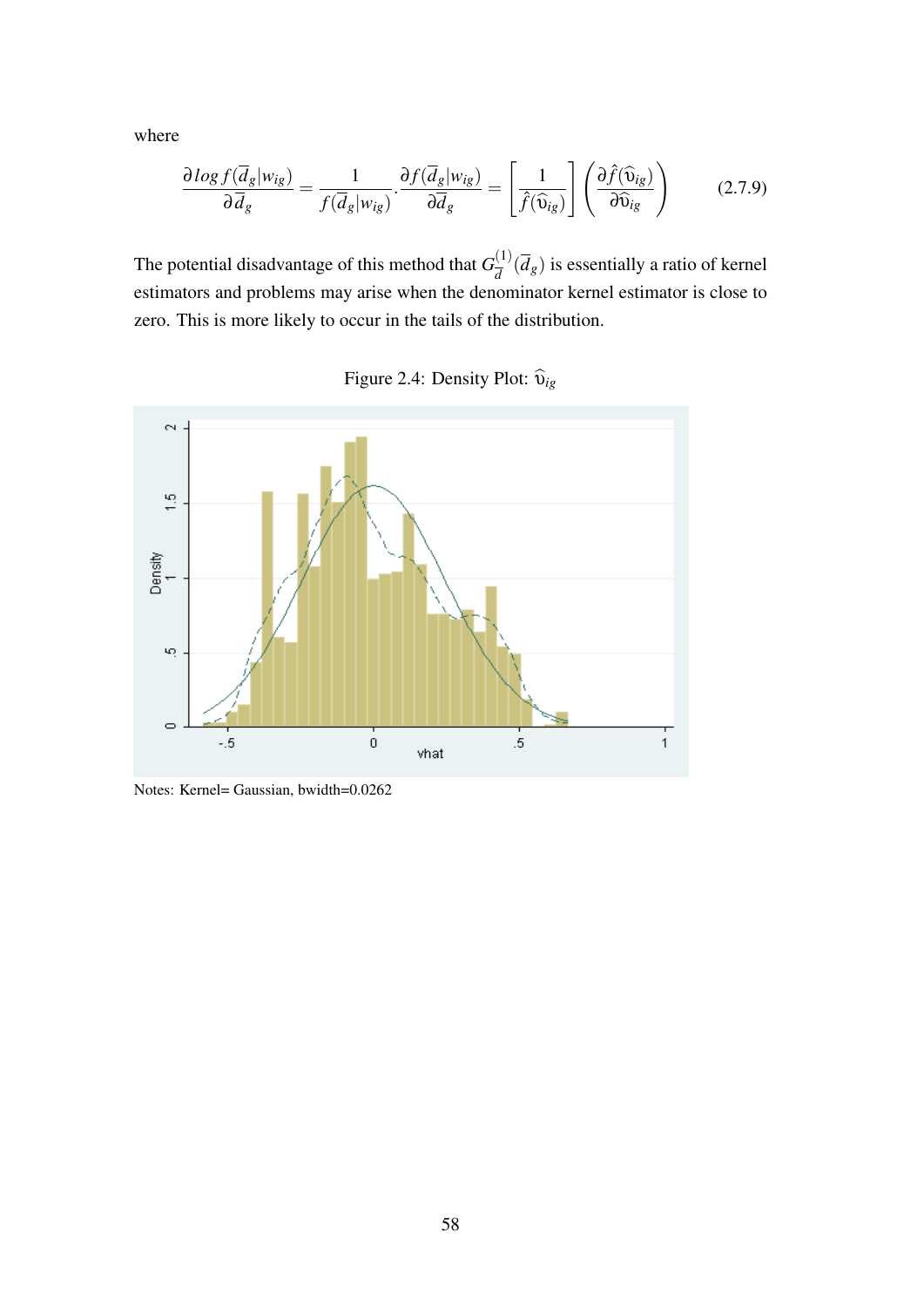Figure 2.5: Impact of Measurement Error on Response Probability



Notes: Policy simulations are performed on a counterfactual village where the initial sanitation coverage is at 20%. Blue Line (Dashed): Response probability without correction. Red Line (Solid): Response probability with measurement error correction.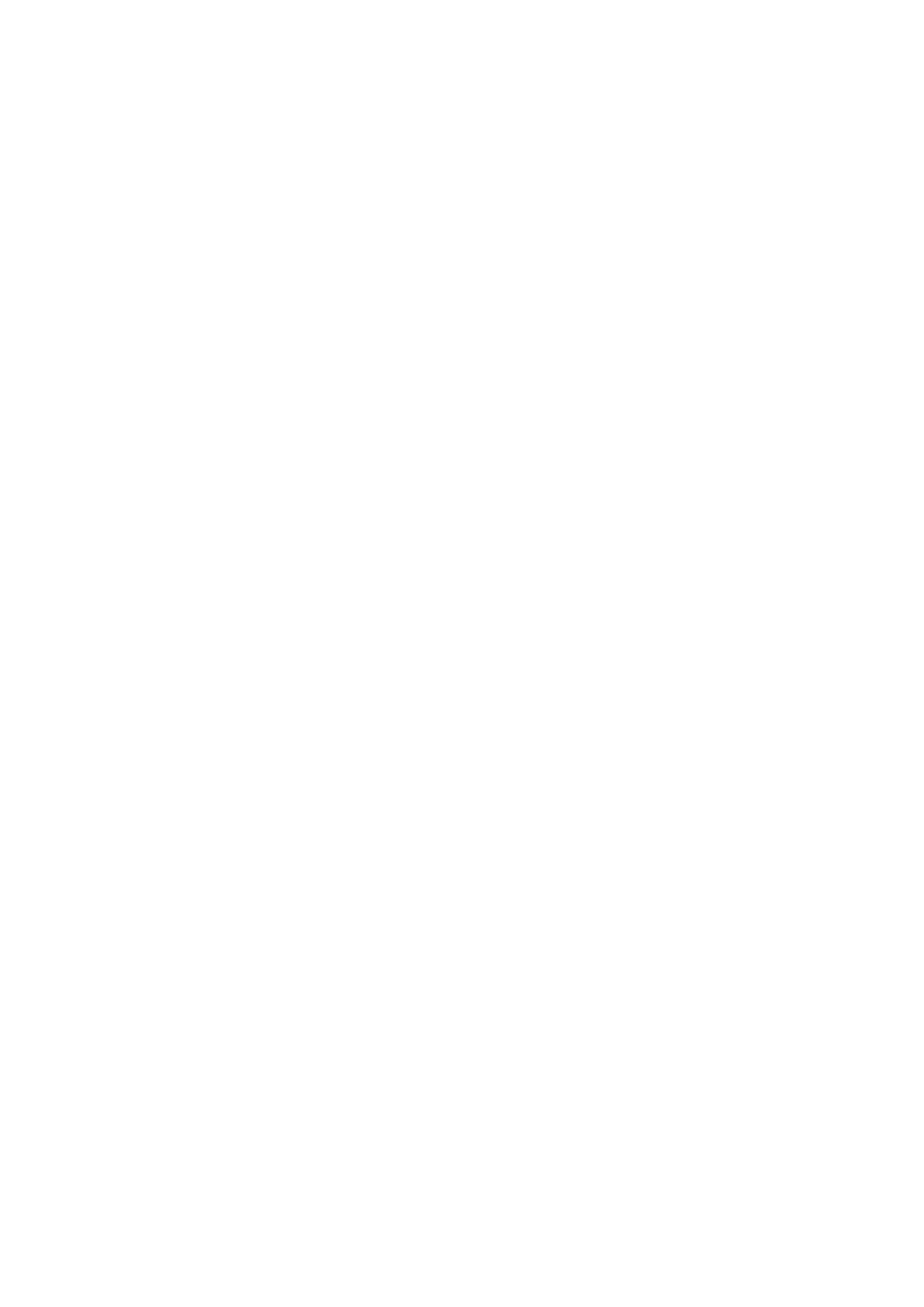# <span id="page-60-0"></span>Chapter 3

# Welfare Analysis with Discrete Choice: An Ex-ante Evaluation of a Sanitation Intervention

# 3.1 Introduction

In this chapter, I quantify a household's willingness-to-pay for a policy that subsidises the cost of sanitation adoption, by computing Compensating Variation (*CV*) and Equivalent Variation (*EV*) welfare measures. To compute welfare I employ the notion of the expenditure function and compensated demand in a discrete choice setting. The structure is then applied to the estimated model and results from Chapter [\(2\)](#page-20-0) to perform welfare analysis of subsidy policies under different hypothetical interventions with externalities.

Counterfactual policy evaluations are performed by computing demand elasticities for different subsidy policies using the estimated model from Chapter [2.](#page-20-0) With externalities, the impact of a price subsidy on a household's behaviour can be decomposed into four effects. Firstly, the price subsidy not only changes the relative price of the subsidised good but also changes (increases) the "effective" budget available for consumption. In addition, the subsidy policy has a direct effect on the recipient household as well as an indirect effect driven by the underlying externality. Thus in order to study the demand response to a policy, I first disentangle the substitution or compensated effect of the subsidy from the income effect and further decompose into the direct and indirect effect of the policy. The analysis depends on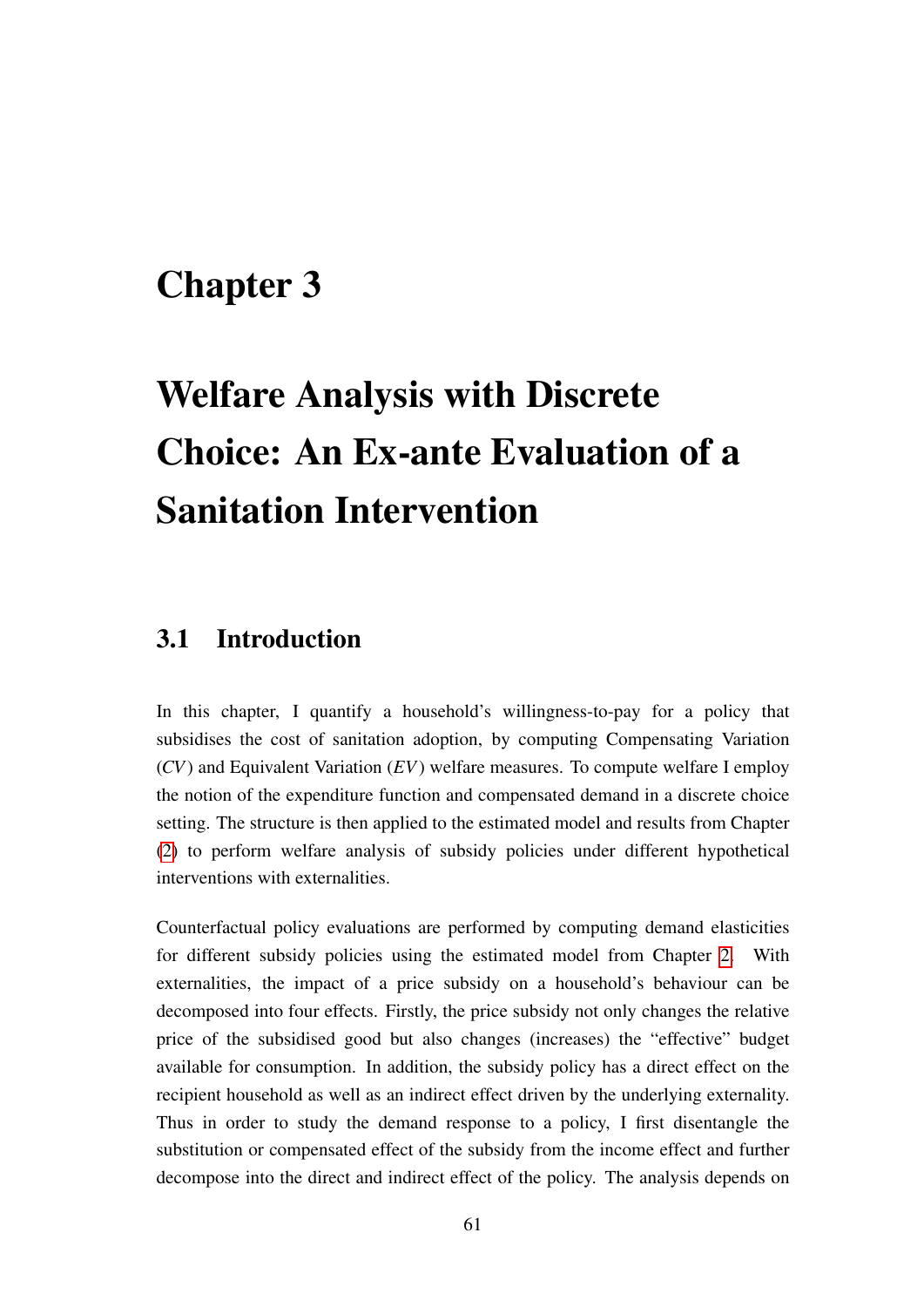being able to characterize the compensated or Hicksian choice probability which is also key for computing Compensating and Equivalent Variation measures.<sup>[1](#page-61-0)</sup>

Under a random utility framework it follows that the expenditure function<sup>[2](#page-61-1)</sup> would have a random component and a corresponding distribution. In this case the standard Slutsky equation per se does not exist and therefore the uncompensated (Marshallian) choice probability cannot be used to back out the compensated (Hicksian) effect. The theoretical framework developed by Dagsvik & Karlstrom (2005) first outlined the random expenditure function and its distribution. In this chapter, I adapt their theoretical framework to derive compensated choice probabilities and further extend the analysis to account for additional feedback effects due to the presence of externalities. In addition, the analytical characterization of compensated demand provides a tool to measure welfare through the computation of Compensating Variation (*CV*), Equivalent Variation (*EV*) and corresponding Deadweight Loss (*DW L*). This contribution, provides a formalization to the structural evaluation of the impact of subsidy interventions in the presence of externalities.

I find that the provision of a relatively small price subsidy, 25% of the cost, generates substitution effects that are significantly larger than the income effects. On average, a minimum of 58% and a maximum of 83% of the total effect of a subsidy is attributed to the substitution effect. In addition, a substantial amount of this substitution or 'pure ' price effect is found to be propagated through the indirect channel, from a minimum of 75% to a maximum of 90%. Under positive externalities, the socially optimal level of adoption is larger than the privately chosen equilibrium adoption level. The presence of externalities implies a larger welfare gain computed in terms of both Compensating and Equivalent Variation. Lastly, in the presence of a positive externality the provision of a price subsidy generates a Net Gain (*NetG*) instead of a Deadweight Loss (*DW L*) which is a gain realised by each household as the village/society shifts towards a socially optimal level of adoption.

The chapter is organised as follows, I first discuss the related literature in Section [3.2.](#page-62-0) Followed by the theoretical exposition of the problem in Section [3.3,](#page-64-0) parts of which follow from Dagsvik & Karlstrom (2005). Section [3.4](#page-65-0) discusses the analytical derivation of the main components to compute policy effects and extends the results to account for spillover effects generated by interdependent choice. Section [3.5](#page-72-0) provides

<span id="page-61-0"></span> $1$ <sup>1</sup>The area under the compensated or Hicksian demand curve for a change in price with utility held fixed at original level, quantifies the Compensating Variation (*CV*). The Compensating variation quantifies the maximum amount a household/agent is willing-to-pay of the price change (policy).

<span id="page-61-1"></span><sup>&</sup>lt;sup>2</sup>The indirect utility function which gives the maximal attainable utility given constraints is also the inverse of the Expenditure function. It is thus possible to derive the expenditure function by inverting the function, or in this case the inverse distribution generated under the random indirect utility.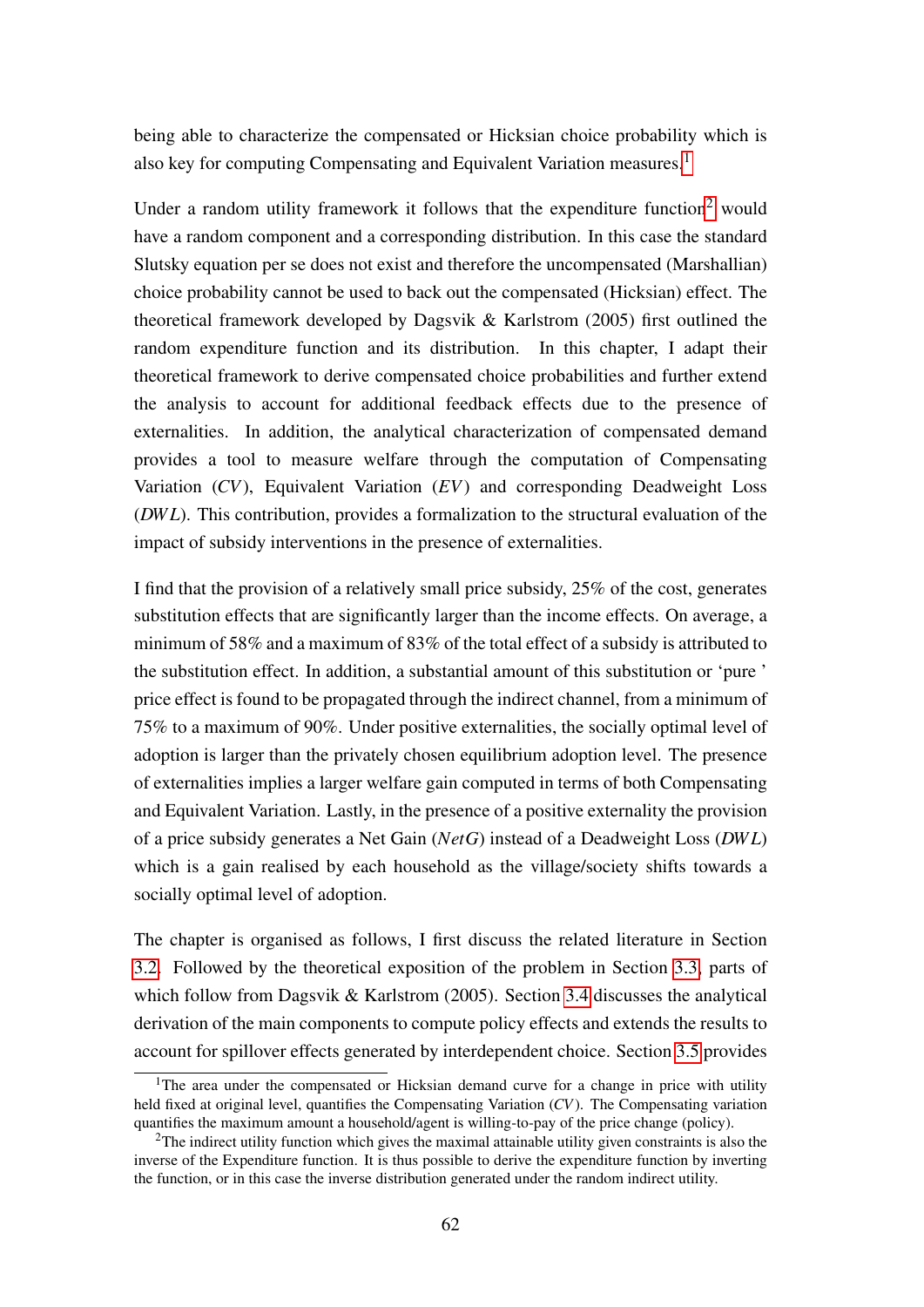counterfactual policy results for the sanitation application and Section [3.6](#page-73-0) computes welfare by calculating a household's willingness-to-pay for sanitation. Section [3.7](#page-77-0) concludes with a discussion on the policy implications resulting from the analysis. All relevant Tables and Figures are provided in the chapter appendix in Section [3.8.](#page-79-0)

# <span id="page-62-0"></span>3.2 Related Literature

There exists a large literature on the identification and estimation of welfare measures using individual level data for continuous and discrete choice. Hausman's (1981) paper formulated the nonparametric identification and parametric estimation of exact welfare effects of a price change for a good consumed in continuous quantities. Hausman & Newey (1995) extended the analyses by formulating semiparametric estimation of the welfare effects and developing the corresponding theory of statistical inference. However, these methods cannot directly be implemented in discrete choice settings where the effect of the price change on individual utilities depends in a fundamental way on the discrete nature of the good and the unobserved taste heterogeneity.

Though the main point of reference of this chapter is Dagsvik & Karlstrom (2005) there are many earlier and subsequent papers on the topic that form the existing literature for welfare analysis under discrete choice. Domencich & McFadden (1975) first tackled the welfare measurement problem in the discrete choice setting under the assumption that utility is quasi-linear i.e., additively separable in income. Under this strong assumption that the conditional indirect utility is linear in income, there are no income effects and the Marshallian and Hicksian measures are identical. In subsequent work, Small & Rosen (1981) investigated the measurement of welfare effects of price and quality change for discrete choice with allowance for additive scalar heterogeneity. However in the empirical formulation Small & Rosen (1981) assume that the income effects generated by price changes are infinitesimally small<sup>[3](#page-62-1)</sup> which then allows them to equate the Marshallian and Hicksian measures. With a utility formulation that is non linear in income, obtaining an analytic formula for welfare distributions proved to be a challenge. An alternative approach in the literature proposed different approximations to characterize the welfare distribution. For example, McFadden (1999a) proposed a Monte Carlo simulator for approximating Compensating Variation (*CV*) in random utility models which would

<span id="page-62-1"></span> $3$ Under the assumption that the resulting budget share for an agent from the consumption of a discrete good is sufficiently small.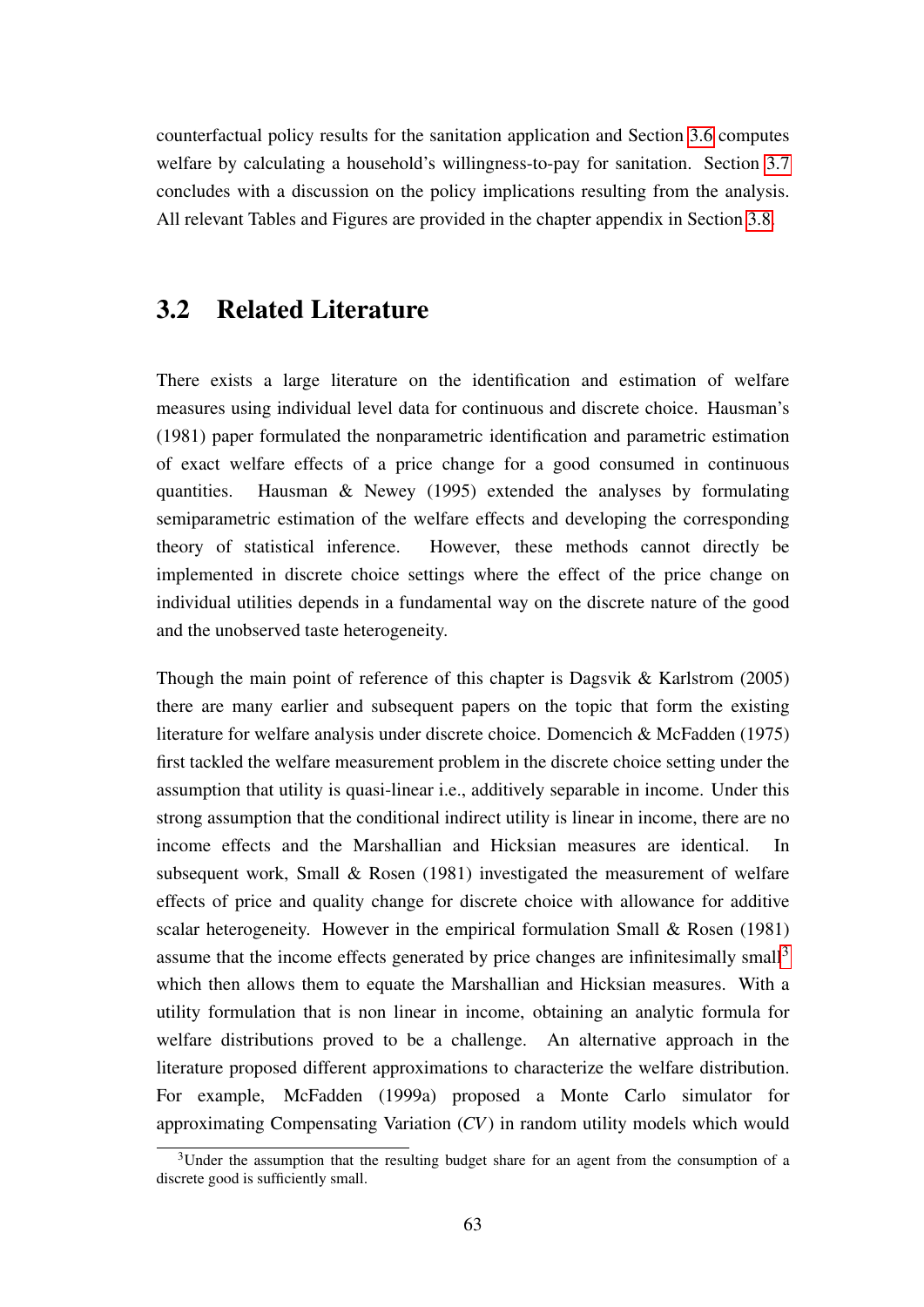converge to the true distribution of the Compensating Variation (*CV*). Using this simulation method, Herriges and Kling (1999) investigated the empirical consequences of non linear income effects based on a particular empirical application.

More recently, Dagsvik and Karlstrom (2005) allowed for utility to be non linear in income. They also incorporated additively separable taste heterogeneity that is assumed to follow a known parametric distribution for identifying and estimating welfare effects. In a follow up paper Dagsvik, Strom and Locatelli  $(2013)^4$  $(2013)^4$  employ the structure from Dagsvik and Karlstrom (2005) to quantify income and substitution effects of labour supply under wage rate changes.

The most recent contribution to the literature include Bhattacharya (2015) which establishes nonparametric point-identification of the distribution of the welfare effects of price change in a discrete choice setting, incorporating unobservable heterogeneity in the utility function and assuming no knowledge of the dimension and distribution of the unobservables. The approach undertaken in this chapter significantly differs from Bhattacharya (2015). Specifically, under nonparametric welfare analysis the environment change under a proposed policy intervention, such as different price subsidies would need to be observed in the data. For example, the econometrician would need to observe demand under a price that would equate to being the 'subsidised equivalent' of the original price. In contrast, the approach taken in this chapter as well as by Dagsvik and Karlstrom (2005), does not require for the policy effect to lie within the observed data and thus can be viewed as an extrapolative approach. A nonparametric approach though more flexible on model specification does make demands on observed data. While a more structural approach to welfare reduces data requirement by trading off against additional assumptions on the demand specification, for e.g., additive separability of taste shocks. I would argue that the optimal choice between the two approaches should be made by comparing the gains and losses given the available data at hand for each application.

The existing literature has so far focused on welfare analysis in the context of a single agent/individual framework. One of the main contributions of this chapter to the existing literature is the extension of the framework to a context where household choices are strategic or interdependent. Though the structure does employ specific parametric assumptions to preserve empirical tractability, that are discussed in detail.

<span id="page-63-0"></span><sup>&</sup>lt;sup>4</sup>The research that forms this chapter was independently developed in a timeline parallel with Dagsvik, Strom and Locatelli (2013)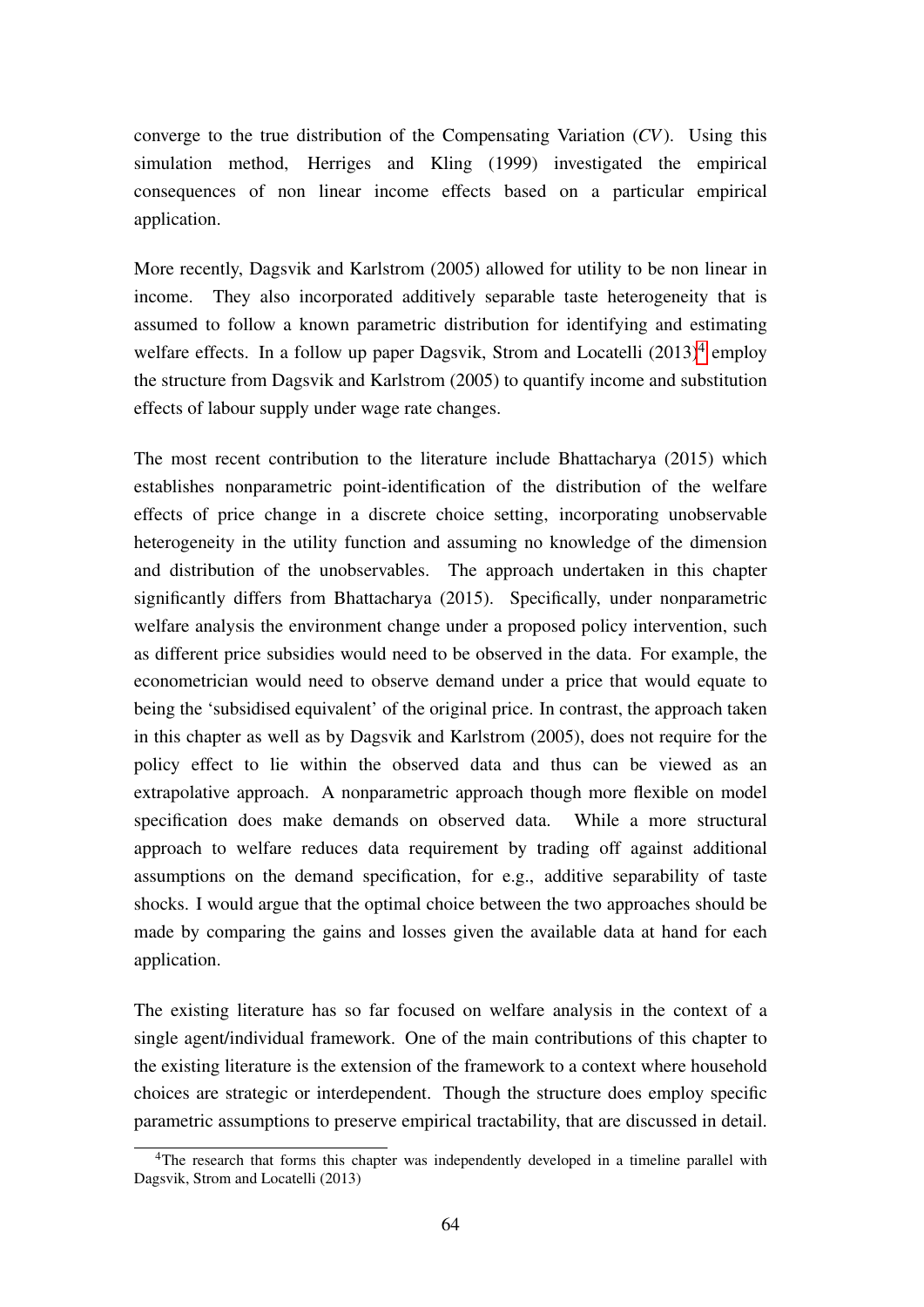The gains of having a simple approach is an easily applicable tool to perform welfare analysis in most applied problems which study spillover, peer effects and externalities within a discrete choice setting.

# <span id="page-64-0"></span>3.3 Theoretical Framework

In this section, I first provide a brief exposition of the theoretical framework described in Dagsvik and Karlstrom (2005). This is followed by a description of the approach I take to make the structure empirically tractable in order to compute substitution and income effects. Lastly, I extend the existing theoretical framework to account for the presence of externalities and to further disentangle the direct and indirect effect of subsidy policies in Section [\(3.4\)](#page-65-0).

The intuition behind the theory discussed below is as follows, under the random utility model (RUM) framework the standard Slutsky Equation per se does not exist. In which case, the uncompensated (Marshallian) choice probabilities can not be used to back out the corresponding compensated (Hicksian) probability using the Slutsky Equation. Instead, the compensated demand probability is derived from the random expenditure function and its distribution. The joint distribution of expenditure, ex-ante and ex-post policy change choices are used to derive an analytical expression for the compensated (Hicksian) choice probability. Another useful consequence of characterizing the Hicksian choice probability is the ability to quantify standard welfare measures such as Compensating Variation (CV) and Equivalent Variation (EV) as well as the resulting Net Gain that arises from the implementing/providing a subsidy policy. $5$ 

Using the model outlined in Chapter [2](#page-20-0) section [\(2.3\)](#page-24-0), recall that a household's conditional indirect utility from choosing option *j* where  $D = \{j, k\}$  is assumed to have the form:

<span id="page-64-2"></span>
$$
V_j(y, p_j, w_{ig}, \varepsilon_j) = v_j(y, p_j, w_{ig}) + \varepsilon_j
$$
\n(3.3.1)

while the unconditional indirect utility is given by:

<span id="page-64-3"></span>
$$
V_D(y, p_j, w_{ig}, \varepsilon_j) = \max_{r \in D} (v_r(y, p_r, w_{ig}) + \varepsilon_r)
$$
(3.3.2)

<span id="page-64-1"></span><sup>5</sup> such welfare computations are further discussed in Section [\(3.6\)](#page-73-0)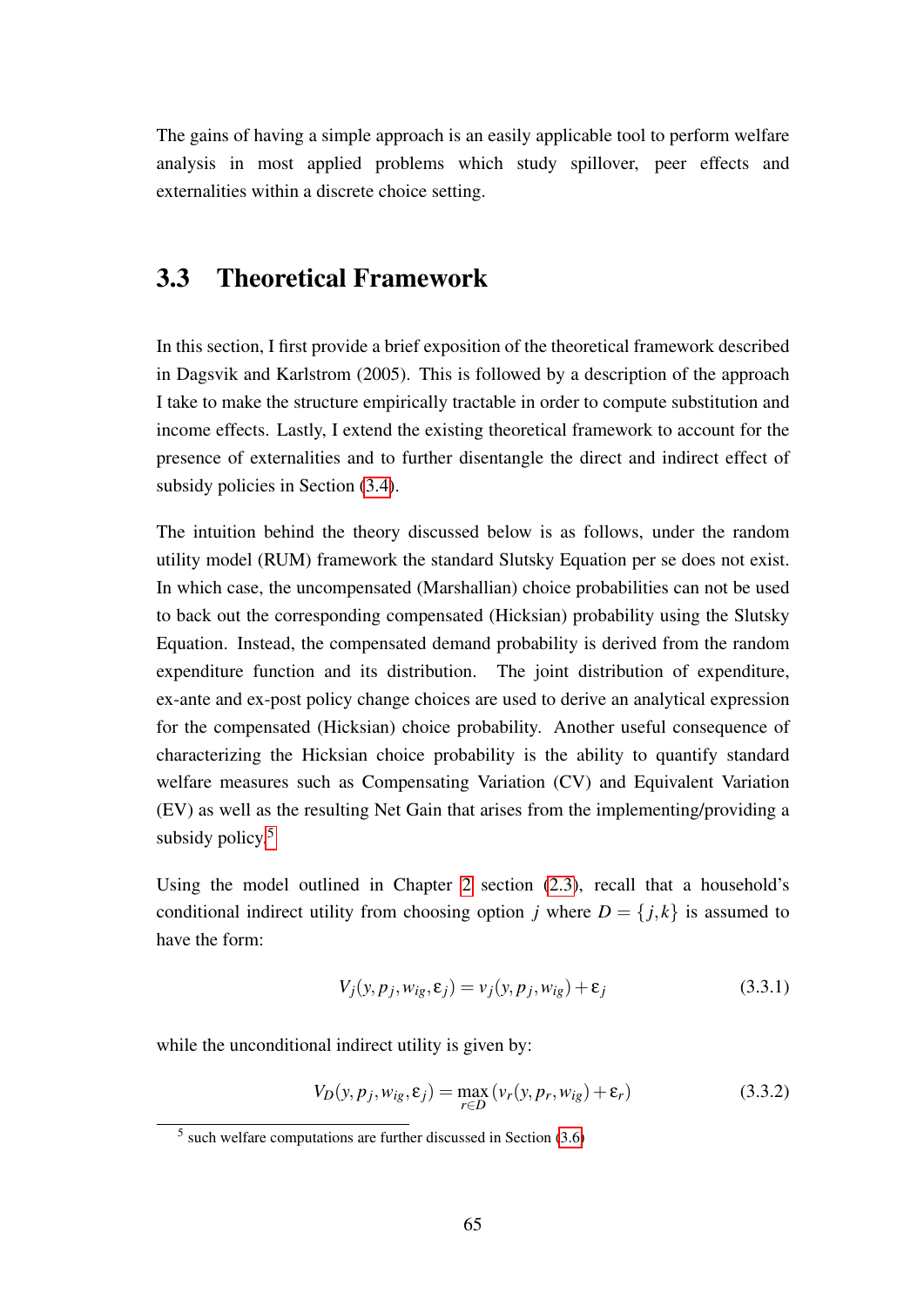For exposition purposes, in equations [\(3.3.1\)](#page-64-2) and [\(3.3.2\)](#page-64-3), component *y* and  $p_j$  which denote household wealth and price of sanitation are explicitly represented in the indirect utility function, and  $w_{ig}$  denotes all other household and good (sanitation) characteristics. Just as before the utility function is additively separable in its deterministic  $v(y, p_j, w_{ig})$  and random utility components  $\varepsilon_j$ . If the  $\varepsilon'_j s$  are distributed *i.i.d* Type 1 Extreme value for each alternative. The Marshallian (uncompensated) choice probability takes a familiar form:

<span id="page-65-2"></span>
$$
P_D(j, p, y, w_{ig}) = P\left(V_j = \max_{r \in D} V_r\right) = \frac{\exp(v_j(p_j, y, w_{ig}))}{\sum_{r \in D} \exp(v_r(p_r, y, w_{ig}))}
$$
(3.3.3)

Dagsvik and Karlstrom (2005) demonstrate that under standard assumptions on the indirect utility function  $V_D(y, p_j, w_{ig}, \varepsilon_j)$  the function can be inverted to derive an expenditure function  $Y_D(p, u)$ 

$$
u = V_D(p, Y_D(p, u))
$$
\n(3.3.4)

Appendix [\(3.8.1\)](#page-79-1) provides a proof for the existence of the expenditure function and characterizes its distribution. Using the result in Equation [\(3.8.5\)](#page-80-0) it is possible to derive the compensated choice probability. The compensated choice probability, given that utility is held constant, is given by:

<span id="page-65-1"></span>
$$
P_D^h(j, p, u) = P\left(v_j(p_j, Y_D(p, u)) + \varepsilon_j = \max_{r \in D} \left(v_r(p_r, Y_D(p, u)) + \varepsilon_r\right)\right) \tag{3.3.5}
$$

where  $P_D^h(j, p, u)$  is the probability of choosing *j* given that the utility level is held constant and equal to *u*.

# <span id="page-65-0"></span>3.4 Implementation and Extension

In this section, I focus on the conditional price subsidy simulations results from Chapter [2](#page-20-0) section [\(2.5.3\)](#page-42-1) and attempt to answer: What impact do subsidy interventions have on household demand for sanitation in the presence of externalities? In order to capture the effect on demand, I compute demand elasticities and decompose the effect of the subsidy along four separate dimensions. First, I divide the total subsidy effect into a substitution and income effect. The provision of the subsidy changes (decreases) the effective price of sanitation that a household faces. The subsequent change in demand is attributable to: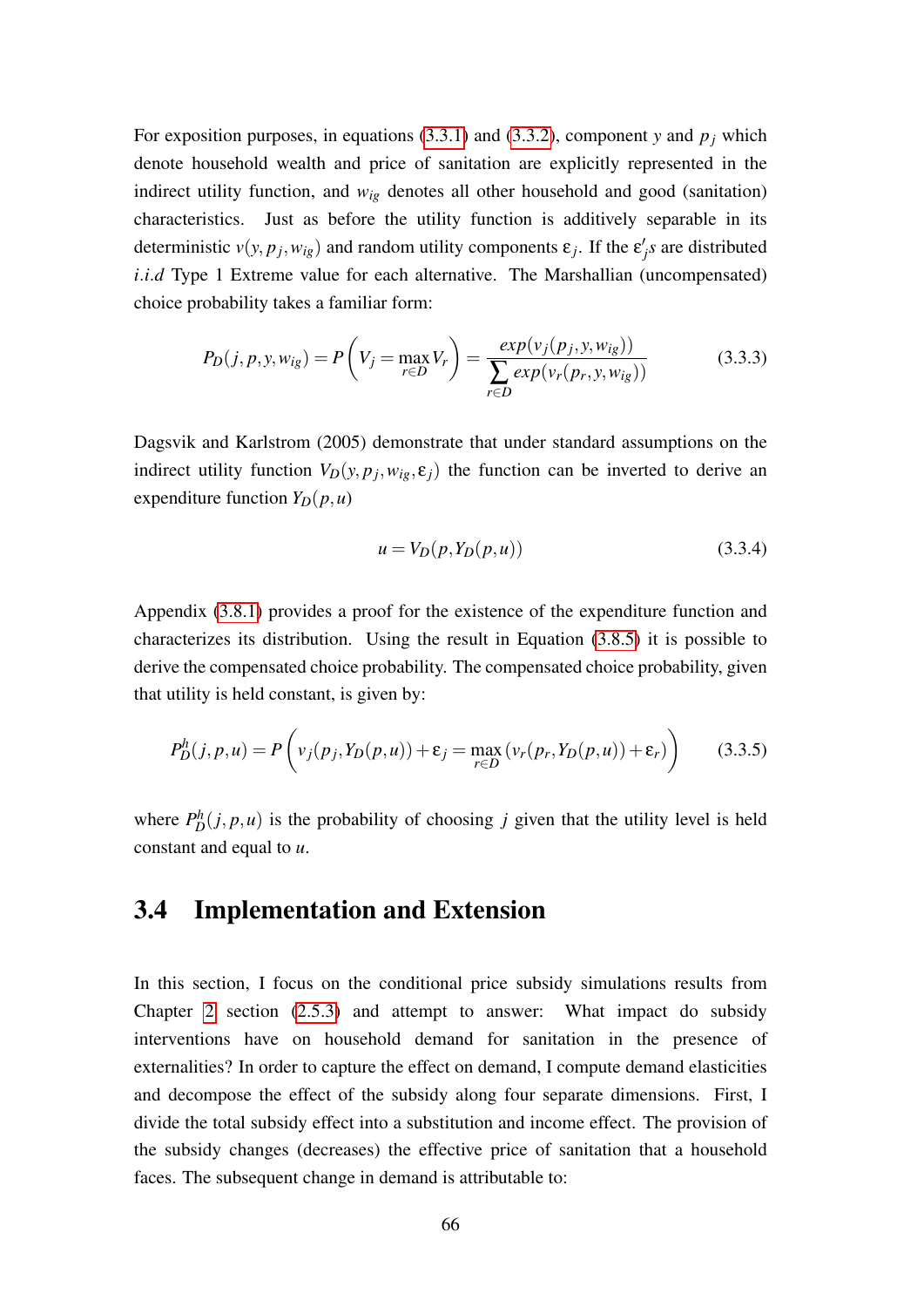- 1. Substitution Effect: The relative price of sanitation drops compared to the price of other consumption which results in an increase (or decrease) in the probability of adoption of sanitation depending on whether households attribute sanitation to be a normal (or inferior) good.
- 2. Income Effect: The decrease in price generates an increase in available income (wealth) that a household can use to consume more of both sanitation and other consumption.

The computation of such substitution and income effects is not standard in the context of a discrete choice as it requires characterizing the compensated or Hicksian demand. In the section below, I formulate and discuss a structure that allows me to analytically characterize the Hicksian demand and thus separate the two effects in a discrete choice random utility model. Second, I further decompose the substitution and income effects generated by the subsidy into its direct and indirect components. In the presence of externalities, a subsidy intervention generates two additional effects:

- 1. Direct Effect: A primary effect on household demand, characterized by an individual recipient household's isolated response to a subsidy.
- 2. Indirect Effect: A secondary 'feedback' effect generated by the dependence of a household's adoption choice on the adoption behaviour of other households, who in equilibrium also respond to the subsidy.

# 3.4.1 Compensated Choice Probabilities

I now discuss how I make Equation [\(3.3.5\)](#page-65-1) empirically tractable in order to compute compensated demand elasticities. The key here is to divide Equation [\(3.3.5\)](#page-65-1) which represents a marginal probability into its joint probability components. In the case of a binary discrete choice the marginal probability in Equation [\(3.3.5\)](#page-65-1) comprises of two joint transitional probabilities:

<span id="page-66-0"></span>
$$
P_D^h(j, p, u) = P_D^h(j, j, p, u) + P_D^h(k, j, p, u)
$$
\n(3.4.1)

where  $P_D^h(j, j, p, u)$  is the probability of choosing choice alternative *j* both ex-ante and ex-post price change and  $P_D^h(k, j, p, u)$  denotes the transitional probability of choosing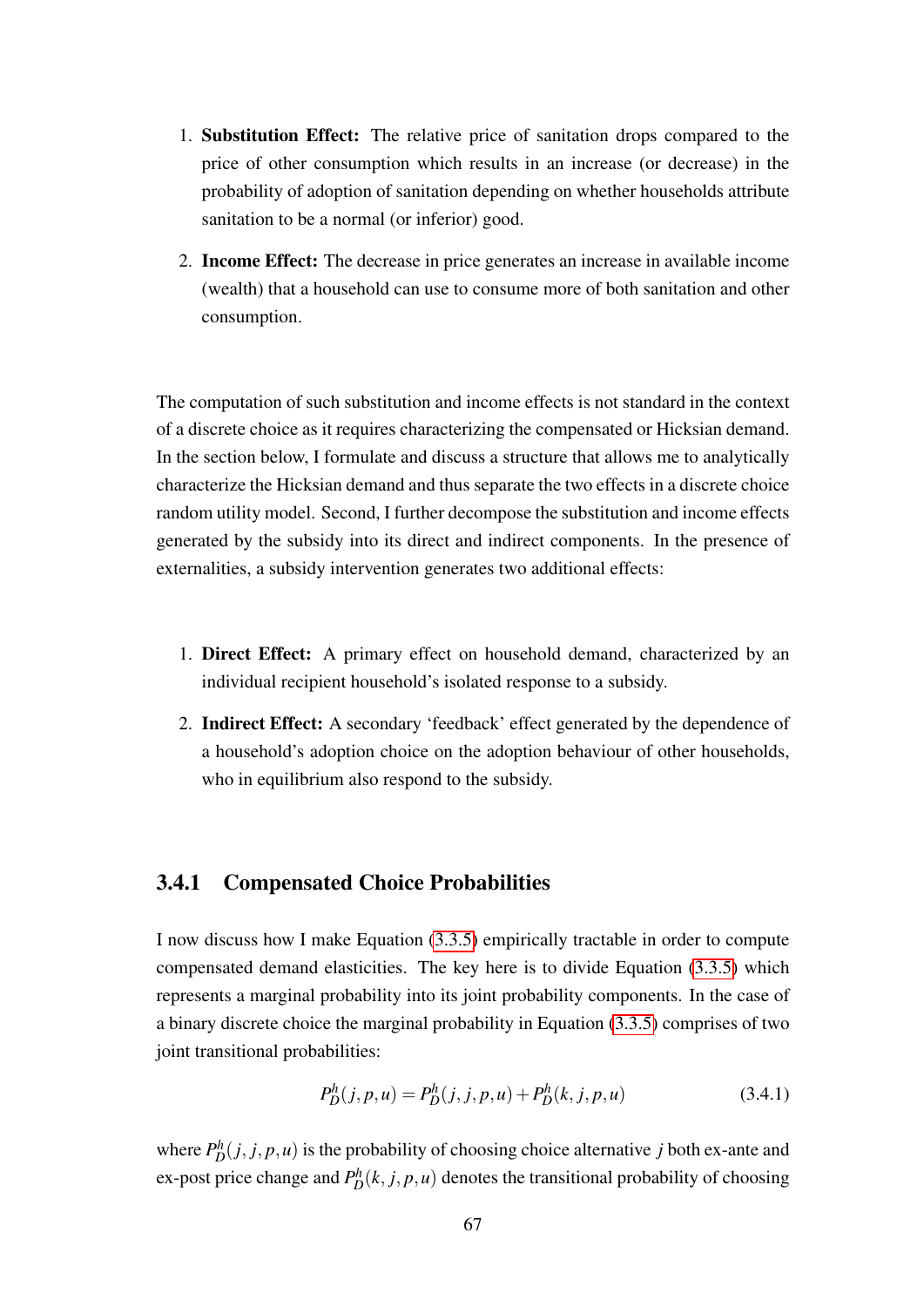alternative *k* ex-ante while moving to alternative *j* ex-post policy intervention. To characterize each of the joint transitional choice probabilities described in Equation [\(3.4.1\)](#page-66-0), a counterfactual two period setting is considered. In the first period (ex-ante) the price and wealth are  $(p^B, y^B)$ . In the second (ex-post) period the price and wealth are given by  $(p^A, y^A)$ . Given that the analysis focuses on providing a price subsidy this implies,  $p^A < p^B$ . As above, the present analysis assumes that the random terms  $\varepsilon_i(d_i)$  remain unchanged in the ex-post and ex-ante period of intervention.<sup>[6](#page-67-0)</sup>

The intuition behind the steps of derivation is akin to driving a probabilistic version of Shephard's Lemma.[7](#page-67-1) Unlike standard consumer theory, both the indirect utility and expenditure functions are instead distributions that can be defined over the joint ex-ante and ex-post choice. To compute each joint transitional probability requires computing an integral over the expenditure distribution. The bounds of the integral are derived by defining the amount of monetary compensation required to maintain the same level of utility ex-ante and ex-post.

#### STEP 1: Characterize the Joint Distribution

If  $P^h(k, j)$  denotes the joint compensated probability of choosing alternative *k* ex-ante and alternative *j* ex-post, under the condition that the respective utility levels of the chosen alternatives before and after the policy intervention are the same. The joint distribution is defined by:

<span id="page-67-2"></span>
$$
P^{h}(k,j) = P\left(\underbrace{V_{j}^{B} \leq V_{k}^{B}}_{ex-ante(p^{B}, y^{B})}, \underbrace{V_{k}^{A}(\Upsilon) \leq V_{j}^{A}(\Upsilon)}_{ex-post(p^{A}, y^{A})}, max_{r}V_{r}^{B} = max_{r}V_{r}^{A}(\Upsilon)\right)
$$
(3.4.2)

Since the expenditure is a distribution, the amount of income compensation  $\Upsilon$  required to maintain the original utility level is stochastic and can take a set of values over a well defined upper and lower limit.

<span id="page-67-0"></span><sup>&</sup>lt;sup>6</sup>One particular scenario not explicitly covered in this chapter is with regards to welfare evaluation in a 'dynamic' context i.e., when some time has elapsed from when the policy is introduced. In this case tastes may change from their initial values. Dagsvik (2002) considers discrete choice behaviour in this setting by formulating an explicit representation of the dependence between the error terms at two points of time from an inter temporal version of the IIA (Independence of Irrelevant Alternatives) assumption. This extended version of IIA accommodates serially dependent error terms due to what can be interpreted as taste persistence.

<span id="page-67-1"></span><sup>&</sup>lt;sup>7</sup>Shephard's Lemma:  $\frac{\partial e(p, u)}{\partial p_j} = h_j(p, u)$ , the derivative of the expenditure function with respect to price of relevant good equals the compensated demand for that good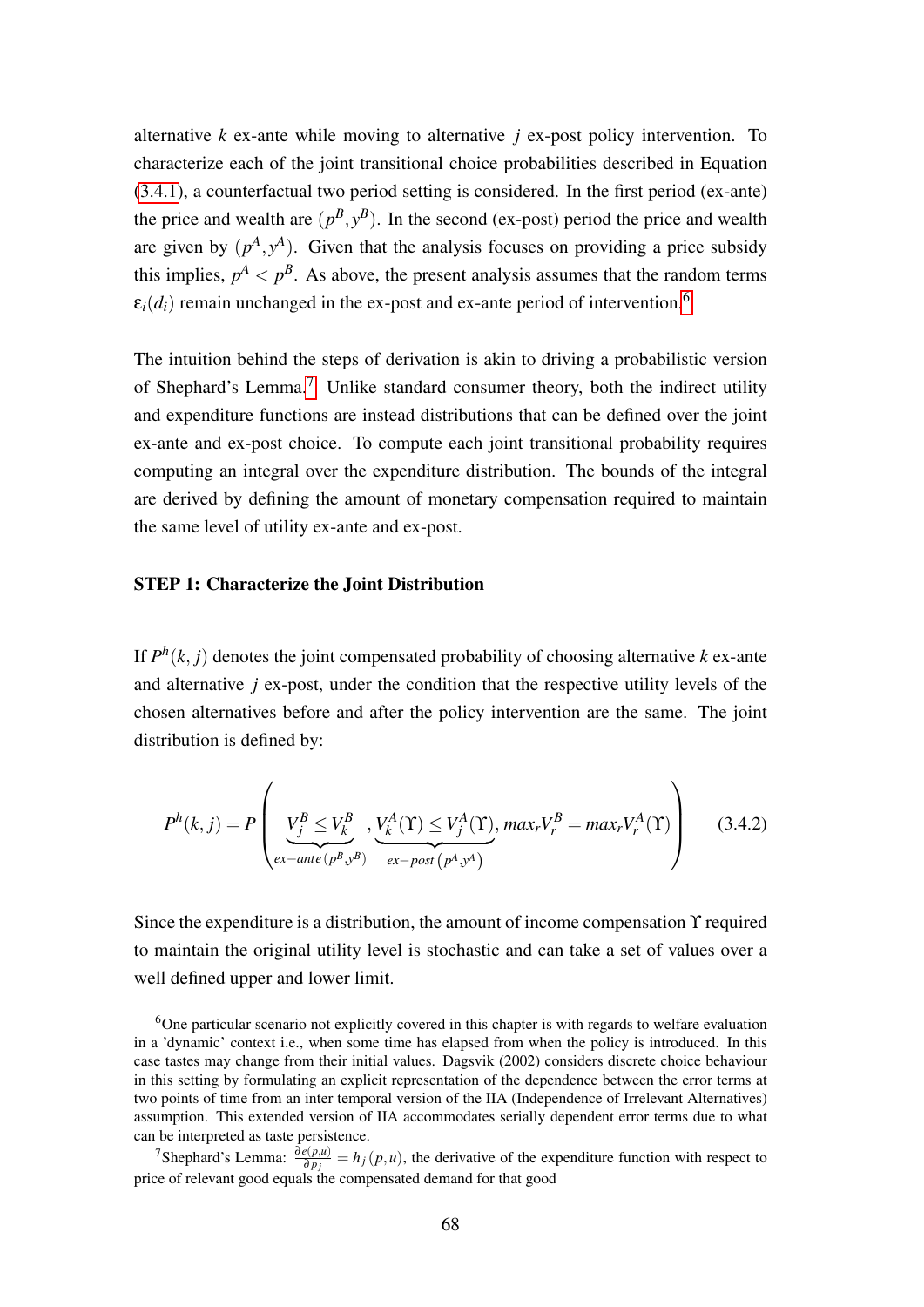#### STEP 2: Bounds for Stochastic Compensation Υ

The bounds for the stochastic compensation  $\Upsilon$  are derived by defining  $y_r$  as a deterministic amount of ex-post income that equates the ex-ante and ex-post utility for alternative  $r = j$  or  $k$ .

<span id="page-68-0"></span>
$$
v_j(p_j^B, y^B) = v_j(p_j^A, y_j)
$$
\n(3.4.3)

In Equation [\(3.4.3\)](#page-68-0)  $y_j$  is defined as the deterministic ex-post income that ensures that ex-ante and ex-post utility of alternative *j* are held equal. Using these deterministic income amounts its possible to derive upper and lower bounds for the stochastic compensation ϒ. These bounds provide upper and lower limits of the integral over which the joint distribution defined in Equation [\(3.4.2\)](#page-67-2) is integrated.

# Bounds: Joint Probability *P h* (*k*, *j*)

For *k* to be the most preferred alternative ex-ante and *j* to be the most preferred alternative ex-post:

$$
v_k(p_k^B, y^B) + \varepsilon_k \ge v_j(p_j^B, y^B) + \varepsilon_j
$$
  

$$
v_j(p_j^A, \Upsilon) + \varepsilon_j = v_k(p_k^B, y^B) + \varepsilon_k \ge v_j(p_j^A, y_j) + \varepsilon_j
$$
  

$$
\Rightarrow \Upsilon \ge y_j
$$

Similarly for *j* to be the most preferred alternative ex-post

$$
v_j(p_j^A, \Upsilon) + \varepsilon_j \ge v_k(p_k^A, \Upsilon) + \varepsilon_k
$$
  

$$
v_k(p_k^B, y^B) + \varepsilon_k \ge v_k(p_k^A, \Upsilon) + \varepsilon_k
$$
  

$$
v_k(p_k^A, y_k) + \varepsilon_k \ge v_k(p_k^A, \Upsilon) + \varepsilon_k
$$
  

$$
\Rightarrow \Upsilon \le y_k
$$

Hence for transitions from  $k$  to  $j$  to take place holding constant indirect utility level it must be the case that:

<span id="page-68-1"></span>
$$
y_j \le \Upsilon \le y_k \tag{3.4.4}
$$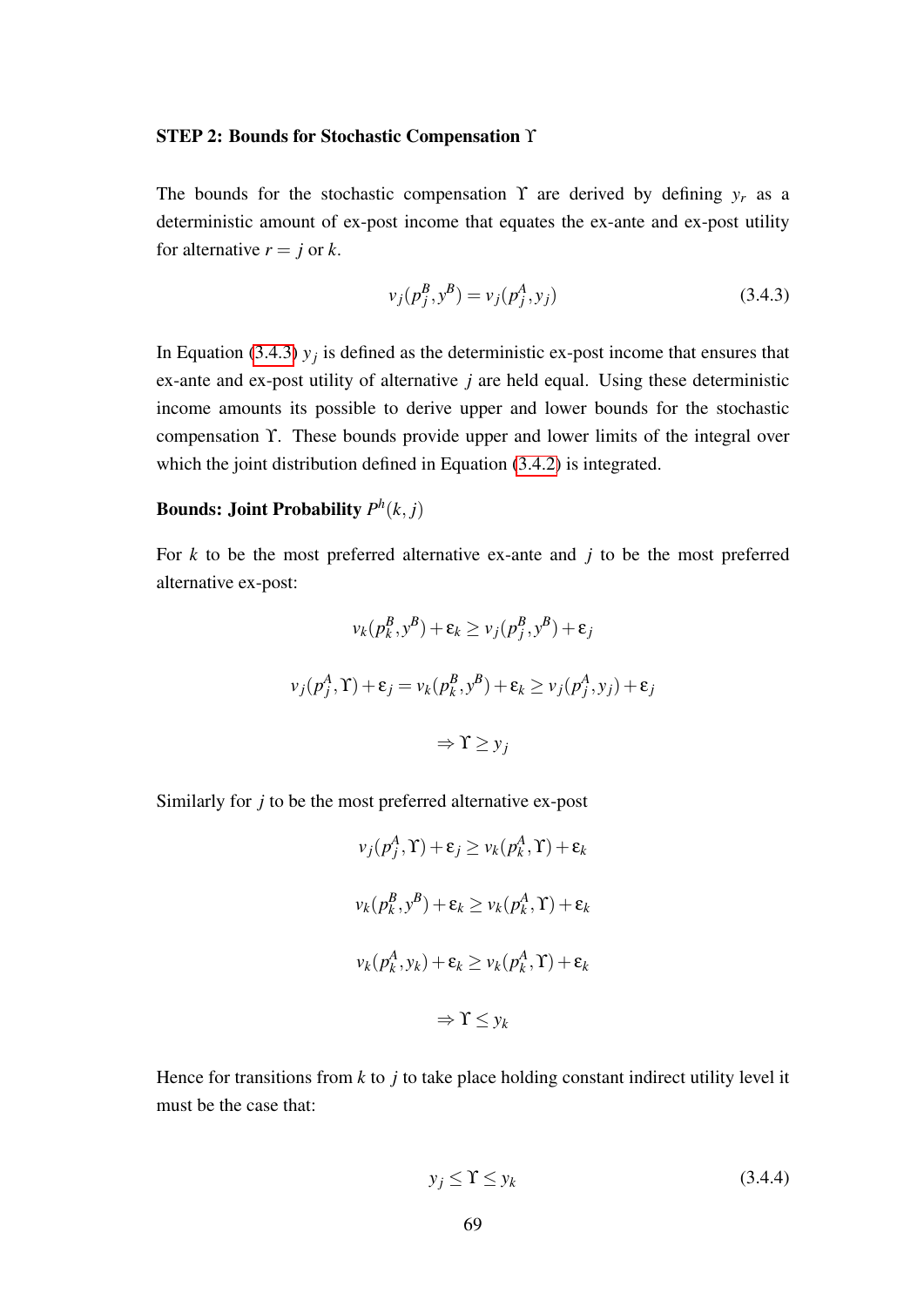Conversely, if *j* and *k* are distinct choices and  $y_k \leq y_j$ 

$$
P^h(k,j) = 0
$$

Using Equation [\(3.4.2\)](#page-67-2) and [\(3.4.4\)](#page-68-1) the transition probability of switching is denoted by:

$$
P^{h}(k, j) = \int_{y_{j}}^{y_{k}} \frac{exp(\nu_{k}(p_{k}^{B}, y^{B}))exp(\nu_{j}(p_{j}^{A}, y))\nu_{j}^{'}(p_{j}^{A}, y)dy}{\left\{\sum_{r=1}^{m} exp(\max(\nu_{r}(p_{r}^{B}, y^{B}), \nu_{r}(p_{r}, y)))\right\}^{2}}
$$
(3.4.5)

$$
P^{h}(k, j) = exp(v_{k}(p_{k}^{B}, y^{B})) \int_{y_{j}}^{y_{k}} \frac{exp(v_{j}(p_{j}^{A}, y))v_{j}^{'}(p_{j}^{A}, y)dy}{\left\{\sum_{r=1}^{m} exp(\max(v_{r}(p_{r}^{B}, y^{B}), v_{r}(p_{r}, y)))\right\}^{2}}
$$

# Bounds: Joint Probability *P h* (*j*, *j*)

Similarly for  $P^h(j, j)$ , for *j* to be the most preferred alternative ex-ante and ex-post:

$$
v_j(p_j^B, y^B) + \varepsilon_j = v_j(p_j^A, \Upsilon) + \varepsilon_j
$$
  

$$
v_j(p_j^A, y_j) + \varepsilon_j = v_j(p_j^A, \Upsilon) + \varepsilon_j
$$
  

$$
\Rightarrow \Upsilon = y_j
$$

If the ex-post choice is equal to the ex-ante choice the stochastic compensation amount is instead defined as a deterministic amount.

<span id="page-69-0"></span>
$$
\Upsilon = y_j \tag{3.4.6}
$$

Using Equation [\(3.4.2\)](#page-67-2) and [\(3.4.6\)](#page-69-0) the joint probability of remaining in the same alternative is denoted by:

$$
P^{h}(j,j) = \frac{exp(v_{j}(p_{j}^{B}, y^{B}))}{\sum_{r=1}^{m} exp(\max(v_{r}(p_{r}^{B}, y^{B}), v_{r}(p_{r}^{A}, y_{j})))}
$$
(3.4.7)

$$
P^{h}(j, j) = \frac{exp(v_{j}(p_{j}^{B}, y^{B}))}{v_{j}(p_{j}^{B}, y^{B}) + \sum_{r \neq j}^{m} exp(\max(v_{r}(p_{r}^{B}, y^{B}), v_{r}(p_{r}^{A}, y_{j})))}
$$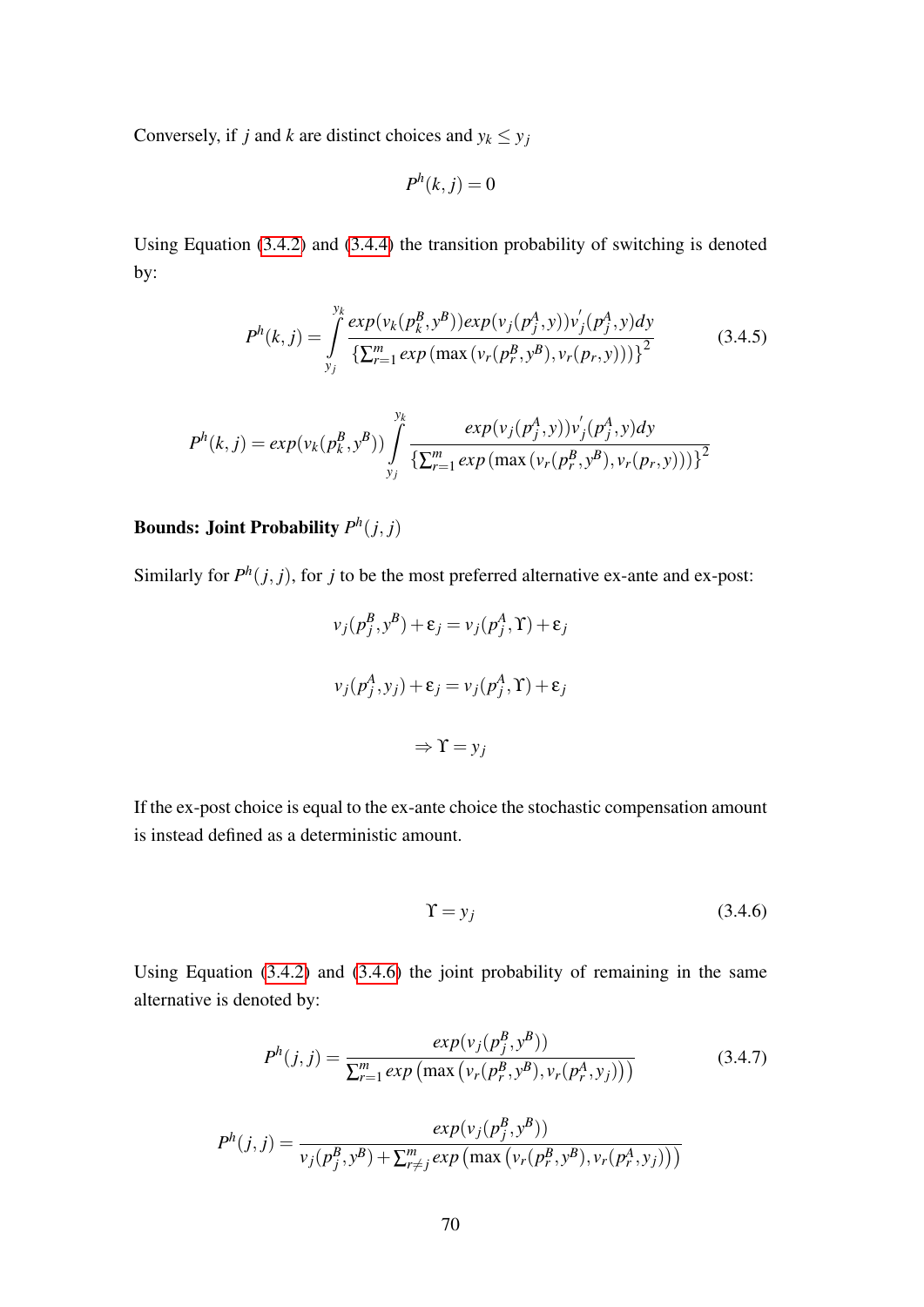The marginal compensated choice probability is given by the sum of the two joint probabilities defined above:

<span id="page-70-0"></span>
$$
P_D^h(j, p, u) = \frac{\exp(v_j(p_j^B, y^B))}{v_j(p_j^B, y^B) + \sum_{r \neq j}^m \exp(\max(v_r(p_r^B, y^B), v_r(p_r^A, y_j)))} + \exp(v_k(p_k^B, y^B)) \int_{y_j}^{y_k} \frac{\exp(v_j(p_j^A, y))v_j'(p_j^A, y)dy}{\{\sum_{r=1}^m \exp(\max(v_r(p_r^B, y^B), v_r(p_r, y)))\}^2}
$$
(3.4.8)

It is possible to separate the substitution and income effects of a subsidy policy using the expressions for both compensated (Hicksian) and uncompensated (Marshallian) choice probability in Equation [\(3.4.8\)](#page-70-0) and Equation [\(3.3.3\)](#page-65-2) respectively.

#### 3.4.2 Direct and Indirect Policy Effect

#### STEP 3: Incorporate Externality

In the last step, I modify the compensated choice probability derived in Equation [\(3.4.8\)](#page-70-0) to take into account the additional impact of price propagated through the externality channel.<sup>[8](#page-70-1)</sup> The 'direct effect' isolates the 'pure price' effect of a subsidy on a household's choice probability. While the indirect effect quantifies the secondary impact of price through the externality channel. If externalities do affect individual household decisions, the computation of the overall substitution effect for a price change must distinguish between the 'pure price' and consequent 'feedback price' effect. Without this distinction, the direct price effect of the policy would be overestimated which could result in an inefficient and expensive allocation of subsidies.

<span id="page-70-2"></span>
$$
P^{h}(u, p, \overline{d}(p)) = P^{m}(Y(u, p, \overline{d}(p)), p, \overline{d}(p))
$$
\n(3.4.9)

<span id="page-70-1"></span><sup>&</sup>lt;sup>8</sup>A similar modification also follows for the uncompensated (Marshallian) choice probability derived in Equation [\(3.3.3\)](#page-65-2)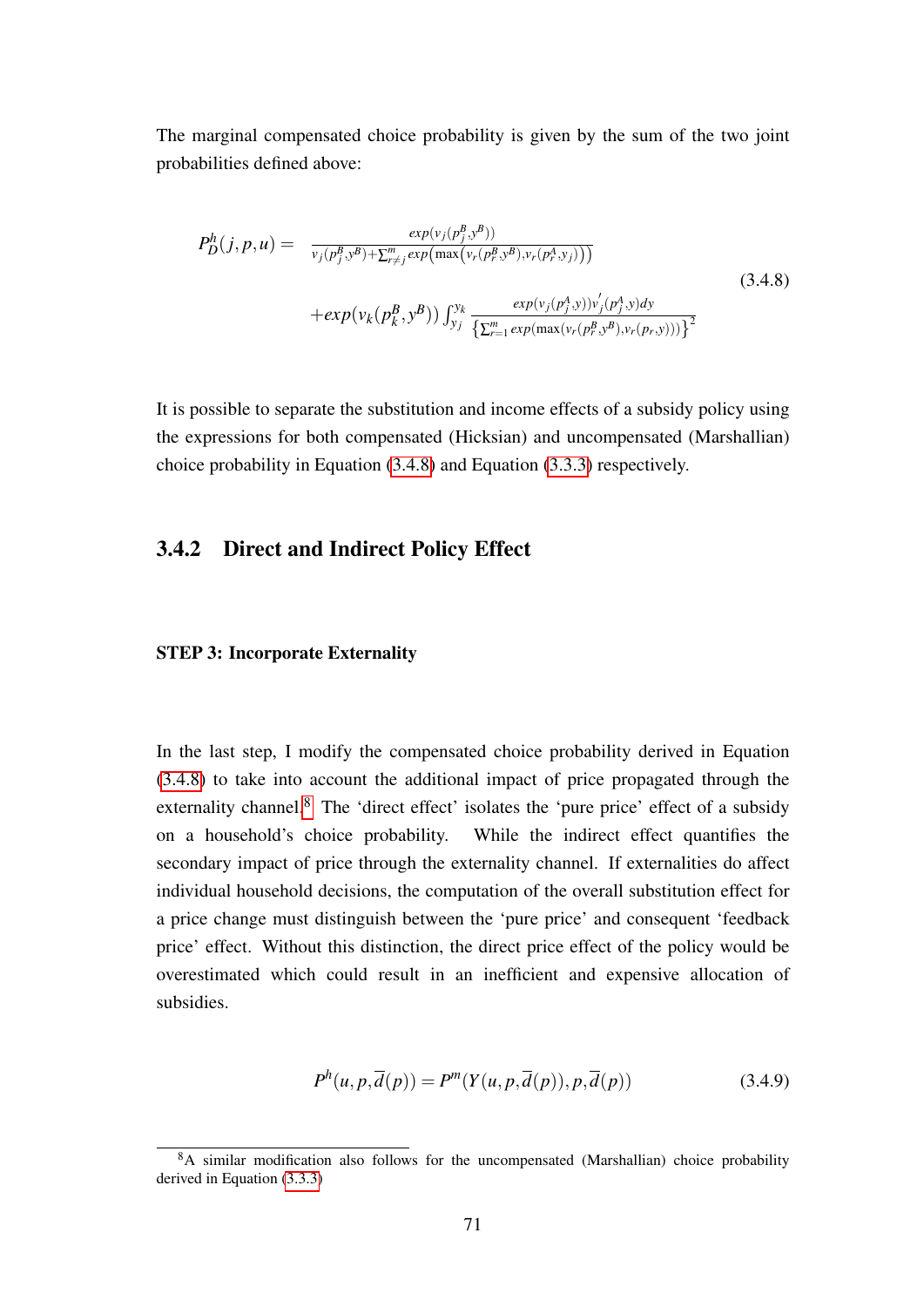Unpacking the direct and indirect effect of a change in price on both sides of Equation [\(3.4.9\)](#page-70-2) yields:

<span id="page-71-0"></span>
$$
\frac{\partial P^{m}(p,\overline{d}(p),Y(u,p,\overline{d}(p)))}{\partial p_{j}} = \underbrace{\frac{A'}{\partial p_{j}} + \frac{\partial P^{m}}{\partial \overline{d}(p)} \cdot \frac{\partial \overline{d}^{m}(p)}{\partial p_{j}}}_{C'} + \underbrace{\frac{A''}{\partial P^{m}} \left[ \frac{A''}{\partial Y} + \frac{\partial Y}{\partial \overline{d}(p)} \cdot \frac{B''}{\partial \overline{d}(p)} \cdot \frac{B''}{\partial p_{j}} \right]}_{(3.4.10)}
$$

from the R.H.S, where  $A'$  denotes the direct impact of the price on household uncompensated choice, while  $B'$  denotes the indirect effect as a result of interactions within the group. The total uncompensated (Marshallian) price effect, denoted by  $C$ <sup>'</sup>, would comprise of this additional feedback effect. Similarly, the L.H.S of Equation [\(3.4.9\)](#page-70-2) yields:

$$
\frac{\partial P^h(u, p, \overline{d}(p))}{\partial p_j} = \underbrace{\overbrace{\frac{\partial P^h}{\partial p_j}}^A + \overbrace{\frac{\partial P^h}{\partial \overline{d}(p)}}^B \cdot \overbrace{\frac{\partial \overline{d}^h(p)}{\partial p_j}}^B}_{C}
$$
(3.4.11)

where *A*, *B* and *C* constitute the direct, indirect and total compensated response to a price change, which are different from the uncompensated counterparts described in Equation [\(3.4.10\)](#page-71-0) due to the additional non zero income effect. The computation of object *A* follows directly from the analytical expressions for the Hicksian choice probabilities derived in Equation [\(3.4.8\)](#page-70-0). However, in order to compute the indirect effect *B* and *B*<sup> $'$ </sup>, the equilibrium condition for each village *g* has to be taken into account to quantify term  $D$  and  $D'$  respectively. Using the village level equilibrium condition[9](#page-71-1) it is possible to back out term *D* denoted by:

$$
\frac{\partial \overline{d}(p)}{\partial p_g} = \frac{\left[\frac{1}{I_g} \sum_{i=1}^{I_g} \Lambda'(d_i = 1 | x_{ig}, z_g, p_g, \overline{d}(p_g), \theta) . \delta_p \right]}{\left[1 - \frac{1}{I_g} \sum_{i=1}^{I_g} \Lambda'(d_i = 1 | x_{ig}, z_g, p_g, \overline{d}(p_g), \theta) . \gamma \right]}
$$

where  $\delta_p$  and  $\gamma$  denote the parameter value for price and externality term respectively.<sup>[10](#page-71-2)</sup> Each household *i* within a given village *g*, will face the same  $\frac{\partial d(p)}{\partial p_g}$ while this effect will differ across different villages *g*. Also  $\frac{\partial d(p)}{\partial p_g}$  will differ

<span id="page-71-2"></span><sup>10</sup>Note:  $Λ'(x) = \frac{\partial Λ(x)}{\partial x}$ 

<span id="page-71-1"></span> $9$ For derivation see Appendix [\(3.8.2\)](#page-81-0)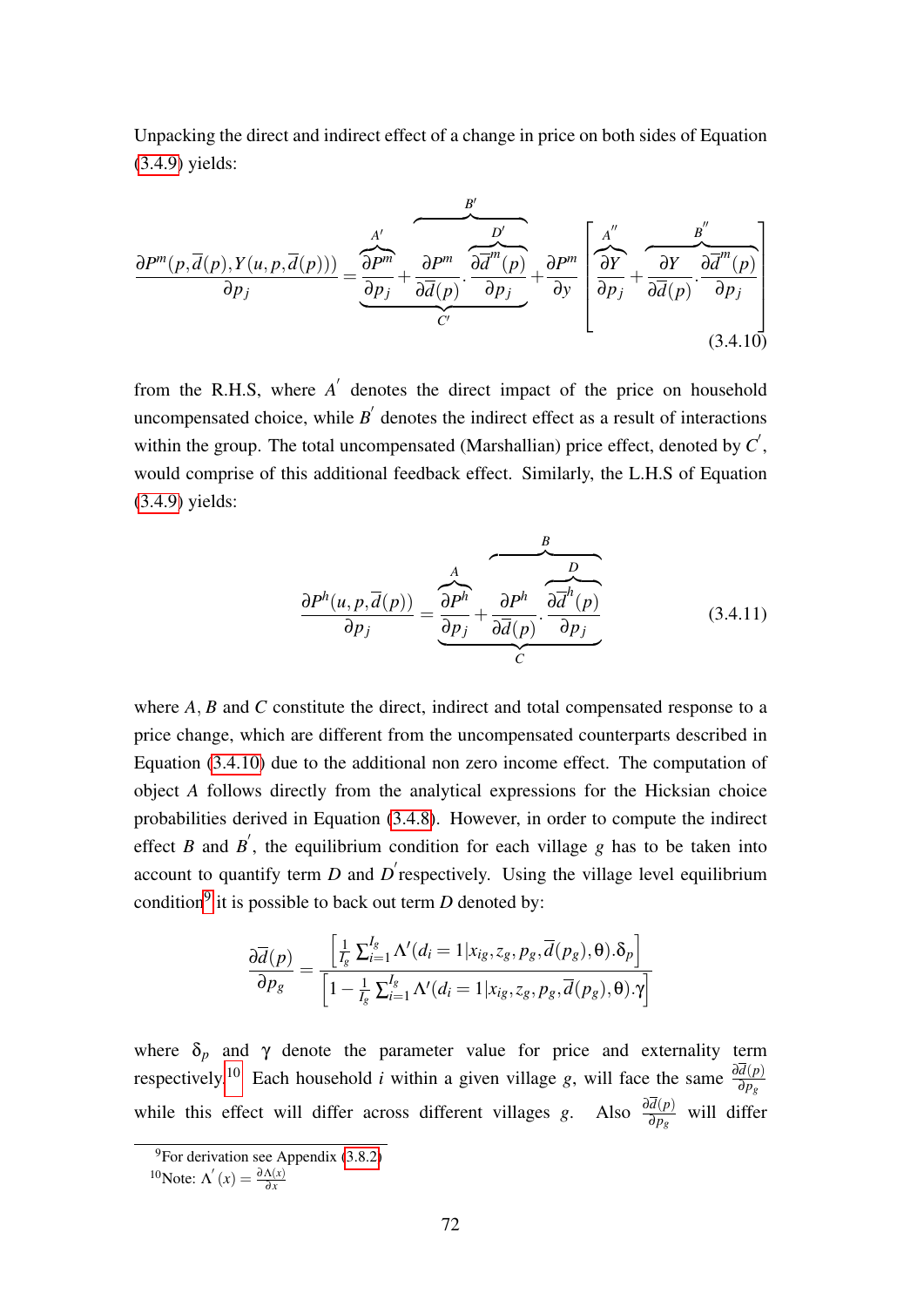depending on whether  $\Lambda(d_i = 1 | x_{ig}, z_g, p_g, \overline{d}(p_g), \theta)$  denotes a compensated or an uncompensated probability function.

## <span id="page-72-0"></span>3.5 Application: Sanitation Elasticity Estimates

I use the analytical results derived in Equation [\(3.4.8\)](#page-70-0) and [\(3.4.11\)](#page-71-0) to compute demand elasticity estimates for each household affected by the counterfactual policy intervention.

The elasticity estimates are provided in Table [\(3.1\)](#page-83-0) for a representative household at different points of the wealth and price distribution. For a given price level, the uncompensated and compensated price elasticity are found to be negative with small positive income effects. The estimates reveal that the uncompensated elasticity is larger than the compensated elasticity for a change in price. This fits in with the predictions from a standard demand model where the Slutsky equation implies that substitution and income effects for a change in price of a 'normal' good move in the same direction. Both the uncompensated and compensated own price elasticities tend to increase with the price level and decrease with individual wealth level for a representative household.

The elasticity measures also indicate that both uncompensated and compensated price elasticity measures vary considerably between households. Thus, heterogeneity seems to be an important issue in determining household sanitation choice. Table [\(3.2\)](#page-84-0) provides elasticity measures under different education levels. For a fixed level of wealth and price demand becomes inelastic for higher levels of education.

Table [\(3.3\)](#page-85-0) provides the uncompensated and compensated elasticities for a representative household further separated into the direct and indirect effects from the price change respectively. There are two key takeaways from Table [\(3.3\)](#page-85-0). First, the total compensated and uncompensated response as measured by demand elasticities are significantly larger once the indirect effect of the policy, driven by the underlying externalities, is taken into account. Second, total uncompensated effect is primarily determined by the indirect effect from the substitution channel. The proportion of the impact of subsidy attributable to the indirect effect varies over the distribution of price and wealth. However, at the lower limit it constitutes 41% of the total effect to an upper limit of 86%. This effect is better visualised in Figure [\(3.1\)](#page-88-0) that plots the absolute value of the elasticities against the average prevalence of sanitation on the horizontal axis for both uncompensated (Marshallian) and compensated (Hicksian) elasticities. The curve for the uncompensated effect lies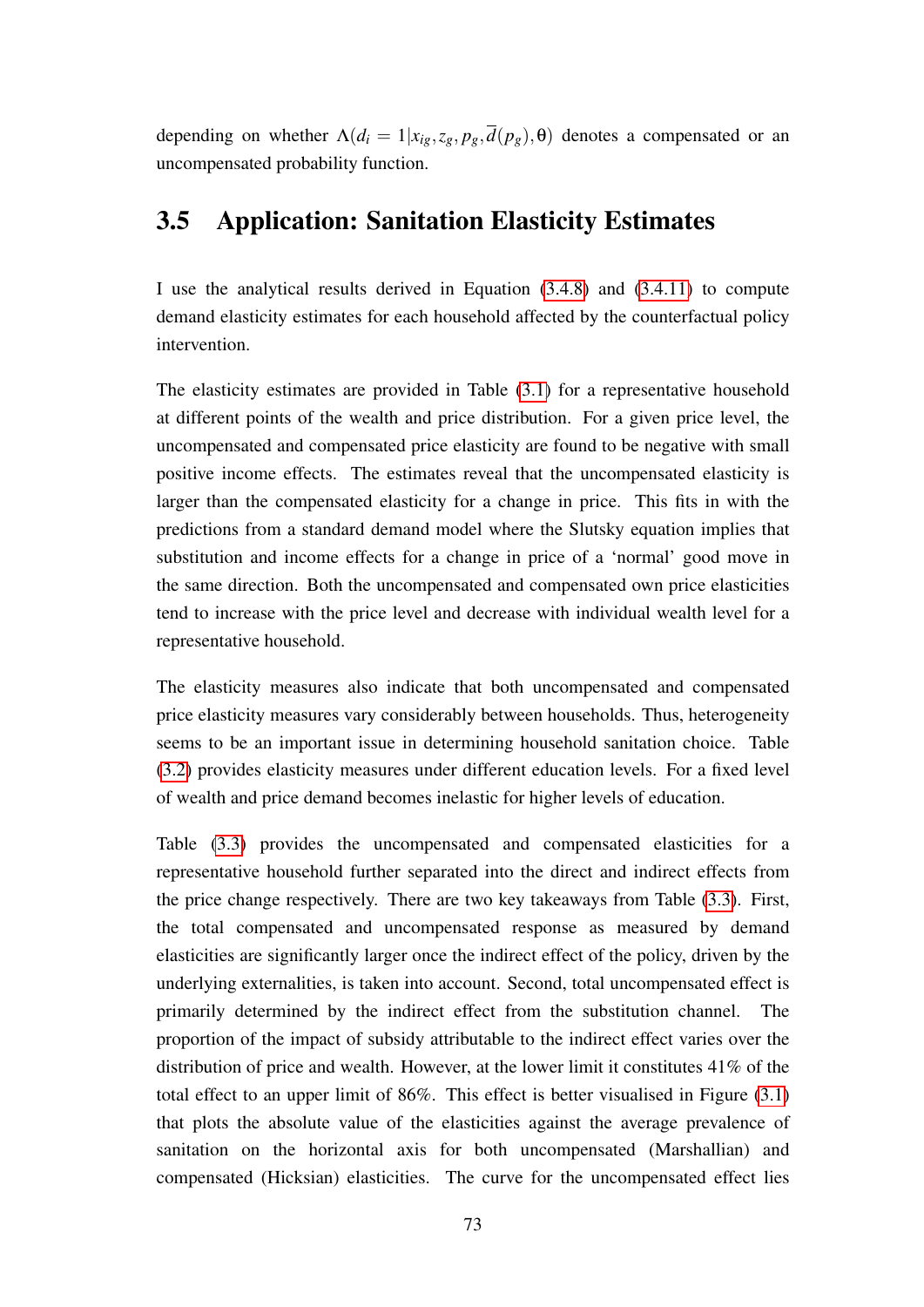above the compensated, the positive distance between the two quantifying the remaining income effect of the policy intervention. The relative magnitude of the income effect is significantly smaller than the substitution effect.

The solid black line plots the total effect while the blue and the red plots depict the direct and indirect effect respectively. Though the inverted 'U' shape is driven by the functional form assumptions of the model, the large magnitude still points towards a non linear indirect effect of price change. In contrast, the direct effect is linear and decreases (marginally) as the average prevalence in the village increases. Both set of graphs also demonstrates how the social multiplier mechanism operates. At low levels of adoption prevalence in the village the direct effect is larger than the indirect effect. As each additional household adopts sanitation and the average prevalence of sanitation increases, the indirect effect overtakes the direct effect resulting in the total effect to be strongly driven by the indirect channel.

## 3.6 Welfare and Willingness-To-Pay

To quantify the welfare effects generated by the subsidy, I continue with the theoretical framework outlined in Section [\(3.3\)](#page-64-0) to derive Compensating Variation (*CV*), Equivalent Variation (*EV*) as well as Net Gain (*NetG*) measures.

Similar to the expenditure function, the calculation of the CV is not straightforward in a random utility model in particular when utility is non linear in household income. A random utility structure implies that *CV* is also random with a distribution. In contrast to demand for a good consumed in continuous quantities, in a discrete choice setting the effect of a price change on individual utilities depends in a fundamental way on the discreteness of choice possibilities as well as on individual heterogeneity. The method of Dagsvik & Karlstrom (2005) provides tractable formulas for calculating mean and higher order moments of *CV* for observationally homogeneous populations. However in this application, without an observational homogeneous population, aggregation across different population sub-groups needs to be taken into account. The distributions of the welfare are expressed as simple closed-form transformations of the choice probabilities, enabling easy computation and inference.

The goal is to estimate exact, rather than approximate, impact on individual household welfare, measured in terms of income compensation, of a change in price brought about by subsidies and the associated net gain generated. Results from section [\(3.5\)](#page-72-0) indicate a small yet positive income effect and by computing exact welfare measures I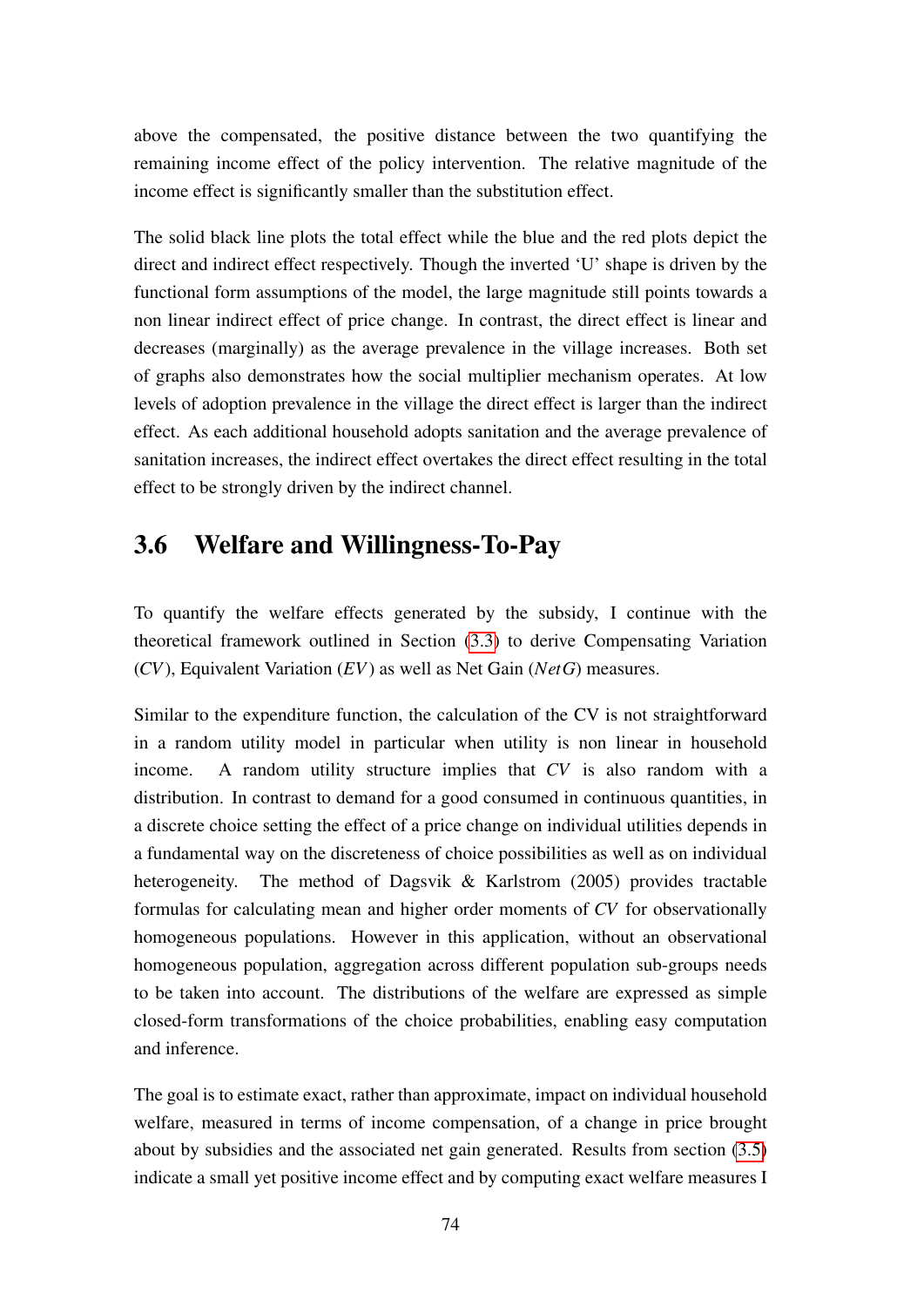incorporate this additional effect into the welfare calculation. The model incorporates unobserved individual heterogeneity in utility functions and focuses on recovering the distribution and average values of the impact of price change on individual welfare arising from this heterogeneity distribution.

I briefly review the definition of both Compensating (*CV*) and Equivalent (*EV*) variation in the context of random utility models with particular focus on the challenge of calculating the distribution of *CV* and *EV* measures. The Compensating Variation is defined as the area under the compensated (Hicksian) demand curves holding the utility level fixed. In order to bring out the essentials of the approach, I shall first go through the argument in a simplified but general setting in the next sub-section.

## 3.6.1 Compensating and Equivalent Variation

Under a price subsidy, the Compensating Variation (*CV*) quantifies the maximum amount a household is willing-to-pay for the subsidy provided that utility is held constant at the pre-intervention level. Similarly, the Equivalent Variation (*EV*) quantifies the maximum amount a household is willing-to-pay for the subsidy with utility fixed at the post-intervention level.<sup>[11](#page-74-0)</sup> The larger is this monetary compensation amount, the larger are the welfare gains realised by a household from the policy. The Compensating Variation (*CV*) is defined implicitly as the value that solves:

$$
\max_{r \in D} V_r(p^B, y^B) = \max_{r \in D} V_r(p^A, y^A - CV)
$$

$$
\max_{r \in D} (v_r(p^B, y^B) + \varepsilon_r) = \max_{r \in D} (v_r(p^A, y^A - CV) + \varepsilon_r)
$$

From this definition it follows that the *CV* measure becomes a random variable that may depend on all attributes, initial income and on all random terms  $\{\varepsilon_r\}$ . From an analytic point of view the difficulty of deriving a formula for the distribution of *CV* stems from the fact that when price  $p_r$  for choice alternative  $r$  changes, the alternative that yields maximum utility may be different from the one that maximized utility initially.[12](#page-74-1) In other words, the individual household may switch from the alternative chosen initially to a new one, as a result of the change in price or policy introduction. In this analysis, it is assumed that the random terms  $\varepsilon_r$  which reflect taste shocks are

<span id="page-74-1"></span><span id="page-74-0"></span><sup>&</sup>lt;sup>11</sup>Under a price drop, subsidy  $EV \ge CV \ge 0$ 

<sup>&</sup>lt;sup>12</sup>That is, the maximum of the left-hand side of above equation may not be attained at the same discrete alternative as the maximum of the right-hand side except in special cases. Thus the random terms on each side will not cancel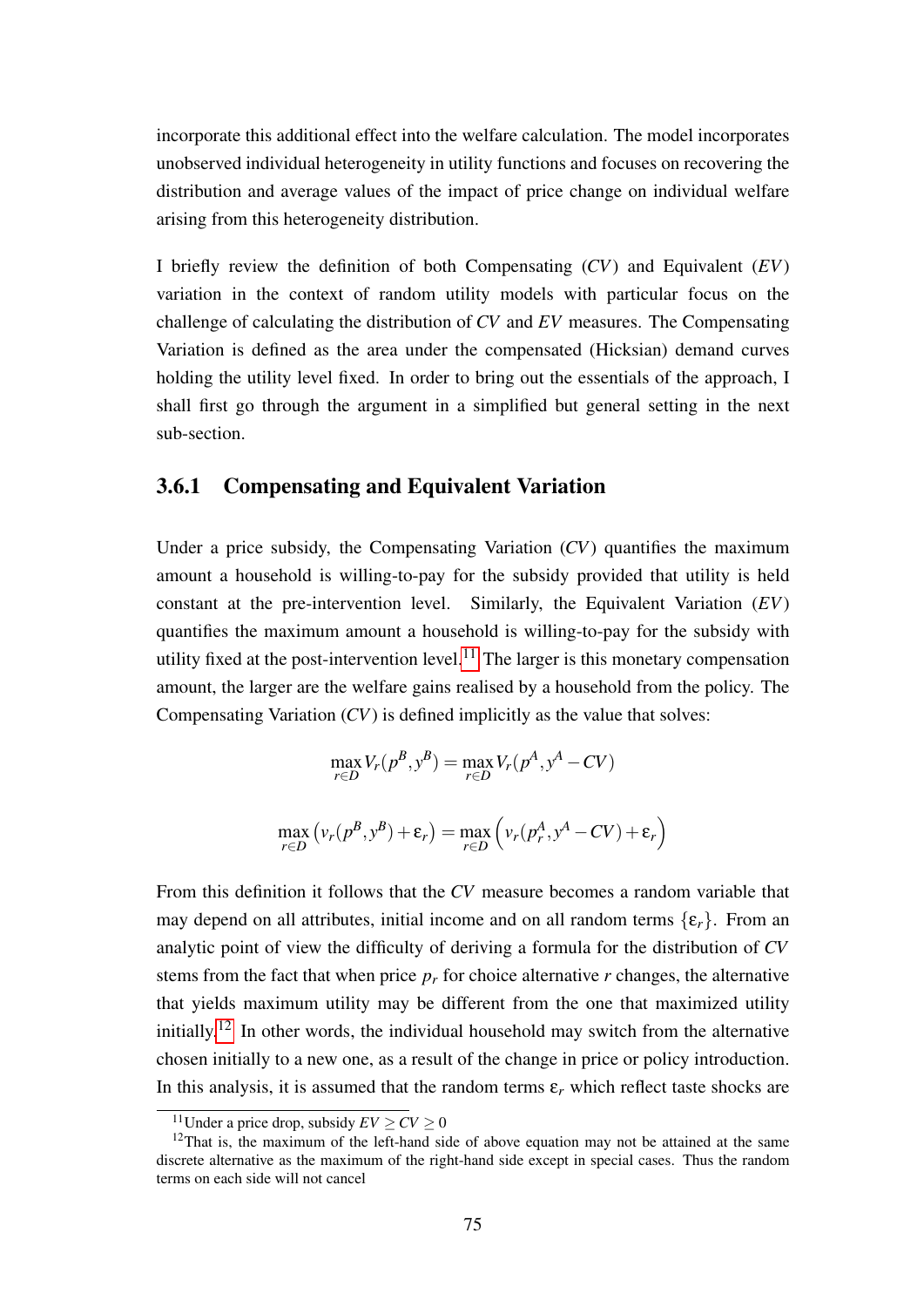not affected by the policy interventions.[13](#page-75-0) Using the distribution of the expenditure function in the previous section it is possible to derive the distribution of *CV* and its moments:

$$
CV = yA - YD(p, V(pB, yB))
$$
\n(3.6.1)

where the first moment; the mean compensating variation is given by

<span id="page-75-1"></span>
$$
E[CV] = y^{A} - EY_{D}(p, V(p^{B}, y^{B}))
$$
\n(3.6.2)

where

$$
E\left[P\left(Y_D(p^A, V_D(p^B, y^B)) > y\right)\right] = \sum_{j \in D} \mathbf{1}_j(p_j^B, y^B, p_j^A, y) \int_0^{y_j} \frac{\exp(v_j(p_j^A, y_r))}{\exp(v_j(p_j^B, y^B)) + \exp(v_j(p_j^A, y_r))} \tag{3.6.3}
$$

From [\(3.6.2\)](#page-75-1), the estimated, point-wise average *CV* ,averaged over heterogeneity, is given by

$$
\widehat{CV}(p^A, p^B; y) = \int_{p^A}^{p^B} P^h(p, y) dp \qquad (3.6.4)
$$

while the *EV* measure is given by:

$$
\widehat{EV}(p^A, p^B; y) = \int_{p^A}^{p^B} P^h(p, y + p - p^A) dp
$$
\n(3.6.5)

where price<sup>[14](#page-75-2)</sup>  $p^A = (1 - \tau)p^B$  and  $\tau$  denotes the subsidy amount,  $P^h(p, u)$  is the compensated probability of households in the sample who would buy at price *p* and have utility level *u*.

<span id="page-75-0"></span><sup>&</sup>lt;sup>13</sup>In general, the initial error terms  $\epsilon_k^0$  may differ from the error terms  $\epsilon_k$  after policy. The dependence between  $\varepsilon_k^0$  and  $\varepsilon_k$  will of course depend on the interpretation and modelling assumptions. This extension will be explored further in future work.

<span id="page-75-2"></span><sup>&</sup>lt;sup>14</sup>Note that the notation  $p^A$  and  $p^B$  denotes the lower and upper limits of the integral.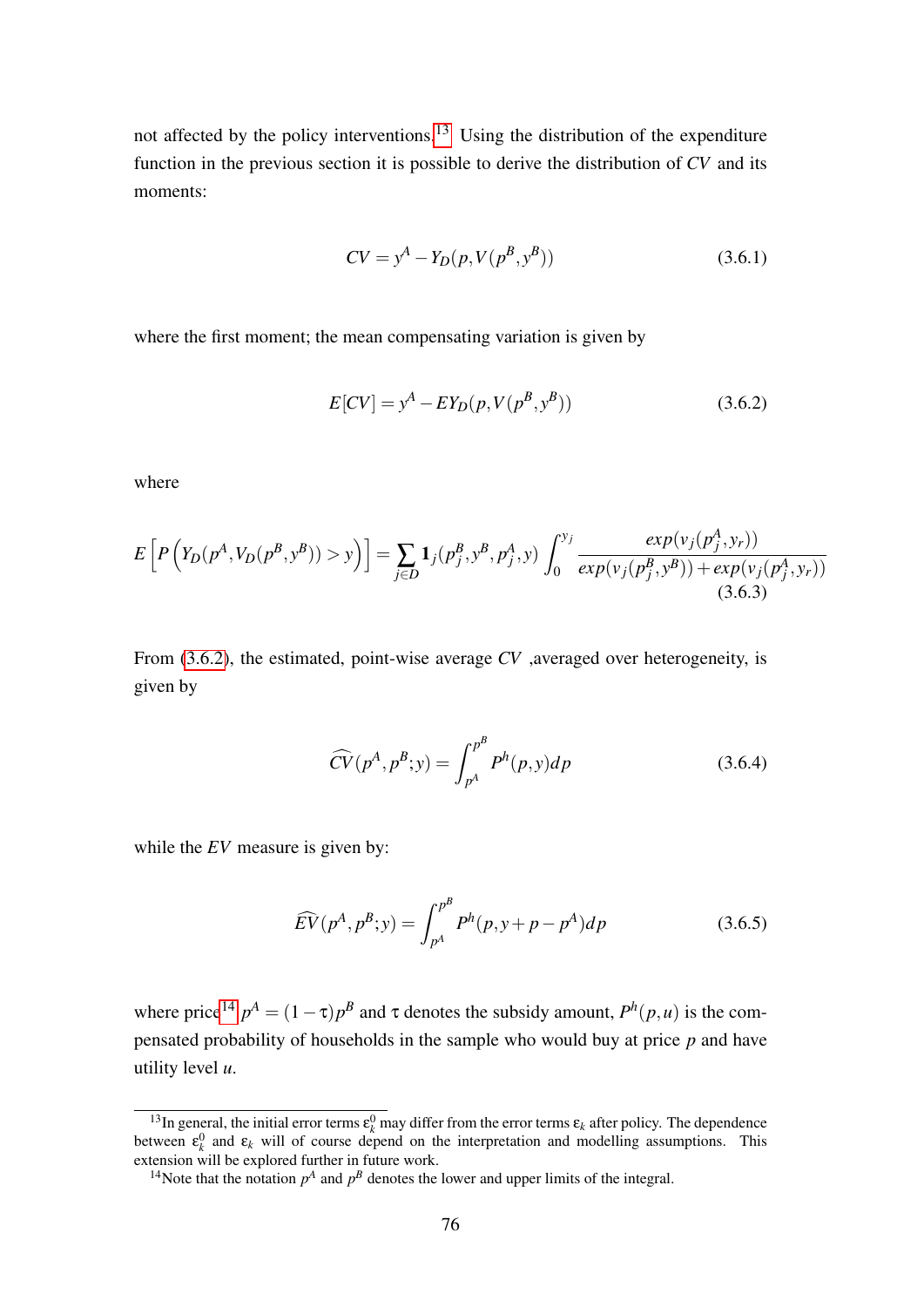#### 3.6.2 Net Gain

The results from Chapter [2](#page-20-0) indicate the presence of externality to have a positive effect on a household's sanitation adoption decision. This implies that if households do not internalize the spillover effects while making their decision the socially optimal level of adoption is higher than (to the right of) the privately chosen equilibrium adoption level. With this level of under adoption the provision of subsidy generates a Net Gain (*NetG*) instead of the standard Deadweight Loss (*DW L*). The Net Gain (*NetG*) can be interpreted as the additional welfare generated for all households within the village. By providing monetary incentives, a subsidy internalises some of the externality by inducing additional households to adopt sanitation. The corresponding average Net Gain from a subsidy amount  $\tau$  is given by:

$$
NetG(CV) = \tau p^B \times P^h(p^B(1-\tau), y) - \int_{p^A}^{p^B} P^h(p, y) dp
$$
 (3.6.6)

$$
NetG(EV) = \tau p^B \times P^h(p^B(1-\tau), y) - \int_{p^A}^{p^B} P^h(p, y + p - p^A) dp \tag{3.6.7}
$$

Both the Compensating Variation and Net Gain measures are distributions and as such it is possible to compute different moments of the distribution. I present results in this chapter for the first moment of the distribution, computing mean *CV* and average *NetG*. Table [\(3.5\)](#page-87-0) provides estimates for both mean Compensating and Equivalent Variation and the corresponding Net Gain values generated once externality effects are taken into account and without. The welfare values are denoted in money metric INR (Indian *Rs*.).

Table [\(3.5\)](#page-87-0) provides welfare measures for a 25% price subsidy at the village level. This calculation is performed by aggregating over each individual household's welfare measure in the village, thus incorporating the effect of unobserved heterogeneity. The village welfare calculations are in increasing order of sanitation prevalence. I find that *CV* increases with the average adoption levels in the village, this is driven by the positive externality parameter estimate. Instead the *NetG* measure follows a non linear shape also seen with the indirect elasticity effect where the largest *NetG* is associated at the point of inflection of the response curves usually found at mid levels of adoption. The *NetG* increases with the demand elasticity, where households most responsive to the policy, i.e., at the margin of adopting sanitation, experience the largest gains in welfare. A comparison of Net Gain measures with and without externalities reveals that the effective Net Gain realised is larger once the full extent of the externality effect is taken into account.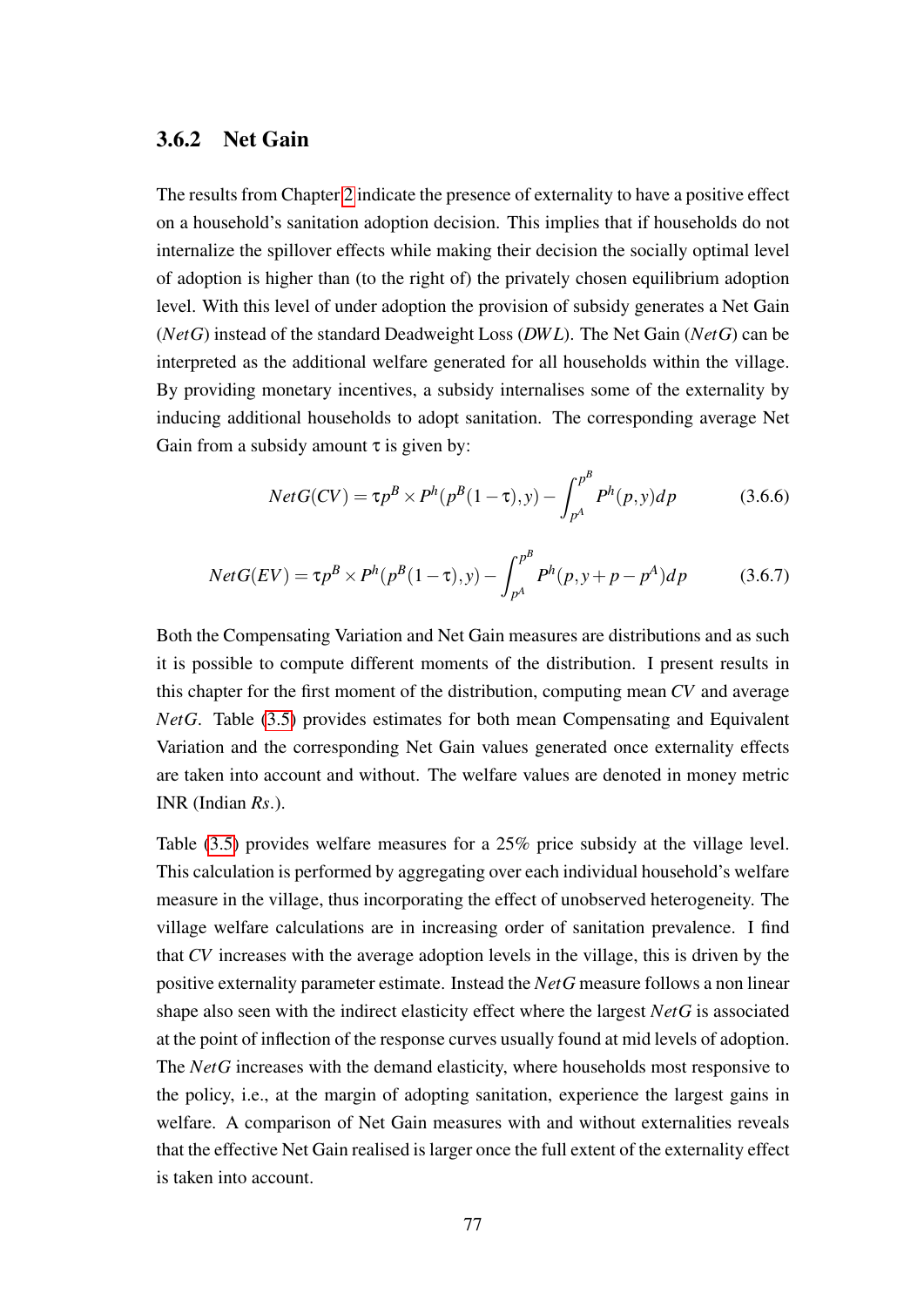The application results reveal that a 25% price subsidy produces an overall average *CV* of about *Rs*.1,238.16 and a net gain (*NetG*) of about *Rs*.85.40 per household. However, once the feedback effects are taken in account the *NetG* generated is in fact larger *Rs*.138.48 while the average *CV* per household increases to *Rs*.1,919.15. With positive externalities a household's willingness-to-pay for a policy increase by 55%, and the effective gain realised by the household is 62% higher. This welfare gain is comparable to  $32\%$  of the average monthly income<sup>[15](#page-77-0)</sup> received by the households within the region denoting a non-trivial gain in welfare. I find that in the presence of externalities, the welfare impact of subsides are less 'distortionary' as they generate a larger net gain for each individual household. The use of subsidy intervention can be justified to move the society as a whole to a level of sanitation adoption closer to the socially optimum.

## 3.7 Conclusion

The consumption of healthcare goods, education and environmental amenities are all examples of goods that comprise non-marketable aspects not reflected in the market price, thus generating externalities and spillover effects. A policy issue of some importance is measuring surplus/welfare realised from such non-marketed aspects, e.g., health and ascertaining whether these goods are consumed optimally, i.e., at or close to a socially optimal level. The contribution of this chapter is to compute the true/effective net gain and welfare from a subsidy policy once the underlying externalities are taken into account.

For the application considered, the adoption of the sanitation is found to generate large positive externalities because households do not necessarily internalise the impact of their own choice on the entire society. In such a scenario, the privately chosen adoption level does not coincide with the socially optimal adoption level which is higher if the adoption of the good generates positive externalities. This is true for most examples for provision of preventive healthcare products e.g., water purification, malaria prevention bed-nets, de-worming pills. If the healthcare policy intervention in question, specifically targets a good with significant externality effects, there is a strong incentive to subsidise adoption of such goods.

The counterfactual analysis above with respect to the compensated demand and its elasticities allows me to quantify the "substitution effect" or pure price effect generated by a subsidy policy. Which maybe of interest to a policy maker who is

<span id="page-77-0"></span><sup>15</sup>equivalent to 2.67% of annual household income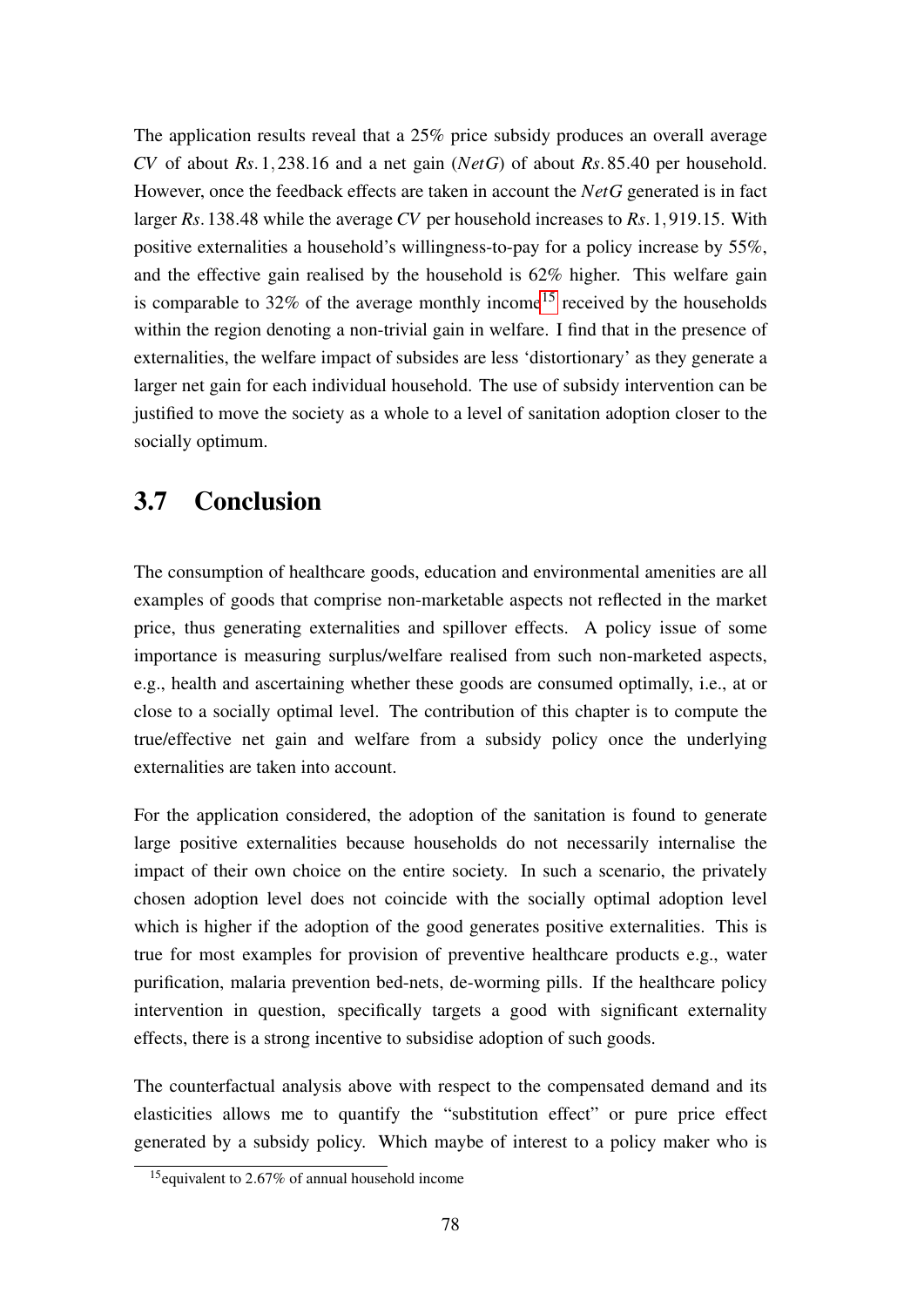deciding on the appropriate choice of policy to implement for e.g., price or income subsidies. The calculations of the compensated price elasticities for different demographic characteristics reveals a large heterogeneity in response. It maybe possible/desirable to use this heterogeneity to target certain groups of community members. For example, if the objective of the policy is to maximize coverage across the entire village, it maybe worth targeting households who are at the margin of adopting i.e., large price elasticity estimates with small/marginal subsidy amounts. If instead the objective of the policy is to maximize welfare, a larger subsidy amount maybe better targeted to a low income household in the village. I explore and expand the welfare analysis along such different welfare criterion and objectives in Chapter [4](#page-90-0)

These findings provide important implications towards understanding the impact of policy interventions when externalities are relevant. By including the externality component, I find that a significant amount of the change in response to a subsidy policy is mediated through the indirect feedback effect, between 41% − 86%. If the impact of the externality is not taken into account the overall direct effect of the policy would be overestimated. Failure to take such indirect impacts into account, can cause targeted polices to be unnecessarily expensive or to be incorrectly targeted. This can also lead to inaccurate concerns on the relative impact of health improving policy measures.

The usefulness of this analysis also depends on the policy objectives. In order to address this I would need to ask questions such as: What constitutes a socially optimal adoption level? and, What is the optimal subsidy amount to achieve the social optimal? The answer to these questions entails computing points on the Pareto frontier which would require assumptions on the Pareto weights assigned to each household demographic. Though the policy analysis tools in this chapter allow for computation of welfare at any point on the Pareto frontier the choice of weights is less clear. Therefore, in this chapter I abstract away from making assumptions on the optimal choice of Pareto weights. Having said so, if a policy maker has a target population in mind,<sup>[16](#page-78-0)</sup> the tools developed in this chapter can be used to compute any point on the Pareto frontier given weights and thus the optimal subsidy amount to achieve that socially optimal level.

<span id="page-78-0"></span><sup>&</sup>lt;sup>16</sup> For example, households at the bottom tail on the wealth distribution that are liquidity constrained and most likely would not able to adopt independently of the presence of externality.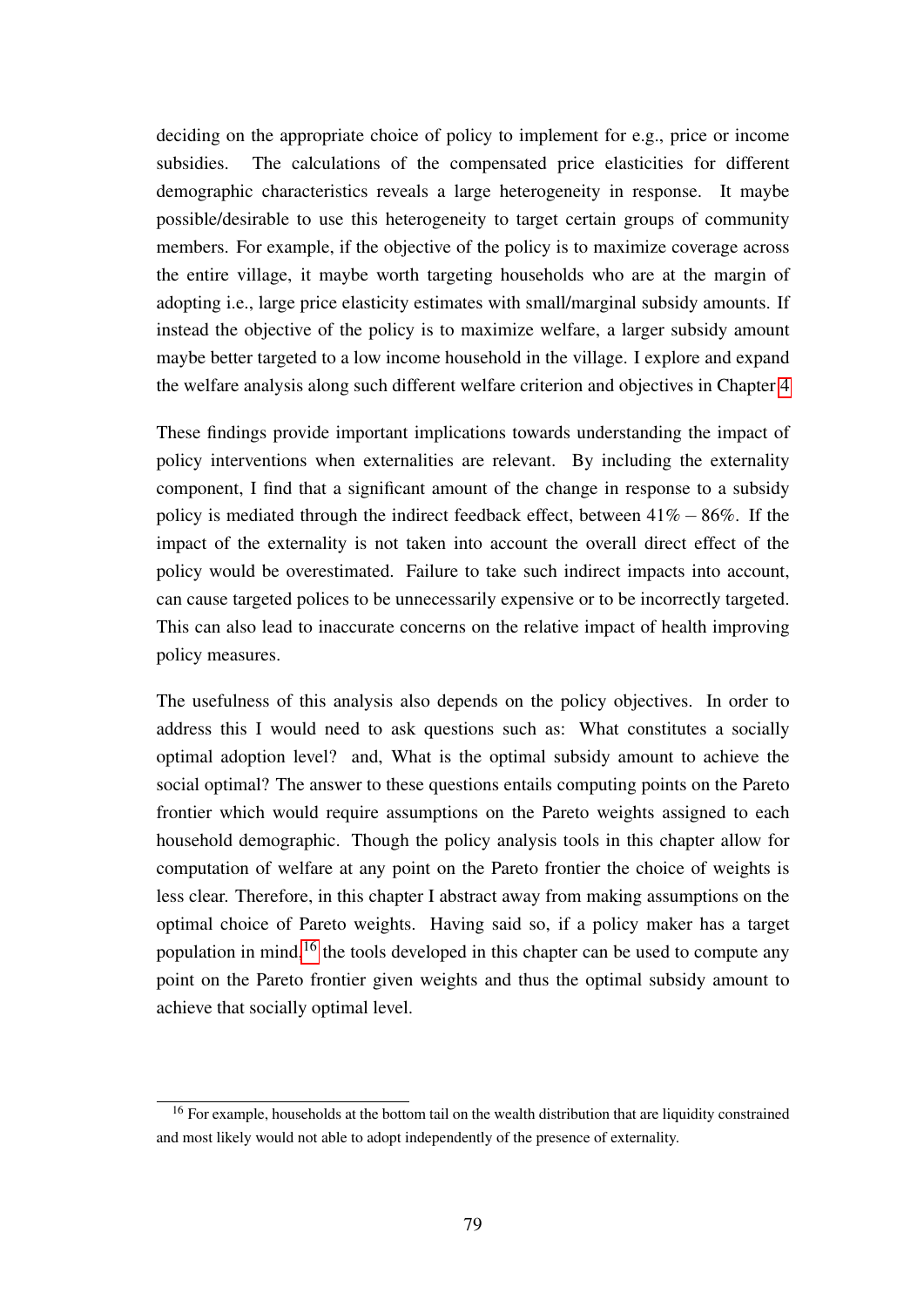## 3.8 Appendix for Chapter 3

## 3.8.1 Expenditure Function

Dagsvik (1995) defines the expenditure function as follows

$$
Y_D(p, u) = \{ z : V_D(p, z) = u \}
$$
\n(3.8.1)

and defines  $Y_k(p_k, u - \varepsilon_k)$  as:

<span id="page-79-0"></span>
$$
v_k(p_k, Y_k(p_k, u - \varepsilon_k)) + \varepsilon_k = u \tag{3.8.2}
$$

$$
v_k(p_k, Y_k(p_k, u - \varepsilon_k)) = u - \varepsilon_k \tag{3.8.3}
$$

using  $v_k(p_k, y)$  strictly increasing in *y*, implies that  $Y_k(p_k, u - \varepsilon_k)$  is uniquely determined.  $Y_k(p_k, u - \varepsilon_k)$  denotes the expenditure required to achieve utility level *u*, given choice *k* with price *p<sup>k</sup>*

Expenditure function

<span id="page-79-1"></span>
$$
Y_D(p, u) = \min_{k \in D} Y_k(p_k, u - \varepsilon_k)
$$
\n(3.8.4)

With  $v_k(p_k, y)$  strictly increasing in *y*, using [\(3](#page-79-0).8.2) if

$$
v_k(p_k, y) + \varepsilon_k < u
$$
  

$$
v_k(p_k, y) + \varepsilon_k < v_k(p_k, Y_k(p_k, u - \varepsilon_k)) + \varepsilon_k
$$

cancel  $\varepsilon_k$  on both sides and take inverse holding  $p_k$  fixed

$$
v_k^{-1}(v_k(p_k, y)) \le v_k^{-1}(v_k(p_k, Y_k(p_k, u - \varepsilon_k)))
$$
  
 
$$
y \le Y_k(p_k, u - \varepsilon_k)
$$

which implies that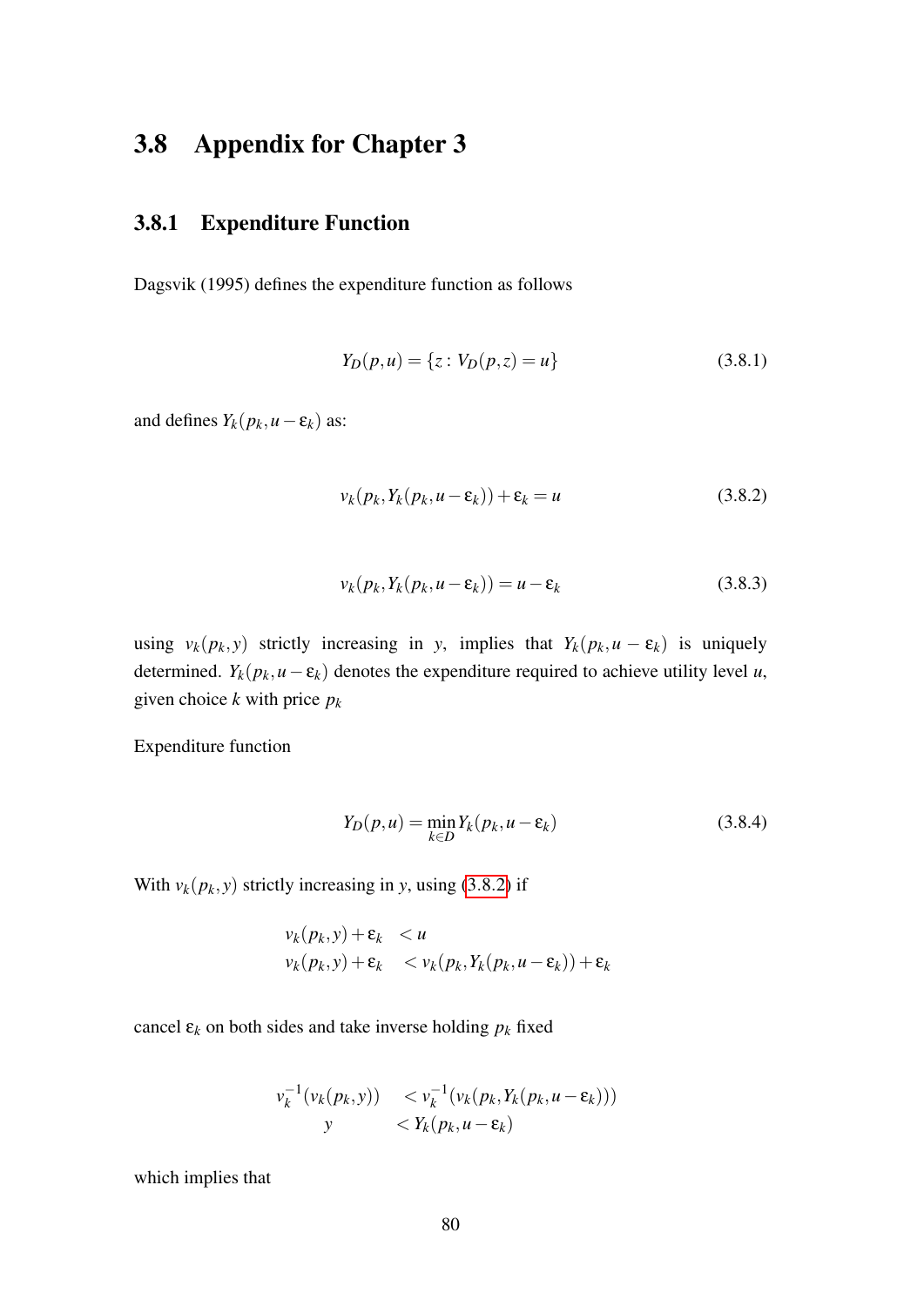$$
\{Y_k(p_k, u-\varepsilon_k) > y\} \Leftrightarrow \{v_k(p_k, y) + \varepsilon_k < u\}
$$

$$
\{Y_k(p_k, u-\varepsilon_k) > y\} \Leftrightarrow \{v_k(p_k, y) + \varepsilon_k < u\}
$$

so if  $y_k > 0$   $k \in D$ 

$$
P\left(\bigcap_{k\in D} (Y_D(p_k, u - \varepsilon_k) > y_k)\right) = P\left(\bigcap_{k\in D} (v_k(p_k, y_k) + \varepsilon_k < u)\right)
$$
\n
$$
= F^D(u - v_1(p_1, y_1), u - v_2(p_2, y_2), \dots, u - v_m(p_m, y_m))
$$

if  $y_k = y$  for  $k \in D$ , the distribution of the expenditure function

$$
P(Y_D(p, u) \le y) = 1 - F^D(u - v_1(p_1, y_1), u - v_2(p_2, y_2), \dots, u - v_r(p_r, y_r))
$$

The event  ${Y_k(p_k, u - \varepsilon_k) \leq y}$  implies that the amount *y* is higher than or equal to the expenditure required to achieve utility *u*. This is equivalent to the event  ${v_k(p_k, y) + \varepsilon_k \ge u}$  where the utility implied by income *y* is higher than or equal to *u*, using [\(3.8.4\)](#page-79-1)

$$
P(Y_D(p, u) \le y) = P(V_D(p, y) \ge u)
$$
\n(3.8.5)

#### Expenditure Function

$$
P(Y_D(p, u) \le y) = 1 - F^D(u - v_1(p_1, y), u - v_2(p_2, y), \dots, u - v_m(p_m, y)) = H(x)
$$

Using integration by parts

$$
\int_0^{\overline{y}} 1 [1 - H(x)] dx = x (1 - H(x)) \Big|_0^{\overline{y}} - \int_0^{\overline{y}} x (-)h(x) dx
$$
  

$$
\int_0^{\overline{y}} 1 [1 - H(x)] dx = \overline{y} [1 - H(\overline{y})] - 0 [1 - H(0)] + \int_0^{\overline{y}} x h(x) dx
$$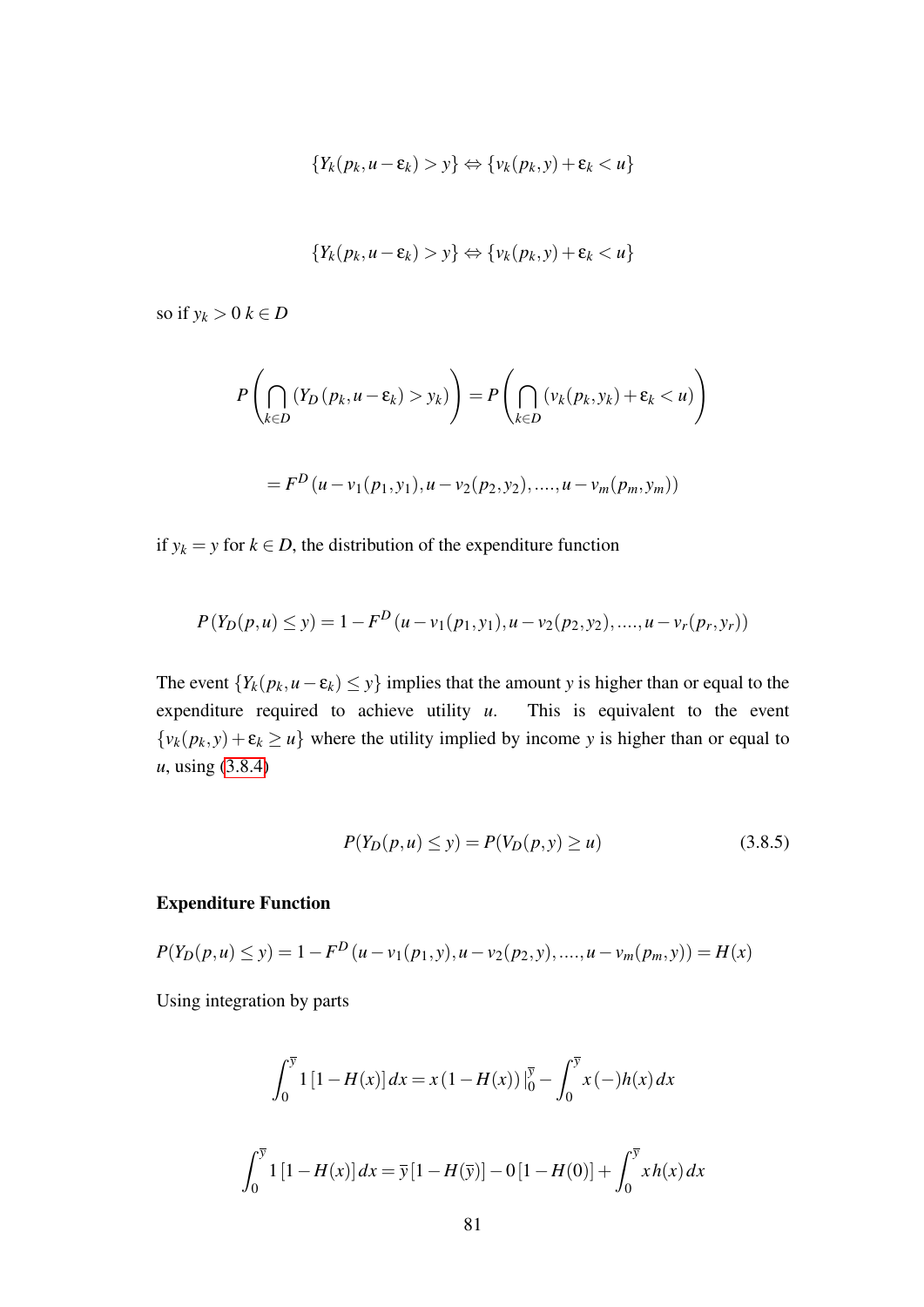$$
\int_0^{\overline{y}} 1 [1 - H(x)] dx = \overline{y} \cdot 0 - 0 + \int_0^{\overline{y}} x h(x) dx
$$

$$
\int_0^{\overline{y}} 1 [1 - H(x)] dx = \int_0^{\overline{y}} x h(x) dx
$$

<span id="page-81-0"></span>
$$
EY_D(p,u) = \int\limits_0^\infty F^D(u - v_1(p_1, y), u - v_2(p_2, y), \dots, u - v_m(p_m, y)) dy
$$
 (3.8.6)

Using result [\(3.8.6\)](#page-81-0)

$$
\frac{\partial EY_D(p, u)}{\partial p_{1j}} = \frac{\partial \left[ \int_0^\infty F^D(u - v_1(p_1, y), u - v_2(p_2, y), \dots, u - v_m(p_m, y) \right] dy}{\partial p_{1j}} \n= \int_0^\infty F_j^D(u - v_1(p_1, y), u - v_2(p_2, y), \dots, u - v_m(p_m, y)) - \frac{\partial v_j(p_j, y)}{\partial p_{1j}} dy \n= \int_0^\infty F_j^D(u - v_1(p_1, y), u - v_2(p_2, y), \dots, u - v_m(p_m, y)) \frac{\partial v_j(p_j, y)}{\partial y} dy \n= \int_0^\infty F_j^D(u - v_1(p_1, y), u - v_2(p_2, y), \dots, u - v_m(p_m, y)) dv_j(p_j, y) \qquad (3.8.7)\n= P_D^h(j, p, u)
$$

## 3.8.2 Incorporating Externality

The equilibrium condition for a village described in Section [\(2.3\)](#page-24-0) was given by:

$$
\frac{1}{I_g} \sum_{i=1}^{I_g} p_i(d_i = 1 | x_{ig}, z_g, p_g, \overline{d}(p_g), \theta) = \frac{1}{I_g} \sum_{i=1}^{I_g} \Lambda(d_i = 1 | x_{ig}, z_g, p_g, \overline{d}(p_g), \theta) \quad (3.8.8)
$$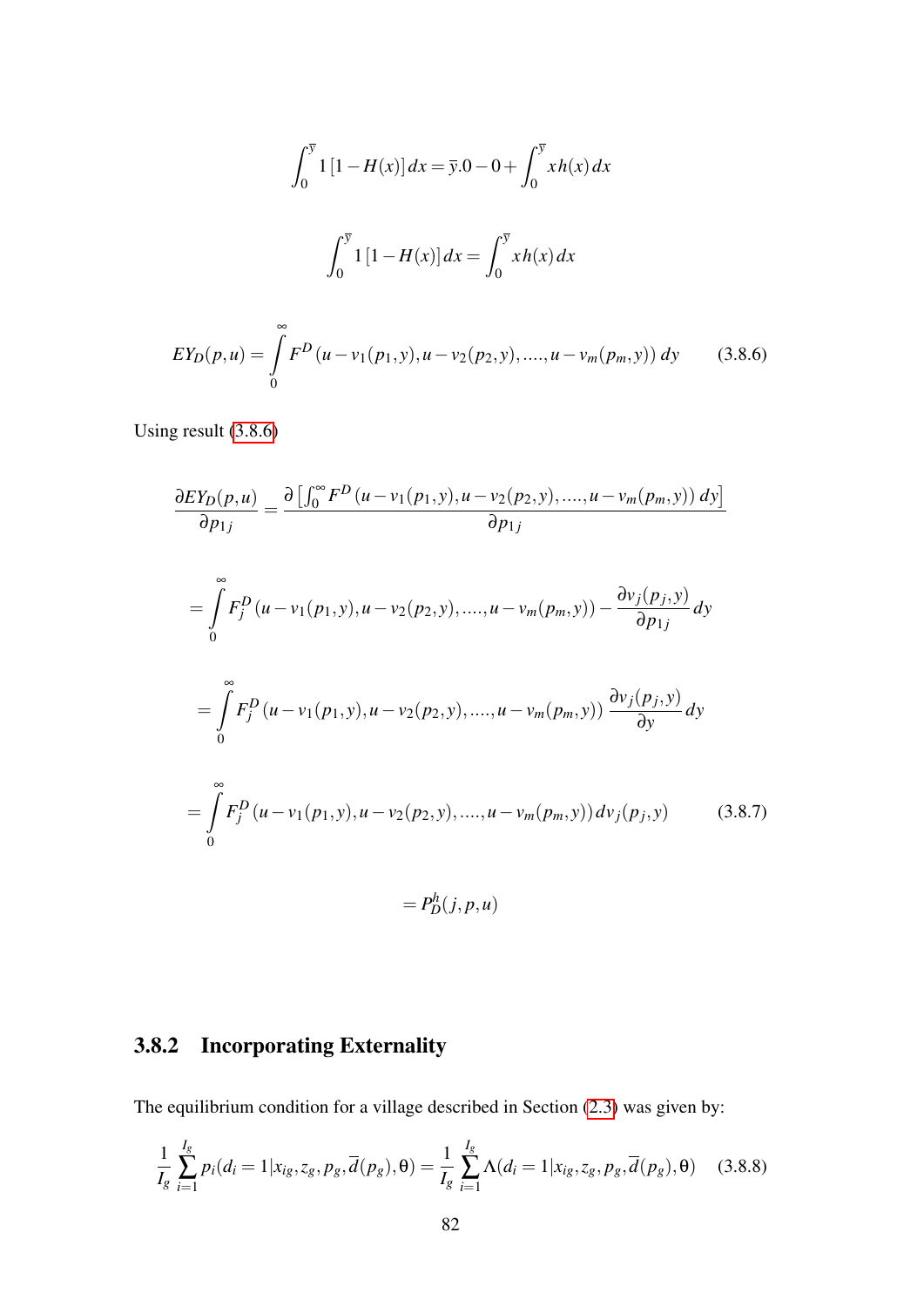denote  $F_i = p_i(d_i = 1 | x_{ig}, z_g, p_g, \overline{d}(p_g), \theta)$  and  $\overline{F} = \frac{1}{L}$  $\frac{1}{I_{g}}\sum_{i=1}^{I_{g}}$  $\prod_{i=1}^{I_g} F_i$ 

$$
\frac{1}{I_g} \sum_{i=1}^{I_g} F_i = \frac{1}{I_g} \sum_{i=1}^{I_g} \Lambda(d_i = 1 | x_{ig}, z_g, p_g, \overline{d}(p_g), \theta)
$$

differentiating with respect to price, *p<sup>g</sup>*

$$
\frac{\partial \overline{F}}{\partial p_g} = \frac{1}{I_g} \sum_{i=1}^{I_g} \left\{ \frac{\partial}{\partial p_g} \left( \Lambda(d_i = 1 | x_{ig}, z_g, p_g, \overline{d}(p_g), \theta) \right) + \frac{\partial}{\partial \overline{d}(p)} \left( \Lambda(d_i = 1 | x_{ig}, z_g, p_g, \overline{d}(p_g), \theta) \right) \cdot \frac{\partial \overline{d}(p)}{\partial p_g} \right\}
$$
(3.8.9)

 $\overline{F} = \overline{d}(p)$ , replacing  $\frac{\partial \overline{F}}{\partial p_g}$  with  $\frac{\partial d(p)}{\partial p_g}$ 

$$
\frac{\partial \overline{d}(p)}{\partial p_g} = \frac{1}{I_g} \sum_{i=1}^{I_g} \frac{\partial}{\partial p_g} \left( \Lambda(d_i = 1 | x_{ig}, z_g, p_g, \overline{d}(p_g), \theta) \right) + \frac{1}{I_g} \sum_{i=1}^{I_g} \frac{\partial}{\partial \overline{d}(p)} \left( \Lambda(d_i = 1 | x_{ig}, z_g, p_g, \overline{d}(p_g), \theta) \right) \cdot \frac{\partial \overline{d}(p)}{\partial p_g}
$$

rearranging

$$
\frac{\partial \overline{d}(p)}{\partial p_g} \left[ 1 - \frac{1}{I_g} \sum_{i=1}^{I_g} \frac{\partial}{\partial \overline{d}(p)} \left( \Lambda(d_i = 1 | x_{ig}, z_g, p_g, \overline{d}(p_g), \theta) \right) \right] = \frac{1}{I_g} \sum_{i=1}^{I_g} \frac{\partial}{\partial p_g} \left( \Lambda(d_i = 1 | x_{ig}, z_g, p_g, \overline{d}(p_g), \theta) \right)
$$

$$
\frac{\partial \overline{d}(p)}{\partial p_g} = \frac{\left[\frac{1}{I_g} \sum_{i=1}^{I_g} \frac{\partial}{\partial p_g} \left( \Lambda(d_i = 1 | x_{ig}, z_g, p_g, \overline{d}(p_g), \theta) \right)\right]}{\left[1 - \frac{1}{I_g} \sum_{i=1}^{I_g} \frac{\partial}{\partial \overline{d}(p)} \left( \Lambda(d_i = 1 | x_{ig}, z_g, p_g, \overline{d}(p_g), \theta) \right)\right]}
$$

also written as where  $\delta_p$  and  $\gamma$  denote the parameter for price and externality term

$$
\frac{\partial \overline{d}(p)}{\partial p_g} = \frac{\left[\frac{1}{I_g} \sum_{i=1}^{I_g} \Lambda'(d_i = 1 | x_{ig}, z_g, p_g, \overline{d}(p_g), \theta) . \delta_p\right]}{\left[1 - \frac{1}{I_g} \sum_{i=1}^{I_g} \Lambda'(d_i = 1 | x_{ig}, z_g, p_g, \overline{d}(p_g), \theta) . \gamma\right]}
$$
(3.8.10)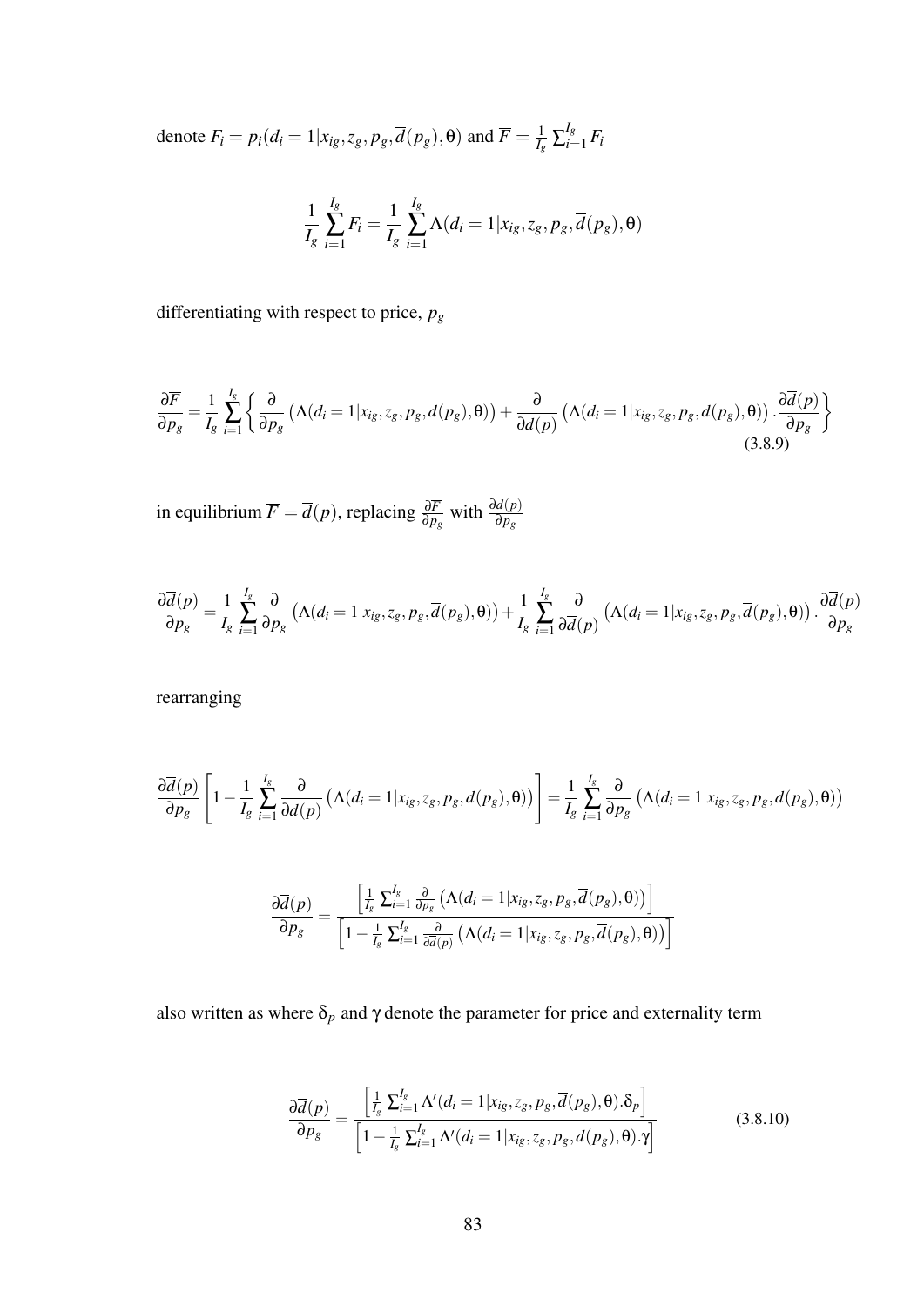## 3.8.3 Tables and Figures

<span id="page-83-0"></span>

| Wealth        | <b>Elasticity</b> |          | Price: 10th %ile Price:50th %ile | Price: 90th %ile |
|---------------|-------------------|----------|----------------------------------|------------------|
|               | M                 | $-0.222$ | $-0.355$                         | $-0.452$         |
| 10th %ile     | H                 | $-0.194$ | $-0.308$                         | $-0.390$         |
|               | I                 | 0.006    | 0.007                            | 0.007            |
|               | M                 | $-0.215$ | $-0.345$                         | $-0.440$         |
| 50th $\%$ ile | H                 | $-0.188$ | $-0.299$                         | $-0.380$         |
|               | Ι                 | 0.029    | 0.032                            | 0.035            |
|               | M                 | $-0.199$ | $-0.321$                         | $-0.411$         |
| 75th $\%$ ile | H                 | $-0.174$ | $-0.277$                         | $-0.354$         |
|               |                   | 0.079    | 0.090                            | 0.097            |
|               | M                 | $-0.160$ | $-0.268$                         | $-0.341$         |
| 90th $\%$ ile | H                 | $-0.139$ | $-0.226$                         | $-0.291$         |
|               |                   | 0.171    | 0.196                            | 0.214            |

Table 3.1: Elasticities: Representative Household

Notes: M: Uncompensated Price Elasticity (Marshallian), H: Compensated Price Elasticity (Hicksian), I: Income Elasticity. Elasticity estimates computed under a 5% change in prices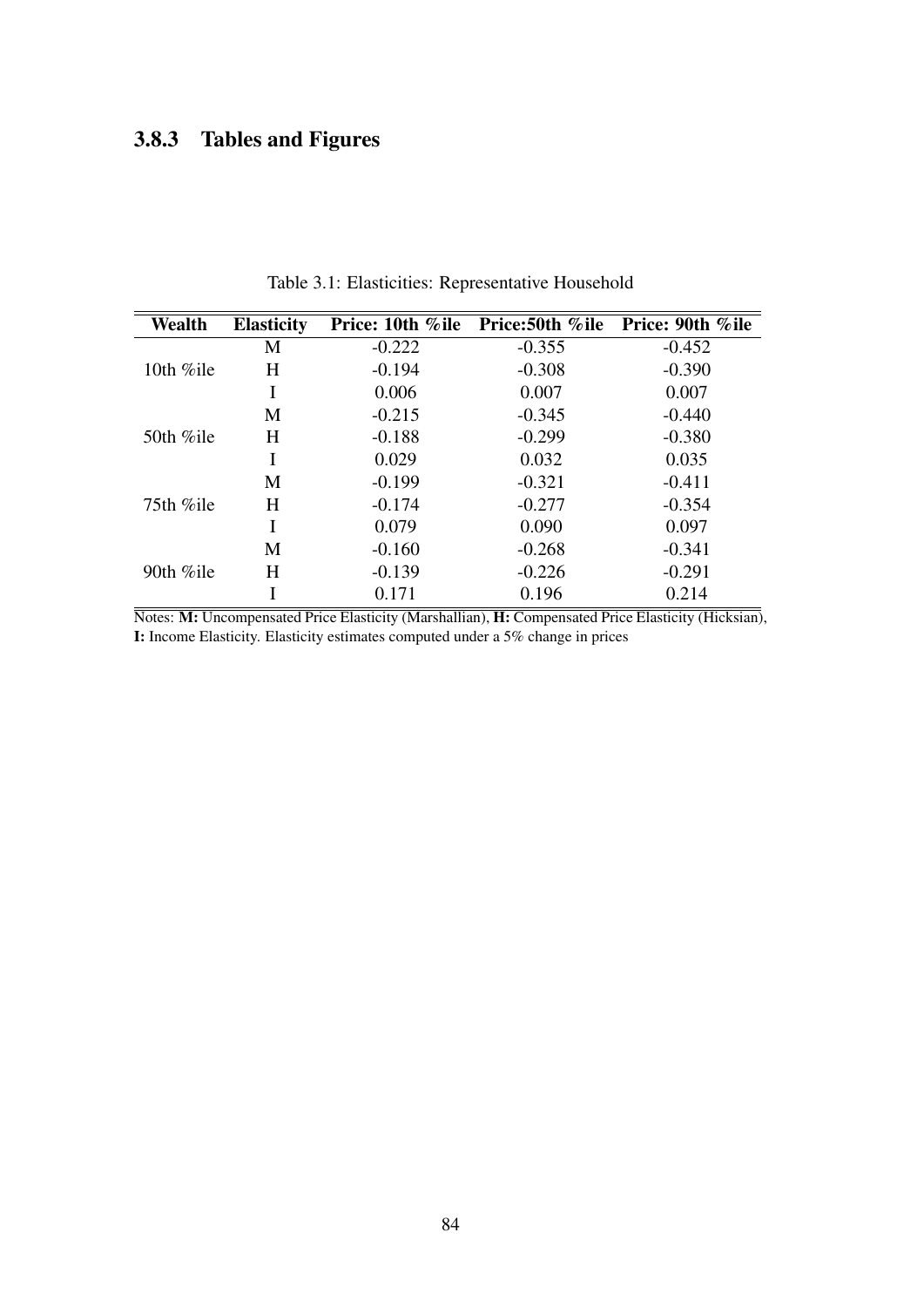<span id="page-84-0"></span>

| Wealth         | $\mathbf{F}$ |                            | Price:10th %ile                                                                                                    |                                                                                                                                                                                                                                                                                               |                                                      | Price:50th %ile                                                                              |                                                                                                                          |                                                                             | Price: 90th %ile                                                                |                                                                                                |
|----------------|--------------|----------------------------|--------------------------------------------------------------------------------------------------------------------|-----------------------------------------------------------------------------------------------------------------------------------------------------------------------------------------------------------------------------------------------------------------------------------------------|------------------------------------------------------|----------------------------------------------------------------------------------------------|--------------------------------------------------------------------------------------------------------------------------|-----------------------------------------------------------------------------|---------------------------------------------------------------------------------|------------------------------------------------------------------------------------------------|
|                |              | Educ<br>$\bar{\mathbf{z}}$ | Primary                                                                                                            | <b>High Sch</b>                                                                                                                                                                                                                                                                               | NoEduc                                               | Primary                                                                                      | High Sch                                                                                                                 | NoEduc                                                                      | Primary                                                                         | <b>High Sch</b>                                                                                |
| 10th % ile $M$ |              | 282                        | $-0.216$                                                                                                           | 0.134                                                                                                                                                                                                                                                                                         | $-0.440$                                             | $-0.347$                                                                                     | $-0.223$                                                                                                                 | $-0.551$                                                                    | $-0.442$                                                                        | $-0.291$                                                                                       |
|                |              | 248                        | 0.189                                                                                                              |                                                                                                                                                                                                                                                                                               |                                                      | 0.300                                                                                        |                                                                                                                          |                                                                             | 0.382                                                                           |                                                                                                |
|                |              | 008                        |                                                                                                                    |                                                                                                                                                                                                                                                                                               | $-0.385$<br>0.008                                    |                                                                                              |                                                                                                                          | 0.009                                                                       |                                                                                 |                                                                                                |
| 50th %ile      |              | .276                       |                                                                                                                    |                                                                                                                                                                                                                                                                                               |                                                      | $\begin{array}{l} 0.006 \\ -0.337 \\ 0.292 \\ 0.031 \\ -0.313 \\ 0.270 \\ 0.088 \end{array}$ |                                                                                                                          |                                                                             | $0.007$<br>$-0.431$<br>$-0.371$<br>$-0.034$<br>$-0.402$<br>$-0.345$<br>$-0.345$ |                                                                                                |
|                |              | .242                       |                                                                                                                    |                                                                                                                                                                                                                                                                                               |                                                      |                                                                                              |                                                                                                                          |                                                                             |                                                                                 |                                                                                                |
|                |              | 037                        |                                                                                                                    |                                                                                                                                                                                                                                                                                               |                                                      |                                                                                              |                                                                                                                          |                                                                             |                                                                                 |                                                                                                |
| 75th %ile      |              | .259                       |                                                                                                                    |                                                                                                                                                                                                                                                                                               |                                                      |                                                                                              |                                                                                                                          |                                                                             |                                                                                 |                                                                                                |
|                |              | .227                       |                                                                                                                    |                                                                                                                                                                                                                                                                                               |                                                      |                                                                                              |                                                                                                                          |                                                                             |                                                                                 |                                                                                                |
|                |              | 103                        | $\begin{array}{c} 0.006 \\ -0.210 \\ -0.183 \\ 0.028 \\ -0.194 \\ 0.077 \\ 0.077 \\ 0.077 \\ 0.077 \\ \end{array}$ | $\begin{array}{l} 0.116 \\ 0.004 \\ 0.129 \\ 0.111 \\ 0.017 \\ 0.017 \\ 0.007 \\ 0.047 \\ 0.0047 \\ 0.0047 \\ 0.0047 \\ 0.0047 \\ 0.0047 \\ 0.0047 \\ 0.0047 \\ 0.0047 \\ 0.0047 \\ 0.0047 \\ 0.0047 \\ 0.0047 \\ 0.0047 \\ 0.0047 \\ 0.0047 \\ 0.0047 \\ 0.0047 \\ 0.0047 \\ 0.0047 \\ 0.00$ | -0.431<br>-0.376<br>0.040<br>0.407<br>0.355<br>0.347 |                                                                                              | 0.191<br>0.004<br>0.214<br>0.218<br>0.020<br>0.055<br>0.055<br>0.055                                                     | $-0.541$<br>$-0.471$<br>$0.042$<br>$0.513$<br>$0.446$<br>$0.121$<br>$0.121$ |                                                                                 | $0.247$<br>$0.005$<br>$0.281$<br>$0.238$<br>$0.022$<br>$0.025$<br>$0.05$<br>$0.000$<br>$0.000$ |
| 90th %ile      |              | 217                        |                                                                                                                    |                                                                                                                                                                                                                                                                                               |                                                      | 0.256                                                                                        |                                                                                                                          |                                                                             | 0.332                                                                           |                                                                                                |
|                |              | .189                       | 0.135                                                                                                              | 0.077                                                                                                                                                                                                                                                                                         | 0.301                                                | 0.219                                                                                        |                                                                                                                          | 0.382                                                                       | 0.283                                                                           | 0.168                                                                                          |
|                |              | .231                       | 1165                                                                                                               | 1.095                                                                                                                                                                                                                                                                                         | 0.259                                                | 1.191                                                                                        | 1.113                                                                                                                    | 0.278                                                                       | 0.208                                                                           | 0.126                                                                                          |
|                |              |                            |                                                                                                                    |                                                                                                                                                                                                                                                                                               |                                                      |                                                                                              | Notes: M: Uncompensated Price Elasticity (Marshallian), H: Compensated Price Elasticity (Hicksian), I: Income Elasticity |                                                                             |                                                                                 |                                                                                                |
|                |              |                            |                                                                                                                    |                                                                                                                                                                                                                                                                                               |                                                      |                                                                                              |                                                                                                                          |                                                                             |                                                                                 |                                                                                                |
|                |              |                            |                                                                                                                    | Elasticity. Elasticity estimates computed under a 5% change in prices                                                                                                                                                                                                                         |                                                      |                                                                                              |                                                                                                                          |                                                                             |                                                                                 |                                                                                                |

| 2.921                                                                                  |
|----------------------------------------------------------------------------------------|
|                                                                                        |
|                                                                                        |
|                                                                                        |
|                                                                                        |
|                                                                                        |
|                                                                                        |
|                                                                                        |
|                                                                                        |
|                                                                                        |
|                                                                                        |
| こうこう                                                                                   |
|                                                                                        |
|                                                                                        |
|                                                                                        |
|                                                                                        |
|                                                                                        |
|                                                                                        |
|                                                                                        |
|                                                                                        |
| Table 3.0: Flasticities by Education level: Representative Househo!"<br>11.11.11.11.11 |
|                                                                                        |
|                                                                                        |
|                                                                                        |
|                                                                                        |
|                                                                                        |
|                                                                                        |
|                                                                                        |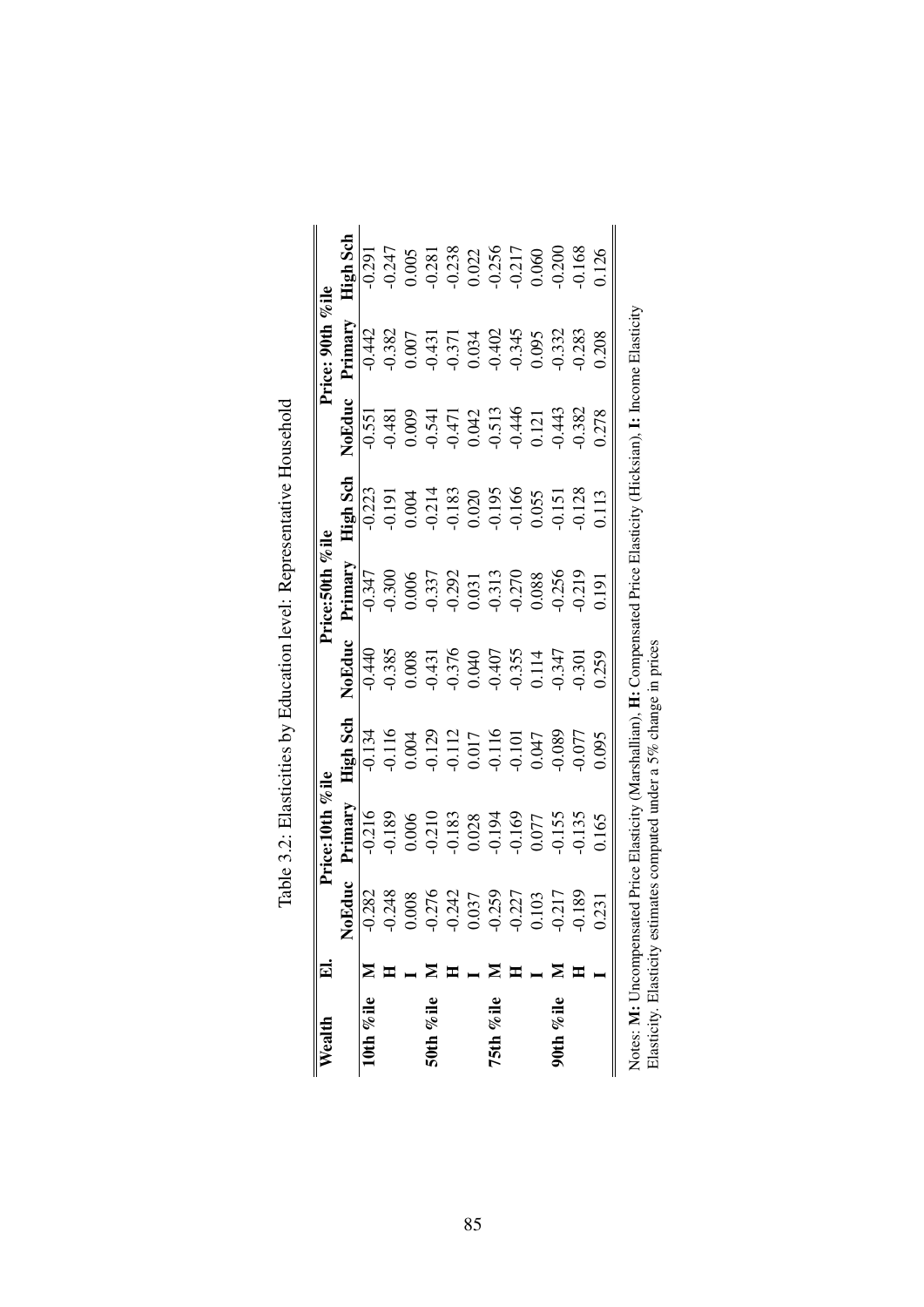|             |                                                                                                     | ce:10th % il                                                                                                   |                                                                                                                                                                                                                                                                                                                                    |                                                           |                                                                                                             |                                                                                  |                                                                          | ice: 90th<br>$\log$ ile                                                                              |                                                                                  |
|-------------|-----------------------------------------------------------------------------------------------------|----------------------------------------------------------------------------------------------------------------|------------------------------------------------------------------------------------------------------------------------------------------------------------------------------------------------------------------------------------------------------------------------------------------------------------------------------------|-----------------------------------------------------------|-------------------------------------------------------------------------------------------------------------|----------------------------------------------------------------------------------|--------------------------------------------------------------------------|------------------------------------------------------------------------------------------------------|----------------------------------------------------------------------------------|
|             | Direct                                                                                              | Indirect                                                                                                       | Total                                                                                                                                                                                                                                                                                                                              |                                                           | Indirect                                                                                                    | Lotal                                                                            |                                                                          | Indirec                                                                                              | Total                                                                            |
| 0th $\%$ il |                                                                                                     |                                                                                                                |                                                                                                                                                                                                                                                                                                                                    |                                                           |                                                                                                             |                                                                                  |                                                                          |                                                                                                      |                                                                                  |
|             |                                                                                                     |                                                                                                                |                                                                                                                                                                                                                                                                                                                                    |                                                           |                                                                                                             |                                                                                  |                                                                          |                                                                                                      |                                                                                  |
| Wil         |                                                                                                     |                                                                                                                |                                                                                                                                                                                                                                                                                                                                    |                                                           |                                                                                                             |                                                                                  |                                                                          |                                                                                                      |                                                                                  |
|             |                                                                                                     |                                                                                                                |                                                                                                                                                                                                                                                                                                                                    |                                                           |                                                                                                             |                                                                                  |                                                                          |                                                                                                      |                                                                                  |
| ÇĘ<br>li%   | $\begin{array}{r} -0.222 \\ -0.2194 \\ -0.199 \\ -0.199 \\ -0.1174 \\ -0.199 \\ -0.139 \end{array}$ | $\begin{array}{r} -0.673 \\ -0.522 \\ -0.572 \\ -0.499 \\ -0.182 \\ -0.144 \\ -0.144 \\ -0.144 \\ \end{array}$ | $\begin{array}{r} -0.895 \\ -0.788 \\ -0.788 \\ -0.997 \\ -0.342 \\ -0.285 \\ -0.285 \\ -0.285 \\ -0.285 \\ -0.285 \\ -0.285 \\ -0.285 \\ -0.285 \\ -0.285 \\ -0.285 \\ -0.285 \\ -0.285 \\ -0.285 \\ -0.285 \\ -0.285 \\ -0.285 \\ -0.285 \\ -0.285 \\ -0.285 \\ -0.285 \\ -0.285 \\ -0.285 \\ -0.285 \\ -0.285 \\ -0.285 \\ -0.$ | <b>Direct</b><br>355234398<br>3934321<br>-0.226<br>-0.226 | $\begin{array}{r} -2.009 \\ -1.373 \\ -1.138 \\ -0.754 \\ -0.754 \\ -0.432 \\ -0.322 \\ -0.322 \end{array}$ | $-2.364$<br>$-1.971$<br>$-1.971$<br>$-1.971$<br>$-1.971$<br>$-0.701$<br>$-0.548$ | Direct<br>0.390<br>0.390<br>0.380<br>0.391<br>-0.391<br>-0.291<br>-0.291 | $\begin{array}{c} 44.863 \\ 4.7731 \\ -1.960 \\ -0.708 \\ -0.708 \\ -0.515 \\ -0.515 \\ \end{array}$ | $-5.315$<br>$-3.121$<br>$-4.515$<br>$-1.661$<br>$-1.048$<br>$-1.048$<br>$-1.048$ |
|             |                                                                                                     |                                                                                                                |                                                                                                                                                                                                                                                                                                                                    |                                                           |                                                                                                             |                                                                                  |                                                                          |                                                                                                      |                                                                                  |
| Wil         |                                                                                                     |                                                                                                                |                                                                                                                                                                                                                                                                                                                                    |                                                           |                                                                                                             |                                                                                  |                                                                          |                                                                                                      |                                                                                  |
|             |                                                                                                     |                                                                                                                |                                                                                                                                                                                                                                                                                                                                    |                                                           |                                                                                                             |                                                                                  |                                                                          |                                                                                                      |                                                                                  |

Table 3.3: Direct & Indirect Effect Price Change: Representative Household Table 3.3: Direct & Indirect Effect Price Change: Representative Household

<span id="page-85-0"></span>Notes: M: Uncompensated Price Elasticity (Marshallian), H: Compensated Price Elasticity (Hicksian). Elasticity estimates computed under a 5% change in prices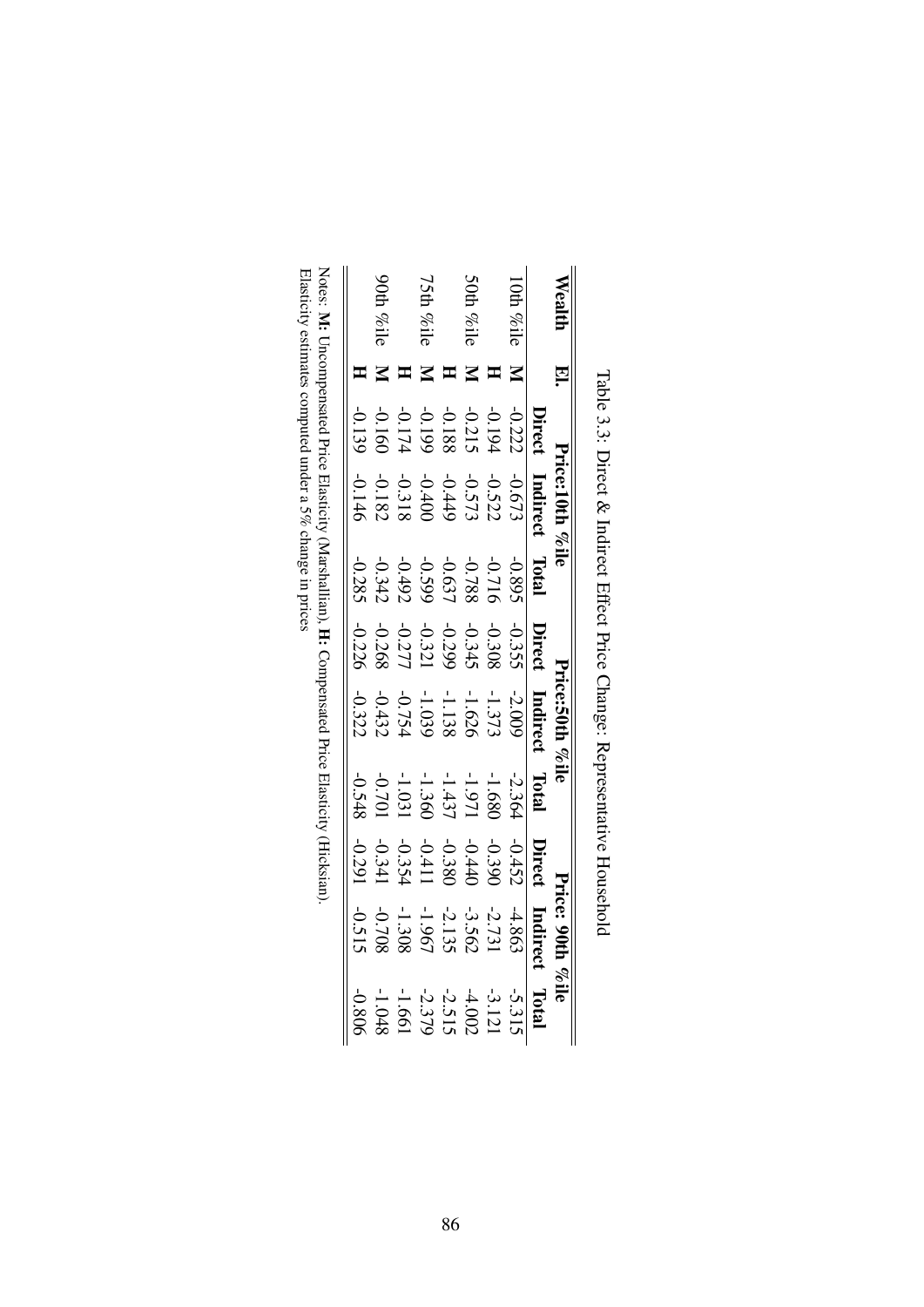|                      |           |             |             |               | <b>Marshallian</b> |              |               | <b>Hicksian</b> |              |
|----------------------|-----------|-------------|-------------|---------------|--------------------|--------------|---------------|-----------------|--------------|
| <b>Village</b>       | Avg level | Price (Rs.) | Wealth(Rs.) | <b>Direct</b> | Indirect           | <b>Total</b> | <b>Direct</b> | Indirect        | <b>Total</b> |
| $vill$ ID $12$       | 0.000     | 9,823       | 34,333      | $-0.723$      | $-0.394$           | $-1.117$     | $-0.647$      | $-0.388$        | $-1.035$     |
| vill ID 15           | 0.000     | 10,243      | 50,625      | $-0.768$      | $-0.283$           | $-1.051$     | $-0.688$      | $-0.278$        | $-0.966$     |
| vill ID <sub>9</sub> | 0.000     | 9,725       | 43,252      | $-0.720$      | $-0.344$           | $-1.065$     | $-0.645$      | $-0.338$        | $-0.983$     |
| vill ID <sub>2</sub> | 0.000     | 11,337      | 48,996      | $-0.855$      | $-0.284$           | $-1.139$     | $-0.766$      | $-0.282$        | $-1.048$     |
| vill ID 18           | 0.000     | 10,975      | 41,442      | $-0.807$      | $-0.445$           | $-1.252$     | $-0.722$      | $-0.442$        | $-1.163$     |
| vill ID 22           | 0.000     | 10,016      | 43,375      | $-0.749$      | $-0.287$           | $-1.037$     | $-0.671$      | $-0.282$        | $-0.953$     |
| vill ID 19           | 0.048     | 10,427      | 28,549      | $-0.777$      | $-0.255$           | $-1.033$     | $-0.696$      | $-0.252$        | $-0.948$     |
| vill ID 35           | 0.053     | 10,280      | 41,130      | $-0.737$      | $-0.443$           | $-1.180$     | $-0.658$      | $-0.436$        | $-1.094$     |
| vill ID 40           | 0.083     | 10,273      | 62,121      | $-0.738$      | $-0.440$           | $-1.177$     | $-0.659$      | $-0.433$        | $-1.092$     |
| vill ID 24           | 0.115     | 9,510       | 49,131      | $-0.673$      | $-0.466$           | $-1.139$     | $-0.601$      | $-0.456$        | $-1.057$     |
| vill ID 3            | 0.136     | 7,800       | 35,849      | $-0.518$      | $-0.778$           | $-1.297$     | $-0.462$      | $-0.764$        | $-1.226$     |
| vill ID 37           | 0.152     | 9,788       | 33,739      | $-0.699$      | $-0.483$           | $-1.182$     | $-0.624$      | $-0.478$        | $-1.102$     |
| vill ID <sub>7</sub> | 0.182     | 7,738       | 43,163      | $-0.522$      | $-0.722$           | $-1.244$     | $-0.465$      | $-0.710$        | $-1.175$     |
| vill ID 5            | 0.185     | 9,801       | 51,061      | $-0.630$      | $-1.444$           | $-2.074$     | $-0.559$      | $-1.486$        | $-2.045$     |
| vill ID 21           | 0.190     | 10,475      | 66,079      | $-0.673$      | $-1.424$           | $-2.097$     | $-0.596$      | $-1.455$        | $-2.052$     |
| vill ID 8            | 0.200     | 7,938       | 64,404      | $-0.495$      | $-1.496$           | $-1.991$     | $-0.440$      | $-1.517$        | $-1.957$     |
| vill ID 25           | 0.200     | 11,175      | 43,640      | $-0.735$      | $-1.367$           | $-2.102$     | $-0.651$      | $-1.423$        | $-2.075$     |
| vill ID 11           | 0.200     | 10,055      | 45,720      | $-0.716$      | $-0.534$           | $-1.249$     | $-0.639$      | $-0.532$        | $-1.170$     |
| vill ID4             | 0.263     | 8,795       | 89,533      | $-0.526$      | $-1.979$           | $-2.505$     | $-0.466$      | $-2.045$        | $-2.512$     |
| vill ID 44           | 0.298     | 9,913       | 88,217      | $-0.541$      | $-3.306$           | $-3.847$     | $-0.477$      | $-3.472$        | $-3.949$     |
| vill ID 6            | 0.350     | 8,313       | 60,091      | $-0.482$      | $-3.513$           | $-3.996$     | $-0.427$      | $-3.921$        | $-4.348$     |
| vill ID 28           | 0.375     | 8,131       | 121,363     | $-0.413$      | $-7.175$           | $-7.588$     | $-0.363$      | $-5.151$        | $-5.514$     |
| vill ID 14           | 0.455     | 8,882       | 49,082      | $-0.382$      | $-7.132$           | $-7.514$     | $-0.334$      | $-5.951$        | $-6.285$     |
| vill ID 32           | 0.464     | 7,155       | 67,463      | $-0.305$      | $-5.682$           | $-5.987$     | $-0.268$      | $-4.788$        | $-5.056$     |
| vill ID 38           | 0.469     | 6,775       | 86,293      | $-0.264$      | $-5.682$           | $-5.946$     | $-0.232$      | $-4.788$        | $-5.019$     |
| vill ID 27           | 0.500     | 8,181       | 35,873      | $-0.307$      | $-6.791$           | $-7.098$     | $-0.269$      | $-5.406$        | $-5.675$     |
| vill ID 31           | 0.500     | 6,900       | 70,320      | $-0.276$      | $-2.612$           | $-2.888$     | $-0.242$      | $-2.345$        | $-2.587$     |
| vill ID 17           | 0.500     | 7,915       | 49,077      | $-0.321$      | $-3.875$           | $-4.197$     | $-0.281$      | $-3.418$        | $-3.700$     |
| vill ID 20           | 0.625     | 8,113       | 61,725      | $-0.247$      | $-3.875$           | $-4.122$     | $-0.214$      | $-3.418$        | $-3.632$     |
| vill ID 26           | 0.629     | 6,030       | 55,376      | $-0.160$      | $-1.987$           | $-2.147$     | $-0.140$      | $-1.424$        | $-1.564$     |
| vill ID 30           | 0.655     | 6,662       | 63,721      | $-0.165$      | $-1.651$           | $-1.816$     | $-0.143$      | $-1.166$        | $-1.309$     |
| vill ID 29           | 0.662     | 7,844       | 61,159      | $-0.239$      | $-1.651$           | $-1.890$     | $-0.208$      | $-9.596$        | $-9.803$     |
| vill ID 23           | 0.688     | 8,875       | 70,181      | $-0.234$      | $-2.709$           | $-2.943$     | $-0.202$      | $-1.792$        | $-1.993$     |
| vill ID 13           | 0.706     | 9,924       | 48,968      | $-0.280$      | $-5.831$           | $-6.111$     | $-0.240$      | $-3.283$        | $-3.523$     |
| vill ID 26           | 0.714     | 6,113       | 79,764      | $-0.134$      | $-0.642$           | $-0.776$     | $-0.117$      | $-0.497$        | $-0.614$     |
| vill ID 43           | 0.714     | 6,113       | 93,143      | $-0.113$      | $-0.330$           | $-0.443$     | $-0.098$      | $-0.259$        | $-0.357$     |
| vill ID 42           | 0.805     | 9,012       | 78,966      | $-0.147$      | $-0.279$           | $-0.426$     | $-0.125$      | $-0.212$        | $-0.338$     |
| vill ID 1            | 0.808     | 5,713       | 65,686      | $-0.067$      | $-0.068$           | $-0.135$     | $-0.058$      | $-0.055$        | $-0.113$     |
| vill ID 39           | 0.875     | 6,350       | 53,752      | $-0.085$      | $-0.108$           | $-0.193$     | $-0.074$      | $-0.087$        | $-0.160$     |
| vill ID 34           | 0.875     | 7,963       | 52,465      | $-0.109$      | $-0.143$           | $-0.253$     | $-0.094$      | $-0.112$        | $-0.206$     |
| vill ID 33           | 0.894     | 7,168       | 64,653      | $-0.067$      | $-0.047$           | $-0.114$     | $-0.058$      | $-0.037$        | $-0.095$     |
| vill ID 16           | 0.938     | 11,425      | 73,850      | $-0.125$      | $-0.104$           | $-0.229$     | $-0.104$      | $-0.078$        | $-0.182$     |
| vill ID 41           | 1.000     | 7,050       | 58,080      | $-0.053$      | $-0.026$           | $-0.079$     | $-0.045$      | $-0.021$        | $-0.066$     |
| vill ID 10           | 1.000     | 6,170       | 63,711      | $-0.027$      | $-0.007$           | $-0.034$     | $-0.024$      | $-0.006$        | $-0.029$     |
| Total                | 0.378     | 8,610       | 59,208      | $-0.423$      | $-1.798$           | $-2.220$     | $-0.375$      | $-1.711$        | $-2.086$     |

Table 3.4: Direct & Indirect Effect Price Change: Village

Notes: M: Uncompensated Price Elasticity (Marshallian), H: Compensated Price Elasticity (Hicksian). Elasticity estimates computed under a 5% change in prices. Rs.1000≈GBP 10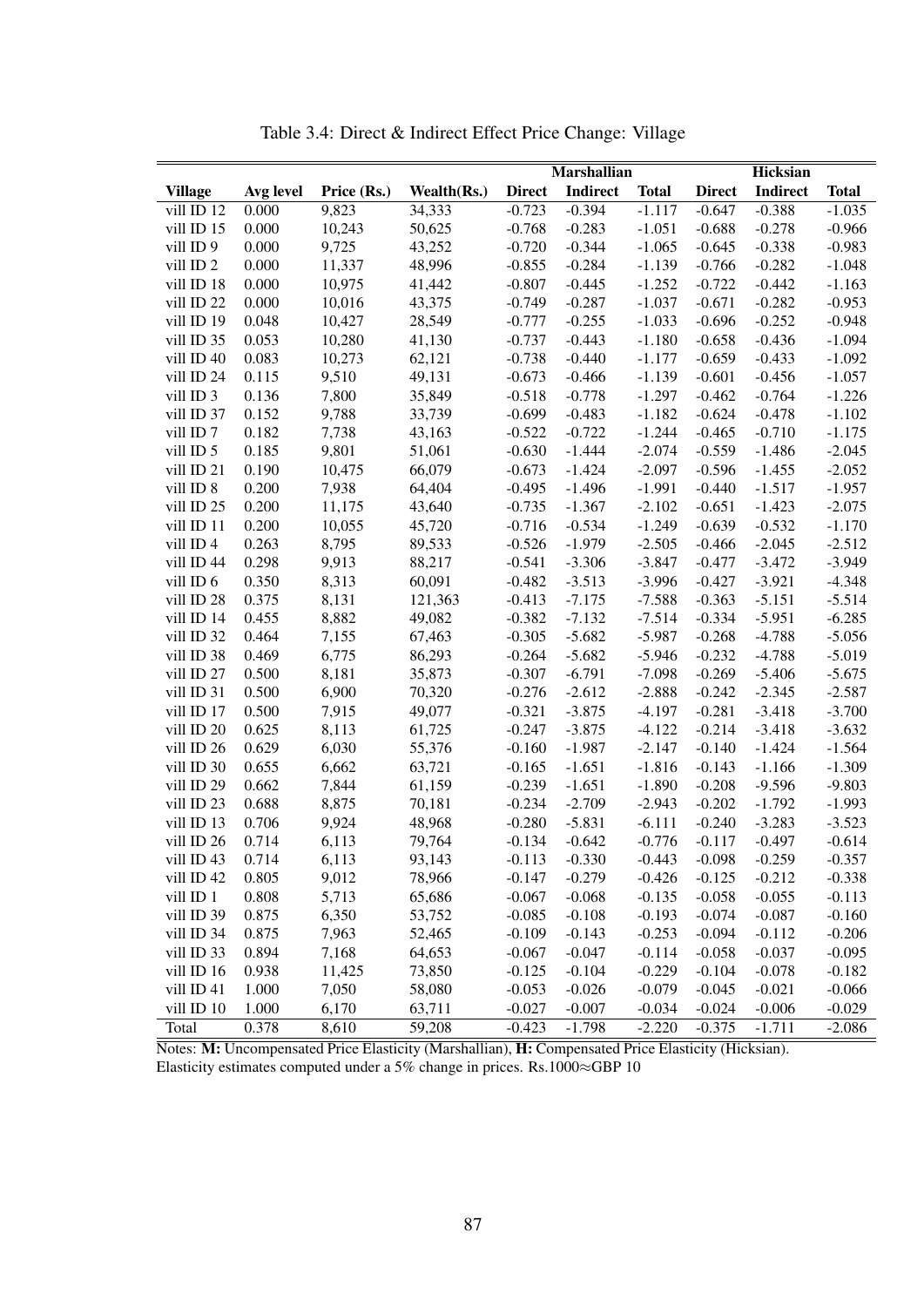<span id="page-87-0"></span>

|                      |             |        |         |               |             | <b>Equivalent Variation</b> |             |               |             | <b>Compensating Variation</b> |             |
|----------------------|-------------|--------|---------|---------------|-------------|-----------------------------|-------------|---------------|-------------|-------------------------------|-------------|
| <b>Village</b>       | Avg         | Price  | Wealth  | Avg           | <b>NetG</b> | Avg                         | <b>NetG</b> | Avg           | <b>NetG</b> | Avg                           | <b>NetG</b> |
|                      | Adopt (Rs.) |        | (Rs.)   |               |             | (Ext)                       | (Ext)       |               |             | (Ext)                         | (Ext)       |
| vill ID 12           | 0.000       | 9,823  | 34,333  | 197.69        | 31.60       | 243.16                      | 39.60       | 192.31        | 36.99       | 236.54                        | 46.34       |
| vill ID 15           | 0.000       | 10,243 | 50,625  | 151.19        | 25.35       | 187.48                      | 32.04       | 146.90        | 29.64       | 182.16                        | 37.47       |
| vill ID 9            | 0.000       | 9,725  | 43,252  | 185.84        | 29.24       | 230.81                      | 37.02       | 180.85        | 34.23       | 224.61                        | 43.34       |
| vill ID <sub>2</sub> | 0.000       | 11,337 | 48,996  | 141.11        | 26.78       | 175.40                      | 33.94       | 136.66        | 31.23       | 169.87                        | 39.58       |
| vill ID 18           | 0.000       | 10,975 | 41,442  | 215.53        | 38.35       | 268.98                      | 48.82       | 209.08        | 44.81       | 260.93                        | 57.03       |
| vill ID 22           | 0.000       | 10,016 | 43,375  | 155.71        | 25.36       | 194.64                      | 32.33       | 151.40        | 29.67       | 189.25                        | 37.83       |
| vill ID 19           | 0.048       | 10,427 | 28,549  | 167.96        | 29.04       | 210.28                      | 37.09       | 163.07        | 33.93       | 204.16                        | 43.34       |
| vill ID 35           | 0.053       | 10,280 | 41,130  | 286.84        | 46.07       | 359.98                      | 58.99       | 278.96        | 53.95       | 350.09                        | 69.08       |
| vill ID 40           | 0.083       | 10,273 | 62,121  | 330.42        | 50.25       | 415.33                      | 64.45       | 321.74        | 58.92       | 404.43                        | 75.58       |
| vill ID 24           | 0.115       | 9,510  | 49,131  | 324.56        | 43.40       | 408.62                      | 55.76       | 317.05        | 50.91       | 399.17                        | 65.41       |
| vill ID 35           | 0.136       | 7,800  | 35,849  | 430.27        | 48.35       | 542.14                      | 62.18       | 421.65        | 56.97       | 531.28                        | 73.27       |
| vill ID 37           | 0.152       | 9,788  | 33,739  | 285.14        | 44.43       | 384.94                      | 61.54       | 277.53        | 52.04       | 374.66                        | 72.08       |
| vill ID <sub>7</sub> | 0.182       | 7,738  | 43,163  | 453.69        | 50.42       | 635.17                      | 72.61       | 444.69        | 59.42       | 622.56                        | 85.57       |
| vill ID 5            | 0.185       | 9,801  | 51,061  | 580.38        | 82.91       | 841.55                      | 123.95      | 565.90        | 97.39       | 820.56                        | 145.59      |
| vill ID 21           | 0.190       | 10,475 | 66,079  | 737.42        | 97.91       | 1143.01                     | 161.46      | 720.20        | 115.13      | 1116.32                       | 189.85      |
| vill ID 8            | 0.200       | 7,938  | 64,404  | 684.92        | 69.67       | 1066.42                     | 115.46      | 672.30        | 82.29       | 1046.77                       | 136.38      |
|                      | 0.200       | 11,175 |         |               |             |                             | 155.99      |               |             | 843.22                        |             |
| vill ID 25           |             |        | 43,640  | 556.93        | 93.99       | 868.25                      |             | 540.88        | 110.05      | 478.57                        | 182.64      |
| vill ID 11           | 0.200       | 10,055 | 45,720  | 315.20        | 50.50       | 492.03                      | 83.94       | 306.58        | 59.13       |                               | 98.27       |
| vill ID 40           | 0.263       | 8,795  | 89,533  | 841.31        | 84.66       | 1312.44                     | 140.60      | 826.04        | 99.93       | 1288.62                       | 165.97      |
| vill ID 44           | 0.298       | 9,913  | 88,217  | 1233.46       | 116.62      | 1973.53                     | 199.19      | 1212.32       | 137.76      | 1939.71                       | 235.29      |
| vill ID 6            | 0.350       | 8,313  | 60,091  | 870.43        | 85.97       | 1410.10                     | 148.86      | 854.80        | 101.60      | 1384.78                       | 175.93      |
| vill ID 28           | 0.375       | 8,131  | 121,363 | 1077.87       | 104.70      | 1832.38                     | 191.18      | 1058.67       | 123.90      | 1799.74                       | 226.24      |
| vill ID 14           | 0.455       | 8,882  | 49,082  | 1582.72       | 133.17      | 2706.45                     | 244.74      | 1557.84       | 158.05      | 2663.90                       | 290.47      |
| vill ID 32           | 0.464       | 7,155  | 67,463  | 1401.22       | 87.02       | 2424.11                     | 161.99      | 1384.79       | 103.45      | 2395.69                       | 192.56      |
| vill ID 38           | 0.469       | 6,775  | 86,293  | 1537.40       | 72.90       | 2644.33                     | 134.84      | 1523.52       | 86.78       | 2620.45                       | 160.51      |
| vill ID 27           | 0.500       | 8,181  | 35,873  | 1765.89       | 111.64      | 2949.04                     | 199.90      | 1744.55       | 132.98      | 2913.40                       | 238.11      |
| vill ID 31           | 0.500       | 6,900  | 70,320  | 1424.65       | 90.67       | 2307.93                     | 157.00      | 1407.42       | 107.89      | 2280.02                       | 186.83      |
| vill ID 17           | 0.500       | 7,915  | 49,077  | 1608.55       | 115.86      | 2493.26                     | 191.05      | 1586.66       | 137.76      | 2459.32                       | 227.16      |
| vill ID 20           | 0.625       | 8,113  | 61,725  | 2063.96       | 127.08      | 3157.85                     | 206.55      | 2039.42       | 151.61      | 3120.32                       | 246.43      |
| vill ID 26           | 0.629       | 6,030  | 55,376  | 1782.81       | 66.19       | 2638.55                     | 101.77      | 1769.86       | 79.14       | 2619.39                       | 121.69      |
| vill ID 30           | 0.655       | 6,662  | 63,721  | 2022.09       | 81.63       | 2891.59                     | 120.94      | 2006.07       | 97.65       | 2868.68                       | 144.67      |
| vill ID 29           | 0.662       | 7,844  | 61,159  | 2025.15       | 115.09      | 2875.71                     | 169.23      | 2002.94       | 137.31      | 2844.17                       | 201.90      |
| vill ID 23           | 0.688       | 8,875  | 70,181  | 2551.84       | 140.85      | 3496.02                     | 199.21      | 2524.37       | 168.31      | 3458.39                       | 238.06      |
| vill ID 13           | 0.706       | 9,924  | 48,968  | 2609.79       | 182.20      | 3523.21                     | 253.63      | 2574.59       | 217.40      | 3475.70                       | 302.62      |
| vill ID 26           | 0.714       | 6,113  | 79,764  | 1994.05 64.38 |             | 2632.15                     | 87.45       | 1981.35 77.08 |             | 2615.38 104.70                |             |
| vill ID 43           | 0.714       | 6,113  | 93,143  | 2159.31       | 60.65       | 2763.92                     | 79.67       | 2147.21       | 72.75       | 2748.42                       | 95.57       |
| vill ID 42           | 0.805       | 9,012  | 78,966  | 3285.22       | 117.23      | 4132.80                     | 151.10      | 3261.53       | 140.91      | 4103.01                       | 181.63      |
| vill ID 1            | 0.808       | 5,713  | 65,686  | 2314.30       | 36.37       | 2897.50 46.63               |             | 2306.94       | 43.73       | 2888.28                       | 56.07       |
| vill ID 39           | 0.875       | 6,350  | 53,752  | 2466.86       | 53.34       | 3083.58 68.28               |             | 2456.11       | 64.09       | 3070.14 82.04                 |             |
| vill ID 34           | 0.875       | 7,963  | 52,465  | 3026.76       | 87.47       | 3777.40                     | 111.77      | 3008.98       | 105.26      | 3755.21                       | 134.49      |
| vill ID 33           | 0.894       | 7,168  | 64,653  | 2995.39 54.00 |             | 3723.27                     | 68.70       | 2984.31       | 65.09       | 3709.49 82.80                 |             |
| vill ID 16           | 0.938       | 11,425 | 73,850  | 4506.54       | 156.63      | 5588.11                     | 198.73      | 4473.97       | 189.20      | 5547.72                       | 240.06      |
| vill ID 41           | 1.000       | 7,050  | 58,080  | 3052.10       | 45.36       | 3723.56                     | 56.54       | 3042.71       | 54.75       | 3712.10 68.24                 |             |
| vill ID 10           | 1.000       | 6,170  | 63,711  | 2847.27       | 20.87       | 3388.25                     | 25.31       | 2842.95       | 25.19       | 3383.12                       | 30.55       |
| Total                | 0.378       | 8,610  | 129,752 | 1251.61       | 71.95       | 1939.99                     | 116.67      | 1238.16 85.40 |             | 1919.15                       | 138.48      |

Table 3.5: Welfare Measure: Village

Notes: Compensating Variation (CV) and Equivalent Variation (EV) computed under a 25% (cost of sanitation) price subsidy.

Rs.1000≈GBP 10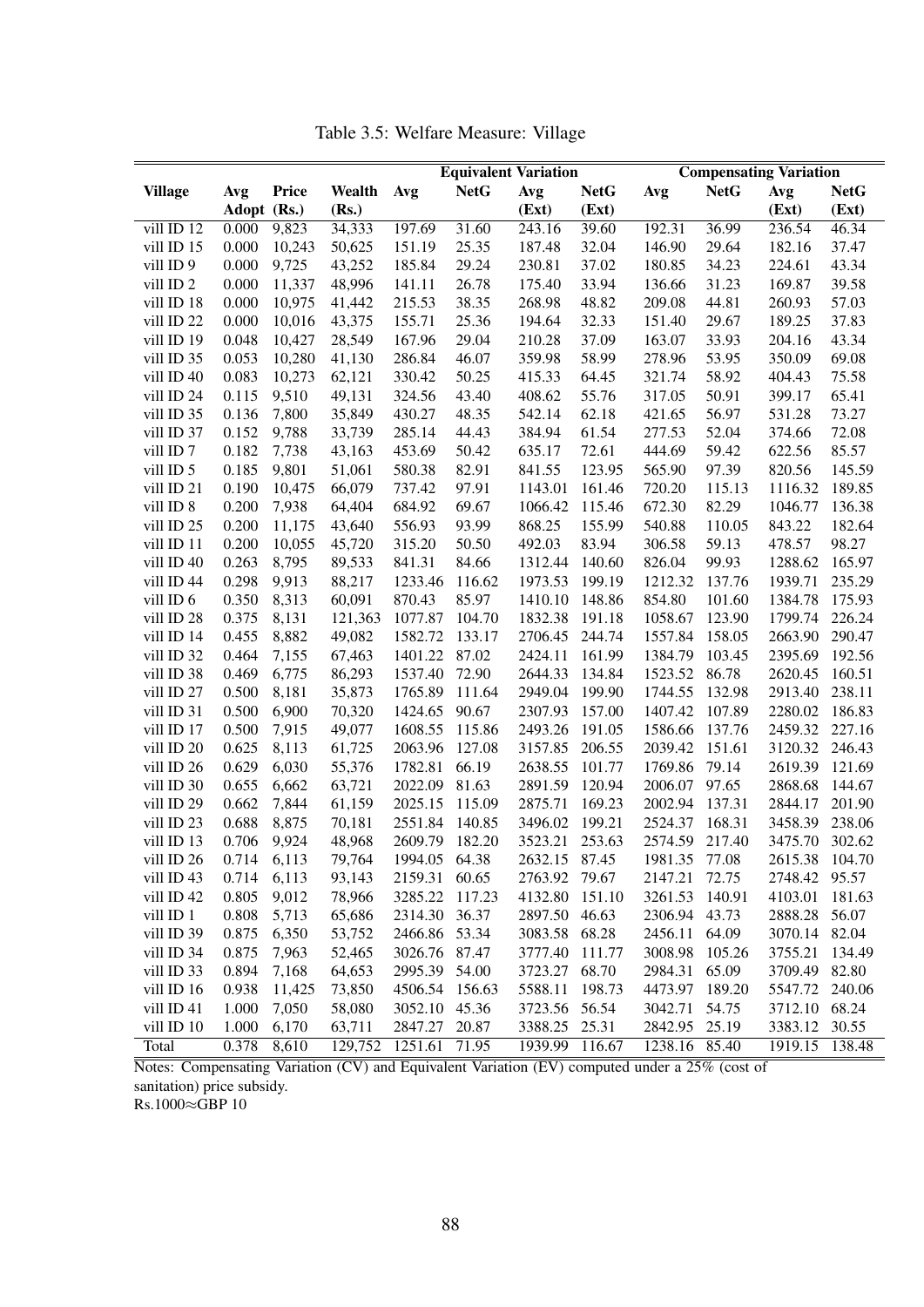

<span id="page-88-0"></span>

Notes: The graphs above plot the absolute value of the average uncompensated (Marshallian) and compensated (Hicksian) elasticity estimates as a function of the average prevalence of sanitation across groups/villages. Elasticity estimates are computed for each individual household within a village which is averaged over each village. Black<br>solid line denotes total price elasticity (absolu prevalence of sanitation across groups/villages. Elasticity estimates are computed for each individual household within a village which is averaged over each village. Black solid line denotes total price elasticity (absolute value). The blue dashed line denotes the direct effect of the price change while the red dotted line plots the indirect effect Notes: The graphs above plot the absolute value of the average uncompensated (Marshallian) and compensated (Hicksian) elasticity estimates as a function of the average generated by the underlying externality. generated by the underlying externality.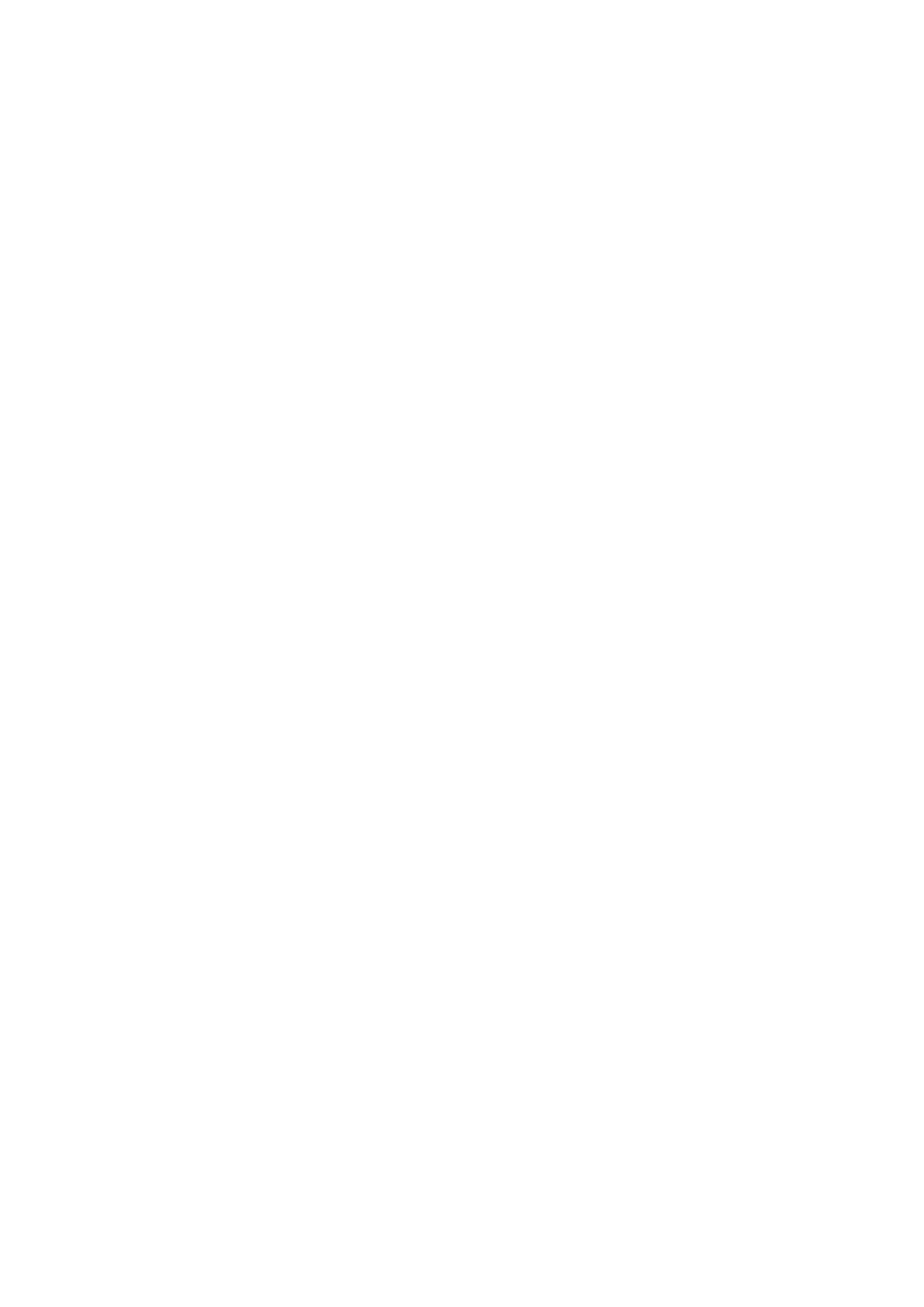## <span id="page-90-0"></span>Chapter 4

# Household Demand for Sanitation: Importance of Externalities and Borrowing Constraints

## 4.1 Introduction

Close to 2.5 billion people on the planet ( $\approx 35\%$  of the population) do not have access to basic sanitation (WHO-UNICEF  $2014$  $2014$  $2014$ ).<sup>1</sup> Lack of sanitation has detrimental effects on individual health, economic and social well-being (Mara, Lane, Scott & Trouba  $2010$  $2010$ .<sup>2</sup> In recent years there has been significant policy interest in the developing world to increase sanitation adoption amongst households.<sup>[3](#page-90-3)</sup> Finding strategies to tackle under-adoption has become a policy imperative. Governments have used many different policies to incentivize adoption. However, there is substantial disagreement as to which policies are effective at increasing coverage and at an affordable cost to developing countries. The disagreement arises from contrasting views on which market failure generates under-adoption of sanitation.

Two often cited market failures are borrowing constraints and externalities. First, in developing countries with limited or non-existent credit markets, a liquidity constrained household may find it difficult or impossible to purchase sanitation.

<span id="page-90-2"></span><span id="page-90-1"></span><sup>&</sup>lt;sup>1</sup>Basic sanitation refers access to a toilet/bathroom facility

<sup>&</sup>lt;sup>2</sup>The World Bank estimates that increase in sanitation coverage can reduce diarrhoeal disease related child mortality by more than a third.

<span id="page-90-3"></span><sup>&</sup>lt;sup>3</sup>Over the period 2008 $-2015$  the Gates Foundation has allocated approx USD. \$650 million under the water, sanitation and hygiene (WaSH) program towards increasing sanitation coverage Bill & Melinda Gates Foundation (2011).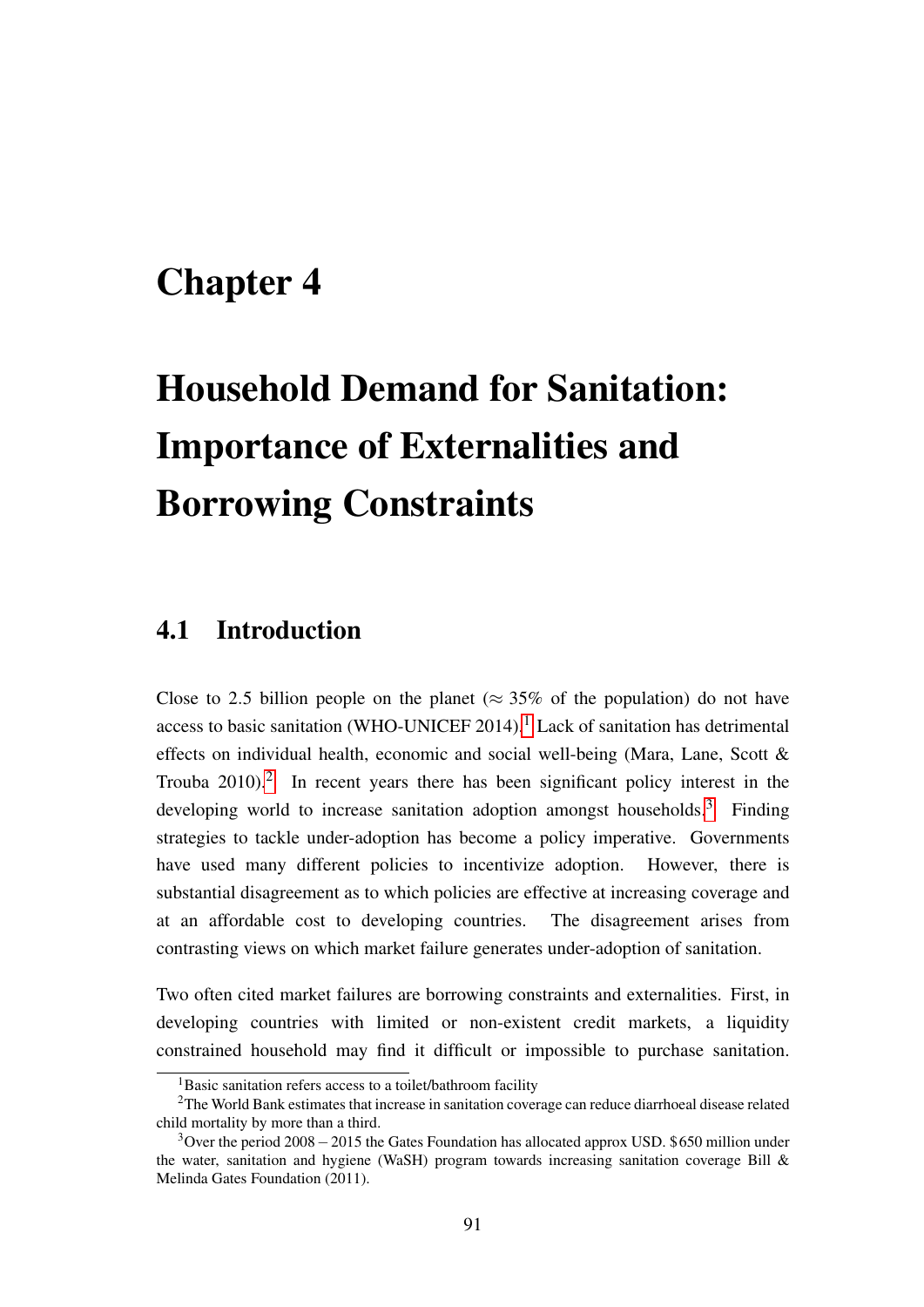Second, sanitation generates positive externalities (Duflo, Greenstone, Guiteras & Clasen 2015). For example, in a similar manner to vaccination; an increase of sanitation adoption amongst neighbouring households reduces the risk of infection and likelihood of being sick for an individual (Geruso & Spears 2015, Hammer & Spears 2013, Spears 2012, 2013, Augsburg & Rodriguez 2015). Such spillover effects are not necessarily internalised by an individual resulting in inefficient adoption.

This paper analyses if there is under-adoption and its extent using data from India, where only 37% of the population has access to sanitation. Having established underadoption, I ask: If the objective of the policy makers is to maximize coverage subject to government budget constraints, are sanitation loans or price subsidies more effective at increasing adoption? Moreover, I also study the welfare implications of the two policies.

To answer these questions, I develop and estimate a dynamic equilibrium model of sanitation choices of households. The model has two key features. First, it allows for households to be borrowing constrained in their consumption and sanitation adoption choice. Second, to capture the externalities households make interdependent adoption choices. I model the household decisions to adopt sanitation and to save over the lifecycle within a strategic setting of an incomplete information game. Interdependent adoption captures numerous possible channels that can generate externalities.[4](#page-91-0)

The challenge of solving and estimating the model arises because agents do not optimise in isolation but instead solve an inter-related system of dynamic programming problems. As is typical of many strategic decision models, multiple equilibria may arise depending on the strength of the externality. This poses challenges in estimation and counterfactual analysis, especially when one is unwilling to specify an arbitrary selection rule.

First, this paper builds on the estimation methodology in Hotz, Miller, Sanders & Smith (1994) and Bajari, Benkard & Levin (2007) by combining a two stage and full solution estimation methods. I demonstrate that by making a small trade-off under the two-step approach; by numerically solving a part of the model, it is possible to have an estimation method that can accommodate a richer set of strategic demand models for a small increase in computational cost.

<span id="page-91-0"></span><sup>&</sup>lt;sup>4</sup>The framework allows for externalities to arise from different channels. For example, there is a biological contagion channel which affects health but there may also be information spillovers with neighbours sharing knowledge on the benefits from adoption. In addition social norms and peer pressure may also play a role.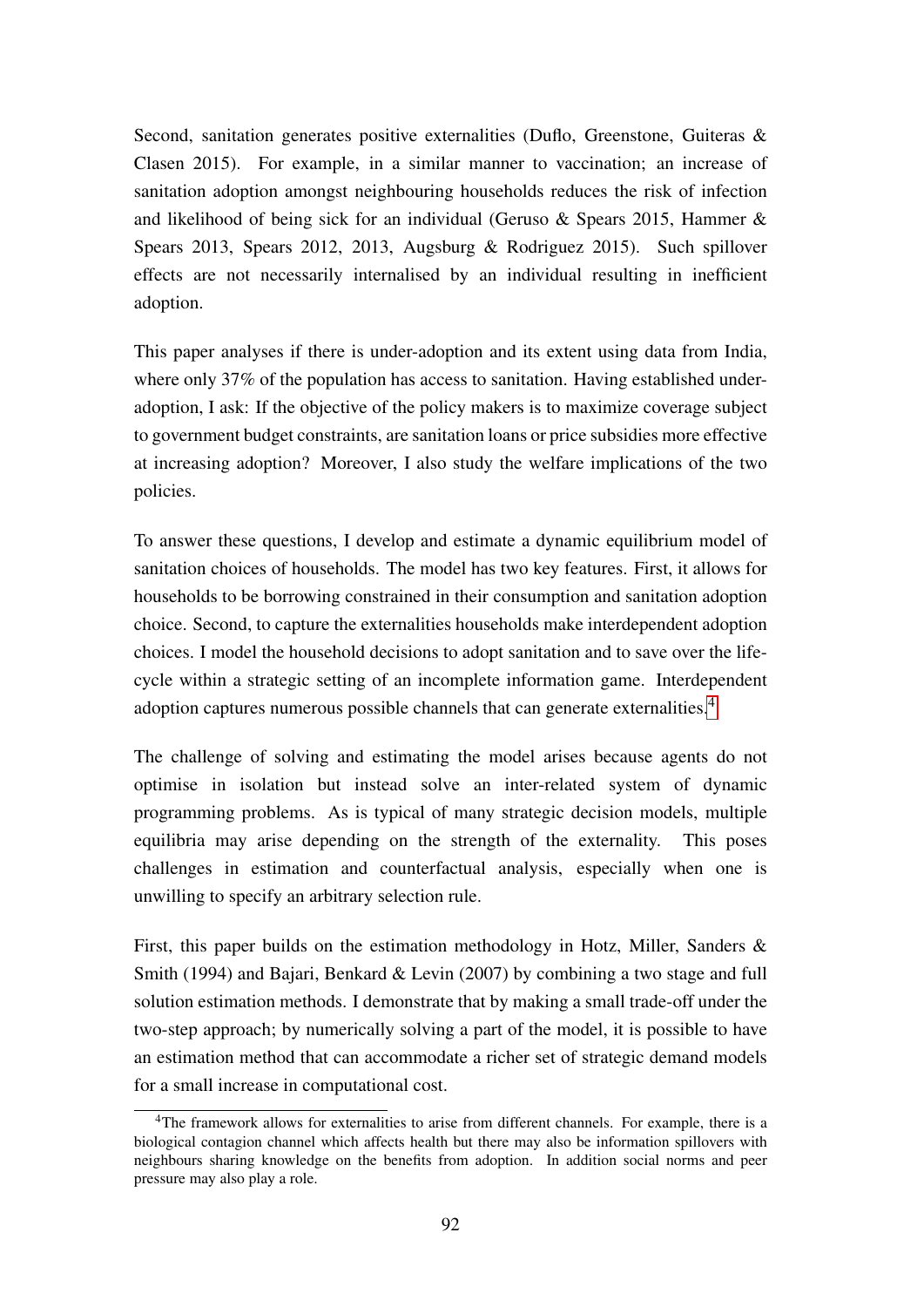Second, this paper proposes a method to conduct counterfactual policy analysis that circumvents the typical issues of multiplicity. Specifically, the burden of solving for all possible equilibria and an additional challenge with simulation ensues when the existing selection rule is not policy invariant and is no longer valid under different counterfactuals. This affects the validity of the policy implications derived which are a function of the underlying selection mechanism. A common approach, undertaken in applied work, is to specify an equilibrium selection rule under estimation with the implicit assumption that the selection rule does not change in counterfactual scenarios.<sup>[5](#page-92-0)</sup> This paper takes an alternative route where I instead bound the set of counterfactual policy outcomes that could be sustained under different selection rules. I do this by first characterizing the conditions under which the model implies strategic complementarity in the sanitation adoption decisions. This allows me to establish an order over the set of equilibria thereby bounding the set using the highest and lowest equilibrium. The equilibrium bounds are used to characterize the region of the policy impact that could be sustained in equilibrium under counterfactual scenarios.

There is an active literature on estimating both static and dynamic games that explicitly address the issue of multiple equilibria. This paper is related to the extensive literature on the estimation of dynamic models using the Hotz & Miller (1993) two-step Conditional Choice Probability (CCP) approach. The literature comprises of numerous extensions to the original two-step estimator for both single-agent and strategic interaction models. More recently, Aguirregabiria & Mira (2007), Bajari, Benkard & Levin (2007), Pakes, Ostrovsky & Berry (2007) and Pesendorfer & Schmidt-Dengler (2008) have developed estimation procedures that allow one to recover the primitives that underlie dynamic choice games. In contrast to the estimation literature, there is a smaller body of work on the problem of conducting counterfactual policy simulations under multiple equilibria. The idea to bound the set of equilibria has previously been exploited in the literature both for the purpose of estimation and simulation. This includes work by Jia (2008), De Paula (2009), Lee & Pakes (2009), Björkegren (2014) and Reguant (2015).<sup>[6](#page-92-1)</sup> In terms of counterfactual simulation, Björkegren's (2014) study of mobile handset adoption in Rwanda is closest to this paper. However, differently from Bjorkegren the simulation method in this paper does not employ the assumption of perfect foresight.

<span id="page-92-0"></span><sup>&</sup>lt;sup>5</sup>For example in a recent working paper by Fu & Gregory (2016) study household rebuilding behaviour post Katrina hurricane where the neighbour's rebuilding decisions induces amenity spillovers. The paper assumes a specific equilibrium selection rule under which the model is both estimated and simulated for counterfactual policies.

<span id="page-92-1"></span><sup>&</sup>lt;sup>6</sup>Jia (2008) establishes bounds for the possible set of fixed points under specific selection rules in order to ease the burden of estimating the model.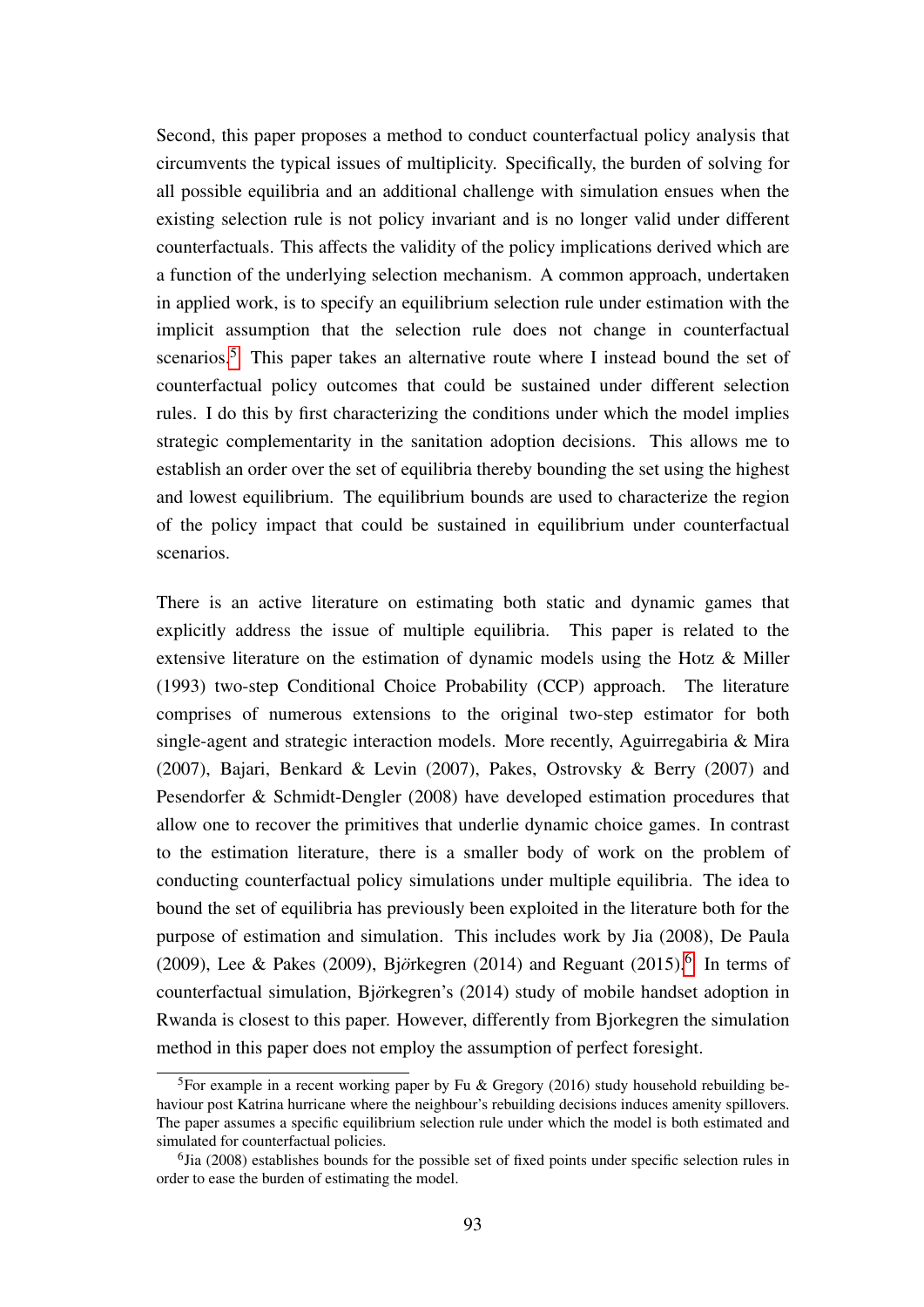The model is estimated using a two period household panel data from India. In addition to sanitation adoption, I observe a rich set of household characteristics including asset accumulation, earnings, household demographics and cost of sanitation. The survey covers time periods 2009/10 and 2012/13 and includes information on key demographic features at the village level. Additional information on the cost of sanitation measure was collected at across villages in 2012.

By comparing the existing sanitation levels in the data with the socially optimal level of adoption from the estimated model, I quantify the extent of under-adoption. First, I compare the cost effectiveness of providing sanitation price subsidies differently from loan policies to increase coverage and compute welfare gains under each policy. Second, I decompose the policy effect into its direct and indirect components i.e., externality on an individual household's demand response. Lastly, I use the structural framework to derive implications about optimal policy design and cost efficiency.

An advantage of a structural approach is to be able to simulate the impact of counterfactual policies on adoption decision from changing the direct costs of sanitation, for example through the provision of price subsidies or loans that incentivize adoption. Compared with a utilitarian social planner solution, existing coverage levels are on average 53% below the socially optimal level, implying under-adoption. This wedge is induced by the under valuation by each household of the total benefits derived from adoption. Under cost effectiveness considerations, I find price subsidies to be, in general, more effective at increasing sanitation coverage. However, the policy effects are heterogeneous where loans are found to be equally, if not marginally more, effective in villages with no sanitation coverage. In contrast, I find that price subsidies compared with sanitation loans are more effective at increasing sanitation coverage within villages with mid to low initial sanitation levels. This is because a subsidy policy generates a larger feedback effect in the presence of externalities which propagates through the entire village resulting in a larger shift in the equilibrium sanitation level. Instead sanitation loans are found to be more cost effective in villages with close to zero initial sanitation prevalence.

I find that the additional adoption induced by a price subsidy policy generated positive externalities equivalent to *Rs*.3,181 (lower bound) and *Rs*.6,253 (upper bound) of welfare gain for households whose adoption choice was not directly affected by the program. While the policy generated a larger gain equivalent to *Rs*.10,008 (lower) and *Rs*.12,511 (upper) for the recipient household directly affected by the policy. The impact of the subsidy policy shifted bounds on net welfare upwards by *Rs*.1,380 (lower) and *Rs*.3,883 (upper). A significant proportion of this gain 33% (lower) to 72% (upper) in surplus is accrued indirectly through the spillover effects.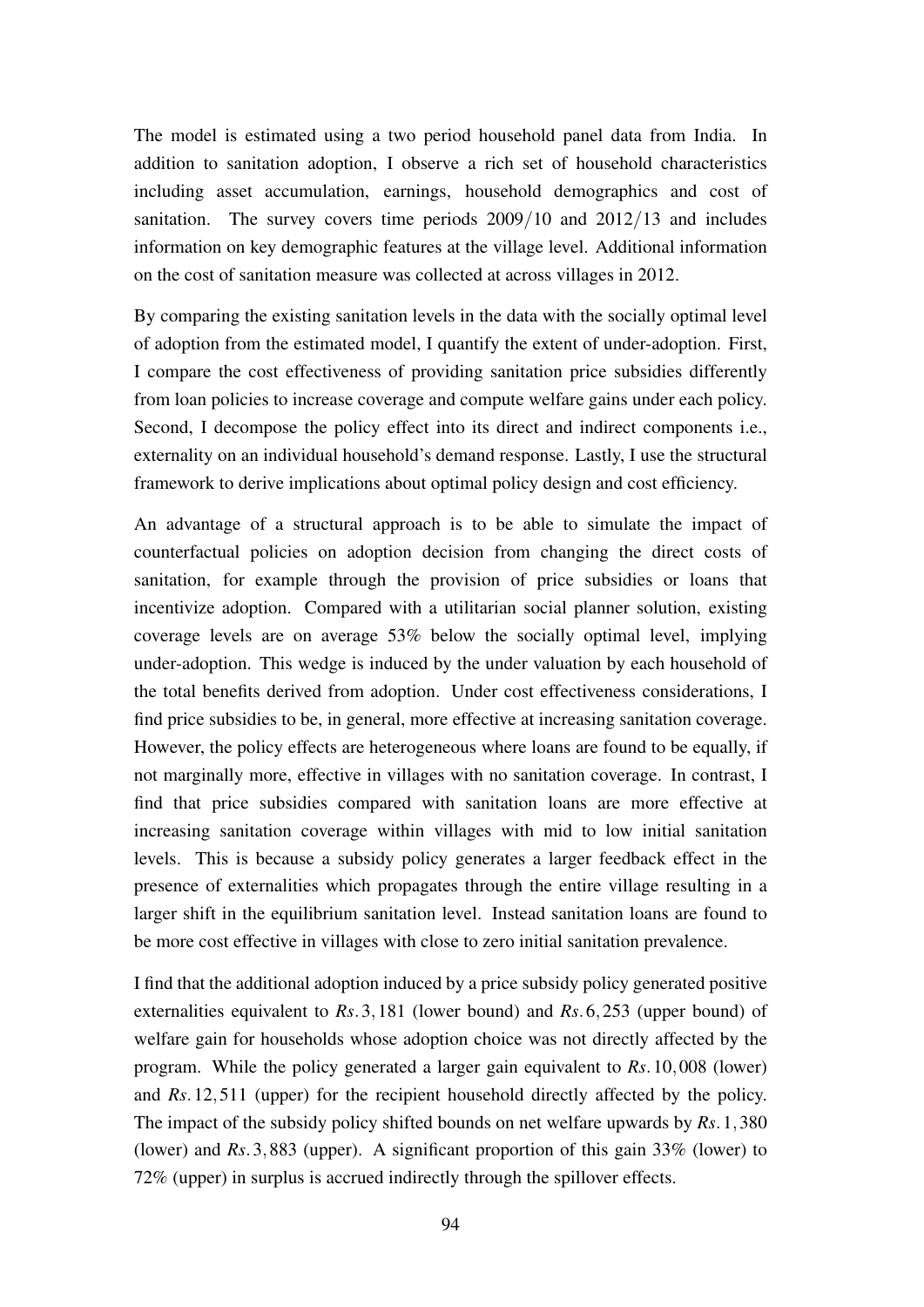These findings highlight the fact that, with the presence of externalities, accounting for and quantifying the effect of equilibrium interactions among households is essential to understand the impact of policies. This paper argues that subsidies affect household welfare both directly by reducing the relative price for sanitation but also indirectly through an externality that affects the relative cost faced by an individual household. This analysis is consistent with evidence from field experiments on sanitation demand and contributes to the literature on the topic of sanitation. In particular, it complements a recent study by Guiteras, Levinsohn & Mobarak (2015) which analyses the impact of different policy interventions on sanitation take-up behaviour among households in Bangladesh using a randomized experiment. The experiment contrasts between policies that provide information on the benefits of having sanitation at home and policies that directly subsidize the cost of adoption through price subsidies along with a control group. Their analysis finds evidence of positive spillover effects from adoption on households other than the recipient beneficiary both in adoption decisions and health outcomes.

The remainder of the paper is organized as follows. Section [4.2](#page-94-0) provides a background and description of the data. Section [4.3](#page-99-0) presents the model of household sanitation choice and the identification assumptions on which my results are based. Section [4.4](#page-111-0) describes the estimation strategy and discusses the parameter estimates and model fit. Section [4.5](#page-118-0) describes how the estimated model is used to simulate the equilibrium sanitation adoption behaviour under counterfactual policy interventions. Results are presented in Section [4.6](#page-124-0) with an analysis of counterfactual policies. Section [4.7](#page-130-0) concludes. All relevant Table and Figures are provided in the chapter appendix on Section [\(4.8\)](#page-131-0).

## <span id="page-94-0"></span>4.2 Context and Data

### 4.2.1 Sanitation in India

Despite substantial evidence on the importance of sanitation for health and human capital development, progress towards increasing access to sanitation in India has been extremely slow. For example, in rural areas, the fraction of households without a toilet decreased by only 8.8 percentage points between 2001 and 2011, from 78.1% to 69.3% (Ministry of Rural Development 2012). While a number of innovative and successful approaches have increased access to sanitation on a small scale, the national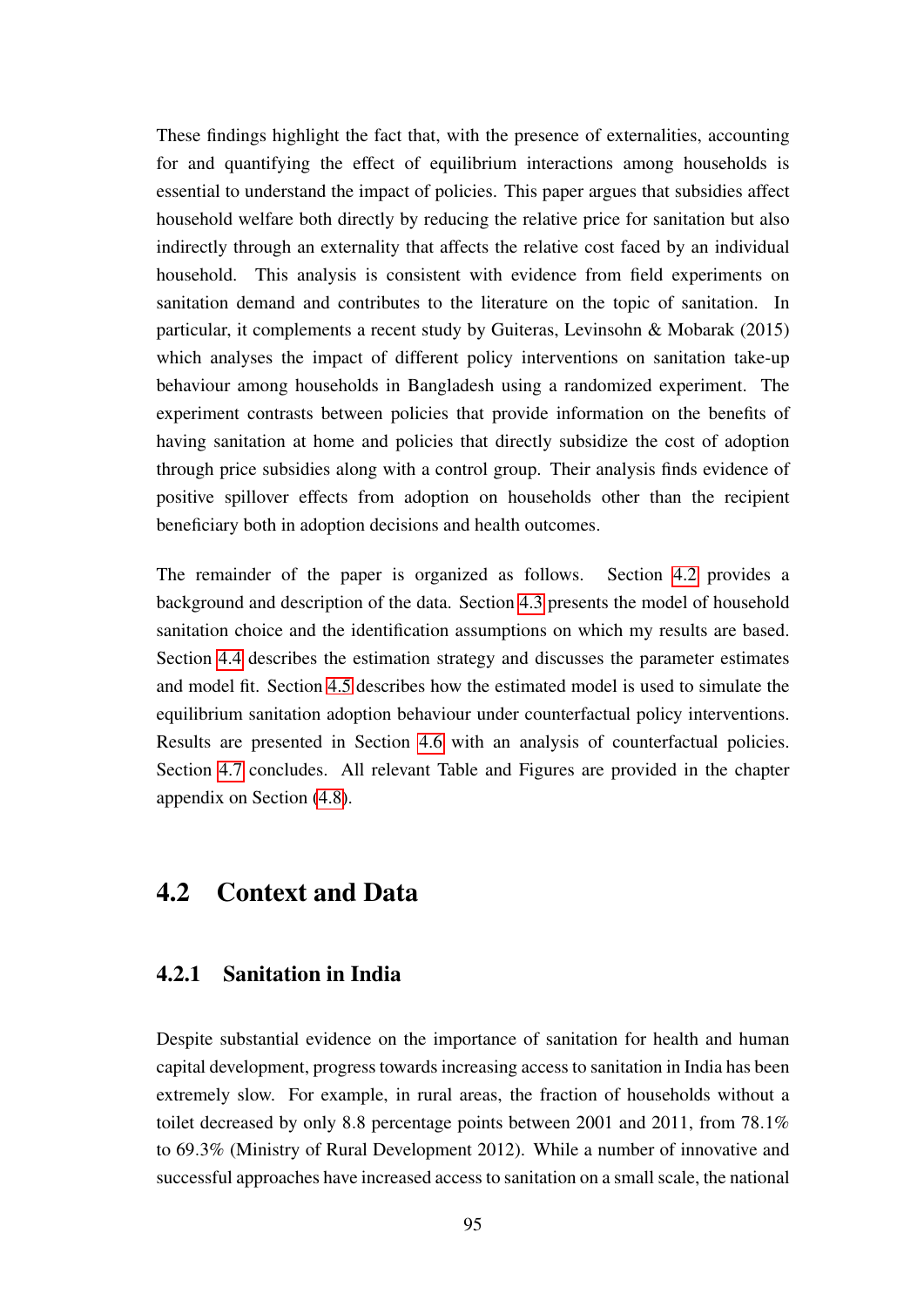average of 3[7](#page-95-0)% sanitation coverage is well below the global average of  $64\%$ <sup>7</sup>. The topic of sanitation provision has also garnered important political interest within the country. The current Prime Minister Narendra Modi launched the "Swachh Bharat Abhiyan" (Clean India Mission) initiative which proposed to provide toilets/sanitation to all 110 million rural households that currently do not have one, at a cost of *USD* 22.0 billion (Ministry of Rural Development India, 2014).

Poor sanitation has been linked with causes of intestinal diseases which reduce the absorption of calories and nutrients, and leads to malnutrition and impaired cognitive development among children. There is also a growing body of work within the economic literature, that quantifies the impact of sanitation prevalence on individual health outcomes especially for children. For example, a recent working paper by Geruso & Spears (2015) investigates the impact of poor sanitation coverage on infant mortality in India. By instrumenting for local sanitation prevalence with the religious composition of neighbourhoods to account for endogeneity of sanitation coverage, they find evidence of large infant mortality externalities associated with the lack of sanitation amongst neighbours. Specifically, their analysis finds a decline in 2.6−2.9 infant deaths per 1000 with a 10% increase in sanitation adoption levels. Augsburg & Rodriguez (2015) use the data on sanitation price variation as an instrument for the sanitation prevalence across village.<sup>[8](#page-95-1)</sup> Their instrumental approach suggest a significant increase in child height for age  $z - scores$  by 0.15 standard deviations with a 10% increase in sanitation prevalence.

In contrast, there are few examples that study demand for sanitation and the factors/market failures that affect household choice. An exception to this is a recent paper by Guiteras, Levinsohn & Mobarak (2015) based on a randomized policy experiment conducted in Bangladesh. The experiment measures the impact of different policies: price subsidies, supply-side and information provision, on household sanitation adoption. The findings suggest that lack of information, about the benefits of improved sanitation, or lack of access to markets for sanitation components are not the key deterrents to a household's investment in sanitation. Instead, the significant increase in sanitation ownership and usage among subsidy (price subsidy) recipients suggests that financial constraints might be an important limiting factor in their context. The increased probability of sanitation ownership

<span id="page-95-0"></span><sup>&</sup>lt;sup>7</sup>The national average of  $37\%$  is across rural and urban populations. Sanitation coverage in rural India is estimated at 21.1% while the number for urban population is close to 54% (data.worldbank.org)

<span id="page-95-1"></span><sup>&</sup>lt;sup>8</sup>The analysis in Augsburg & Rodriguez (2015) also makes use of the dataset employed in the empirical analysis in this paper. They additionally use variation in the cost (price) of sanitation, collected independently in Gautam (2015) and this paper as an instrument. Their analysis provides constructive evidence on the presence of significant positive externalities on child health in the data used.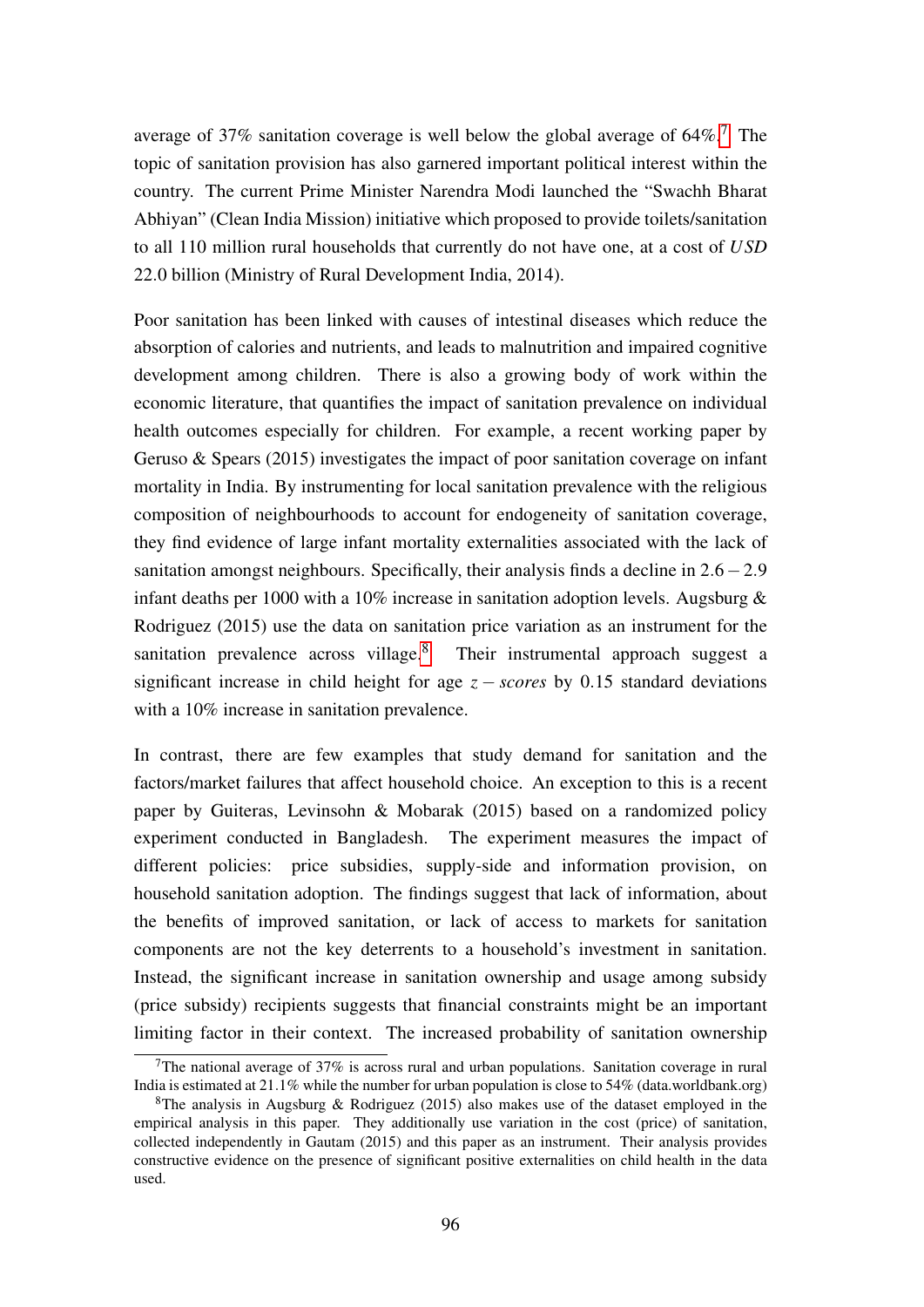among non-recipients also suggests that purchasing decisions of one's neighbours affect a household's own purchasing decisions - even without a subsidy incentive. Furthermore, the increase in sanitation adoption rates as the proportion of subsidy voucher recipients suggests the presence of spillover effects and inter-linked adoption decision. My analysis reveals the extent of under-adoption accrued due to externalities as well as induced by binding financial constraints.

#### 4.2.2 Data

The data for the empirical analysis comes from a household panel survey conducted under the FINISH program (Financial Inclusion Improves Sanitation & Health) in India during the periods  $2009 - 10$  and  $2012 - 2013$ . The program aims to improve the living standards of poor communities by implementing projects that improve sanitation, hygiene and waste management across the country. The overall objective is to increase sanitation access and coverage and thereby improve the living and economic conditions for poor households that otherwise lack access to basic sanitation. Under its sanitation and hygiene program, FINISH provides sanitation facilities at the household level through a combination of micro-credit lent by Microfinance Institutions (MFIs) or local banks, and/or price subsidies (subsidize the cost of adoption). In addition to the provision of financial incentives, the interventions also include a self-contribution component and health insurance incentives. It is important to mention that though the data was collected under the FINISH program, it does not include the impact of any policy intervention implemented.

#### Descriptive Statistics.

The data used in this project comes from the regional locality of Gwalior located in the state of Madhya Pradesh, India. With only 28% of population with access to sanitation, Madhya Pradesh ranks 30 out of a total of 36 states in the country in order of sanitation coverage. The sample size comprises of 1451 households observed over the two survey periods  $2009 - 10$  and  $2012 - 2013$  from 42 village groups. The FINISH sample comprises of a detailed household survey which includes a rich set of information on household demographics, household members and household head, education, earnings, asset accumulation and consumption values as well as information on sanitation adoption. The dataset also comprises of village level demographics which includes information on daily wage rate for labour, presence of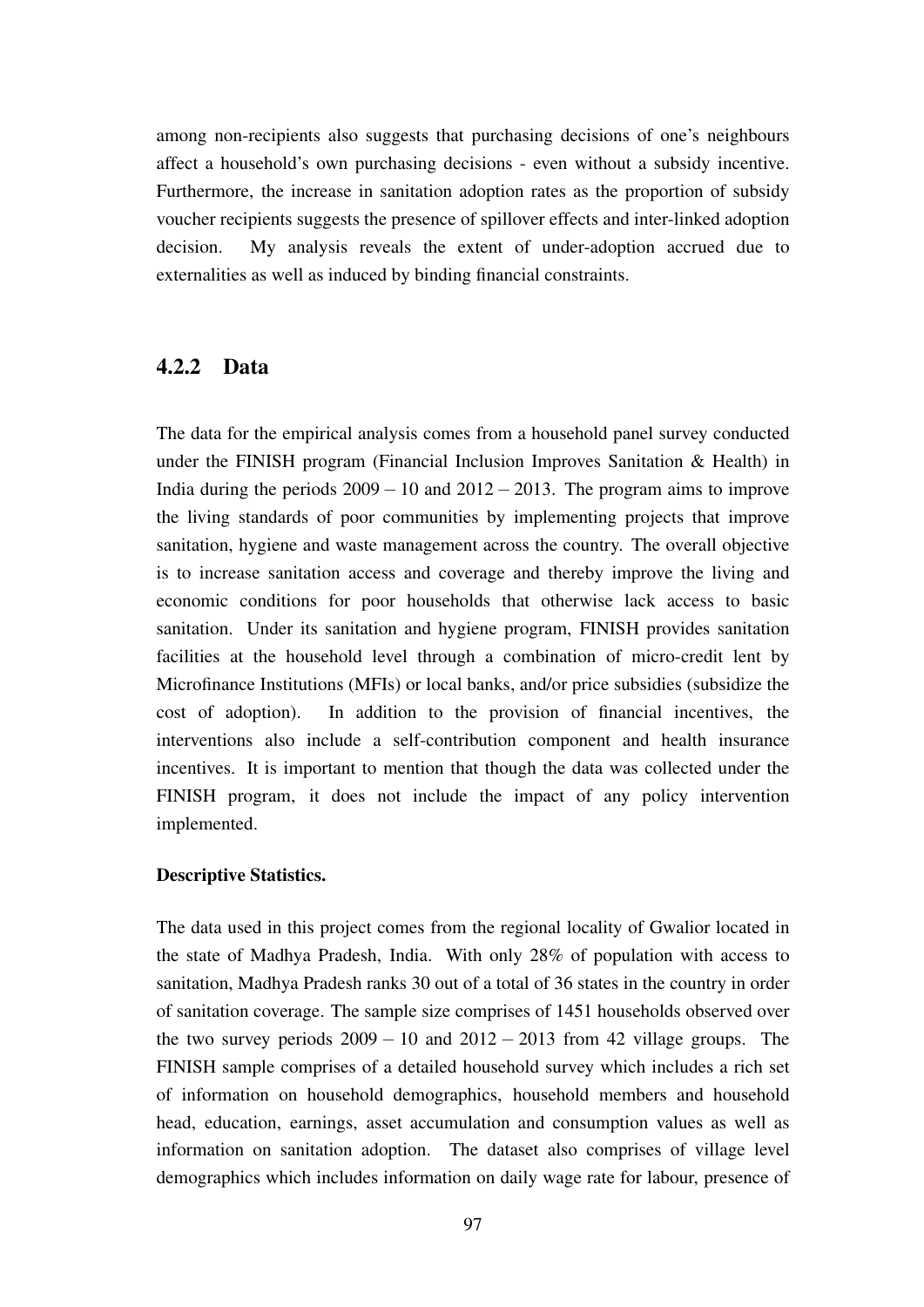drainage infrastructure and availability of public sanitation facilities within the village.

Table [\(4.1\)](#page-149-0) provides descriptive statistics for a few variables of interest across the two period panel. The household head is on average 43 years of age with primary school education.[9](#page-97-0) A typical family consists of 5 household members half of whom are female. Home ownership rates are high with close to 90% of household heads owning their house. Cash-in-hand refers to the total annual income and liquid assets available to the household for consumption. The stock of assets which also includes savings in the bank is between 8% and 10% of the total available resources for consumption. Income earnings and stock of asset values are deflated to 2010 values.

#### Cost of Sanitation.

Data on the cost of sanitation was collected in July/August 2012 across all villages.<sup>[10](#page-97-1)</sup> The price measure is based on the cost of building the most common type of sanitation facility in the local region i.e., 'Twin Pit Pour Flush' (TPPF) unit. All households within a village face the same price. The price measure comprises of two components: the total cost of raw material and the cost of labour required to build the facility itself. The price measure varies across villages in both components. The formula applied to construct the price measure is as follows:

Price variation across villages *g*:

- *wage<sup>g</sup>* : Daily (informal) wage rate which varies across villages.
- *days*: Approximate time to construct a 'Twin Pit Pour Flush' (TPPF) variation between  $3 - 4$  days. TPPF is the standard and most popular sanitation design unit implemented by the government under the Total Sanitation Campaign  $(T.S.C)$
- *cost<sup>g</sup>* (*rawmaterials*): Cost of raw material (cost of five principle materials used in the construction of a TPPF unit) which include — Bricks, Mortar, Tiles, Ceramic fixtures & Tin sheets.

 $price_g = wage_g \times days + cost_g$  (*raw materials*)  $\times$  *quantity*(*kilogram*/*piece*/*unit*) (4.2.1)

<span id="page-97-1"></span><span id="page-97-0"></span> $9$ Primary School in India is up to year 5 with a total of 12 years of primary and secondary education.

 $10$ The information used to construct a measure for the cost of sanitation was collected independently of the household survey. I received helpful advice and assistance from the Gwalior Nagar Nigam Seva municipal authorities in the collection process.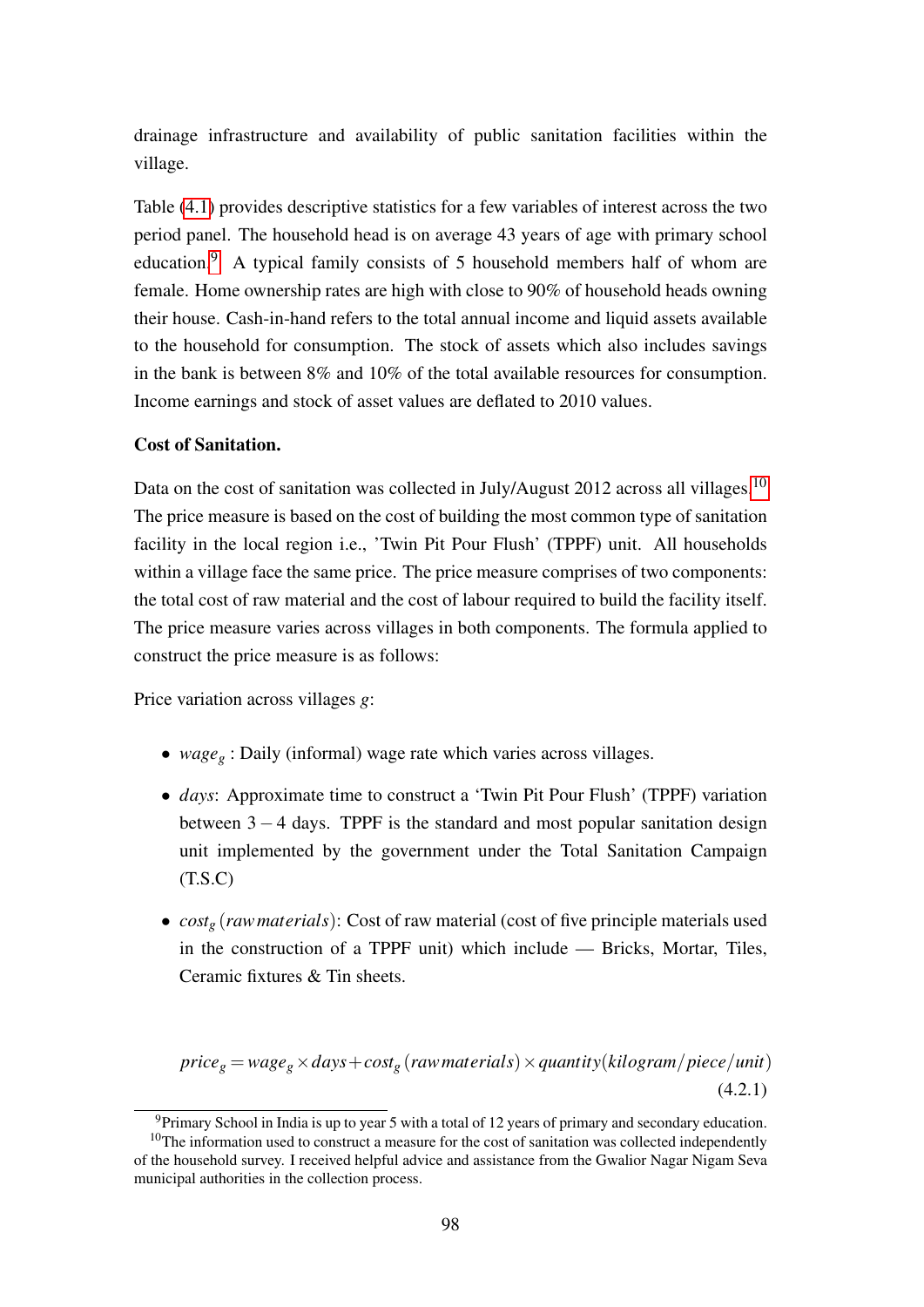The main source of variation arises from the cost of raw materials which varies across villages and comprises close to 70% of the total cost of sanitation incurred. A point to note here is that the raw materials used in sanitation are widely produced and demanded in the region on a large scale for other domestic and commercial construction. The demand for these products for the purpose of building sanitation constitutes a very small proportion of the overall demand for the goods in the region. $11$ 

Age profiles. The life-cycle profiles of interest include sanitation adoption and asset accumulation by age of household head. Figure [\(4.1\)](#page-159-0) depicts the dynamics that the model should be able to replicate. Appendix [\(4.8.1\)](#page-132-0) describes the way in which lifecycle profiles are obtained using data from different age cohorts. Sanitation adoption varies over the life-cycle of a household head with 37% prevalence among 20 year household heads to just over 70% prevalence by the age of 75. There is a relatively steeper increase in the proportion of adoption between the age of 20 and 26 while adoption tapers off to be flat past the age of 55. The asset stock profile (per Rs. 1000) depicts a hump shaped profile with a steady accumulation of assets up to the age of 55, past which the household de-cumulates to almost it's initial stock of assets by the age of 75.

<span id="page-98-0"></span> $11$ Table [\(4.7\)](#page-153-0) in the appendix provides details on variation of price and sanitation prevalence by village.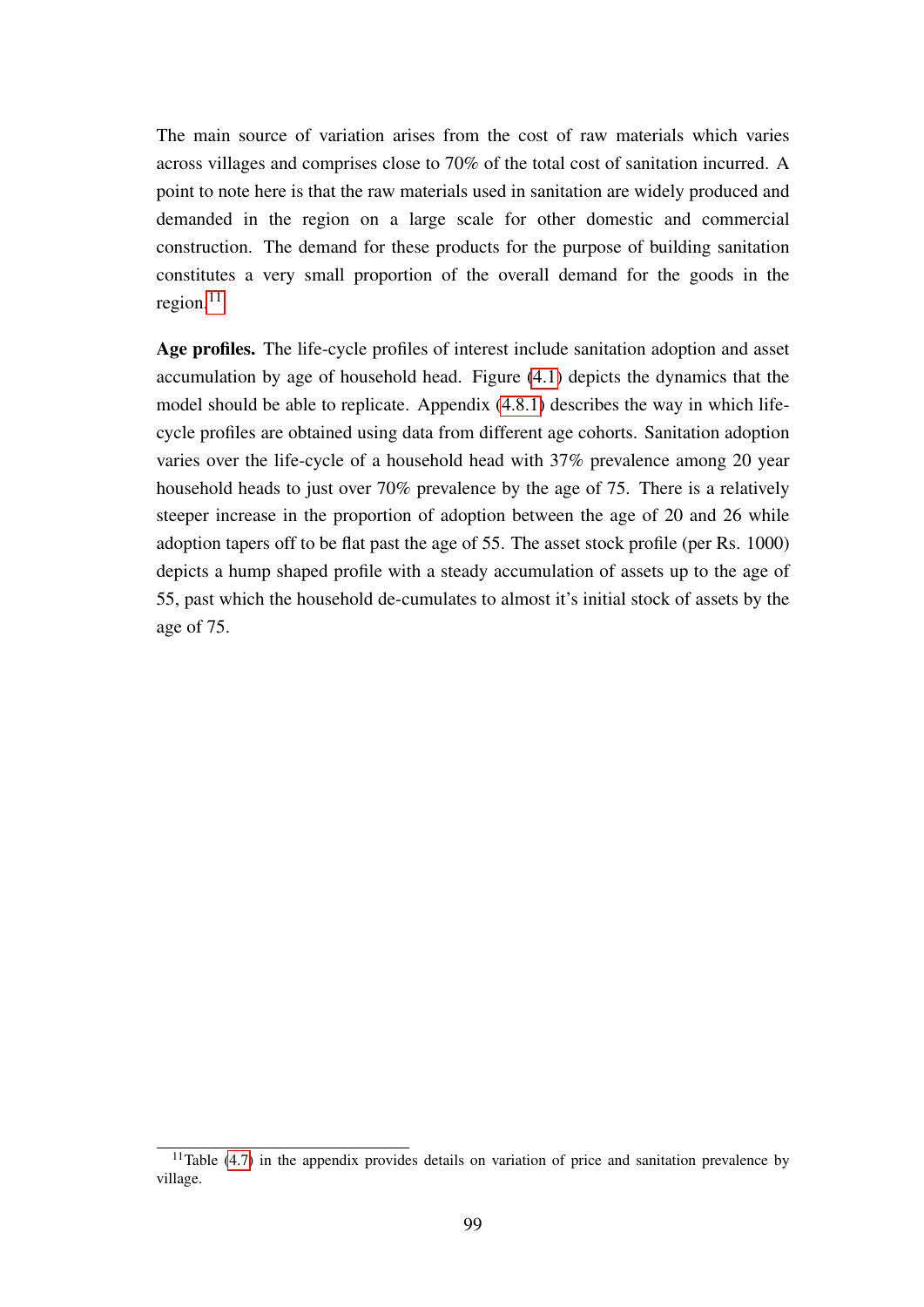## <span id="page-99-0"></span>4.3 Model

This section describes the model which provides a framework to evaluate the impact of different policy interventions on household demand for sanitation. A household is taken to be a single decision making unit where the household head is identified as the primary decision maker. The model closely matches the observed adoption behaviour over the life-cycle, and is designed to capture the key trade-offs faced by a decision making household. Specifically, the structure incorporates features that influence a household's net utility from adoption: (i) the cost of building sanitation, (ii) the impact of binding liquidity constraints, (iii) the strength of the idiosyncratic taste shocks for having sanitation at home and, (iv) the impact of changes in the sanitation coverage within the village. The increase in sanitation coverage within a village can generate spillover effects that are not necessarily internalized by individual households. The impact of such externalities is captured through an interdependence in household demand for sanitation, where the gains derived from having sanitation also depend on the adoption decision of the village as a whole.<sup>[12](#page-99-1)</sup>

The interdependence is modelled as a strategic interaction among households under incomplete information.[13](#page-99-2) An individual household evaluates it's private utility from adoption against the social benefits it derives through the spillover effects. The key difference of the structure from a single agent model is that instead of acting in isolation households solve an inter related system of dynamic programming problems given expectations about adoption decision of other households. Under rational expectations, in equilibrium a household's actions must be optimal given their beliefs and their beliefs must be correct on average. In addition, households are also restricted from borrowing against their future income. Thus, the present decision to buy sanitation induces an inter temporal trade-off with savings that could instead be used to insure future consumption against income shocks.

This section describes the primitives of the model, including household's information set and choices, state variable transitions and the timing of choices along with a specification of the household problem. I also describe the Markov Perfect Equilibrium within the model and possible multiplicity of equilibria. Lastly, I discuss the identification of the primitives and the assumptions employed to identify the parameters of interest.

<span id="page-99-1"></span><sup>&</sup>lt;sup>12</sup>Externalities in the model can be generated from different underlying mechanisms for e.g. health externalities, information spillovers, amenity agglomeration effects as well as peer conformism effects.

<span id="page-99-2"></span> $<sup>13</sup>$ Under incomplete information the information set of a decision making household is only partially</sup> observed by other households including the econometrician.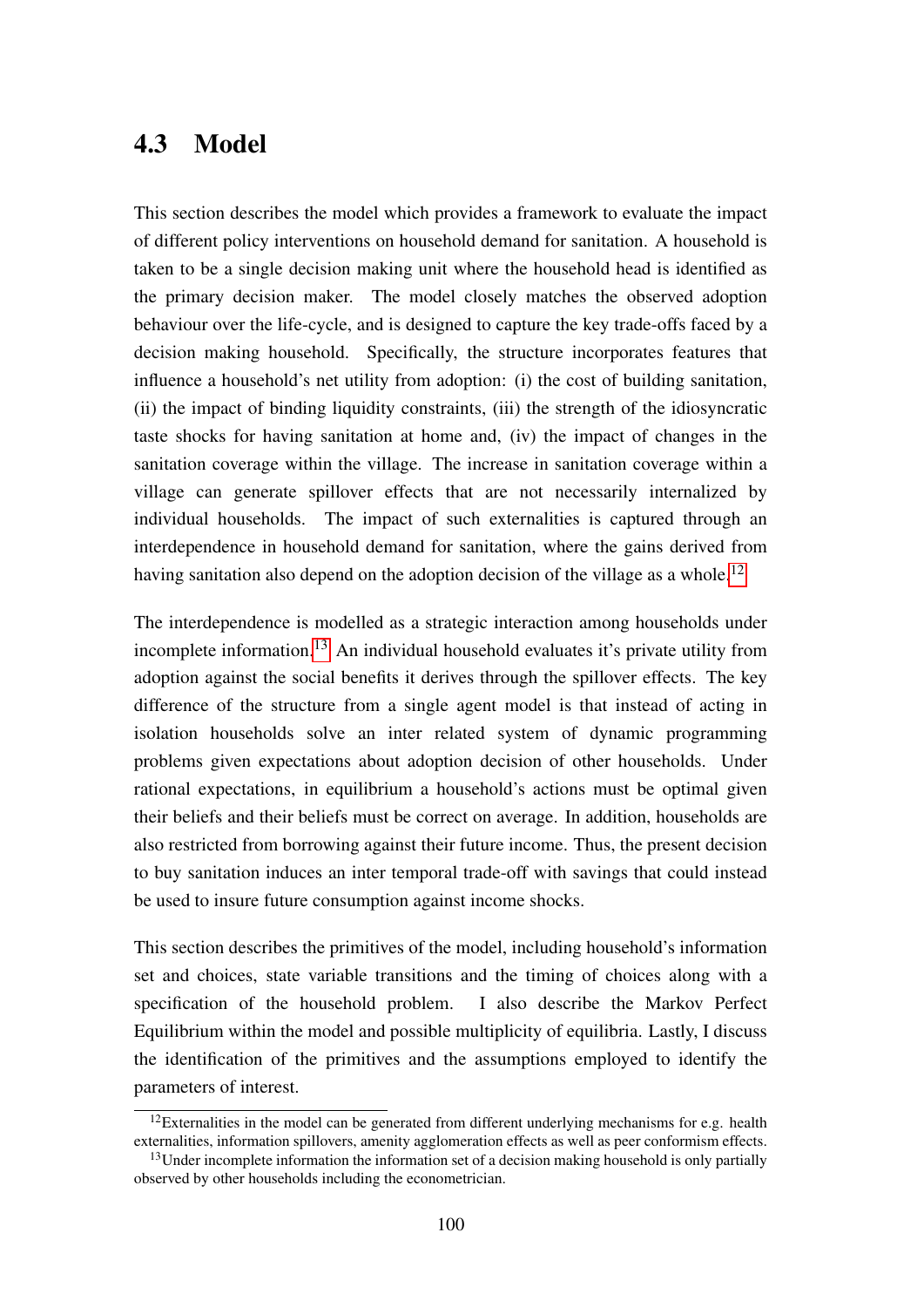#### 4.3.1 Model Specification

There are a finite number of village groups indexed by  $g = 1, ..., G$  and each village is the relevant reference group for a household. Let *N* denote the set of households that belong to each village indexed by  $i = \{1, 2, ..., N\}$ .

Choice Set. A household head makes decisions based on his or her age *a* over a finite horizon, where  $a = 20, \ldots, 75$  and  $\mathcal A$  denotes terminal decision making age. In addition, within a village different 'aged' households interact with each other where the dynamics evolves over calendar time  $t = 1, ..., \infty$ .<sup>[14](#page-100-0)</sup> At each age *a* until terminal age *A*, a household who is alive at time *t* can choose a pair  $(d_{it}, c_{it})$ , where  $d_{it} \in \mathcal{D}_{it}$  $\{0,1\}$  denotes choice to adopt sanitation today or wait until the next period:

$$
d_{it} = \begin{cases} 0 & \text{Non\,,} \\ 1 & \text{HH\,,} \end{cases}
$$

and  $c_{it} \in C_{it}$  denotes the consumption choice today which determines the amount saved for tomorrow  $A_{it+1}$ . A household's choice to adopt sanitation is an absorbing state where  $k_{it} = k_{it-1} + d_{it}$  denotes status of sanitation adoption.<sup>[15](#page-100-1)</sup> In each period *t*, different 'aged' households simultaneously decide whether or not to adopt sanitation. The vector of all household actions in period *t* is given by  $d_t = (d_{1t}, d_{2t}, ..., d_{Nt})$  and  $c_t = (c_{1t}, c_{2t}, ..., c_{Nt}).$ 

State variables. Each household *i* is characterized by a vector of state variables that affect utility:  $x_{it}$  and  $\varepsilon_{it}$ . A household's decisions are based on the age of the household head  $a_{it}$ , stock of assets  $A_{it}$ , income  $y_{it}$ , state of adoption  $k_{it-1}$ , cost of sanitation adoption *price* and the level of existing sanitation coverage  $\bar{k}_{t-1}$  within the village it resides. Decisions are also based on a household specific idiosyncratic taste for sanitation  $\varepsilon_{it} = \left[\varepsilon_{it}^{d=1}, \varepsilon_{it}^{d=0}\right]$  which is a private information shock possessed by household *i* and unobservable to all other households −*i* and the econometrician. Household *i* specific state vector is denoted by  $(x_{it}, \varepsilon_{it}^d) = (a_{it}, A_{it}, y_{it}, k_{it-1}, \overline{k}_{t-1}, price, \varepsilon_{it}^d)$ . An augmented state space is given by  $(\tilde{x}_{it}, \varepsilon_{it}^d) = (a_{it}, A_{it}, y_{it}, k_{it-1}, \overline{k}_{t-1}, \xi_{it}, price, \varepsilon_{it}^d)$  where  $\xi_{it} \in x_{it}$  is an allowance for

<span id="page-100-0"></span><sup>&</sup>lt;sup>14</sup>The village economy can be viewed as an overlapping generations framework of household heads aged between 20−75 years old.

<span id="page-100-1"></span> $15I$  do not observe destruction of sanitation units over the two samples in the data. Also treating sanitation adoption as a binary choice is reasonable in the context of rural India where almost all household have at most one toilet/sanitation facility per household.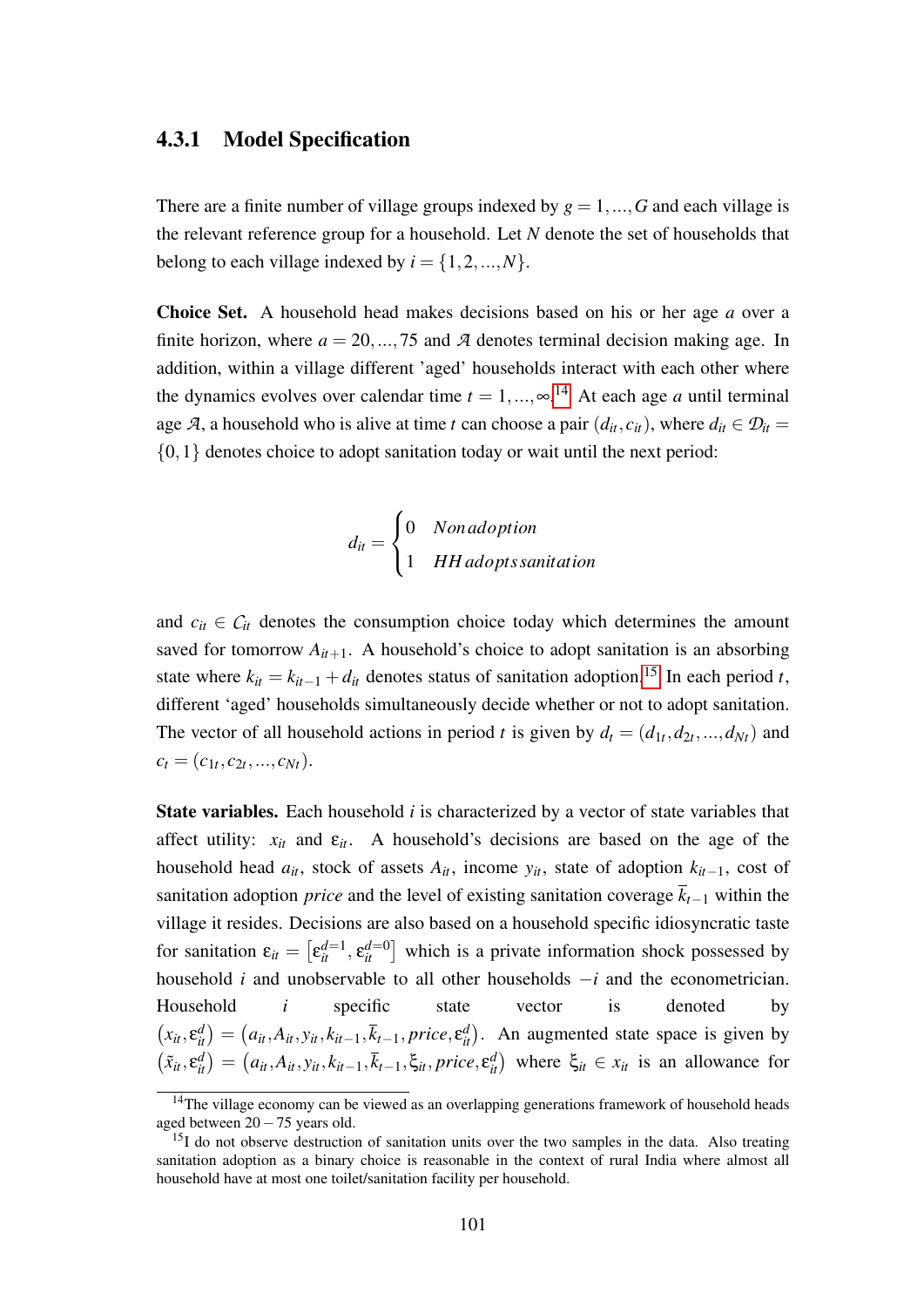measurement error in income.<sup>[16](#page-101-0)</sup> Both taste shocks  $ε<sub>it</sub>$  and measurement error  $ξ<sub>it</sub>$  are assumed to be independently distributed (*i*.*i*.*d*) across households and time periods.

Information Set, Expectations and Timing. In addition to its own states a household's decision to adopt also depends on the adoption decision of other households in the village. Under private information a household forms expectations about the sanitation adoption behaviour of others based on the common knowledge information set  $x_t = (x_{it}, x_{-it})$ .<sup>[17](#page-101-1)</sup> A household learns taste shock  $\varepsilon_i$  prior to making it's own choices, but other households' taste shock ε−*it* remain unknown to *i*.

- **ASSUMPTION** COMMON INFORMATION: The state vector  $x_t = (x_{1t}, x_{2t}, ..., x_{Nt})$  de*notes the common knowledge information set at time t observable to all households that belong to the same village.*
- **ASSUMPTION** PRIVATE INFORMATION: *The choice specific taste parameter*  $\varepsilon_{it}^{d}$  *are private information shocks and are assumed to be distributed i*.*i*.*d across households and time.*

Though a household receives instantaneous utility from its consumption choice in period *t*, it only enjoys utility from its sanitation decision in the following period. This is because it takes *time to build* a sanitation facility at home which results in a delay between when an adoption choice is made and when the facility can be used and enjoyed at home. Similarly, the level of sanitation coverage  $\bar{k}_{t-1}$  which is a state observable to all households at the start of period *t* captures the impact of underlying externalities generated by the level of adoption up to period  $t - 1$ .

ASSUMPTION TIME TO BUILD: *A household that chooses to adopt sanitation in period t may only realise gains from choice*  $d_{it} = 1$  *in the following period.* 

<span id="page-101-0"></span><sup>&</sup>lt;sup>16</sup>In addition to the taste shock ε the econometrician also observes a noisy measure of income. The notation  $(\tilde{x}_u, \varepsilon_u^d)$  will be used extensively when the model is taken to data and estimated in the following section.

<span id="page-101-1"></span><sup>&</sup>lt;sup>17</sup>Since the household problem is defined over its life-cycle, where choices are made over age  $a$  the state vector denoted by  $x_{at} = (x_{it}, x_{-it} | a_{it})$  is used when describing the household problem, where  $x_{at}$ indexes the household  $i's$  information set at age  $a$ .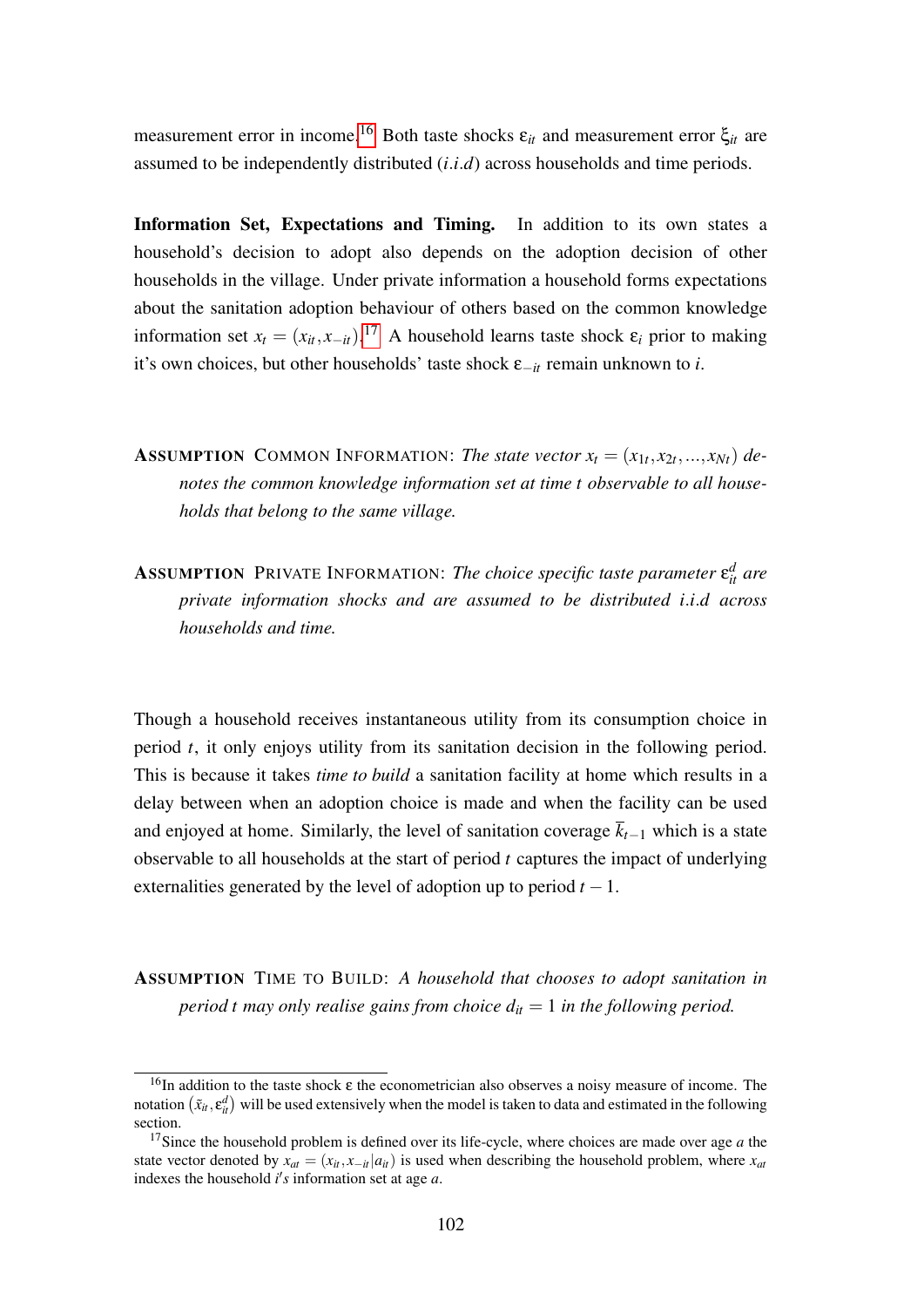Household Income. The earnings function is modelled as an exogenous process for the household unit.<sup>[18](#page-102-0)</sup> The log earnings in the current period id given by:

<span id="page-102-4"></span>
$$
\ln y_{it} = f \left( age_{it}, edu_i \right) + z_{it}
$$
\n
$$
z_{it} = z_{it-1} + u_{it}, \quad u_t \sim N \left( 0, \sigma_u^2 \right)
$$
\n
$$
(4.3.1)
$$

where  $f(\cdot)$  is a function of the age and education of the household head.<sup>[19](#page-102-1)</sup> The permanent component follows an A.R.(1) process with variance  $\sigma_u^2$  for innovations. In taking the model to the data measurement error shocks in income ξ*it* are added to allow for a non degenerate model. The shocks  $\xi_{it}$  assumed to be identically distributed across time and households with mean zero and variance  $\sigma_{\xi}^2$ ξ . See Appendix [\(4.8.2\)](#page-132-1) for further details on specifications.

Budget Constraint. The main motive for asset accumulation in the model is to finance the purchase of a sanitation facility, insure future consumption against income fluctuations and respond to preference shocks. I assume a standard inter temporal budget constraint augmented for the cost of sanitation (*price*) to relate future assets to the current stock of asset  $A_{it}$ , income  $y_{it}$ , and consumption  $c_{it}$ .

<span id="page-102-5"></span>
$$
A_{it+1} = R(A_{it} + y_{it} - c_{it} - price * 1[d_{it} = 1])
$$
\n(4.3.2)

All households in the same village face the same sanitation purchase *price* i.e., the cost of building sanitation at home.<sup>[20](#page-102-2)</sup> The initial stock of assets for household *i* is assumed to equal  $A_{i0} = A_0 (edu_i)$ . The real interest rate *r*,  $R = (1 + r)$  is the rate at which a household saves and accumulates wealth.<sup>[21](#page-102-3)</sup> Households are allowed to save and accumulate assets but are unable to borrow against their future income.

<span id="page-102-6"></span>
$$
A_{it} \ge 0 \tag{4.3.3}
$$

<span id="page-102-0"></span><sup>&</sup>lt;sup>18</sup>The model does not include the employment decisions of the household head or other members. Each household observed in the data derives a collective annual income amongst all household members where the head is the primary earner.

<span id="page-102-1"></span> $19$ In northern India the role of household head is culturally assigned to eldest working male (female, if widowed) who is also the primary earner and/or highest educated member within the household. It is assumed that household heads acquire all relevant education by the age 20. Thus  $edu_i$  refers to the education level at  $a_{it} = 20$  with no further evolution in education attainment.

<span id="page-102-3"></span><span id="page-102-2"></span> $20$ The model does not allow for dynamics or uncertainty in the price process.

<sup>&</sup>lt;sup>21</sup>The real rate of interest is set to  $r = 0.02$  based on an approximation from interest rate data over the past 50 years from the Reserve Bank of India (*RBI*)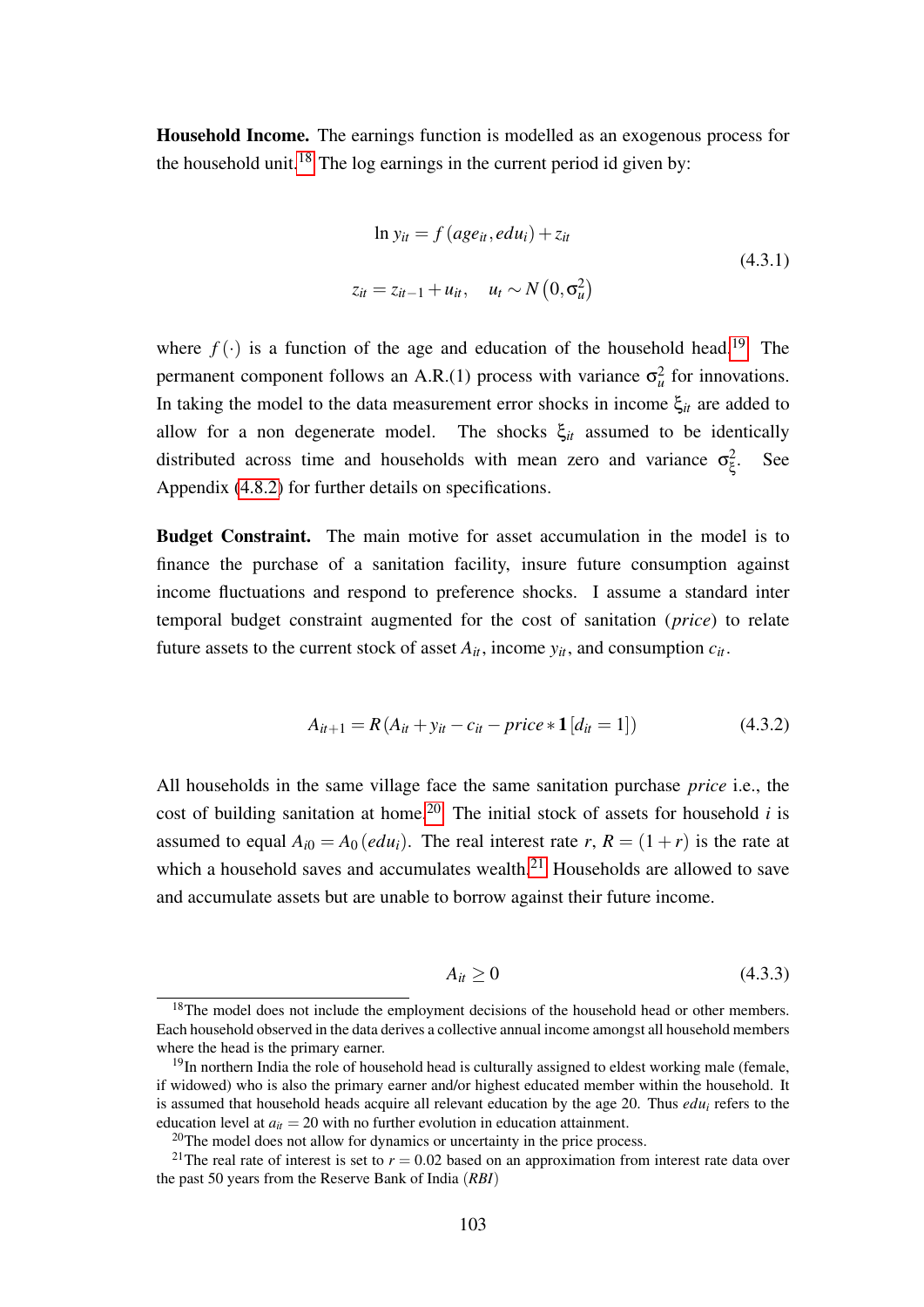The exogenous borrowing constraint restricts households from holding debt at any age *a* and time *t* and thus affects the inter temporal allocation of resources over the lifetime. The constraint may bind for a liquidity constrained household that would otherwise borrow against future income to smooth consumption and/or to purchase sanitation. Given preferences, the constraint may differentially bind over consumption and sanitation adoption choices. In practice the income distribution is modelled as a truncated normal governed by a lower bound parameter. In this case borrowing constraints may bind in a household's decision process.

Sanitation Coverage. Within a village the level of sanitation coverage is denoted by the average level of adoption and evolves according to:

<span id="page-103-1"></span>
$$
\bar{k}_t = \bar{k}_{t-1} + \frac{1}{N} \sum_{j=1}^{N} d_{jt} \qquad j = 1, ..., N \qquad (4.3.4)
$$

where state  $\bar{k}$  denotes the existing level of sanitation each period and  $\sum_{j=1}^{N}$  $\int_{j=1}^{N} d_{jt}$  is the sum of the adoption choices made by households in each period. The sanitation coverage  $\bar{k}$  captures the level of externality generated by the cumulative actions of all households within the village.

#### 4.3.2 Strategies and Utility

**Strategies.** The strategy space  $\sigma$  of each household consists of a tuple  $\sigma_{it}(x_t, \varepsilon_{it}) = [\delta_{it}(x_t, \varepsilon_{it}), c_{it}^o(x_t, \varepsilon_{it})]$  where  $\delta$  denotes the adoption decision rule and  $c^o$ denotes the policy function for consumption.<sup>[22](#page-103-0)</sup> Let  $\sigma_t = {\{\sigma_{it}(x_t, \epsilon_{it})\}}_{i=1}^N$  $\sum_{i=1}^{N}$  be a set of strategy functions which are associated with a set of conditional choice probabilities (*CCPs*) for sanitation adoption  $P^{\sigma_t} = \{p_i^{\sigma_t}\}$  $\int_{i}^{\sigma_t} (d_{it}|x_t) \bigg\}_{i=1}^{N}$  such that:

$$
p_i^{\sigma_t} (d_{it} | x_t) = \int 1 \{ d_{it} = \delta_{it} (x_t, \varepsilon_{it}) \} g(\varepsilon_{it}) d\varepsilon_{it}
$$
 (4.3.5)

which represents the expected adoption behaviour of household *i* from the point of view of other households  $-i$ , when household *i* follows strategy profile  $\sigma_{it}$  and other households follow  $\sigma_{-it}$ , and  $\sigma_t = [\sigma_{it}, \sigma_{-it}]$  denotes a strategy profile. The choice probability is conditioned on all relevant observable information summarized by *x<sup>t</sup>* at time *t*.

<span id="page-103-0"></span><sup>&</sup>lt;sup>22</sup>The policy function for the optimal consumption  $c_{it}^o(x_{it}; \sigma_t)$  is given by the maximization of the household problem described in the next section.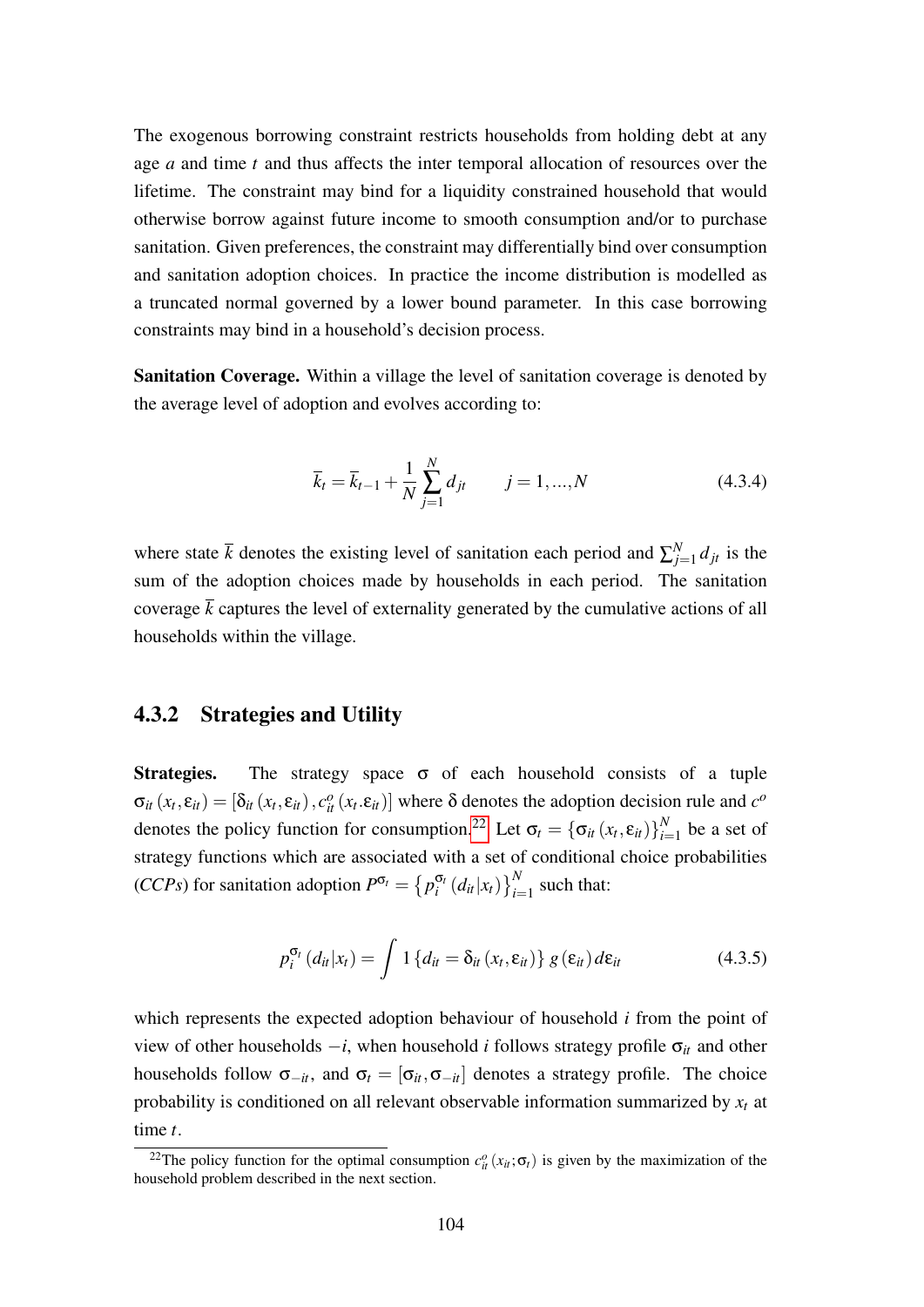**Preferences.** A household derives utility from consumption  $c_{it}$ , state of adoption  $k_{it-1}$ and the level of sanitation coverage  $\bar{k}_{t-1}$  and evaluates the benefits from sanitation against the cost of purchase. The per period utility for household *i* below the age *a* < *A* at time *t* is specified as:

<span id="page-104-0"></span>
$$
u\left(c_{it},d_{it},x_{it},\varepsilon_{it}^d;\Theta\right)=c_{it}^{\vee}\left[1+\eta k_{it-1}+\phi\overline{k}_{t-1}\right]+\alpha_{age_i}s\left(age_i,k_{it-1}\right)+\gamma k_{it-1}\overline{k}_{t-1}+\varepsilon_{it}^d\tag{4.3.6}
$$

The private preference for sanitation  $\varepsilon_{it}^d$  enters as an additively separable shock. The first term on the right hand side of Equation [\(4.3.6\)](#page-104-0) represents individual utility from consumption  $(c_{it})$  and parameter  $1 - v$  denotes the coefficient of relative risk aversion. A household also enjoys direct utility from having sanitation at home in the form of convenience and other salient benefits, captured by α*age* which may vary by the age of household head.<sup>[23](#page-104-1)</sup> The non-separability between sanitation and consumption choice is captured by parameter η. Interacting the utility from consumption with adoption status captures potential complementarities that arise from sanitation adoption that improves latent health status and increases utility from food consumption. In addition to private convenience a household also derives additional benefits from the level of sanitation coverage. For example, a household may derive health benefits from residing in a village with a higher level of sanitation coverage and thus a lower degree of environmental pollution. Sanitation coverage level  $\overline{k}_{t-1}$  denotes the fraction of households who have adopted sanitation by the end of the last period. The level of adoption in a village affects an individual household's utility through it's own adoption status captured by  $\gamma$  as well as through the impact on private consumption denoted by  $\phi$ . The utility function  $u(\cdot) \to -\infty$  for  $c_{it} \to 0$  which restricts adoption for households whose present cash-in-hand does not cover the cost of purchase i.e.,  $A_{it} + y_{it} < price * 1/d_{it} = 1$ . The preference specification reflects the *time to build* assumption where utility for *i* in period *t* depends on  $(c_{it}, k_{it-1}, \overline{k}_{t-1})$ instead of present choice *dit*.

Since the adoption decision is a function of the sanitation prevalence within a village, aggregate village level characteristics may also affect the utility from sanitation and thus are an important feature to incorporate. For example, households in villages with drainage infrastructure and piped water supply are collectively more likely to

<span id="page-104-1"></span> $^{23}$ A report from the World Bank noted that female members of the household also enjoy a degree of personal safety from having a sanitation facility at home. The outside alternatives e.g. open fields or public sanitation facilities are associated with a higher degree of risk to personal safety especially for women.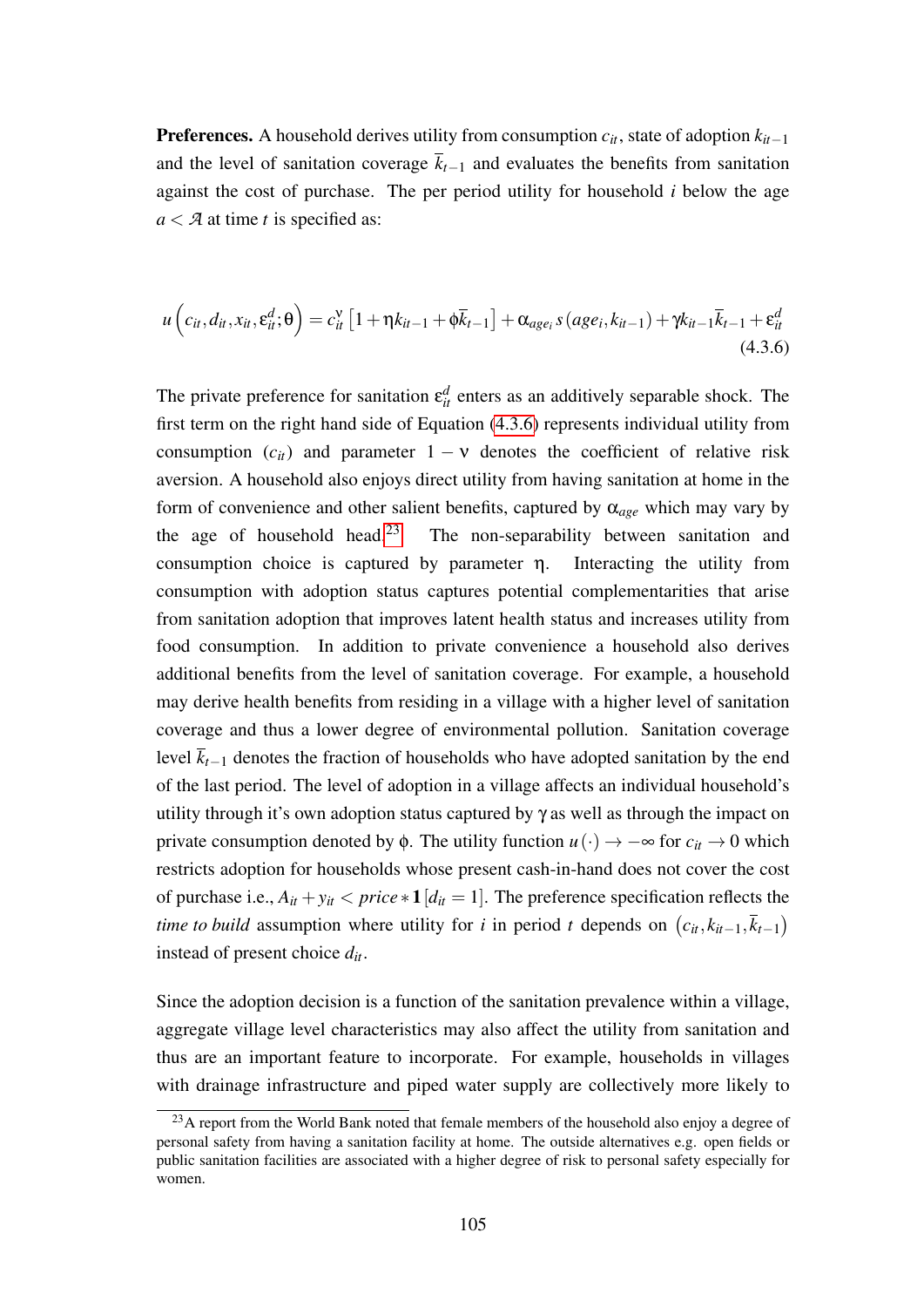adopt, and these villages are also where the existing sanitation coverage is high compared with villages with no drainage or water supply. To capture unobservable group level effects, I allow for a village specific 'fixed effect' by allowing the the location parameter  $\mu$ (mean) of the difference of the taste shock  $\varepsilon$ <sub>*it*</sub> to vary across villages. These location parameters act like 'fixed effects' capturing the impact of village specific characteristics not explicitly modelled or observed by the econometrician.[24](#page-105-0) Under discrete choice, only the relative flow utility of sanitation adoption relative to non-adoption are identified and the parameter  $\mu_{g}$  shifts this difference in values across villages.

#### 4.3.3 Household Problem

Households are forward looking and make decisions so as to maximize the present discounted value of the expected future utility subject to a set of constraints:  $(4.3.1), (4.3.2), (4.3.3)$  $(4.3.1), (4.3.2), (4.3.3)$  $(4.3.1), (4.3.2), (4.3.3)$  $(4.3.1), (4.3.2), (4.3.3)$  $(4.3.1), (4.3.2), (4.3.3)$  and  $(4.3.4)$ . At each age from  $a = 20 - 75$  a decision making household who is alive at time *t* chooses how much to consume *cit* and save for the future. In addition, households that have not adopted sanitation  $k_{it-1} = 0$ , also choose whether or not to adopt  $d_{it}$  after observing their current period cash-in-hand, given cost of adoption (*price*) and level of sanitation coverage  $\overline{k}_{t-1}$ . Using the Bellman principle, the dynamic problem of maximizing the expected lifetime utility under a given strategy  $\sigma_t$  for household that have yet to adopt i.e.,  $k_{it-1} = 0$  can be formulated as:

$$
V_i^{k=0} (x_t; \sigma_t) = \int \max_{d_{it} \in \mathcal{D}_{it}, c_{it} \in \mathcal{C}_{it}} \left\{ v_i^{\sigma_t} (d_{it}, c_{it}, x_t) + \varepsilon_{it}^d \right\} g(\varepsilon_{it}) d\varepsilon_{it}
$$
 (4.3.7)

The function  $V_i$  denotes  $i's$  ex-ante value or EMAX function which reflects expected utility at the beginning of the period before private shocks are realized. While  $v_i(\cdot;\sigma_t)$ denotes the choice-specific value functions:

$$
v_{i}(d_{it}, x_{t}; \sigma_{t}) = \max_{c_{it} \in C_{it}} u_{i}^{\sigma_{t}}(c_{it}, d_{it}, x_{it}) + \beta \underbrace{\sum_{d_{-it}} \sum_{x_{t+1}} V_{i}(x_{t+1}; \sigma_{t+1}) f_{i}(x_{it+1} | x_{it}, d_{it}, c_{it}, \overline{d}_{-it}) \left( \prod_{j \neq i} p_{j}^{\sigma_{t}}(d_{-i}[j] | x_{t}) \right)}_{\sum_{x_{t+1}} V_{i}(x_{t+1}; \sigma_{t+1}) f_{i}^{\sigma_{t}}(x_{it+1} | x_{t}, d_{it}, c_{it})}
$$

<span id="page-105-0"></span><sup>&</sup>lt;sup>24</sup>This modelling assumption allows me to relax the independence of  $\varepsilon$  shocks across households within a village in a specific way which yields as estimable parameter without loosing the tractability of the structure under the *i.i.d* assumption. Details on the variation in the data that identifies  $\mu$  are discussed in the following section.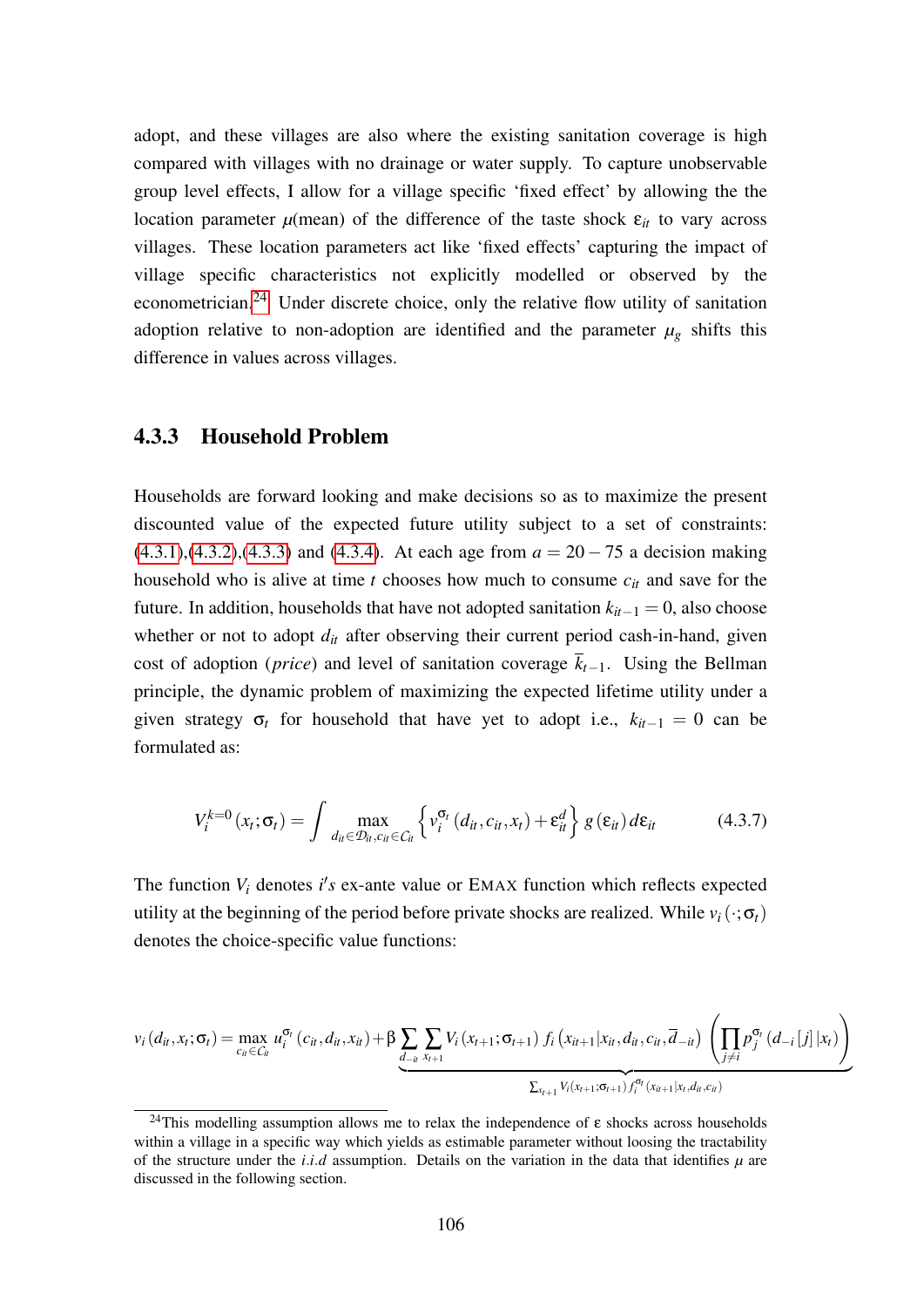For households that have already adopted sanitation i.e.,  $k_{it-1} = 1$  the value function is given by:

$$
V_i^{k=1}(x_t; \sigma_t) = \max_{c_{it} \in C_{it}} u_i^{\sigma_t}(c_{it}, x_{it}) + \beta \sum_{d_{-it}} \sum_{x_{t+1}} V_i(x_{t+1}; \sigma_{t+1}) f_i(x_{it+1} | x_{it}, c_{it}, \overline{d}_{-it}) \left( \prod_{j \neq i} p_j^{\sigma_t}(d_{-i}[j] | x_t) \right)
$$

where  $\beta$  is the discount factor and the expectation is over realizations of future states, choices and shocks given the information set available to the household at time *t*. Also,  $f_i^{\sigma_i}$  $\int_{i}^{\sigma_i} (x_{t+1}|x_t, d_{it}, c_{it})$  denotes the expected transition probability of observable states *x* conditional on household *i* choosing  $(c_{it}, d_{it})$  integrated over the expected adoption decisions of other household  $j \neq i$ . Households make decisions until terminal age *A* with  $V(x_t, \varepsilon_{it} | a_{it} = A, \sigma_t) = 0.$ 

Adoption Decision Rule. The household decision rule for sanitation adoption is given by:

$$
\delta_{it}(x_t, \varepsilon_{it}; \sigma_t) = \begin{cases} 1 & \text{if } v_i(d_{it} = 1, x_t; \sigma_t) - v_i(d_{it} = 0, c_{it}, x_t; \sigma_t) - \mu_g \ge \varepsilon_{it}^0 - \varepsilon_{it}^1 \\ 0 & \text{if } v_i(d_{it} = 1, x_t; \sigma_t) - v_i(d_{it} = 0, x_t; \sigma_t) - \mu_g < \varepsilon_{it}^0 - \varepsilon_{it}^1 \tag{4.3.8}
$$

**Consumption Policy Function.** If  $k_{it-1} = 0$ , the policy function for the optimal consumption is given by:

$$
c_{it}^o(x_t, \varepsilon_{it}; \sigma_t) = \{\delta_{it}(x_t, \varepsilon_{it}; \sigma_t) = 1\} c_{it}^{d=1}(x_t; \sigma_t) + \{\delta_{it}(x_t, \varepsilon_{it}; \sigma_t) = 0\} c_{it}^{d=0}(x_t; \sigma_t)
$$

$$
c_{it}^{d}(x_{t}; \sigma_{t}) = \arg \max_{c_{it} \in C_{it}} \left\{ u_{i}^{\sigma_{t}}(d_{it}, c_{it}, x_{it}) + \beta \sum_{x_{t+1}} V_{i}(x_{t+1}; \sigma_{t+1}) f_{i}^{\sigma_{t}}(x_{it+1}|x_{t}, d_{it}, c_{it}) \right\}
$$
(4.3.9)

**Solution.** Given a strategy profile  $\{\sigma_t\}$ , a household's maximization problem can be cast as a finite horizon dynamic programming problem which can be solved via backward recursion from the terminal age  $a = A$ . The solution to the household problem would be a function of the underlying strategy profile. However, to ensure consistency with the strategy played i.e., a household's expectation about sanitation prevalence and its future evolution are consistent, also requires the solution to a fixed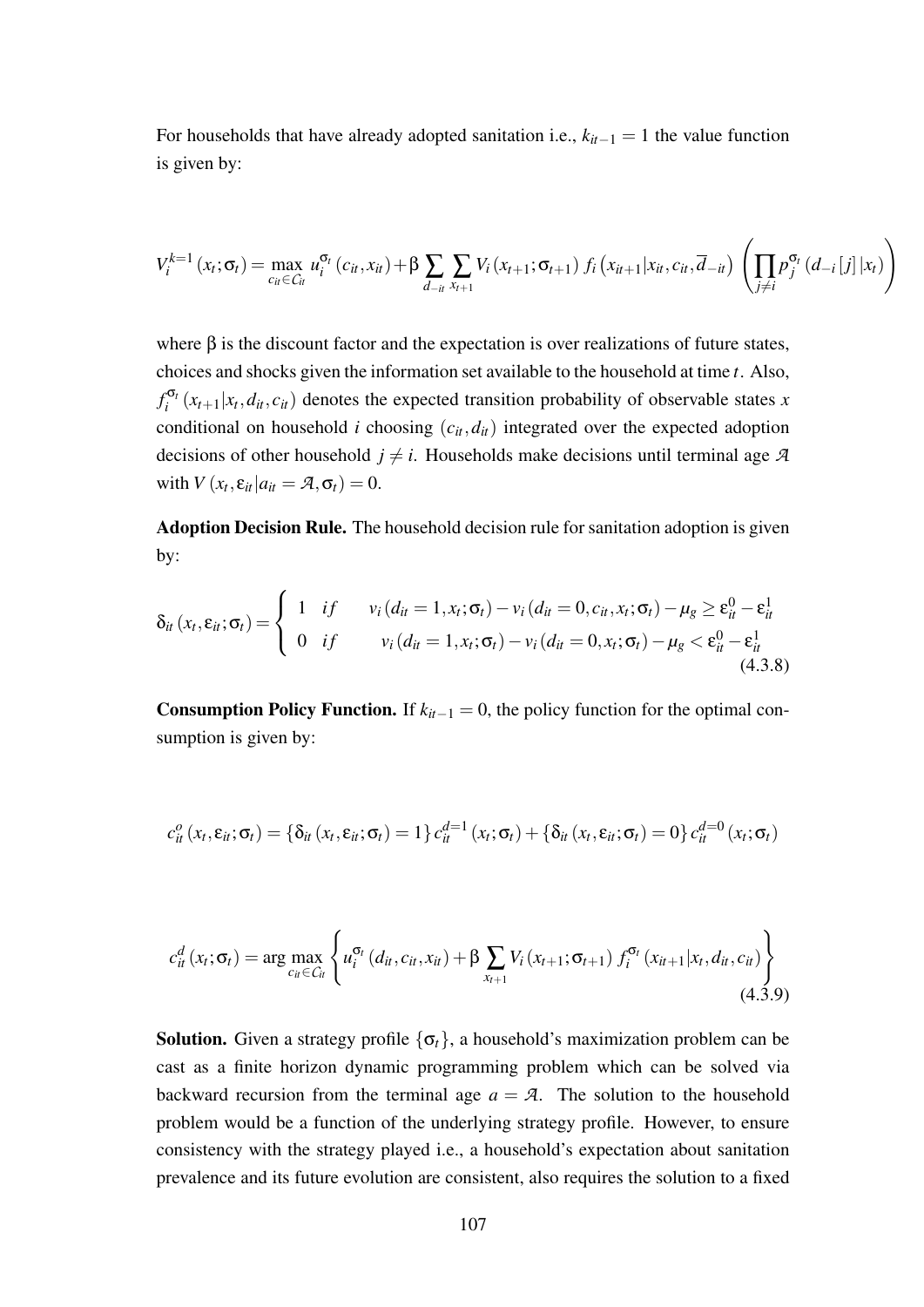point. The choice probabilities  $p_i^{\sigma_i}$  $e_i^{\sigma_t}(d_{it}|x_t)$  solve the coupled fixed point problem defined by:

If households have yet to adopt sanitation i.e., $k_{it-1} = 0$ :

$$
V_i^{k=0}(x_t;\sigma_t)=\int \max_{d_{it}\in \mathcal{D}_{it}, c_{it}\in \mathcal{C}_{it}}\left\{v_i^{\sigma_t}(d_{it}, c_{it}, x_t)+\varepsilon_{it}^d\right\}g(\varepsilon_{it})d\varepsilon_{it}
$$

and

$$
\Lambda_i(d_{it}|x_t;\sigma_t)=\int 1\left\{d_{it}=\arg\max_{d_{it}\in\mathcal{D}_{it}}\left\{\nu_i^{\sigma_t}\left(d_{it},c_{it},x_t\right)+\varepsilon_{it}^d\right\}\right\}g\left(\varepsilon_{it}\right)d\varepsilon_{it}
$$

and for households that have yet to adopt sanitation i.e.,  $k_{it-1} = 1$ 

$$
V_i^{k=1}(x_t; \sigma_t) = \max_{c_{it} \in C_{it}} u_i^{\sigma_t}(c_{it}, x_{it}) + \beta \sum_{d_{-it}} \sum_{x_{t+1}} V_i(x_{t+1}; \sigma_{t+1}) f_i(x_{it+1} | x_{it}, c_{it}, \overline{d}_{-it}) \left( \prod_{j \neq i} p_j^{\sigma_t}(d_{-i}[j] | x_t) \right)
$$

and

$$
\Lambda_i(d_{it}|x_t;\sigma_t)=\int 1\left\{d_{it}=\arg\max_{d_{it}\in\mathcal{D}_{it}}\left\{\nu_i^{\sigma_t}\left(d_{it},c_{it},x_t\right)+\varepsilon_{it}^d\right\}\right\}g\left(\varepsilon_{it}\right)d\varepsilon_{it}
$$

Given a set of adoption probabilities  $P^{\sigma_t} = \{p_i^{\sigma_t}\}$  $\int_{i}^{\sigma} (d_{it}|x_t) \bigg|_{i=1}^{N}$ , the value functions *V*<sup>*k*</sup>( $x_t$ ;  $\sigma_t$ ) are solutions to the *N* Bellman equations and the function  $\Lambda_i(d_{it}|x_t; \sigma_t)$ denotes the best response probability function for each household *i* for a given strategy σ*<sup>t</sup>* .

### 4.3.4 Equilibrium

Expectations over the adoption decisions of other households, conditional on observed states, allows an individual household to infer how the adoption coverage level will update in the next period. Since the time *t* states and expectations summarize all relevant information about other households in the village, a household's behaviour depends only on the current state  $x_t$  and own current private shock. An equilibrium under this markovian structure can be defined as follows:

The strategy profile  $\sigma_t = (\sigma_{1t}, \sigma_{2t}, ..., \sigma_{Nt})$  is a Markov perfect equilibrium if and only if, given the opponents profile  $\sigma_{-it}$ , each household prefers the strategy  $\sigma_{it}$  to all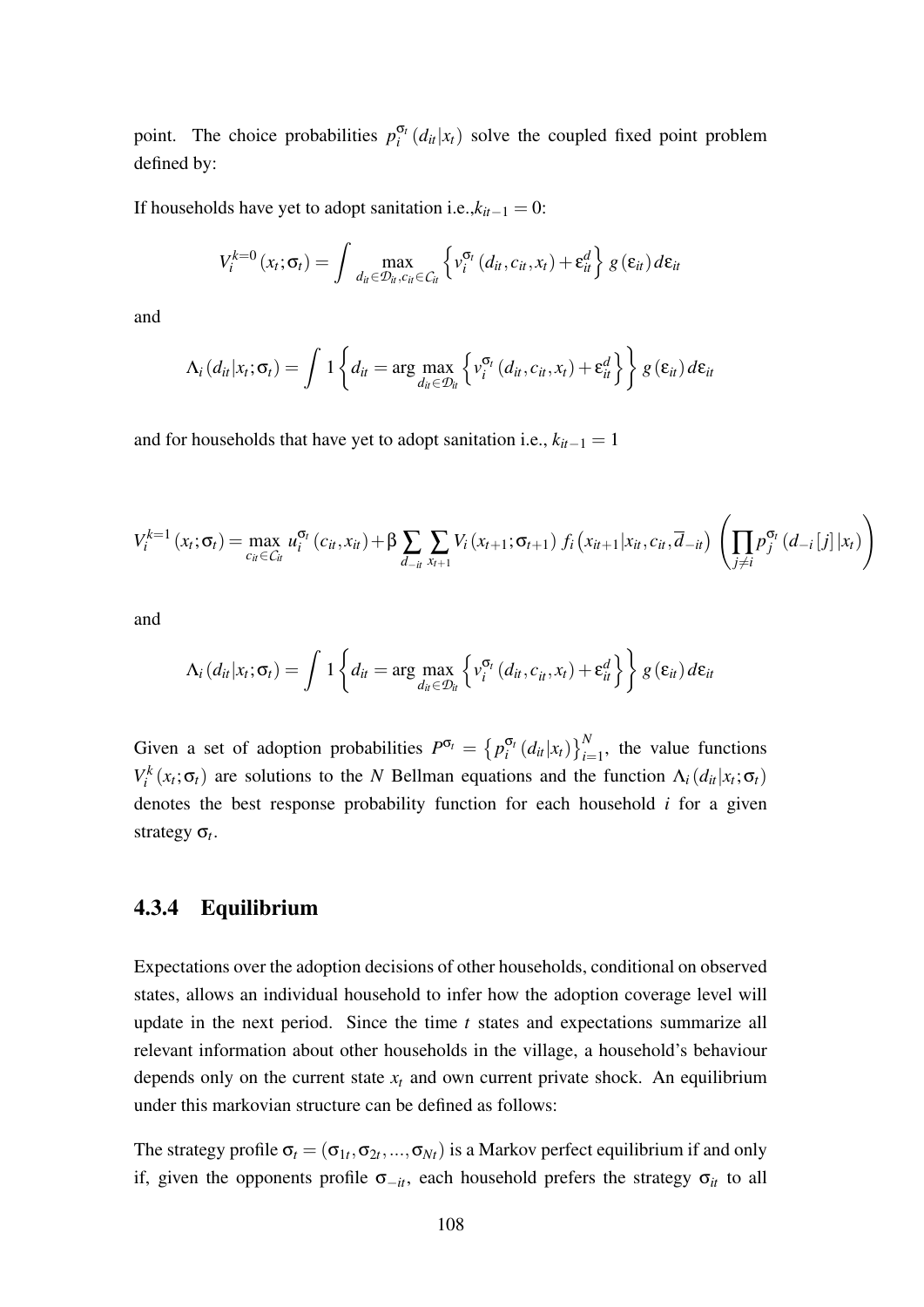alternative Markov strategies  $\sigma'_{it}$ . That is,  $\sigma_t$  is a MPE for all households *i*, at all states  $x_t$  and all alternative Markov strategies  $\sigma'_{it}$ .

<span id="page-108-0"></span>
$$
V_i(x_t; \sigma_{it}, \sigma_{-it}, \theta) \ge V_i\left(x_t; \sigma_{it}', \sigma_{-it}, \theta\right) \qquad \text{for all } i, x_t, \sigma_{it}' \qquad (4.3.10)
$$

A household's expected value under an alternative Markov profile  $\sigma'_{it}$  given states can be written recursively as:

$$
V_{i}\left(x_{t};\sigma'_{t},\theta\right)=E_{\varepsilon}\left[u_{i}\left(\sigma'_{it}\left(x_{t},\varepsilon_{it}\right),x_{it};\theta\right)+\varepsilon_{i}\left(d_{i}\right)+\beta\int V_{i}\left(x_{t+1};\sigma_{t+1},\theta\right)f\left(x_{t+1}|x_{t},\sigma'_{it}\left(x_{t},\varepsilon_{it}\right),\sigma_{-it}\left(x_{t},\varepsilon_{-it}\right)\right)dx_{t+1}|x_{t}\right]
$$

Existence of this equilibrium is a direct consequence of the finite horizon and finite action-space following Maskin & Tirole (2001). Equation [\(4.3.10\)](#page-108-0) describe a set of inequalities which form the moment conditions constructed in the estimation procedure in the following section.

Multiplicity of Equilibria. In general, there may exist more than one solution to the system of equations in Equation [\(4.3.10\)](#page-108-0). The multiplicity of the equilibria arises due to the interdependence of household adoption decisions that are consistent with distinct levels of sanitation coverage in equilibrium. At this stage the model is incomplete without the specification of an equilibrium selection rule (ESR). This 'incompleteness' introduces a challenge with respect to the estimation of the model where without an ESR the objective function is not well defined. This further adds to the computational burden of having to repeatedly solve the model for all possible equilibria under the dual specification above, for each candidate vector of parameters. Even if it would be possible to solve for the entire set of equilibria there is still an open question about the underlying equilibrium selection rule played, on which observed behaviour does not provide any additional information. In order to move forward with the estimation of the model, I impose the following assumption on the observed data.

## ASSUMPTION EQUILIBRIUM SELECTION (*SingleMPE*): *The data observed is generated by a single Markov perfect equilibrium profile* σ*.*

Under this assumption there exists a 1 : 1 mapping between the observed behaviour in the data and the structural objects of the model which is discussed further in the identification section below. The main assumption here is that for each village, the data is generated by the same Markov perfect equilibrium profile. In practice, I pool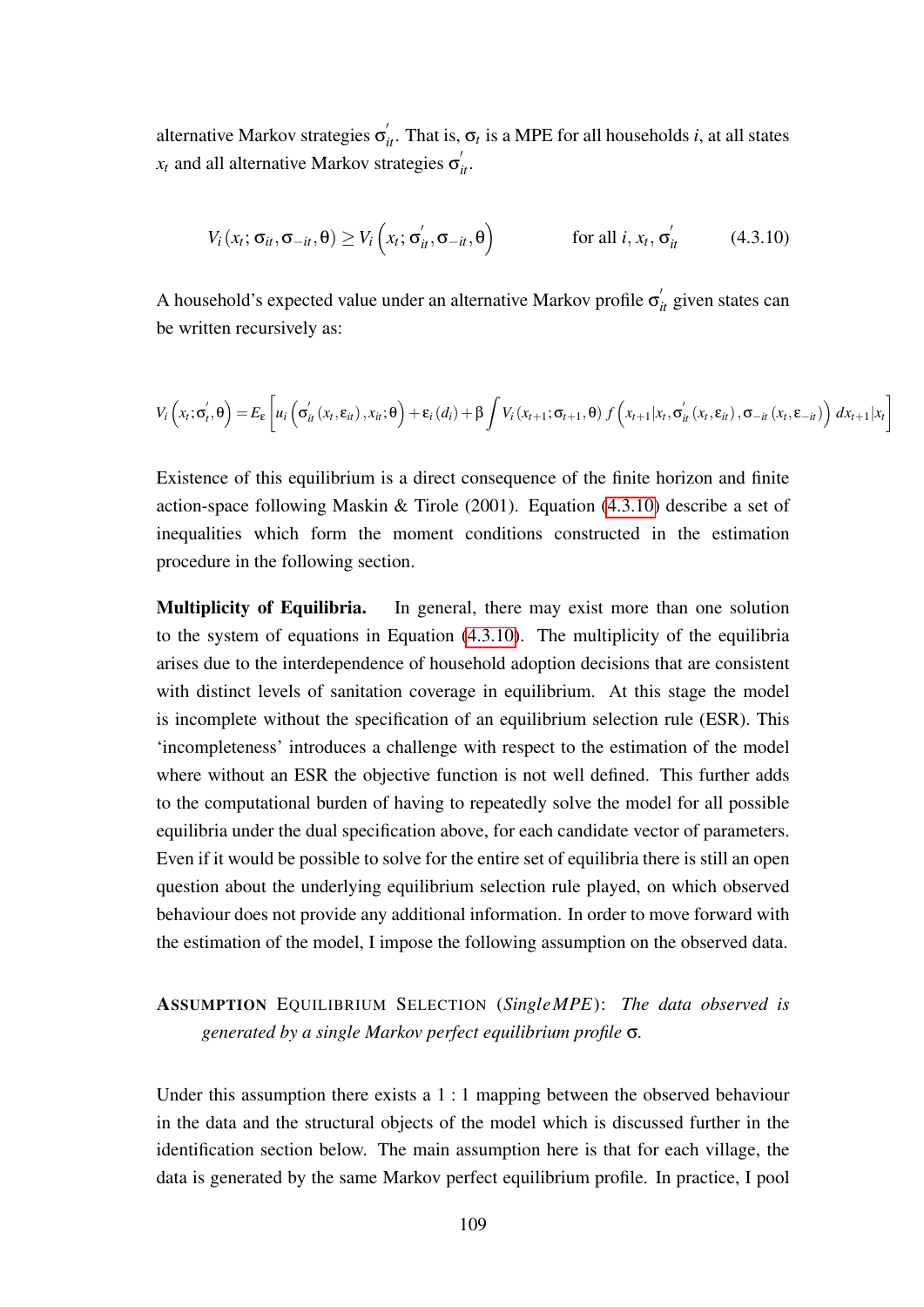data from multiple villages in which case Assumption *SingleMPE*, which requires for the equilibrium selection to be consistent across villages, can prove to be restrictive. The assumption that the data observed is generated from one of the possible equilibrium affects the estimation of the reduced form objects i.e., conditional choice probabilities (*CCPs*). In order to consistently estimate the *CCPs*, I divide the villages into subgroups based on village level observables and geographic proximity. The underlying assumption being that villages close in geographic distance and similar in village specific demographics may play the same equilibrium selection rule which is consistent within that subgroup of villages.

## 4.3.5 Identification

Identification of preference parameters and village shocks. This section discusses how specific elements of the state transitions and flow utility are identified from the empirical moments. In the data, each period *t* choice and state combination implies a probability distribution over period  $t + 1$  states and these moments identify parameters that govern state-to-state transitions  $f(\cdot)$ , including those for the income earnings function.

Parameter vector  $\theta$  in the flow utility function<sup>[25](#page-109-0)</sup> and the discount factor  $\beta$  are identified through observed state dependent choice distributions. The CRRA coefficient  $1 - v$ , which measures the curvature in consumption utility function is identified using the state dependent asset accumulation distribution. The variation in the mean asset accumulation level by age of the household head traces out the marginal utility of consumption. In addition, the change in the asset accumulation (variance) across different age groups helps identify the degree of impatience denoted by the discount factor β.

Similarly, the variation in the proportion of adoption by age of the household head captures  $\alpha(age)$ . While variation in asset accumulation conditional on sanitation adoption status helps identify  $\eta$ . Across village variation in the sanitation coverage and asset accumulation conditional on adoption status provides identification of parameters that govern the impact of the externality γ and φ. The exclusion restriction provides exogenous variation in the sanitation coverage across villages. Unobserved group effects are identified by observing the aggregate adoption choice within a village that is consistently different from the choice distribution in another village

<span id="page-109-0"></span><sup>&</sup>lt;sup>25</sup>utility function parametrized by  $\theta = [v, \eta, \phi, \alpha(age), \gamma, \mu_g]$  where  $\mu_g$  denotes mean of the taste shocks capturing village level fixed effects.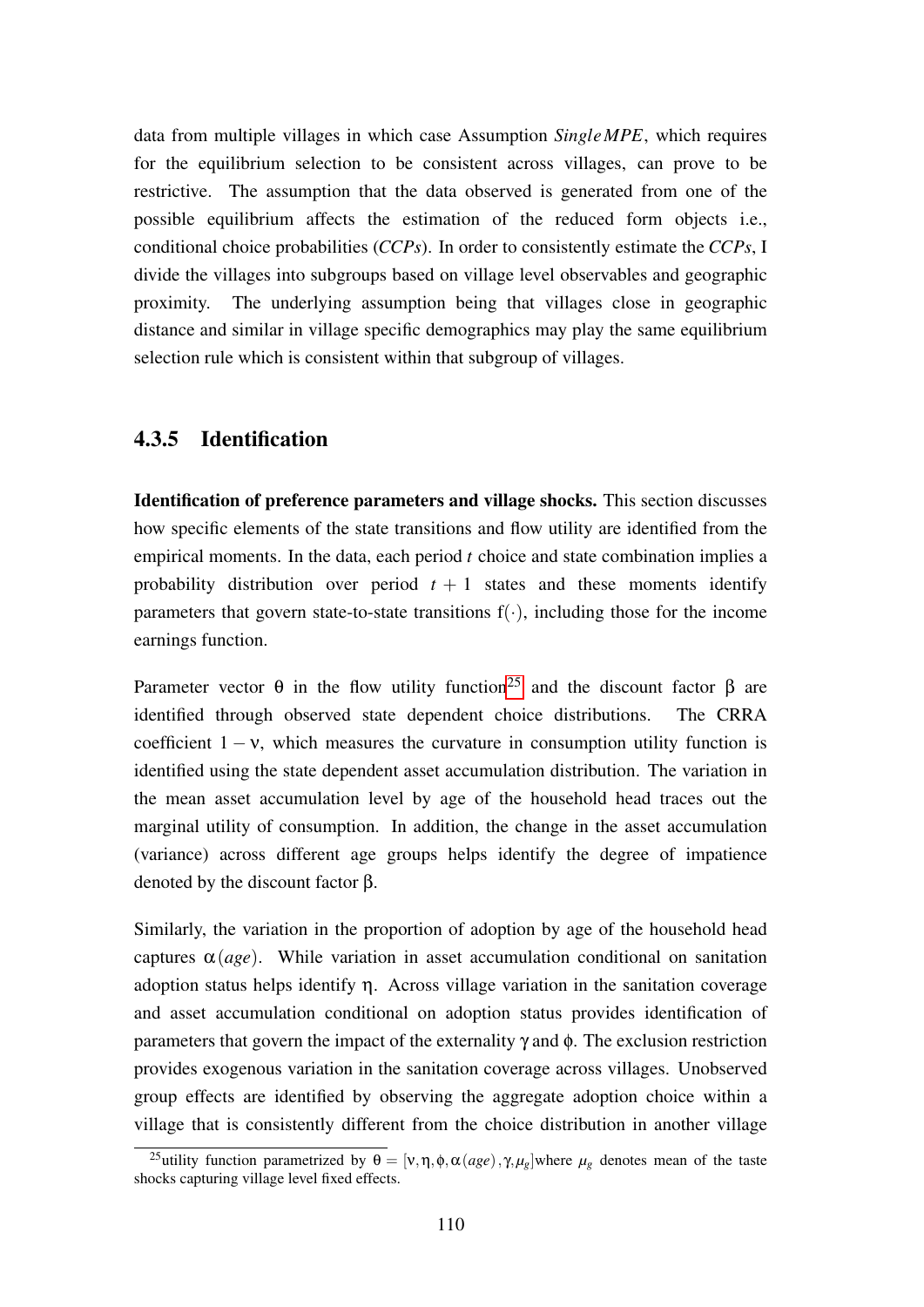given the same set of states. Thus the residual variation from the adoption and asset accumulation distribution of households conditional on coverage levels across villages identifies village level fixed effects denoted by the location (mean) parameter of the taste shock  $\mu_{g}$ .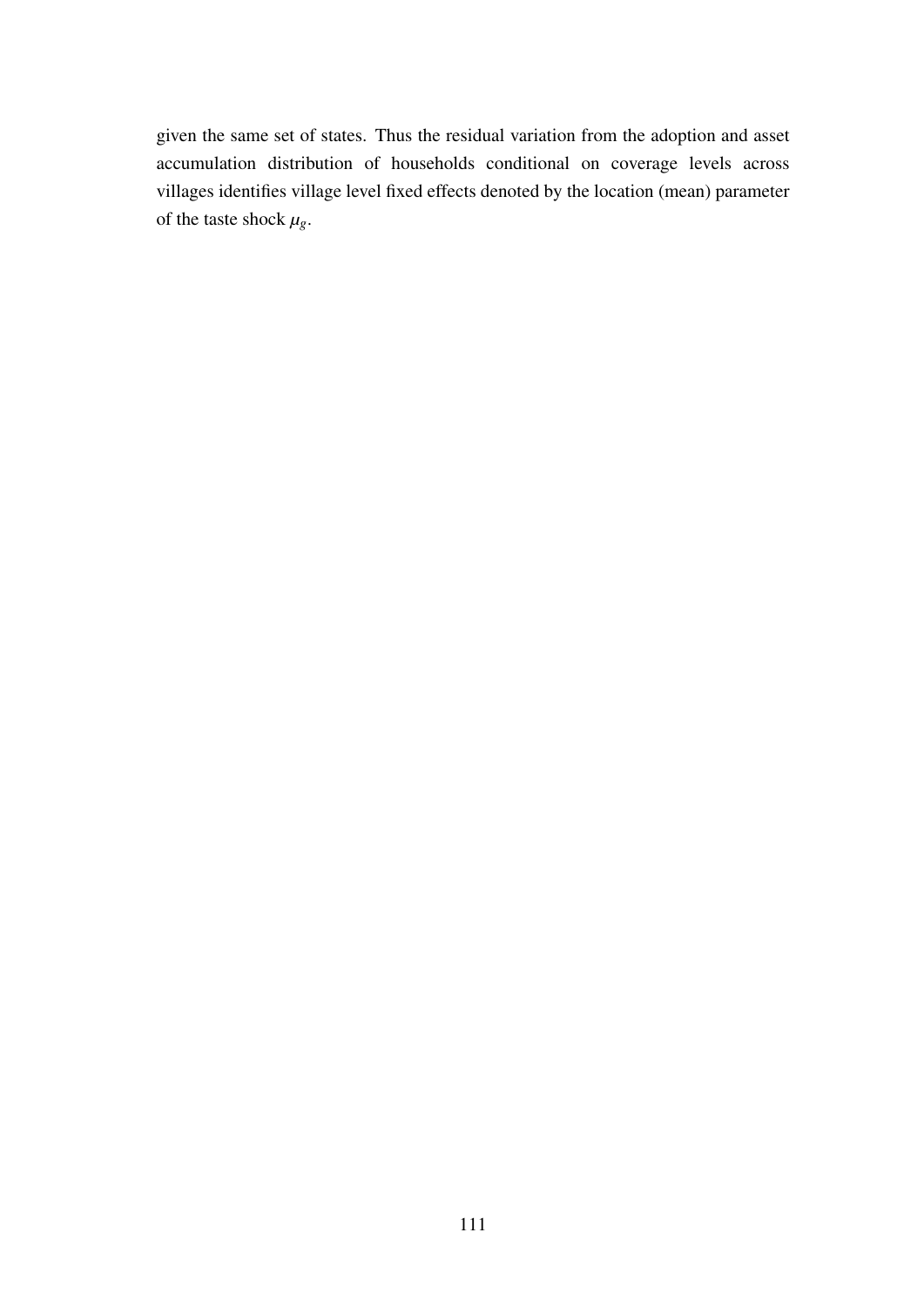# 4.4 Estimation

The model is estimated using a two step procedure that closely follows Bajari, Benkard & Levin  $(2007)^{26}$  $(2007)^{26}$  $(2007)^{26}$  which extends the simulation based two-step approach of Hotz, Miller, Sanders & Smith (1994) to the estimation of dynamic games. In addition to the standard discrete choice, BBL (2007) also allows for continuous choices. The estimation is divided into two steps. In the first step, I recover the household's policy functions for adoption and consumption, along with estimates for the state transitions. Under rational expectations, households are assumed to have correct expectations about their environment and the behaviour of other households. As a consequence, by estimating the probability distributions for decisions and states, under the *SingleMPE* assumption, I effectively recover a household's equilibrium expectation for sanitation adoption in the first stage. In the second stage, I recover the structural parameters that rationalize the observed equilibrium choices as a set of optimal decisions. Following BBL (2007), the conditions for optimality are represented as a system of inequalities that require each household's observed behaviour to be weakly preferred to feasible alternatives at each state.

In this section, I describe the estimation procedure undertaken which differs from BBL (2007) in the first stage. The key difference is the way in which the policy function for the continuous consumption choice is obtained. The approach can be viewed a hybrid of a two-step and full solution method to accommodate the challenges that arise with limited data size.<sup>[27](#page-111-1)</sup> Instead of estimating the policy function of consumption off the observed data, I instead incorporate the single-agent (SA) model dynamic programming numeric solution to back out the consumption (or savings) policy function. This is discussed in further detail below.

## 4.4.1 First-stage: Policy Functions & State Transitions

Decision Rule. The decision rule for sanitation adoption in Equation [\(4.3.8\)](#page-106-0) is a function of the choice specific value functions  $v(d_{it}, x_t; \sigma_t)$ . Using the Hotz and

<span id="page-111-1"></span><span id="page-111-0"></span> $^{26}$ From now on referred to as BBL (2007)

 $27$ Under a full solution approach, each household's dynamic problem is numerically solved at all possible states subject to the fixed point equilibrium condition to obtain the policy functions. The two-step procedure bypasses the computational burden associated with solving the model, by directly estimating the policy function off the conditional variation in the choices observed in the data. Though the two-step eases the computational burden it instead places a burden, especially with continuous choice, on the amount of observations required to consistently estimate policy functions from the variation in the data.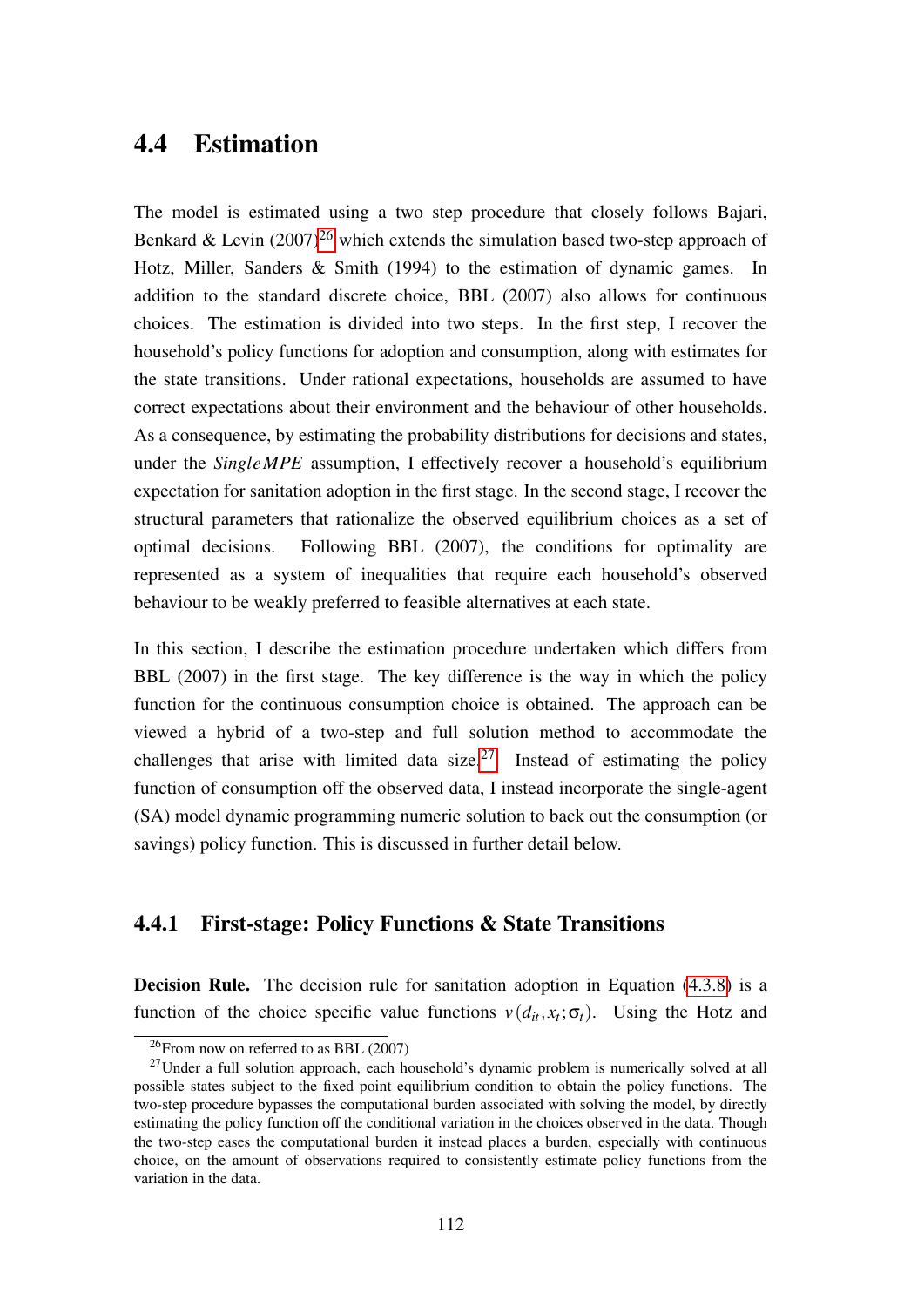Miller (1993) inversion it is possible to recover the choice specific value functions by inverting the observed choice probabilities at each point in the state space. Under the Type 1 extreme value distribution assumption on the taste shocks the inversion takes the familiar form for a binary discrete choice:

$$
v_i(d_{it} = 1, x_t; \sigma_t) - v_i(d_{it} = 0, x_t; \sigma_t) - \mu_g = \ln[p_i(d_{it} = 1 | x_t)] - \ln[1 - p_i(d_{it} = 1 | x_t)]
$$

It is sufficient to recover the difference in the choice-specific value functions to recover the decision rule:

$$
\widehat{\delta}_{it}(x_t, \varepsilon_{it}; \sigma_t) = \begin{cases} 1 & \text{if } \quad \ln[\widehat{p}_i(d_{it} = 1 | x_t; \widehat{\psi})] - \ln[1 - \widehat{p}_i(d_{it} = 1 | x_t; \widehat{\psi})] \ge \varepsilon_{it}^0 - \varepsilon_{it}^1 \\ 0 & \text{if } \quad \ln[\widehat{p}_i(d_{it} = 1 | x_t; \widehat{\psi})] - \ln[1 - \widehat{p}_i(d_{it} = 1 | x_t; \widehat{\psi})] < \varepsilon_{it}^0 - \varepsilon_{it}^1 \end{cases}
$$

where  $\hat{p}_i(d_{it} = 1|x_i)$  is an estimate of the choice probability of adoption conditional on the state variable  $x_t$  and  $\hat{y}$  denotes a vector of first stage parameters employed in the estimation of the choice probabilities. In general the estimation of conditional choice probabilities (CCPs) would require a fairly flexible specification. However, with a state space that includes continuous variables and restricted sample size, flexibility is difficult to achieve in practice. In addition, the CCP estimates are divided into groups based on village level observables and geographic proximity to account for the underlying equilibrium selection rule. Table [\(4.5\)](#page-151-0) in the appendix provides first stage CCP estimates. In addition to the chosen parametric specification in Table [\(4.5\)](#page-151-0) other alternative specifications were tried beforehand.

Consumption Policy Function. In principle, the consumption (or savings) policy function is directly estimable from the observed distribution of consumption (or saving) conditional on the adoption decision.<sup>[28](#page-112-0)</sup> However, to obtain consistent estimates for either consumption or savings from observed conditional variation makes further demands from the existing dataset on the amount of observations within each state partition cell. Instead, I propose to solve for the consumption policy function using the numeric solution for a single-agent dynamic problem.

Hybrid. Given that the strategic element is with respect to the sanitation decision and the consumption decision is affected indirectly through adoption it is possible to decompose the model into smaller individual maximization problems. This parallels

<span id="page-112-0"></span><sup>&</sup>lt;sup>28</sup>Provided that, for all adoption choice and states, the policy function  $c^{\circ}(x,\xi)$  is strictly increasing in the measurement error shock in income ξ. Under this monotonicity assumption, the policy function  *provides a 1 : 1 mapping from the space of shocks ξ ∈ <i>K* to the space of continuous consumption choice  $\mathcal C$  for all adoption choices and states. For additional details refer to Appendix (??)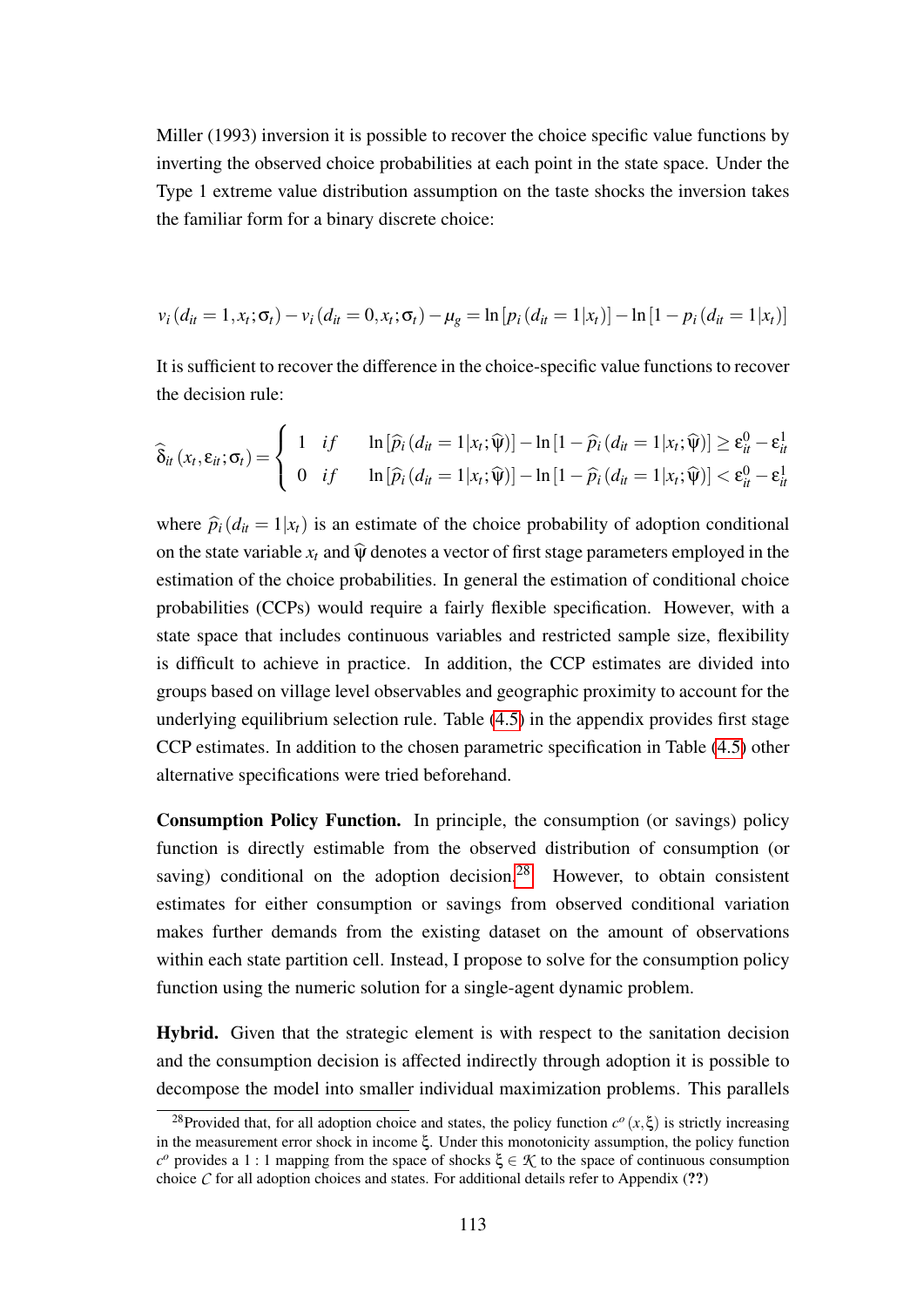the second feature of equilibrium models, namely that household's maximize expected discounted utility given their expectations about the decisions of other households and the evolution of the relevant states.

A point of note is that the hybrid procedure follows naturally from the structure of the model which allows me to divide it into smaller parts. Conditional on the probability of adoption the model can be viewed as a single agent dynamic programming problem which can be estimated using a variety of standard techniques such as the nested fixed point approach Rust (1997). Instead of fully solving the model given the fixed point, I only solve an individual household's problem conditional on the strategy played in the village. Given expectations on the adoption decision of other households, an individual household solves its own life-cycle problem of sanitation adoption and consumption. To take an expectation over future income, the integral is approximated by discretizing the income process and approximating it with a discrete state Markov process like in Tauchen (1986).

The single-agent sanitation adoption and consumption problem is solved at all possible state realizations. The consumption (or saving) policy function is obtained by maximizing the value function. In practice, an NLOPT procedure is used under a variant of Nelder-Mead method. The continuation value is obtained using an Interpolation approach. The initial conditions are imputed from the observed data at age  $a = 20$ . The solution also builds the evolution of the deterministic state transition functions. The inter temporal budget constraint governing asset stock evolution depends on the consumption and adoption decisions made. Both the budget constraint and the liquidity constraint faced by an individual household are built into the SA solution which determines the optimal consumption and saving policy at each point in the state space.

Exogenous State Transitions. The income process described in Equation [\(4.3.1\)](#page-102-0) is estimated directly from the observed data. Income is modelled to be a function of age, education and education-squared. Table [\(4.3\)](#page-150-0) lists the parameter estimates for the income process. Income increases with human capital (as measured by education) but at a decreasing rate. Age effects vary, with lower wage predicted for households with older household heads.

Evolution of Sanitation Coverage. In addition, the SA solution is also solved over a grid of sanitation coverage states  $\overline{k}$  at all points. I discretize the realizations of sanitation prevalence over a 100 grid points in the numeric solution. The law of motion for sanitation coverage within a village  $\overline{k}$  is generated/determined in conjunction with the forward simulation procedure in the next stage. I also assume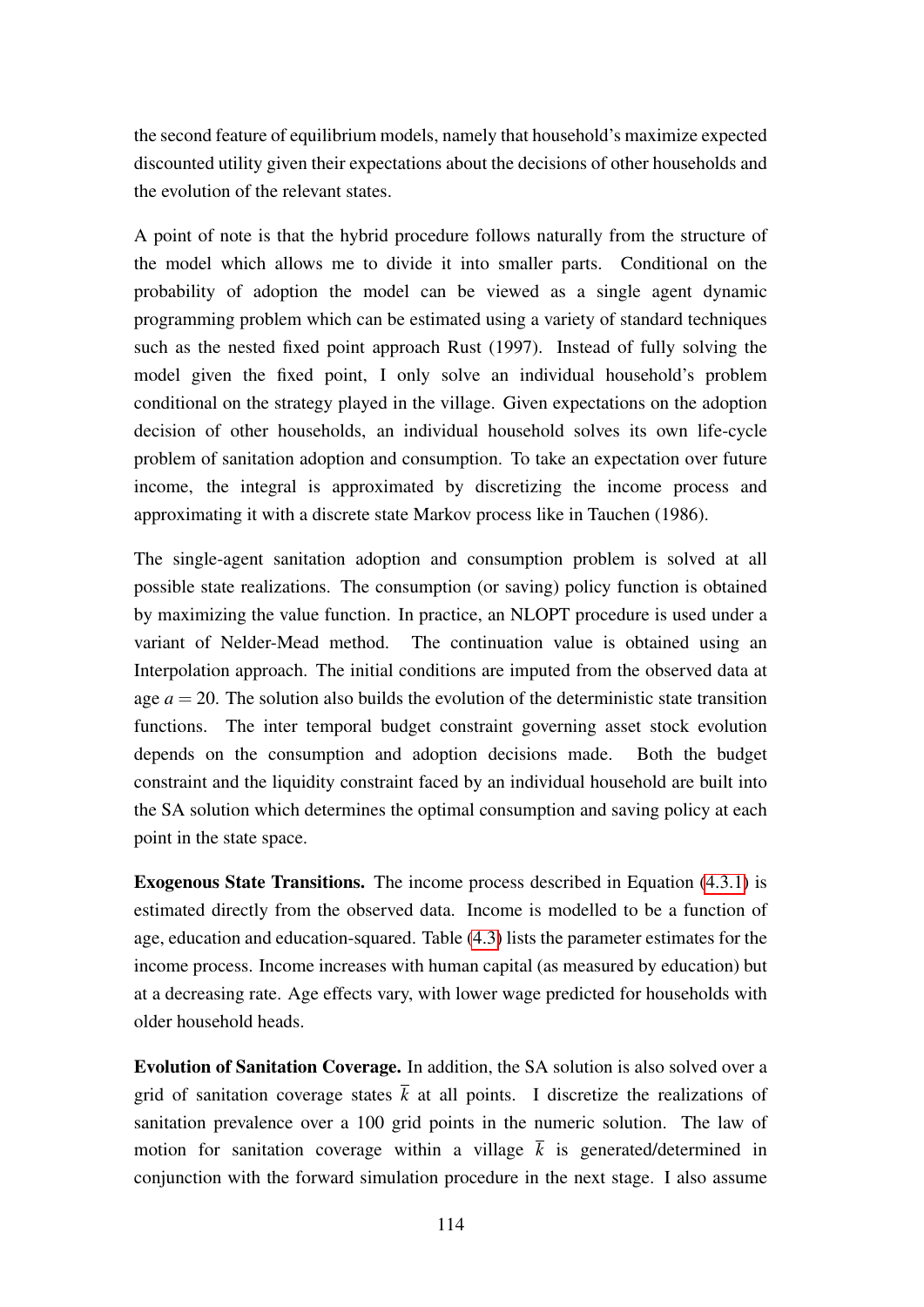that an individual household's adoption choice today (*t*) has an infinitesimal change on the level of sanitation prevalence tomorrow  $(t + 1)$  given that households interact in relatively large village groups.

### <span id="page-114-2"></span>4.4.2 First-stage: Value Functions

The first stage estimates of the policy and transition functions are used to construct estimates of the value functions which form the moment conditions employed in the second stage. A forward simulation procedure is used to estimate the ex-ante value function  $V_i(x_t; \sigma_t, \theta)$  for each household *i* at state  $x_t$ . The procedure allows me to obtain an estimate of the value functions for different strategy profiles  $\sigma_t$  given a parameter vector θ. It is important to note that the forward simulation relies on the assumption that each household *i* has perfect foresight on the states of its neighbours in the future periods i.e., average assets, income and age.<sup>[29](#page-114-0)</sup> A single simulated path is obtained as follows:[30](#page-114-1)

$$
\widehat{V}_{i}(\widetilde{x}_{t}; \sigma, \theta) = \frac{1}{S} \sum_{s=1}^{S} \sum_{\tau=t}^{T=\mathcal{A}} \beta^{\tau} u_{i}(\widetilde{x}_{\tau}, \sigma_{\tau}(\widetilde{x}_{\tau}, \varepsilon_{\tau s}); \theta) + \varepsilon_{i \tau s}^{d}
$$

- 1. Starting at state  $x_0 = x_t = (x_{it}, x_{-it})$
- 2. Draw shocks  $(\epsilon_{i0s}^1, \epsilon_{i0s}^0, u_{i0s}, \xi_{i0s})$  for each household *i* 
	- (a) By drawing measurement error shocks in income the state space augments to  $\widetilde{x}_{i0s} = (x_0, \xi_{i0s})$
- 3. Using the policy function estimate  $\hat{\sigma}_i(\tilde{x}_0, \varepsilon_{i0s}; \psi_1) = \left[ \hat{\delta}_i(\tilde{x}_0, \varepsilon_{i0s}; \psi_{11}), \hat{c}_i^o(\tilde{x}_{i0}; \psi_{12}) \right]$  compute the specified choices  $(d_{i0s}, c_{i0}^o)$  $\frac{\partial}{\partial s}$  for each household *i* and the resulting per period utility  $u_i$   $(d_{i0s}, c_{i0}^o)$  $\left( \begin{matrix} c_{i0s} \,, x_{i0}; \Theta \end{matrix} \right) + \epsilon_{i0s}^{d_{i0s}}$ *i*0*s*
- 4. Using the estimated transition functions  $\hat{f}(\cdot|d_{i0s}, c_{i0}^o)$  $\left(\frac{\partial}{\partial s}, \widetilde{x}_{i0s}, \Psi_2\right)$  draw a new state  $\widetilde{x}_{i1s}$  for each one of the households *i* and move forward to the next period
	- Hybrid: The evolution for  $\bar{k}$  is determined by aggregating the adoption decisions for all households,  $\bar{k}_{1s} = \bar{k}_{0s} + \frac{1}{N} \sum_{i} d_{i0s}$

<span id="page-114-0"></span> $^{29}$ In future work an idea would be to relax reliance on the somewhat strong assumption of perfect foresight.

<span id="page-114-1"></span><sup>&</sup>lt;sup>30</sup>The forward simulation to construct  $V_i$  for each household is performed village by village using the relevant conditional choice probability estimates.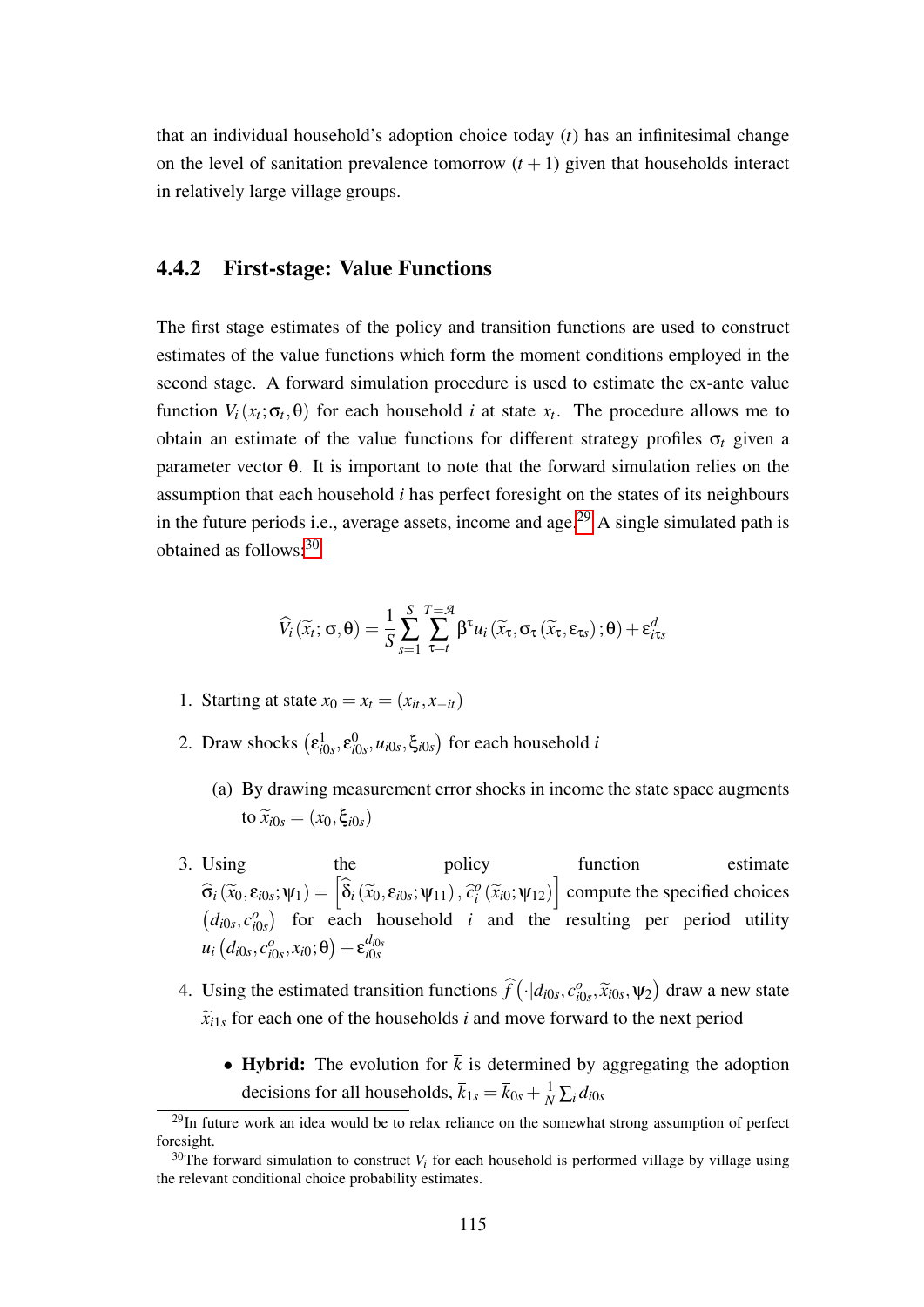- 5. Forward simulation entails repeating steps 2-4 for each household  $i, t = T$  periods forward i.e., till each household reaches terminal age *A*
- 6. Steps 1-5 generates a single path of play for each one of the households
- 7. The entire process is repeated for *S* draws of shocks and average *i*'s discounted sum of utilities over the *S* simulated paths.

Averaging over the *S* simulated paths gives an estimate  $\hat{V}_i$  for the value function *V*<sub>*i*</sub>( $x_t$ ;  $\sigma_t$ , $\theta$ ). Such an estimate can be obtained for any ( $\sigma$ , $\theta$ ) pair, including the ( $\hat{\sigma}$ , $\theta$ ) where  $\hat{\sigma}$  is the policy estimate from the first-stage estimation. It follows that  $\hat{V}_i(x; \hat{\sigma}, \theta)$  is an estimate of household *i*'s sum of discounted utility from  $\hat{\sigma}_i$  given the strategy of other households  $\hat{\sigma}_{-i}$ , where  $\hat{\sigma} = (\hat{\sigma}_i, \hat{\sigma}_{-i})$ . Note that under the optimal strategy  $\sigma^*$ ,  $V_i(x; \sigma^*, \theta)$  denotes the solution to the bellman equation while for an arbitrary strategy σ,  $V_i(x; \sigma, \theta)$  denotes the value function at an arbitrary strategy σ.

## <span id="page-115-1"></span>4.4.3 Second-stage: Structural Parameters

The second stage combines first stage estimates with the necessary conditions for equilibrium from the model, to recover the structural parameters that rationalize the observed policies as a set of optimal decisions. The equilibrium inequalities in Equation [\(4.3.10\)](#page-108-0) define a set of parameters that rationalize the underlying strategy profile  $\sigma$  as a Markov perfect equilibrium (MPE) of the game.<sup>[31](#page-115-0)</sup> Under the assumption of *Assump* : *SingleMPE* and *Assump* : *Excl*.*Rest* the second stage estimator discussed in BBL (2007) yields standard point estimates of the parameters. Following the notation of BBL (2007) I define an equilibrium condition as:

$$
g_i\left(\left(i, x, \sigma'_i\right)_{\lambda}; \theta, \psi\right) = V_{i(\lambda)}\left(x_{(\lambda)}; \sigma_i, \sigma_{-i}, \theta, \psi\right) - V_{i(\lambda)}\left(x_{(\lambda)}; \sigma'_{i(\lambda)}, \sigma_{-i}, \theta, \psi\right)
$$

where  $\lambda \in \Lambda$  indexes the equilibrium conditions denoted by a combination  $(i, x, \sigma)$ *i* and  $\psi$  denotes parameters from the first-stage process. Each inequality indexed by  $\lambda$  is satisfied at  $\theta$ ,  $\psi$  if  $g_i$   $\Big($   $\Big(i, x, \sigma'_i\Big)$ *i*)  $\lambda$ ;  $\theta$ ,  $\Psi$ )  $\geq$  0. The model's parameters are estimated as the solution to this system of inequalities by employing a minimum distance estimator

 $\Theta_0(\sigma, f) := \left\{ \Theta : \Theta, \sigma, f \text{ satisfy (4.3.10) for all } x, i, \sigma \right\}$  $\Theta_0(\sigma, f) := \left\{ \Theta : \Theta, \sigma, f \text{ satisfy (4.3.10) for all } x, i, \sigma \right\}$  $\Theta_0(\sigma, f) := \left\{ \Theta : \Theta, \sigma, f \text{ satisfy (4.3.10) for all } x, i, \sigma \right\}$  $\binom{i}{i}$ 

<span id="page-115-0"></span> ${}^{31}$ BBL(2007) denote  $\Theta_0$  as the set:

The goal of the second stage is to recover  $\Theta_0$  using the first stage estimates of the policy functions  $\sigma$ and transitions functions *f*. Depending on the model and its parametrization, the set  $\Theta_0$  may or may not be a singleton.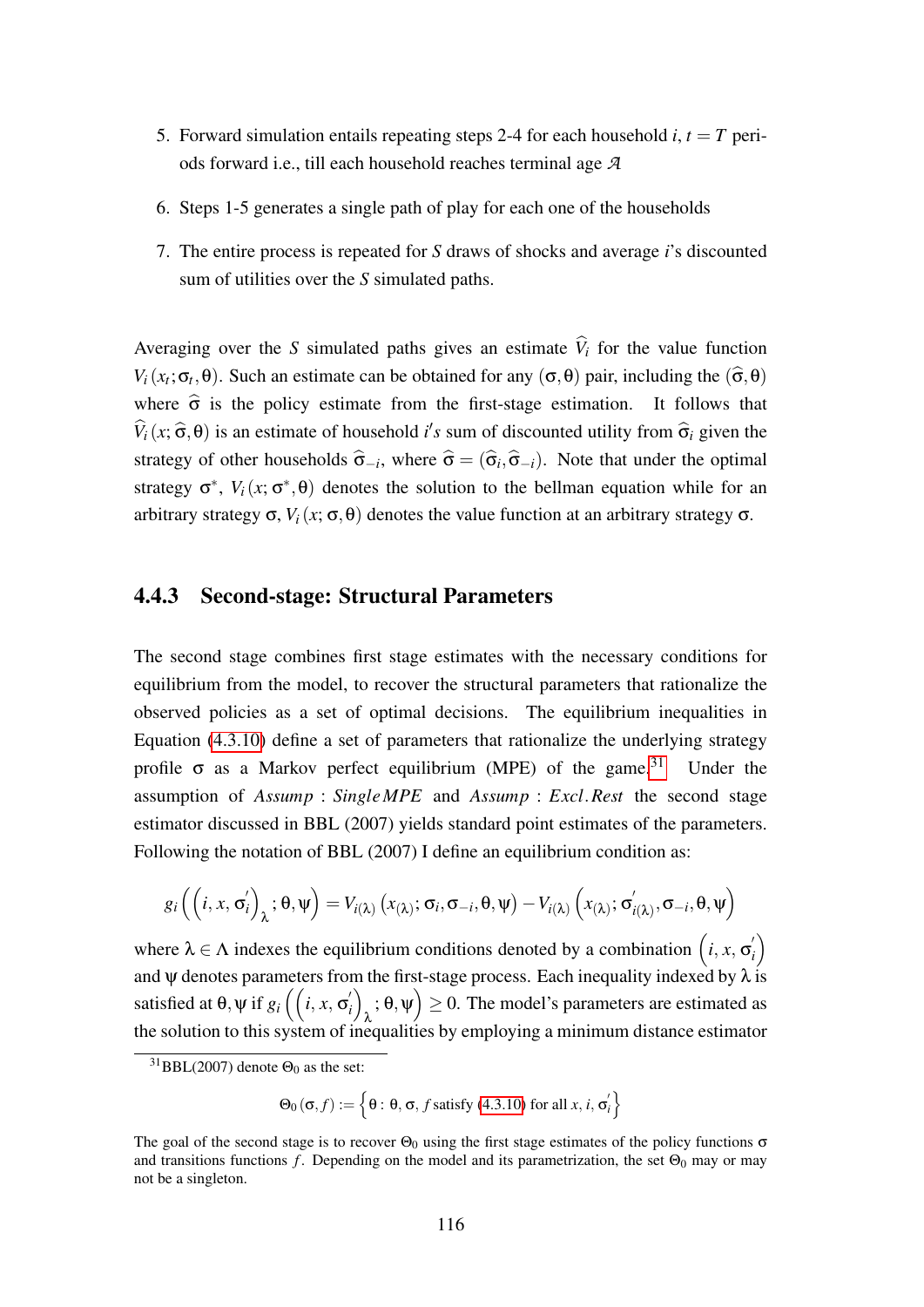that minimizes violations of these optimality conditions. The objective function that is minimized is given by:

$$
Q(\theta, \psi) = \int \left( \min \left\{ g\left( \left( i, x, \sigma'_i \right)_\lambda; \theta, \psi \right), 0 \right\} \right)^2 dH(\lambda)
$$

where  $H(\cdot)$  is the distribution over the set  $\Lambda$  of inequalities.<sup>[32](#page-116-0)</sup> Under the assumptions that ensure the model is point identified and that  $H(\cdot)$  has a sufficiently large support,  $Q(\theta, \Psi) > 0$  for all  $\theta \neq \theta_0$ .

Parameter  $\theta$  is estimated by minimizing the sample analogue of the objective function at  $\psi = \widehat{\psi}$ .<sup>[33](#page-116-1)</sup>

$$
Q_n(\theta, \widehat{\psi}) := \frac{1}{n_l} \sum_{k=1}^{n_l} \left( \min \left\{ \widehat{g}_i \left( \left( i, x, \sigma'_{i(k)} \right)_{\lambda_k}; \theta, \widehat{\psi} \right), 0 \right\} \right)^2
$$
  

$$
\widehat{\theta} \arg \min_{\theta \in \Theta} Q_n(\theta, \widehat{\psi})
$$
 (4.4.1)

where  $\hat{g}_i(\cdot)$  is the empirical counterpart to  $g(\cdot)$ 

$$
\widehat{g}_{i}\left(\left(i, x, \sigma'_{i(k)}\right)_{\lambda_{k}}; \theta, \widehat{\psi}\right) = \widehat{V}_{i(\lambda)}\left(x_{(\lambda)}; \widehat{\sigma}_{i}, \widehat{\sigma}_{-i}, \theta, \widehat{\psi}\right) - \widehat{V}_{i(\lambda)}\left(x_{(\lambda)}; \sigma'_{i(\lambda_{k})}, \widehat{\sigma}_{-i}, \theta, \widehat{\psi}\right)
$$

By constructing empirical counterparts to all or a subset of the equilibrium inequalities using the forward simulation procedure described in section [\(4.4.2\)](#page-114-2) the idea is to search for values of  $\theta$  that minimizes the violations of these inequalities. Standard errors are computed using a bootstrap procedure. Further details are provided in Appendix [\(4.8.2\)](#page-132-0).

## 4.4.4 Parameter Estimates

The model has a total of 74 parameters. I focus here on a subset, in particular on the estimates describing preferences obtained in the second stage in Table  $(4.2)$ .<sup>[34](#page-116-2)</sup>

Utility in the model is derived from consumption and having sanitation at home. Everything else equal, households derive higher utility from having sanitation at home with the differential effects based on the age of the household head. The estimate of ν indicates a decreasing marginal utility of consumption. While the

<span id="page-116-1"></span><span id="page-116-0"></span><sup>&</sup>lt;sup>32</sup>The true parameter vector  $\theta_0$  satisfies  $Q(\theta_0, \Psi_0) = 0 = \min_{\theta \in \Theta} Q(\theta, \Psi_0)$  where  $\Theta$  contains  $\theta_0$ .

<sup>&</sup>lt;sup>33</sup>The Nelder Mead algorithm was employed to minimize the objective function. Monte Carlo simulations were performed using simulated data to understand the properties of the BBL (2007) estimator.

<span id="page-116-2"></span> $34A$  complete list of the parameters estimates is provided in Appendix [\(4.8.4\)](#page-149-0), which includes first stage estimates in Tables [\(4.3\)](#page-150-0) -[\(4.5\)](#page-151-0) and the estimates for the village level fixed effects  $\hat{\mu}_g$  in Table  $(4.6).$  $(4.6).$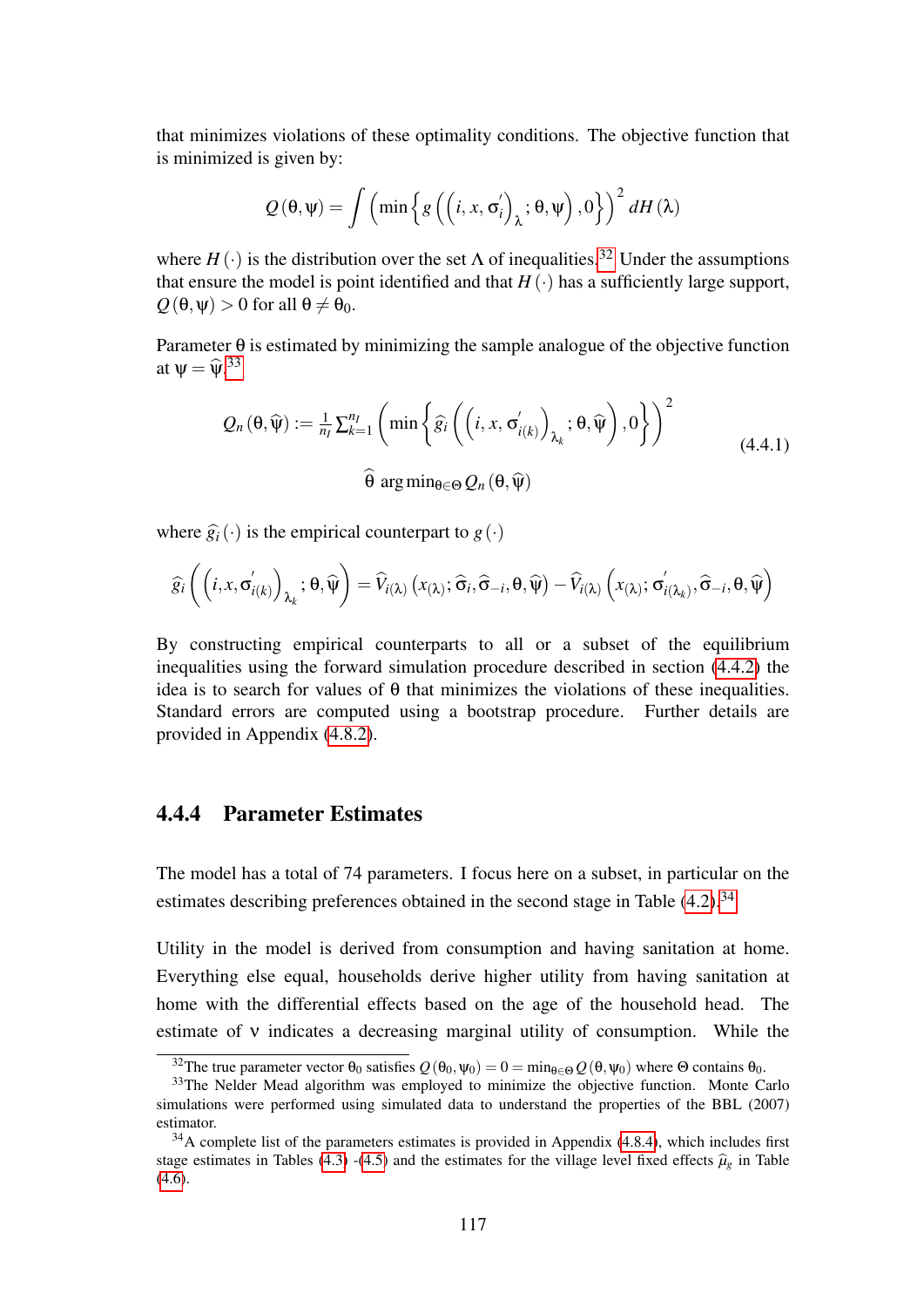parameter η indicates a marginally higher return derived from food/other consumption by having sanitation at home. Households also derive additional utility from the aggregate coverage of sanitation within the village. This effect is captured by the positive parameter estimates for  $\gamma$  and  $\phi$  which capture the non-separable effect of average sanitation coverage on the additional gains a household derives from it own consumption and sanitation.

### 4.4.5 Model Fit

The fit of the model is evaluated along two dimensions: life cycle profiles and aggregate sanitation coverage observed in the data. The model closely matches the observed behaviour for sanitation adoption choices as well as asset accumulation over the life-cycle. Figure [\(4.2\)](#page-160-0) plots the empirical and model generated profiles for the fraction of sanitation adoption [\(4.2.](#page-160-0)a) and mean assets [\(4.2.](#page-160-0)b) by age of the household head. The estimation procedure does not directly employ the empirical age profiles as moments in the estimation of the structural parameters and thus the fit can be viewed as one 'non targeted' moments. Overall the model replicates household behaviour over the life cycle in terms of sanitation adoption fairly well. There exists discrepancy at older ages, the model predicts higher adoption levels than observed in the data past the age of 55. Additional discussion of the model fit with respect to the sanitation coverage across villages observed in the data is included in Section [\(4.5.2\)](#page-120-0).

Impact of Liquidity Constraints. As a robustness check, I also look at how the simulated sanitation adoption behaviour would change if the underlying model were to be re-estimated without restricting households from borrowing against their future income. I re-estimate the model where under the forward simulation procedure differently from before I allow households to have negative asset holdings (debt) based on optimization of their consumption and sanitation choice subject to the natural borrowing constraint and terminal age conditions.<sup>[35](#page-117-0)</sup> The re-estimated preference parameters are provided in Table [\(4.4\)](#page-150-2) in the appendix.

Figure [\(4.3\)](#page-160-1) plots the simulated sanitation adoption profile under the re-estimated model along with the empirical profile. Under relaxation of the liquidity constraints the model simulation predicts a marginal increase in the proportion of sanitation adoption at each age. Though small, the gap between the two model generated profiles decreases with age. This is driven by the model feature where conditional on

<span id="page-117-0"></span><sup>&</sup>lt;sup>35</sup>Each household must leave terminal age  $\mathcal A$  without debt i.e.,  $A_{\mathcal A+1} \geq 0$ .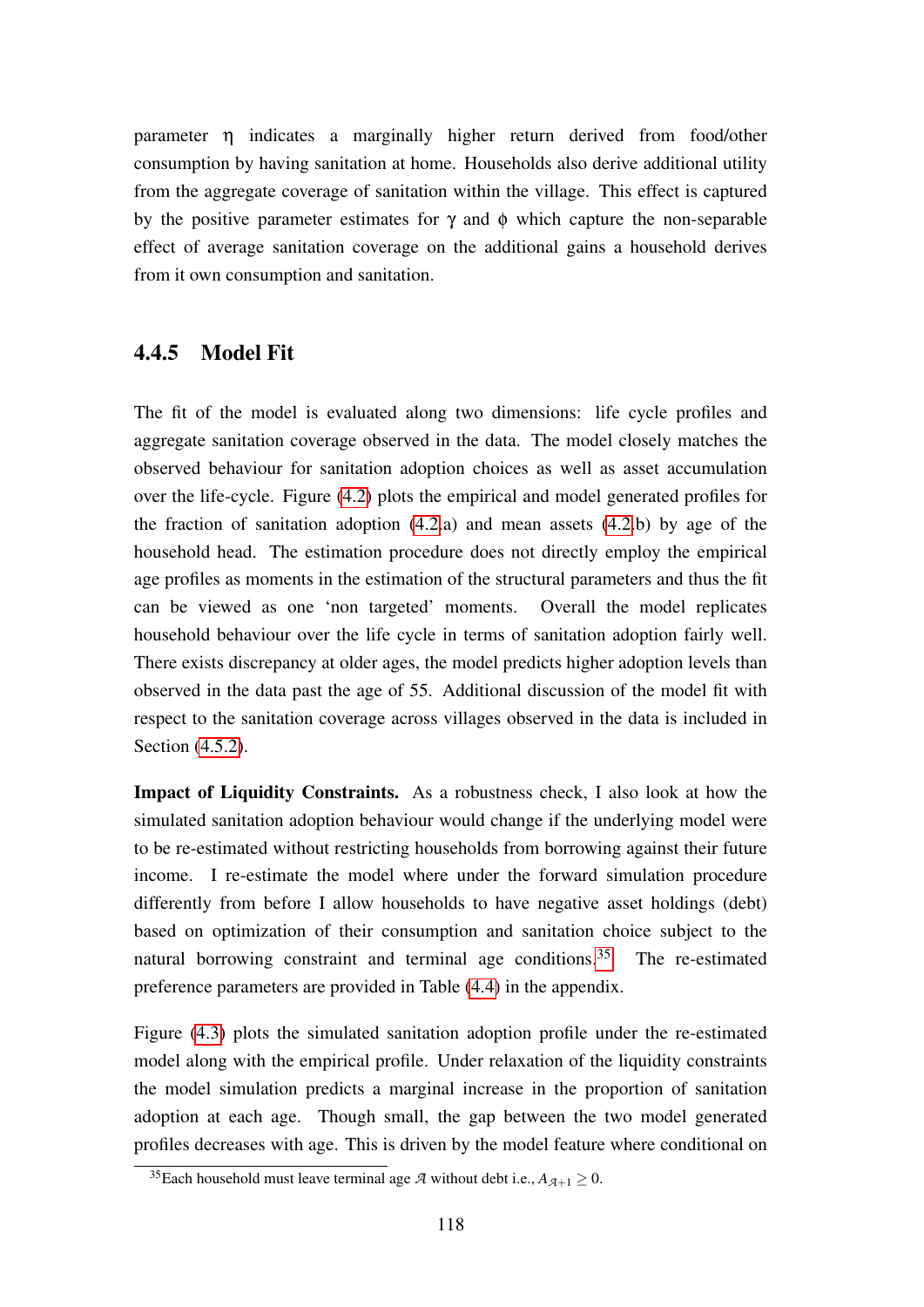not being liquidity constrained households find it optimal to adopt sanitation earlier rather than later in life so as to enjoy the utility from sanitation over a longer time horizon. The maximum difference between the two simulated profiles is less than 7% and the profile generated under relaxed borrowing constraints is well within the 95% confidence interval bounds estimated under the model with liquidity constraints. Overall, it is possible to conclude that the household sanitation adoption behaviour under the model where borrowing is fully restricted is robust under this assumption. Though the model where borrowing is fully restricted is taken as a good fit of the data, this exercise does not necessarily conclude that the observed households are indeed liquidity constrained, as the constraint  $A_t \geq 0$  may not necessarily bind for all households. Further analysis of this issue is included with the counterfactual policy simulations in Section [\(4.6\)](#page-124-0).

# 4.5 Simulation of Sanitation Adoption

In this section, I outline the simulation method to determine sanitation equilibrium levels under different counterfactual environments. Under single agent models the underlying assumption is that each household's outcome varies only with its own policy treatment. To accommodate the presence of externalities, I need to allow a household's outcome to also depend on the outcomes of other households impacted by the policy thereby allowing for multiple equilibria in counterfactual environments. In order to conduct counterfactual experiments in models with multiple equilibria, one approach would be to define the Equilibrium Selection Mechanism (ESM) and to compute the full set of equilibrium under estimated parameter values. However, even if it would be possible to compute the full set equilibria,  $36$  observed behaviour does not provide any additional guidance on the underlying equilibrium selection rule played.

Most examples in the literature instead impose an equilibrium selection rule ex-ante under which the model is both estimated and simulated for counterfactual policies. A key limitation of this approach is that it does not allow for the possibility that the equilibrium selection mechanism may itself change under counterfactual

<span id="page-118-0"></span><sup>36</sup>Iskhakov, Rust & Schjerning (2016) propose an algorithm, *Recursive Lexiographic Search (RLS)* that attempts to solve for all Markov Perfect Equilibria for a class of Markovian Games that they define as *Directional Dynamic Games (DDG)*. The directional property of the game is defined over the stochastic evolution of certain state variables other than the passage of calendar time or age. Under certain conditions the model in this paper also satisfies directionality in the evolution of the sanitation coverage within a village.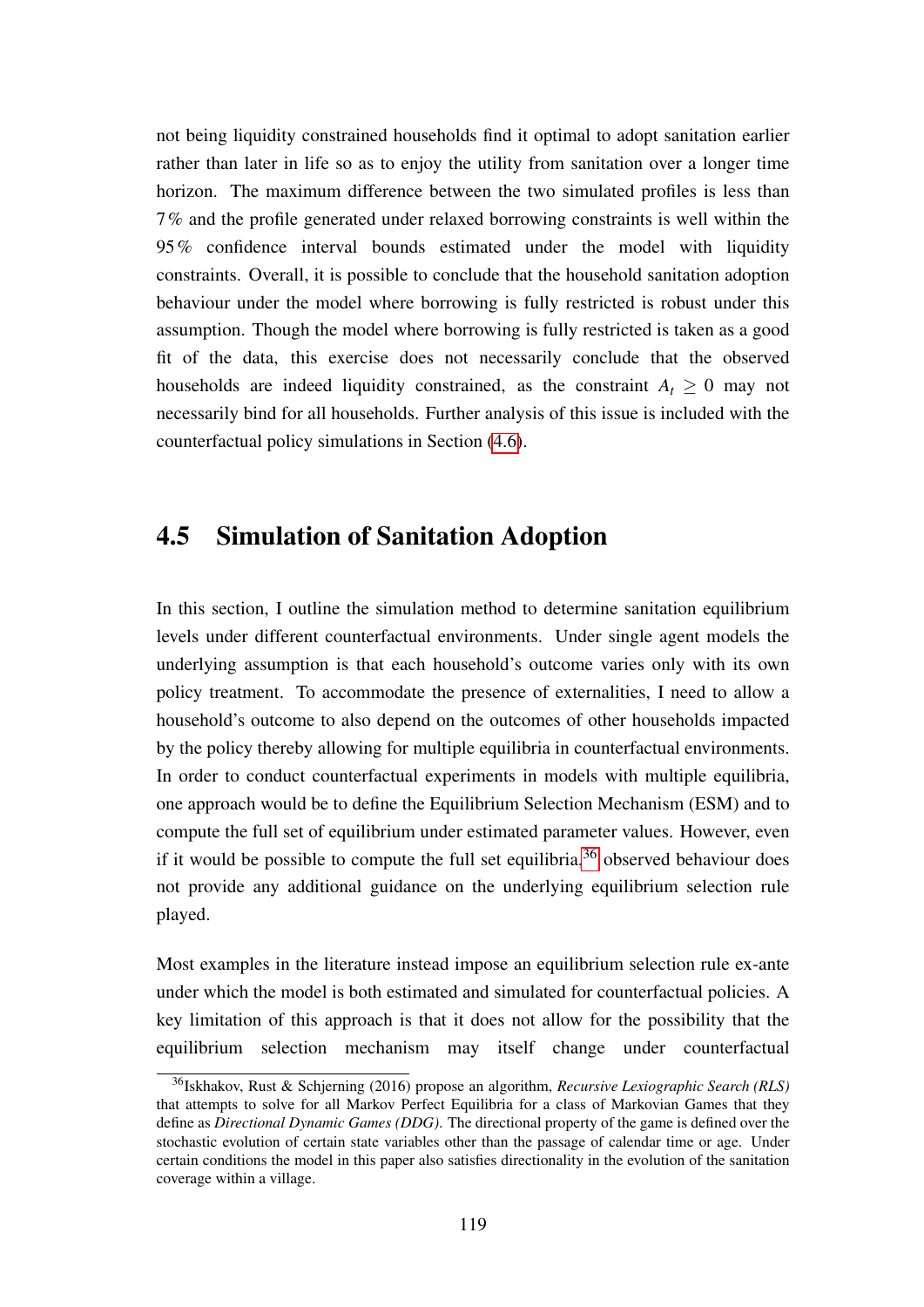environments. Thus the policy simulation given a selection rule may not be valid under a different counterfactual environment.

My approach here differs, instead of solving and simulating for all possible equilibria I instead bound the set of possible equilibria by an upper and lower limit. To evaluate the effect of counterfactual policies on equilibrium sanitation prevalence, I focus on the resulting shifts in the upper and lower bounds based on changes to the underlying environment.[37](#page-119-0) The approach of bounding the equilibrium set is appealing as it allows for changes in the underlying equilibrium selection rules played under counterfactual environments. However, a trade-off for this advantage is that it only allows one to bound the region where the impact of the policy may lie. If the estimated bounds under a policy simulation are too wide this would affect the precision of the policy implications derived.

#### 4.5.1 Strategic Complementarity

To ascertain household behaviour under counterfactual policies, I propose the following approach. First, I characterize the conditions under which the model implies strategic complementarity in the adoption decisions. Specifically, I verify whether the household objective function displays the properties of a supermodular game with respect to the adoption decision, i.e., the household preferences satisfy *Increasing Differences* over the sanitation adoption dimension. Then I derive conditions under which such a condition is sufficient to ensure that the set of equilibria satisfies the ordinal properties that characterize supermodular games, i.e. there is a highest and a lowest pure strategy equilibrium with respect to a household's sanitation adoption. I then exploit the properties of such a structure to characterize the upper and lower bound of the equilibrium sanitation adoption level at village level. The interpretation of the bounds obtained under the iteration procedure depends the properties of the model described in this paragraph. The approach extends a traditional result of supermodular games by employing a notion of separability of the objective function over the choice set similar to Topkis  $(1978)^{38}$  $(1978)^{38}$  $(1978)^{38}$ A detailed derivation of the result is provided in Appendix [\(4.8.3\)](#page-134-0). The argument is arranged in three steps and is greatly simplified by the choice of timing employed in the model i.e., 'time to build' sanitation.

<span id="page-119-0"></span> $37$ The idea of bounding the equilibrium set has previously been employed by Jia (2008), De Paula (2009) and Bjorkegren (2014) in different contexts to solve and simulate the model under multiple equilibria.

<span id="page-119-1"></span> $38$ Ref. Topkis (1978) Theorem (3.3)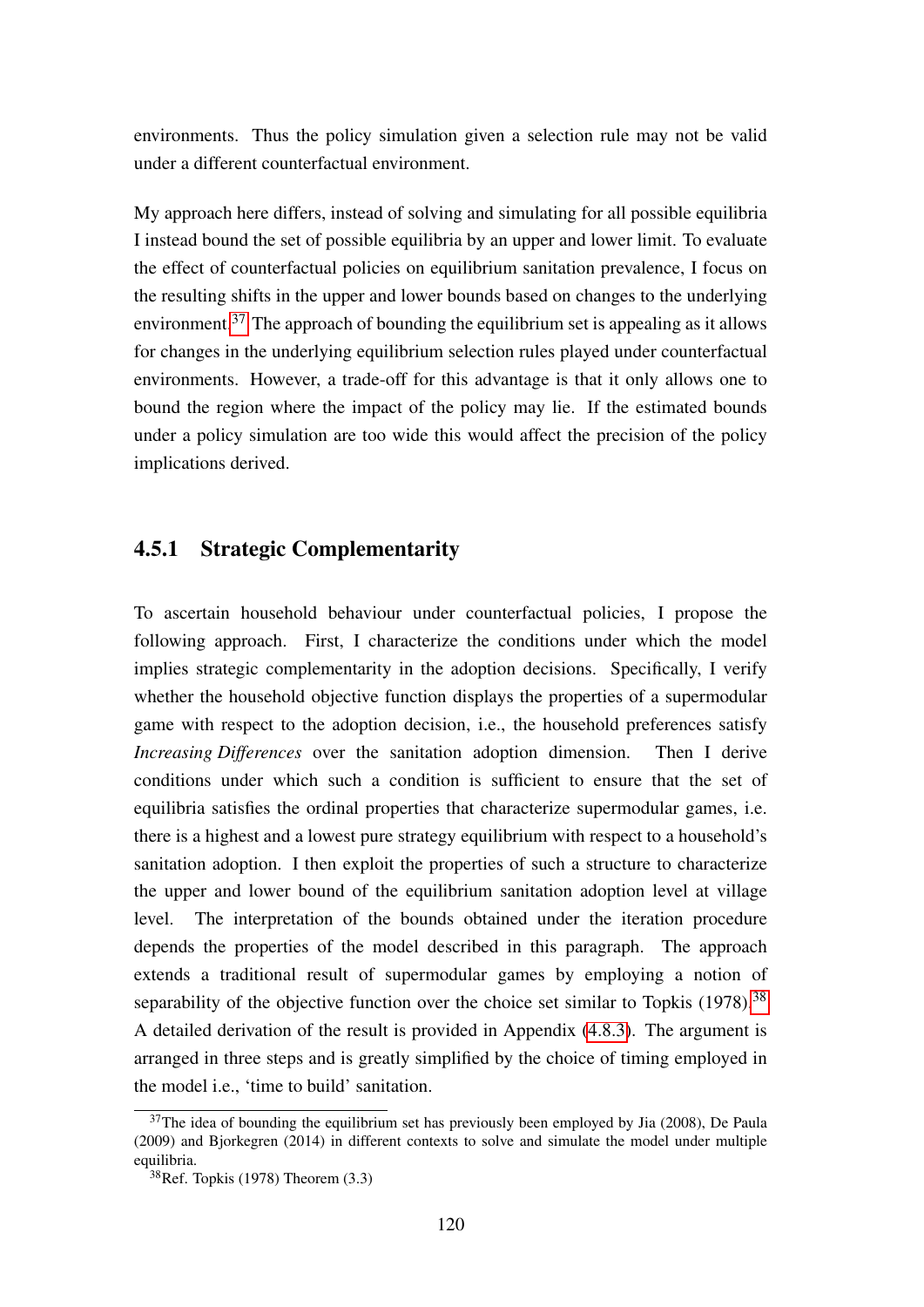The intuition behind the main result is as follows. If household sanitation adoption decisions are strategic complements, then a larger average level of adoption in the village makes adoption - *ceteris paribus* - more attractive for every household. This is the case if the household's objective function satisfies *Increasing Differences* with respect to the adoption decision. I prove that this condition is satisfied by the model under weak assumptions. On the other hand, a larger average level of sanitation adoption may change the trade-off of the consumption and saving decisions of a household and this may, in turn, affect household adoption decisions. I show that, if the parameter capturing the interaction between private consumption and average level of sanitation coverage in the village: φ is sufficiently close to zero, then the second channel vanishes. As a consequence, the existence of a highest and a lowest equilibrium with respect of household sanitation adoption is ensured. This result dramatically simplifies the counterfactual analysis, because in order to bound the set of equilibria of the game with respect to the average level of adoption in equilibrium it is sufficient to simulate bounds for two specific upper and lower equilibria.

#### <span id="page-120-0"></span>4.5.2 Simulation Method

To compute the bounds for the set of equilibrium sanitation adoption levels, I use an iterated best response algorithm to search for the fixed points. As explained above the procedure does not attempt to recover all possible equilibria, but instead only the upper and lower limits characterizing the set of possible equilibria. The algorithm can be divided into two steps. I first construct a candidate adoption path using the forward simulation procedure described in section [\(4.4.2\)](#page-114-2) under estimated parameter values. There are an initial set of households  ${k_{i0}}_{i=1}^{N}$  who made their sanitation adoption decision before my data begins, I hold their decision fixed. For baseline simulations, the initial adoption level  $\bar{k}_0$  is set equal to the sanitation level observed in the first period of the data, such that at the first step of the algorithm households expect the level of sanitation observed in the data.

In the second step, an iterative procedure is used on each candidate adoption path to obtain a fixed point. The index  $\tau$  denotes an iteration. Each candidate adoption path and equilibrium identified depends on the initial adoption level  $\bar{k}_0$  along with the vector of observed states and taste shocks  $\boldsymbol{\epsilon} = {\{\epsilon_{i0}\}}_{i=1}^{N}$  $\sum_{i=1}^{N}$  drawn. To locate the lower and upper limits  $(\bar{k}^L, \bar{k}^U)$ , assumptions are imposed on the future adoption path of all households within a village. For the lower limit, I assume that each household *i* believes that the level of sanitation in each subsequent period until *i* reaches terminal age *A* remains at the initial level  $\bar{k}_0$  under each iteration. Similarly for the upper limit,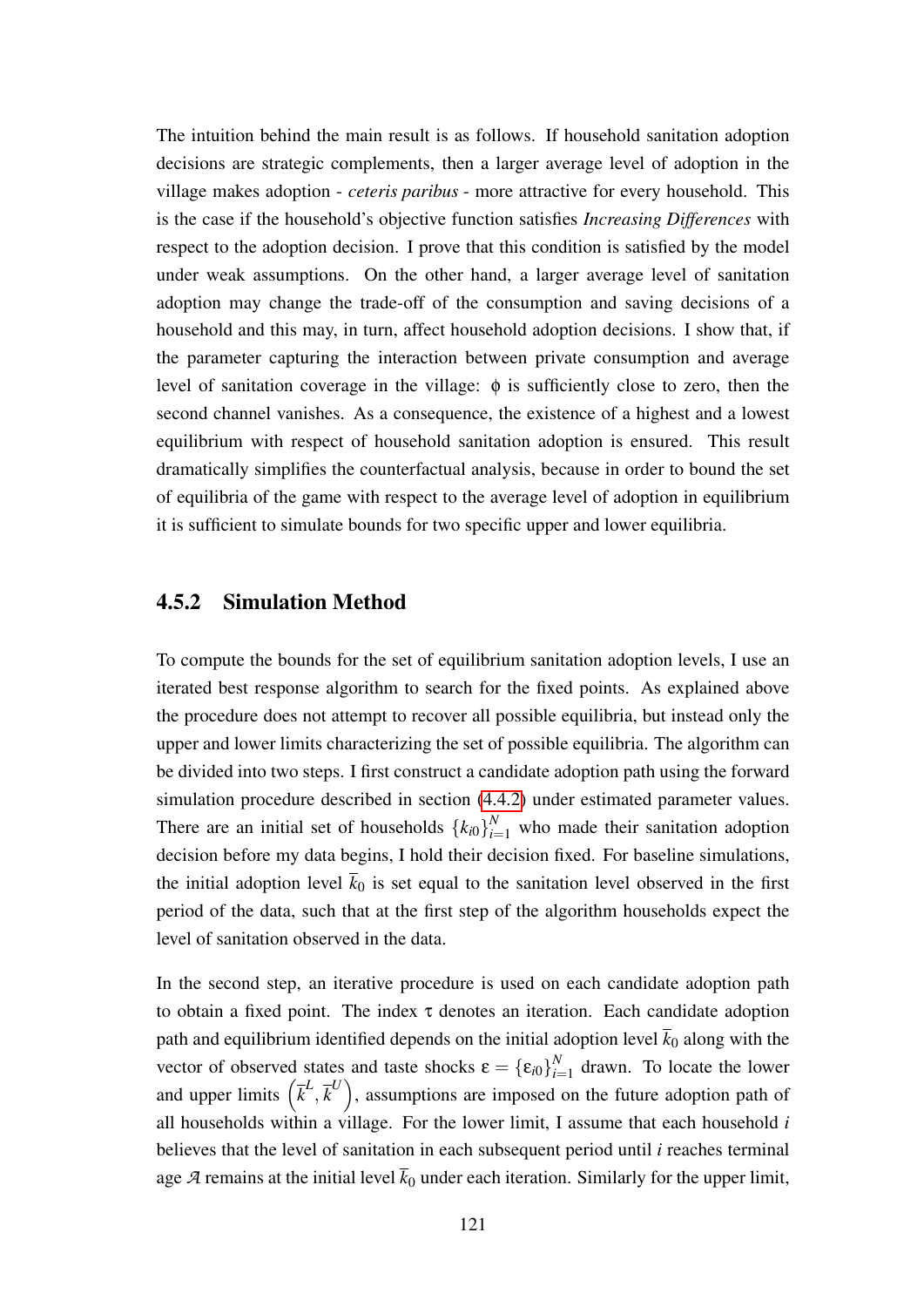each household *i* believes that the level of sanitation in each subsequent period until *A* is close to  $\approx 100\%$  coverage.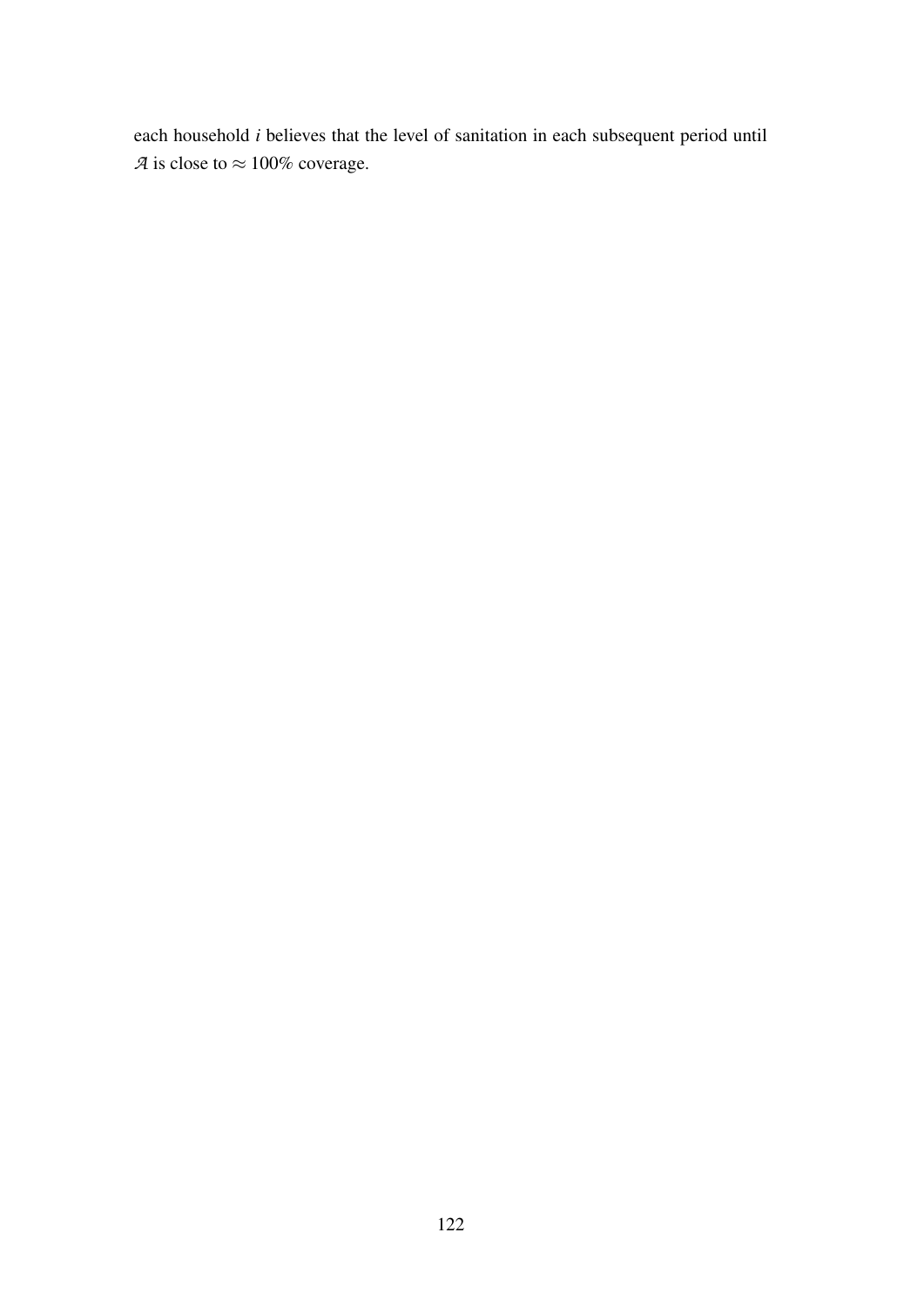For the lower bound  $\bar{k}^L$ :

- 1. Under the assumption that the future level of adoption remains at observed  $\bar{k}_0^{\tau=1}$  $\theta$ till terminal age *A* (given iteration  $\tau = 1$ )
- 2. Draw set of private taste shocks  $\varepsilon_{i0}$  for each household  $i = 1,...,N$  and allow each household to optimize their decision, holding fixed the adoption path of other households given assumptions about the future evolution of  $\overline{k}$
- 3. Compute utility and choices  $(d_{it}, c_{it})$  for each household *i* using the estimated policy and transitions functions
- 4. Forward simulate each household's choice problem until each household *i* reaches *A* terminal age
- 5. With each move one period forward update the sanitation level  $\bar{k}$  by averaging over the adoption decisions for all households each period:  $\overline{k}_1^{\tau=1}$  $\bar{k}_1^{\tau=1}, \bar{k}_2^{\tau=1}$  $\bar{k}_2^{-1}, \bar{k}_3^{\tau=1}$  $\frac{1}{3}$  etc.
- 6. Continue forward simulation for each household updating the sanitation level  $\bar{k}$ till  $\bar{k}_{M}^{\tau=1} = 1.0$  i.e., all household have adopted and obtain a candidate adoption path denoted by vector −→  $\overline{\vec{k}}^{\,\tau=1}=\left(\overline{k}_0^1\right)$  $\frac{1}{0}, \overline{k}^{1}_{1}$  $\frac{1}{1},...,\overline{k}_M^1$  $\binom{1}{M}$
- 7. Repeat steps 1-6 under the same  $\varepsilon_{i0}$  draws to obtain another candidate adoption vector  $\stackrel{\cdot}{\Rightarrow}$  $\overrightarrow{\overline{k}}$ τ $=$ 2  $=$   $\left(\overline{k}_{0}^{2}\right)$  $\sqrt{2}$ ,  $\sqrt{k_1^2}$  $\overline{k}_1^2, ..., \overline{k}_M^2$  $\binom{2}{M}$ 
	- Where initial  $\overline{k}_0^{\tau=2}$  $\int_{0}^{\pi/2}$  level (starting point) is obtained by computing the adoption decision rules for all households *i* under the assumption that  $\stackrel{\text{uv}}{\rightarrow}$  $\vec{k}$ <sup> $\tau=1$ </sup> is the relevant adoption path played.
- 8. Iterate, using the path from the previous step to form the next adoption path.
- 9. Repeat until −→  $\vec{k}$ <sup> $\tau+1$ </sup> = −→  $\overline{k}^{\tau}$  i.e., the adoption path vector in each iteration converges to obtain the fixed point.
	- The first element of this convergent vector −→  $\vec{k}$ <sup>τ+1</sup> is obtained as the lower bound  $\bar{k}^L$

Similarly for the upper bound  $\bar{k}^U$  the convergent vector is obtained by repeating the process starting at the observed level of  $\bar{k}_0$  but under the assumption that next period onwards the level of sanitation adoption is  $\approx 100\%$ . In this way the sanitation adoption path vector converges with each subsequent iteration. The first element of this convergent vector is obtained as the upper bound of the set. Since a candidate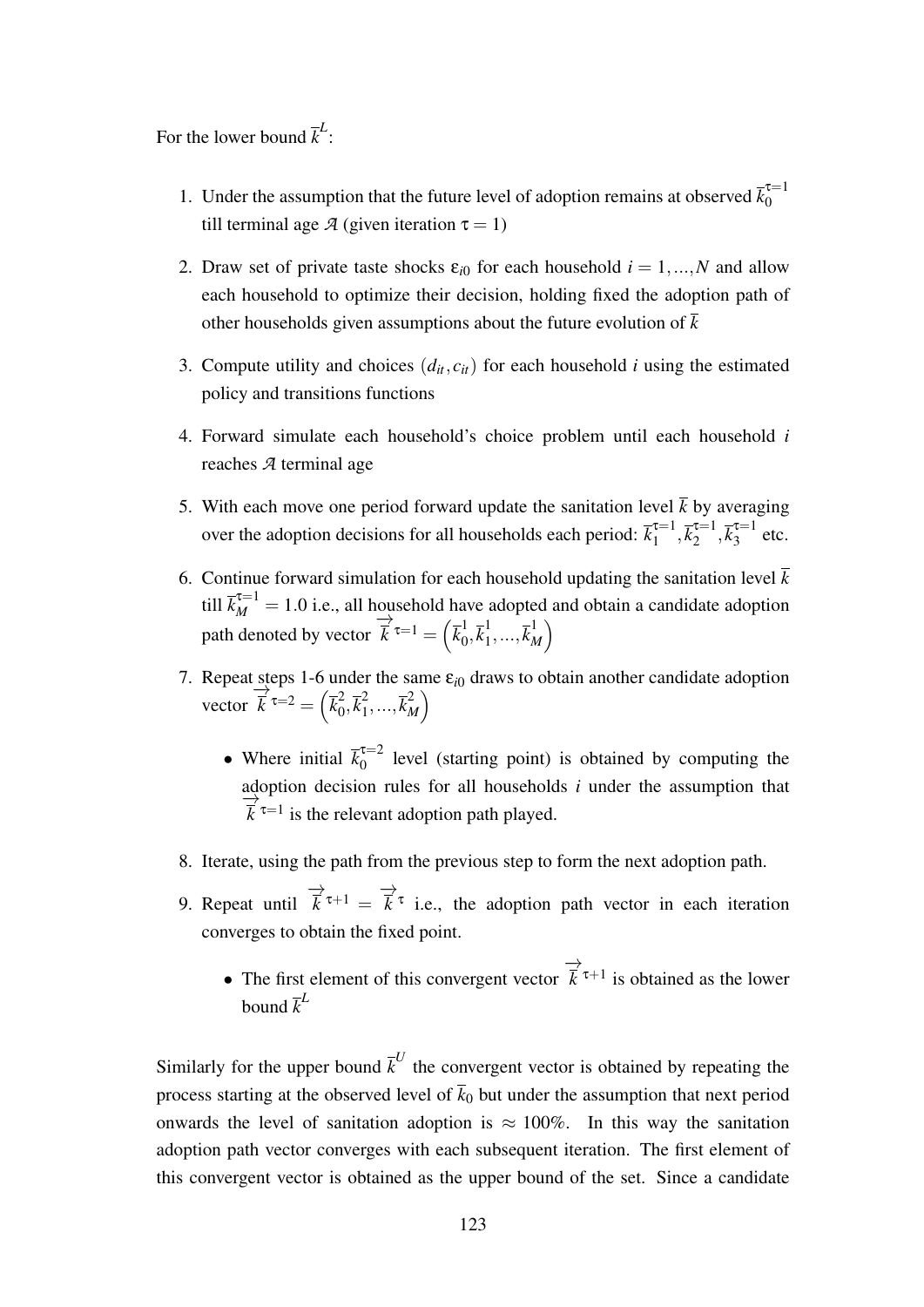adoption path and the fixed point obtained is a function of  $\varepsilon_{i0}$  shock drawn the iteration procedure is repeated for multiple draws *s* of  ${\{\epsilon_{i0s}\}}_s^S$  $s_{s=1}^{\infty}$  and the lower and upper bounds are computed as the midpoints of the resulting distributions.<sup>[39](#page-123-0)</sup>

#### Baseline Simulation

Under the estimated model, I run the simulation procedure on the same environment as the data observed to get a sense of the model 'fit' at the aggregate village level. Using data from the first period the model is simulated one period forward for the predicted upper and lower bounds of the equilibrium level of sanitation. The upper and lower bound simulations are computed for each of the 42 village groups observed in the sample data. Figure [\(4.6\)](#page-162-0) plots the model simulated bounds for the observed data points in period two *Data* : *S*2 of the sample panel where the horizontal axis denotes different villages in order of increasing sanitation prevalence.<sup>[40](#page-123-1)</sup> Though the model simulated bounds are wide at certain points in most cases the sanitation prevalence observed in the data lies within the bounds predicted by the model.

**Properties of the Model.** A key condition for the strategic complementarity in sanitation adoption result in appendix  $(4.8.3)$ , is that the parameter  $\phi$  which captures the effect of the externality on private consumption in the utility function is sufficiently close to zero,  $\phi \approx 0$ . The parameter estimates from Table [\(4.2\)](#page-150-1) show  $\phi$  to be a small positive value yet significantly different from zero.

Figure [\(4.7\)](#page-162-1) overlays the simulated bounds under  $\phi = 0.41$  $\phi = 0.41$  The simulated bounds under the model where the value of  $\phi$  is restricted to zero, are very close to the model where  $\phi$  is set equal to the estimated value. The simulated bounds in the figure show a monotonic shift in the bounds, under the estimated model, with a deviation in the value from  $\phi = 0 \rightarrow \phi = 0.00514$ . Further robustness checks are performed in Table [\(4.9\)](#page-155-0) Since the bounds simulated under estimated parameter values  $\hat{\theta}$  are close to the bounds simulated under  $\tilde{\theta}$ :  $\phi = 0$  for which the theoretical result ensures existence of a highest and lowest equilibria , I use the model estimated values under  $\hat{\theta}$  to simulate policy effects. Given that the upper bound predicted under  $\hat{\theta}$  lies above the upper bound under  $\phi = 0$ , emphasis is placed on the lower bound of the policy effect.

<span id="page-123-0"></span> $39$ In practice, the iteration procedure is performed for 250 independent draws for the set of taste shocks ε.

<span id="page-123-1"></span> $40$ Table [\(4.8\)](#page-154-0) in the appendix provides a complete list of the simulated bounds at baseline for the observed data in period two.

<span id="page-123-2"></span> $41$ Table [\(4.8\)](#page-154-0) also computes the simulated bounds at baseline under the assumption that parameter  $\phi = 0.$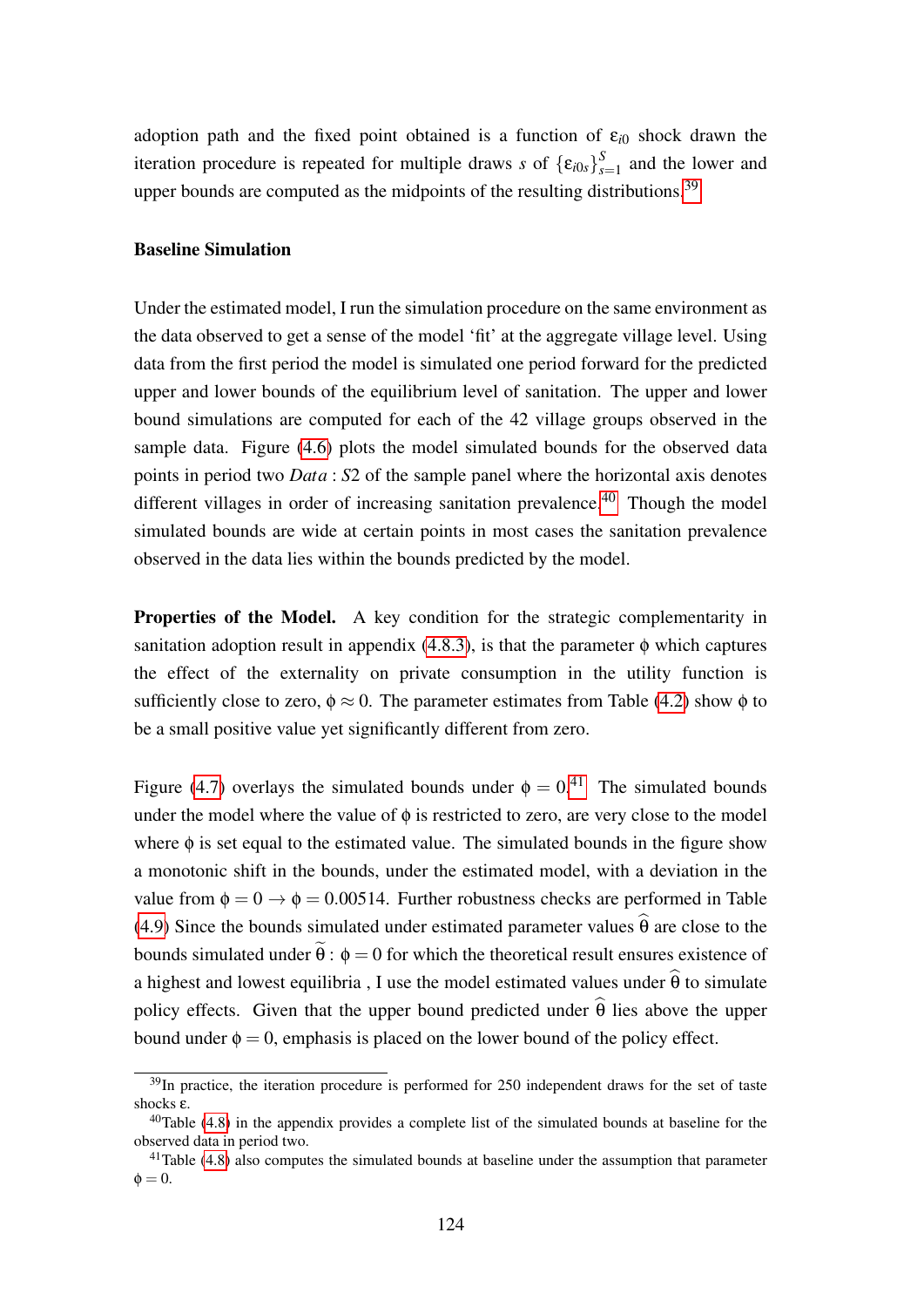#### 4.5.3 Household Valuation of Sanitation

The estimated model can be used to place a valuation on sanitation for a given household over its lifetime under a simulated equilibrium path. This section describes the method used to convert the value of the having sanitation into a monetary valuation by the household (in 2009 INR). To do this, I compute the expected lifetime utility of being in state  $x<sub>it</sub>$  at each point in the state space after having adopted sanitation at the first period. Similarly, it is possible to compute the expected lifetime utility at each point in the state space under the scenario where household does not adopt sanitation. In order to obtain the compensating variation, I add income under the non-adoption scenario as a transfer into available cash-in-hand at each possible state and then recompute the value. This procedure is repeated until the household's expected lifetime utility with the additional income transfer is equal to its expected lifetime utility under sanitation adoption but without the hypothetical income transfer. With externality effects I compute the present value of utility from sanitation under each simulated equilibrium adoption path  $\left(\overrightarrow{k}L\right)$ −→  $\overrightarrow{k}$ *U*) . The compensating variation or the willingness-to-pay amounts can be computed at different points of the life cycle for a household given an adoption path.

Figure [\(4.8\)](#page-163-0) plots the household valuation of sanitation in Indian Rs. (*INR*) as a function of age of the household head. Figure [\(4.8\)](#page-163-0) shows that younger household heads place a higher valuation of sanitation since the gains from early adoption persist over time. Similarly older household heads value sanitation less since the time horizon to enjoy the benefits from having sanitation is shorter. The figure also plots a valuation driven by the underlying spillover effects. The solid black line plots the household valuation of sanitation without the endogenous effects driven by the underlying externality. While the dashed plots the household valuation with the endogenous effects incorporated at the upper and lower bound adoption paths respectively. On average household valuation for sanitation ranges between *Rs*.2,75,250 (lower) and *Rs*.4,30,500 (upper) which denotes a non-trivial amount when compared with the average household lifetime income value of *Rs*.23,76,000.[42](#page-124-1) The upper and lower bound for the valuation with spillover effects lie above the valuation of sanitation made by a household acting in isolation. On average the difference in valuation is 52% (lower bound) and 71% (upper bound) higher once externality effects are accounted for.

<span id="page-124-1"></span><span id="page-124-0"></span><sup>&</sup>lt;sup>42</sup>Lifetime income value approximated using survey data from the Gwalior Nagar Nigam Seva information drive 2010-11.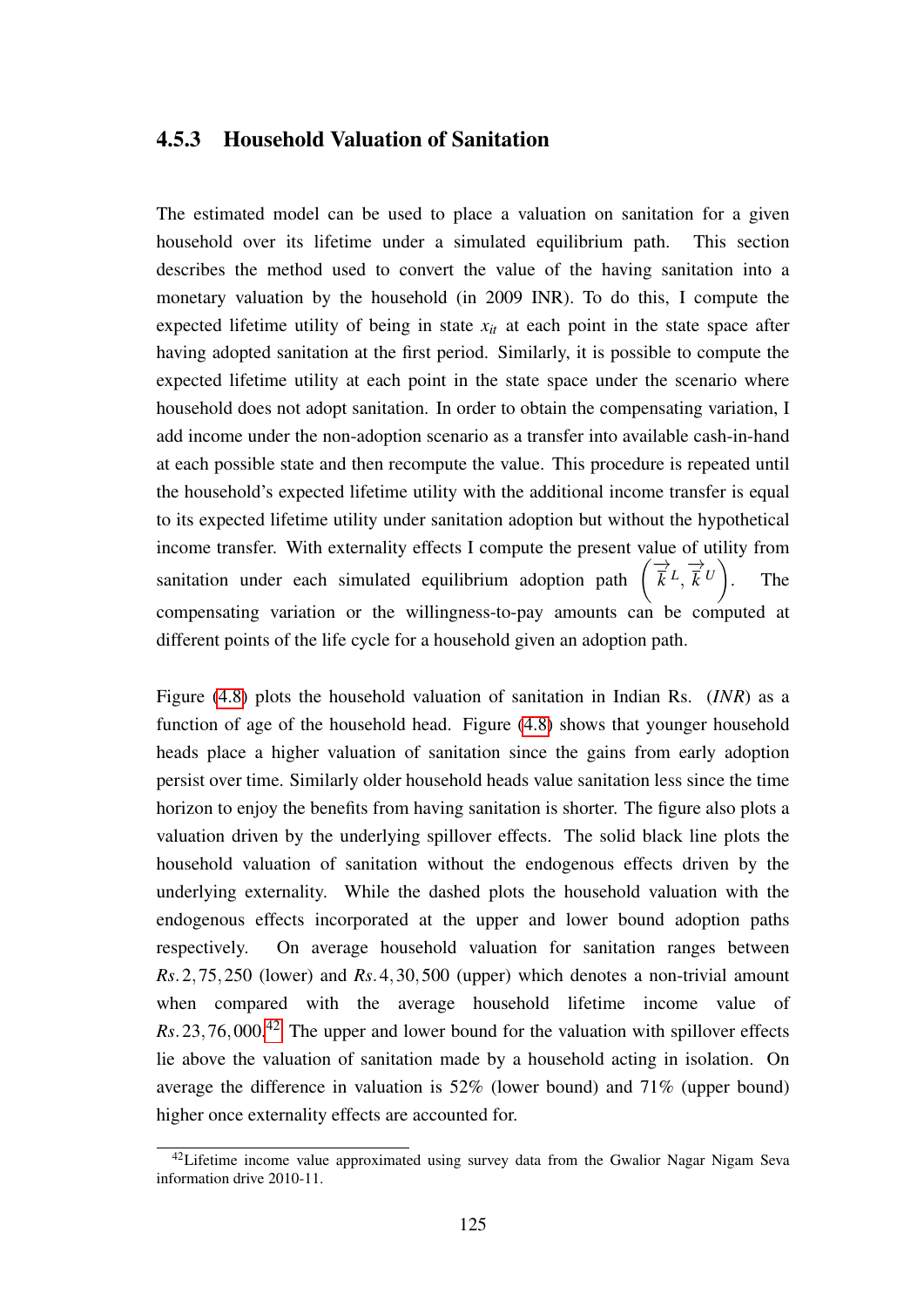# 4.6 Policy Experiments

In this section, I examine the impact of different policy interventions on equilibrium sanitation coverage and welfare. In the first exercise, the question of under-adoption of sanitation is addressed by computing the socially optimal level of sanitation and comparing it with observed levels in the data. The second application focuses on the cost effectiveness of two specific policy interventions: sanitation loans and price subsidies. If a policy maker's objective is to maximize sanitation coverage? I examine which of the two policies are more cost effective. The simulations show how policy implications differ once externality effects are taken into account. In order to quantify the effect of the externality, the impact of a policy is decomposed into the private incentives (direct) from adoption and it's impact through the spillover effects (indirect). To contrast the policy implications based on maximizing coverage, I compute changes in bounds of welfare based on maximizing total welfare instead of coverage. Lastly, I study the dynamics of the age effects with potential implications for policy targeting. The impact of a policy is measured by reporting changes in the bounds of equilibrium adoption levels along with the household's willingness-to-pay for the policy under counterfactual scenarios.

## 4.6.1 Under-adoption of Sanitation

To determine if empirical sanitation coverage levels imply under-adoption, I compute the socially optimal level of sanitation adoption by solving the social planner problem for each village. I consider the problem of a constrained social planner whose objective is to allocate sanitation along to households so as to maximize utility subject to the total fixed endowment of resources. To compute the welfare under the social planner's regime, the following procedure is implemented: the total endowment is computed by aggregating the total consumption and sanitation value within a village. The marginal rate of technical substitution between consumption and sanitation is given by the market cost of sanitation by village (*priceg*). The planner induces households to solve the optimal adoption problem by re-allocating the total endowment between food consumption and sanitation, so as to maximize utility. I assume the planner maximizes a utilitarian Social Welfare Function (SWF) with equal pareto weights assigned to each household within the village.<sup>[43](#page-125-0)</sup> By changing the allocation of sanitation, moving resources between sanitation and

<span id="page-125-0"></span><sup>&</sup>lt;sup>43</sup>The socially optimal level of sanitation depends on the choice of pareto weights used in the Social Welfare Function (SWF).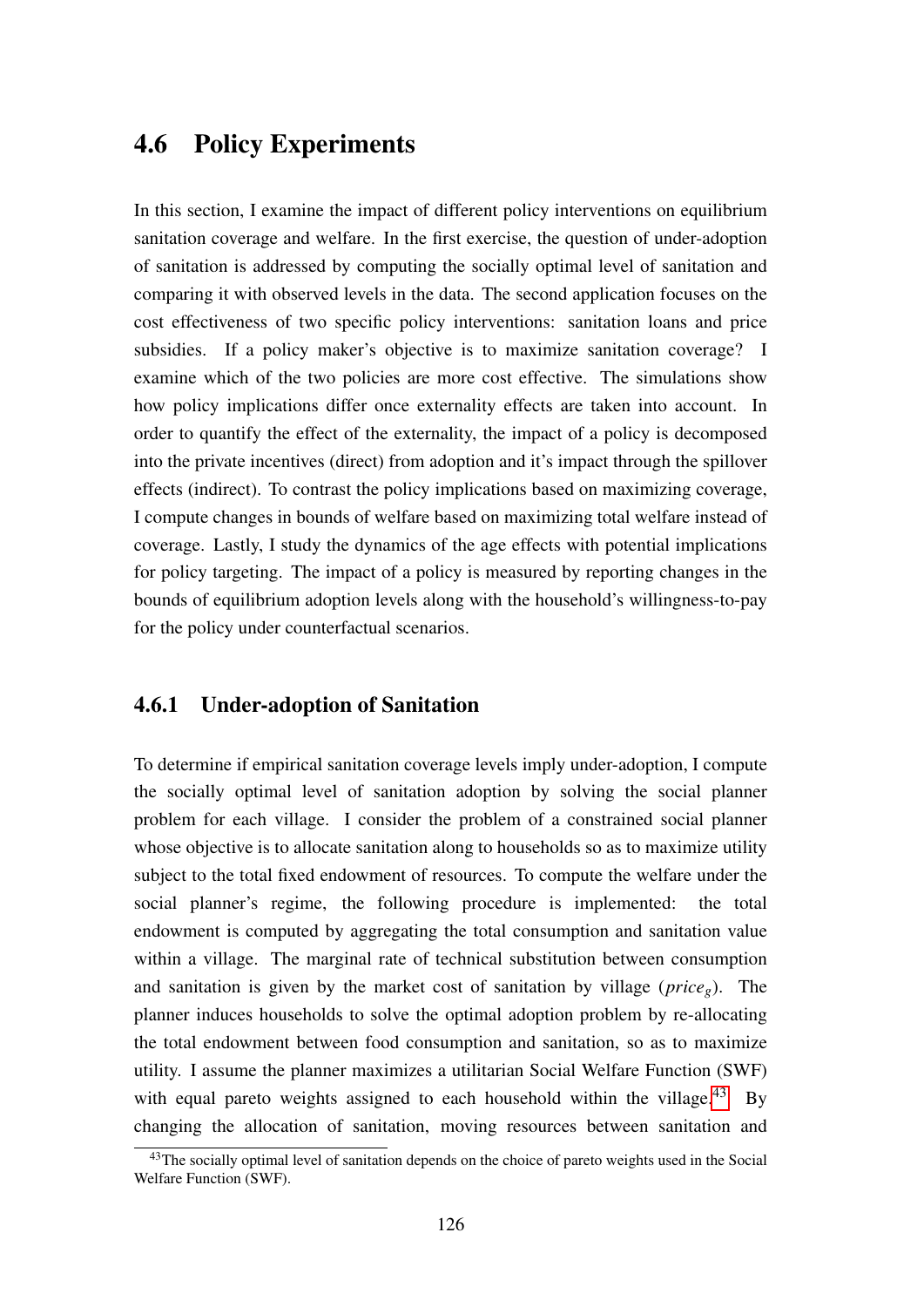consumption, the algorithm searches for the policy functions that maximize total household welfare until there is no other higher value attainable.

Results for a representative village are shown in Table [\(4.14\)](#page-159-0). The total surplus attained is equal to *Rs*.36 million with 81% sanitation coverage. Compared with the baseline this reflects a 295.5% increase in household welfare and a 43.7% increase in sanitation coverage. This exercise reveals that the existing sanitation levels observed in villages are inefficient in the sense that households under-adopt sanitation and instead allocate a larger share of resources to private food consumption. This systematic under-adoption is driven by the under valuation of sanitation made by each household that fails to internalize the total benefit generated from sanitation. The difference in welfare attained between the baseline and social planner's regime reflects the cost of the externality induced by the divergence in the private and social valuation of sanitation.

Table [\(4.10\)](#page-156-0) computes the utilitarian planner problem for each of the villages based on adoption level and endowment values in the first sample period. Based on the sanitation coverage observed in the data and determined under the social planner solution, the extent to which sanitation is under-adopted is computed for each of the villages. On average, the privately chosen adoption levels in the data are 53% below the socially optimal based on a utilitarian Social Welfare Function (SWF). In the subsequent counterfactual exercises, the equilibrium levels achieved under different policies are compared with the socially optimal adoption levels under the planner's problem.

### 4.6.2 Cost Effective Policy: Sanitation Loans and Price Subsidies

The social planner solution finds the observed sanitation levels to be below the socially optimal and highlights the potential role of policy interventions to increase sanitation coverage so as to increase total welfare. With a policy maker potentially constrained by the total funds available for allocation it is important to understand if the implemented policy is cost effective. The aim of this exercise is to understand whether specific policies are more cost effective than others at maximizing sanitation coverage. Specifically, I compare the simulated equilibrium coverage levels attained under sanitation loans and price subsidy policies of different sizes for a fixed cost of the policy. The objective under each policy is to correct the suboptimal allocation of sanitation by targeting the underlying market failures faced by individual households.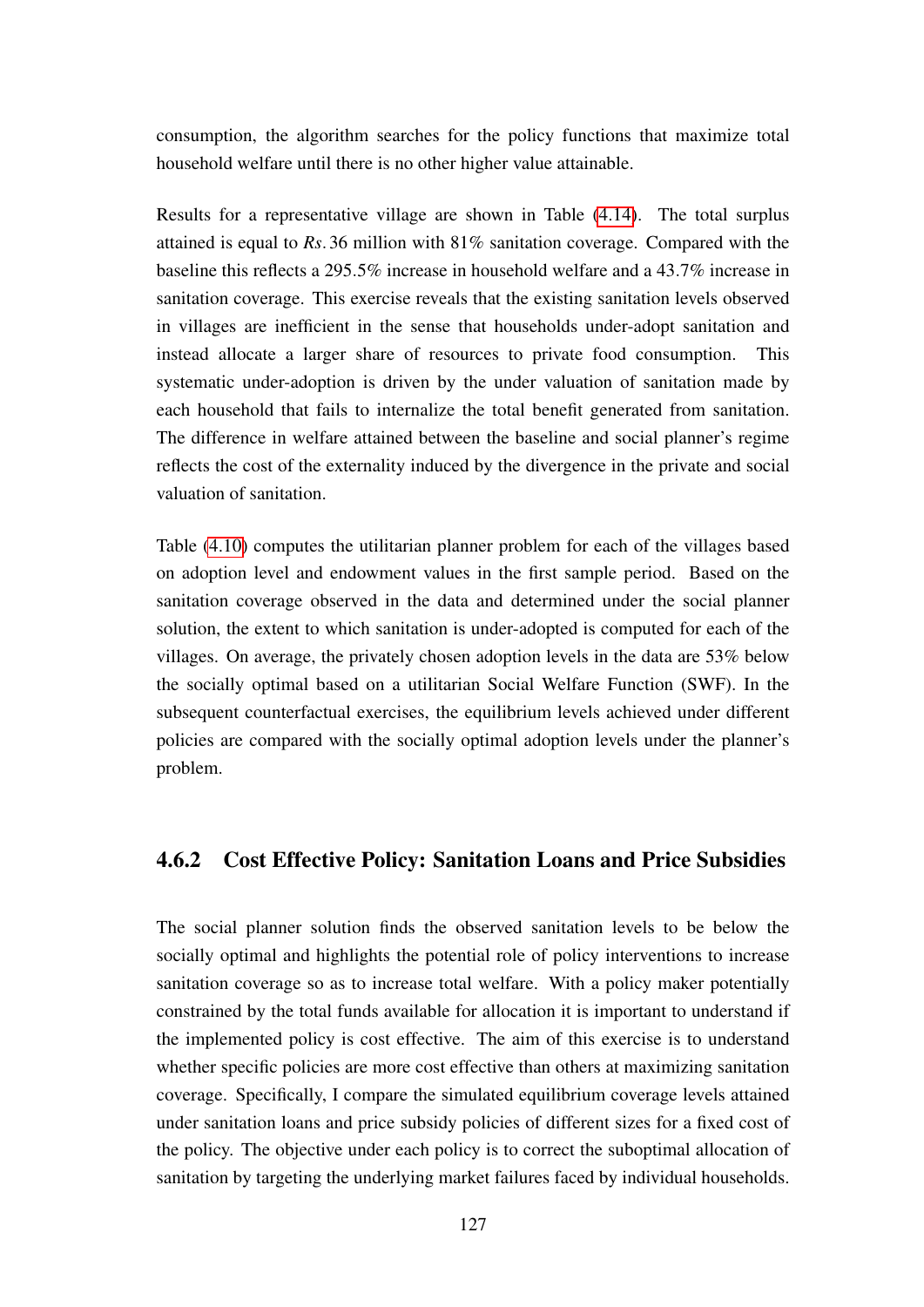This analysis also relates to the current debate among policy makers in the field on the appropriate choice of policy to tackle the under-adoption.

To evaluate cost effectiveness I benchmark each loan and subsidy policy against the total cost of the policy to the government to allocate the respective policy. Both loans and price subsidy policies can be allocated as a fraction  $(0,1]$  of the cost of sanitation (*priceg*), where 1 denotes a 100% price subsidization or loan allocation. This determines a grid of potential policy structures for which a series of policy cost schedules and corresponding equilibrium adoption levels can be generated for each village.

Figure [\(4.11\)](#page-165-0) plots the policy cost schedules and sanitation coverage curves for both price subsidies and loans across a grid of counterfactual monetary structures for a representative village. As a conservative estimate of the policy impact the figure plots only the lower bound response. The lower panel displays the relationship between a gird of loans and subsidy policy structures and the corresponding total cost of policy to the government body. The upper panel determines the sanitation coverage levels attained over the same grid of policy structures. To calculate the present cost of a loan I take an estimate of the rate of loan repayment in the local region of  $\approx 60\%$  to simulate loan repayment by the village population in my model.

This allows me to interpolate the relationship between the total cost of the policy and the sanitation coverage level attained for that cost of intervention in Figure [\(4.12\)](#page-166-0). The figure plots the lower bound response. Figure [\(4.12.](#page-166-0)a) plots the response for a village that is initially at 0% coverage level and in the next period moves to a coverage level of 9%. I find that in villages with close to zero coverage sanitation loans are as effective, if not marginally more, at achieving maximum coverage for a fixed cost of the policy. As the cost of the policy increases the the effectiveness of the loan declines. The curve for the loan stops past a certain total cost value beyond which households do not find it optimal to adopt sanitation with the take-up of a loan, at which point there is no incentive to provide a loan policy.

Figure [\(4.12.](#page-166-0)b) plots the same relationship except that the initial sanitation level is set higher at 22%. The equilibrium cost curves show a very different pattern to panel [\(4.12.](#page-166-0)a) where the subsidy policy is found to be more cost effective for all policy cost values. There is also a sharp jump in the response from 0.22 to 0.69 for the price subsidy evaluated at a policy cost value of  $Rs.5000(\times1000\,Rs)$ . This is driven by the social multiplier generated by the underlying externality effect. With a low initial level of sanitation prevalence a relatively small subsidy amount induces a lot more households to adopt sanitation this effect then multiplies generating further adoption.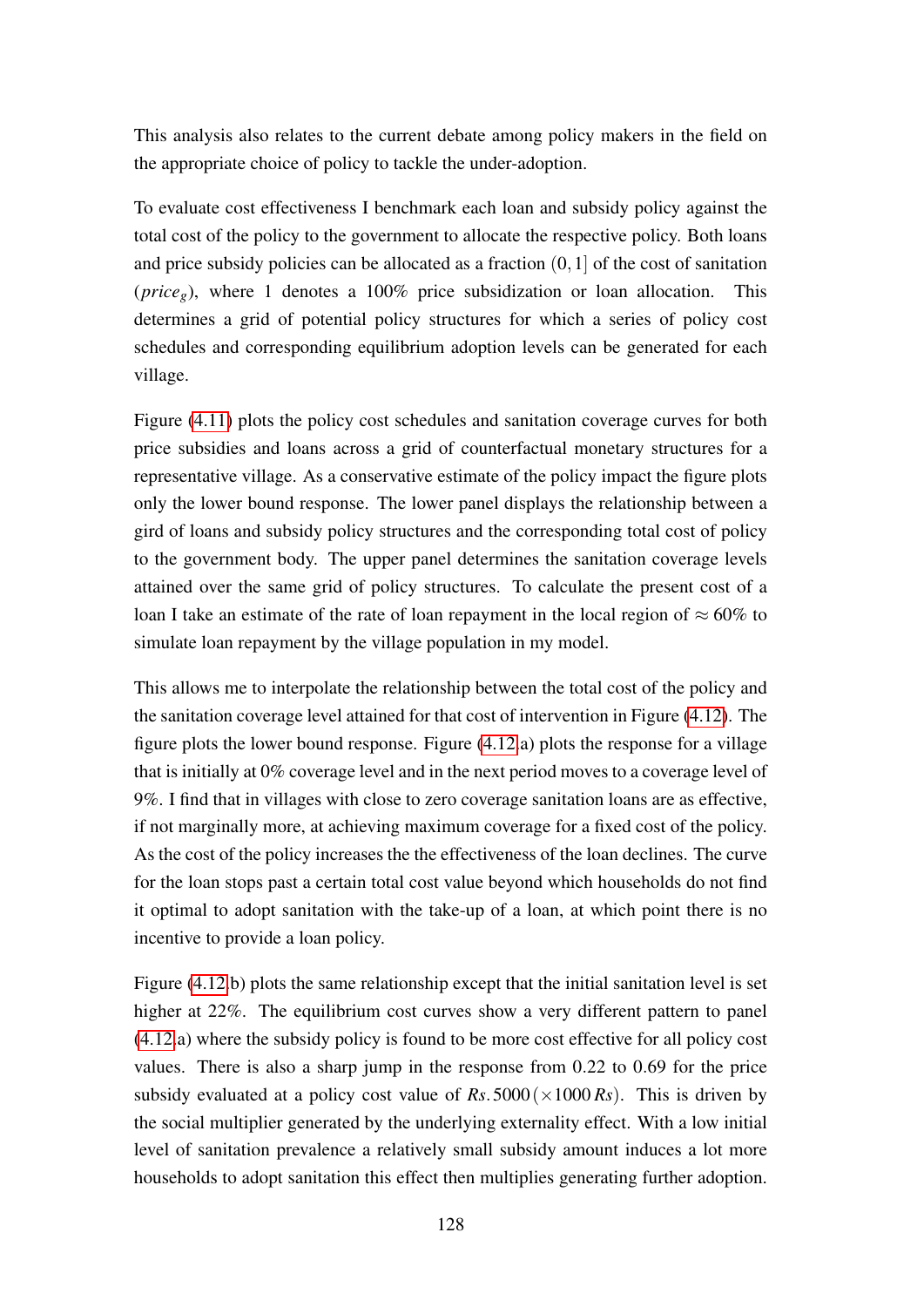In contrast the sanitation loan policy generates a much more modest increase in the adoption levels from 0.22 to 0.31 for the same cost of policy. Using the graph in Figure [\(4.11\)](#page-165-0) to extrapolate, a  $Rs.5000(\times1000\,Rs)$  total cost of policy is associated with providing a price subsidy of 8% subsidization of the cost, to all households within the village. This exercise demonstrates heterogeneity in the impact of the policy with the initial sanitation coverage levels.

### 4.6.3 Price Subsidies: Direct and Indirect Effects

The policy exercise in the previous section reveals sanitation price subsidies to be in general more cost effective in villages with some existing sanitation coverage. To quantify the importance of externality effects in the demand response for a household, I compare the full equilibrium impact a price subsidy with the impact generated treating the household response in isolation.

Figure [\(4.9\)](#page-163-1) simulates the equilibrium bounds under different price subsidy amounts as a fraction of the cost for each of the village observed in the data.<sup>[44](#page-128-0)</sup> The impact of the subsides is highly non linear with the initial sanitation coverage and the shape of the response curve changes as a function of the amount of the subsidy given out. Comparing the equilibrium adoption levels under lower bounds with the socially optimal adoption level in Table [\(4.10\)](#page-156-0), a uniform price subsidy achieves on average 62% (under 5% subsidy), 77% (under 15% subsidy) and 92% (under 25% subsidy) of a social planner's welfare outcome and sanitation allocation.[45](#page-128-1)

With positive externalities, the sanitation coverage levels are inefficient where each household does not fully internalize the total benefit derived from adoption. To understand the welfare gain derived for the village economy from a small shift towards the socially optimal level I compute the net welfare gain (loss) generated for a single household that is on the margin of adopting and receives a price subsidy on the full cost of sanitation.<sup>[46](#page-128-2)</sup> I find that provision a subsidy to a single household also produces a marginal increase in the welfare for the entire village community. The present cost of the subsidy is at *Rs*.8,628 but the policy shifts the bounds on welfare for the recipient household by *Rs*.10,008 (lower bound) and *Rs*.12,511 (upper bound) from the combination of direct value of having sanitation as well as the increased utility derived from the spillover effects generated. This results in a

<span id="page-128-1"></span><span id="page-128-0"></span> $44$ See ref Table [\(4.11\)](#page-157-0)

<sup>&</sup>lt;sup>45</sup>Since the true impact of the policy lies between the upper and lower bound, I compare with the lower bound of the policy as a conservative estimate.

<span id="page-128-2"></span><sup>46</sup>The welfare calculations are for a household on the margin of adopting in a representative village.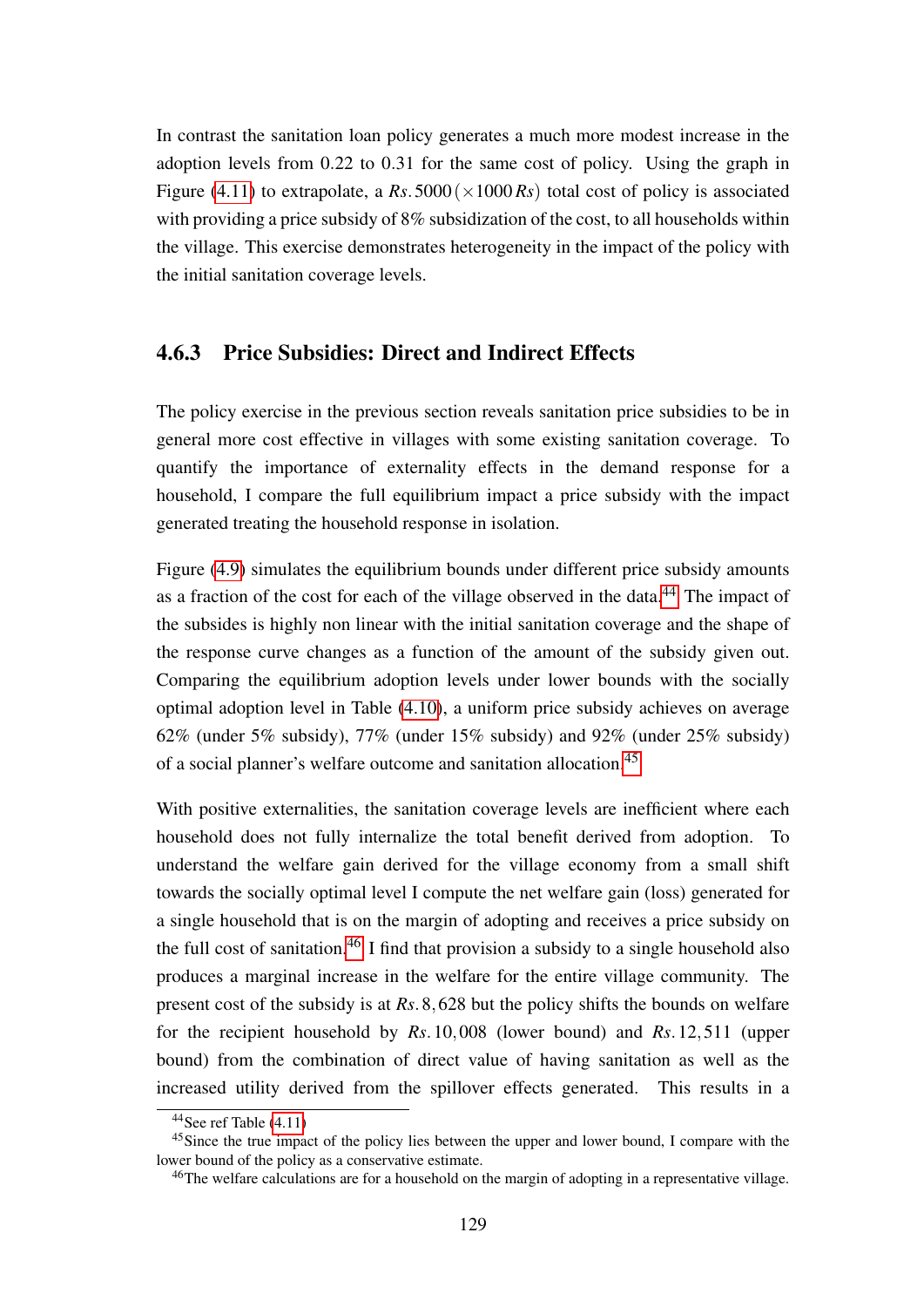increase in the bounds on net welfare by *Rs*.1,380 (lower equilibrium) and *Rs*.3,883 (upper equilibrium) of which 33% (lower bound) to 72% (upper bound) are attributed to the indirect effect. In addition to the gain for the recipient household the subsidy also generated a subsequent gain for other households in the village which amounted to *Rs*.3,181 (lower) and *Rs*.6,253 (upper) on aggregate or an equivalent of *Rs*.19.1 (lower) and *Rs*.37.2 (upper) gain per non recipient household. It is important to note that without the presence of externalities, a price distorting subsidy policy would not improve net household welfare relative to an unconditional subsidy policy.

Overall, the impact of the price subsidies on sanitation adoption is consistent with the evidence from Guiteras, Levinsohn & Mobarak (2015) under experimental policy intervention. The subsidy not only induces a greater demand response from targeted households (relative to a pure information provision intervention), but also has a non trivial impact on the adoption decision of non-targeted households within the village. This reinforces the opinion that the design of subsidy policies, for goods with spillover effects, should not be based on targeting individuals but instead be based on targeting groups of households.

## 4.6.4 Dynamics over age

A price subsidy generates a substitution effect as well as an income effect on the demand response of a recipient household. Figure [\(4.14\)](#page-167-0) decomposes the impact of a subsidy into its income and substitution effect components. The figure plots the absolute value of the Marshallian (uncompensated) and Hicksian (compensated) price elasticities at a lower equilibrium bound for a representative household over its lifecycle. The Hicksian elasticity measures the pure price effect of the good keeping the utility level fixed. While the vertical difference between the two curves is the residual income effect generated from the increase in the effective budget that a household has available to spend.

Both the Marshallian and Hicksian elasticity (in absolute value) decrease over the life-cycle as marginal utility from adoption decreases with age, this feature is driven by the life-cycle structure subject to terminal value assumptions. The income effect which also diminishes with age is relatively larger at younger ages. The excess sensitivity of the demand response earlier in the life-cycle maybe driven by binding liquidity constraints faced by younger households. This is particularly relevant at younger ages where a larger fraction of the total demand response is attributed to the income effect relative to older ages. Unable to borrow against their future income,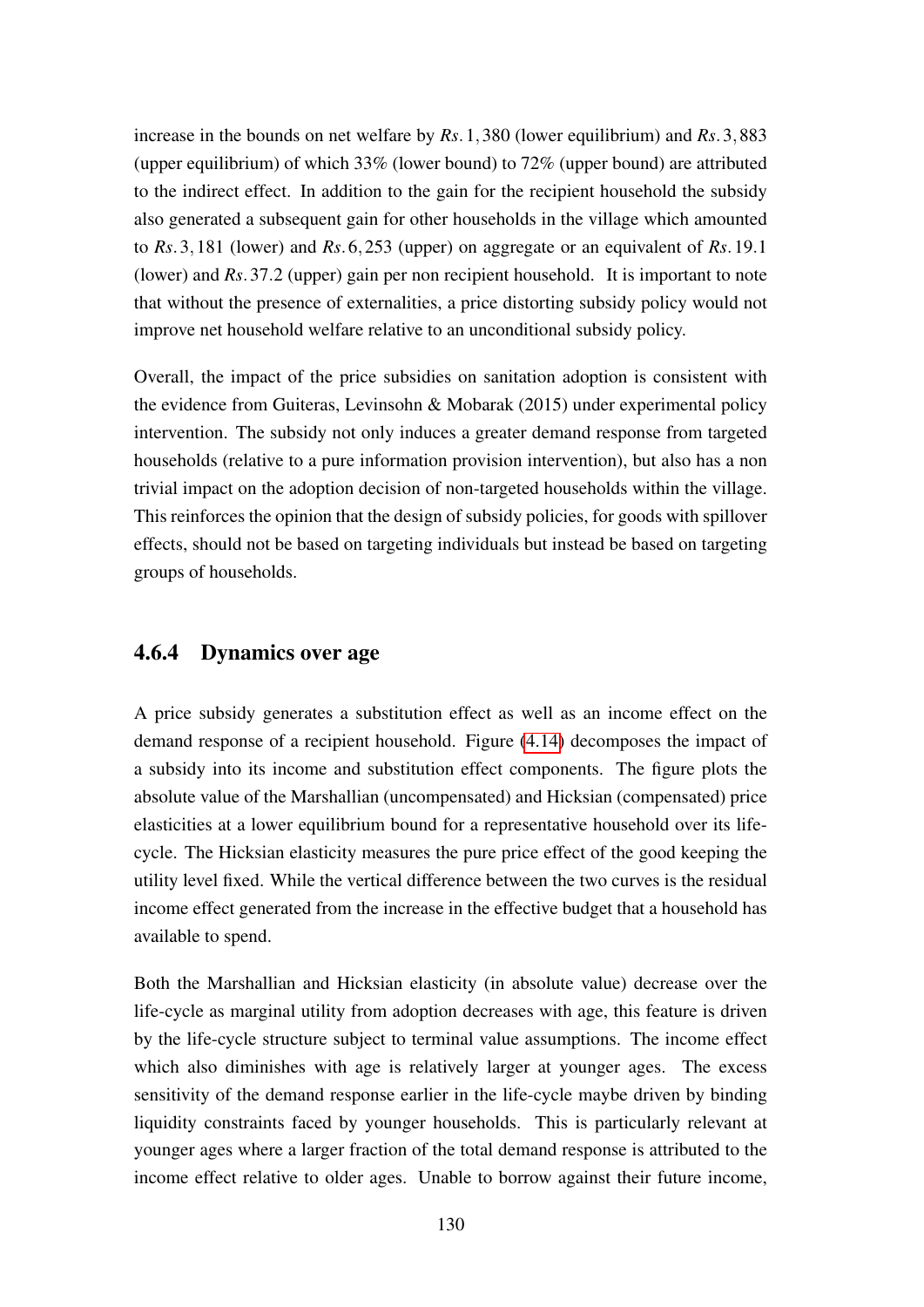younger households who have yet to accumulate sufficient assets respond more on the income effect margin than the price effect, upon receiving the price subsidy. Figure [\(4.8\)](#page-163-0) also shows that a household's valuation of sanitation decreases with age. With a loan policy a household is able to move resources across time and borrow against future realizations of income to bring forward sanitation adoption. A household's decision to take a sanitation loan compares the value generated from the sanitation between today and tomorrow. Since a household's private valuation from sanitation declines with age, loans would be a preferred policy for targeting younger cohorts who place a higher valuation on sanitation adoption.

# 4.7 Conclusion

To understand the effectiveness of interventions that aim to maximize sanitation coverage, requires the capability of predicting and comparing outcomes under alternative counterfactual policies. This paper examines the impact of two specific policy interventions: loans v. price subsidies, on sanitation adoption behaviour in a context where household decisions interrelate due to externality effects. I formulate and estimate a dynamic household demand for sanitation that incorporates interdependence of sanitation adoption choice. To identify the model's parameters, I use a combination of household panel dataset along with exclusion restrictions that provide identifying variation at the household and village level. The model is used to compute equilibrium adoption levels and simulate the effect of loans and subsidy policies for sanitation where the recipient household's adoption decision imposes externalities on others.

I illustrate how the framework can be informative about the effectiveness and efficiency of different policies, where otherwise distorting policies instead lead to higher welfare gains when the household decision is no longer treated in isolation. A sanitation adoption subsidy to a single household costing *Rs*.8,628 improved net welfare in a low case by *Rs*.1,380 and a high case by *Rs*.3,883. A large fraction of the impact, between 33% (lower bound) to 72% (upper bound), accrues to non-recipient households. These spillover effects suggest that adoption subsidies for sanitation should not be thought of as targeting individual households, but instead as targeting the whole village or groups of households.

While a significant proportion of sanitation prevalence is driven by price incentives, a small number of households do face binding liquidity constraints for whom targeted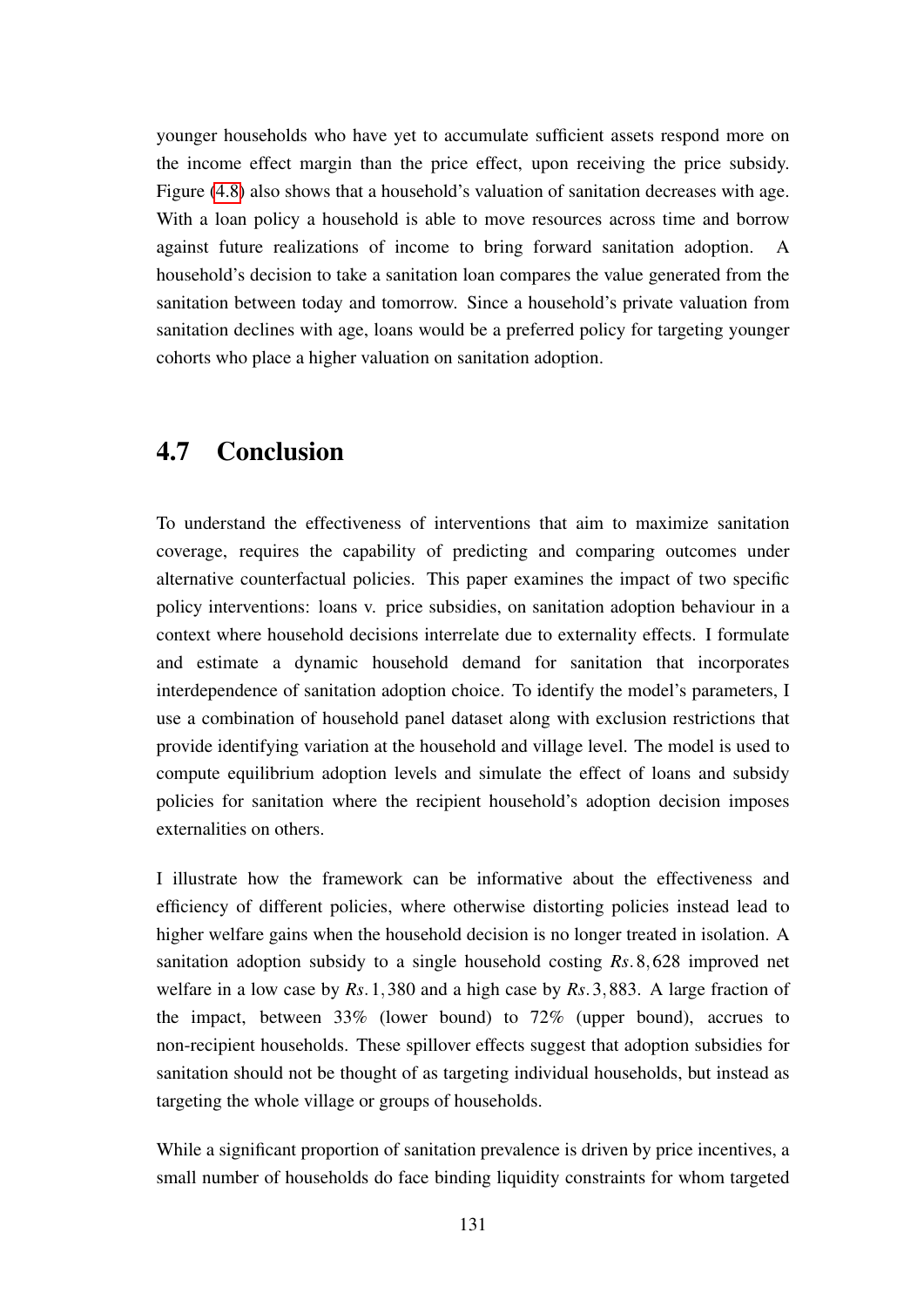loans is a cost effective policy. The ultimate choice of policy is strongly driven by the trade-off between the total cost considerations and the targeting objectives as well as level of sanitation coverage in the targeted village. If the objective of the policy is to 'reach' the maximum number of households, in most cases it is cost effective to provide price subsidies to incentivize adoption of sanitation. In contrast, sanitation loans are found to be cost effective in villages with close to zero initial coverage.

One of the main predictions of the model is that subsidizing the cost of sanitation is a cost effective policy with the presence of externalities. An important extension of this paper would be to combine the structural analysis with field experiment results to disentangle and identify the exact mechanisms that generates this externality. There are still open questions on the precise mechanism that drives the interdependence of sanitation adoption. Other than a health externality other suggested mechanisms include, the presence of information externalities as well as infrastructure and amenity spillovers generated from collective adoption. A better understanding of the mechanisms will not only improve our understanding of the nature of the gains derived from adoption but could also provide insights on improving the efficiency of future policy interventions.

Although the empirical application focuses on the specific topic of sanitation, the structure developed in this paper can be used to study other applications where household/individual decisions interrelate due to spillover effects. The findings in this paper highlight the fact that, when externalities exist, accounting for equilibrium interactions and quantifying its effect has important policy implications. The structure can also be extended to study adoption patterns of other preventive healthcare goods in the developing world for e.g. vaccinations. The size and nature of the externality depends on the specific characteristics of different healthcare goods. The degree of 'social benefit' associated with vaccination adoption may differ from sanitation and thus would provide different policy implications. The analysis in this paper finds subsidies to be a more 'favoured' policy the larger is the impact of the externality or the degree of 'social benefit' associated with the healthcare good. These extensions can provide useful information that can help poor communities as a whole to minimize inefficiencies and absorb the overall benefits thus tackling poverty and mitigating its detrimental effects.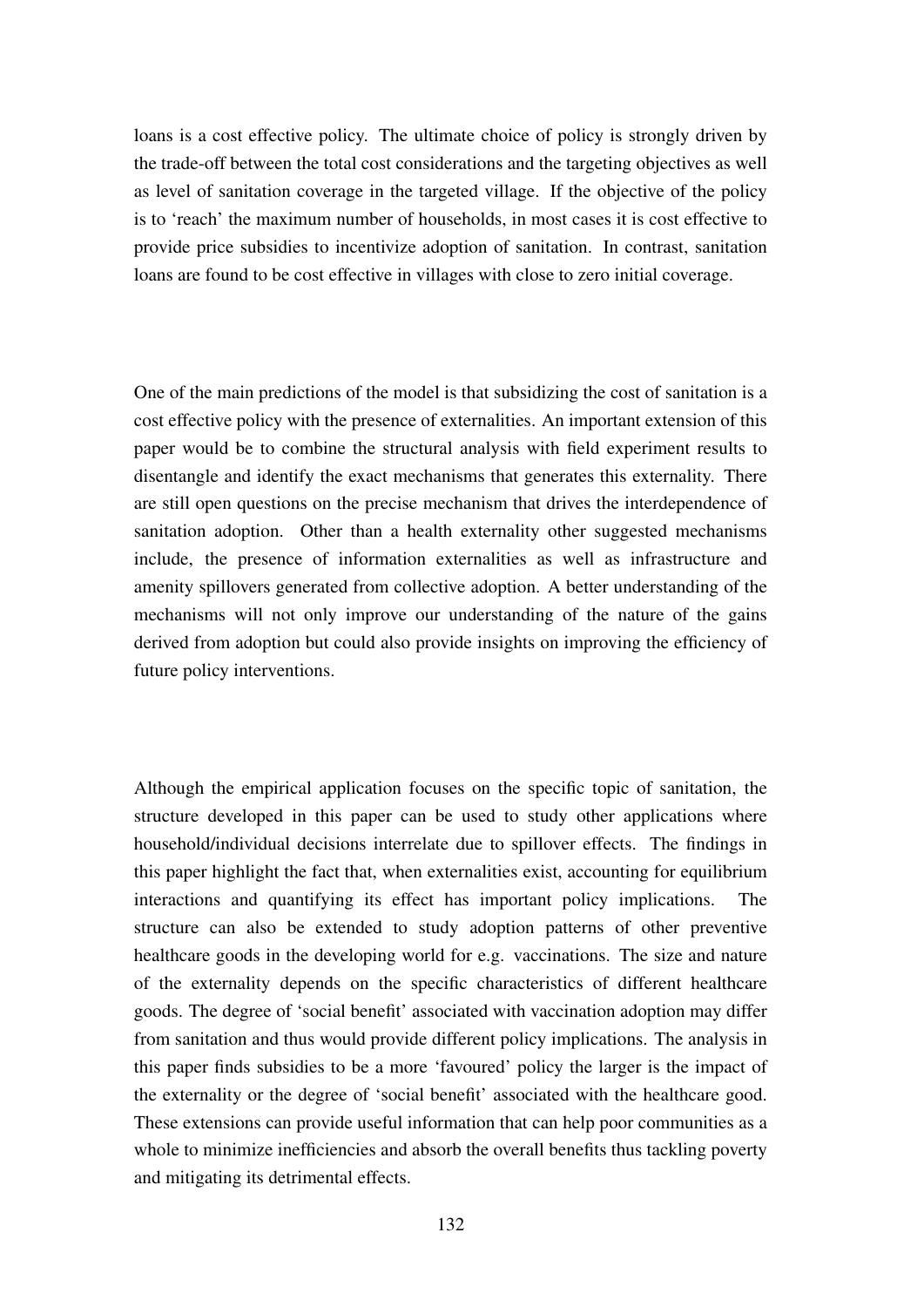# 4.8 Appendix for Chapter 4

## 4.8.1 Data

#### Estimation of age profiles

I control for cohort effects to obtain the life-cycle profiles using data from different household cohorts. The age profiles of interest such as, sanitation adoption and asset accumulation by age of household head depicts dynamics that the model should be able to replicate. The main concern, when constructing age profiles that account for cohort effects, is with effect of family size, year effects and household specific effects. To account for cohort effects, which is just the average fixed-effect of all households in a single cohort, I follow the approach discussed in French (2005) to obtain age profiles for both sanitation adoption and asset accumulation over a household head's lifetime. The smooth age profiles are obtained by employing a local polynomial regression.

### <span id="page-132-0"></span>4.8.2 Estimation

Conditional Choice Probability (*CCP*). The conditional choice probabilities are estimated from the observed data. The underlying assumption to obtain consistent equilibrium choice probability estimates relies on the data being generated from the same Markov profile. This assumption however may not hold true when data is pooled across multiple villages. The overall sample of 42 villages are divided into four groups based on village level observables and geographic proximity to one another.

Partially observed sample. To account for the fact that only part of the entire village household behaviour is observed. I implement the correction method from Chesher (1991) extended in Gautam (2015) to account for this source of measurement error in the data and its impact on the choice probability estimates.

Income Process. The function relating age and education to income earnings is given by:

$$
\ln y_{it} = f \left( age_{it}, edu_i \right) + z_{it} + \xi_{it}
$$
\n
$$
f \left( age_{it}, edu_i \right) = \psi_0^{\gamma} + m_a^{\gamma} \left( age_{it} \right) + \psi_{edu1}^{\gamma} edu_i(yrs) + \psi_{edu2}^{\gamma} \left( edu_i(yrs) \right)^2 + \psi_3^{\gamma} \left[ age_{it} \times edu_i(yrs) \right]
$$
\n
$$
z_{it} = \rho z_{it-1} + u_{it}, \quad u_t \sim N \left( 0, \sigma_u^2 \right)
$$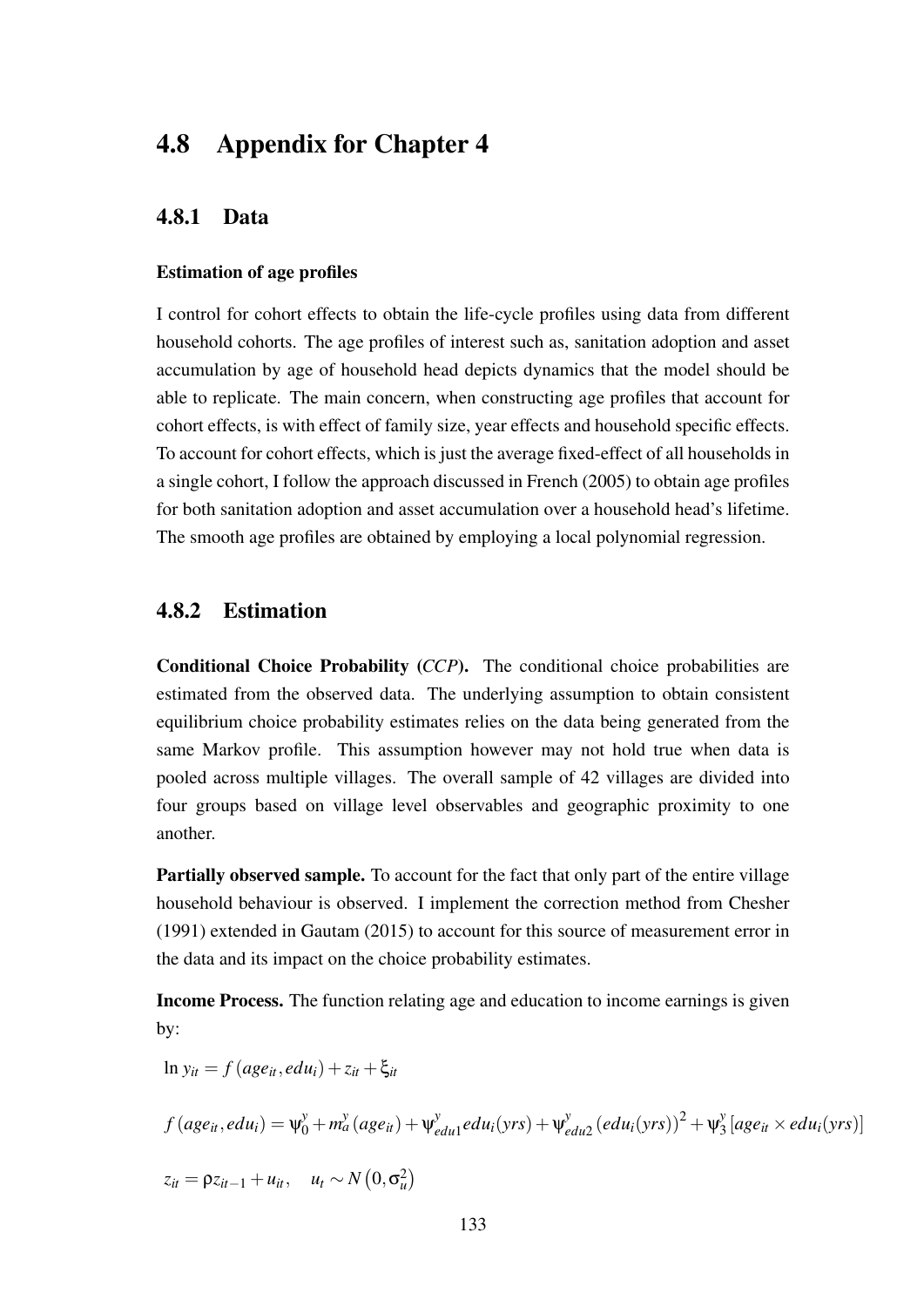where  $m_a^y(age_{it})$  are piecewise linear functions in age of the household head with nodes at 20, 25 and 50. The education of the primary earner (household head) is measured in years *edui*(*yrs*) along with an interaction term between age and education. The permanent income also includes an A.R.(1) component with persistence parameter calibrated at  $\rho = 1$  and the variance of the permanent shocks  $σ<sub>u</sub><sup>2</sup>$ . Measurement error  $ξ<sub>it</sub>$  shocks are distributed *i.i.d* with mean zero and variance  $\sigma_{\varepsilon}^2$ ξ .

**Equilibrium Condition Inequalities.** To estimate  $\hat{g}_i(\cdot)$ , defined in sub section [\(4.4.3\)](#page-115-1), I compute estimates for  $\hat{V}_i(x; \sigma'_i)$  $\int_{i(k)}^{\prime}$ ,  $\widehat{\sigma}_{-i}$ ,  $\theta$ ,  $\psi$  for a set of alternatives policies  $\sigma_i^{'}$ *i* . To implement this, let {λ*k*}*k*=1,...,*n<sup>I</sup>* be a set of chosen inequalities from Λ indexed by  $(i, x, \sigma'_i)$  $\binom{n}{i}$  which represent *i.i.d* draws from  $H(\cdot)$ . BBL (2007) prescribe a variety of ways to choose inequalities. The method of selecting inequalities will have implications for efficiency, but for consistency the only requirement is that  $H(\cdot)$  has sufficient support to yield identification.

I draw households  $i$  ( $\varepsilon$ *i*) and states *x* at random and then consider alternative strategies  $\sigma_i'$ *i* that are slight perturbations of the estimated policy  $\sigma_i(x, \varepsilon_i; \hat{\psi})$  i.e.,  $\sigma_i^{'}$  $\mathcal{F}_i(x, \varepsilon_i) = \sigma_i(x, \varepsilon_i; \hat{\psi}) + \omega$ . Given that the strategy  $\sigma_i$  is a tuple consisting of  $\lceil \delta_i' \rceil$  $\int_i' (x, \varepsilon_i)$ ,  $c_i^{o'}$  $\begin{bmatrix} a' \\ b' \end{bmatrix}$  the perturbation is on both the discrete decision rule  $\left\{ \delta_{i}^{'}\right\}$  $\mathcal{L}_i(x, \varepsilon_i) = 0$ , *if*  $\delta_i(x, \varepsilon_i) = 1$  as well as the continuous consumption policy  $c_i^{o'}$  $c_i^{o'}(x_i) = c_i^{o'}$  $\alpha_i^{\prime\prime}(x_i)$  + ω for each household. Note that to check for profitable deviations would entail checking one step deviations on either side of the optimal strategy. Given a binary discrete choice there would be four perturbed strategies for each estimated strategy  $\sigma$ . However as the household's maximization problem is not concave it is important to check further than one step deviations. Thus for each chosen inequality,  $\lambda_k$  the next step is to use the forward simulation procedure from section [\(4.4.2\)](#page-114-2) to construct sample analogues for each of the  $V_i(x; \sigma)$  $\int_{i(k)}', \sigma_{-i}, \theta, \psi\Big)$ value functions at the perturbed policy  $\sigma'$  $f_{i(k)}$ , with  $\omega$  drawn from a normal distribution with mean zero and variance related to the variance of the measurement error shocks in the income process. In practice, two different sizes for the inequality draws was used  $n_I = 500$  and  $n_I = 1000$ . No discernible difference in magnitude of final estimates was found as  $n_I$  increased from 500 to 1000.

Standard Errors. The standard errors are computed using bootstrap re-sampling. The villages to which households belong are the unit of re-sampling over which repeated samples of 42 villages are drawn with replacement. Bootstrap is performed over both estimation stages. The first stage elements of the estimation are repeated over each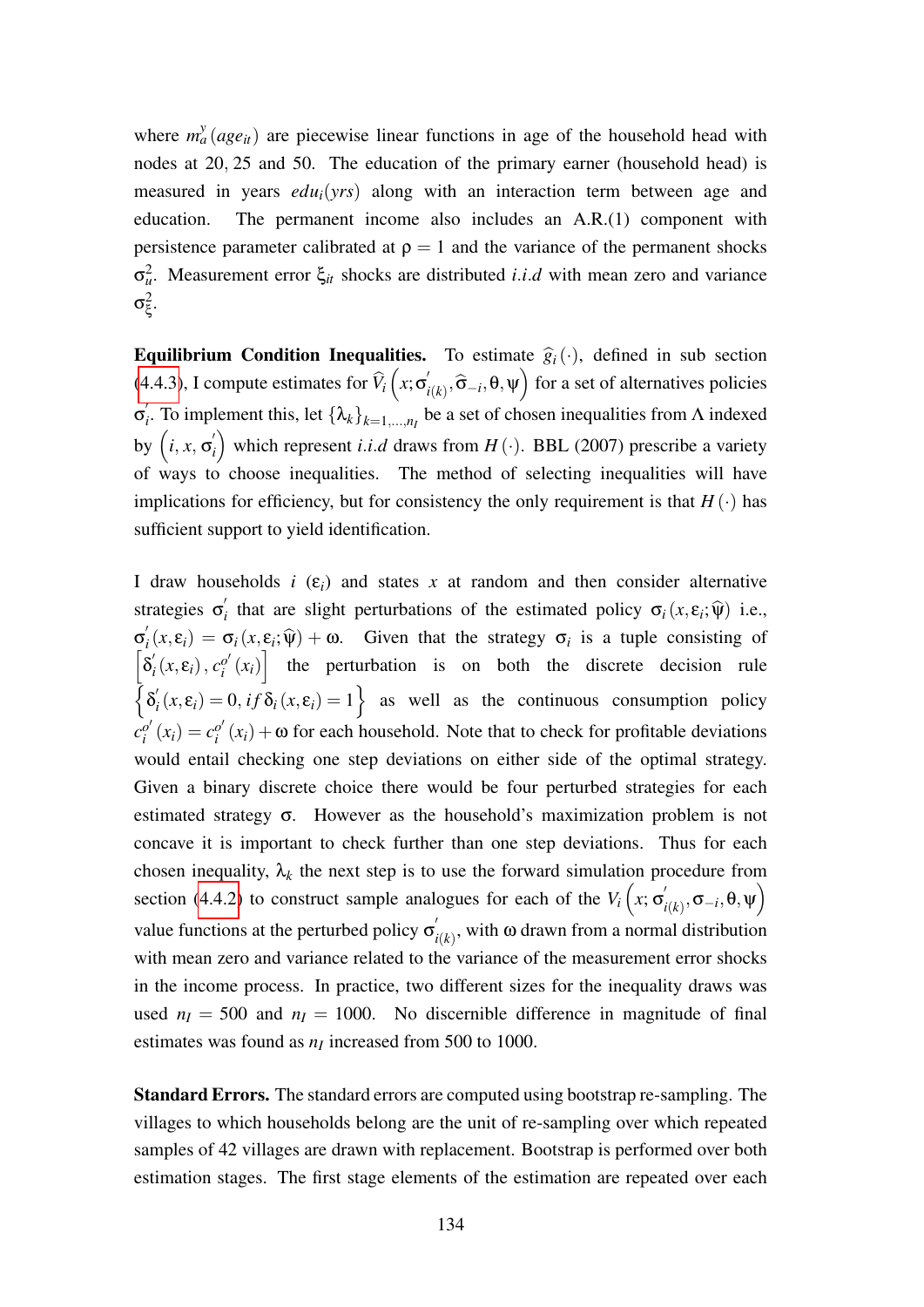<span id="page-134-0"></span>bootstrap sample followed by the second stage. A total of 250 bootstrap samples were drawn to construct standard errors.

#### 4.8.3 Simulation

#### Supermodular Objective Function.

The objective function of a household *i* at time *t* can be expressed as:

$$
v_i(d_{it}, c_{it}, x_t; \sigma_t) = u_i^{\sigma_t}(c_{it}, d_{it}, x_{it}) + \beta \sum_{x_{t+1}} V_i(x_{t+1}; \sigma_{t+1}) f_i^{\sigma_t}(x_{t+1} | x_t, d_{it}, c_{it})
$$

Define the following notation:

$$
\hat{c}_{it}^{1} = (1+r)A_{it} - A_{it+1} + y_{it} - price_{t}
$$
\n
$$
\hat{c}_{it}^{0} = (1+r)A_{it} - A_{it+1} + y_{it}
$$
\n
$$
x_{it} = (a_{it}, A_{it}, y_{it}, k_{it-1}, \overline{k}_{t-1}, price_{t}, \xi_{it})
$$
\n
$$
\hat{u}_{it,c}^{d} = \frac{\partial}{\partial c_{it}} \left[ u_{i}^{\sigma_{t}} \left( c_{it}, d_{it}, x_{it} \right) \right]
$$
\n
$$
\hat{u}_{it,cc}^{d} = \frac{\partial^{2}}{\partial c_{it}^{2}} \left[ u_{i}^{\sigma_{t}} \left( c_{it}, d_{it}, x_{it} \right) \right]
$$
\n
$$
v_{it}^{d} = v_{i} \left( d_{it}, c_{it}, x_{t}; \sigma_{t} \right)
$$

Denote the objective functions of an individual household with states  $x_t$ , that adopts at time *t* (i.e  $d_{it} = 1$ ) with  $v_{it}^1 = v_i (d_{it} = 1, \hat{c}_{it}^1, x_t; \sigma_t)$  and of a household that does not adopt (i.e  $d_{it} = 0$ ) with  $v_{it}^0 = v_i (d_{it} = 0, \hat{c}_{it}^0, x_t; \sigma_t)$ . The conditional choice-specific value functions are expressed as:

$$
v_i (d_{it} = 1, \hat{c}_{it}^1, x_t; \sigma_t) = (\hat{c}_{it}^1)^{\mathbf{v}} (1 + \eta k_{it-1} + \phi \bar{k}_{t-1}) + \alpha k_{it-1} + \gamma k_{it-1} \bar{k}_{t-1}
$$
  
+ 
$$
\beta \sum_{x_{t+1}} V_i (x_{t+1}; \sigma_{t+1}) f_i^{\sigma_t} (x_{t+1} | x_t, 1, \hat{c}_{it}^1)
$$
  

$$
v_i (d_{it} = 0, \hat{c}_{it}^0, x_t; \sigma_t) = (\hat{c}_{it}^0)^{\mathbf{v}} (1 + \eta k_{it-1} + \phi \bar{k}_{t-1}) + \alpha k_{it-1} + \gamma k_{it-1} \bar{k}_{t-1}
$$
  
+ 
$$
\beta \sum_{x_{t+1}} V_i (x_{t+1}; \sigma_{t+1}) f_i^{\sigma_t} (x_{t+1} | x_t, 0, \hat{c}_{it}^0)
$$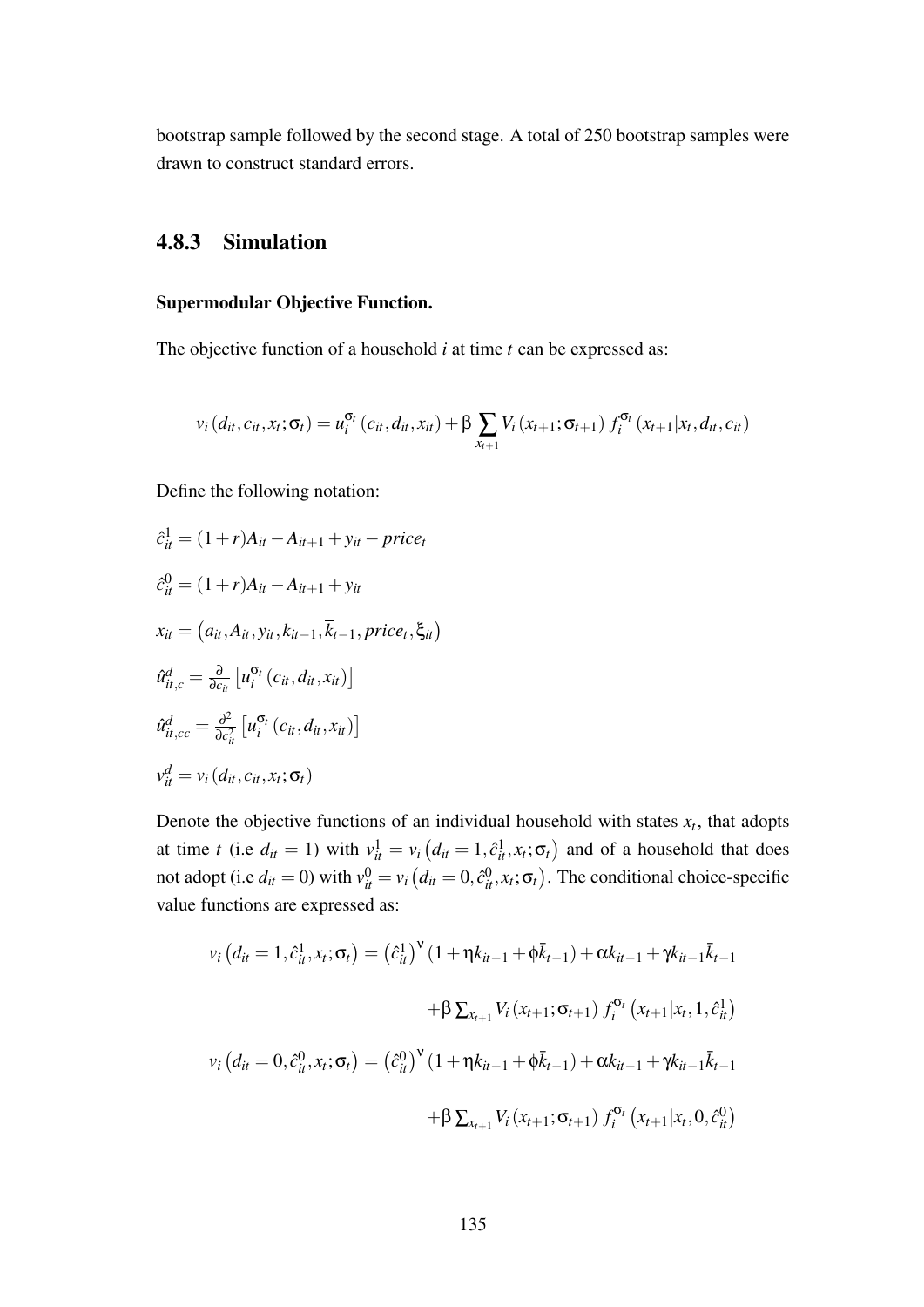Therefore, the unconditional value function is given by:

$$
V_i(x_t; \sigma_t) = \int \max_{d_{it} \in \mathcal{D}_{i,t}, c_{it} \in C_{i,t}}, \{v_i(d_{it}, c_{it}, x_t; \sigma_t) + \varepsilon_{it}\} g(\varepsilon_{it}) d\epsilon_{it}
$$
  

$$
V_i(x_t; \sigma_t) = p_i^{\sigma_t}(d_{it} = 1 | x_t) \cdot [v_i(d_{it} = 1, c_{it}, x_t; \sigma_t) + \varepsilon_{it}^1] + [1 - p_i^{\sigma_t}(d_{it} = 1 | x_t, \sigma_t)] \cdot [v_i(d_{it} = 0, c_{it}, x_t; \sigma_t) + \varepsilon_{it}^0]
$$

The expected value of the continuation value at time  $t - 1$  is:

$$
p^{\sigma_t}(d_{it} = 1 | x_t) = Pr(v_i (d_{it} = 1, \hat{c}_{it}^1, x_t; \sigma_t) + \varepsilon_{it}^1 \ge v_i (d_{it} = 0, \hat{c}_{it}^0, x_t; \sigma_t) + \varepsilon_{it}^0)
$$
  
= 
$$
\begin{cases} P(v_i(d_{it} = 1, \hat{c}_{it}^1, x_t; \sigma_t) - v_i(d_{it} = 0, \hat{c}_{it}^0, x_t; \sigma_t)) & k_{it-1} = 0 \\ 0 & k_{it-1} = 1 \end{cases}
$$

where *P* is a twice continuously differentiable and weakly increasing function. Integrating over the space of possible states  $x_{t+1}$  one gets the expected utility:

$$
E_{t-1}[V_i(x_t; \sigma_t)] = \sum_{x_t} \left\{ v_i \left( d_{it} = 0, \hat{c}_{it}^0, x_t; \sigma_t \right) \left[ 1 - p^{\sigma_t} (d_{it} = 1 | x_t) \right] + \right.
$$
  
+ 
$$
v_i (d_{it} = 1, \hat{c}_{it}^1, x_t; \sigma_t) \left[ p^{\sigma_t} (d_{it} = 1 | x_t) \right] \left\} f_i^{\sigma_t} (x_{t+1} | x_t, d_{it}, \hat{c}_{it})
$$

where  $p^{\sigma_t}(d_{it} = 1 | x_t)$  is the probability that a household facing states  $x_t$  decides to adopt. The functions  $v_i(d_{it} = 1, \hat{c}_{it}^1, x_t; \sigma_t)$ ,  $v_i(d_{it} = 0, \hat{c}_{it}^0, x_t; \sigma_t)$  - if the solution for  $A_{it+1}$  is interior - have derivatives with respect to state  $A_{it}$  equal to:

$$
\frac{\partial}{\partial A_{it}} \left[ v_i \left( d_{it} = 1, \hat{c}_{it}^1, x_t; \sigma_t \right) \right] = v \left[ \hat{c}_{it}^1 \right]^{\nu - 1} (1 + r)(1 + \eta k_{it-1} + \phi \bar{k}_{t-1})
$$
\n
$$
\frac{\partial}{\partial A_{it}} \left[ v_i \left( d_{it} = 0, \hat{c}_{it}^0, x_t; \sigma_t \right) \right] = v \left[ \hat{c}_{it}^0 \right]^{\nu - 1} (1 + r)(1 + \eta k_{it-1} + \phi \bar{k}_{t-1})
$$

because of the Envelope condition. Specifically,

$$
\frac{\partial}{\partial A_{it}} \left[ v_i \left( d_{it} = 0, \hat{c}_{it}^0, x_t; \sigma_t \right) \right] = v \left[ \hat{c}_{it}^0 \right]^{\nu - 1} (1 + r)(1 + \eta k_{it-1} + \phi \bar{k}_{t-1}) + \n+ \frac{d A_{it+1}^*}{d A_{it}} \left[ -v \left[ \hat{c}_{it}^0 \right]^{\nu - 1} (1 + \eta k_{it-1} + \phi \bar{k}_{t-1}) + \beta \frac{\partial}{\partial A_{it+1}} \sum_{x_{t+1}} V_i \left( x_{t+1}; \sigma_{t+1} \right) f_i^{\sigma_t} \left( x_{t+1} | x_t, d_{it}, \hat{c}_{it} \right) \right]
$$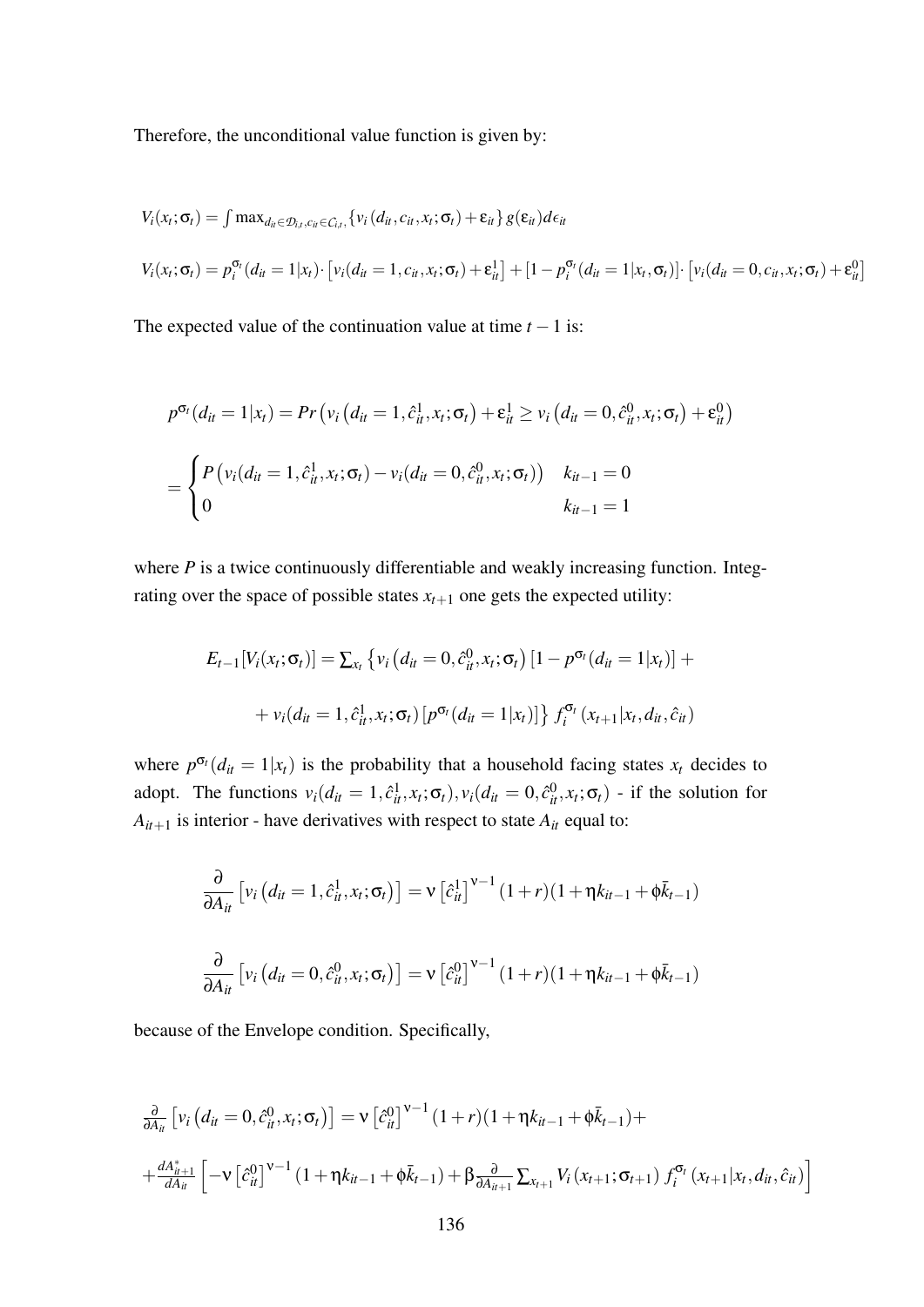Notice that the second line (in the equation above) is equal to zero if the household is in an interior solution for  $A_{it+1}$  at time *t* because of the FOCs with respect to  $A_{it}^*$ \*<br> $it+1$ <sup>.</sup> This is also true in a corner solution, because in such a case  $\frac{dA_{it+1}^*}{dA_{it}} = 0$ . Thus it is true for any optimal level of *Ait*+1.

$$
\frac{\partial}{\partial A_{ii}} \sum_{x_l} V_i(x_l; \sigma_l) f_i^{\sigma_{t-1}}(x_l | x_{t-1}, d_{it-1}, \hat{c}_{it-1}) =
$$
\n
$$
\sum_{x_l} \left\{ \frac{\partial}{\partial A_{ii}} \left[ v_i (d_{it} = 0, \hat{c}_{it}^0, x_t; \sigma_t) \right] \left[ 1 - p^{\sigma_t} (d_{it} = 1 | x_t) \right] + \frac{\partial}{\partial A_{ii}} \left[ v_i (d_{it} = 1, \hat{c}_{it}^1, x_t; \sigma_t) \right] \left[ p^{\sigma_t} (d_{it} = 1 | x_t) \right]
$$
\n
$$
+ \frac{\partial}{\partial A_{ii}} \left[ p^{\sigma_t} (d_{it} = 1 | x_t) \right] \left[ v_i (d_{it} = 1, \hat{c}_{it}^1, x_t; \sigma_t) - v_i (d_{it} = 0, \hat{c}_{it}^0, x_t; \sigma_t) \right] \right\} f_i^{\sigma_{t-1}}(x_t | x_{t-1}, d_{it-1}, \hat{c}_{it-1})
$$
\n
$$
= \sum_{x_l} \left\{ u_c(\hat{c}_{it}^0, x_t) \left[ 1 - p^{\sigma_t} (d_{it} = 1 | x_t) \right] + u_c(\hat{c}_{it}^1, x_t) \left[ p^{\sigma_t} (d_{it} = 1 | x_t) \right]
$$
\n
$$
+ P' \left( v_{it}^1 - v_{it}^0 \right) \left[ v_i (d_{it} = 1, \hat{c}_{it}^1, x_t; \sigma_t) - v_i (d_{it} = 0, \hat{c}_{it}^0, x_t; \sigma_t) \right] \left( 1 + \eta k_{it-1} + \phi \bar{k}_{t-1} \right) v \left[ \left( \hat{c}_{it}^1 \right)^{v-1} - \left( \hat{c}_{it}^0 \right)^{v-1} \right] \right\}
$$
\n
$$
\cdot f_i^{\sigma_{t-1}}(x_t | x_{t-1}, d_{it-1}, \hat{c}_{it-1})
$$

Now update time to *t*:

$$
\frac{\partial}{\partial A_{it+1}} \sum_{x_{t+1}} V_i(x_{t+1}; \sigma_{t+1}) f_i^{\sigma_t}(x_{t+1}|x_t, d_{it}, \hat{c}_{it}) =
$$
\n
$$
\sum_{x_{t+1}} \left\{ \hat{u}_c^0(1+r)[1 - p^{\sigma_{t+1}}(d_{it+1} = 1|x_{t+1})] + \hat{u}_c^1(1+r)[p^{\sigma_{t+1}}(d_{it+1} = 1|x_{t+1})] +
$$
\n
$$
+ P'\left(v_{it+1}^1 - v_{it+1}^0\right)\right| v_i(d_{it+1} = 1, \hat{c}_{it+1}^1, x_{t+1}; \sigma_{t+1}) - v_i(d_{it+1} = 0, \hat{c}_{it+1}^0, x_{t+1}; \sigma_{t+1})]
$$
\n
$$
\cdot (1 + \eta k_{it} + \phi \bar{k}_t) v \left[ \left(\hat{c}_{it+1}^1\right)^{v-1} - \left(\hat{c}_{it+1}^0\right)^{v-1} \right] \right\} f_i^{\sigma_t}(x_{t+1}|x_t, d_{it}, \hat{c}_{it})
$$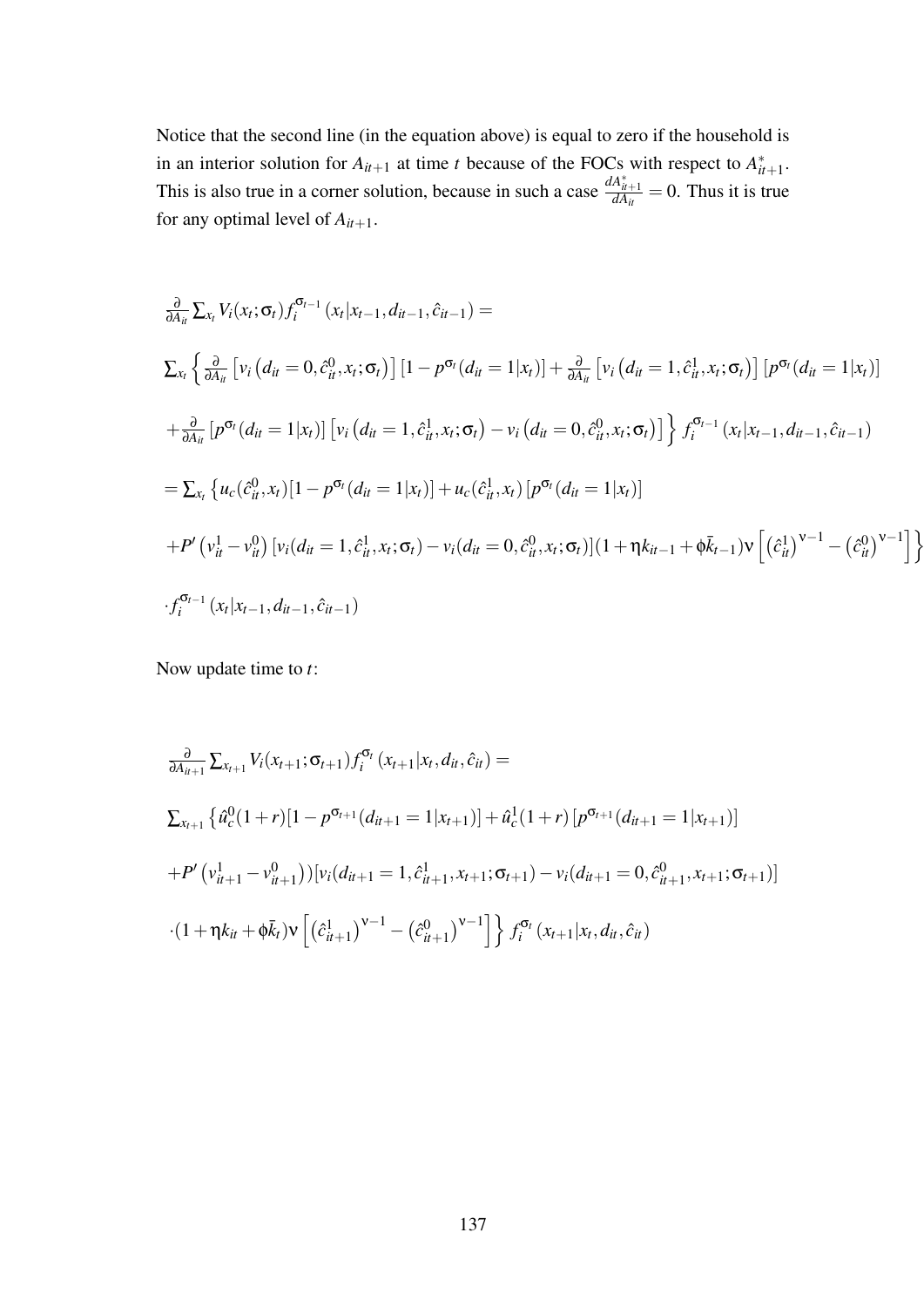#### REQUIREMENTS

#### **4.8.3.1** i-Constant Differences in  $A_{it+1}$ ,  $\sigma_t$

Consider two strategy set  $\sigma'_t$  and  $\sigma_t$  such that  $\sigma'_t$  $\leq \sigma_t$  if and only if  $d'_t(x_t, \varepsilon_t) \geq d_t(x_t, \varepsilon_t)$ for all  $x_t$ ,  $\varepsilon_t$ . Notice that  $\sigma'_t$  $\stackrel{d_t}{\geq}$  σ<sub>*t*</sub> implies:

$$
\int_{0}^{\hat{k}_{t}} f_{i}^{\sigma_{t}}(x_{t+1}|x_{t}, d_{it}, \hat{c}_{it}) - f_{i}^{\sigma_{t}'}(x_{t+1}|x_{t}, d_{it}, \hat{c}_{it}) d\bar{k}_{t} \geq 0
$$

for all  $\hat{k}_t \in [0,1]$ . This is equivalent to saying that  $Pr(\bar{k}_t < \hat{k}_t | x_t, d_{it}, \hat{c}_{it}; \sigma_t) \geq Pr(\bar{k}_t <$  $\hat{k}_t | x_t, d_{it}, \hat{c}_{it}$ ; $\sigma'_t$ ). In other words, the distribution of  $\bar{k}_t$  under strategy set  $\sigma'_t$  first order stochastically dominates the distribution of  $k_t$  under strategy set  $\sigma_t$ . In other words, higher levels of  $\bar{k}_t$  become more likely and lower levels of  $\bar{k}_t$  become less likely. Notice that no restrictions are imposed on the distribution of the remaining part of vector  $x_{t+1}$ .

I aim to show that at constant  $d_i \in \{0, 1\}$  and at any possible choice  $A_{i}$ <sub>*i*+1</sub>, for any  $\lambda$  > 0, there exists a threshold  $\varphi > 0$  such that, for  $|\varphi| \leq \varphi$ , then the following inequality holds:

$$
\left|\frac{\partial v_i\left(d_{it}, c_{it}^d, x_t; \sigma_t'\right)}{\partial A_{it+1}} - \frac{\partial v_i\left(d_{it}, c_{it}^d, x_t; \sigma_t\right)}{\partial A_{it+1}}\right| \leq \lambda
$$

for all states  $x_t$  and all  $\sigma'_t, \sigma_t$ . Define the vector  $z_{t+1} = \{a_{t+1,}, A_{-it+1}, y_{t+1}, k_t, \overline{k}_t, price_{t+1}, \xi_{t+1}\}$  where  $A_{it+1} \notin z_{t+1}$ . Now rewrite  $v_i(d_{it}, c_{it}^d, x_t; \sigma_t)$  as follows:

$$
v_i\left(d_{it}, c_{it}^d, x_t; \sigma_t\right) = u_{it}^d + \beta \int\limits_{z_{t+1}A_{it+1}} \int V(x_{t+1}; \sigma_{t+1}) f_i^{\sigma_t}(x_{t+1}|x_t, d_{it}, \hat{c}_{it}) dA_{it+1} dz_{t+1}
$$

because  $A_{it+1}$  is deterministic, i.e.,  $f_i^{\sigma_i}$  $\int_{i}^{\sigma} G_t (x_{t+1}|x_t, d_{it}, \hat{c}_{it}) > 0$  if  $A_{it+1} = \hat{A}_{it+1}$  and zero otherwise, and it does not affect the transition probability of any state in  $z_{t+1}$ , it is possible to show that: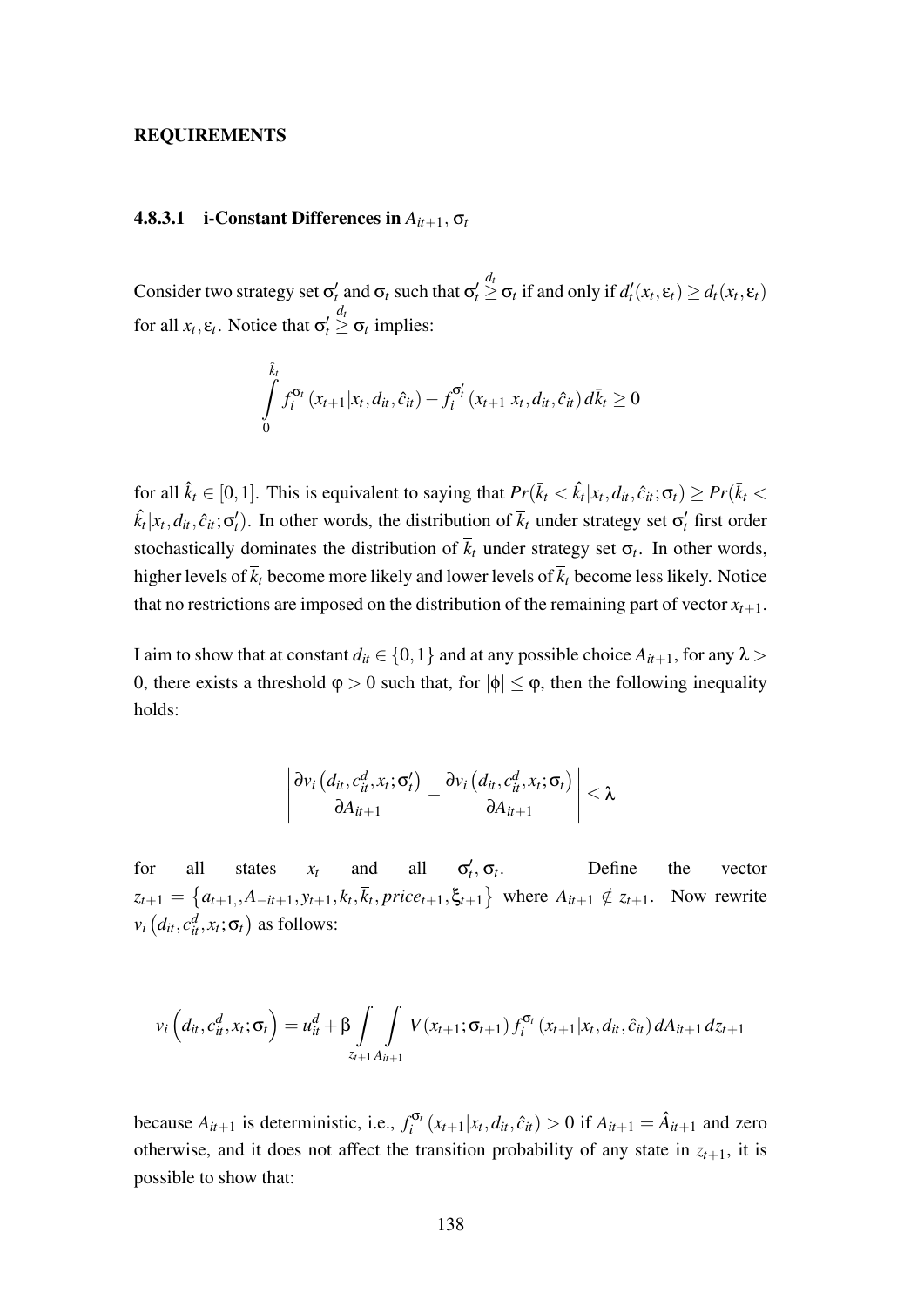$$
v_i ig( d_{it}, c_{it}^d, x_t; \sigma_t \big) = u_{it}^d + \beta \int \limits_{z_{t+1}} V(\hat{x}_{t+1}; \sigma_{t+1}) f_i^{\sigma_t}(\hat{x}_{t+1} | x_t, d_{it}, \hat{c}_{it}) dz_{t+1}
$$

where  $\hat{x}_{t+1} = \{a_{t+1}, \hat{A}_{t+1}, y_{t+1}, k_t, \overline{k}_t, price_{t+1}, \xi_{t+1}\}$  and  $\hat{A}_{t+1} = \{A_{1t+1}, A_{2t+1},..., \hat{A}_{it+1},...A_{n,t+1}\}$ . Now taking the partial derivative with respect to  $A_{it+1}$  at  $A_{it+1} = \hat{A}_{it+1}$ :

$$
\left. \frac{\partial v_i \left( d_{it}, c_{it}^d, x_t; \sigma_t \right)}{\partial A_{it+1}} \right|_{\hat{A}_{it+1}, d_{it}} = u_{it,c}^d + \beta \int \left[ \frac{\partial}{\partial A_{it+1}} V(\hat{x}_{t+1}; \sigma_{t+1}) \right] f_i^{\sigma_t} \left( \hat{x}_{t+1} | x_t, d_{it}, \hat{c}_{it} \right) dz_{t+1}
$$

It is useful to show how this formula differs in the case when  $d_{it} = 0$  and  $d_{it} = 1$ :

$$
\frac{\partial v_i(d_{it}=0,c_{it}^d,x_t;\sigma_t)}{\partial A_{it+1}}\Big|_{A_{it+1},d_{it}=0} = -\nu \left[ (1+r)A_{it} - A_{it+1} + y_{it} \right]^{\nu-1} (1+\eta k_{it-1} + \phi \bar{k}_{t-1})
$$
\n
$$
+\beta \int_{x_{t+1}} \left\{ \hat{u}_{it+1,c}^0(1+r) \left[1 - p^{\sigma_{t+1}}(d_{it+1}=1|x_{t+1})\right] + \hat{u}_{it+1,c}^1(1+r) \left[ p^{\sigma_{t+1}}(d_{it+1}=1|x_{t+1}) \right] \right.
$$
\n
$$
+P'(v_{it+1}^1 - v_{it+1}^0) \left[ v_i(d_{it+1}=1,\hat{c}_{it+1}^1,x_{t+1};\sigma_{t+1}) - v_i(d_{it+1}=0,\hat{c}_{it+1}^0,x_{t+1};\sigma_{t+1}) \right]
$$
\n
$$
\cdot (1+\eta k_{it} + \phi \bar{k}_t) (1+r)\nu \left[ \left(\hat{c}_{it+1}^1 \right)^{\nu-1} - \left(\hat{c}_{it+1}^0 \right)^{\nu-1} \right] \right\} f_i^{\sigma_t}(x_{t+1}|x_t,0,\hat{c}_{it}) \, dx_{t+1}
$$

and similarly for  $v_{it}^1(d_{it}=1)$ :

$$
\frac{\partial v_i (d_{it} = 1, c_{it}^d, x_t; \sigma_t)}{\partial A_{it+1}}\Big|_{A_{it+1}, d_{it} = 1} = -\nu \left[ (1+r)A_{it} - A_{it+1} - price_t + y_{it} \right]^{\nu-1} (1+\eta k_{it-1} + \phi \bar{k}_{t-1}) +
$$

$$
+ \beta \int_{x_{t+1}} \hat{u}_{it+1,c}^1 (1+r) f_i^{\sigma_t} (x_{t+1} | x_t, 1, \hat{c}_{it}) dx_{t+1}
$$

Now consider the derivative of  $v_i(d_{it}, c_{it}^d, x_t; \sigma_t)$  with respect to  $A_{it+1}$ :

$$
\frac{\partial v_i (d_{it}, c_{it}^d, x_t; \sigma_t)}{\partial A_{it+1}} = -\hat{u}_{it,c}^d + \beta \int_{z+1} \frac{\partial}{\partial A_{it+1}} \left[ V_i(x_{t+1}; \sigma_{t+1}) \right] f_i^{\sigma_t}(x_{t+1}|x_t, d_{it}, \hat{c}_{it}) dz_{t+1}
$$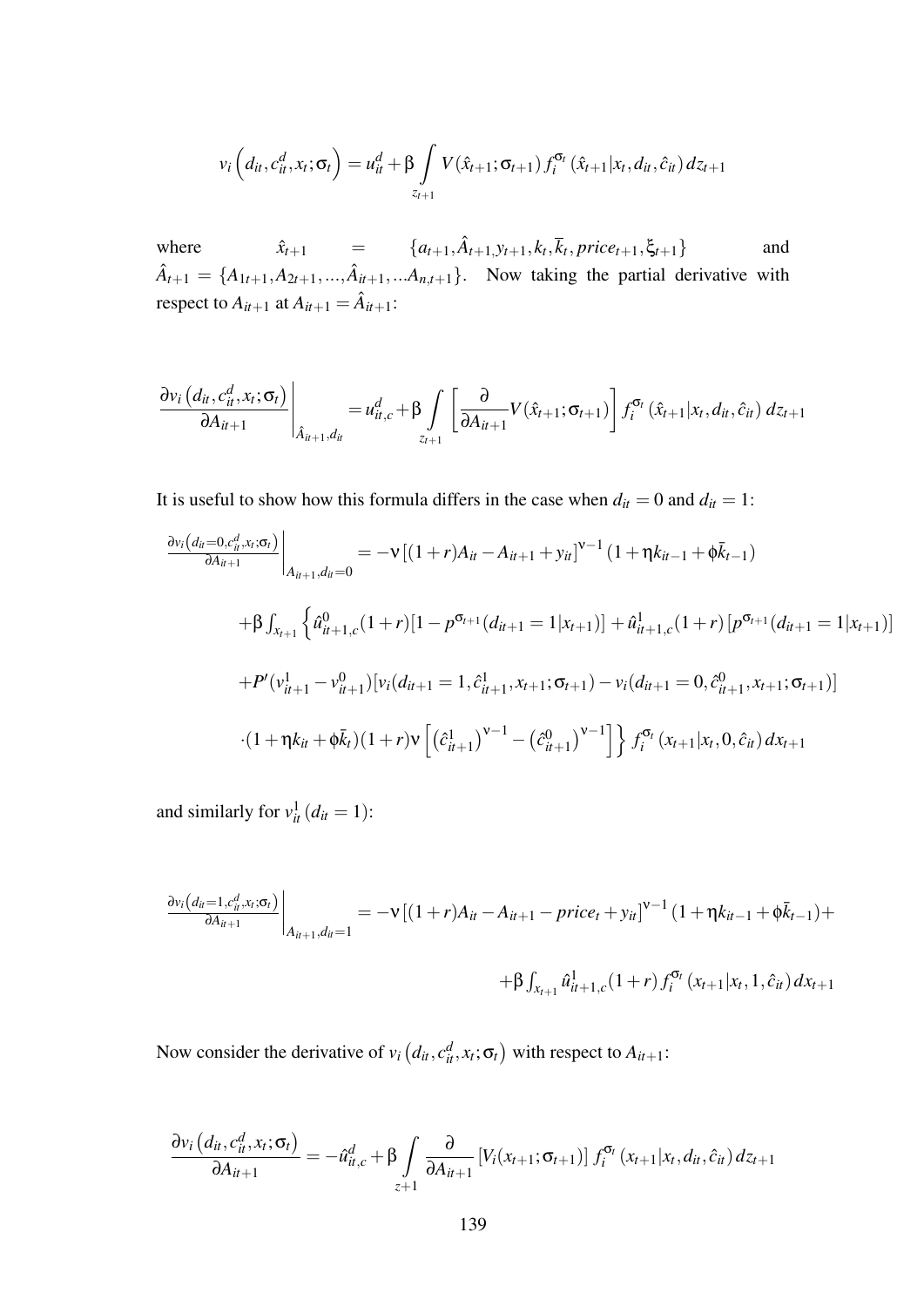Notice that the 'time to build' assumption makes  $\hat{u}_{it,c}$  independent of other households' adoption choice at time *t*. Moreover, the Markov property implies that,  $p^{\sigma_{t+1}}(d_{it+1} = 1 | x_{t+1})$  is independent of  $d_{it}$ ,  $c_{it}$ ,  $x_t$  given  $x_{t+1}$ . Lastly, the envelope condition makes  $\frac{\partial}{\partial A_{it+1}}[V_i(x_{t+1}; \sigma_{t+1})]$  independent of the value function in period *t* + 2 and the subsequent ones. Thus, for a household  $\frac{\partial}{\partial A_{it+1}}[V_i(x_{t+1}; \sigma_{t+1})]$  is independent of  $\sigma_t$ . Then  $\sigma'_t$ 

$$
\frac{\partial v_i (d_{it}, c_{it}^d, x_t; \sigma_t')}{\partial A_{it+1}} - \frac{\partial v_i (d_{it}, c_{it}^d, x_t; \sigma_t)}{\partial A_{it+1}} = \beta \int_{z_{t+1}} \left\{ \frac{\partial V_i (x_{t+1}; \sigma_{t+1})}{\partial A_{it+1}} \left[ f_i^{\sigma_t'} (x_{t+1} | x_t, d_{it}, \hat{c}_{it}) - f_i^{\sigma_t} (x_{t+1} | x_t, d_{it}, \hat{c}_{it}) \right] \right\} dz_{t+1}
$$

Now define the vector  $w_{t+1} = \{a_{t+1}, A_{-it+1}, y_{t+1}, k_t, price_{t+1}, \xi_{t+1}\}\$  where  $\bar{k}_t, A_{it+1} \notin w_{t+1}$ . Notice that the envelope condition and the Markov Property imply that  $\frac{\partial V_i(x_{t+1}; \sigma_{t+1})}{\partial A_{it+1}}$  is invariable in all the elements of vector  $W_{t+1}$ . It is possible to rewrite:

$$
\frac{\partial v_i (d_{it}, c_{it}^d, x_t; \sigma_t')}{\partial A_{it+1}} - \frac{\partial v_i (d_{it}, c_{it}^d, x_t; \sigma_t)}{\partial A_{it+1}} = \beta \int_{w_{t+1}} \int_{\bar{k}_t} \left\{ \frac{\partial V_i (x_{t+1}; \sigma_{t+1})}{\partial A_{it+1}} \left[ f_i^{\sigma_t'} (x_{t+1} | x_t, d_{it}, \hat{c}_{it}) - f_i^{\sigma_t} (x_{t+1} | x_t, d_{it}, \hat{c}_{it}) \right] \right\} d\bar{k}_t dw_{t+1}
$$

Using integration by parts we get:

$$
= \beta \int_{w_{t+1}} \left\{ \left[ \int_0^1 f_i^{\sigma'_t} (x_{t+1} | x_t, d_{it}, \hat{c}_{it}) - f_i^{\sigma_t} (x_{t+1} | x_t, d_{it}, \hat{c}_{it}) d\bar{k}_t \right] \frac{\partial}{\partial A_{it+1}} [V_i(\bar{x}_{t+1}; \sigma_{t+1})] - \int_0^1 \left[ \int_0^{\bar{k}_t} f_i^{\sigma'_t} (x_{t+1} | x_t, d_{it}, \hat{c}_{it}) - f_i^{\sigma_t} (x_{t+1} | x_t, d_{it}, \hat{c}_{it}) ds \right] \frac{\partial^2 V_i(x_{t+1}; \sigma_{t+1})}{\partial A_{it+1} \partial \bar{k}_{t-1}} d\bar{k}_t \right\} dw_{t+1}
$$

$$
= \beta \int_{w_{t+1}} \frac{\partial^2 V_i(x_{t+1}; \sigma_{t+1})}{\partial A_{it+1} \partial \bar{k}_{t-1}} \left[ \int_0^{\bar{k}_t} f_i^{\sigma_t} (x_{t+1} | x_t, d_{it}, \hat{c}_{it}) - f_i^{\sigma'_t} (x_{t+1} | x_t, d_{it}, \hat{c}_{it}) ds \right] dw_{t+1}
$$
  

$$
= \beta \int_{w_{t+1}} \frac{\partial^2 V_i(x_{t+1}; \sigma_{t+1})}{\partial A_{it+1} \partial \bar{k}_{t-1}} r_i^{\sigma_t, \sigma'_t} (x_{t+1} | x_t, d_{it}, \hat{c}_{it}) dw_{t+1}
$$

where  $\bar{x}_{t+1} = \{a_{t+1}, \hat{A}_{t+1}, y_{t+1}, k_t, \hat{k}_t, price_{t+1}, \xi_{t+1}\}$  and  $r_i^{\sigma_t, \sigma'_t}(x_{t+1}|x_t, d_{it}, \hat{c}_{it}) = \left[\int_0^{\bar{k}_t} f_i^{\sigma_t} \right]$  $f_i^{\sigma_t}(x_{t+1}|x_t, d_{it}, \hat{c}_{it}) - f_i^{\sigma'_t}(x_{t+1}|x_t, d_{it}, \hat{c}_{it}) ds$  Notice that the above is equal to zero if  $\frac{\partial^2 V_i(x_{t+1}; \sigma_{t+1})}{\partial \sigma_{t}}$  $\frac{V_i(x_{t+1},G_{t+1})}{\partial A_{it+1}\partial \bar{k}_{t-1}}$  is equal to zero as well.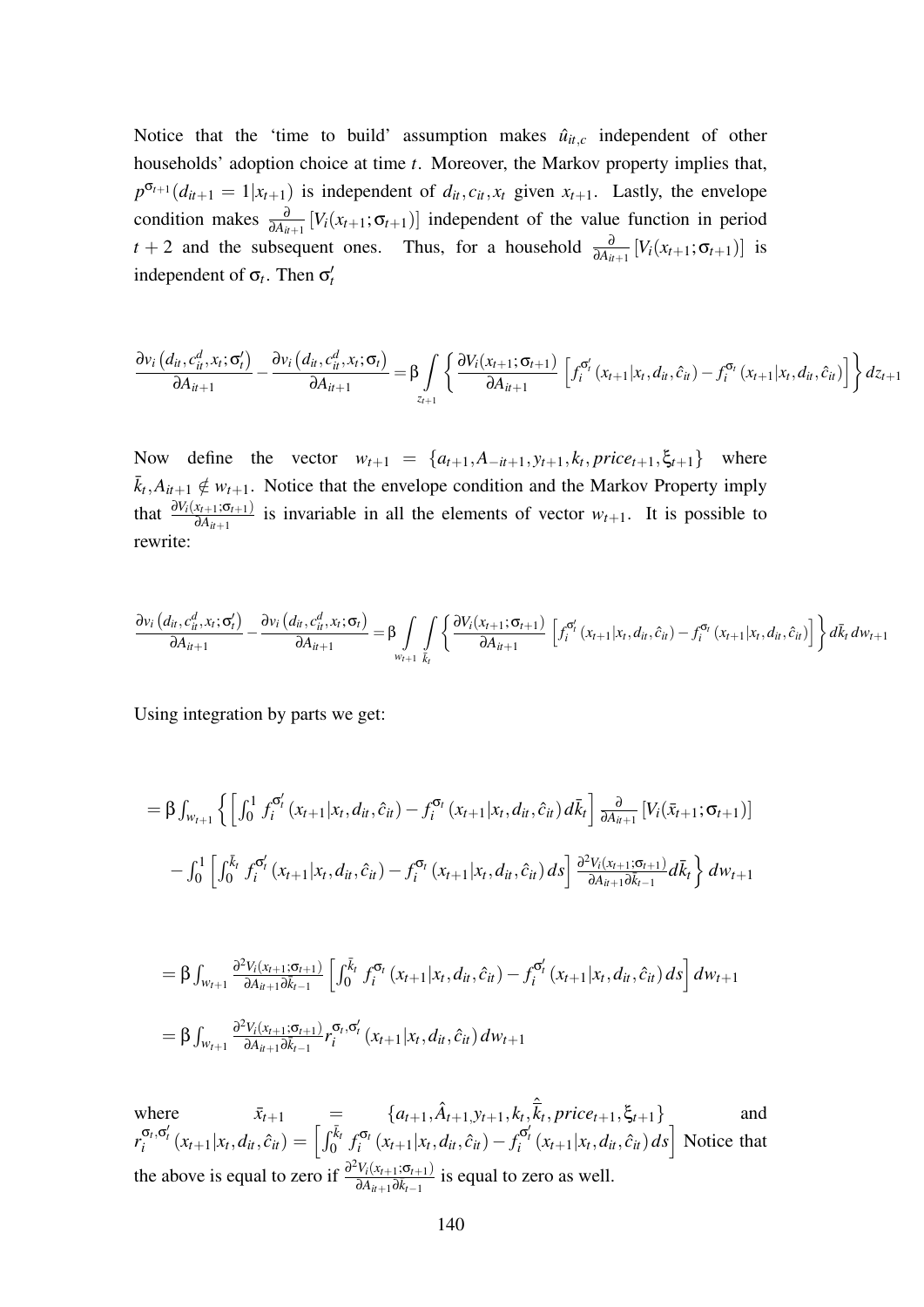**CASE 1:**  $k_{it-1} = 0$ .

$$
\frac{\partial^2 V_{(\bar{x}_{t+1},\bar{Q}_{t+1})}}{\partial A_{n+1}\partial \bar{x}_{t-1}} = \left\{ \left[ (1+r) \left[ v \left( \hat{c}_{n+1}^1 \right)^{v-1} \phi \right. \\ \left. + (v-1) v \frac{d A_{n+2}^*}{d \bar{k}_t} \right|_{d_{n+1}=0} (\hat{c}_{n+1}^0)^{v-2} (1+\phi \bar{k}_t) \right] \right] \left[ 1 - p^{\sigma_{t+1}} (d_{n+1} = 1 | x_{t+1}) \right] \\ + \left[ (1+r) \left[ v \left( \hat{c}_{n+1}^1 \right)^{v-1} \phi + (v-1) v \frac{d A_{n+2}^*}{d \bar{k}_t} \right|_{d_{n+1}=1} (\hat{c}_{n+1}^1)^{v-2} (1+\phi \bar{k}_t) \right] \right] \left[ p^{\sigma_{t+1}} (d_{n+1}=1 | x_{t+1}) \right] \\ + P'(v_{n+1}^1 - v_{n+1}^0) \left[ \hat{a}_{n+1,c}^1 - \hat{a}_{n+1,c}^0 \right] (1+r) \\ + \left( \phi \left[ (\hat{c}_{n+1}^1)^v - (\hat{c}_{n+1}^0)^v \right] + \left( \hat{a}_{n+1,c}^1 \frac{d A_{n+2}^*}{d \bar{k}_t} \right|_{d_{n+1}=1} - \hat{a}_{n+1,c}^0 \frac{d A_{n+2}^*}{d \bar{k}_t} \right|_{d_{n+1}=0} \right) \right\} \\ + P'(v_{n+1}^1 - v_{n+1}^0) (1+r) \left\{ \phi \left[ v \left( \hat{c}_{n+1}^1 \right)^{v-1} - v \left( \hat{c}_{n+1}^0 \right)^{v-1} \right] \\ + \left( \hat{a}_{n+1,cc}^1 \frac{d A_{n+2}^*}{d \bar{k}_t} \right|_{d_{n+1}=1} - \hat{a}_{n+1,cc}^0 \frac{d A_{n+2}^*}{d \bar{k}_t} \right|_{d_{n+1}=1} \right) \right\} \\ + P'(v_{n+1}^1 - v_{n+1}^0) \left\{ \phi (1+\phi \bar{k}_t) (
$$

**CASE 2:**  $k_{it-1} = 1$ . The above simplifies because  $p^{\sigma_{t+1}}(d_{it+1} = 1 | x_{t+1}) = 0$  thus:

$$
\tfrac{\partial^2 V_i(x_{t+1};\sigma_{t+1})}{\partial A_{it+1}\partial \bar{k}_{t-1}} = (1+r)\left\{v\left[\hat{c}_{it+1}^0\right]^{\nu-1}\phi + (v-1)v\left.\tfrac{dA_{it+2}^*}{d\bar{k}_t}\right|_{d_{it+1}=0}\left[\hat{c}_{it+1}^0\right]^{\nu-2}(1+\eta+\phi\bar{k}_t)\right\}
$$

**CASE 3:** for  $d_{it} = 1$  one gets (for any  $k_{it-1}$ ):

$$
\tfrac{\partial^2 V_i(x_{t+1};\sigma_{t+1})}{\partial A_{it+1}\partial \bar{k}_{t-1}} = (1+r)\left\{v\left[c^0_{it+1}\right]^{v-1}\phi+(v-1)v\left.\tfrac{dA_{it+2}^*}{d\bar{k}_t}\right|_{d_{it+1}=1}\left[c^0_{it+1}\right]^{v-2}(1+\eta+\phi\bar{k}_t)\right\}
$$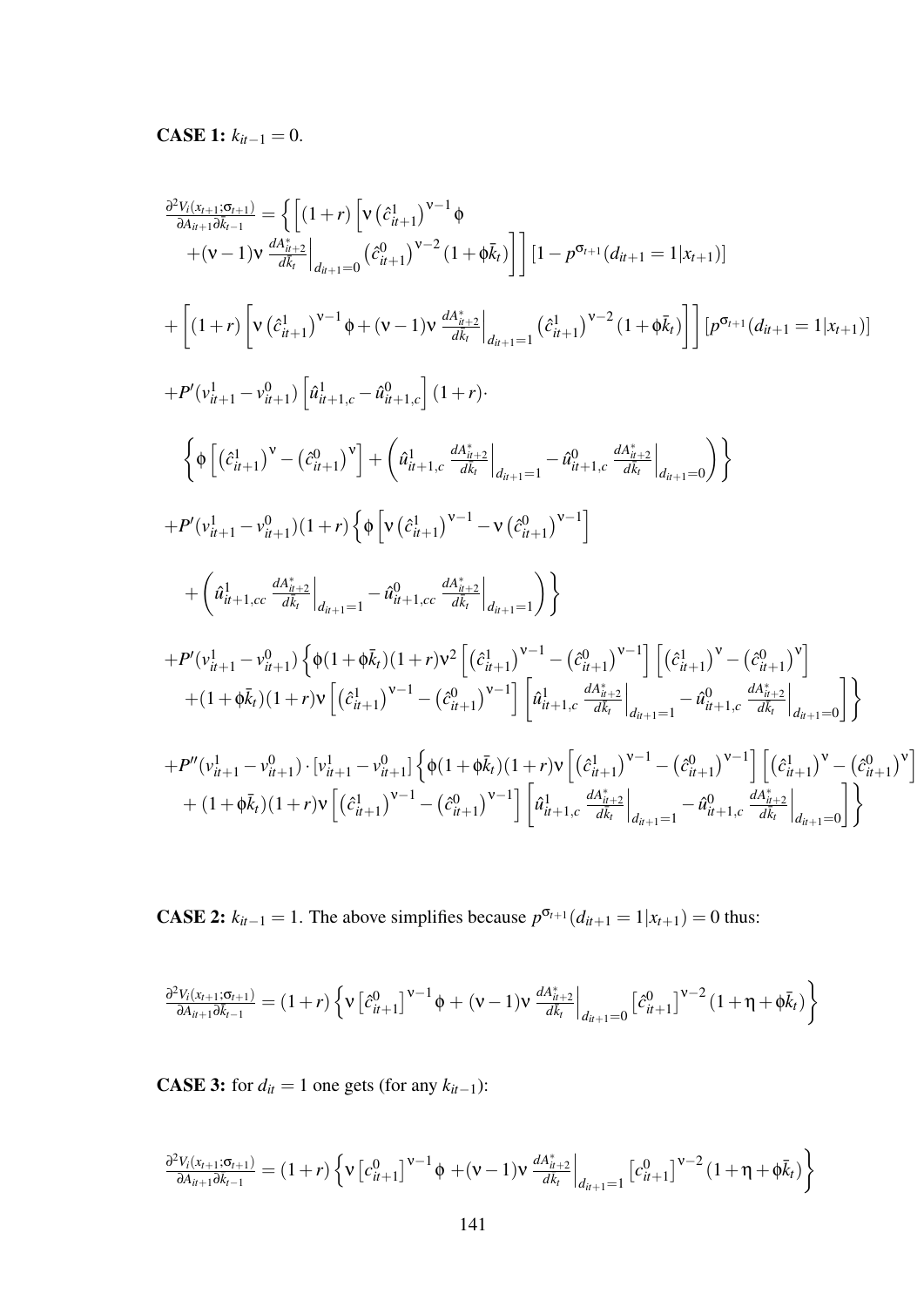Now notice that if  $\phi = 0$  then the cross derivative for  $d_{it} = 0$  becomes:

For **CASE 1:** 
$$
k_{it-1} = 0
$$
:  
\n
$$
\frac{\partial v_i (d_{it}, c_{it}^d, x_i; \sigma'_i)}{\partial A_{it+1}} - \frac{\partial v_i (d_{it}, c_{it}^d, x_i; \sigma_t)}{\partial A_{it+1}} = \beta \int_{x_{t+1}} \left[ \left[ (1+r)(v-1)v \frac{d A_{it+2}^*}{d k_t} \Big|_{d_{it+1}=0} \left[ \hat{c}_{it+1}^0 \right]^{v-2} \right] \left[ 1 - p^{\sigma_{t+1}} (d_{it+1} = 1 | x_{t+1}) \right] \right]
$$
\n
$$
+ \left[ (1+r)(v-1)v \frac{d A_{it+2}^*}{d k_t} \Big|_{d_{it+1}=1} \left[ \hat{c}_{it+1}^0 \right]^{v-2} \right] \left[ p^{\sigma_{t+1}} (d_{it+1}=1 | x_{t+1}) \right]
$$
\n
$$
+ P'(v_{it+1}^1 - v_{it+1}^0) \left[ \hat{u}_{it+1,c}^1 - \hat{u}_{it+1,c}^0 \right] (1+r) \left[ \hat{u}_{it+1,c}^1 - \frac{d A_{it+2}^*}{d k_t} \Big|_{d_{it+1}=1} - \hat{u}_{it+1,c}^0 \frac{d A_{it+2}^*}{d k_t} \Big|_{d_{it+1}=1} \right]
$$
\n
$$
+ P'(v_{it+1}^1 - v_{it+1}^0) (1+r) \left[ \hat{u}_{it+1,c}^1 - \frac{d A_{it+2}^*}{d k_t} \Big|_{d_{it+1}=1} - \hat{u}_{it+1,c}^0 \frac{d A_{it+2}^*}{d k_t} \Big|_{d_{it+1}=1} \right]
$$
\n
$$
+ P'(v_{it+1}^1 - v_{it+1}^0) (1+r) v \left[ (\hat{c}_{it+1}^1)^{v-1} - (\hat{c}_{it+1}^0)^{v-1} \right] \left[ \hat{u}_{it+1,c}^1 - \frac{d A_{it+2}^*}{d k_t} \Big|_{d_{it+1}=1} - \hat{u}_{it+1,c}^0 \frac{d A_{it+2}^*}{d k_t} \Big|_{d_{it+1}=0
$$

For **CASE 2:**  $k_{it-1} = 1$ , the difference  $\frac{\partial v_i(d_i, c_d^d, x_t; \sigma_t')}{\partial d_{it-1}}$  $\frac{d_{it}, c_{it}^d, x_t; \sigma_t'}{\partial A_{it+1}} - \frac{\partial v_i(d_{it}, c_{it}^d, x_t; \sigma_t)}{\partial A_{it+1}}$  $\frac{\partial A_{it+1}}{\partial A_{it+1}}$  becomes:

$$
\frac{\partial v_i (d_{it}, c_{it}^d, x_t; \sigma_t')}{\partial A_{it+1}} - \frac{\partial v_i (d_{it}, c_{it}^d, x_t; \sigma_t)}{\partial A_{it+1}} = \beta \int_{x_{t+1}} (1+r)(v-1)v \left. \frac{dA_{it+2}^*}{d\bar{k}_t} \right|_{d_{it+1}=0} [c_{it+1}^0]^{v-2} (1+\eta) r_i^{\sigma_t, \sigma_t'} (x_{t+1}|x_t, 0, \hat{c}_{it}) dx_{t+1}
$$

and similarly for **CASE 3** (*d<sub>it</sub>* = 1) the difference  $\frac{\partial v_i(d_i, c_d^d, x_t; \sigma_t')}{\partial d_{i+1}}$  $\frac{d_{it}, c_{it}^d, x_t; \sigma_t'}{\partial A_{it+1}} - \frac{\partial v_i(d_{it}, c_{it}^d, x_t; \sigma_t)}{\partial A_{it+1}}$ ∂*Ait*+<sup>1</sup> becomes:

$$
\frac{\partial v_i (d_{it}, c_{it}^d, x_t; \sigma_t')}{\partial A_{it+1}} - \frac{\partial v_i (d_{it}, c_{it}^d, x_t; \sigma_t)}{\partial A_{it+1}} = \beta (1+r) \int_{x_{t+1}} (v-1) v \left. \frac{dA_{it+2}^*}{d\bar{k}_t} \right|_{d_{it+1}=1} [c_{it+1}^0]_{x_t}^{v-2} (1+\eta) r_i^{\sigma_t, \sigma_t'} (x_{t+1} | x_t, 1, \hat{c}_{it}) dx_{t+1}
$$

These differences are both zero if  $\frac{dA_{it+2}^*}{d\bar{k}_t}$  $\Big|_{A_{it+1}, d_{it+1}, k_{it}, A_{it}} = 0$  for all  $d_{it+1} \in \{0, 1\}$ . When is this the case? If  $A_{ii}^*$  $i_{it+2}^*$  is not an interior solution, then the derivative is always zero. If it is interior, consider the FOC w.r.t  $A_{it+2}$  in period  $t + 1$ .

When is this the case?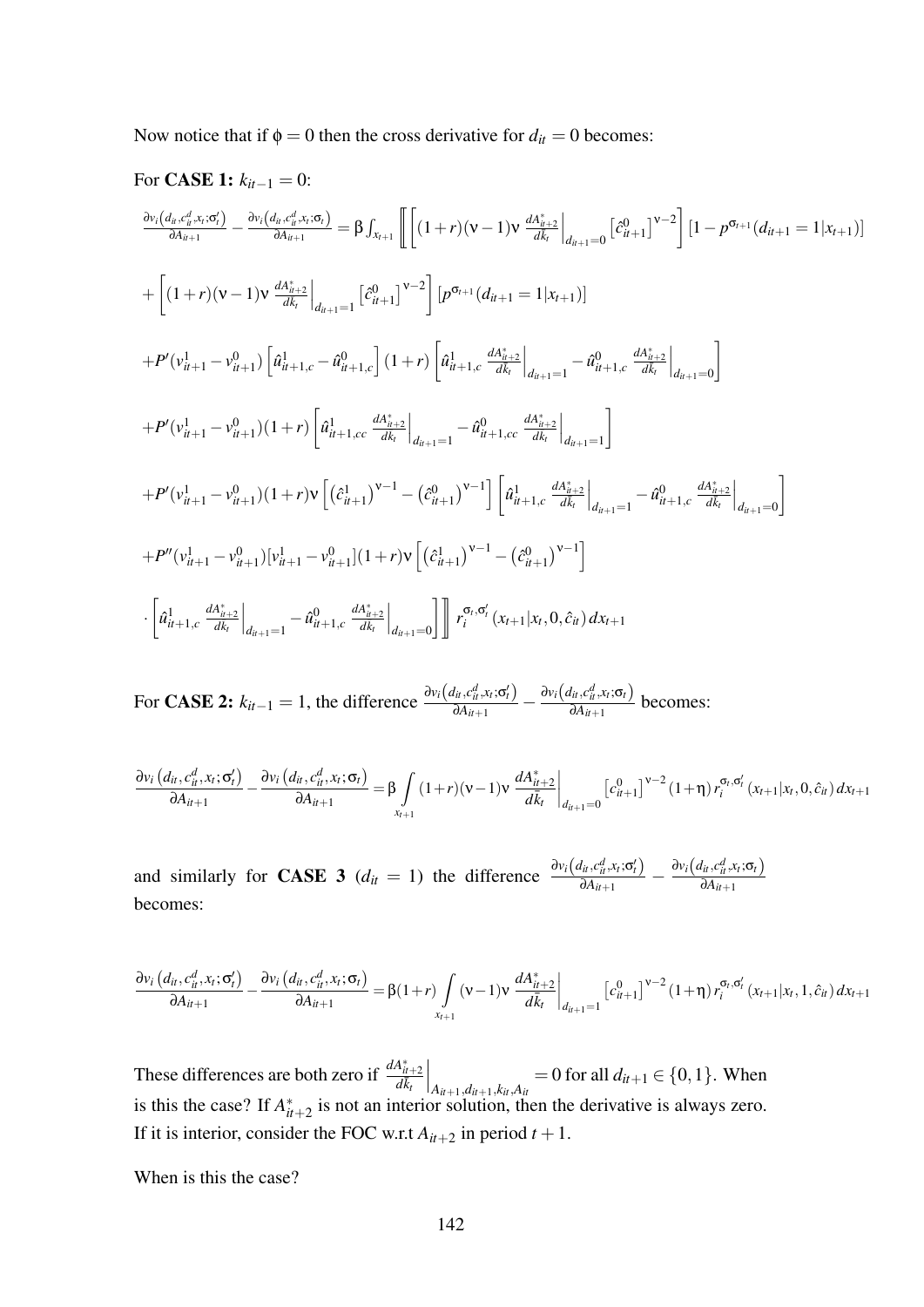$$
\frac{\partial v_i(d_{it+1},c_{it+1}^d,x_{t+1};\sigma_{t+1})}{\partial A_{it+2}}\Big|_{d_{it+1}=0} = -\nu \left[ (1+r)A_{it+1} - A_{it+2} + y_{it+1} \right]^{\nu-1} (1+\eta k_{it} + \phi \bar{k}_t)
$$
\n
$$
+\beta \int_{x_{t+2}} \left\{ \hat{u}_{it+2,c}^0(1+r) \left[1 - p^{\sigma_{t+2}}(d_{it+2} = 1 | x_{t+2})\right] + \hat{u}_{it+2,c}^1(1+r) p^{\sigma_{t+2}}(d_{it+2} = 1 | x_{t+2}) \right\}
$$
\n
$$
+ P'(v_{it+2}^1 - v_{it+2}^0) [v_i(1, \hat{c}_{it+2}^1, x_{t+2}; \sigma_{t+2}) - v_i(0, \hat{c}_{it+2}^0, x_{t+2}; \sigma_{t+2})](1+\eta k_{it+1} + \phi \bar{k}_{t+1})
$$
\n
$$
\cdot (1+r)\nu \left[ \left(\hat{c}_{it+2}^1\right)^{\nu-1} - \left(\hat{c}_{it+2}^0\right)^{\nu-1} \right] \right\} f_i^{\sigma_{t+1}}(x_{t+2}|x_{t+1}, d_{it+1}, \hat{c}_{it+1}) dx_{t+2}
$$

At an interior solution the FOC must be satisfied with equality. Now totally differentiate w.r.t  $\bar{k}_t$ .

$$
\frac{\partial v_{i}^{2}(d_{it+1}, c_{it+1}^{d}, x_{t+1}; \sigma_{t+1})}{\partial A_{it+2} \partial \bar{k}_{t}}\Big|_{d_{it+1}=0} = -\nu \left[c_{it+1}^{d}\right]^{\nu-1} \phi + (1-\nu)\nu \left[c_{it+1}^{d}\right]^{\nu-2} \frac{dA_{it+2}^{*}}{d\bar{k}_{t}}\Big|_{d_{it+1}} \n+ \beta \int_{x_{t+2}} \frac{\partial V_{i}(x_{t+2}; \sigma_{t+2})}{\partial A_{it+2}} \frac{\partial}{\partial \bar{k}_{t}} \left[f_{i}^{\sigma_{t+1}}(x_{t+2}|x_{t+1}, d_{it}, \hat{c}_{it})\right] \n+ \frac{\partial^{2} V_{i}(x_{t+2}; \sigma_{t+2})}{\partial A_{it+2}^{2}} \frac{dA_{it+2}^{*}}{d\bar{k}_{t}}\Big|_{d_{it+1}} f_{i}^{\sigma_{t+1}}(x_{t+2}|x_{t+1}, d_{it}, \hat{c}_{it}) dx_{t+2} \n\int_{x_{t+2}} \frac{\partial V_{i}(x_{t+2}; \sigma_{t+2})}{\partial A_{it+2}} \frac{\partial}{\partial \bar{k}_{t}} \left[f_{i}^{\sigma_{t}}(x_{t+2}|x_{t+1}, d_{it}, \hat{c}_{it})\right] dx_{t+2} \n= \int_{w_{t+2}} \int_{\bar{k}_{t+1}} \frac{\partial V_{i}(x_{t+2}; \sigma_{t+2})}{\partial A_{it+2}} \frac{\partial}{\partial \bar{k}_{t}} \left[f_{i}^{\sigma_{t+1}}(x_{t+2}|x_{t+1}, d_{it}, \hat{c}_{it})\right] d\bar{k}_{t+1} dw_{t+2}
$$

Using this result, it is possible to write:

$$
\beta \int_{x_{t+2}} \frac{\partial V_i(x_{t+2}; \sigma_{t+2})}{\partial A_{it+2}} \frac{\partial}{\partial \bar{k}_t} \left[ f_i^{\sigma_{t+1}}(x_{t+2}|x_{t+1}, d_{it}, \hat{c}_{it}) \right] dx_{t+2}
$$
\n
$$
= \beta \int_{w_{t+2}} \frac{\partial V_i(\bar{x}_{t+2}; \sigma_{t+2})}{\partial A_{it+2}} \int_{\bar{k}_{t+1}} \frac{\partial}{\partial \bar{k}_t} \left[ f_i^{\sigma_{t+1}}(x_{t+2}|x_{t+1}, d_{it}, \hat{c}_{it}) \right] d\bar{k}_{t+1}
$$
\n
$$
- \int_{\bar{k}_{t+1}} \frac{\partial^2 V_i(x_{t+2}; \sigma_{t+2})}{\partial A_{it+2}} \int_{\bar{k}_{t+1}} \frac{\partial}{\partial \bar{k}_t} \left[ f_i^{\sigma_{t+1}}(x_{t+2}|x_{t+1}, d_{it}, \hat{c}_{it}) \right] d\bar{k}_{t+1} dw_{t+2}
$$

Now notice that, at constant  $A_{it+2}$  we get that  $\int_{\bar{k}_{t+1}}$   $\int_{i}^{\sigma_{t+1}}$  $\sum_{i}^{\sigma_{t+1}} (x_{t+2}|x_{t+1}, d_{it}, \hat{c}_{it}) d\bar{k}_{t+1} = s(w_{t+2}|d_{it}, \hat{c}_{it})$  that is independent of  $x_{t+1}$ . The intuition here is that the Envelope condition and the Markov property imply that  $\partial V_i(x_{t+2}; \sigma_{t+2})$  $\frac{\partial X_{t+2} : \mathbf{O}_{t+2}}{\partial A_{it+2}}$  is invariable in all the elements of vector  $W_{t+2}$ . Thus it is possible to write:

$$
\beta \int_{w_{t+2}} \frac{\partial V_i(\bar{x}_{t+2}; \sigma_{t+2})}{\partial A_{it+2}} \int_{\bar{k}_{t+1}} \frac{\partial}{\partial \bar{k}_t} \left[ f_i^{\sigma_{t+1}}(x_{t+2} | x_{t+1}, d_{it}, \hat{c}_{it}) \right] d\bar{k}_{t+1} dw_{t+2}
$$
\n
$$
= \beta \frac{\partial V_i(\bar{x}_{t+2}; \sigma_{t+2})}{\partial A_{it+2}} \frac{\partial}{\partial \bar{k}_t} \int_{w_{t+2}} \int_{\bar{k}_{t+1}} \left[ f_i^{\sigma_{t+1}}(x_{t+2} | x_{t+1}, d_{it}, \hat{c}_{it}) \right] d\bar{k}_{t+1} = 0
$$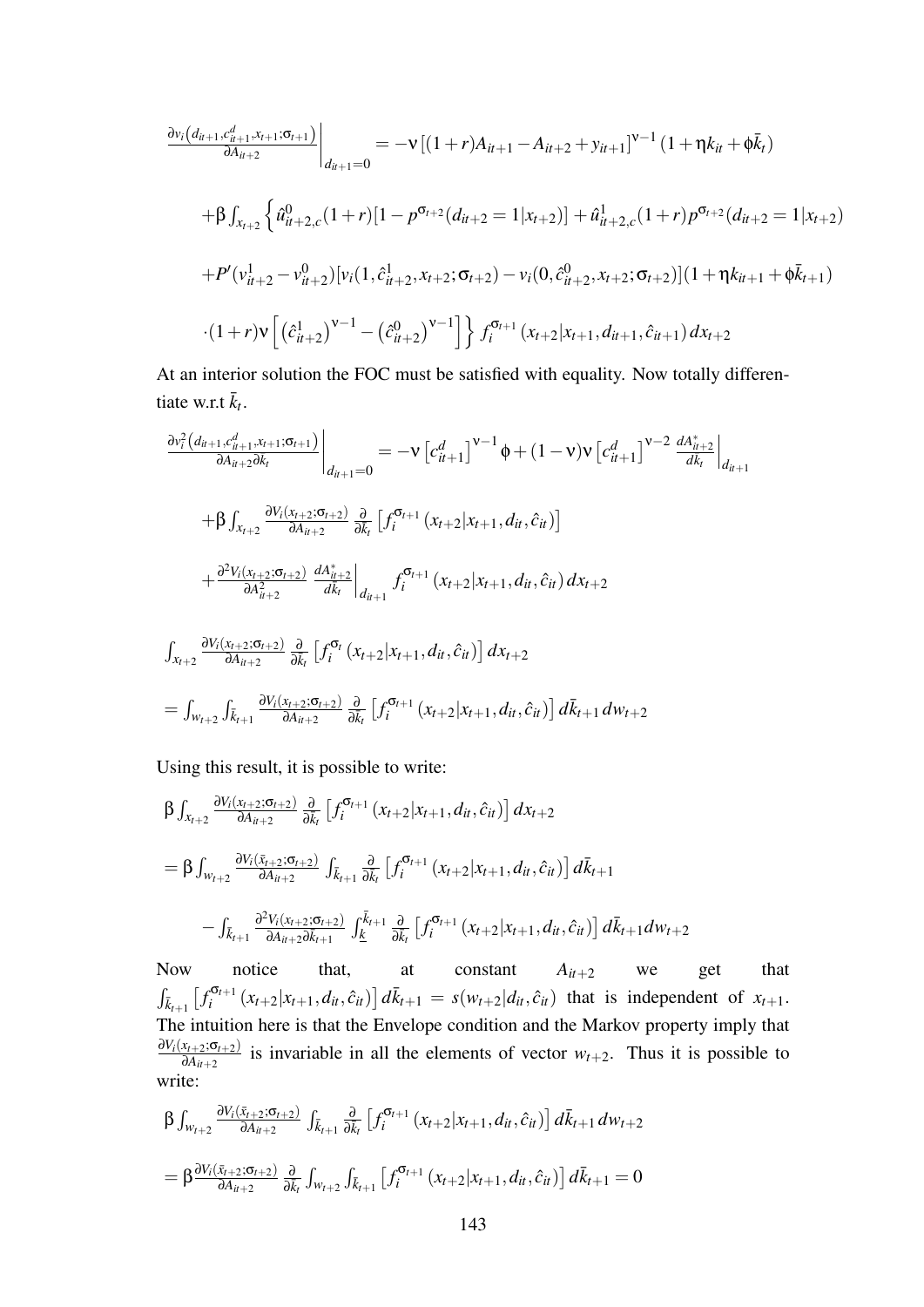The above becomes:

$$
-\beta \int\limits_{w_{t+2}} \frac{\partial^2 V_i(x_{t+2};\sigma_{t+2})}{\partial A_{it+2}\partial \bar{k}_{t+1}} \int\limits_{\underline{k}}^{\bar{k}_{t+1}} \frac{\partial}{\partial \bar{k}_t} \left[ f_i^{\sigma_{t+1}}(x_{t+2}|x_{t+1},d_{it},\hat{c}_{it}) \right] d\bar{k}_{t+1} dw_{t+2}
$$

Notice that if the optimal solution for  $A_{ii}^*$  $i_{t+2}^*$  is interior, it is possible to calculate the following:

$$
\frac{dA_{it+2}^*}{d\bar{k}_t}\bigg|_{d_{it+1}} = \frac{\nu \left[c_{it+1}^d\right]^{\nu-1} \phi - \beta \int_{x_{t+2}} \frac{\partial^2 V_i(x_{t+2}; \sigma_{t+2})}{\partial A_{it+2} \partial \bar{k}_{t+1}} \int_{\underline{k}}^{\bar{k}_{t+1}} \frac{\partial}{\partial \bar{k}_t} \left[ f_i^{\sigma_{t+1}}(x_{t+2}|x_{t+1}, d_{it}, \hat{c}_{it}) \right] d\bar{k}_{t+1} dx_{t+2}}{(1-\nu)\nu \left[c_{it+1}^d\right]^{\nu-2} + (1-\nu)\nu \left[c_{it+1}^d\right]^{\nu-2} + \beta \int_{x_{t+2}} \frac{\partial^2 V_i(x_{t+2}; \sigma_{t+2})}{\partial A_{it+2}^2} f_i^{\sigma_{t+1}}(x_{t+2}|x_{t+1}, d_{it}, \hat{c}_{it}) dx_{t+2}}
$$

which is equal to zero if  $\phi$  and  $\frac{\partial^2 V_i(x_{t+2}; \sigma_{t+2})}{\partial A_{t+2} \partial \bar{k}_{t+1}}$  $\frac{\partial V_i(x_{t+2}; \mathbf{O}_{t+2})}{\partial A_{it+2} \partial \bar{k}_{t+1}} = 0$ . But under those conditions, one can update  $\frac{\partial v_i(d_{it}, c_{it}^d, x_t; \sigma_t')}{\partial A_{i,t+1}}$  $\frac{\partial u_i, c_{it}^d, x_t, \sigma_t'}{\partial A_{it+1}}$  –  $\frac{\partial v_i(d_{it}, c_{it}^d, x_t, \sigma_t)}{\partial A_{it+1}}$  $\frac{\partial u}{\partial A_{it+1}}$  and conclude that  $\partial v_i(d_{it}, c_{it}^d, x_t; \sigma_t^d)$  $\frac{d_{it},c_{it}^d,x_t;\sigma_t'}{\partial A_{it+1}}$  -  $\frac{\partial v_i(d_{it},c_{it}^d,x_t;\sigma_t)}{\partial A_{it+1}}$  $\frac{d_{it},c_{it}^d,x_t;\sigma_t)}{\partial A_{it+1}}=0\,\,\,\text{if}\,\,\,\frac{\partial v_i\big(d_{it+1},c_{it+1}^d,x_{t+1};\sigma_{t+1}^{\prime}\big)}{\partial A_{it+2}}$  $\frac{c_{it+1}^d, x_{t+1}; \sigma'_{t+1})}{\partial A_{it+2}} - \frac{\partial v_i(d_{it+1}, c_{it+1}^d, x_{t+1}; \sigma_{t+1})}{\partial A_{it+2}}$  $\frac{\partial u_{it+1}^{t+1} \cdots \partial u_{t+1}^{t+1}}{\partial A_{it+2}}$  at any state vector that can be reached with positive probability from  $x_t$  with choices  $A_{it+1}, d_{it}$ . This updating process can go on recursively until period *T* − 1 (i.e., *A* − 1) at that point notice that  $\frac{dA_{iT+1}^*}{d\bar{k}_{T-1}}$  $\left| \int_{d_{iT-1}}$  = 0 because in the last period of life *T* (i.e., *A*) households consume all such that  $A_{iT+1}^* = 0$ . This implies that  $\frac{\partial^2 V_i(x_{t+1}; \sigma_{t+1})}{\partial A_{iT+1} \partial \bar{k}_T}$  $\frac{\partial V_i(X_{t+1};\mathbf{O}_{t+1})}{\partial A_{iT+1}\partial \bar{k}_T} = 0$  (i.e., household's savings is unaffected by *k<sup>T</sup>* because they do not save in any case). Therefore recursively  $\frac{\partial^2 V_i(x_{t+1-s}; \sigma_{t+1-s})}{\partial \sigma_{t-s}}$  $\frac{\partial V_i(x_{t+1-s},\Omega_{t+1-s})}{\partial A_{iT+1-s}\partial \overline{k}_{T-s}} = 0$  for all  $s \in [0,1,...T]$ . Notice that if the solution for  $A_{ii}^*$  $\frac{dA_{it+2}^*}{d\bar{k}_t}$  is not interior, then  $\frac{dA_{it+2}^*}{d\bar{k}_t}$  $\Big|_{d_{it+1}}$  $= 0$  and the desired result hold trivially. Lastly, notice that, because  $\frac{\partial v_i(d_i, c_d^d, x_i; \sigma'_i)}{\partial d_i}$  $\frac{d_{it}, c_{it}^d, x_t; \sigma_t'}{\partial A_{it+1}} - \frac{\partial v_i(d_{it}, c_{it}^d, x_t; \sigma_t)}{\partial A_{it+1}}$  $\frac{\partial u_i, v_i, v_i, v_i, v_j}{\partial A_{it+1}}$  is continuous in  $\phi$ and with finite derivative, then for any  $\lambda > 0$  there exists  $\varphi$  such that if  $\varphi \leq \varphi$  then  $∂v_i(d_{it}, c_{it}^d, x_t; σ_t')$  $\frac{d_{it},c_{it}^d,x_t;\sigma_t'}{\partial A_{it+1}} - \frac{\partial v_i\big(d_{it},c_{it}^d,x_t;\sigma_t\big)}{\partial A_{it+1}}$  $\frac{\partial u}{\partial A_{it+1}} \leq \lambda$ . I define  $\varphi(\lambda, d_{it}, A_{it+1}, x_t, \sigma_t)$  to be the minimum  $\varphi$ that ensures that the inequality is satisfied at specific values of states and controls  $d_{it}$ ,  $A_{it+1}$ ,  $x_t$ ,  $\sigma_t$ .

#### 4.8.3.2 i-Increasing Differences in  $d_i$ ,  $\sigma_t$

To show that  $v_t(d_{it} = 1, \hat{c}_{it}^1, x_t; \sigma_t) - v_t(d_{it} = 0, \hat{c}_{it}^0, x_t; \sigma_t)$  is increasing in  $\sigma_t$ . Recall that the value functions are expressed as: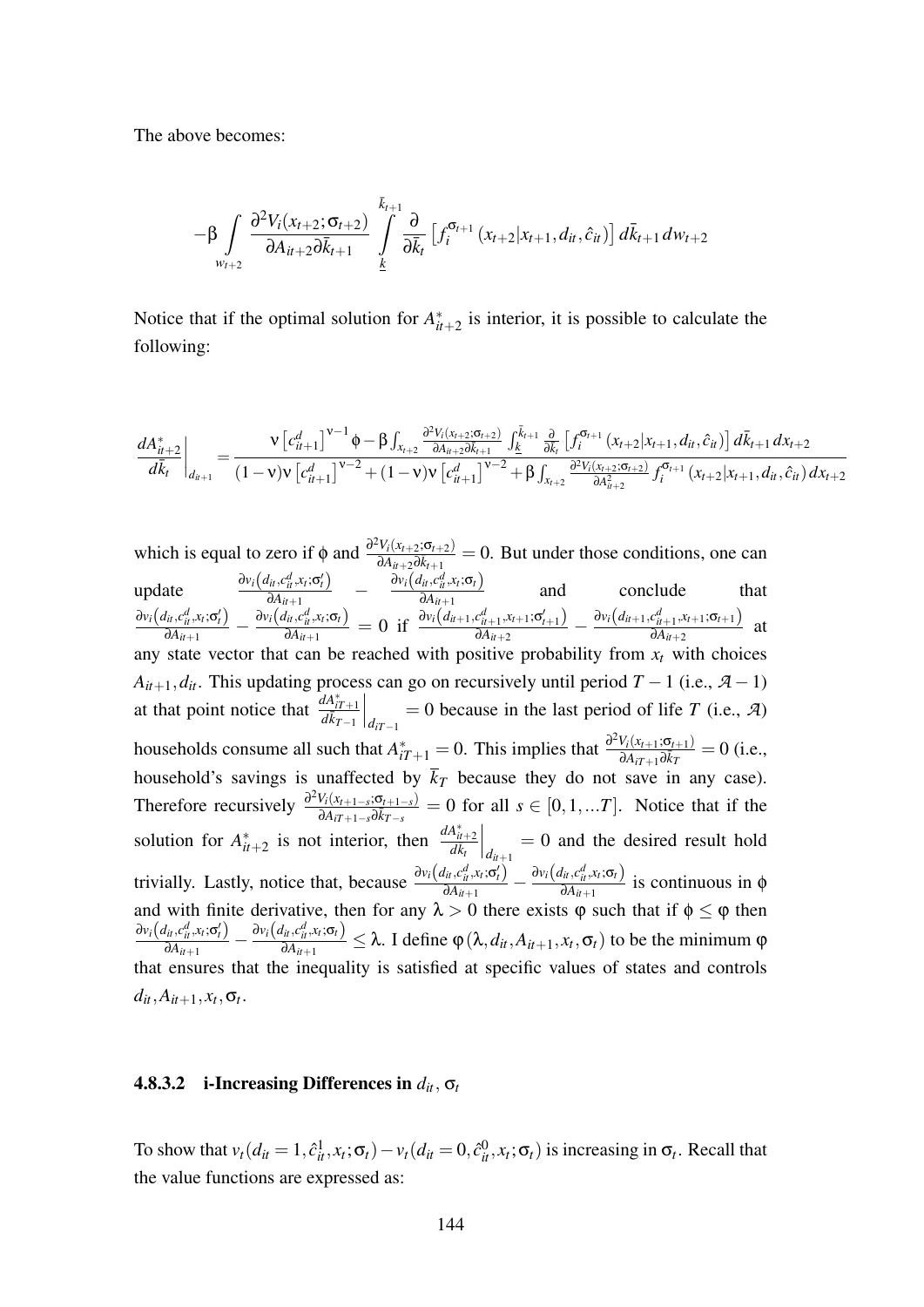$$
v_i (d_{it} = 1, \hat{c}_{it}^1, x_t; \sigma_t) = [(1+r)A_{it} - A_{it+1} + y_{it} - price_t]^{\nu} (1 + \eta k_{it-1} + \phi \bar{k}_{t-1}) + \alpha k_{it-1} + \gamma k_{it-1} \bar{k}_{t-1} + \beta k_{it-1} \bar{k}_{t-1} + \beta k_{it-1} \bar{k}_{t-1} + \beta k_{it-1} \bar{k}_{t-1} + \beta k_{it-1} \bar{k}_{t-1} + \beta k_{it-1} \bar{k}_{t-1} + \beta k_{it-1} \bar{k}_{t-1} + \beta k_{it-1} \bar{k}_{t-1} + \beta k_{it-1} \bar{k}_{t-1} + \beta k_{it-1} \bar{k}_{t-1} + \beta k_{it-1} \bar{k}_{t-1} + \beta k_{it-1} \bar{k}_{t-1} + \beta k_{it-1} \bar{k}_{t-1} + \beta k_{it-1} \bar{k}_{t-1} + \beta k_{it-1} \bar{k}_{t-1} + \beta k_{it-1} \bar{k}_{t-1} + \beta k_{it-1} \bar{k}_{t-1} + \beta k_{it-1} \bar{k}_{t-1} + \beta k_{it-1} \bar{k}_{t-1} + \beta k_{it-1} \bar{k}_{t-1} + \beta k_{it-1} \bar{k}_{t-1} + \beta k_{it-1} \bar{k}_{t-1} + \beta k_{it-1} \bar{k}_{t-1} + \beta k_{it-1} \bar{k}_{t-1} + \beta k_{it-1} \bar{k}_{t-1} + \gamma k_{it-1} \bar{k}_{t-1} + \gamma k_{it-1} \bar{k}_{t-1} + \gamma k_{it-1} \bar{k}_{t-1} + \gamma k_{it-1} \bar{k}_{t-1} + \gamma k_{it-1} \bar{k}_{t-1} + \beta k_{it-1} \bar{k}_{t-1} + \beta k_{it-1} \bar{k}_{t-1} + \beta k_{it-1} \bar{k}_{t-1} + \beta k_{it-1} \bar{k}_{t-1} + \beta k_{it-1} \bar{k}_{t-1} + \beta k_{it-1} \bar{k}_{t-1} + \beta k_{it-1} \bar{k}_{t-1} + \beta k_{it-1} \bar{k}_{t-1} + \beta k_{it-1} \bar{k}_{t-1} + \beta k_{it-1}
$$

$$
v_i (d_{it} = 0, \hat{c}_{it}^0, x_t; \sigma_t) = [(1+r)A_{it} - A_{it+1} + y_{it}]^{\mathbf{v}} (1 + \eta k_{it-1} + \phi \bar{k}_{t-1}) + \alpha k_{it-1} + \gamma k_{it-1} \bar{k}_{t-1} + \beta \int_{x_{t+1}} V_{t+1}(x_{t+1}; \sigma_{t+1}) f_i^{\sigma_t}(x_{t+1} | x_t, 0, \hat{c}_{it}) dx_{t+1}
$$

Thus

$$
\left\{ \left[ v_i \left( d_{it} = 1, \hat{c}_{it}^1, x_t; \sigma_t' \right) - v_i \left( d_{it} = 0, \hat{c}_{it}^0, x_t; \sigma_t' \right) \right] - \left[ v_i \left( d_{it} = 1, \hat{c}_{it}^1, x_t; \sigma_t \right) - v_i \left( d_{it} = 0, \hat{c}_{it}^0, x_t; \sigma_t \right) \right] \right\}_{A_{it+1}}
$$
\n
$$
= \beta \int_{x_{t+1}} V_i(x_{t+1}; \sigma_{t+1}) f_i^{\sigma_t'}(x_{t+1}|x_t, 1, \hat{c}_{it}) - V_i(x_{t+1}; \sigma_{t+1}) f_i^{\sigma_t'}(x_{t+1}|x_t, 0, \hat{c}_{it})
$$
\n
$$
-V_i(x_{t+1}; \sigma_{t+1}) f_i^{\sigma_t}(x_{t+1}|x_t, 1, \hat{c}_{it}) + V_i(x_{t+1}; \sigma_{t+1}) f_i^{\sigma_t}(x_{t+1}|x_t, 0, \hat{c}_{it}) dx_{t+1}
$$

because of the assumption that  $k_t$  is unaffected by  $d_{it}$  on the point of view of household *i*, then for a given  $A_{it+1}$ , and the fact that  $k_{it}$  is a deterministic state, it is possible to write:

$$
\beta \int_{q_{t+1}} \int_{\bar{k}_t} \left[ V_i(\tilde{x}'_{t+1}; \sigma_{t+1}) - V_i(\tilde{x}_{t+1}; \sigma_{t+1}) \right] \left[ f_i^{\sigma'_t}(\tilde{x}_{t+1} | x_t, d_{it}, \hat{c}_{it}) - f_i^{\sigma_t}(\tilde{x}_{t+1} | x_t, d_{it}, \hat{c}_{it}) \right] d\bar{k}_t dq_{t+1}
$$

where  $q_{t+1}$  =  $(a_{t+1}, \tilde{A}_{t+1}, y_{t+1}, price_{t+1}, \xi_{t+1}),$  $\tilde{x}'_{t+1} = (a_{t+1}, \tilde{A}_{t+1}, y_{t+1}, \tilde{k}_t, \overline{k}_t, price_{t+1}, \xi_{t+1})$  is the vector of states with  $\tilde{k}_t = (k_{1t}, k_{2t}, ..., \tilde{k}_{it}, ..., k_{nt})$  and  $\tilde{k}_{it} = 1$  and  $\tilde{A}_{t+1} = (A_{1t+1}, A_{2t+1}, ..., \tilde{A}_{it+1}, ... A_{nt+1}).$ Similarly,  $\tilde{x}_{t+1} = (a_{t+1}, \tilde{A}_{t+1}, y_{t+1}, \tilde{k}_t, \bar{k}_t, price_{t+1}, \xi_{t+1})$  is the vector of states with  $\tilde{k}_t = (k_{1t}, k_{2t}, \ldots, \tilde{k}_{it}, \ldots, k_{nt})$  and  $\tilde{k}_{it} = k_{it-1}$ . Notice that the step above follows from the fact that  $f_i^{\sigma_i}$  $\int\limits_t^{\cdot\!\mathsf{G}_t}\left(\tilde{x}'_t\right)$  $f'_{t+1}|x_t, d_{it}, \hat{c}_{it}$ ) =  $f_i^{\sigma_i}$  $i^{\sigma}$ <sup>*c*</sup><sub>*i*</sub></sub> ( $\tilde{x}_{t+1}|x_t, d_{it}, \hat{c}_{it}$ ) at given  $A_{it+1} = \tilde{A}_{it+1}$ . Then, using integration by parts, the formula above can be written as follows:

$$
\Rightarrow \beta \int_{q_{t+1}} \left[ V_i(\tilde{x}'_{t+1}; \sigma_{t+1}) - V_i(\tilde{x}_{t+1}; \sigma_{t+1}) \right] \int_{\bar{k}_t} \left[ f_i^{\sigma'_t}(\tilde{x}_{t+1} | x_t, d_{it}, \hat{c}_{it}) - f_i^{\sigma_t}(\tilde{x}_{t+1} | x_t, d_{it}, \hat{c}_{it}) \right] d\bar{k}_t
$$
  
+ 
$$
\int_{q_{t+1}} \frac{\partial [V_i(\tilde{x}'_{t+1}, \sigma_{t+1}) - V_i(\tilde{x}_{t+1}, \sigma_{t+1})]}{\partial \bar{k}_t} r_i^{\sigma_t, \sigma'_t}(\tilde{x}_{t+1} | x_t, d_{it}, \hat{c}_{it}) dq_{t+1}
$$
  
where 
$$
r_i^{\sigma_t, \sigma'_t}(\tilde{x}_{t+1} | x_t, d_{it}, \hat{c}_{it}) \ge 0 \text{ for all } \tilde{x}_{t+1}
$$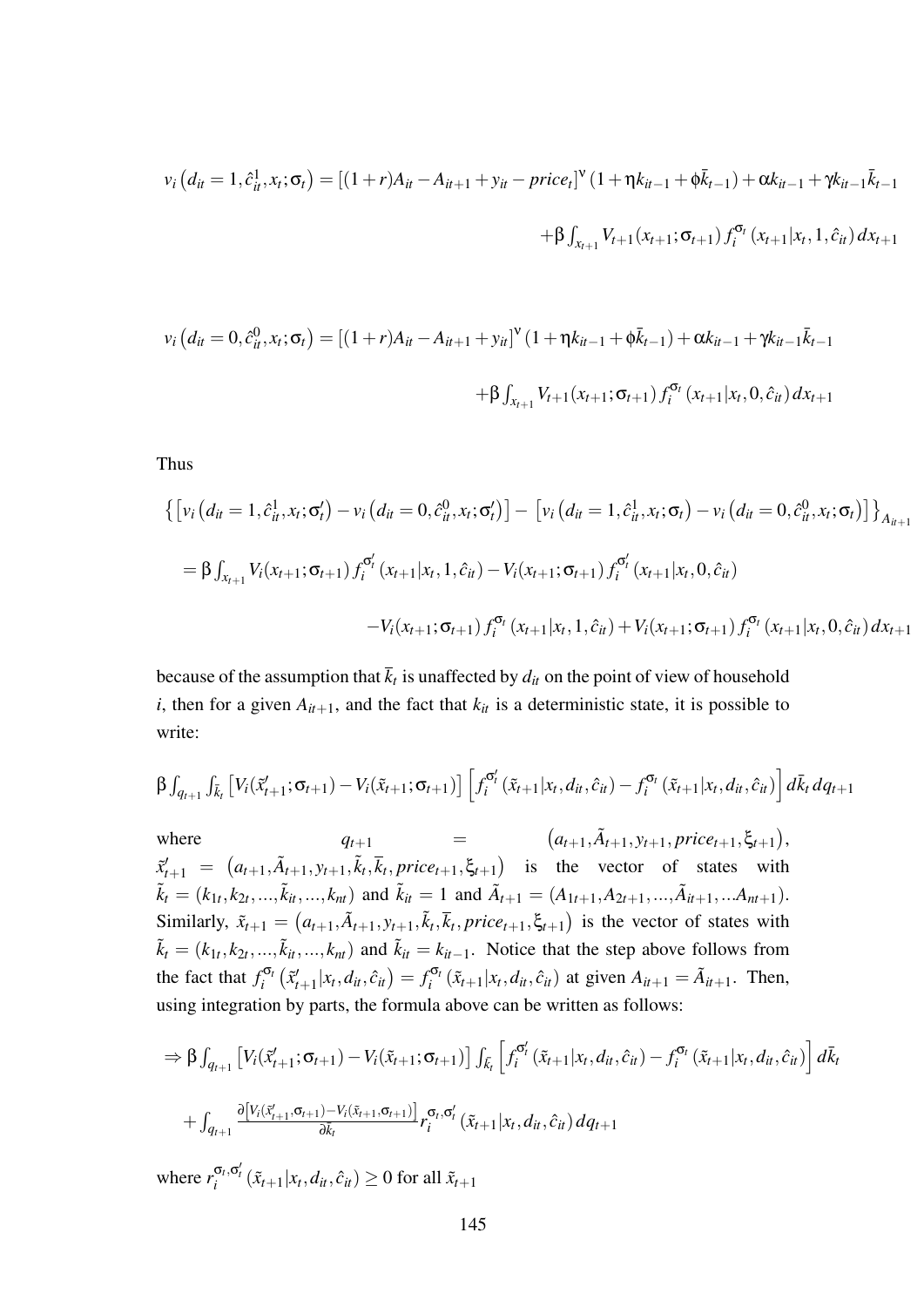$$
= \beta \int_{q_{t+1}} \frac{\partial [V_i(\tilde{x}'_{t+1}, \sigma_{t+1}) - V_i(\tilde{x}_{t+1}, \sigma_{t+1})]}{\partial \bar{k}_t} r_i^{\sigma_t, \sigma'_t}(\tilde{x}_{t+1} | x_t, d_{it}, \hat{c}_{it}) dq_{t+1}
$$
  

$$
= E_{r_t} \left[ \frac{\partial [V_i(\tilde{x}'_{t+1}, \sigma_{t+1}) - V_i(\tilde{x}_{t+1}, \sigma_{t+1})]}{\partial \bar{k}_t} \right]
$$

Assuming an interior solution at time  $t + 1$ , it is possible to use the Envelope condition to calculate:

$$
\frac{\partial [V_i(\tilde{x}'_{t+1}, \sigma_{t+1}) - V_i(\tilde{x}_{t+1}, \sigma_{t+1})]}{\partial \tilde{x}_t} = \phi \left(\hat{c}_{it+1}^0(d_{it} = 1)\right)^{\nu} + \gamma k_{it}(d_{it} = 1)
$$
\n
$$
+ \gamma k_{it}(d_{it} = 0) - \phi \left(\hat{c}_{it+1}^0(d_{it} = 0)\right)^{\nu} [p^{\sigma_{t+1}}(d_{it+1} = 1 | x_{t+1})]
$$
\n
$$
- \phi \left(\hat{c}_{it+1}^0(d_{it} = 0)\right)^{\nu} [1 - p^{\sigma_{t+1}}(d_{it+1} = 1 | x_{t+1})] - \gamma k_{it}(d_{it} = 0)
$$
\n
$$
- P'(v_{it+1}^1 - v_{it+1}^0) [v_{it+1}^1 - v_{it+1}^0] [\phi \left(\hat{c}_{it+1}^0(d_{it} = 1)\right)^{\nu} + \gamma k_{it}(d_{it} = 1)
$$
\n
$$
- \phi \left(\hat{c}_{it+1}^0(d_{it} = 0)\right)^{\nu} [p^{\sigma_{t+1}}(d_{it+1} = 1 | x_{t+1})]
$$
\n
$$
- \phi \left(\hat{c}_{it+1}^0(d_{it} = 0)\right)^{\nu} [1 - p^{\sigma_{t+1}}(d_{it+1} = 1 | x_{t+1})] - \gamma k_{it}(d_{it} = 0)
$$

For  $\phi = 0$  this reduces to:

$$
\frac{\partial \left[ V_i(\tilde{x}'_{t+1}; \sigma_{t+1}) - V_i(\tilde{x}_{t+1}; \sigma_{t+1}) \right]}{\partial \bar{k}_t} = \left[ 1 - P'(v_{it+1}^1 - v_{it+1}^0) [v_{it+1}^1 - v_{it+1}^0] \right] \left[ \gamma k_{it} (d_{it} = 1) - \gamma k_{it} (d_{it} = 0) \right]
$$

Thus one gets that:

• If  $k_{it-1} = 1$  then  $E_{r_t}$  $\left[ \frac{\partial [V_i(\tilde{x}'_{t+1}; \sigma_{t+1}) - V_i(\tilde{x}_{t+1}; \sigma_{t+1})]}{\partial \sigma_{t+1}} \right]$ ∂¯*kt* 1  $= 0$ • If  $k_{it-1} = 0$  then  $E_{r_t}$  $\left[ \partial \left[ V_i(\tilde{x}'_{t+1}; \sigma_{t+1}) - V_i(\tilde{x}_{t+1}; \sigma_{t+1}) \right] \right]$ ∂¯*kt* 1  $> 0$  for  $E_{r_t}\left[P'(v_{it+1}^1 - v_{it+1}^0)\overline{[v_{it+1}^1 - v_{it+1}^0]} \right] < 1$ , which is the case as long as  $P(x)$  is "flat" enough.

The latter results implies that, for all households *i* it must be true that:

$$
v_i\left(d'_{it}, \hat{c}_{it}^1(A'_{it+1}), x_t; \sigma'_t\right) - v_i\left(d'_{it}, \hat{c}_{it}^1(A'_{it+1}), x_t; \sigma_t\right) \geq v_i\left(d''_{it}, \hat{c}_{it}^1(A'_{it+1}), x_t; \sigma'_t\right) - v_i\left(d''_{it}, \hat{c}_{it}^1(A'_{it+1}), x_t; \sigma_t\right)
$$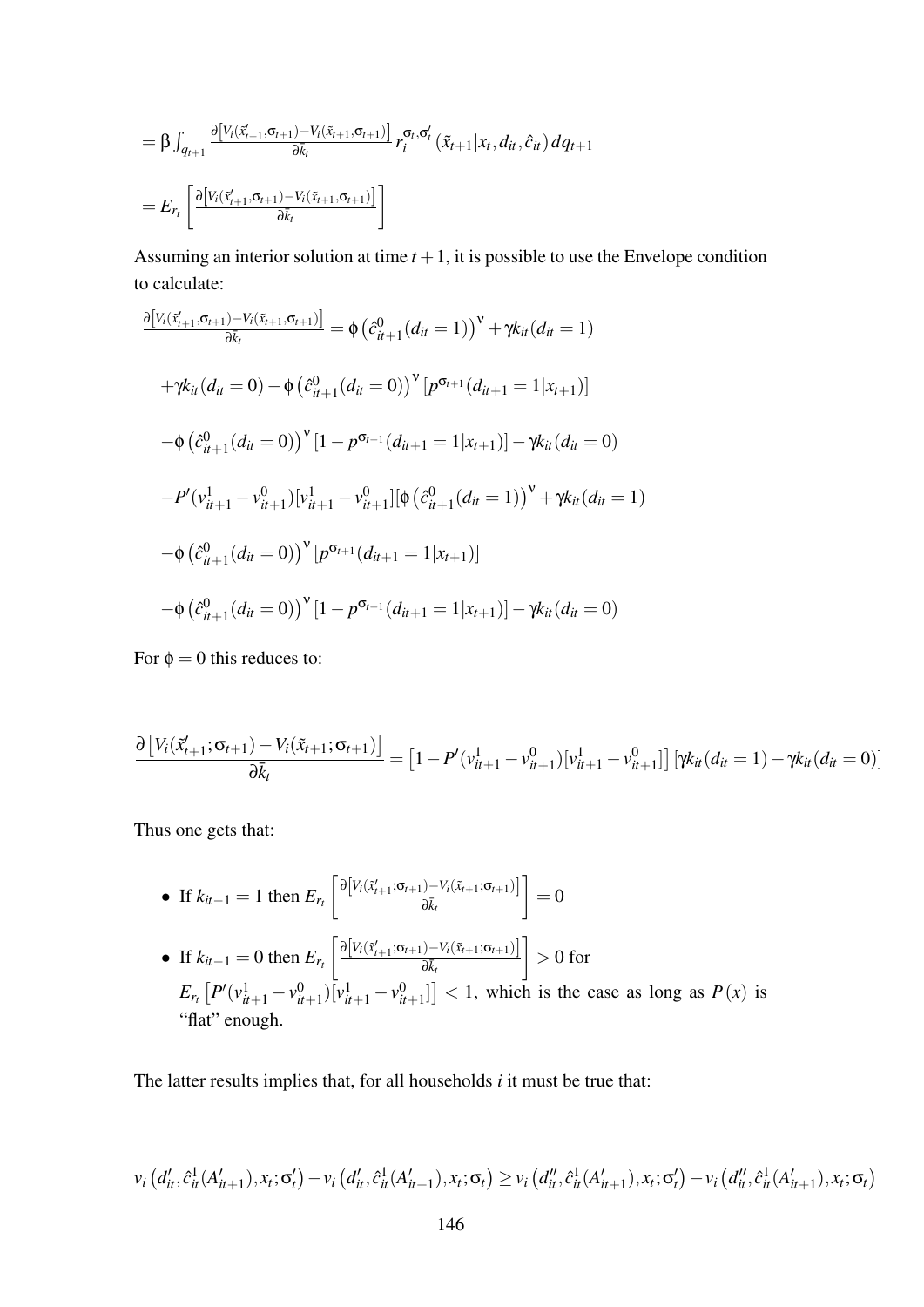and the inequality is strict for all households *j* such that  $k_{jt-1} = 0$  i.e., the objective function satisfies *i-Increasing Differences* in *dit*,σ*<sup>t</sup>* (see. Milgrom and Shannon 1994).

#### 4.8.3.3 i-Highest and i-Lowest Equilibria

I want to show that for all *i* such that  $k_{it-1} = 0$ , the following holds:

<span id="page-146-0"></span>
$$
v_i\left(d'_{it}, \hat{c}^1_{it}(A'_{it+1}), x_t; \sigma'_t\right) - v_i\left(d''_{it}, \hat{c}^1_{it}(A''_{it+1}), x_t; \sigma'_t\right) \geq v_i\left(d'_{it}, \hat{c}^1_{it}(A'_{it+1}), x_t; \sigma_t\right) - v_i\left(d''_{it}, \hat{c}^1_{it}(A''_{it+1}), x_t; \sigma_t\right)
$$
\n(4.8.1)

holds for any  $A_i'$  $\int_{it+1}^{\prime}$ , *A*<sup> $\prime\prime$ </sup>  $\int_{a+1}^{b}$  and for  $d'_{it} > d''_{it}$  and  $\sigma'_{t} \geq \sigma_{t}$ , in the sense defined above.

#### Proof:

Suppose [\(4.8.1\)](#page-146-0) is not satisfied i.e., the following instead is true:

<span id="page-146-2"></span>
$$
v_i\left(d'_{it}, \hat{c}_{it}^1(A'_{it+1}), x_t; \sigma'_t\right) - v_i\left(d''_{it}, \hat{c}_{it}^1(A''_{it+1}), x_t; \sigma'_t\right) < v_i\left(d'_{it}, \hat{c}_{it}^1(A'_{it+1}), x_t; \sigma_t\right) - v_i\left(d''_{it}, \hat{c}_{it}^1(A''_{it+1}), x_t; \sigma_t\right)
$$
\n(4.8.2)

The fact that  $\frac{\partial v_i(d_{it}, c_{it}^d, x_t; \sigma_t')}{\partial A_{i+1}}$  $\frac{d_{it}, c_{it}^d, x_t; \sigma_t'}{\partial A_{it+1}} - \frac{\partial v_i(d_{it}, c_{it}^d, x_t; \sigma_t)}{\partial A_{it+1}}$  $\frac{\partial u}{\partial A_{it+1}} \leq \lambda$  for  $0 < \phi \leq \varphi(\lambda, d_{it}, A_{it+1}, x_t \sigma_t)$  implies that:

$$
v_i (d'_{it}, \hat{c}^1_{it}(A'_{it+1}), x_t; \sigma'_t) - v_i (d'_{it}, \hat{c}^1_{it}(A''_{it+1}), x_t; \sigma'_t)
$$
  
=  $v_i (d'_{it}, \hat{c}^1_{it}(A'_{it+1}), x_t; \sigma_t) - v_i (d'_{it}, \hat{c}^1_{it}(A''_{it+1}), x_t; \sigma_t) + b(d'_{it}, A'_{it+1}, A''_{it+1}, x_t; \sigma'_t, \sigma_t, \phi)$ 

where  $b(\cdot)$  is a continuous function such that  $b(d'_{it}, A'_{it})$  $\frac{d}{dt}$ <sub>it</sub> + 1</sub>, *A*<sup> $\frac{d}{dt}$ </sup>  $\mathcal{L}_{it+1}^{\prime\prime}$ ,  $x_t$ ;  $\sigma_t^{\prime}$ ,  $\sigma_t$ ,  $\phi$ )  $\leq \zeta$  if  $\phi \leq$  $\varphi(\lambda, d_{it}, A_{it+1}, x_t, \sigma_t)$ . Because of the continuity (and finite derivative) of *b*, for any  $\zeta > 0$  there exists  $\bar{\phi}$  ( $\zeta$ ,  $d_{it}$ ,  $A_{it+1}$ ,  $x_t$ ,  $\sigma_t$ ) such that if  $0 < \phi \leq \bar{\phi}$  ( $\zeta$ ,  $d_{it}$ ,  $A_{it+1}$ ,  $x_t$ ,  $\sigma_t$ ) then  $|b| < \zeta$ . This implies:

<span id="page-146-1"></span>
$$
v_i (d'_{it}, \hat{c}^1_{it}(A'_{it+1}), x_t; \sigma'_t) = v_i (d'_{it}, \hat{c}^1_{it}(A''_{it+1}), x_t; \sigma'_t)
$$
  
+ 
$$
v_i (d'_{it}, \hat{c}^1_{it}(A'_{it+1}), x_t; \sigma_t) - v_i (d'_{it}, \hat{c}^1_{it}(A''_{it+1}), x_t; \sigma_t) + b(d'_{it}, A'_{it+1}, A''_{it+1}, x_t; \sigma'_t, \sigma_t, \phi)
$$
  
(4.8.3)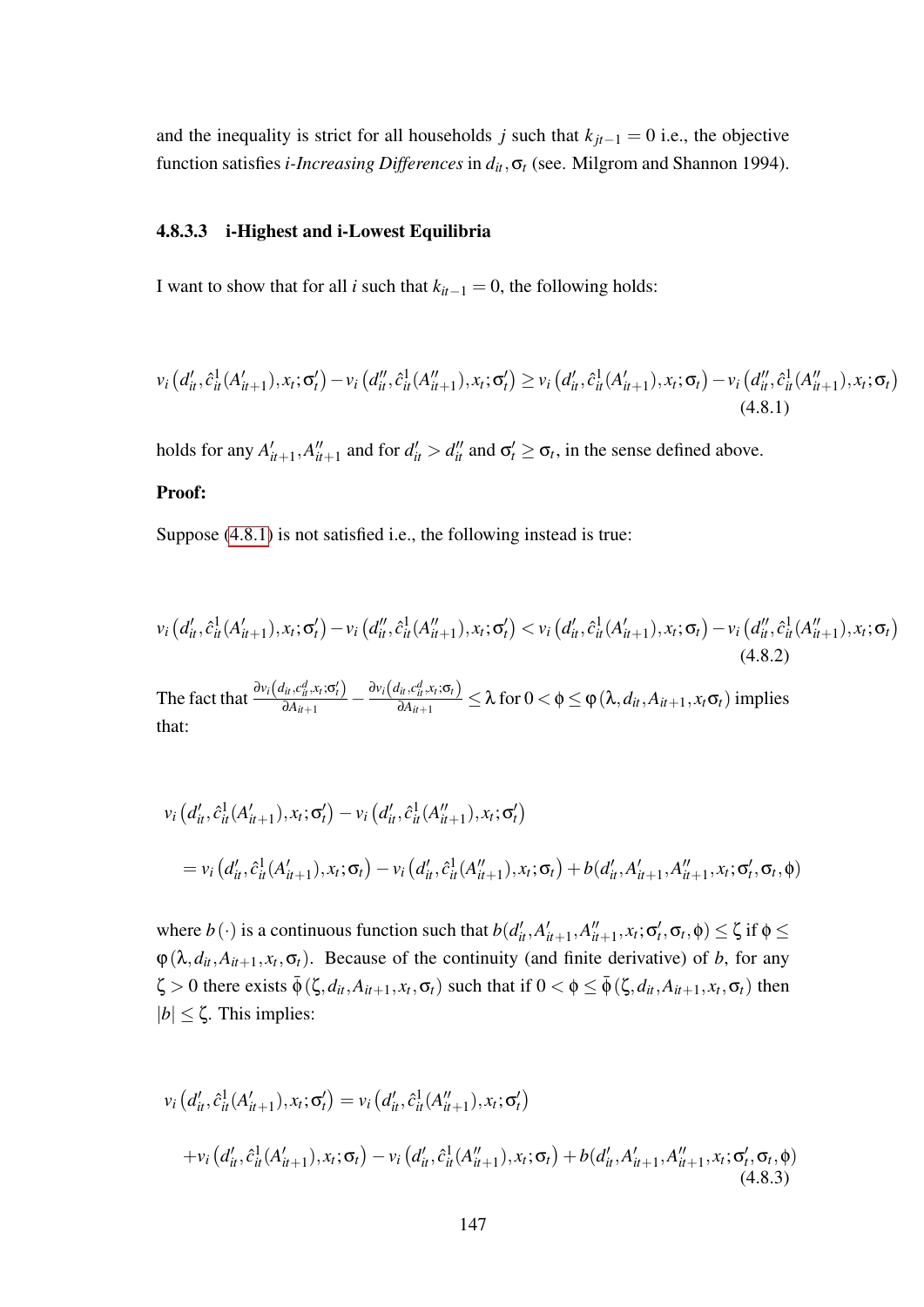Similarly, one can get:

$$
v_i (d''_{it}, \hat{c}^1_{it}(A''_{it+1}), x_t; \sigma'_t) - v_i (d''_{it}, \hat{c}^1_{it}(A'_{it+1}), x_t; \sigma'_t)
$$
  
=  $v_i (d''_{it}, \hat{c}^1_{it}(A''_{it+1}), x_t; \sigma_t) - v_i (d''_{it}, \hat{c}^1_{it}(A'_{it+1}), x_t; \sigma_t) - b(d''_{it}, A'_{it+1}, A''_{it+1}, x_t; \sigma'_t, \sigma_t, \phi)$ 

which implies:

<span id="page-147-0"></span>
$$
v_i (d_{it}'', \hat{c}_{it}^1(A_{it+1}'', \hat{c}_{it}^1(A_{it+1}'', \sigma'_t)) = v_i (d_{it}', \hat{c}_{it}^1(A_{it+1}'), x_t; \sigma'_t)
$$
  
+ 
$$
v_i (d_{it}', \hat{c}_{it}^1(A_{it+1}''), x_t; \sigma_t) - v_i (d_{it}', \hat{c}_{it}^1(A_{it+1}'), x_t; \sigma_t) - b(d_{it}', A_{it+1}', A_{it+1}'', x_t; \sigma'_t, \sigma_t, \phi)
$$
  
(4.8.4)

Now substituting [\(4.8.3\)](#page-146-1) and [\(4.8.4\)](#page-147-0) into [\(4.8.2\)](#page-146-2) we get:

$$
v_i (d'_{it}, \hat{c}^1_{it}(A''_{it+1}), x_t; \sigma'_t) - v_i (d'_{it}, \hat{c}^1_{it}(A''_{it+1}), x_t; \sigma_t) + b(d'_{it}, A'_{it+1}, A''_{it+1}, x_t; \sigma'_t, \sigma_t, \phi)
$$
  

$$
-v_i (d''_{it}, \hat{c}^1_{it}(A''_{it+1}), x_t; \sigma_t) + v_i (d''_{it}, \hat{c}^1_{it}(A'_{it+1}), x_t; \sigma_t) + b(d''_{it}, A'_{it+1}, A''_{it+1}, x_t; \sigma'_t, \sigma_t, \phi) < 0
$$

Now notice that  $\frac{\partial v_i(d_{it}, c_{it}^d, x_t; \sigma_t')}{\partial d_{i,t+1}}$  $\frac{d_{it}, c_{it}^d, x_t; \sigma_t'}{\partial A_{it+1}} - \frac{\partial v_i(d_{it}, c_{it}^d, x_t; \sigma_t)}{\partial A_{it+1}}$  $\frac{\partial u_i, c_i, v_t, o_t}{\partial A_{it+1}} \leq \lambda$  implies that:

<span id="page-147-1"></span>
$$
v_i (d'_{it}, \hat{c}^1_{it}(A''_{it+1}), x_t; \sigma'_t) - v_i (d'_{it}, \hat{c}^1_{it}(A''_{it+1}), x_t; \sigma_t)
$$
  
=  $v_i (d'_{it}, \hat{c}^1_{it}(A'_{it+1}), x_t; \sigma'_t) - v_i (d'_{it}, \hat{c}^1_{it}(A'_{it+1}), x_t; \sigma_t) - b(d'_{it}, A'_{it+1}, A''_{it+1}, x_t; \sigma'_t, \sigma_t, \phi)$   
(4.8.5)

Substituting [\(4.8.5\)](#page-147-1) into [\(4.8.2\)](#page-146-2) and rearranging to get:

<span id="page-147-2"></span>
$$
v_i (d'_{it}, \hat{c}^1_{it}(A'_{it+1}), x_t; \sigma'_t) - v_i (d'_{it}, \hat{c}^1_{it}(A'_{it+1}), x_t; \sigma_t)
$$
  
< 
$$
< v_i (d''_{it}, \hat{c}^1_{it}(A'_{it+1}), x_t; \sigma'_t) - v_i (d''_{it}, \hat{c}^1_{it}(A'_{it+1}), x_t; \sigma_t) - b(d''_{it}, A'_{it+1}, A''_{it+1}, x_t; \sigma'_t, \sigma_t, \phi)
$$
  
(4.8.6)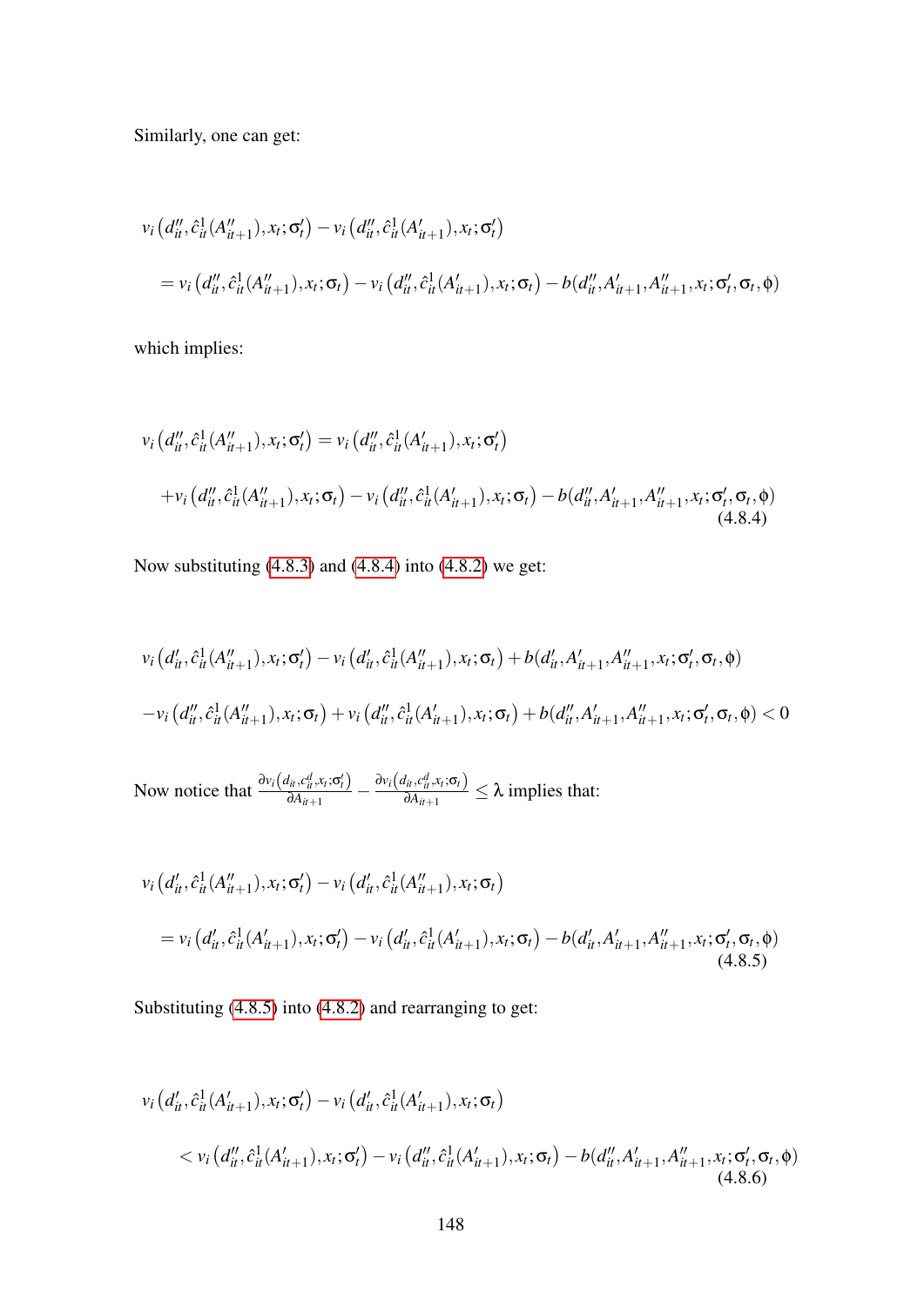Recall that in the previous section it was shown that for all *i* such that  $k_{it-1} = 0$  the following holds:

$$
v_i\left(d'_{it}, \hat{c}_{it}^1(A'_{it+1}), x_t; \sigma'_t\right) - v_i\left(d'_{it}, \hat{c}_{it}^1(A'_{it+1}), x_t; \sigma_t\right) > v_i\left(d''_{it}, \hat{c}_{it}^1(A'_{it+1}), x_t; \sigma'_t\right) - v_i\left(d''_{it}, \hat{c}_{it}^1(A'_{it+1}), x_t; \sigma_t\right)
$$

because  $v_i$  satisfies *i-Increasing Differences in*  $(d_{it}, \sigma_t)$ . We also know from the previous paragraph that or  $0 < \phi \leq \bar{\phi}(\zeta, d_{it}, A_{it+1}, x_t, \sigma_t)$  we get  $|b (d''_{it}, A'_{it})|$  $\hat{a}_{it+1}$ ,  $A_{it}$  $\binom{n}{i}$ ,  $x_t$ ;  $\sigma'_t$ ,  $\sigma_t$ ,  $\phi$ )  $\leq \zeta$ . As this is the case for all  $d_{it}$ ,  $A_{it+1}$ ,  $x_t$ ,  $\sigma_t$  then there exists  $\hat{\zeta}$  such that  $|b(d''_u, A'_i)|$  $\int_{it+1}^{\prime}$ , *A*<sup> $\prime\prime$ </sup>  $\left| \begin{array}{c} u'\\i+1, x_t; \sigma'_t, \sigma_t, \phi \end{array} \right| \leq \hat{\zeta}$  for all  $d_{it}, A_{it+1}, x_t, \sigma_t$ . Then, if  $\phi \leq \bar{\phi}(\hat{\zeta})$ , the condition [\(4.8.6\)](#page-147-2) cannot be satisfied. This leads to a contradiction, Q.E.D

Now, because of this result, we know that for any higher beliefs  $\sigma'_t \geq \sigma_t$ , the best response for any household *i* implies (weakly) higher  $d_{it}$ . Thus with beliefs  $\sigma'_{t}$  all households play  $d_{it} = 1$  with higher probability than under beliefs  $\sigma_t$ . As a result, if  $\sigma'_{t}$  and  $\sigma_{t}$  are equilibrium beliefs, then it must be that in equilibrium  $\int_0^{\hat{k}_{it}} f_i^{\sigma_t}$  $\hat{f}_i^{\sigma_t}(x_{t+1}|x_t, d_{it}, \hat{c}_{it}) - f_i^{\sigma'_t}(x_{t+1}|x_t, d_{it}, \hat{c}_{it}) d\bar{k}_t \ge 0$  for all  $\hat{k}_t \in [\underline{k}_t, 1]$ . It also implies that there exists a highest and a lowest pure strategy N.E. with respect to the distribution of *k<sup>t</sup>* .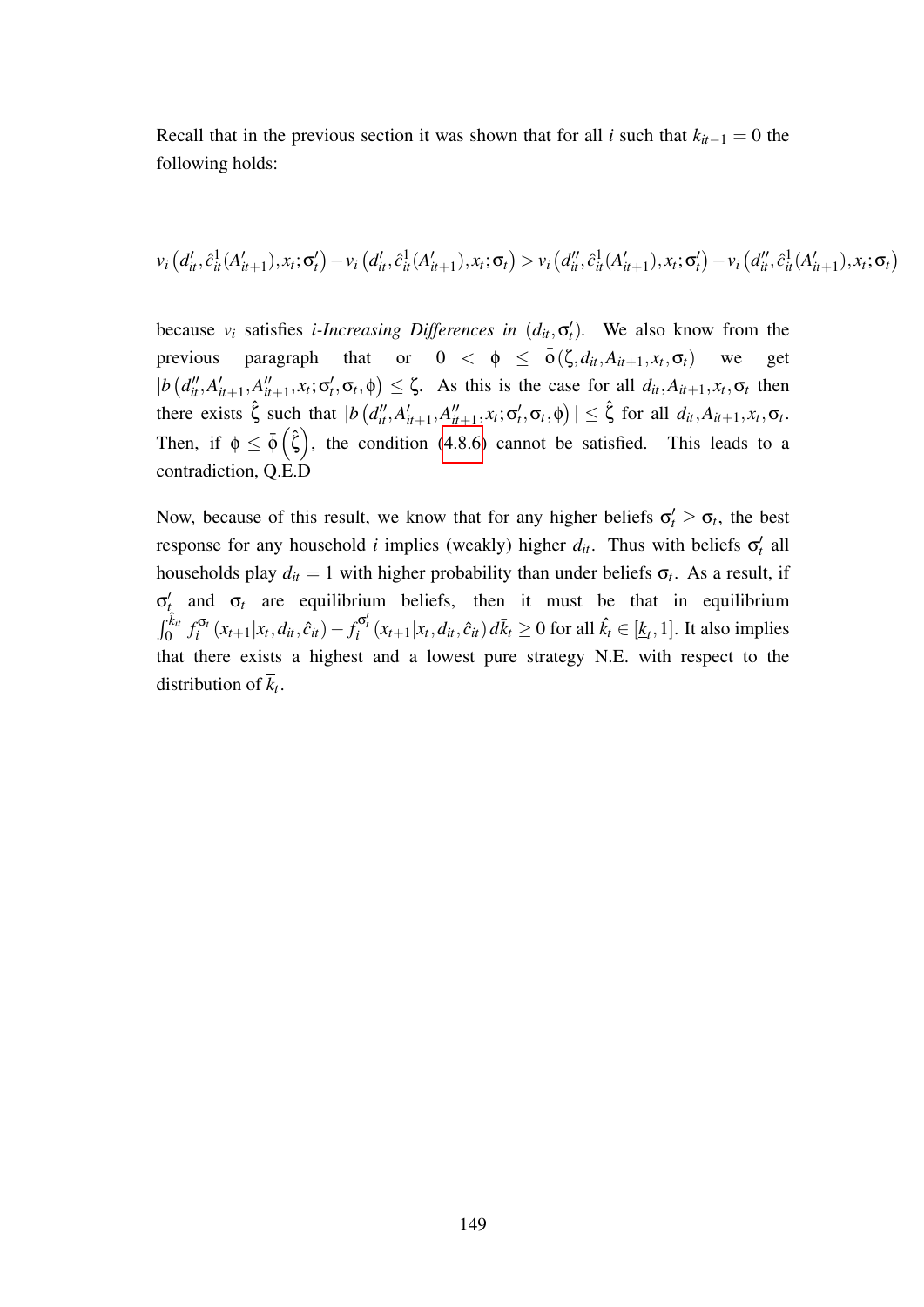## 4.8.4 Tables

|                                      | Data: S1  |           | Data:S2   |           |
|--------------------------------------|-----------|-----------|-----------|-----------|
| <b>Variable</b>                      | Mean      | std. dev  | Mean      | std. dev  |
| <b>Household</b>                     |           |           |           |           |
| Age of Household Head (yrs)          | 42.56     | (13.22)   | 43.61     | (13.81)   |
| Education level of HH head (yrs)     | 4.61      | (0.34)    | 4.87      | (0.32)    |
| Nr. Of Female HH members             | 2.54      | (1.29)    | 2.89      | (1.40)    |
| Household size                       | 5.20      | (1.03)    | 5.67      | (1.10)    |
| Dwelling ownership                   | 0.89      | (0.314)   | 0.90      | (0.309)   |
| Cash-in-hand (Rs.)                   | 57,112.32 | (16, 167) | 68,331.69 | (18, 128) |
| Savings, Liquid Assets (Rs.)         | 4,482.13  | (5,073)   | 7,674.34  | (4,899)   |
| <i><b>Village/Group</b></i>          |           |           |           |           |
| Drainage Infratructure               | 0.43      | (0.495)   | 0.47      | (0.461)   |
| <b>Community Sanitation presence</b> | 0.51      | (0.501)   | 0.54      | (0.489)   |
| Cost of building Sanitation (Rs.)    | 8,628.00  | (1150)    | 9,281.00  | (1256)    |
| Sanitation coverage                  | 0.41      | (0.304)   | 0.61      | (0.287)   |
| Nr. of groups                        | 42        |           |           |           |
| Nr. of observations                  | 1,451     |           |           |           |

Table 4.1: Descriptive Statistics

Notes: This table provides descriptive statistics for key household and group variables across the two sample periods. Monetary values in the second period are deflated to first period values. The GDP (per capita) Rs. 167,600 (2010 estimate). £1  $\approx$  *Rs*. 100 (*INR*).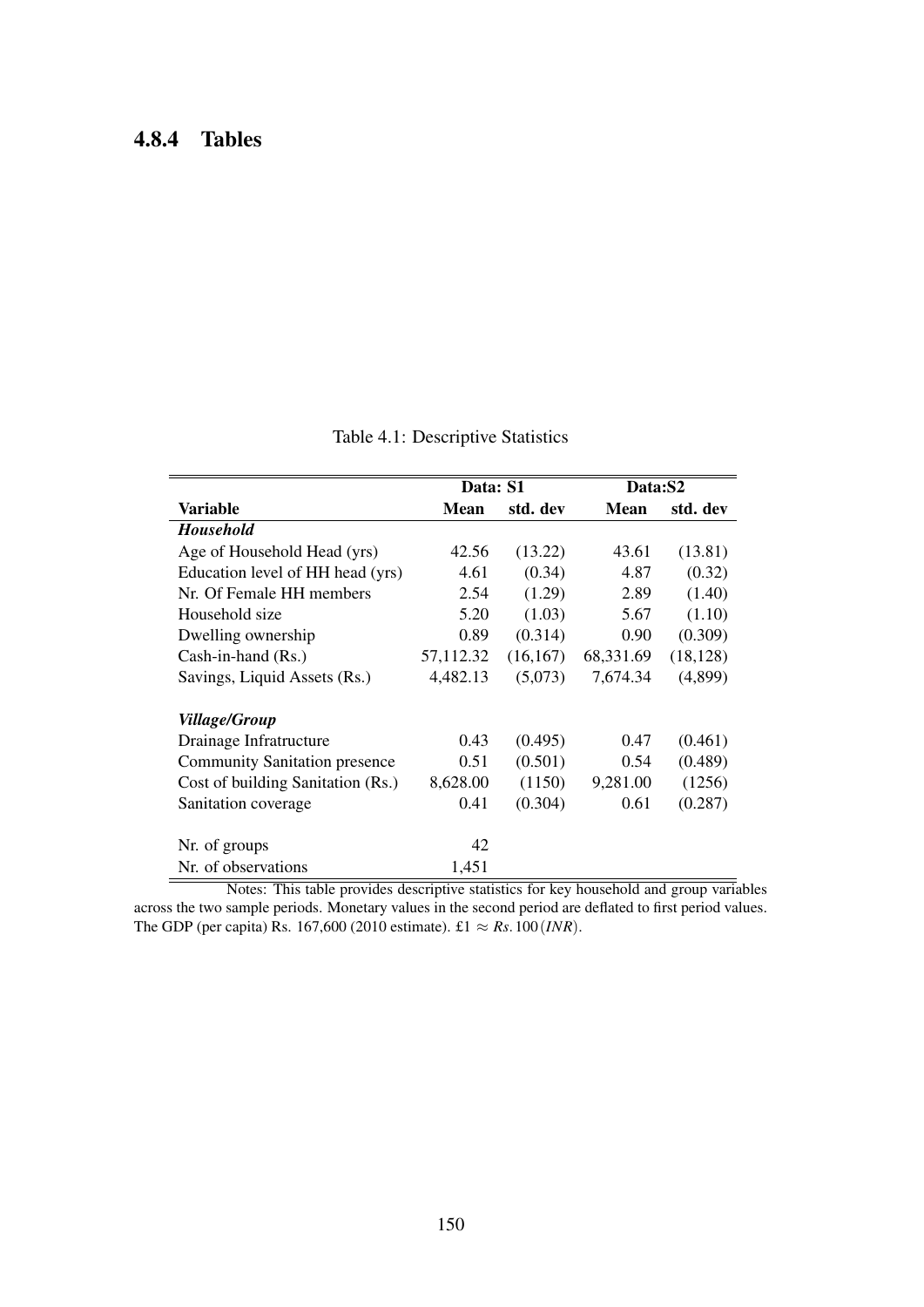| <b>Parameter</b>             | Estim.  | <b>Std Err.</b> | <b>Description</b>                                       |
|------------------------------|---------|-----------------|----------------------------------------------------------|
| ν                            | 0.3376  | (0.014)         | $(1 - v)$ coeff of rel. risk aversion                    |
| η                            | 0.00022 | (0.0001)        | interaction $c_t$ & own sanitation                       |
| $\Phi$                       | 0.00514 | (0.002)         | interaction $c_t$ & average sanitation prev.             |
| $\alpha_{20 \leq a \leq 26}$ | 4.8155  | (0.084)         | importance of sanitation at $20 \leq$ age $\leq$ 26      |
| $\alpha_{26 \leq a < 75}$    | 0.0138  | (0.002)         | importance of sanitation at $26 \leq$ age $<$ 75         |
| $\mathbf v$                  | 2.7019  | (0.024)         | interaction own sanitation $\&$ average sanitation prev. |
|                              | 0.9436  | (0.004)         | discount factor                                          |

Table 4.2: Structural Estimates: Preference Parameters

Notes: Model parameters characterizing preferences and discount rate. Bootstrap standard errors computed using 250 bootstrap resamples. Calibrated values:  $r = 0.02$  real interest savings rate based on data from the *Reserve Bank of India* (RBI).

| <b>Parameter</b>                               | Coeff.   | Std. Err | <b>Variable Description</b> |
|------------------------------------------------|----------|----------|-----------------------------|
| Ψ                                              | 3.831    | 0.081    | Constant                    |
| $\Psi'_{20 \leq a < 25}$                       | 0.431    | 0.016    | HH head Age $20 \le a < 25$ |
| $\Psi_{25 \leq a < 50}$                        | 0.824    | 0.009    | HH head Age $25 \le a < 50$ |
| $\Psi_{50 \leq a < 75}$                        | $-0.106$ | 0.004    | HH head Age $50 \le a < 75$ |
| $\textbf{U}^\prime$<br>$\tau$ <sub>g</sub> dul | 0.784    | 0.062    | HH head Education (yrs)     |
| ₩<br>$\epsilon_{\rm g}$ du2                    | $-0.082$ | 0.011    | HH head Education Sq. (yrs) |
| age*edu3                                       | 0.110    | 0.015    | HH Age x Education          |
| $\sigma_u^2$                                   | 0.311    | 0.012    | variance Innovations        |
| $\sigma_{\tilde{\varepsilon}}$                 | 0.126    | 0.018    | variance Measurement Error  |
| ρ                                              | 1.00     |          | presistence (Calibrated)    |

Notes: Parameter Estimates for the earnings function. Bootstrapped standard errors in parentheses.

| <b>Parameter</b>          | Mod:<br>No       | Mod: Borrow- | <b>Description</b>                                   |
|---------------------------|------------------|--------------|------------------------------------------------------|
|                           | <b>Borrowing</b> | ing Allowed  |                                                      |
|                           | $(a_t \geq 0)$   |              |                                                      |
| ν                         | 0.3376           | 0.4845       | $(1 - v)$ coeff of rel. risk aversion                |
| η                         | 0.00022          | 0.00012      | interaction $c_t$ & own sanitation                   |
| $\Phi$                    | 0.00514          | 0.00412      | interaction $c_t$ & avg sanitation prev.             |
| $\alpha_{20 \leq a < 26}$ | 4.8155           | 5.1259       | imp. of sanitation $20 \leq$ age $<$ 26              |
| $\alpha_{26 \leq a < 75}$ | 0.0138           | 0.00127      | imp. of sanitation $26 \leq$ age $\leq$ 75           |
| $\gamma$                  | 2.7019           | 2.3452       | interaction own sanitation $\&$ avg sanitation prev. |
| ß                         | 0.9436           | 0.9634       | discount factor                                      |

Notes: Model parameters characterizing preferences and discount rate. Column (2) denotes parameter estimates under model with borrowing restricted. Column (3) denotes parameter estimates under no borrowing restrictions. Calibrated values:  $r = 0.02$  real interest savings rate based on data from the *Reserve Bank of India* (RBI).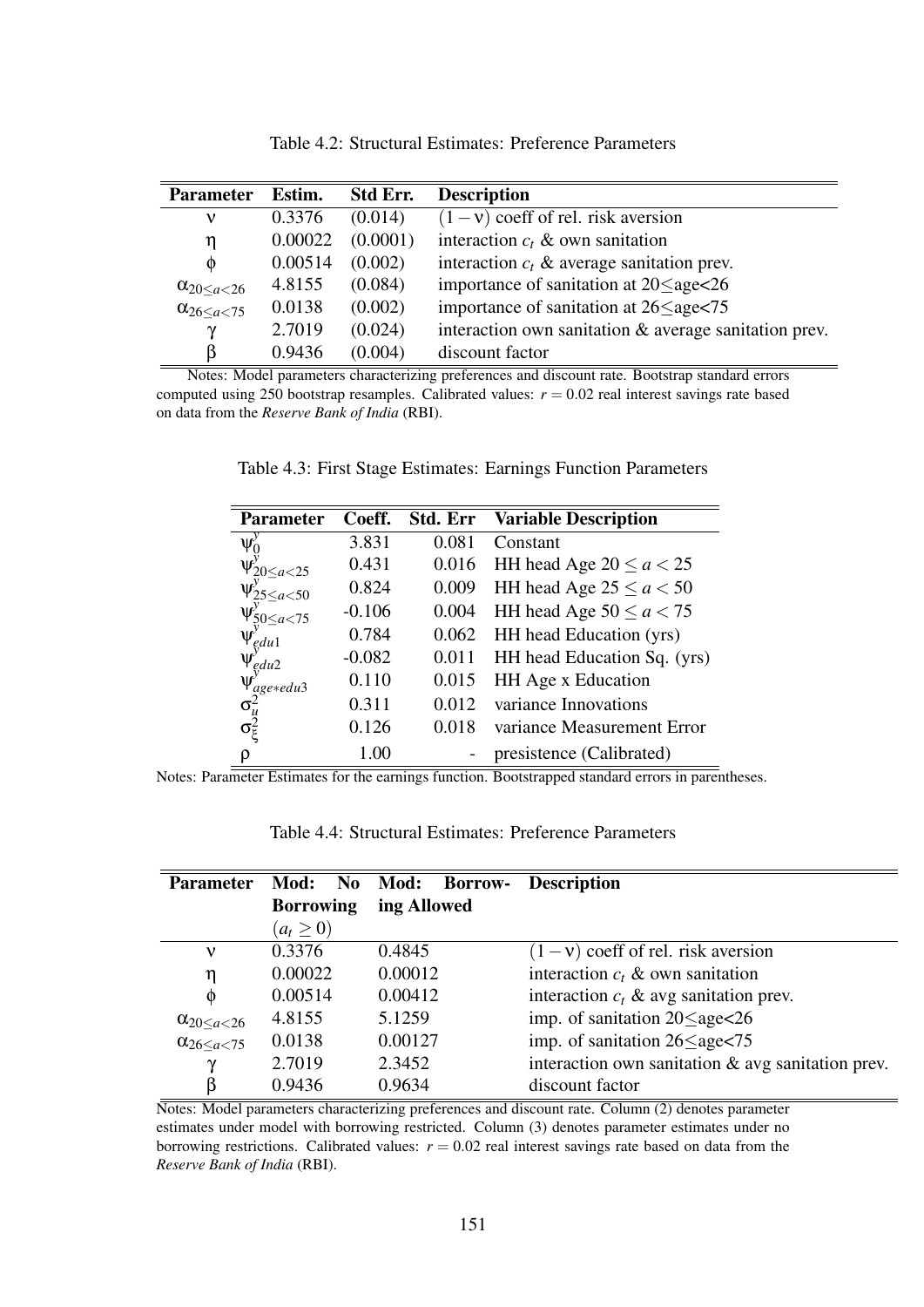|                                                                                     |                                                                                                              | Group A (High)                      |                                                                 | Group B (Low) |                         | Group C (High) | <b>Group</b>   | <b>D</b> (Low) |                                       |
|-------------------------------------------------------------------------------------|--------------------------------------------------------------------------------------------------------------|-------------------------------------|-----------------------------------------------------------------|---------------|-------------------------|----------------|----------------|----------------|---------------------------------------|
| Parameter                                                                           | Coeff.                                                                                                       | Std. Err                            | $\rm Coeff.$                                                    | Std. Err      | $\operatorname{Coeff.}$ | Std. Err       | <b>Coeff.</b>  | Std. Err       | Description                           |
| $\frac{450}{20} \leq a < 25$                                                        | 880.0                                                                                                        | (0.006)                             | 0.032                                                           | (0.004)       | 0.042                   | (0.004)        | 0.062          | (0.007)        | HH head Age $20 \le a < 25$           |
| $\mathsf{\mathcal{V}}_{25 \leq a < 50}$                                             | 0.039                                                                                                        | (0.004)                             | 0.021                                                           | (0.003)       | 0.075                   | (0.008)        | 0.033          | (0.003)        | HH head Age 25 $\le a < 50$           |
| $\sqrt{50} \leq a < 75$                                                             |                                                                                                              | (0.003)                             | -0.008                                                          | (0.002)       | 1000                    | (0.000)        | -0.002         | (0.001)        | HH head Age 50 $\le a < 75$           |
| $\mathbf{\mathsf{v}}_{edu}^c$                                                       |                                                                                                              | (0.013)                             |                                                                 | (0.013)       | 0.244                   | (0.021)        | 0.188          | (0.018)        | HH head Education (yrs)               |
| $\mathbf{V}_{asset}^{c}$                                                            |                                                                                                              |                                     | $\begin{array}{c} 0.189 \\ 0.062 \\ 0.253 \\ 0.036 \end{array}$ | (0.014)       | <b>0.083</b>            | (0.018)        | 0.058          | (0.013)        | HH Savings (1000 Rs.)                 |
| $\mathbf{v}^c_{inc}$                                                                |                                                                                                              | (0.022)                             |                                                                 | (0.042)       | 0.213                   | (0.036)        | 0.268          | (0.038)        | HH Income (1000 Rs.)                  |
| $\mathbf{v}_{size}^c$                                                               |                                                                                                              |                                     |                                                                 | (0.010)       |                         | (0.012)        | 0.042          | (0.010)        | Family Size (Nr. Of HH members)       |
| Verice                                                                              |                                                                                                              | $(0.004)$<br>$(0.019)$<br>$(0.312)$ | 860.0-                                                          | (0.010)       | 10.041                  | (0.011)        | $-0.131$       | (0.000)        | Cost of Sanitation (1000 Rs.)         |
| $\int \! \cos \theta \, d \theta \, e$                                              |                                                                                                              |                                     |                                                                 |               |                         | (0.369)        |                | (0.289)        | Sanitation coverage/prevalence        |
|                                                                                     |                                                                                                              | (0.003)                             | 2.673                                                           | (0.264)       | $3.433$<br>0.028        | (0.003)        | 2.851<br>0.018 | (0.003)        | Mean(-i) Age                          |
| يو تون<br>ماڻو                                                                      | $\begin{array}{r} -0.022 \\ 0.071 \\ 0.071 \\ 0.021 \\ 0.0021 \\ 0.001 \\ -0.0001 \\ -0.0001 \\ \end{array}$ | $(0.001)$                           | $-0.001$                                                        | (0.000)       | -0.002                  | (0.001)        | $-0.002$       | (0.002)        | Mean(-i) Age Sq                       |
|                                                                                     | 0.106                                                                                                        | (0.029)                             | $0.181$<br>0.065                                                | (0.042)       | 0.080                   | (0.018)        | 0.041          | (0.011)        | Mean(-i) Education (yrs)              |
|                                                                                     | 0.080                                                                                                        | (0.012)                             |                                                                 | (0.008)       | 0.101                   | (0.013)        | 0.061          | (0100)         | Mean(-i) Cash-in-Hand (1000 Rs.)      |
| $\begin{array}{c}\n\frac{\sqrt{6}}{4\pi} \\ \frac{\sqrt{4}}{4+\gamma}\n\end{array}$ | 0.008                                                                                                        | (0.002)                             | 01000                                                           | (0.003)       | 110.0                   | (0.003)        | 0.004          | (0.001)        | Mean(-i) Cash-in-Hand Sq. (1000 Rs.)  |
|                                                                                     | $-3.862$                                                                                                     | (0.324)                             | $-4.623$                                                        | (0.481)       | -3.920                  | (0.345)        | $-4.564$       | (0.369)        | Constant                              |
| Drainage Infrastructure                                                             | Yes                                                                                                          |                                     | No                                                              |               | Yes                     |                | No             |                | Drainage Infrastructure in village    |
| Community Sanitation                                                                | $\mathsf{N}^{\mathsf{O}}$                                                                                    |                                     | Yes                                                             |               | Š                       |                | Yes            |                | Public sanitation facility in village |
| Nr. of village in subgroup                                                          |                                                                                                              |                                     |                                                                 |               | $\overline{5}$          |                |                |                |                                       |
| Prob. of Adotion (mean)                                                             | 0.724                                                                                                        |                                     | 0.326                                                           |               | 0.867                   |                | 0.247          |                |                                       |

| .<br>r                                                                                                                                                                                                                                                                 |  |
|------------------------------------------------------------------------------------------------------------------------------------------------------------------------------------------------------------------------------------------------------------------------|--|
| $10001$ and $10001$ and $10001$ and $10001$ and $10001$ and $10001$ and $10001$ and $10001$ and $10001$ and $10001$ and $10001$ and $10001$ and $10001$ and $10001$ and $10001$ and $10001$ and $10001$ and $10001$ and $1000$<br>$\sum_{i=1}^n \sum_{i=1}^n \alpha_i$ |  |
| $\ddot{\cdot}$                                                                                                                                                                                                                                                         |  |
| .<br>נ                                                                                                                                                                                                                                                                 |  |
| $\frac{1}{2}$ $\frac{1}{2}$ $\frac{1}{2}$                                                                                                                                                                                                                              |  |
| 1                                                                                                                                                                                                                                                                      |  |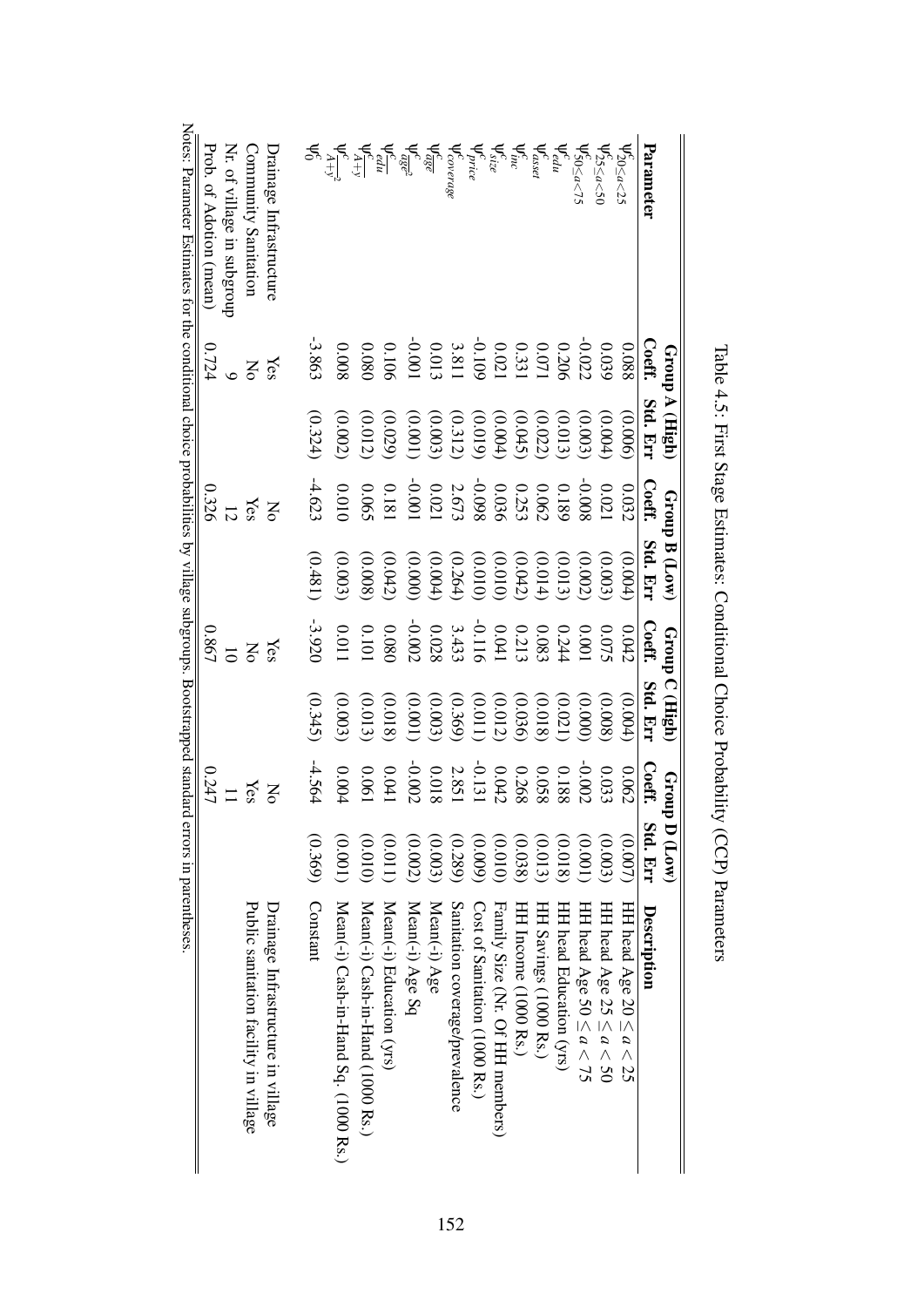| <b>Village</b>       |                | Data           | Coeff. $\hat{\mu}_g$ | Std. Err |
|----------------------|----------------|----------------|----------------------|----------|
|                      | S <sub>1</sub> | S <sub>2</sub> |                      |          |
| (mean)               |                |                | 2.24                 | (0.03)   |
|                      |                |                |                      |          |
| vill ID <sub>9</sub> | 0.00           | 0.00           | 1.56                 | (0.07)   |
| vill ID 15           | 0.00           | 0.00           | 1.24                 | (0.04)   |
| vill ID 18           | 0.00           | 0.09           | 1.42                 | (0.01)   |
| vill ID 22           | 0.00           | 0.13           | 0.98                 | (0.05)   |
| vill ID 12           | 0.00           | 0.28           | 0.33                 | (0.01)   |
| vill ID 19           | 0.00           | 0.31           | 2.12                 | (0.02)   |
| vill ID <sub>2</sub> | 0.00           | 0.42           | 1.19                 | (0.02)   |
| vill ID 35           | 0.06           | 0.54           | 0.96                 | (0.03)   |
| vill ID 40           | 0.08           | 0.19           | 0.67                 | (0.01)   |
| vill ID 24           | 0.12           | 0.35           | 1.62                 | (0.02)   |
| vill ID 3            | 0.14           | 0.57           | 0.88                 | (0.01)   |
| vill ID 37           | 0.15           | 0.53           | 0.45                 | (0.01)   |
| vill ID 5            | 0.19           | 0.26           | 1.43                 | (0.03)   |
| vill ID 21           | 0.19           | 0.46           | 1.45                 | (0.04)   |
| vill ID 11           | 0.20           | 0.60           | 1.69                 | (0.01)   |
| vill ID 8            | 0.21           | 0.50           | 2.23                 | (0.05)   |
| vill ID <sub>7</sub> | 0.25           | 0.50           | 1.97                 | (0.01)   |
| vill ID <sub>4</sub> | 0.27           | 0.63           | 2.35                 | (0.01)   |
| vill ID 44           | 0.31           | 0.47           | 3.23                 | (0.04)   |
| vill ID 25           | 0.33           | 1.00           | 2.31                 | (0.05)   |
| vill ID 6            | 0.37           | 0.63           | 1.41                 | (0.01)   |
| vill ID 28           | 0.38           | 0.38           | 2.49                 | (0.02)   |
| vill ID 17           | 0.45           | 0.59           | 2.69                 | (0.04)   |
| vill ID 14           | 0.47           | 0.78           | 3.91                 | (0.04)   |
| vill ID 32           | 0.47           | 0.89           | 1.3                  | (0.03)   |
| vill ID 31           | 0.50           | 0.67           | 2.48                 | (0.01)   |
| vill ID 27           | 0.50           | 0.75           | 1.86                 | (0.01)   |
| vill ID 38           | 0.50           | 0.86           | 3.84                 | (0.08)   |
| vill ID 26           | 0.61           | 0.85           | 4.21                 | (0.04)   |
| vill ID 20           | 0.63           | 0.75           | 3.64                 | (0.08)   |
| vill ID 30           | 0.63           | 0.79           | 2.13                 | (0.02)   |
| vill ID 43           | 0.67           | 0.83           | 0.97                 | (0.05)   |
| vill ID 29           | 0.67           | 0.93           | 4.12                 | (0.03)   |
| vill ID 13           | 0.71           | 0.94           | 4.67                 | (0.04)   |
| vill ID 23           | 0.71           | 0.86           | 3.96                 | (0.04)   |
| vill ID 36           | 0.78           | 0.89           | 2.34                 | (0.02)   |
| vill ID 1            | 0.82           | 0.90           | 1.49                 | (0.05)   |
| vill ID 42           | 0.82           | 0.89           | 2.67                 | (0.02)   |
| vill ID 39           | 0.88           | 0.88           | 2.57                 | (0.03)   |
| vill ID 34           | 0.88           | 0.96           | 4.96                 | (0.02)   |
| vill ID 33           | 0.88           | 0.95           | 3.51                 | (0.04)   |
| vill ID 16           | 0.91           | 1.00           | 2.88                 | (0.01)   |

Table 4.6: Structural Estimates: Village "Fixed Effects"

Notes: Parameter estimates for location (mean) of taste shocks  $\varepsilon_i^d$ . The villages are listed in increasing order of sanitation coverage. Data:S1 and Data:S2 denote sanitation coverage over the two sample periods. Bootstrapped standard errors in parentheses.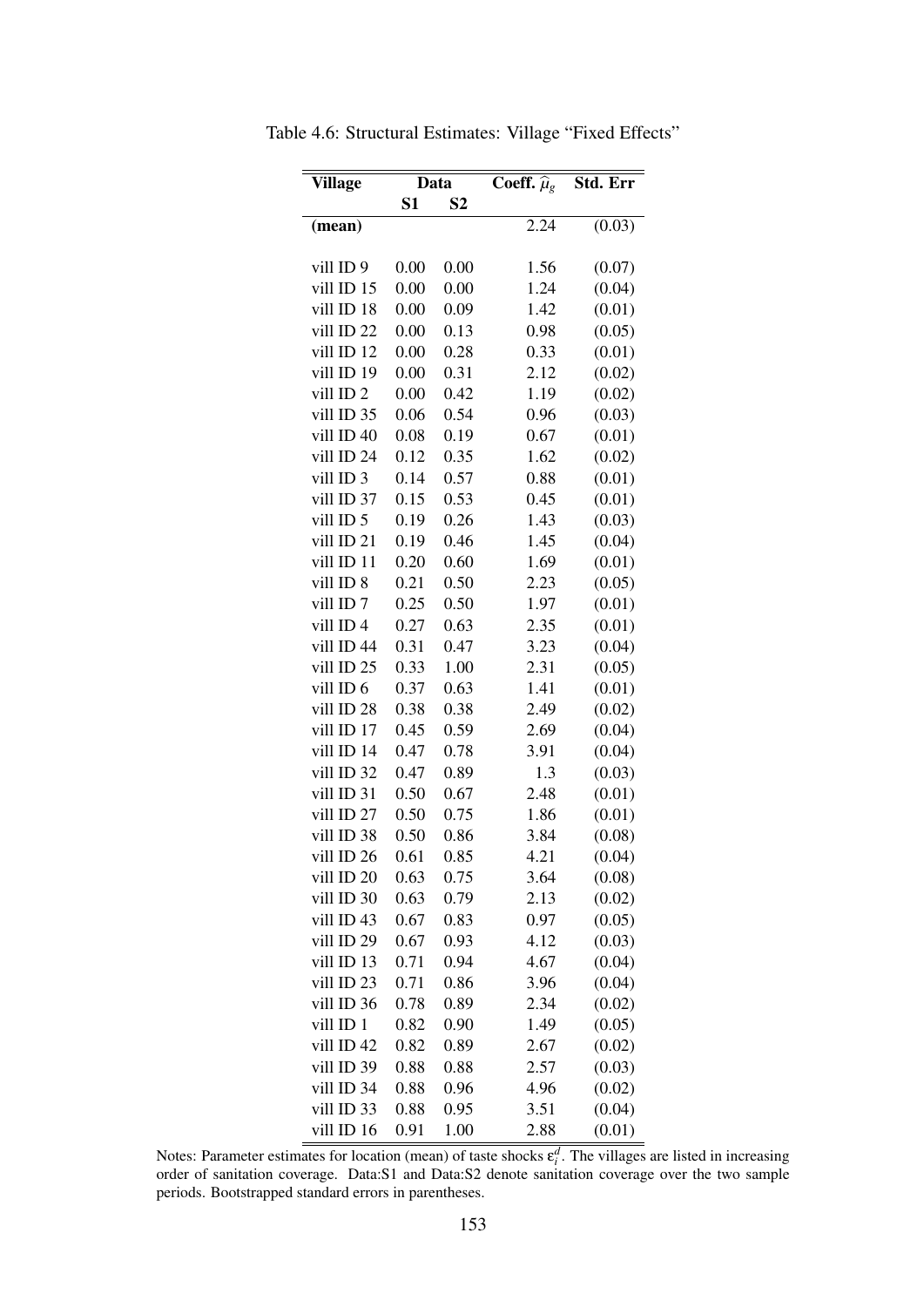|                      | <b>Cost of Sanitation</b> | Data                 |      |  |
|----------------------|---------------------------|----------------------|------|--|
| <b>Village</b>       | per unit (Rs.)            | S1<br>S <sub>2</sub> |      |  |
| vill ID <sub>9</sub> | 9,725                     | 0.00                 | 0.00 |  |
| vill ID 15           | 10,243                    | 0.00                 | 0.00 |  |
| vill ID 18           | 10,975                    | 0.00                 | 0.09 |  |
| vill ID 22           | 10,016                    | 0.00                 | 0.13 |  |
| vill ID 12           | 9,823                     | 0.00                 | 0.28 |  |
| vill ID 19           | 10,427                    | 0.00                 | 0.31 |  |
| vill ID <sub>2</sub> | 11,337                    | 0.00                 | 0.42 |  |
| vill ID 35           | 10,280                    | 0.06                 | 0.54 |  |
| vill ID 40           | 10,273                    | 0.08                 | 0.19 |  |
| vill ID 24           | 9,510                     | 0.12                 | 0.35 |  |
| vill ID 3            | 7,800                     | 0.14                 | 0.57 |  |
| vill ID 37           | 9,788                     | 0.15                 | 0.53 |  |
| vill ID 5            | 9,801                     | 0.19                 | 0.26 |  |
| vill ID 21           | 10,475                    | 0.19                 | 0.46 |  |
| vill ID 11           | 10,055                    | 0.20                 | 0.60 |  |
| vill ID <sub>8</sub> | 7,938                     | 0.21                 | 0.50 |  |
| vill ID <sub>7</sub> | 7,738                     | 0.25                 | 0.50 |  |
| vill ID4             | 8,795                     | 0.27                 | 0.63 |  |
| vill ID 44           | 9,913                     | 0.31                 | 0.47 |  |
| vill ID 25           | 11,175                    | 0.33                 | 1.00 |  |
| vill ID 6            | 8,313                     | 0.37                 | 0.63 |  |
| vill ID 28           | 8,131                     | 0.38                 | 0.38 |  |
| vill ID 17           | 7,915                     | 0.45                 | 0.59 |  |
| vill ID 14           | 8,882                     | 0.47                 | 0.78 |  |
| vill ID 32           | 7,155                     | 0.47                 | 0.89 |  |
| vill ID 31           | 6,900                     | 0.50                 | 0.67 |  |
| vill ID 27           | 8,181                     | 0.50                 | 0.75 |  |
| vill ID 38           | 6,775                     | 0.50                 | 0.86 |  |
| vill ID 26           | 6,030                     | 0.61                 | 0.85 |  |
| vill ID 20           | 8,113                     | 0.63                 | 0.75 |  |
| vill ID 30           | 6,662                     | 0.63                 | 0.79 |  |
| vill ID 43           | 6,113                     | 0.67                 | 0.83 |  |
| vill ID 29           | 7,844                     | 0.67                 | 0.93 |  |
| vill ID 13           | 9,924                     | 0.71                 | 0.94 |  |
| vill ID 23           | 8,875                     | 0.71                 | 0.86 |  |
| vill ID 36           | 6,113                     | 0.78                 | 0.89 |  |
| vill ID 1            | 5,713                     | 0.82                 | 0.90 |  |
| vill ID 42           | 9,012                     | 0.82                 | 0.89 |  |
| vill ID 39           | 6,350                     | 0.88                 | 0.88 |  |
| vill ID 34           | 7,963                     | 0.88                 | 0.96 |  |
| vill ID 33           | 7,168                     | 0.88                 | 0.95 |  |
| vill ID 16           | 11,425                    | 0.91                 | 1.00 |  |

Table 4.7: Village: Price & Coverage variation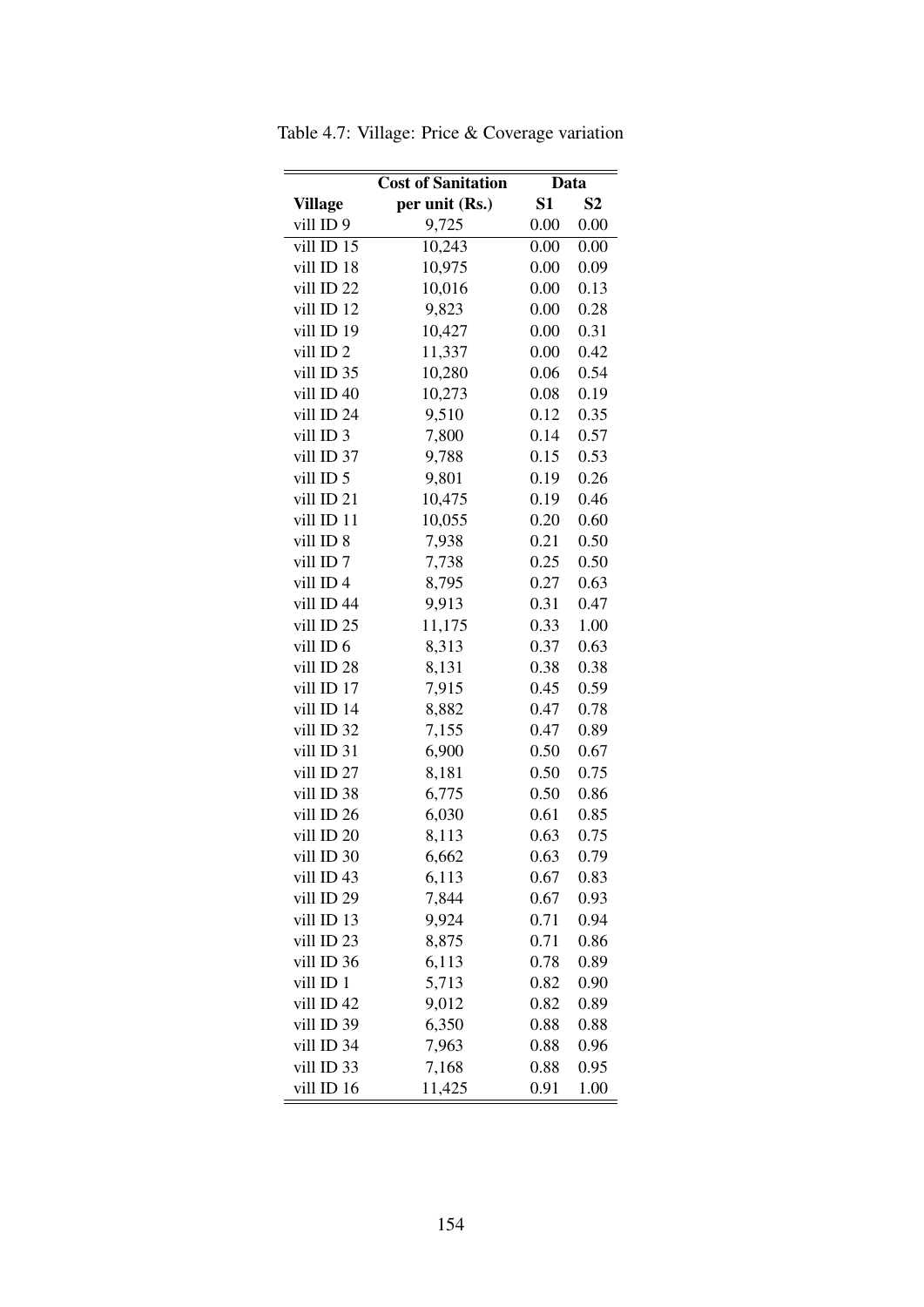|                      | Data           |                | <b>Mod:</b> $\phi = 0$ | Mod: $\phi > 0$ |  |
|----------------------|----------------|----------------|------------------------|-----------------|--|
| <b>Village</b>       | S <sub>1</sub> | S <sub>2</sub> | $LB$ -UB               | LB-UB           |  |
| vill ID <sub>9</sub> | 0.00           | 0.00           | (0.00, 0.19)           | (0.02, 0.20)    |  |
| vill ID 15           | 0.00           | 0.00           | (0.00, 0.25)           | (0.00, 0.25)    |  |
| vill ID 18           | 0.00           | 0.09           | (0.02, 0.29)           | (0.03, 0.29)    |  |
| vill ID 22           | 0.00           | 0.13           | (0.10, 0.65)           | (0.10, 0.66)    |  |
| vill ID 12           | 0.00           | 0.28           | (0.05, 0.29)           | (0.05, 0.31)    |  |
| vill ID 19           | 0.00           | 0.31           | (0.00, 0.34)           | (0.02, 0.35)    |  |
| vill ID <sub>2</sub> | 0.00           | 0.42           | (0.05, 0.36)           | (0.07, 0.39)    |  |
| vill ID 35           | 0.06           | 0.54           | (0.35, 0.68)           | (0.36, 0.71)    |  |
| vill ID 40           | 0.08           | 0.19           | (0.12, 0.66)           | (0.15, 0.68)    |  |
| vill ID 24           | 0.12           | 0.35           | (0.18, 0.71)           | (0.21, 0.76)    |  |
| vill ID 3            | 0.14           | 0.57           | (0.20, 0.76)           | (0.26, 0.77)    |  |
| vill ID 37           | 0.15           | 0.53           | (0.32, 0.72)           | (0.34, 0.78)    |  |
| vill ID 5            | 0.19           | 0.26           | (0.19, 0.71)           | (0.21, 0.74)    |  |
| vill ID 21           | 0.19           | 0.46           | (0.23, 0.63)           | (0.61, 0.82)    |  |
| vill ID 11           | 0.20           | 0.60           | (0.26, 0.75)           | (0.29, 0.76)    |  |
| vill ID 8            | 0.21           | 0.50           | (0.24, 0.81)           | (0.24, 0.82)    |  |
| vill ID <sub>7</sub> | 0.25           | 0.50           | (0.30, 0.82)           | (0.32, 0.81)    |  |
| vill ID <sub>4</sub> | 0.27           | 0.63           | (0.28, 0.80)           | (0.31, 0.85)    |  |
| vill ID 44           | 0.31           | 0.47           | (0.33, 0.64)           | (0.33, 0.67)    |  |
| vill ID 25           | 0.33           | 1.00           | (0.40, 0.72)           | (0.41, 0.73)    |  |
| vill ID 6            | 0.37           | 0.63           | (0.37, 0.78)           | (0.37, 0.79)    |  |
| vill ID 28           | 0.38           | 0.38           | (0.38, 0.72)           | (0.39, 0.75)    |  |
| vill ID 17           | 0.45           | 0.59           | (0.56, 0.89)           | (0.58, 0.90)    |  |
| vill ID 14           | 0.47           | 0.78           | (0.47, 0.82)           | (0.75, 0.83)    |  |
| vill ID 32           | 0.47           | 0.89           | (0.58, 0.92)           | (0.58, 0.93)    |  |
| vill ID 31           | 0.50           | 0.67           | (0.62, 0.89)           | (0.64, 0.90)    |  |
| vill ID 27           | 0.50           | 0.75           | (0.68, 0.83)           | (0.68, 0.84)    |  |
| vill ID 38           | 0.50           | 0.86           | (0.76, 0.94)           | (0.76, 0.94)    |  |
| vill ID 26           | 0.61           | 0.85           | (0.72, 0.92)           | (0.76, 0.93)    |  |
| vill ID 20           | 0.63           | 0.75           | (0.72, 0.93)           | (0.72, 0.95)    |  |
| vill ID 30           | 0.63           | 0.79           | (0.74, 0.90)           | (0.76, 0.94)    |  |
| vill ID 43           | 0.67           | 0.83           | (0.78, 0.93)           | (0.79, 0.96)    |  |
| vill ID 29           | 0.67           | 0.93           | (0.73, 0.95)           | (0.73, 0.99)    |  |
| vill ID 13           | 0.71           | 0.94           | (0.78, 0.97)           | (0.81, 1.00)    |  |
| vill ID 23           | 0.71           | 0.86           | (0.81, 0.98)           | (0.81, 0.99)    |  |
| vill ID 36           | 0.78           | 0.89           | (0.81, 0.96)           | (0.81, 0.97)    |  |
| vill ID 1            | 0.82           | 0.90           | (0.83, 0.97)           | (0.86, 0.98)    |  |
| vill ID 42           | 0.82           | 0.89           | (0.83, 0.94)           | (0.83, 0.94)    |  |
| vill ID 39           | 0.88           | 0.88           | (0.89, 0.99)           | (0.89, 1.00)    |  |
| vill ID 34           | 0.88           | 0.96           | (0.88, 0.98)           | (0.89, 1.00)    |  |
| vill ID 33           | 0.88           | 0.95           | (0.88, 0.99)           | (0.88, 1.00)    |  |
| vill ID 16           | 0.91           | 1.00           | (0.91, 0.98)           | (0.95, 0.99)    |  |

Table 4.8: Village: Simulation Bounds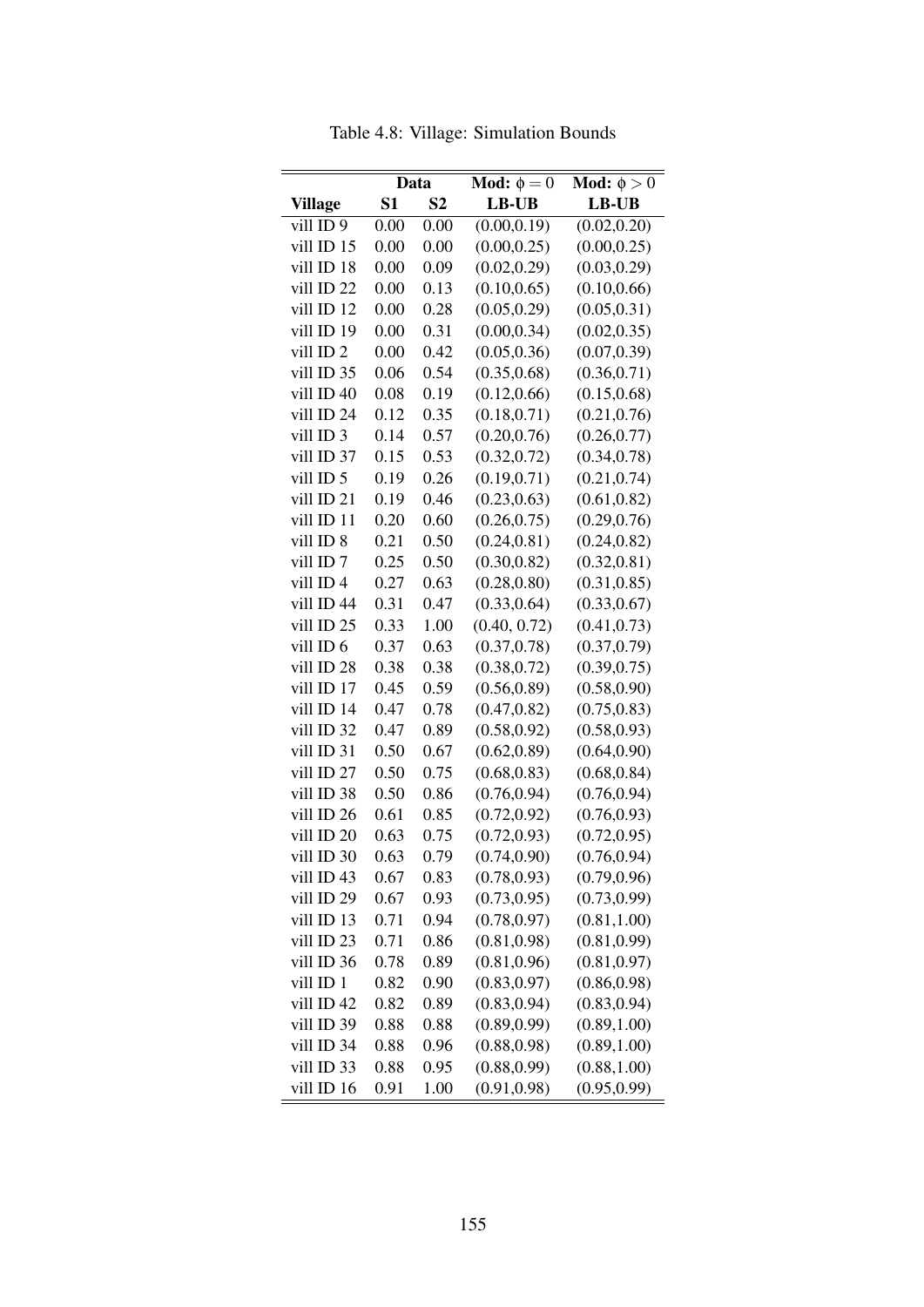|                |                | Data           |           | Mod:       |                |                |           |           | Mod: $\phi =$ |
|----------------|----------------|----------------|-----------|------------|----------------|----------------|-----------|-----------|---------------|
|                |                |                |           | $\phi = 0$ |                |                |           |           | 0.00514       |
| <b>Village</b> | S <sub>1</sub> | S <sub>2</sub> |           | <b>P1</b>  | P <sub>2</sub> | P <sub>3</sub> | <b>P4</b> | <b>P5</b> | <b>P6</b>     |
| vill ID 24     | 0.120          | 0.350          | LB        | 0.181      | 0.185          | 0.190          | 0.194     | 0.197     | 0.208         |
|                |                |                | <b>UB</b> | 0.712      | 0.727          | 0.733          | 0.744     | 0.751     | 0.758         |
|                |                |                |           |            |                |                |           |           |               |
| vill ID 3      | 0.140          | 0.570          | LB        | 0.201      | 0.206          | 0.222          | 0.237     | 0.258     | 0.263         |
|                |                |                | <b>UB</b> | 0.764      | 0.765          | 0.765          | 0.767     | 0.769     | 0.770         |
|                |                |                |           |            |                |                |           |           |               |
| vill ID 21     | 0.190          | 0.460          | LB        | 0.230      | 0.272          | 0.357          | 0.484     | 0.590     | 0.611         |
|                |                |                | <b>UB</b> | 0.626      | 0.691          | 0.734          | 0.798     | 0.820     | 0.820         |
|                |                |                |           |            |                |                |           |           |               |
| vill ID 14     | 0.470          | 0.780          | LB        | 0.470      | 0.549          | 0.581          | 0.628     | 0.675     | 0.754         |
|                |                |                | <b>UB</b> | 0.817      | 0.818          | 0.820          | 0.821     | 0.823     | 0.827         |
|                |                |                |           |            |                |                |           |           |               |
| villID13       | 0.710          | 0.940          | LB        | 0.776      | 0.781          | 0.787          | 0.790     | 0.799     | 0.808         |
|                |                |                | <b>UB</b> | 0.973      | 0.976          | 0.984          | 0.991     | 0.999     | 1.000         |
|                |                |                |           |            |                |                |           |           |               |

Table 4.9: Simulation Bounds (Perturbation φ)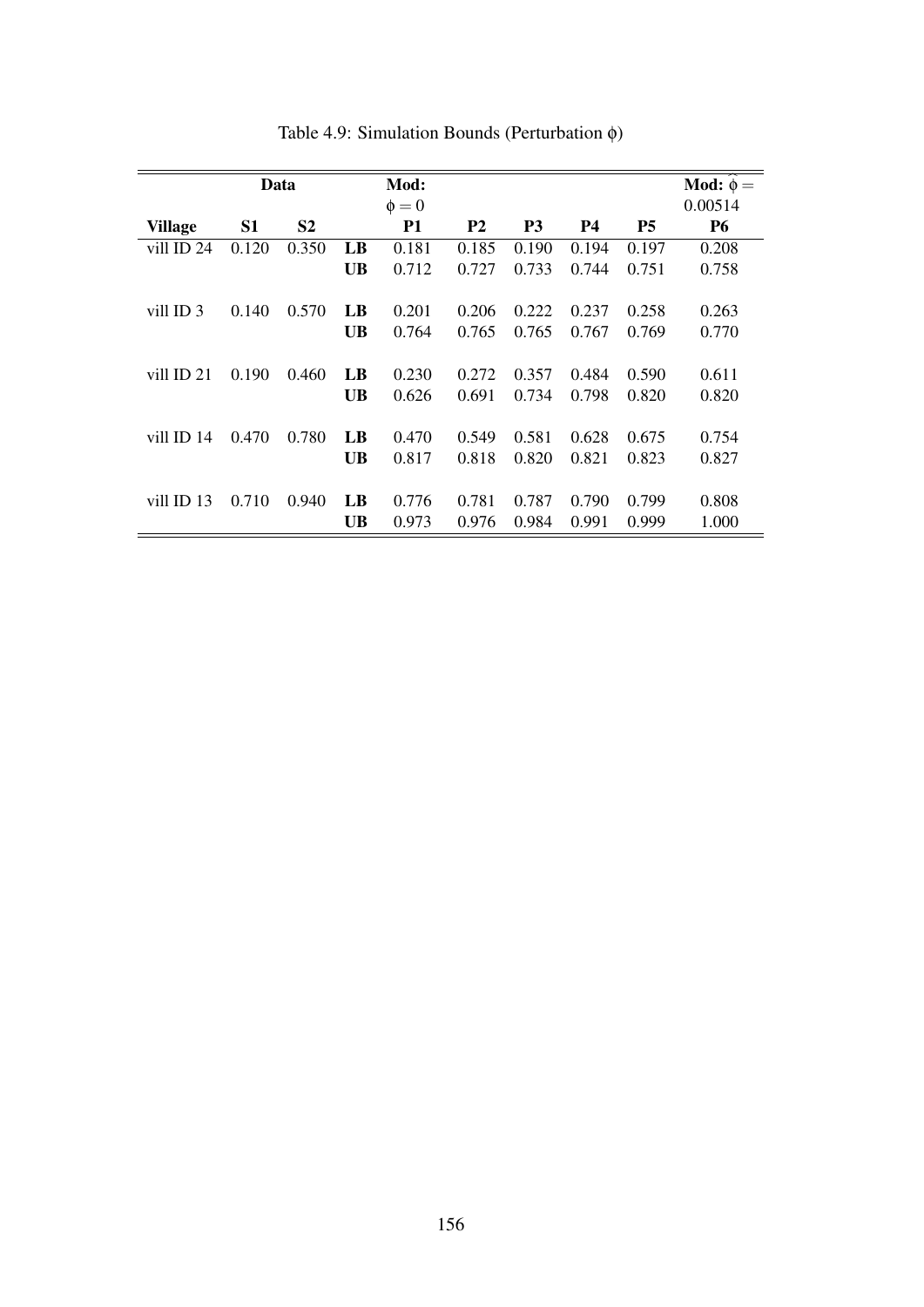|                      | <b>Total #HH</b> | <b>Total Endowment</b> | <b>Cost of Sanitation</b> | Data     | <b>Utilitarian</b>    | <b>Under-adoption</b> |
|----------------------|------------------|------------------------|---------------------------|----------|-----------------------|-----------------------|
| <b>Village</b>       | (approx)         | value (x1000 Rs.)      | per unit (x1000 Rs.)      | S1       | <b>Social Planner</b> | $(\%)$                |
| vill ID 9            | 190              | 8,217.88               | 9.725                     | 0.00     | 0.72                  | 100%                  |
| vill ID 15           | 162              | 8,201.25               | 10.243                    | $0.00\,$ | 0.73                  | $100\%$               |
| vill ID 18           | 301              | 12,474.04              | 10.975                    | 0.00     | 0.78                  | $100\%$               |
| vill ID 22           | 240              | 10,410.00              | 10.016                    | 0.00     | 0.75                  | $100\%$               |
| vill ID 12           | 121              | 4,154.29               | 9.823                     | 0.00     | 0.74                  | $100\%$               |
| vill ID 19           | 210              | 5,995.29               | 10.427                    | 0.00     | 0.73                  | 100%                  |
| vill ID <sub>2</sub> | 470              | 23,028.12              | 11.337                    | 0.00     | 0.77                  | 100%                  |
| vill ID 35           | 762              | 31,341.06              | 10.280                    | 0.06     | 0.62                  | 91%                   |
| vill ID 40           | 360              | 22,363.56              | 10.273                    | 0.08     | 0.74                  | $89\%$                |
| vill ID 24           | 873              | 42,891.36              | 9.510                     | 0.12     | 0.66                  | 82%                   |
| vill ID 3            | 786              | 28,177.31              | 7.800                     | 0.14     | 0.58                  | $77\%$                |
| vill ID 37           | 306              | 10,324.13              | 9.788                     | 0.15     | 0.70                  | 79%                   |
| vill ID 5            | 270              | 13,786.47              | 9.801                     | 0.19     | 0.76                  | 76%                   |
| vill ID 21           | 282              | 18,634.28              | 10.475                    | 0.19     | 0.81                  | $77\%$                |
| vill ID 11           | 100              | 4,572.00               | 10.055                    | 0.20     | 0.72                  | 72%                   |
| vill ID 8            | 308              | 19,836.43              | 7.938                     | 0.21     | 0.82                  | 74%                   |
| vill ID 7            | 226              | 9,754.84               | 7.738                     | 0.25     | 0.78                  | 68%                   |
| vill ID 4            | 633              | 56,674.39              | 8.795                     | 0.27     | 0.92                  | $70\%$                |
| vill ID 44           | 313              | 27,611.92              | 9.913                     | 0.31     | 0.89                  | 65%                   |
| vill ID 25           | 109              | 4,756.76               | 11.175                    | 0.33     | 0.78                  | 57%                   |
| vill ID 6            | 200              | 12,018.20              | 8.313                     | 0.37     | 0.77                  | 52%                   |
| vill ID 28           | 164              | 19,903.53              | 8.131                     | 0.38     | 0.94                  | $60\%$                |
| vill ID 17           | 324              | 15,900.95              | 7.915                     | 0.45     | 0.84                  | 46%                   |
| vill ID 14           | 220              | 10,798.04              | 8.882                     | 0.47     | 0.75                  | 38%                   |
| vill ID 32           | 187              | 12,615.58              | 7.155                     | 0.47     | 0.76                  | 38%                   |
| vill ID 31           | 127              | 8,930.64               | 6.900                     | 0.50     | 0.74                  | 32%                   |
| vill ID 27           | 120              | 4,304.76               | 8.181                     | 0.50     | 0.74                  | 32%                   |
| vill ID 38           | 328              | 28,304.10              | 6.775                     | 0.50     | 0.91                  | 45%                   |
| vill ID 26           | 413              | 22,870.29              | 6.030                     | 0.61     | 0.88                  | $31\%$                |
| vill ID 20           | 169              | 10,431.53              | 8.113                     | 0.63     | 0.87                  | $28\%$                |
| vill ID 30           | 366              | 23,321.89              | 6.662                     | 0.63     | 0.86                  | 26%                   |
| vill ID 43           | 140              | 13,040.02              | 6.113                     | 0.67     | 0.91                  | $27\%$                |
| vill ID 29           | 453              | 27,705.03              | 7.844                     | 0.67     | 0.88                  | 24%                   |
| vill ID 13           | 340              | 16,649.12              | 9.924                     | 0.71     | 0.96                  | 26%                   |
| vill ID 23           | 168              | 11,790.41              | 8.875                     | 0.71     | 0.91                  | 22%                   |
| vill ID 36           | 280              | 22,333.92              | 6.113                     | 0.78     | 0.94                  | $17\%$                |
| vill ID 1            | 347              | 22,793.04              | 5.713                     | 0.82     | 0.91                  | $10\%$                |
| vill ID 42           | 273              | 21,557.72              | 9.012                     | 0.82     | 0.85                  | 3%                    |
| vill ID 39           | 163              | 8,761.58               | 6.350                     | 0.88     | 0.78                  | $-12%$                |
| vill ID 34           | 215              | 11,279.98              | 7.963                     | 0.88     | 0.89                  | $2\%$                 |
| vill ID 33           | 314              | 20,301.04              | 7.168                     | 0.88     | 0.91                  | 3%                    |
| vill ID 16           | 167              | 12,332.95              | 11.425                    | 0.91     | 0.92                  | $1\%$                 |

Table 4.10: Village: Social Planner Problem

Notes: This table show the socially optimal level of sanitation coverage Social Planner calculations are performed using endowment level from observed villages in period *S*1. Column (5) and (6) denote the proportion of sanitation adoption observed in the data and under the social planner solution respectively. On average the extent of under-adoption of sanitation is close to 53% with respect to a utilitarian SWF, where the planner assigns equal pareto weights to each household in the village. £1  $\approx$  *Rs*.100(*INR*).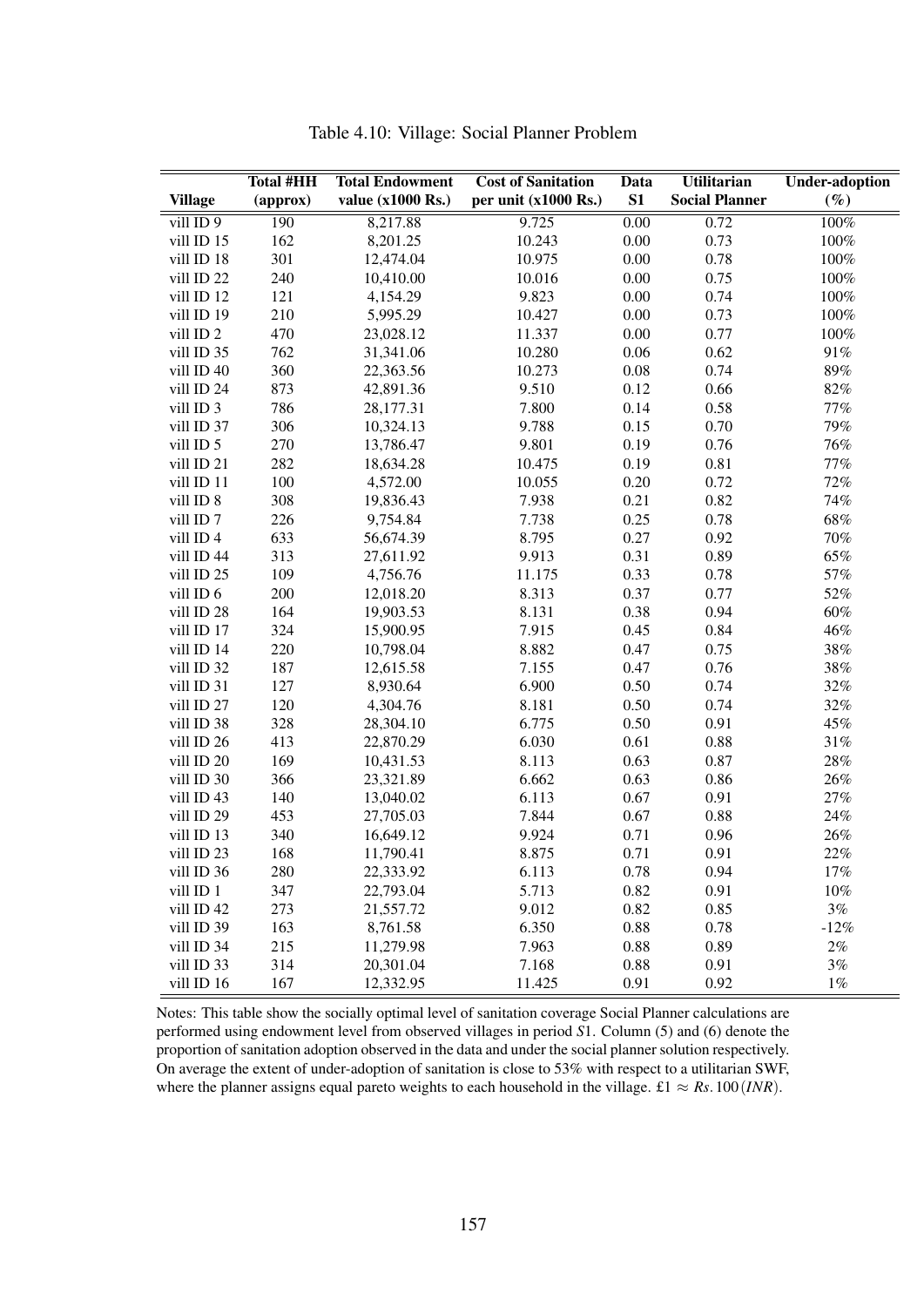|                      | Cost of<br>Data         |      | Pol: Price Subsidy (LB-UB) |              |              |              |
|----------------------|-------------------------|------|----------------------------|--------------|--------------|--------------|
| <b>Village</b>       | <b>Sanitation (Rs.)</b> | S1   | <b>No Subsidy</b>          | Sub: 5%      | Sub: 15%     | Sub: 25%     |
| vill ID 9            | 9,725                   | 0.00 | (0.02, 0.20)               | (0.05, 0.25) | (0.18, 0.72) | (0.64, 0.98) |
| vill ID 15           | 10,243                  | 0.00 | (0.00, 0.25)               | (0.02, 0.26) | (0.12, 0.42) | (0.72, 0.88) |
| vill ID 18           | 10,975                  | 0.00 | (0.03, 0.29)               | (0.05, 0.30) | (0.15, 0.48) | (0.65, 0.80) |
| vill ID 22           | 10,016                  | 0.00 | (0.10, 0.66)               | (0.10, 0.66) | (0.17, 0.67) | (0.81, 0.90) |
| vill ID 12           | 9,823                   | 0.00 | (0.05, 0.31)               | (0.05, 0.31) | (0.23, 0.62) | (0.84, 0.91) |
| vill ID 19           | 10,427                  | 0.00 | (0.02, 0.35)               | (0.03, 0.35) | (0.08, 0.41) | (0.68, 0.75) |
| vill ID <sub>2</sub> | 11,337                  | 0.00 | (0.07, 0.39)               | (0.09, 0.39) | (0.12, 0.43) | (0.62, 0.88) |
| vill ID 35           | 10,280                  | 0.06 | (0.36, 0.71)               | (0.38, 0.71) | (0.65, 0.84) | (0.72, 0.91) |
| vill ID 40           | 10,273                  | 0.08 | (0.15, 0.68)               | (0.17, 0.69) | (0.19, 0.72) | (0.59, 0.78) |
| vill ID 24           | 9,510                   | 0.12 | (0.21, 0.76)               | (0.28, 0.79) | (0.31, 0.83) | (0.66, 0.90) |
| vill ID 3            | 7,800                   | 0.14 | (0.26, 0.77)               | (0.35, 0.79) | (0.84, 0.96) | (0.91, 0.99) |
| vill ID 37           | 9,788                   | 0.15 | (0.34, 0.78)               | (0.36, 0.79) | (0.71, 0.86) | (0.76, 0.92) |
| vill ID 5            | 9,801                   | 0.19 | (0.21, 0.74)               | (0.30, 0.78) | (0.64, 0.82) | (0.70, 0.86) |
| vill ID 21           | 10,475                  | 0.19 | (0.61, 0.82)               | (0.62, 0.84) | (0.66, 0.89) | (0.69, 0.90) |
| vill ID 11           | 10,055                  | 0.20 | (0.29, 0.76)               | (0.29, 0.78) | (0.32, 0.79) | (0.62, 0.84) |
| vill ID 8            | 7,938                   | 0.21 | (0.24, 0.82)               | (0.32, 0.83) | (0.63, 0.85) | (0.68, 0.88) |
| vill ID <sub>7</sub> | 7,738                   | 0.25 | (0.32, 0.81)               | (0.34, 0.82) | (0.70, 0.88) | (0.76, 0.93) |
| vill ID 4            | 8,795                   | 0.27 | (0.31, 0.85)               | (0.37, 0.89) | (0.68, 0.92) | (0.75, 0.96) |
| vill ID 44           | 9,913                   | 0.31 | (0.33, 0.67)               | (0.36, 0.69) | (0.76, 0.92) | (0.86, 0.95) |
| vill ID 25           | 11,175                  | 0.33 | (0.40, 0.72)               | (0.43, 0.74) | (0.48, 0.76) | (0.62, 0.91) |
| vill ID 6            | 8,313                   | 0.37 | (0.37, 0.79)               | (0.38, 0.79) | (0.61, 0.83) | (0.66, 0.84) |
| vill ID 28           | 8,131                   | 0.38 | (0.39, 0.75)               | (0.41, 0.76) | (0.60, 0.79) | (0.65, 0.82) |
| vill ID 17           | 7,915                   | 0.45 | (0.58, 0.90)               | (0.72, 0.91) | (0.75, 0.92) | (0.78, 0.98) |
| vill ID 14           | 8,882                   | 0.47 | (0.75, 0.83)               | (0.78, 0.84) | (0.80, 0.89) | (0.88, 0.97) |
| vill ID 32           | 7,155                   | 0.47 | (0.58, 0.93)               | (0.70, 0.94) | (0.73, 0.95) | (0.80, 1.00) |
| vill ID 31           | 6,900                   | 0.50 | (0.64, 0.90)               | (0.67, 0.91) | (0.72, 0.94) | (0.81, 0.97) |
| vill ID 27           | 8,181                   | 0.50 | (0.68, 0.84)               | (0.72, 0.85) | (0.81, 0.92) | (0.84, 0.93) |
| vill ID 38           | 6,775                   | 0.50 | (0.76, 0.94)               | (0.78, 0.94) | (0.81, 0.94) | (0.82, 0.95) |
| vill ID 26           | 6,030                   | 0.61 | (0.76, 0.93)               | (0.78, 0.94) | (0.82, 0.96) | (0.88, 0.99) |
| vill ID 20           | 8,113                   | 0.63 | (0.72, 0.95)               | (0.75, 0.96) | (0.79, 0.96) | (0.86, 0.99) |
| vill ID 30           | 6,662                   | 0.63 | (0.76, 0.94)               | (0.80, 0.96) | (0.83, 0.96) | (0.88, 0.97) |
| vill ID 43           | 6,113                   | 0.67 | (0.79, 0.96)               | (0.79, 0.96) | (0.84, 0.97) | (0.88, 0.99) |
| vill ID 29           | 7,844                   | 0.67 | (0.73, 0.99)               | (0.75, 0.99) | (0.78, 0.99) | (0.82, 1.00) |
| vill ID 13           | 9,924                   | 0.71 | (0.81, 1.00)               | (0.84, 1.00) | (0.88, 1.00) | (0.89, 1.00) |
| vill ID 23           | 8,875                   | 0.71 | (0.81, 0.99)               | (0.84, 1.00) | (0.85, 1.00) | (0.88, 1.00) |
| vill ID 36           | 6,113                   | 0.78 | (0.81, 0.97)               | (0.82, 0.97) | (0.86, 0.98) | (0.94, 0.99) |
| vill ID 1            | 5,713                   | 0.82 | (0.86, 0.98)               | (0.87, 0.98) | (0.92, 0.99) | (0.93, 0.99) |
| vill ID 42           | 9,012                   | 0.82 | (0.83, 0.94)               | (0.86, 0.96) | (0.88, 0.96) | (0.92, 0.97) |
| vill ID 39           | 6,350                   | 0.88 | (0.89, 1.00)               | (0.89, 1.00) | (0.90, 1.00) | (0.90, 1.00) |
| vill ID 34           | 7,963                   | 0.88 | (0.89, 1.00)               | (0.91, 1.00) | (0.92, 1.00) | (0.93, 1.00) |
| vill ID 33           | 7,168                   | 0.88 | (0.88, 1.00)               | (0.88, 1.00) | (0.90, 1.00) | (0.90, 1.00) |
| vill ID 16           | 11,425                  | 0.91 | (0.95, 0.99)               | (0.95, 1.00) | (0.95, 1.00) | (0.96, 1.00) |

Table 4.11: Village: Price Subsidy Simulated Bounds

Notes: Policy simulations are performed on observed villages. £1  $\approx$  *Rs*.100(*INR*).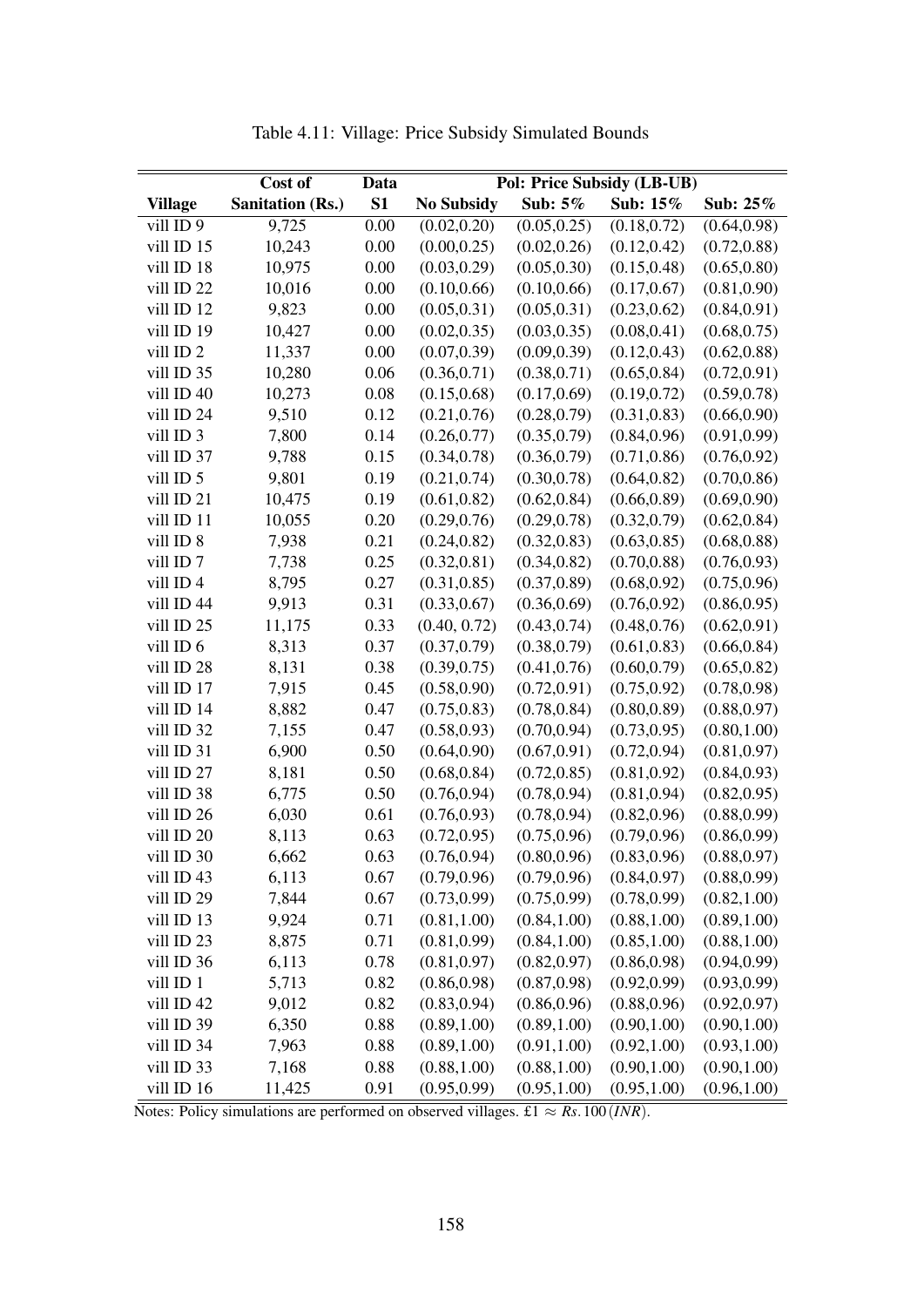| <b>Initial Sanitation</b>  | <b>Policy Effect: Equilibrium Sanitation (LB-UB)</b> |                                                            |              |  |  |
|----------------------------|------------------------------------------------------|------------------------------------------------------------|--------------|--|--|
| <b>Coverage (Fraction)</b> | <b>Uncond Loan</b>                                   | Sanitation Loan (100% of cost) Price Subsidy (25% of cost) |              |  |  |
| 0                          | (0.07, 0.28)                                         | (0.02, 0.39)                                               | (0.16, 0.42) |  |  |
| 0.05                       | (0.11, 0.35)                                         | (0.05, 0.46)                                               | (0.21, 0.58) |  |  |
| 0.15                       | (0.28, 0.49)                                         | (0.16, 0.58)                                               | (0.39, 0.66) |  |  |
| 0.25                       | (0.38, 0.60)                                         | (0.26, 0.69)                                               | (0.47, 0.78) |  |  |
| 0.35                       | (0.60, 071)                                          | (0.42, 0.75)                                               | (0.66, 0.81) |  |  |
| 0.45                       | (0.71, 0.77)                                         | (0.69, 0.84)                                               | (0.75, 0.88) |  |  |
| 0.55                       | (0.75, 0.81)                                         | (0.81, 0.90)                                               | (0.82, 0.91) |  |  |
| 0.65                       | (0.82, 0.86)                                         | (0.88, 0.93)                                               | (0.90, 0.96) |  |  |
| 0.75                       | (0.85, 0.91)                                         | (0.94, 0.98)                                               | (0.96, 0.98) |  |  |
| 0.85                       | (0.91, 0.96)                                         | (0.95, 0.98)                                               | (0.98, 0.98) |  |  |
| 0.95                       | (0.95, 0.98)                                         | (0.97, 0.99)                                               | (0.98, 1.00) |  |  |

Table 4.12: Simulated Bounds under different policies

Notes: Policy simulations are performed on a counterfactual village where the initial distribution of all state variables: age, assets, income and cost of sanitation *Rs*.8628 excluding the initial sanitation coverage are held constant. The initial sanitation coverage is determined by generating a random allocation of sanitation for different households in the village holding fixed all other characteristics.

| <b>Compensation Amount (x 1000 Rs.)</b> |        |                  |  |  |  |
|-----------------------------------------|--------|------------------|--|--|--|
| Age                                     | No Ext | With Ext (LB-UB) |  |  |  |
| 20                                      | 259.8  | (578.4, 884.6)   |  |  |  |
| 25                                      | 242.3  | (557.1, 834.6)   |  |  |  |
| 30                                      | 185.3  | (483.8, 732.4)   |  |  |  |
| 35                                      | 158.8  | (389.6, 632.5)   |  |  |  |
| 40                                      | 140.2  | (326.5, 561.4)   |  |  |  |
| 45                                      | 128.4  | (259.8, 438.5)   |  |  |  |
| 50                                      | 110.8  | (224.0, 328.5)   |  |  |  |
| 55                                      | 89.3   | (163.4, 267.2)   |  |  |  |
| 60                                      | 72.3   | (125.4, 189.2)   |  |  |  |
| 65                                      | 56.2   | (96.4, 136.1)    |  |  |  |
| 70                                      | 33.45  | (63.2, 97.5)     |  |  |  |
| 74                                      | 12.6   | (35.7, 63.5)     |  |  |  |

Table 4.13: Household Valuation of Sanitation

Notes: Compensation amount denotes the valuation of sanitation made by a household. The amounts are computed for a representative household at different ages £1  $\approx$  *Rs*.100(*INR*).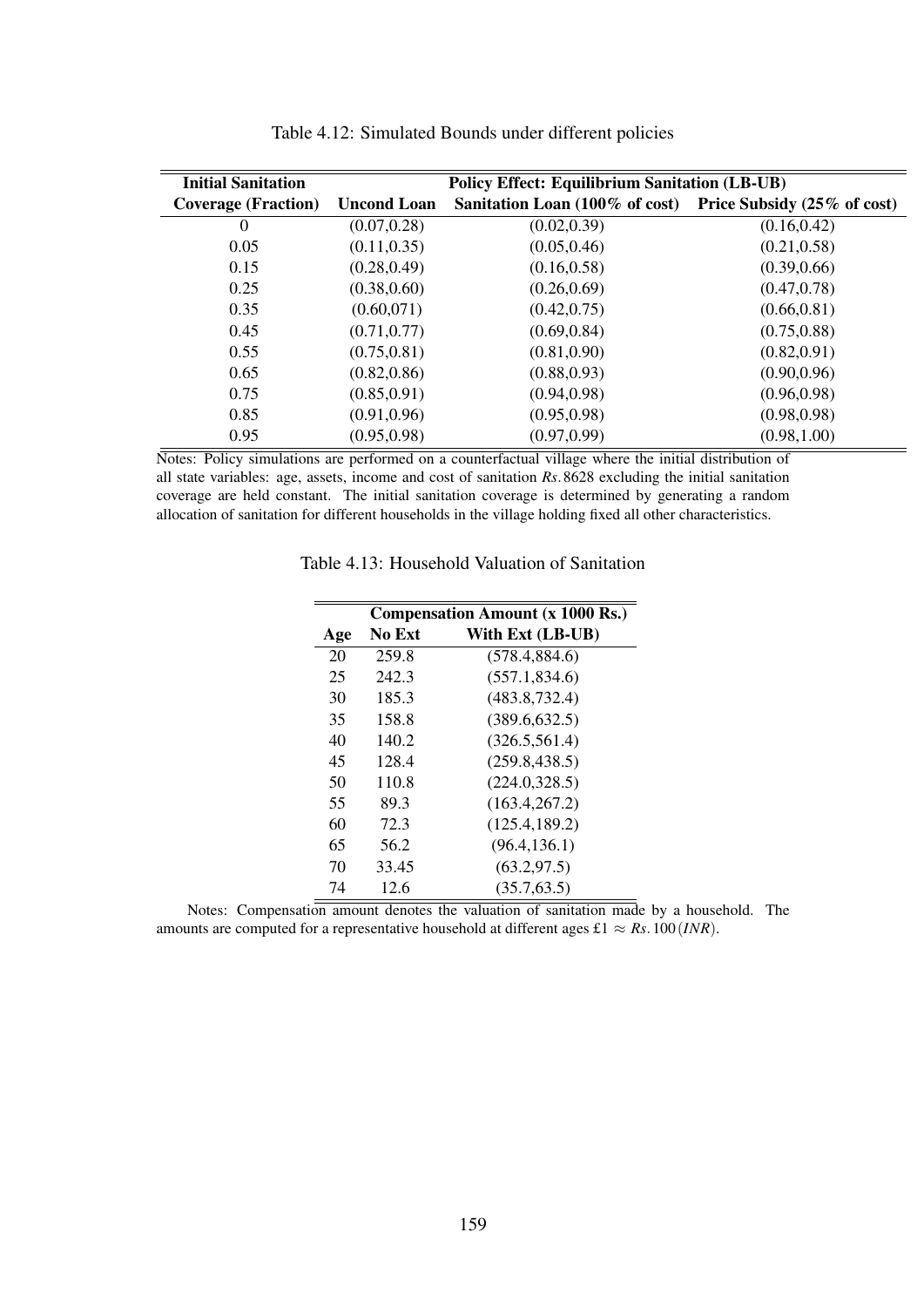|                       | <b>Total Welfare</b><br>(x1000. Rs) | <b>Sanitation</b><br>Coverage |
|-----------------------|-------------------------------------|-------------------------------|
| <b>Baseline S1</b>    | 9,247.2                             | 0.370                         |
| <b>Social Planner</b> | 36,569.6                            | 0.807                         |
| <b>Change</b>         | $+295.5\%$                          | $+118.1%$                     |

Table 4.14: Estimated Welfare Change: Social Planner's Solution

Notes: This table shows the change in the welfare for a representative village from enacting the social planner's solution where the total endowment is calculated with respect to the first sample period. The social planner induces households to solve the optimal adoption problem by re-allocating the total endowment between food consumption and sanitation, so as to maximize utility. A utilitarian Social Welfare Function (SWF) is maximized with equal pareto weights for each household within the village

## 4.8.5 Figures

### Figure 4.1: Life Cycle Profiles



(a) Proportion of Sanitation Adoption (b) Assets over the Life Cycle (1000*Rs*.)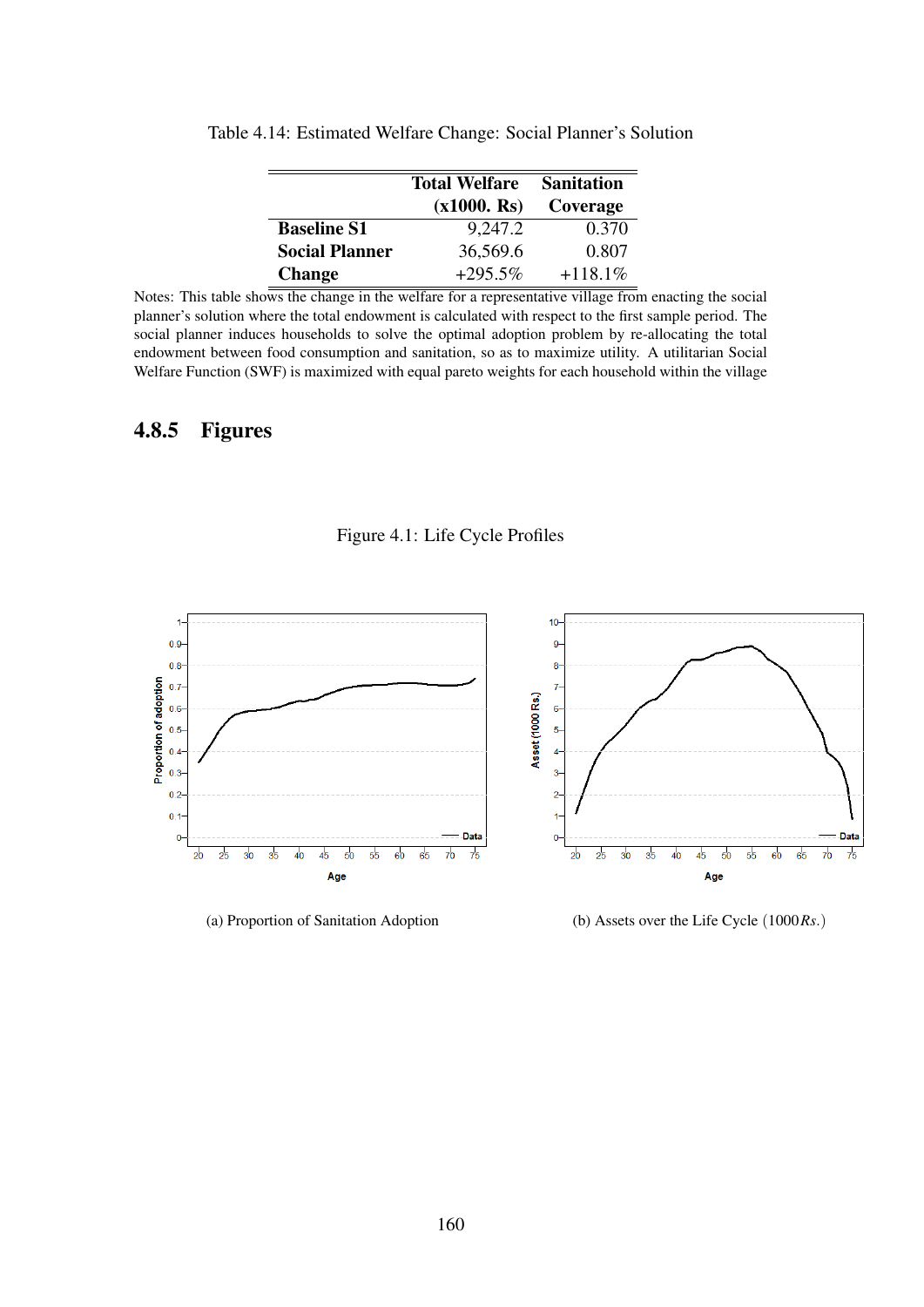Figure 4.2: Model Fit: Life Cycle Profiles



(a) Proportion of Sanitation Adoption (b) Assets over the Life Cycle (1000*Rs*.)

Figure 4.3: Impact of Liquidity Constraints

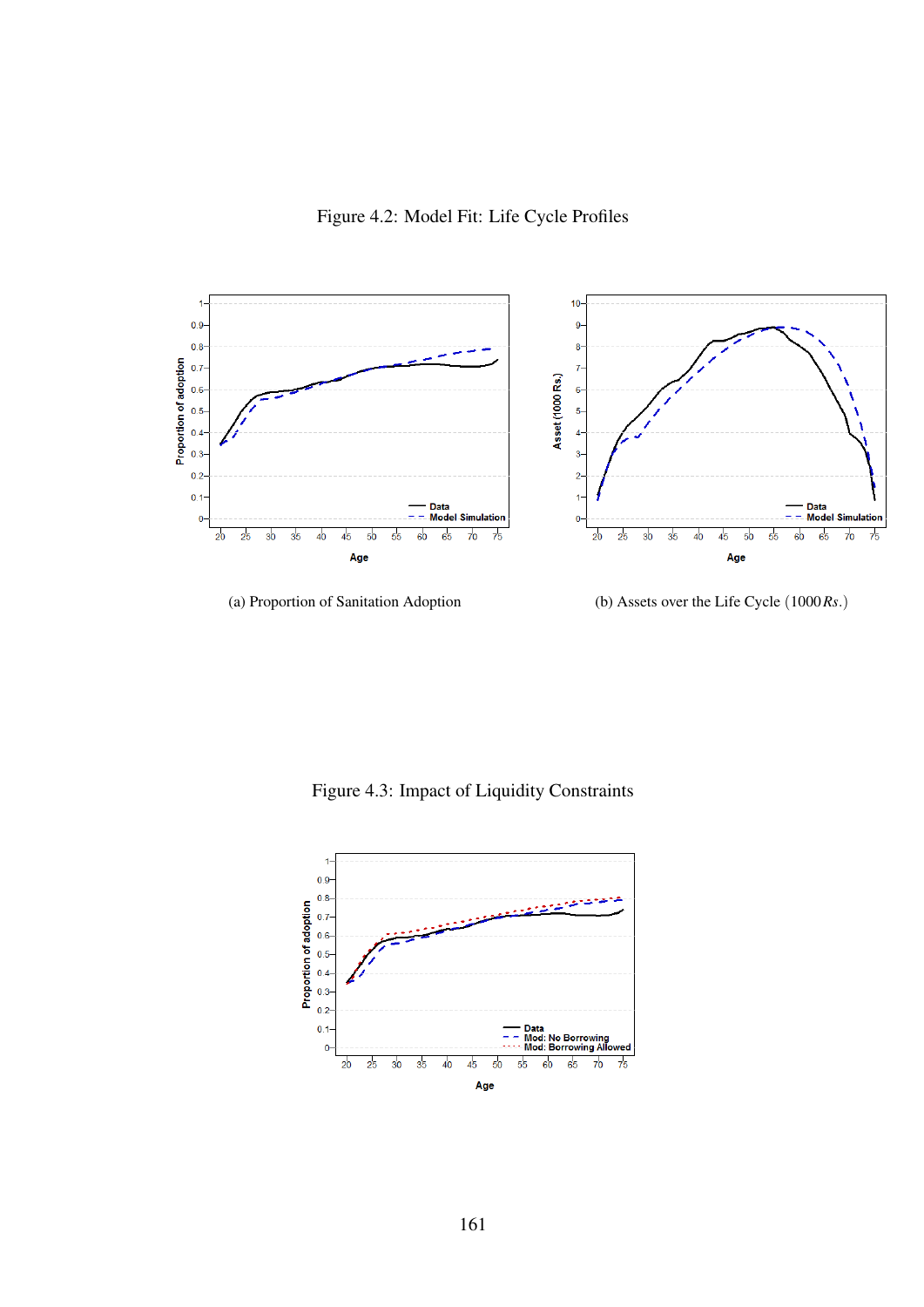

Figure 4.4: Model Fit: Impact of Liquidity Constraints

(a) Proportion of Sanitation Adoption (b) Assets over the life cycle (1000*Rs*.)

Figure 4.5: Model: Household Income

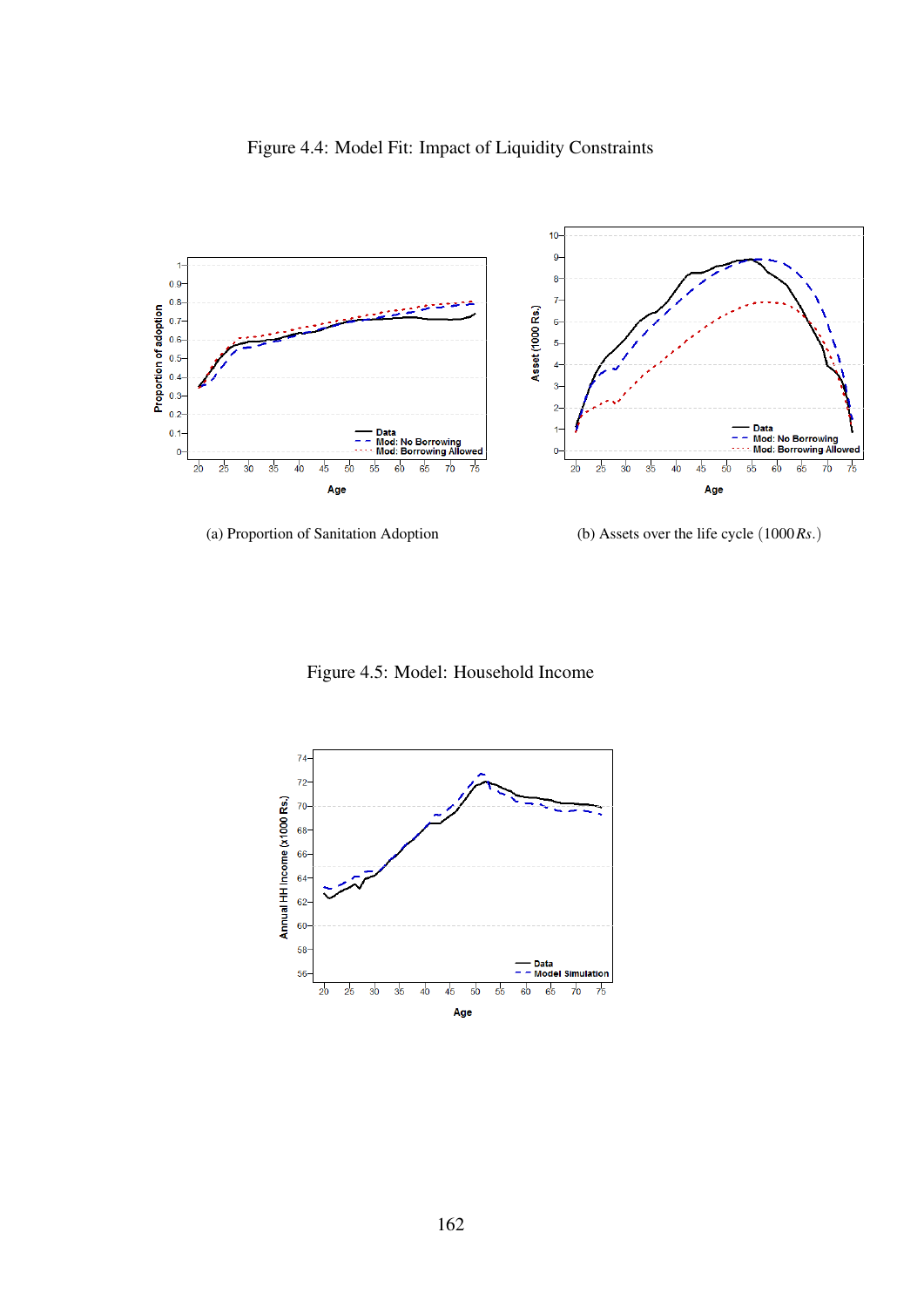

Figure 4.6: Model Fit: Simulation by Village

Figure 4.7: Model Fit: Model  $\phi = 0$ 

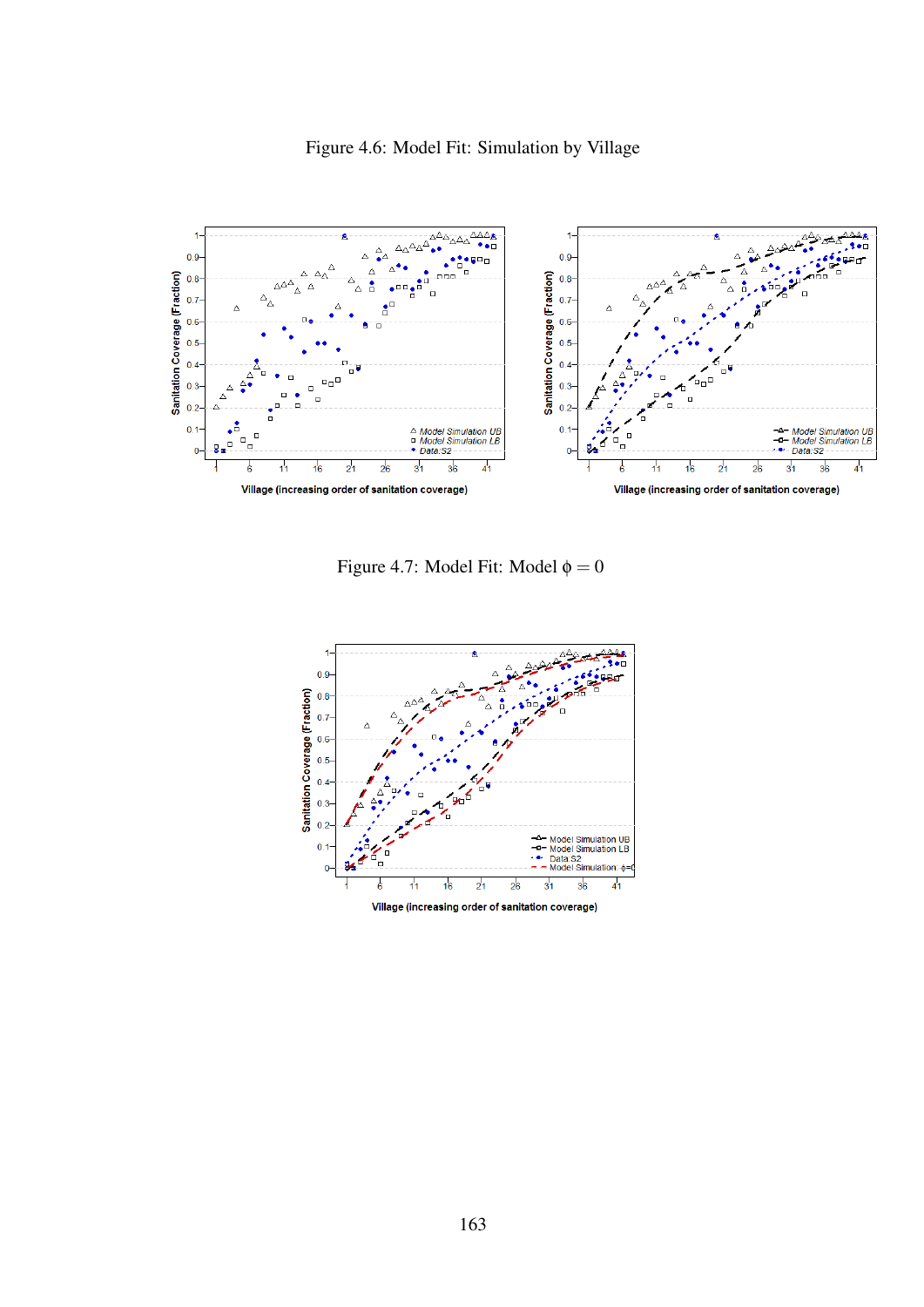

Figure 4.8: Household Valuation of Sanitation

Figure 4.9: Model simulation: Price Subsidy

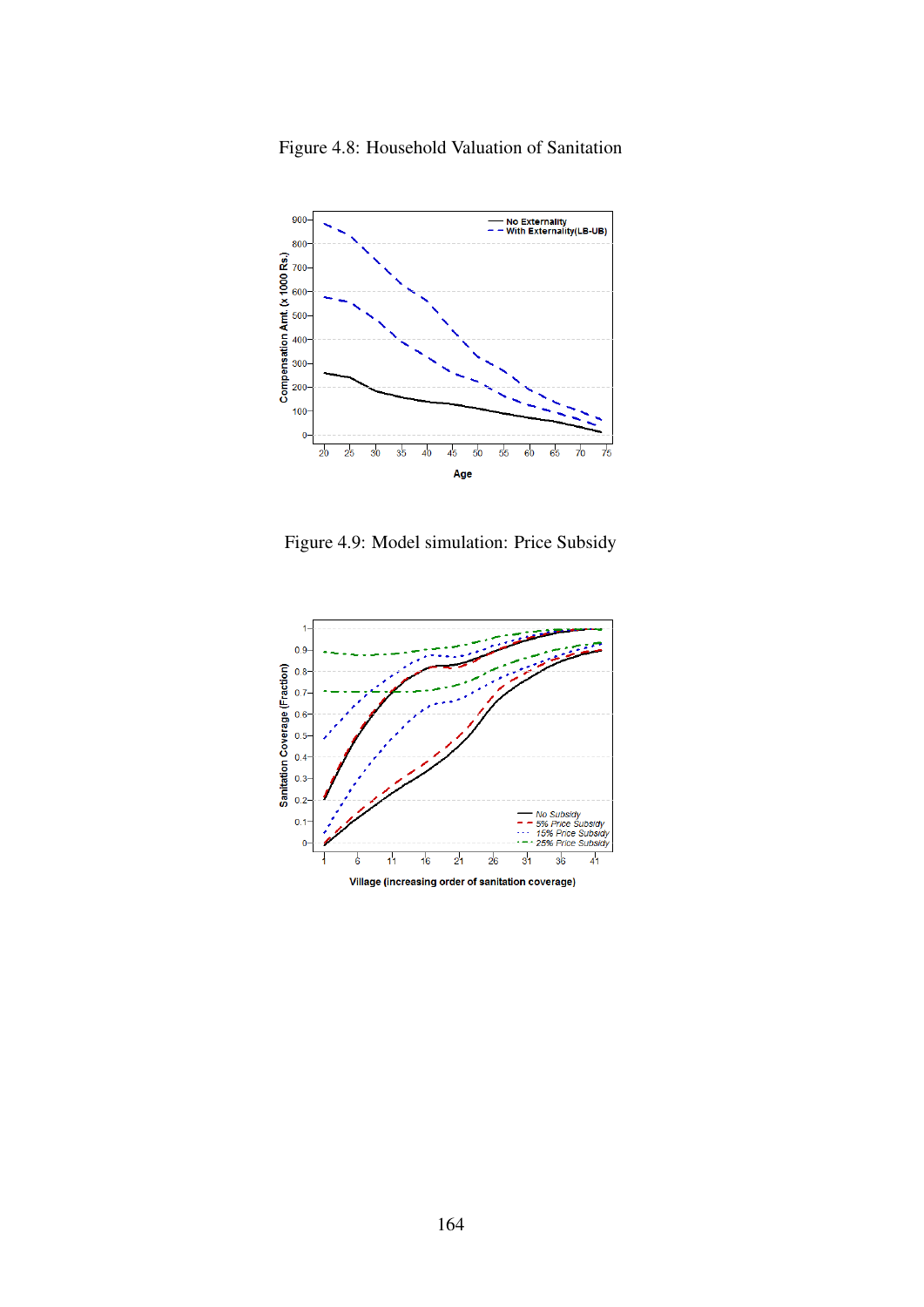

Figure 4.10: Equilibrium Adoption: Size of Loans & Subsidies

Notes: The simulations plot the upper and lower bound for the predicted equilibrium sanitation level one period ahead. Policy simulations are performed on a counterfactual village where the initial distribution of all state variables: age, assets, income and cost of sanitation *Rs*.8628 are held constant and the initial sanitation coverage is fixed at 0%.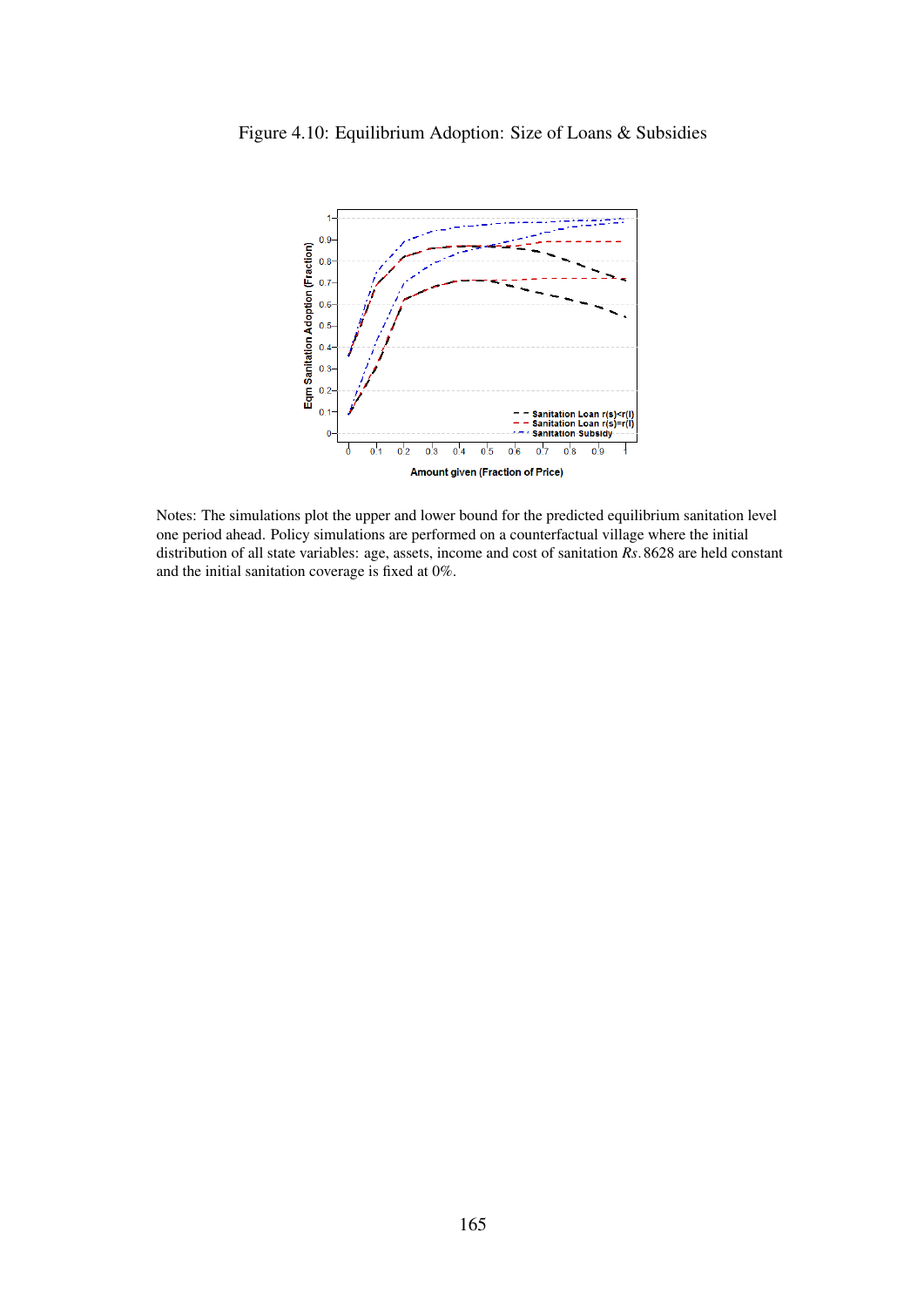



Notes: The simulations plot the upper and lower bound for the predicted equilibrium sanitation level one period ahead. Policy simulations are performed on a counterfactual village where the initial distribution of all state variables: age, assets, income and cost of sanitation *Rs*.8,628 are held constant and the initial sanitation coverage is fixed at 0%.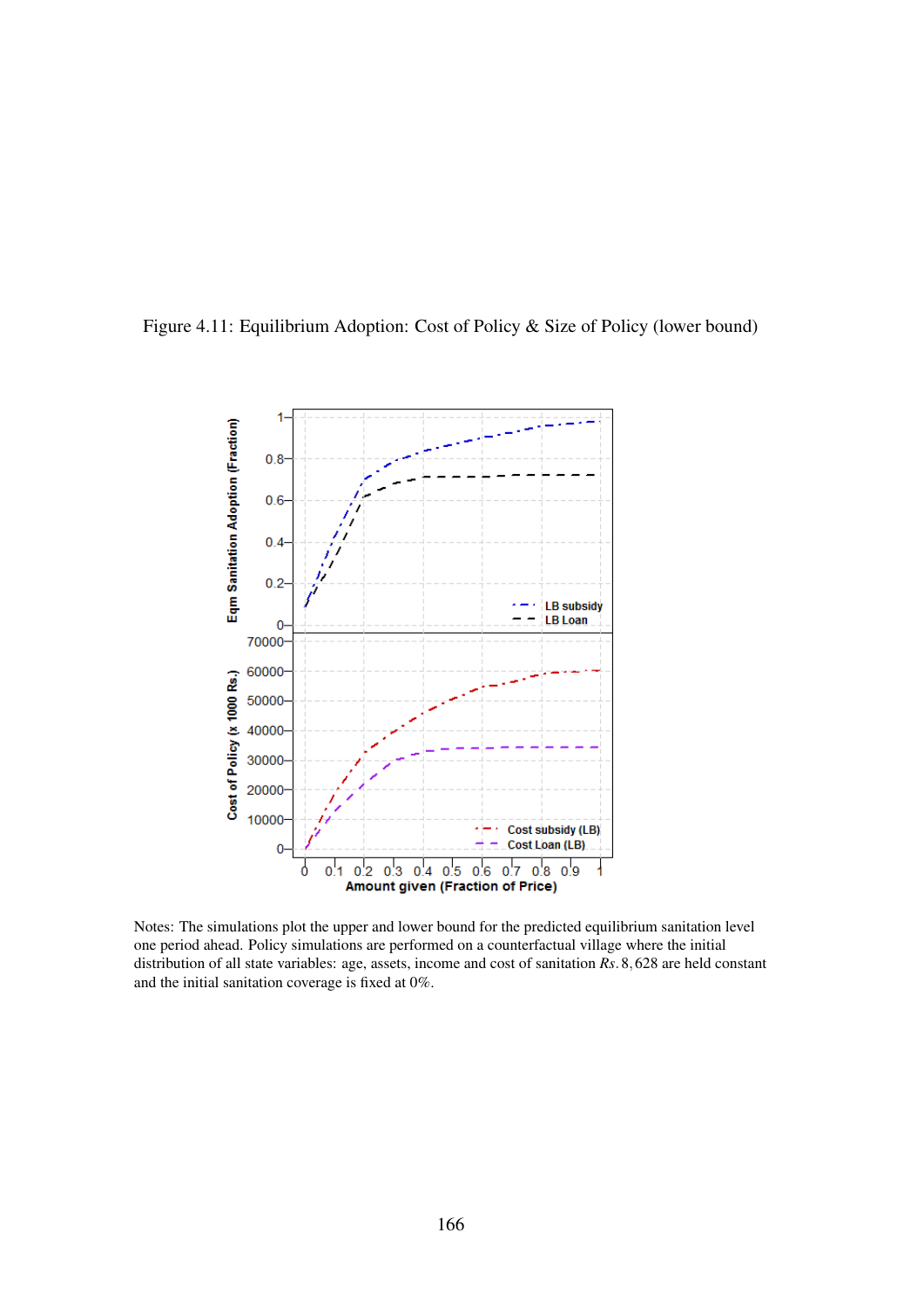



(a) ZERO INITIAL COVERAGE (b) LOW INITIAL COVERAGE

Notes: The simulations plot the lower bounds for the predicted equilibrium sanitation level one period ahead. Policy simulations are performed on a counterfactual village where the initial distribution of all state variables: age, assets, income and cost of sanitation *Rs*.8628 are held constant and the initial sanitation coverage is fixed at 0%.

Figure 4.13: Value of price subsidy: lower bound



Notes: The simulations plot the lower bound for the value of subsidy one period ahead. Policy simulations are performed on a counterfactual village where the initial distribution of all state variables: age, assets, income and cost of sanitation *Rs*.8628 excluding the initial sanitation coverage are held constant. The initial sanitation coverage is determined by generating a random allocation of sanitation for different households in the village holding fixed all other characteristics.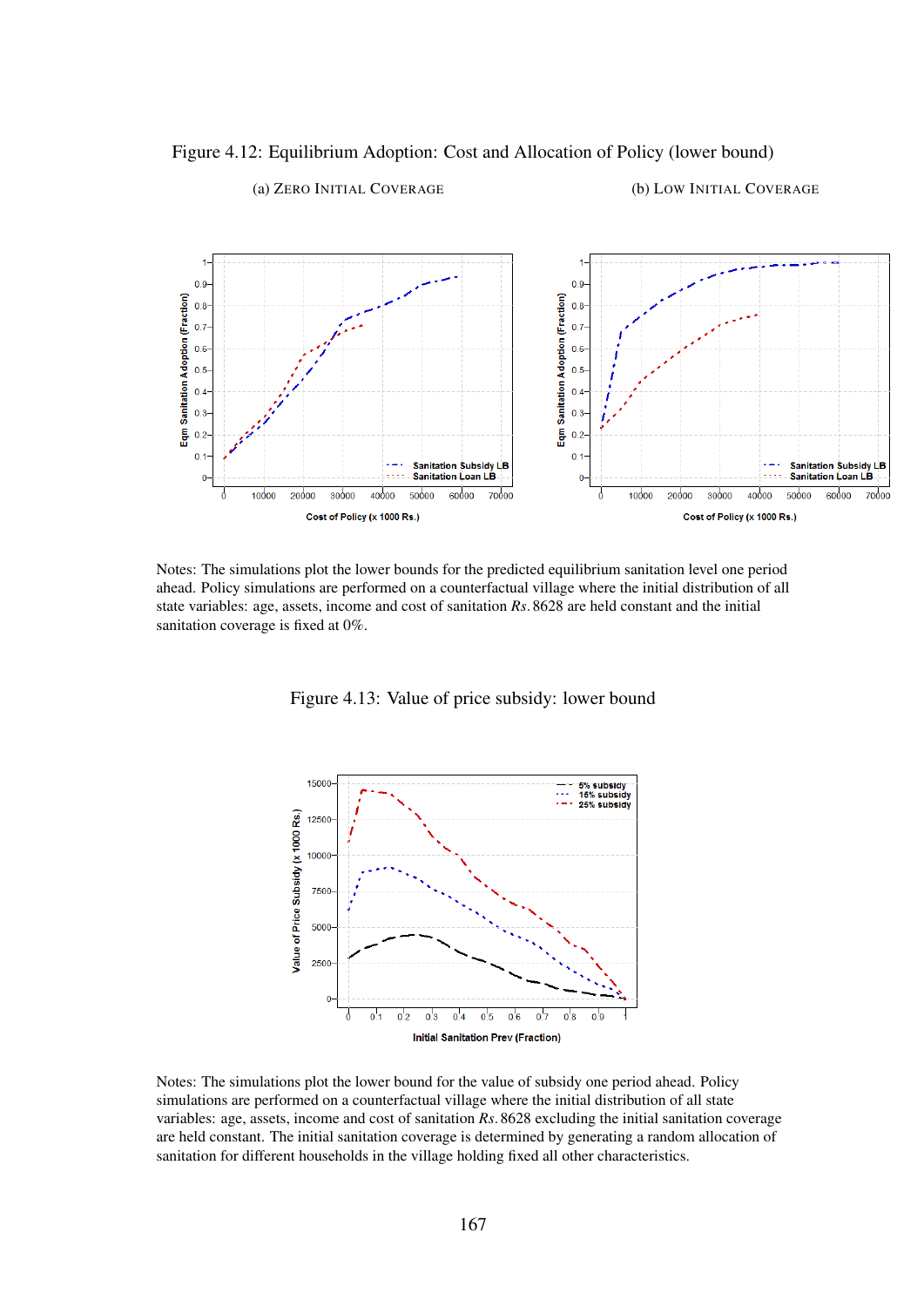Figure 4.14: Price Elasticity: Substitution & Income Effects

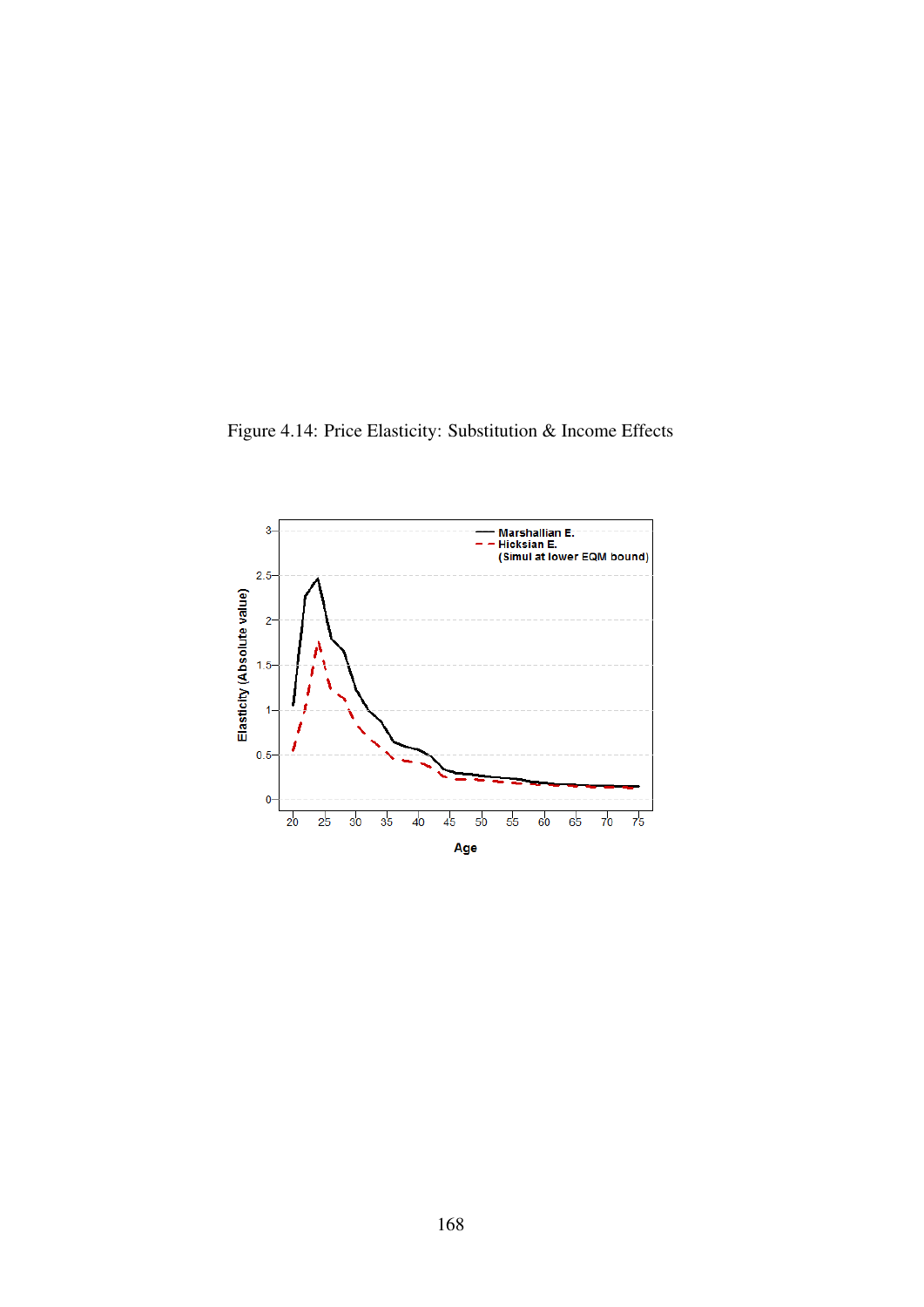

Figure 4.15: Simulated Policy Bounds

(a) UNCONDITIONAL LOAN (b) SANITATION LOAN (100% OF COST)

(c) PRICE SUBSIDY (25% OF COST)

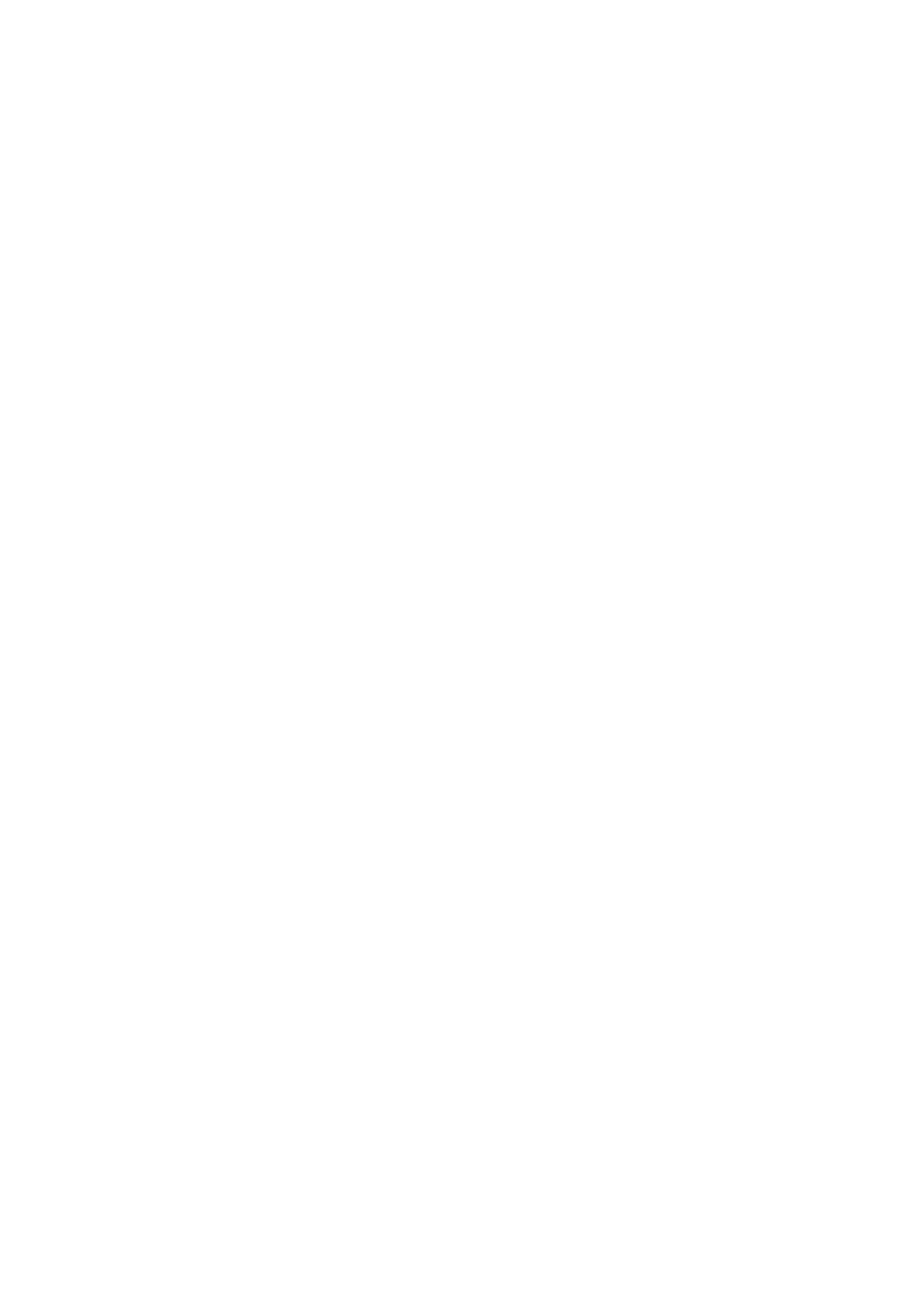# **Bibliography**

Abbring, J.H. (2010): "Identification of Dynamic Discrete Choice Models," *Annual Review of Economics*, 2, 367-394.

Adukia, A. (2016): "Sanitation and Education," *American Economic Journal: Applied Economics*, forthcoming.

Aguirregabiria, V. and P. Mira (2002): "Swapping the Nested Fixed Point Algorithm: A Class of Estimators for Discrete Markov Decision Models," *Econometrica*, 70(4), No. 1, 1-53.

Aguirregabiria, V. (2004): "Pseudo Maximum Likelihood Estimation of Structural Models Involving Fixed-Point Problems," *Economics Letters*, 84(3), 335-40.

Aguirregabiria, V. and P. Mira (2007): "Sequential Estimation of Dynamic Discrete Games," *Econometrica*, 75(1), 1-53.

Alessie, R., M. Devereux and G. Weber (1997): "Intertemporal Consumption, Durables and Liquidity Constraints: A Cohort Analysis," *European Economic Review*, 41(1), 37-59.

Altug, S. and R. Miller (1998): "The effect of work experience on female wages and labour supply," *Review of Economic Studies*, 65(1), 45-85.

Arcidiacono, P. and R. Miller (2011): "Conditional Choice Probability Estimation of Dynamic Discrete Choice Models with Unobserved Heterogeneity," *Econometrica*, 79(6), 1823-1867.

Attanasio, O., J. Banks, C. Meghir and G. Weber (1999): "Humps and Bumps in Lifetime Consumption," *Journal of Business & Economic Statistics*, 17(1), 22-35.

Attanasio, O. and M. Browning (1995): "Consumption over the Life Cycle and over the Business Cycle," *American Economic Review*, 85(5), 1118-1137.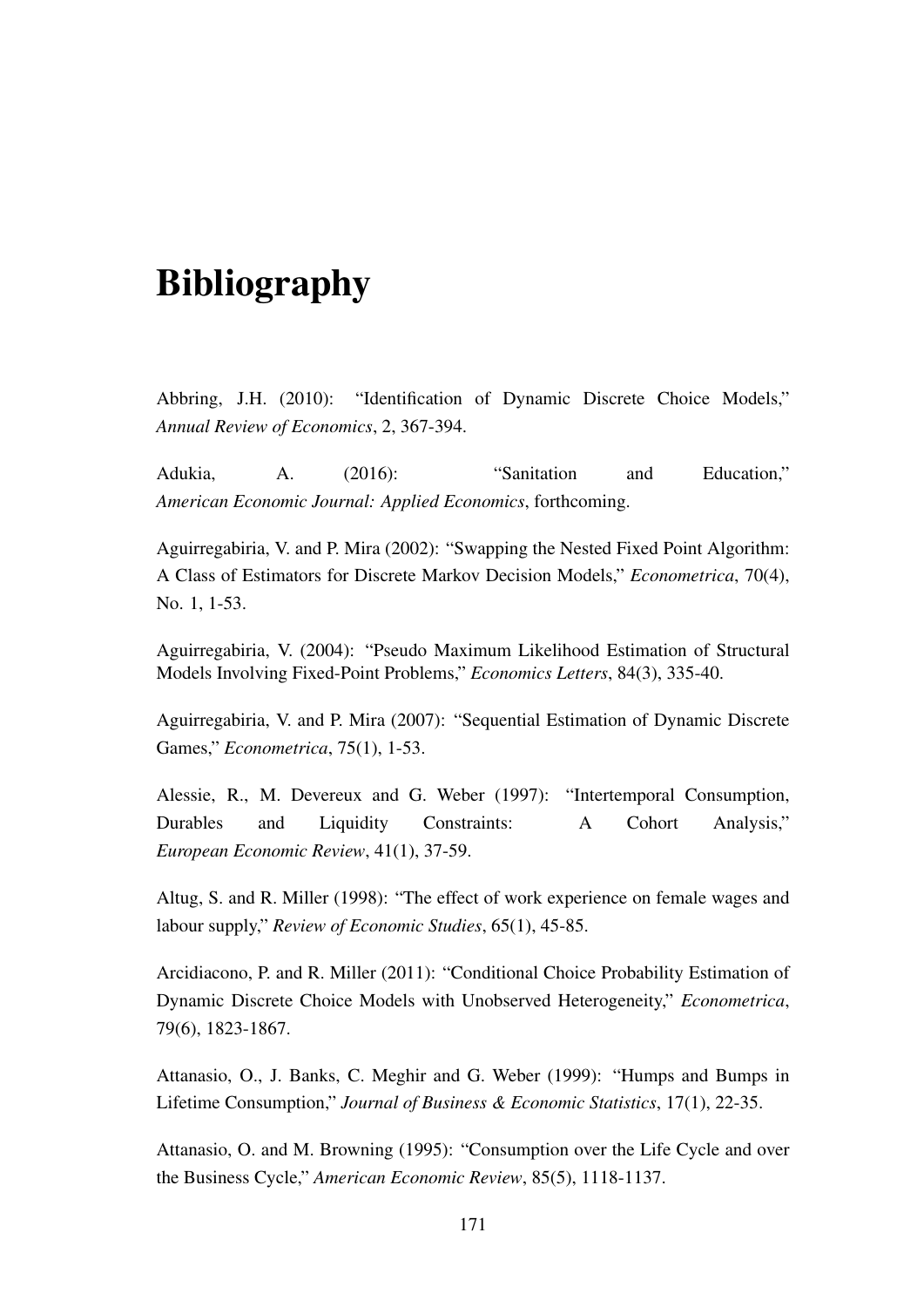Attanasio, O. and G. Weber (1995): "Is Consumption Growth Consistent with Intertemporal Optimization? Evidence for the Consumer Expenditure Survery," *Journal of Political Economy*, 103(6), 1121-1157.

Attanasio, O. and G. Weber (2010): "Consumption and Saving: Models of Intertemporal Allocation and Their Implications for Public Policy," *Journal of Economic Literature*, 48, 693-751.

Augsburg, B. and P. Rodriguez (2015): "Sanitation and child health in India," *IFS Working Papers (W15/32)*

Bajari, P., C..L. Benkard and J. Levin (2007): "Estimating dynamic games of imperfect competition," *Econometrica*, 75(5), 1331-1370.

Bajari, P., H. Hong, J. Krainer, and D. Nekipelov (2010): "Estimating Static Models of Strategic Interactions,"*Journal of Business and Economic Statistics*, 28(4), 469–482.

Bajari, P., H. Hong and S.P. Ryan (2010): "Identification and Estimation of a Discrete Game of Complete Information," *Econometrica*, 78(5), 1529-68.

Bajari, P., H. Hong and D. Nekipelov (2013): "Game Theory and Econometrics: A Survey of Some Recent Research," *Advances in Economics and Econometrics, Tenth World Congress*, Ed: D. Acemoglu, M. Arellano & E. Dekel, Vol 3(1), 3-52.

Bennett, D. (2012): "Does Clean Water Make You Dirty? Water Suppy and Sanitation in the Philippines," *Journal of Human Resources*, 47(1), 146-173.

Bhattacharya, D. (2013): "Nonparametric Welfare Analysis in Stochastic Models of Binary Choice," *Working Paper Series N.669*, University of Oxford.

Bhattacharya, D. (2015): "Nonparametric Welfare Analysis for Discrete Choice," *Econometrica*, Vol. 83 (2) (March 2015), 617-649

Bill & Melinda Gates Foundation (2011): "Gates Foundation Launches Effort to Reinvent the Toilet,"

*https://docs.gatesfoundation.org/Documents/wsh-reinvent-the-toilet-challenge.pdf*

Bisin, A., A. Moro and G. Topas (2011): "The Empirical content of Models with Multiple Equilibria on Economies with Social Interactions," *Staff Report No. 504 July 2011*, Federal Reserve Bank of New York.

Björkegren, D. (2014): "The Adoption of Network Goods: Evidence from the Spread of Mobile Phones in Rwanda," *working paper*, Brown University.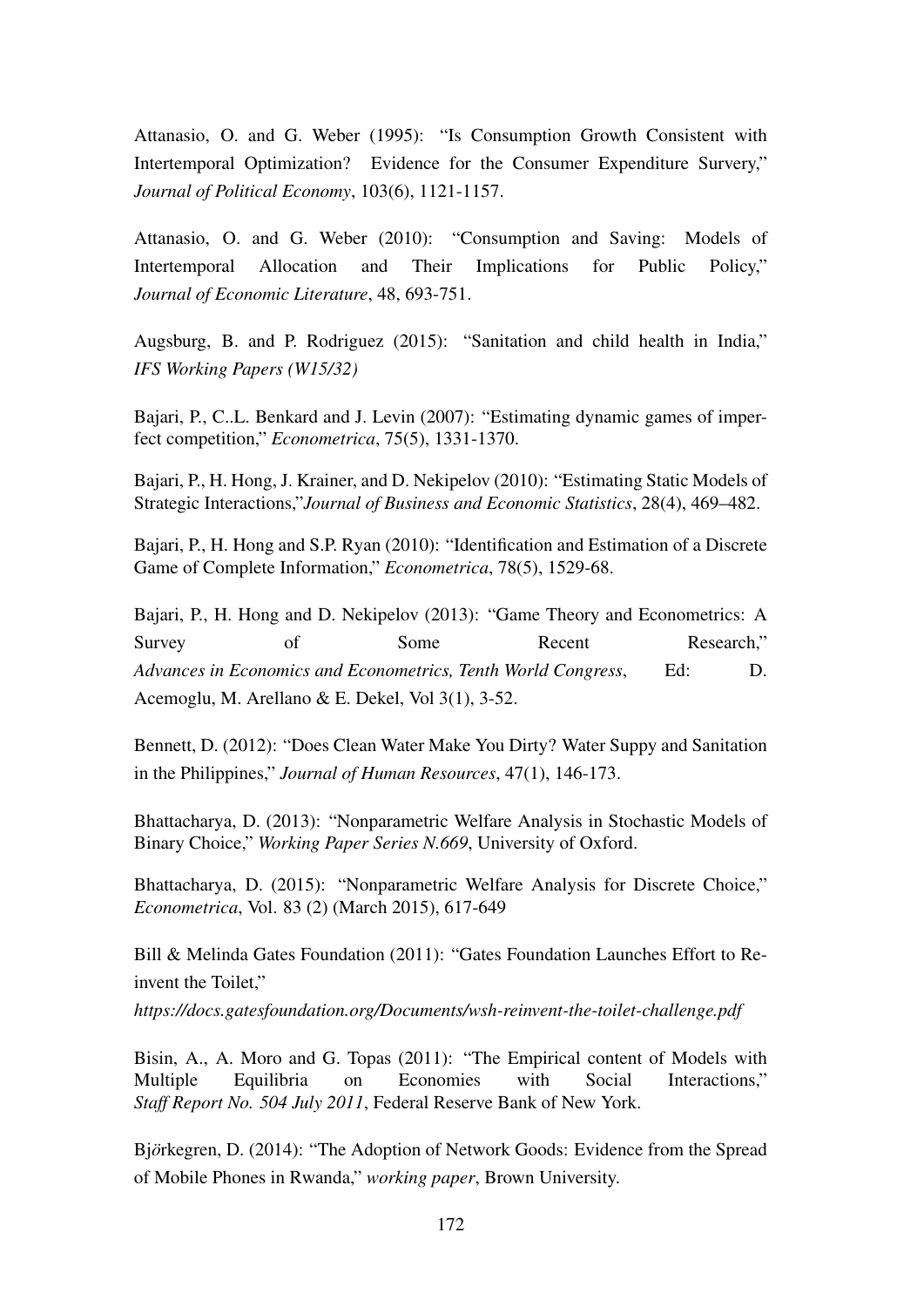Blevins, J.R. (2014): "Nonparametric identification of dynamic decision processes with discrete and continuous choices," *Quantitative Economics*, 5, 531-554.

Blume, L.E., W.A. Brock, S.N. Durlauf and Y.M. Ioannides (2011): "Identification of Social Interactions," in Benhabib J., A. Bisin and M.O. Jackson (eds.) *Handbook of Social Economics, Vol. 1B*, Chapter 18, 853-964, Amsterdam: North Holland.

Blume, L. and S.N. Durlauf (1998): "Equilibrium Concepts for Social Interaction Models," *mimeo*, Cornell University.

Blume, L. and S.N. Durlauf, (2001): "The Interactions-Based Approach to Socioeconomic Behavior," in S. Durlauf and P. Young (eds.), *Social Dynamics*, Brookings Institution Press and MIT Press, Cambridge, MA.

Bourguignon, F. and F. Ferreira (2003): "Ex ante evaluation of policy reforms using behavioural models," in F. Bourguignon and Luiz A. Pereira da Silva (eds.) *In The Impact of Economic Policies on Poverty and Income Distribution: Evaluation Techniques and Tools*, 123-41, Washington, DC: World Bank and Oxford University Press.

Brock, W. A. and S. N. Durlauf (2001a): "Discrete Choice with Social Interactions," *Review of Economic Studies*, 68(2), 235–260.

Brock, W. A. and S. N. Durlauf (2001b): "Interaction Based Models," in J. Heckman and E. Leamer (eds.) *Handbook of Econometrics Vol. 5*, Amsterdam: North Holland.

Brock, W.A. and S.N. Durlauf (2007): "Identification of binary choice models with social interactions," *Journal of Econometrics*, 140(1), 55-75.

Card, D. and L. Giuliano (2011): "Peer Effects and Multiple Equilibria in the Risky Behaviour of Friends," *NBER Working Paper 17088*, 2011.

Cameron, L., M. Shah and S. Olivia (2013): "Impact Evaluation of a Large-Scale Rural Sanitation Project in Indonesia," Policy Research Working Paper 6360, *The World Bank, Water & Sanitation Program*.

Chesher, A. (2000): "Measurement Error Bias Reduction," *Working paper* 2000.

Chesher, A. (1991): "The effect of measurement error," *Biometrika*, 78(3), 451-462.

Chesher, A. and C. Schluter, (2002): "Welfare measurement and measurement error," *Review of Economic Studies*, 69(2), 357-378.

Chesher, A., D. Lancaster and M.J. Irish (1985): "On detecting the failure of distributional assumptions," *Annales de l'INSEE*, 59/60, 7-44.

Coffey, D. (2014): "Sanitation Externalities, disease, and children's anaemia," *Working Paper*, Princeton University.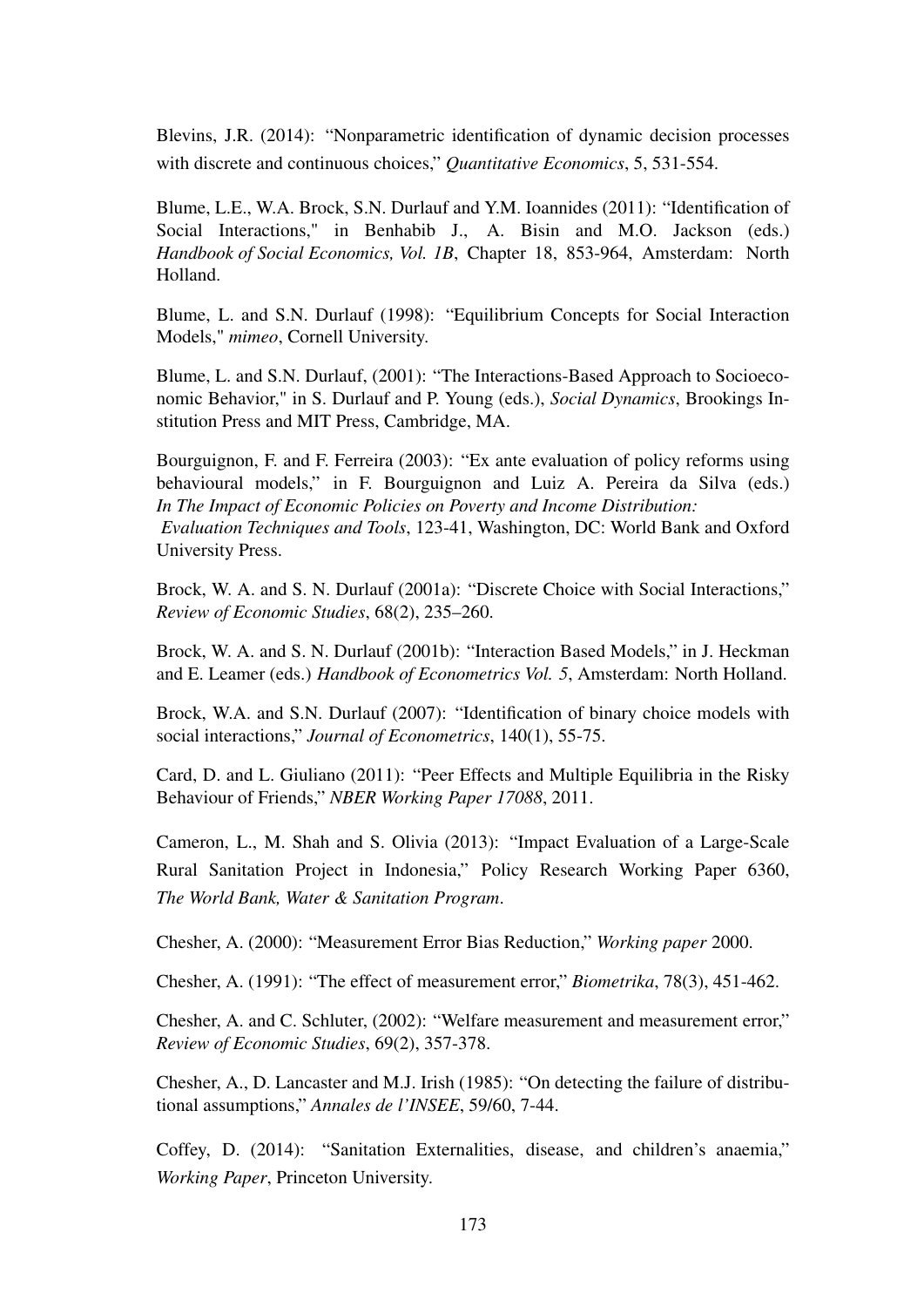Cohen, J. and P. Dupas (2010): "Free distribution or cost sharing? Evidence from a randomized malaria prevention experiment," *Quarterly Journal of Economics*, 125(1), 1-45.

Dagsvik, J.K. (2001): "Compensating Variation in Random Utility Models," *Discussion Paper No.299*, Statistics Research Department, Norway.

Dagsvik, J.K. (2002): " Discrete Choice is Continuous Time: Implications of an Intertemporal Version of the IIA Property," *Econometrica*, 70(2), 817-831.

Dagsvik, J.K. and A. Karlstrom, (2005): "Compensating Variation and Hicksian Choice Probabilities in Random Utility Models that are Nonlinear in Income," *Review of Economic Studies*, 72(1), 57-76.

Dagsvik, J.K., S. Strom and M. Locatelli, (2013): "Compensated Labor Supply Probabilities and Slutsky Elasticities in Discrete Labor Supply Models," *Working Papers 2012018*, Department of Economics and Statistics Cognetti de Martiis, University of Turin.

De Paula, A. (2013): "Econometric Analysis of Games with Multiple Equilibria," *Annual Review of Economics*, 5, 107-131.

De Paula, A. (2009): "Inference in a synchronization game with social interactions," *Journal of Econometrics*, 148(1), 56-71.

De Paula, A. and X. Tang (2012): "Inference of Signs of Interaction Effects in Simultaneous Games with Incomplete Information," *Econometrica*, 80(1), 143-172.

Diamond, P.A. and D. McFadden (1974): "Some Uses of the Expenditure Function in Public Finance," *Journal of Public Economics*, 3(1), 3-21.

Diewert, E. (1974): "Application of Duality Theory," in M.D. Intrilligator and D.A. Kendrick (eds.) *Frontier of Quantitative Economics Vol. II*, Amsterdam: North Holland.

Domencich, T. and D. McFadden (1975): "Urban Travel Demand: A Behavioural Analysis," Amsterdam: North Holland.

Doraszelski, U. and J.F. Escobar (2010): "A theory of regular Markov perfect equilibria in dynamic stochastic games: Genericity, stability and purification," *Theoretical Economics*, 5(3), 369-402.

Doraszelski, U. and M. Satterthwaite (2010): "Computable Markov-perfect industry dynamics," *RAND Journal of Economics*, 41(2), 215-243.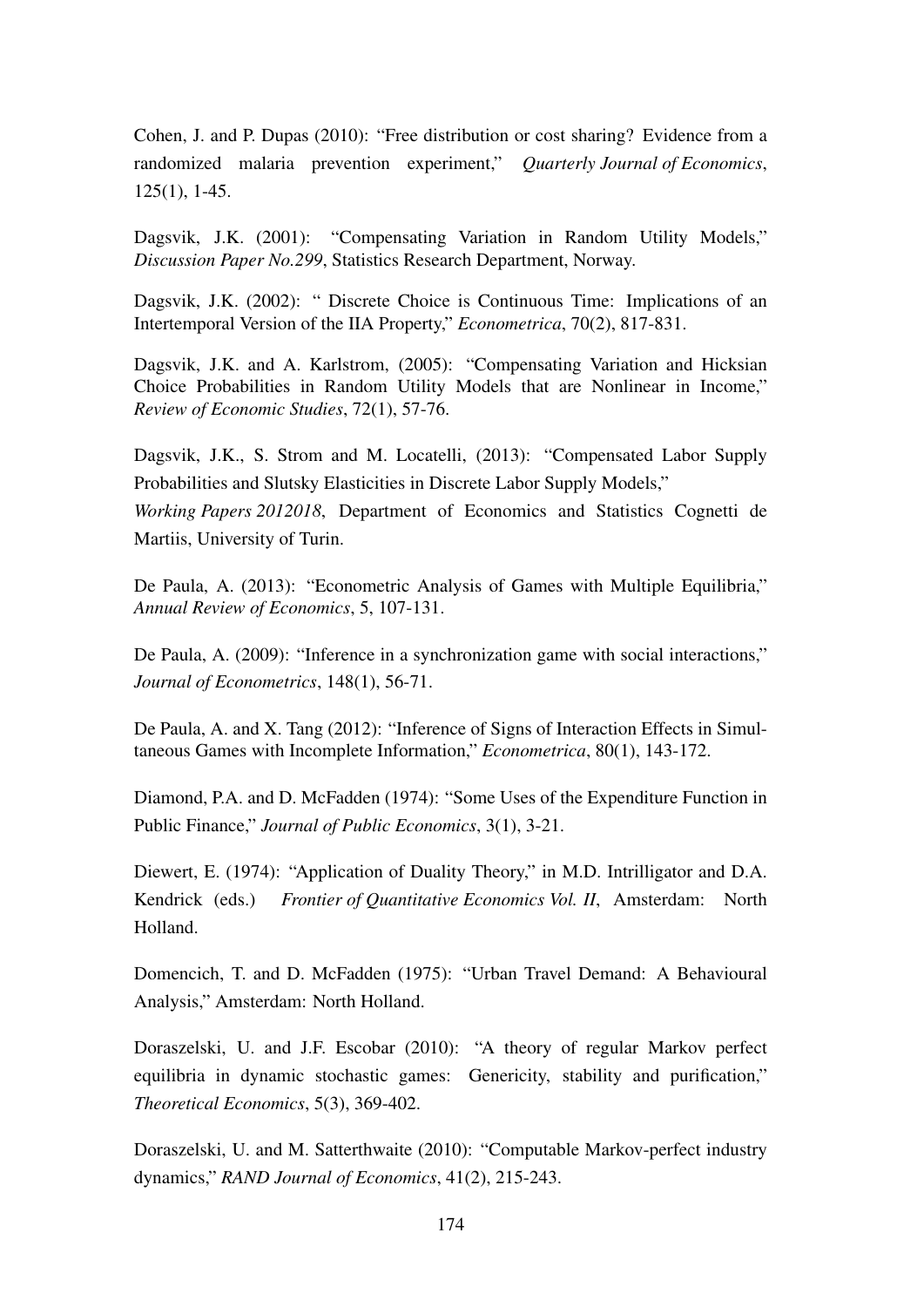Duflo, E., M. Greenstone, R. Guiteras and T. Clasen (2015): "Toilets Can Work: Short and Medium Run Health Impacts of Addressing Complementarities and Externalities in Water and Sanitation," *NBER Working Paper No. 21521*

Dupas, P. (2012): "Health Behavior in Developing Countries," *Annual Review of Economics*, 3, 425-449.

French, E. (2005): "The Effects of Health, Wealth, and Wages on Labour Supply and Reitrement Behaviour," *Review of Economic Studies*, 72(2), 395-427.

French, E. and J.B. Jones (2011): "The Effect of Health Insurance and Self-Insurance on Retirement Behaviour," *Econometrica*, 79(3), 693-732.

Fu, C. and J. Gregory (2016): " Estimation of an Equilibrium Model with Externalities: Combining the Strengths of Structural Models and Quasi-Experiments," *Working Paper*, University of Wisconsin.

Gautam, S. (2015): "Two-step choice probability estimators with measurement error," *Working paper*, University College London.

Glaeser, E. and J.A. Scheinkman (2001): "Measuring Social Interaction," in S. Durlauf and P. Young (eds.) *Social Dynamics*, Cambridge, MA: Brookings Institution Press and MIT Press.

Geruso, M. and D. Spears (2015): "Neighbourhood Sanitation and Infant Mortality," *American Economic Journal: Applied Economics*, R&R

Gourinchas, P.O. and J. Parker (2002): "Consumption over the life cycle," *Econometrica*, 70(1), 47-89.

Guiteras, R., J. Levinsohn and A.M. Mobarak (2015): "Encouraging Sanitation Investment in the Developing World: A Cluster-Randomized Controlled Trial," *Science*, Vol. 348(6237), 903-906.

Hammer, J. and D. Spears (2013): "Village sanitation externalities and children's human capital: Evidence from a randomized control experiment by the Maharashtra government," *Research Program in Development Studies, Working Paper*, Princeton University.

Hausman, J. (1981): " Exact Consumer's Surplus and Deadweight Loss," *American Economic Reveiw*, 71(4), 662-676.

Hausman, J. and W. Newey (1995): "Nonparametric Estimation of Exact Consumers Surplus and Deadweight Loss," *Econometrica*, 63(6), 1445-1476.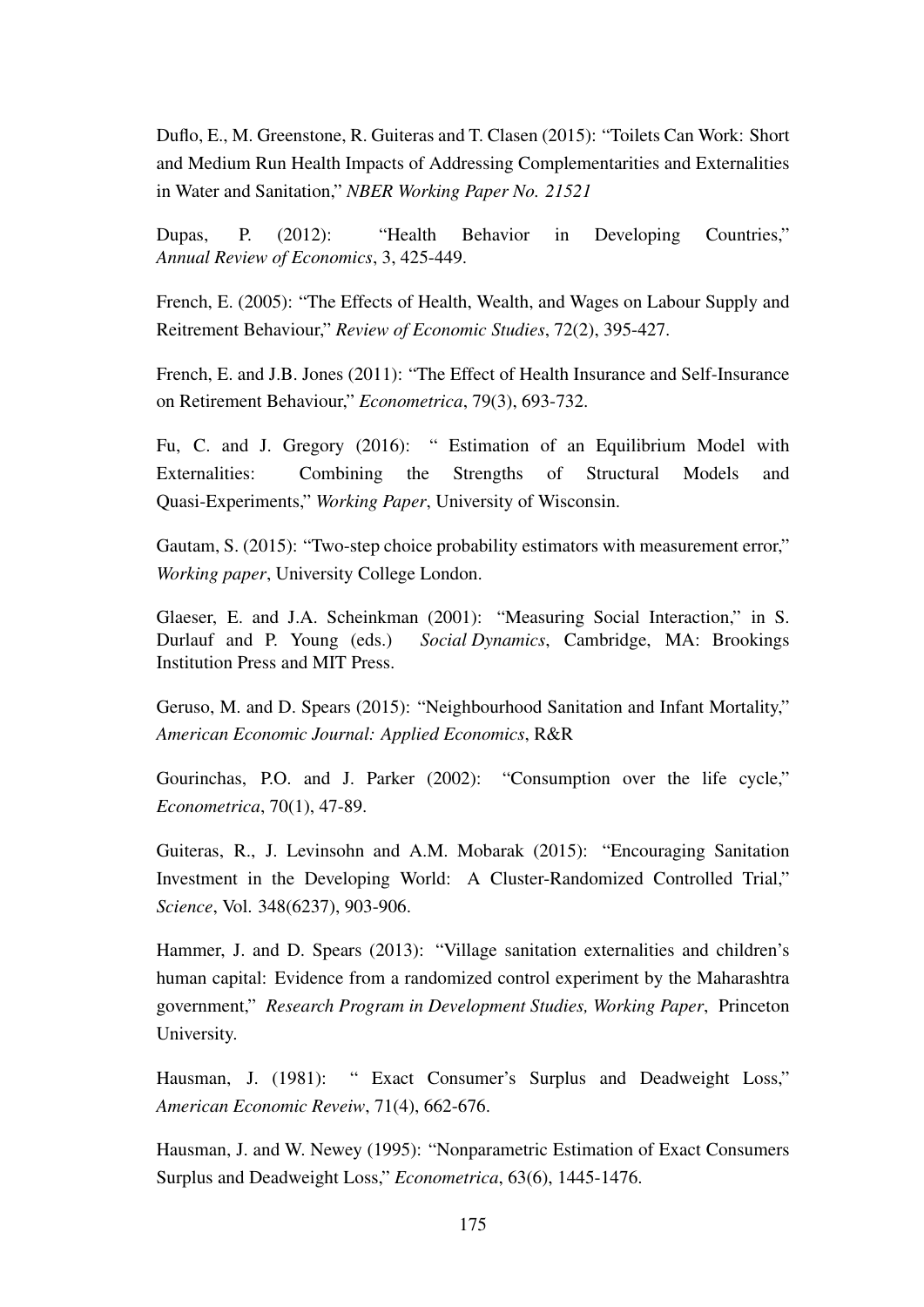Herriges, J. and C. Kling (1999): "Nonlinear Income Effects in Random Utility Models," *Review of Economic Studies*, 81(1), 62-72.

Honore, B.E. and L. Hu (2015): "Poor (Wo)man's Bootstrap," *FRB of Chicago Working Paper No. 2015-01*

Hotz, V.J. and R. Miller (1993): "Conditional Choice Probabilities and the Estimation of Dynamic Models," *Review of Economic Studies*, 60(3), 497-529.

Hotz, V.J., R. Miller, S. Sanders and J. Smith (1994): "A Simulation Estimator for Dynamic Models of Discrete Choice," *Review of Economic Studies*, 61(2), 265-289.

Iskhakov, F., J. Rust and B. Schjerning (2016): "Recursive Lexiographical Search: Finding all Markov Perfect Equilibria of Finite State Directional Dynamic Games," *Review of Economic Studies*, 1-46.

Jia, P. (2008): "What Happens When Wal-Mart Comes to Town: An Empirical Analysis of the Discount Retailing Industry," *Econometrica*, 76(6), 1263-1316.

Judd, K.L. and C-L. Su (2012): "Constrained Optimization Approaches to Estimation of Structural Models," *Econometrica*, 80(5), 2213-2230.

Karlstrom, A. (1998): "Hicksian Welfare Measures in a Nonlieanr Random Utility Framework," *working paper*, Department of Infrastructure and Planning, Royal Institute of Technology, Stockholm.

Karlstrom, A. (2001): "Welfare Evaluations in Nonlinear Random Utility Models with Income Effects," in D. Hensher (ed.) *Travel Behaviour Research: The Leading Edge*, Sydney: Pergamon Press.

Lazzati, N. (2015): "Treatment response with social interactions: Partial identification via monotone comparative statics," *Quantitative Economics*, 6, 49-83.

Lee, D. and K. Wolpin (2009): "Intersectoral Labour Mobility and the Growth of the Service Sector," *Econometrica*, 74, 1-46.

Magnac, T. and D. Thesmar (2002): "Identifying Dynamic Discrete Decision Processes," *Econometrica*, 70, 801-816.

Manski, C. (2013): "Identification of treatment response with social interactions," *Econometrics Journal*, 16, S1-S23.

Manski, C. (1993): "The Identification of Endogenous Social Effects: The Reflection Problem," *Review of Economic Studies*, 60(3), 531-42.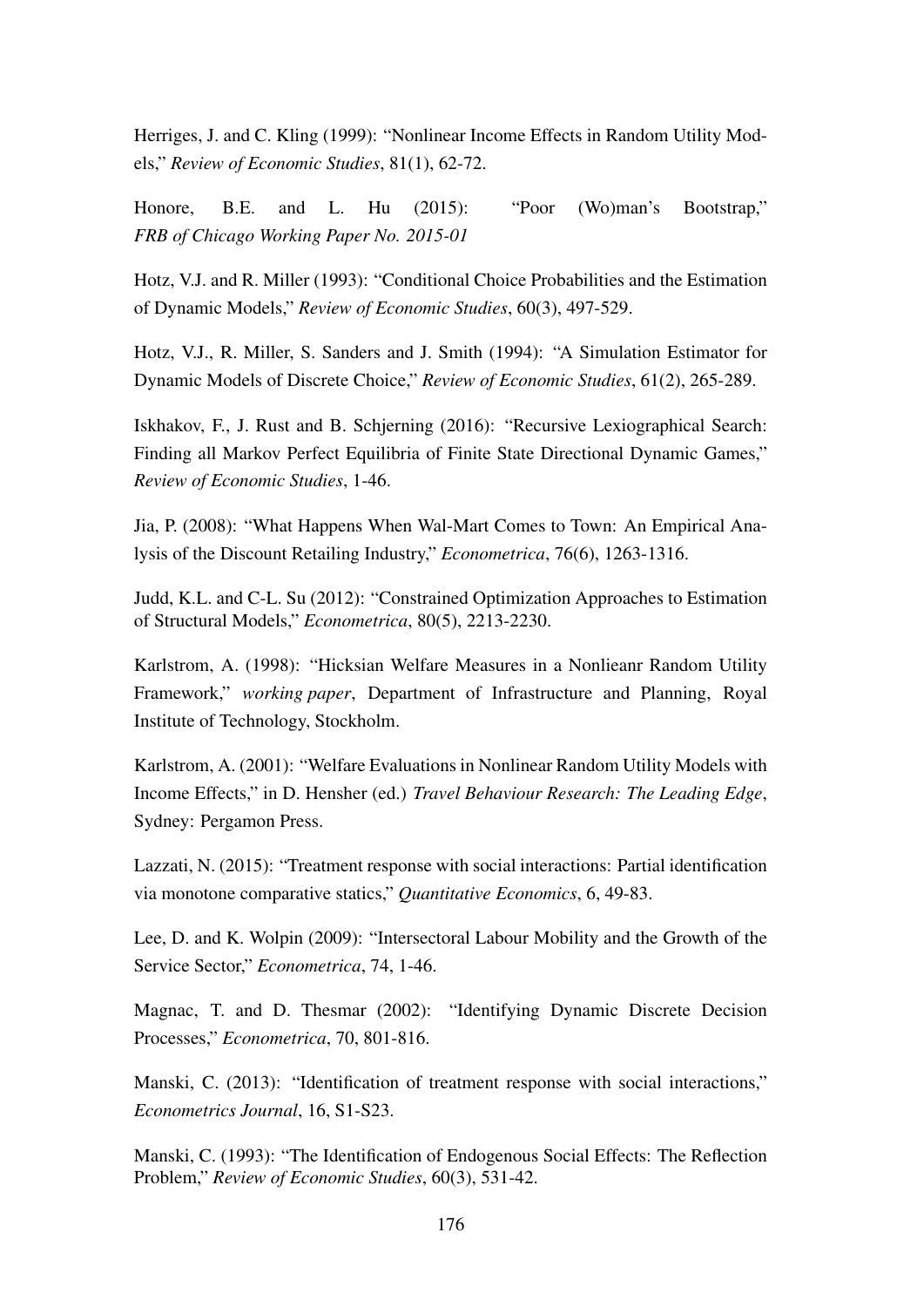Maskin, E. and J. Tirole (2001): "Markov Perfect Equilibrium, I: Observable Actions," *Journal of Economic Theory*, 100(2), 191-219.

McFadden, D. (1978): "Cost, Revenue and Profit Functions," in M. Fuss and D. McFadden (eds) *Production Economics: A Dual Approach to Theory and Applications. Vol 1: The Theory of Production*, Amsterdam: North Holland.

McFadden, D. (1978): "Econometric Models of Probabilistic Choice," in C.F. Manski and D. McFadden (eds) *Structural Analysis of Discrete Data*, London: MIT Press.

McFadden, D. (1999a): "Computing Willingness-to-Pay in Random Utility Models," in J. Moore, R. Riezman and J. Melvi (eds.) *Trade, Theory and Econometrics: Essays in Honour of John S. Chipman*, London: Routledge.

McFadden, D. (1999b): "Rationality for Economists ?" *Journal of Risk and Uncertainty*, 19(1), 73-105.

McFadden, D. (2001): "Disaggregate Behavioural Travel Demand's RUM Side: A 20-Year Retrospective," in D. Hensher (ed.) *Travel Behaviour Research: The Leading Edge*, Sydney: Pergamon Press.

McKenzie, L. (1957): "Demand Theory without a Utility Index," *Review of Economic Studies*, 24(3), 185-189.

Miguel, E. and M. Kremer, (2004): "Worms: Identifiyng impacts on education and health in the presence of treatment externalities," *Econometrica*, 72(1), 159-217.

Milgrom, P. and C. Shannon (1994): "Monotone Comparative Statics," *Econometrica*, 62(1), 157-180.

Misra, S. and P. Ellickson (2011): "Estimating Discrete Games," *Marketing Science*, 30(6), 997-1010.

Moffitt, R. (2001): "Policy Interventions, Low-level equilibria, and Social Interactions," in S. Durlauf and P. Young (eds.), *Social Dynamics*, Cambridge, MA: MIT Press. 45–82.

Nevo, A. (2011): "Empirical Models of Consumer Behaviour," *Annual Review of Economics*, 3, 55-75.

Pakes, A., M. Ostrovsky, and S. Berry (2007): "Simple estimators for the parameters of discrete dynamic games (with entry/exit examples)," *RAND Journal of Economics*, 38(2), 373–399.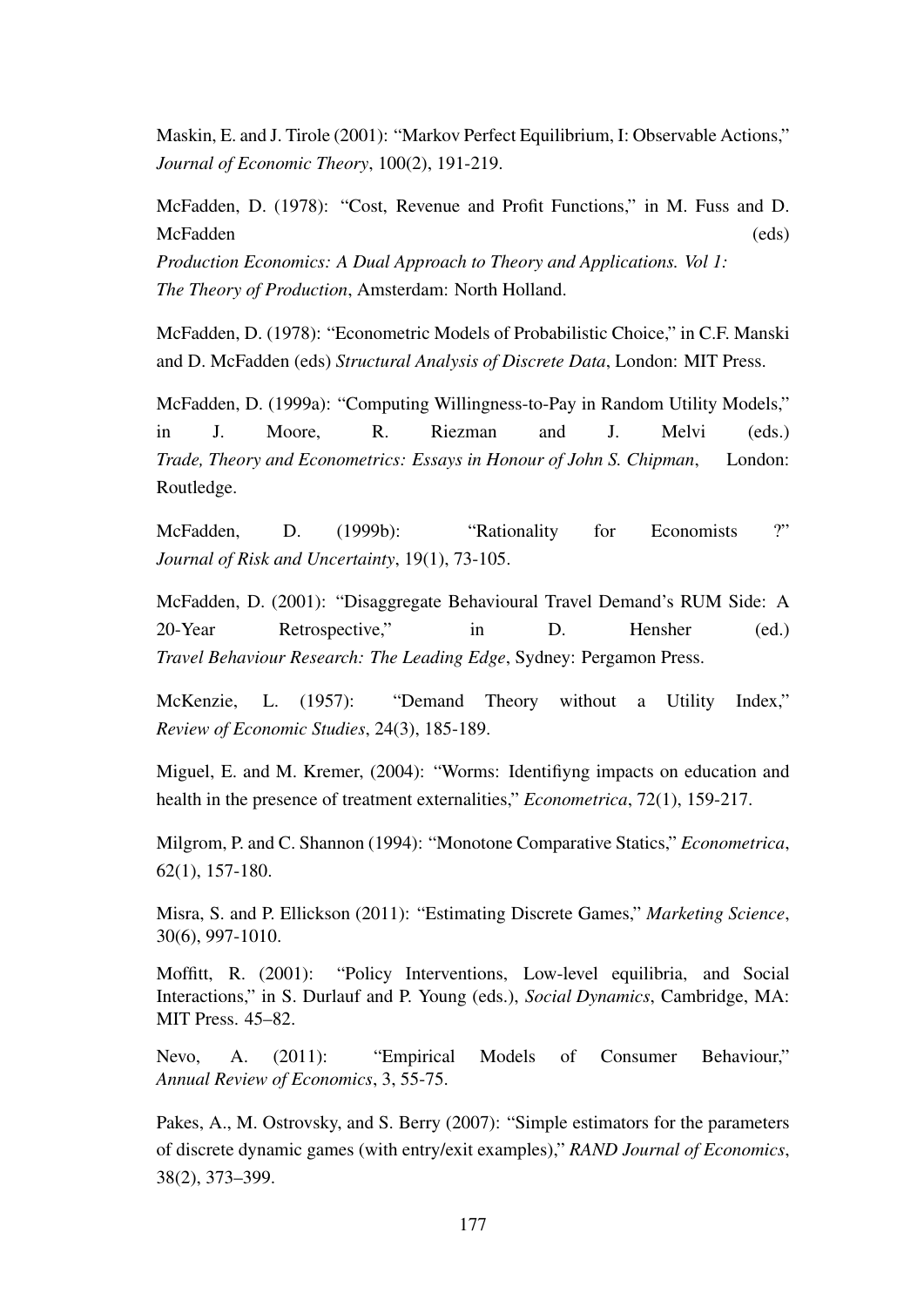Palumbo, M.G. (1999): "Uncertain Expenses and Precautionary Saving Near the End of the Life Cycle," *Review of Economic Studies*, 66(2), 395-421.

Pesendorfer, M. and P. Schmidt-Dengler (2010): "Sequential estimation of dynamic discrete games: A Comment," *Econometrica*, 78(2), 833–842.

Pesendorfer, M. and P. Schmidt-Dengler(2008): "Asymptotic Least Squares Estimators for Dynamic Games," *Review of Economic Studies*, 75(3), 901-928.

Pesendorfer, M. and P. Schmidt-Dengler(2003): "Identification and Estimation of Dynamic Games," *NBER Working Paper Series*,Working Paper 9726.

Rust, J. (1994): "Structural Estimation of Markov Decision Processes," in *Handbook of Econometrics*, 4, ed. R. Engle & D. McFadden. Amsterdam: North Holland, 3081-3143.

Rust, J. (1987): "Optimal replacement of GMC bus engines: an empirical model of Harold Zurcher," *Econometrica*, 55(5), 999–1033.

Small, K.A. and H. Rosen (1981): "Applied Welfare Economics with Discrete Choice Models," *Econometrica*, 49(1), 105-130.

Soetevent, A.R. and P. Kooreman (2006): "A Discrete Choice Model with Social Interactions: An Analysis of High School Teen Behaviour," *Journal of Applied Econometrics*, 22(3), 599-624.

Spears, D. (2012): "Effects of Rural Sanitation on Infant Mortality and Human Capital: Evidence from India's Total Sanitation Campaign," *Working Paper 2012*, Princeton University.

Spears, D. (2013): "The nutritional value of toilets: How much international variation in child height can sanitation explain?" *World Bank Policy Research Working Paper 6351*.

Spears, D. and S. Lamba (2013): "Effects of Early-Life Exposure to Sanitation on Childhood Cognitive Skills," *Working Paper 6659*, World Bank Sustainable Development Network Water and Sanitation Program Unit.

Stokey, N and R. Lucas, with E. Prescott (1989): *Recursive Methods in Economic Dynamics.*Cambridge, Mass: Harvard University Press, 1989.